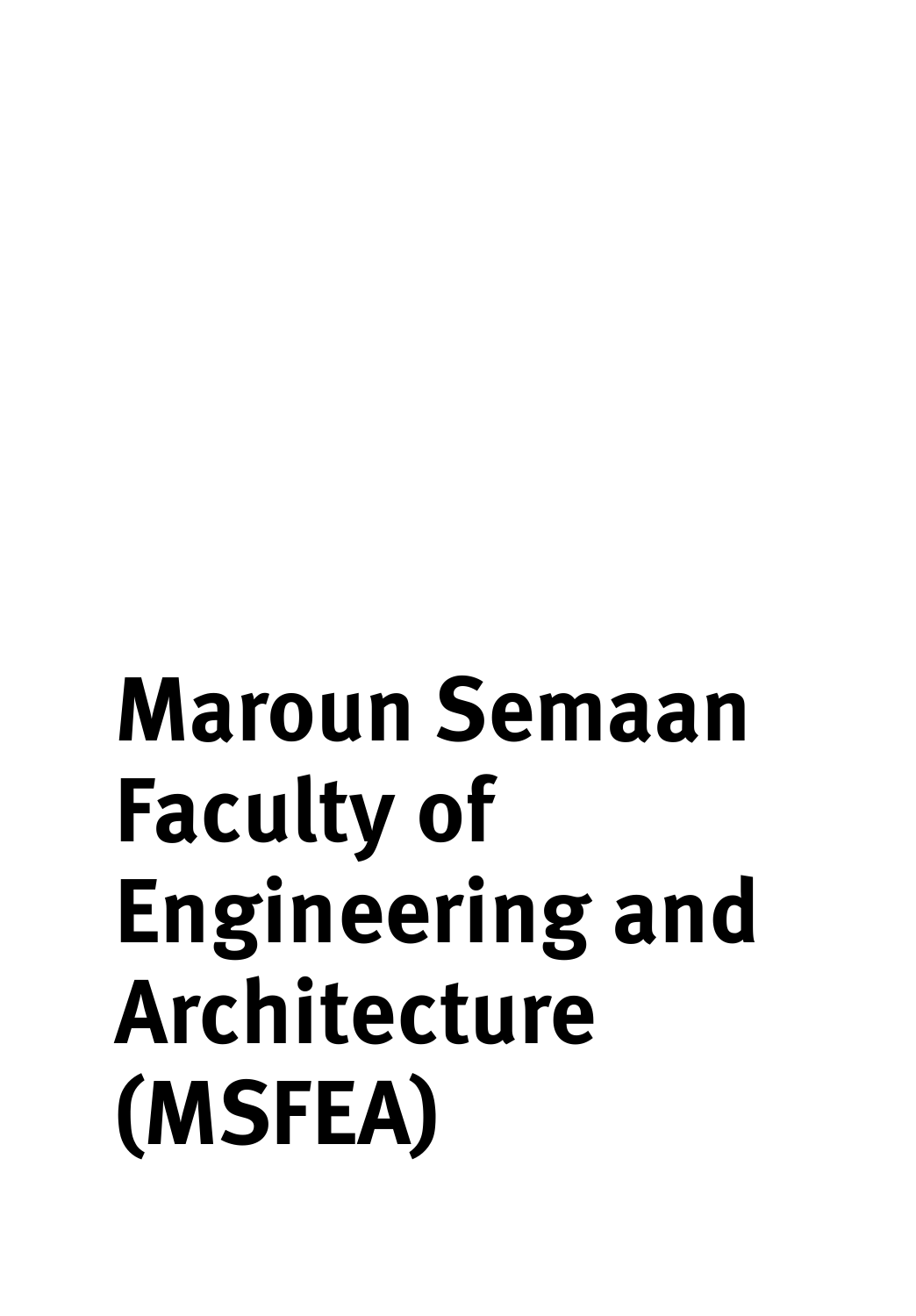## **Maroun Semaan Faculty of Engineering and Architecture (MSFEA)**

| Fadlo R. Khuri            | President of the University              |
|---------------------------|------------------------------------------|
| Zaher Dawy                | Provost                                  |
| Alan Shihadeh             | Dean                                     |
| Salah Sadek               | Associate Dean                           |
| Imad El Hajj              | Associate Dean                           |
| Howeida Al Harithy        | Associate Dean                           |
| Riad Chedid               | Associate Dean                           |
| <b>Bradley Jon Tucker</b> | Registrar, ex-officio                    |
| Antoine Sabbagh           | Director of Admissions, ex-officio       |
| Fatmeh Charafeddine       | Interim University Librarian, ex-officio |
|                           |                                          |

#### **Officers of the Faculty**

#### **Faculty Administrative Support**

| Ghada Najm           | Executive Officer               |
|----------------------|---------------------------------|
| Alia Kazma Serhal    | <b>Student Services Manager</b> |
| Jessica Bou Abdallah | Student Services Officer        |
| Sara Jibbaoui        | <b>Financial Officer</b>        |
|                      |                                 |

## **Historical Background**

The first programs leading to a master's degree in MSFEA were introduced in 1962. Since then other programs have been added to help meet the growing demand for advanced engineering education. Between October 1990 and October 1994, six new master's degree programs were introduced: the Master of Engineering Management (1990), four programs leading to the degree of Master of Engineering with majors in computer and communications engineering, electric power engineering, electronics, devices and systems, and environmental and water resources engineering (1991- 1993), and the Master of Mechanical Engineering (1994) with majors in applied energy, materials and manufacturing, or thermal and fluid sciences. In 1998, two programs were added: the Master of Urban Design and the Master of Urban Planning and Policy. In 2014, two master's degree programs were introduced in chemical engineering: the Master of Science degree program and the Master of Engineering degree program. In 2016, a Master of Science degree program in biomedical engineering was introduced.

In 2007, PhD programs started accepting students in three departments of MSFEA: the Civil and Environmental Engineering department (PhD in civil engineering and PhD in environmental and water resources engineering), the Electrical and Computer Engineering department (PhD in electrical and computer engineering), and the Mechanical Engineering department (PhD in mechanical engineering). In 2016, a new PhD program in biomedical engineering was established.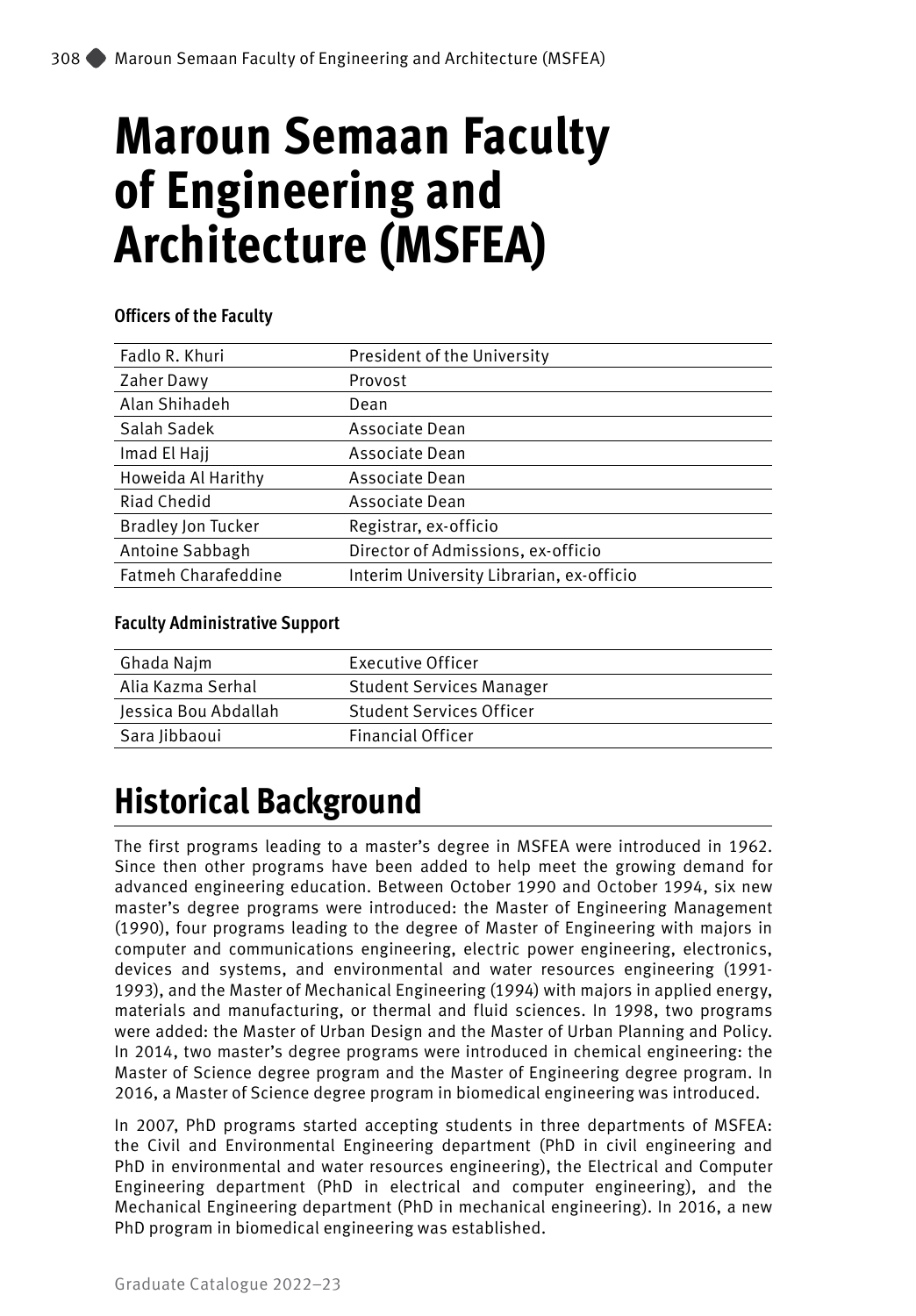## **Mission**

We offer world-class educational programs that prepare students for the engineering, architecture and design professions. Rooted in the liberal education model, our programs also prepare students to be engaged citizens and leaders, entrepreneurs and researchers who deploy their skills with ingenuity, integrity and a sense of responsibility towards future generations. Our faculty produces transformative knowledge and technology through internationally-recognized research and design, and seeks to leverage the special contexts of Lebanon and the region to define highly novel and relevant research programs. We impact policy and practice through our alumni and by directly engaging industry, government and the public at large.

## **Master's Degree Programs**

The Maroun Semaan Faculty of Engineering and Architecture offers graduate programs leading to the degree of Master of Engineering (ME) with majors in civil engineering, environmental and water resources engineering, electrical and computer engineering, mechanical engineering and chemical engineering. The faculty also offers the degrees of Master of Engineering Management (MEM), Master of Urban Design (MUD), Master of Urban Planning and Policy (MUPP), Master of Mechanical Engineering with a major in applied energy, and Master of Science (MS) with majors in chemical engineering, biomedical engineering and energy studies. MSFEA also offers a Master of Science program in environmental technology as part of the Interfaculty Graduate Environmental Sciences Program.

In addition, a professional diploma in green technologies with majors in energy, buildings and water is offered in the faculty for professionals who wish to enhance their knowledge in the field.

The requirements for admission to the master's programs are those specified for the master's degree in the Admissions section of this catalogue with the following interpretations and additions.

## **Waiving of Credits**

The department or program of the intended major may recommend waiving up to 9 credits of coursework for students who have completed a Bachelor of Engineering (BE) degree and are applying for admissions to a Master of Engineering (ME) program, which is subject to approval by the advisor, chairperson and the MSFEA Graduate Studies Committee. To apply, the student must have completed advanced engineering courses (normally at the 600-level and above) that meet the program requirements with a grade of at least B+ or 80. In addition, the total number of transferable credits from BE to ME should not exceed 12. This means that if a student has taken a credit overload during his/her undergraduate BE studies, s/he can waive a maximum of 12 credits.

For the Master of Urban Planning and Policy (MUPP) and the Master of Urban Design (MUD) programs, the Architecture and Design (ArD) Department may recommend waiving up to nine credits of coursework for students who have completed a Bachelor of Architecture degree, and up to six credits of coursework for students who have completed a Bachelor of Landscape Architecture degree.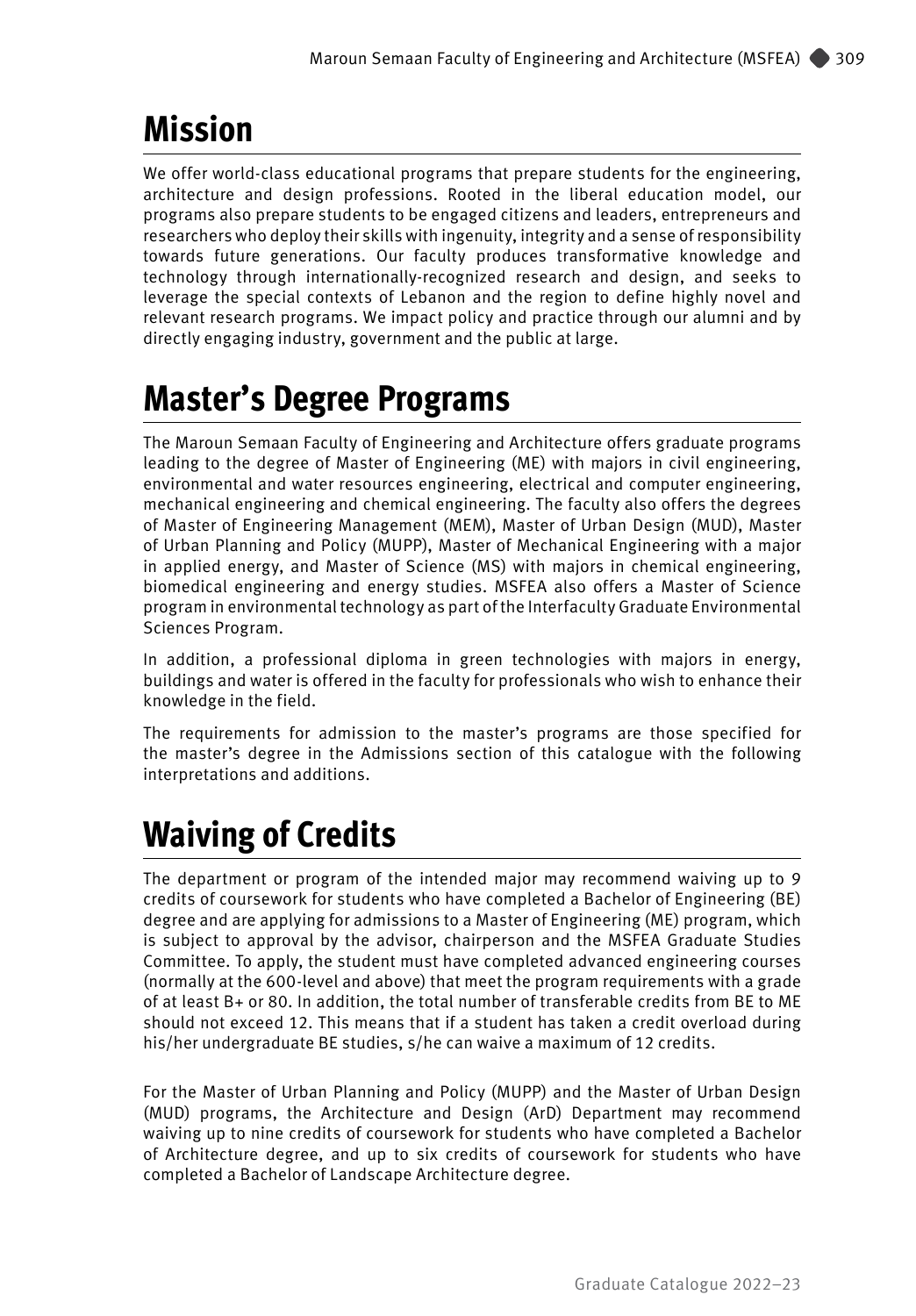The ArD Department may also recommend waiving up to six credits of coursework for students who have completed a Bachelor of Engineering degree and are applying for admission to the MUPP program.

Waiving of credits is subject to approval by the program coordinator, the chairperson, and the MSFEA Graduate Studies Committee. To apply, the student must have completed the advanced course(s) with a grade of at least B+ or 80 or equivalent. An advanced course is a course taken during the senior (third) or later year(s) of undergraduate study and deemed equivalent, by program coordinator, chairperson, and MSFEA Graduate Studies Committee, to a course listed under Mandatory Courses or Elective Courses in the MUD/MUPP section of the Graduate Catalogue.

## **Regulations for Master's Students Taking Undergraduate Courses**

Master's level students who are required to take undergraduate courses must obtain a grade of at least C+ or 70 in each undergraduate course taken. If a student fails to obtain a grade of C+ or 70 in any of these undergraduate courses, the student is allowed to repeat that course only once. Failure to meet the requirements will result in the student being dropped from the graduate program.

## **Curricula and Courses**

The curricula and courses offered in each department are presented in the appropriate sections of this catalogue.

## **Courses Open to Students from other Faculties**

Students from other faculties are allowed to take any course for credit offered by the MSFEA, provided space is available, the prerequisites are satisfied and the student has prior approval of both his/her faculty and the department offering the course.

## **Doctor of Philosophy (PhD) Programs**

The Maroun Semaan Faculty of Engineering and Architecture offers graduate programs leading to the degree of Doctor of Philosophy (PhD) with specializations in biomedical engineering, civil engineering, electrical and computer engineering, environmental and water resources engineering, and mechanical engineering.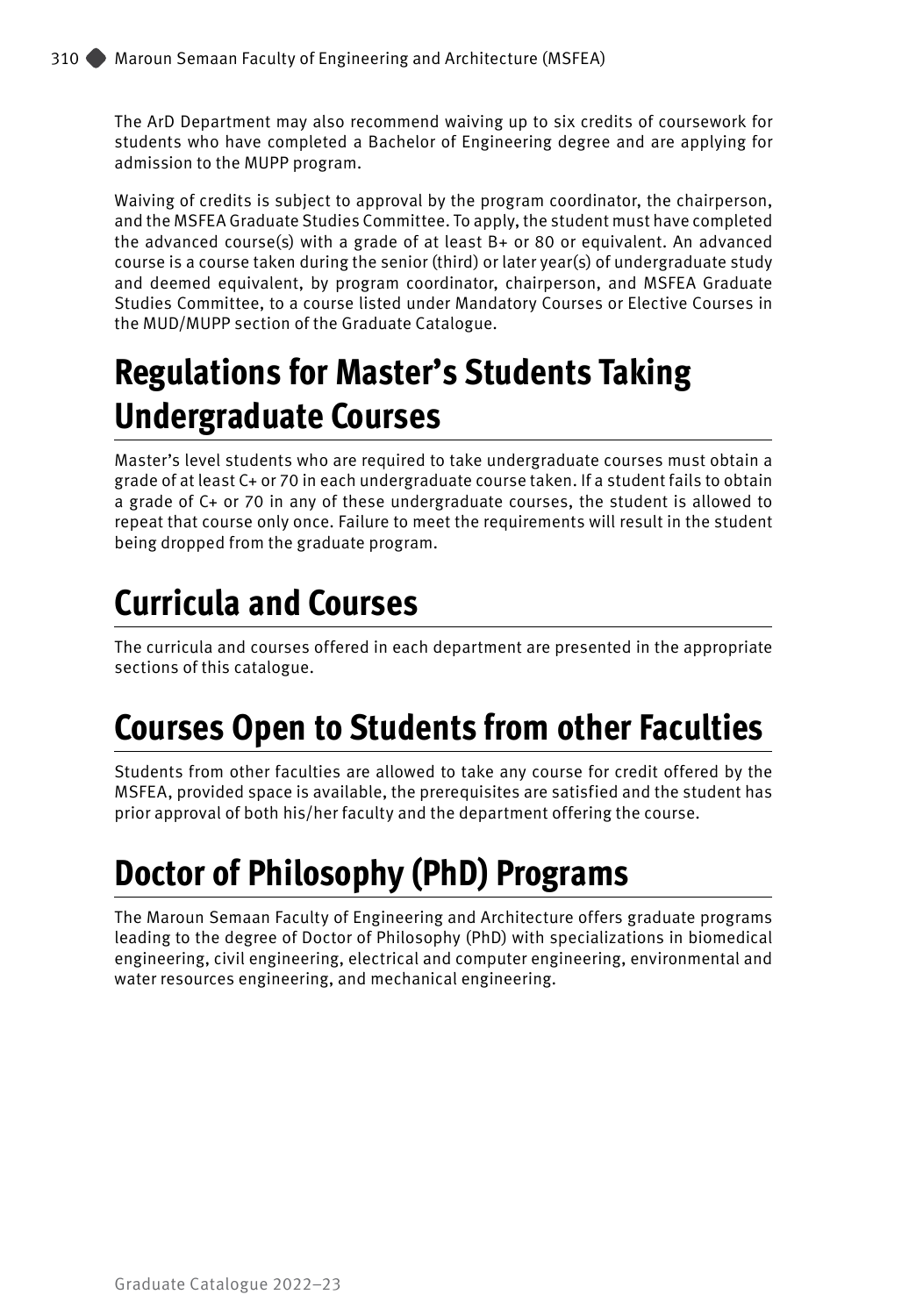## **Criteria for Regular Admission to PhD Programs**

Candidates for a doctoral degree program must hold a master's degree or its equivalent and must demonstrate outstanding academic ability (minimum average of 85 (3.7) or its equivalent) at the master's level as well as the potential to conduct scholarly research. Additional specific requirements for each program can be found in the departmental sections of this catalogue. Application to the doctoral program will follow the deadlines set by the Admissions Office. All applicants are required to take the General Exam part of the Graduate Record Examination (GRE) and submit their scores. Students other than AUB graduates and graduates of recognized colleges or universities in North America, Great Britain, Australia and New Zealand must meet the English Readiness for University Study in English (RUSE) set for master's students.

Admission to a PhD program requires the recommendation of the department offering the program and the approval of the MSFEA Graduate Studies Committee.

## **Criteria for Admission to the Accelerated PhD Programs**

To apply to the accelerated program, students must have an average of 85 (3.7) or above in their undergraduate work. This applies to the average in the major as well as the cumulative average.

In addition to meeting the requirements described in the General University Academic Information section of the catalogue, there may be specific requirements described in the departmental sections.

## **Financial Support Available to Graduate Students**

The MSFEA offers several types of graduate assistantships to the most qualified applicants to its graduate programs, which include fellowships, graduate research assistantships (GRA), graduate teaching assistantships (GTA), and graduatete administrative assistantships (GAA).

Students who receive financial support are expected to maintain a high level of academic performance, satisfactory progress toward a degree and satisfactory performance of the work assignments associated with the aid.

These fellowships, GRAs , GTAs, and GAAs covering tuition are available for students at the graduate level in return for assisting faculty members and departments in teaching and/or research for a specified number of hours per week. Applicants are selected on the basis of their academic record and the needs of the relevant department. For more information, refer to Full-Time Status for University Graduate Assistants and Graduate Research Assistants (page 54).

Applicants opting for the non-thesis track are normally not offered graduate assistantships.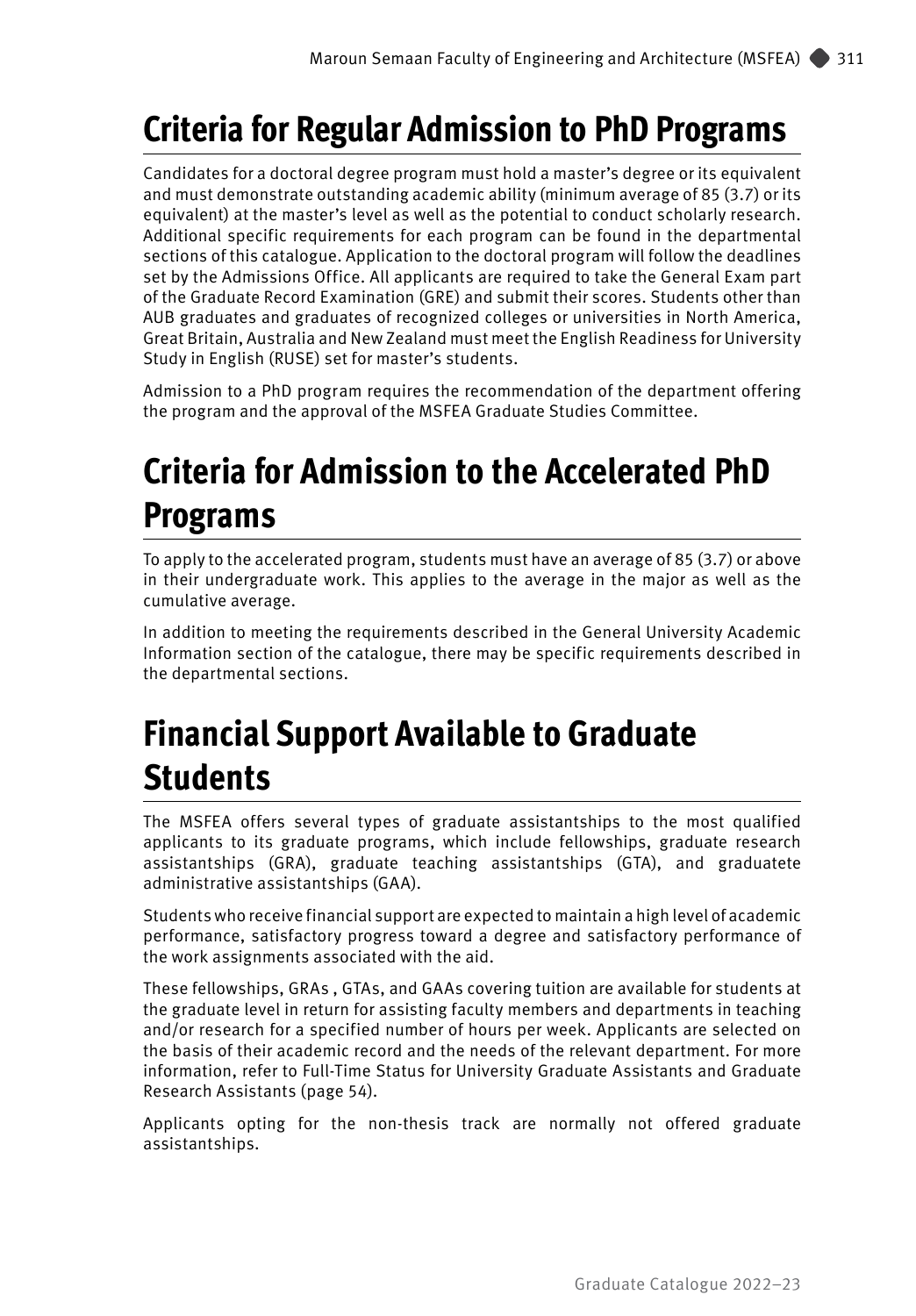## **Biomedical Engineering Graduate Program**

| Coordinator:                       | Mhanna, Rami<br>(Biomedical Engineering, MSFEA)             |
|------------------------------------|-------------------------------------------------------------|
| Co-coordinator:                    | Jaffa, Avad<br>(Biochemistry & Molecular Genetics, FM)      |
|                                    | Amatoury, Jason (Biomedical Engineering, MSFEA)             |
|                                    | Daou, Arij (Biomedical Engineering, MSFEA)                  |
|                                    | Darwiche, Nadine<br>(Biochemistry & Molecular Genetics, FM) |
| Coordinating Committee<br>Members: | Khoueiry, Pierre<br>(Biochemistry & Molecular Genetics, FM) |
|                                    | Khraiche, Massoud<br>(Biomedical Engineering, MSFEA)        |
|                                    | Kobeissy, Firas (Biochemistry & Molecular Genetics, FM)     |
|                                    | Saad, Walid (Chemical Engineering, MSFEA)                   |

## **Background**

The Biomedical Engineering Graduate Program (BMEP) is a joint MSFEA and FM interdisciplinary program that offers two degrees: Master of Science (MS) in Biomedical Engineering and Doctor of Philosophy (PhD) in Biomedical Engineering. The BMEP is housed in the MSFEA and administered by both MSFEA and FM via a joint program coordinating committee (JPCC).

The mission of the BMEP is to provide excellent education and promote innovative research enabling students to apply knowledge and approaches from the biomedical and clinical sciences in conjunction with design and quantitative principles, methods and tools from the engineering disciplines to address human health related challenges of high relevance to Lebanon, the Middle East and beyond. The program prepares its students to be leaders in their chosen areas of specialization committed to lifelong learning, critical thinking and intellectual integrity.

The curricula of the MS and PhD degrees are composed of core and elective courses balanced between biomedical sciences and engineering and between fundamental and applied knowledge.

The curricula include the following three research focus areas:

- **Biomedical Systems:** This focus area includes research directions such as devices, instrumentation, biomechanics, biomaterials, drug delivery systems and tissue engineering.
- **Biomedical Cybernetics:** This focus area includes research directions such as biomedical and health informatics, computational biology, biomedical signal/image processing and biomedical systems engineering.
- **Cardiovascular and Pulmonary Engineering:** This focus area includes research directions such as fluid mechanics, modeling, simulation, imaging, devices, and implants related to both human cardiovascular and pulmonary systems.

A student may select his/her courses to satisfy the requirements of one of the three focus areas.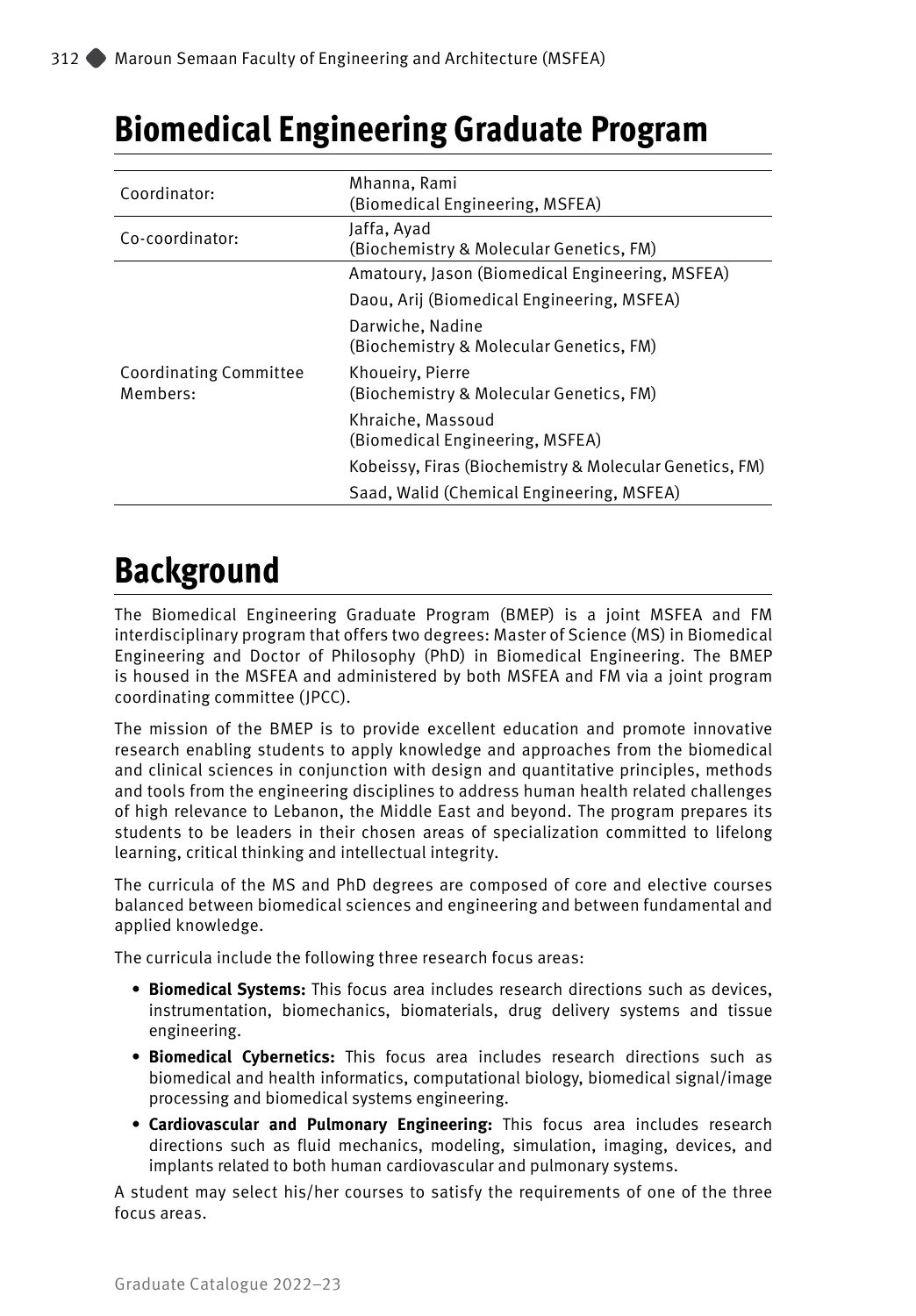The MS and PhD degrees are open to students holding degrees from relevant fields of study including basic sciences, biomedical sciences, computer science, engineering, health sciences, and mathematics. Due to the interdisciplinary nature of the program, eight remedial undergraduate courses in sciences, math and engineering have been identified to cover the needed prerequisite knowledge; the remedial courses required by each admitted students are customized on a case-by-case basis depending on the student's undergraduate degree. Remedial undergraduate courses do not count as credit towards the MS or PhD degree completion. Grades on these remedial courses will appear on the transcript as Pass/Fail with a passing grade of C+ or 70/100.

## **Master of Science in Biomedical Engineering**

The BMEP offers a Master of Science (MS) degree in Biomedical Engineering with two options: thesis option and non-thesis option.

## Admission Requirements

The application procedures and admission requirements to the MS program follow AUB's General University Academic Information as documented in the Graduate Catalogue. To be considered for admission, applicants must hold a bachelor's degree in a relevant field of study from AUB or its equivalent, or from a recognized institution of higher learning.

Accepted students in the thesis option are eligible to apply to the Graduate Fellowship and Assistantship Program (GFAP).GFAP support cannot be used to cover the tuition for remedial undergraduate courses.

## Course Requirements

The MS program consists of 30 credits. The curriculum design is divided into core courses and elective courses in addition to a master's thesis for the thesis option. This program does not provide credit towards New York State licensure.

**Core graduate courses:** 18 credits of core courses from biomedical sciences and engineering.1

|                                 | Required core courses (18 cr.)                         | <b>Credits</b> |
|---------------------------------|--------------------------------------------------------|----------------|
| <b>BIOC 321</b>                 | Nucleic Acids and Basic Genetics                       | 1              |
| <b>BIOC 322</b>                 | Protein Biochemistry                                   |                |
| <b>BMEN 600</b>                 | <b>Biomedical Engineering Applications</b>             | 3              |
| <b>BMEN 601</b>                 | <b>Computational Modeling of Physiological Systems</b> | 3              |
| <b>BMEN 672</b>                 | <b>Hospital Lab Rotation</b>                           | 0              |
| <b>BMEN 673L</b>                | <b>Biomedical Engineering Lab</b>                      |                |
| <b>EPHD 310</b>                 | Basic Biostatistics <sup>1</sup>                       | 3              |
| <b>HUMR 310</b><br>(A, B, or C) | Biomedical Research Techniques                         |                |
| <b>HUMR 314</b>                 | Research Seminar                                       |                |
| <b>PHYL 346</b>                 | Human Physiology                                       | 4              |

**Restricted elective graduate courses:** 6 credits restricted elective courses customized per focus area and required by both thesis and non-thesis options.

<sup>1)</sup> EPHD 310 can be replaced by another advanced level statistics course based on JPCC's approval.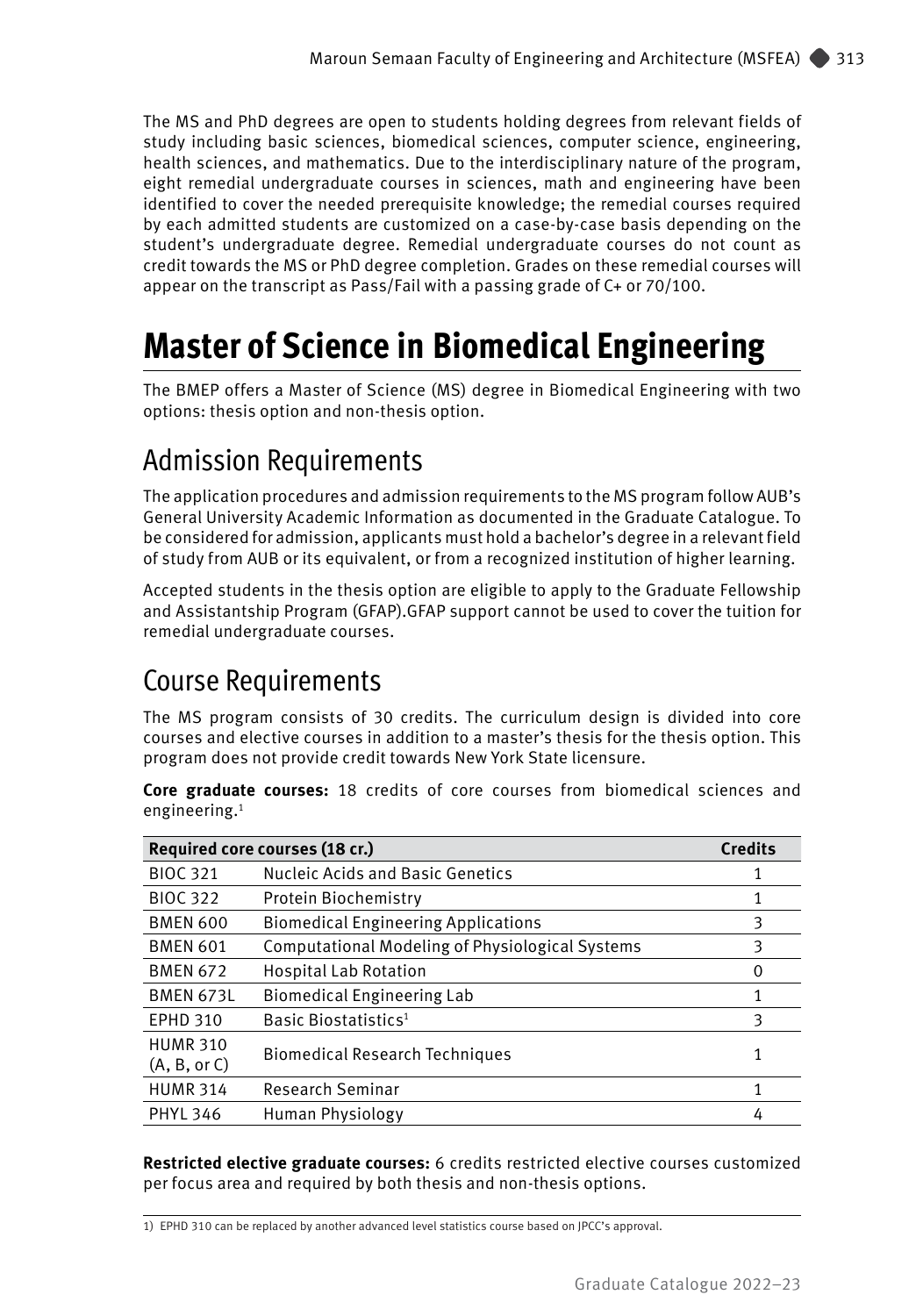|                                       | Restricted elective courses (6 cr.)                             | <b>Credits</b> | <b>Systems</b> | Cyber-<br>netics | Cardio-<br>vascular |
|---------------------------------------|-----------------------------------------------------------------|----------------|----------------|------------------|---------------------|
| <b>BIOC 325</b>                       | <b>Receptors and Signal</b><br>Transduction                     | $\overline{2}$ |                | X                |                     |
| <b>BIOC 326A</b>                      | <b>Bioinformatics Tools and</b><br>Applications in Genomics     | $\mathbf{1}$   |                | X                |                     |
| <b>BMEN 603</b>                       | <b>Tissue Engineering</b>                                       | 3              | x              |                  | X                   |
| <b>BMEN 604</b>                       | <b>Engineering of Drug</b><br><b>Delivery Systems</b>           | 3              | X              |                  | X                   |
| <b>BMEN 605</b>                       | <b>Biomedical Imaging</b>                                       | 3              |                | X                | X                   |
| <b>BMEN 606</b>                       | Nanobiosensors                                                  | 3              | Χ              | X                |                     |
| <b>BMEN 607</b>                       | <b>Biomechanics</b>                                             | 3              | X              |                  |                     |
| <b>BMEN 608</b>                       | <b>Biomaterials and Medical</b><br>Devices                      | 3              | X              |                  | Χ                   |
| <b>BMEN 609</b>                       | Computational<br>Neuroscience                                   | 3              | X              | Χ                |                     |
| <b>BMEN 610</b>                       | Micro and Nano Neural<br>Interfaces                             | 3              | X              |                  |                     |
| <b>BMEN 611</b>                       | Computational Modeling in<br><b>Biomechanics</b>                | 3              | X              | X                | Χ                   |
| <b>EECE 601 or</b><br><b>EECE 602</b> | Biomedical Engineering I or<br><b>Biomedical Engineering II</b> | 3              | X              | X                | Χ                   |
| <b>EECE 603</b>                       | <b>Biomedical Signal and</b><br>Image Processing                | 3              |                | X                | X                   |
| <b>EECE 605</b>                       | Neuromuscular Engineering                                       | 3              | X              | X                |                     |
| <b>EECE 633 or</b>                    | Data Mining or                                                  |                |                |                  |                     |
| EECE 663 or                           | System Identification or                                        |                |                |                  |                     |
| <b>EECE 667 or</b>                    | Pattern Recognition or                                          | 3              |                | X                |                     |
|                                       | <b>Introduction to Machine</b>                                  |                |                |                  |                     |
| EECE690 or                            | Learning                                                        |                |                |                  |                     |
| <b>EECE 693</b>                       | <b>Neural Networks</b>                                          |                |                |                  |                     |
| <b>HUMR 305</b>                       | Cell and Tissue Biology                                         | 3              | X              |                  |                     |
| <b>PHYL 302</b>                       | Cardiovascular Physiology                                       | $\overline{2}$ |                |                  | R                   |
| <b>PHYL 300A</b>                      | <b>Pulmonary Physiology</b>                                     | $\mathbf{1}$   |                |                  | R                   |

**Free elective graduate courses for the non-thesis option:** 6 credits additional elective courses. These courses should be taken from engineering and should be approved by the student's advisor and the coordinator of the joint program coordinating committee.

**Master thesis for the thesis option:** 6 credits master's thesis in biomedical engineering. The thesis requirements follow AUB's General University Academic Information as documented in the Graduate Catalogue.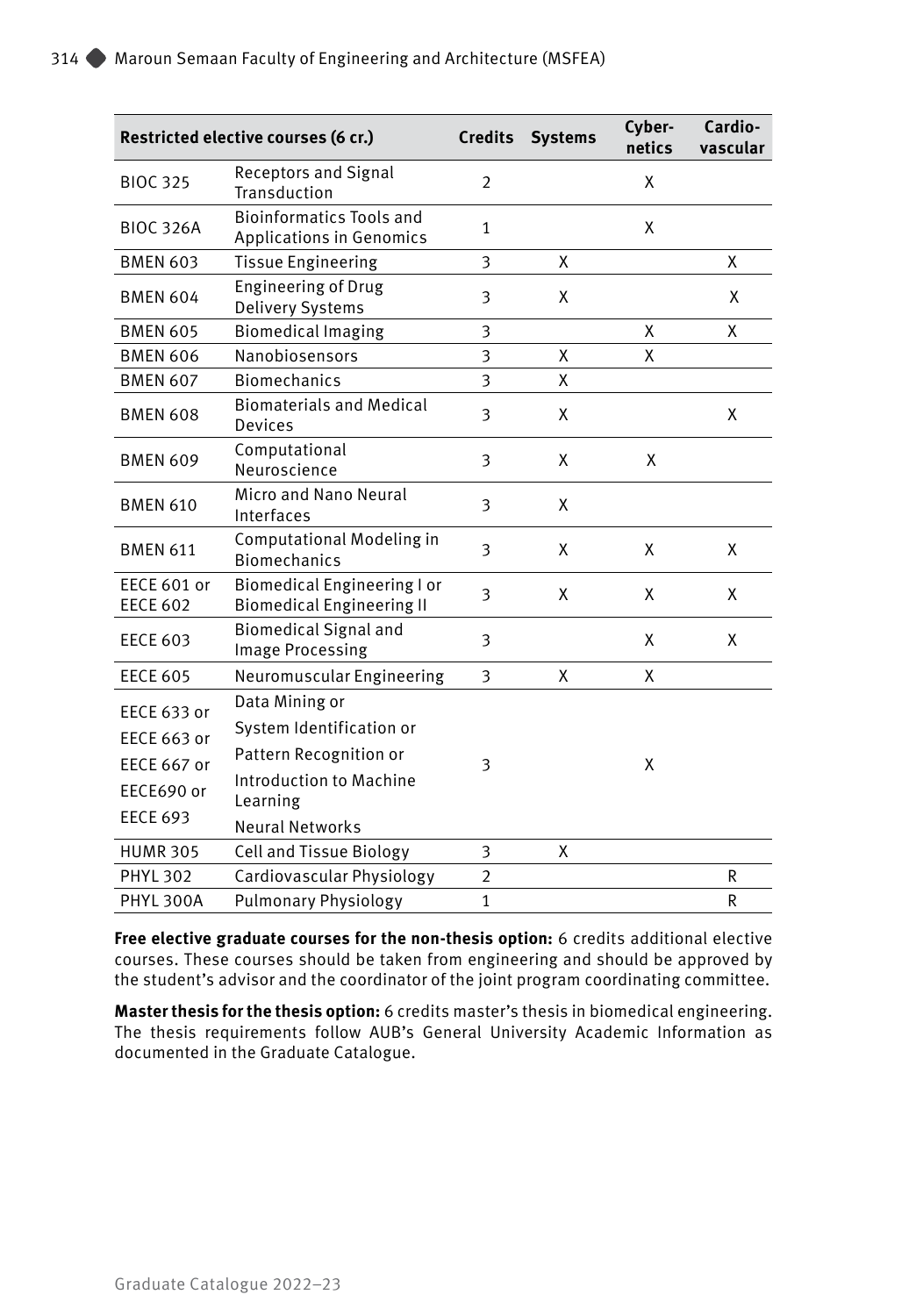## **PhD in Biomedical Engineering**

## Admission Requirements

The application procedures and admission requirements to the PhD program follow AUB's General University Academic Information as documented in the Graduate Catalogue. To be considered for admission, applicants must hold a bachelor's or master's degree in a relevant field of study from AUB or its equivalent, or from a recognized institution of higher learning.

Acceptance into the PhD program is determined by academic performance as well as an assessment of readiness, potential and ability to develop into independent researchers as judged by interviews by faculty members, a written statement, letters of recommendation, GRE scores, and other means of assessment such as publications and industrial experience.

Accepted students are eligible to receive scholarships that fully cover their tuition fees and provide a monthly stipend.

## Degree Requirements

**General requirements for master's degree holders:** Based on AUB's guidelines, a minimum of 48 credit hours beyond those required for the master's degree, of which a minimum of 18 credit hours must be in graduate level course work and a minimum of 24 credit hours of thesis work, must be taken. Requirements also allow a maximum of 3 credit hours out of the 18 credits of coursework as tutorial course and include a 0-credit comprehensive examination preparation course and a 0-credit thesis proposal preparation course.

**General requirements for bachelor's degree holders:** Based on AUB's guidelines, a minimum of 78 credit hours beyond those required for the bachelor's degree, of which a minimum of 36 credit hours must be in graduate level coursework and a minimum of 30 credit hours of thesis work, must be taken. Requirements also allow a maximum of 6 credit hours out of the 36 credits of coursework as tutorial courses and include a 0-credit comprehensive examination preparation course and a 0-credit thesis proposal preparation course.

To earn a PhD degree in Biomedical Engineering, the student must complete the following requirements:

- Satisfy the course and research credit requirements
- Satisfy the residence requirement and all other pertinent AUB regulations
- Have at least one international refereed journal article based on the PhD thesis
- Have at least one refereed conference paper based on the PhD thesis
- Have a cumulative average of 85 (3.7) or above
- Pass the comprehensive and oral qualifying examinations
- Successfully defend the PhD thesis

The following are the graduate level course requirements for students admitted with a bachelor's degree. The total number of credits is at least 36 credits divided among core, restricted elective and free elective courses. Students admitted with a master's degree can waive as many courses as possible without going below the minimum required 18 credits of coursework.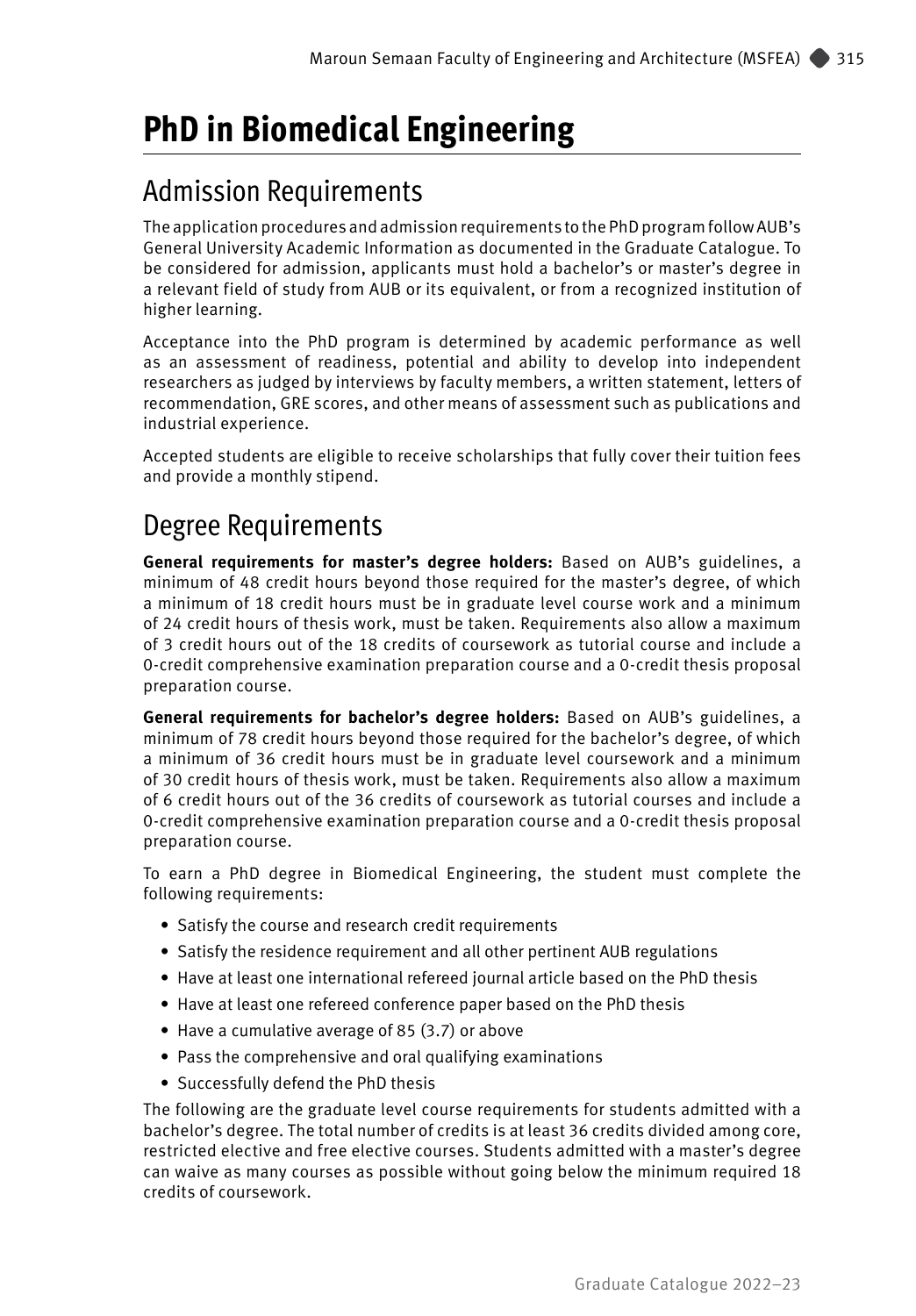**Core graduate courses:** 21 credits of core courses from biomedical sciences and engineering.<sup>12</sup>

|                                 | Required core courses (21 cr.)                  | <b>Credits</b> |
|---------------------------------|-------------------------------------------------|----------------|
| <b>BIOC 321</b>                 | <b>Nucleic Acids and Basic Genetics</b>         |                |
| <b>BIOC 322</b>                 | Protein Biochemistry                            | 1              |
| <b>BIOM 385</b>                 | <b>Research Ethics</b>                          | 1              |
| <b>BMEN 600</b>                 | <b>Biomedical Engineering Applications</b>      | 3              |
| <b>BMEN 601</b>                 | Computational Modeling of Physiological Systems | 3              |
| <b>BMEN 671</b>                 | <b>PhD Lab Rotation1</b>                        | $1+1$          |
| <b>BMEN 672</b>                 | <b>Hospital Lab Rotation</b>                    | 0              |
| <b>BMEN 673L</b>                | Biomedical Engineering Lab                      | 1              |
| <b>BMEN 675</b>                 | Approved Experience                             | 0              |
| <b>EPHD 310</b>                 | <b>Basic Biostatistics2</b>                     | 3              |
| <b>HUMR 310</b><br>(A, B, or C) | <b>Biomedical Research Techniques</b>           | 1              |
| <b>HUMR 314</b>                 | Research Seminar                                | 1              |
| <b>PHYL 346</b>                 | Human Physiology                                | 4              |
|                                 |                                                 |                |

**Restricted elective graduate courses:** 9 credits restricted elective courses customized per focus area.3

| Restricted elective courses (9 cr.) <sup>3</sup> |                                                                 | <b>Credits</b> | <b>Systems</b> | Cyber-<br>netics | Cardio-<br>vascular |
|--------------------------------------------------|-----------------------------------------------------------------|----------------|----------------|------------------|---------------------|
| <b>BIOC 325</b>                                  | Receptors and Signal<br>Transduction                            | $\overline{2}$ |                | R                |                     |
| <b>BIOC 326A</b>                                 | <b>Bioinformatics Tools and</b><br>Applications in Genomics     | $\mathbf{1}$   |                | R                |                     |
| <b>BMEN 603</b>                                  | <b>Tissue Engineering</b>                                       | 3              | X              |                  | X                   |
| <b>BMEN 604</b>                                  | <b>Engineering of Drug</b><br>Delivery Systems                  | 3              | X              |                  | X                   |
| <b>BMEN 605</b>                                  | Biomedical Imaging                                              | 3              |                | X                | X                   |
| <b>BMEN 606</b>                                  | Nanobiosensors                                                  | 3              | X              | X                |                     |
| <b>BMEN 607</b>                                  | <b>Biomechanics</b>                                             | 3              | X              |                  |                     |
| <b>BMEN 608</b>                                  | <b>Biomaterials and Medical</b><br>Devices                      | 3              | X              |                  | x                   |
| <b>BMEN 609</b>                                  | Computational<br>Neuroscience                                   | 3              | X              | X                |                     |
| <b>BMEN 610</b>                                  | Micro and Nano Neural<br>Interfaces                             | 3              | X              |                  |                     |
| <b>BMEN 611</b>                                  | <b>Computational Modeling</b><br>in Biomechanics                | 3              | X              | X                | X                   |
| <b>EECE 601 or</b><br><b>EECE 602</b>            | Biomedical Engineering I or<br><b>Biomedical Engineering II</b> | 3              | X              | X                | X                   |
| <b>EECE 603</b>                                  | <b>Biomedical Signal and</b><br>Image Processing                | 3              |                | X                | X                   |
| <b>EECE 605</b>                                  | Neuromuscular Engineering                                       | 3              | X              | X                |                     |

1) Students are required to take two PhD lab rotation courses where each lab rotation is 1 credit (one lab rotation in MSFEA and one lab rotation in FM).

2) EPHD 310 can be replaced by another advanced level statistics course based on JPCC's approval.

3) Courses marked as "R" are required, and courses marked as "X" are possible elective options.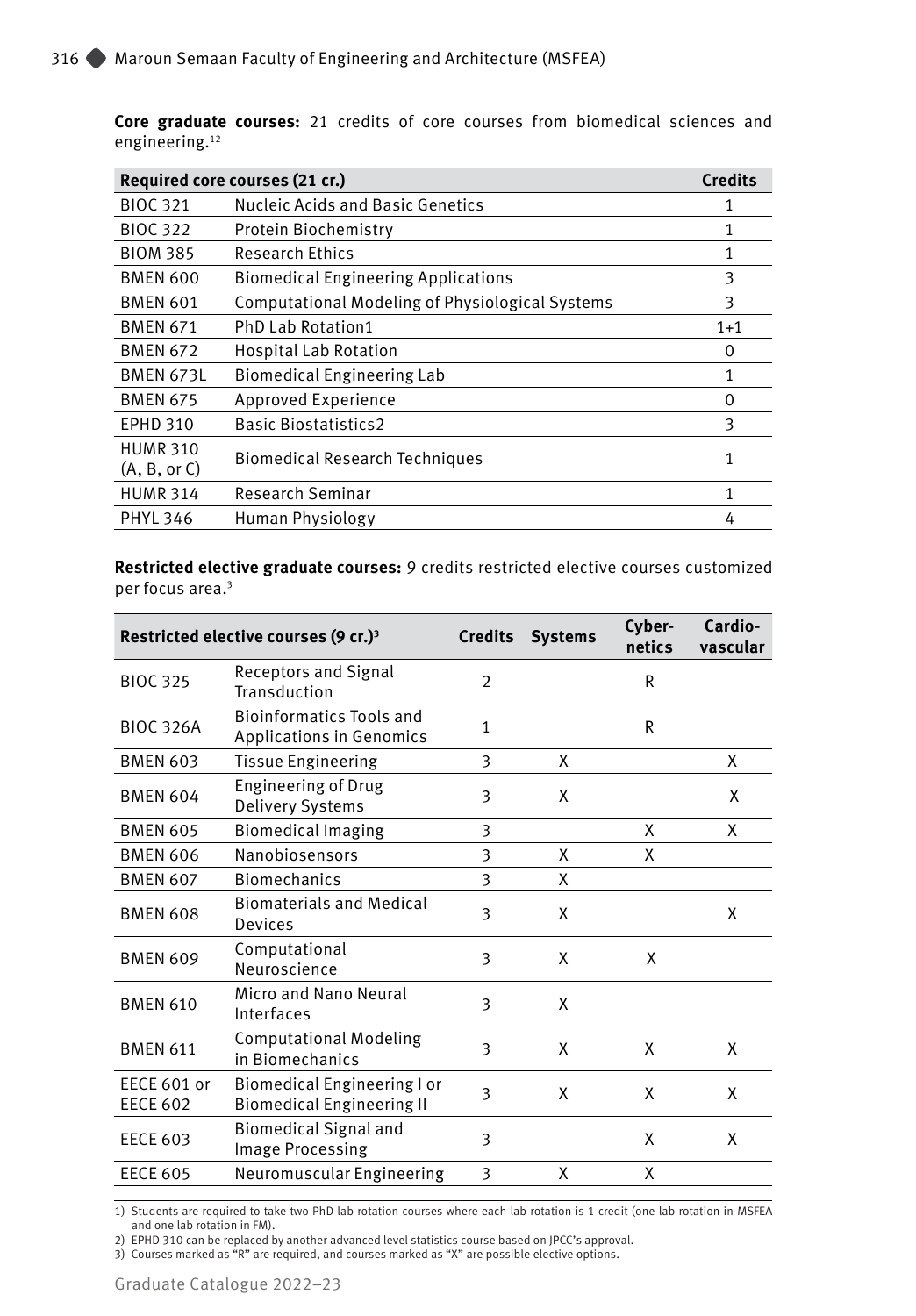| <b>EECE 633 or</b><br><b>EECE 663 or</b><br><b>EECE 667 or</b><br>EECE690 or<br><b>EECE 693</b> | Data Mining or<br>System Identification or<br>Pattern Recognition or<br>Introduction to Machine<br>Learning<br><b>Neural Networks</b> | 3              |   | Χ |   |
|-------------------------------------------------------------------------------------------------|---------------------------------------------------------------------------------------------------------------------------------------|----------------|---|---|---|
| <b>HUMR 305</b>                                                                                 | Cell and Tissue Biology                                                                                                               | 3              | R |   |   |
| PHYL 300A                                                                                       | <b>Pulmonary Physiology</b>                                                                                                           | 1              |   |   | R |
| <b>PHYL 302</b>                                                                                 | Cardiovascular Physiology                                                                                                             | $\overline{2}$ |   |   | R |

**Free elective graduate courses:** 6 credits additional elective courses. These courses should be taken based on the student's specific area of research as approved by the student's advisor.

## Course Descriptions

#### **BMEN 600 Biomedical Engineering Applications 3 cr.** Biomedical engineering is an interdisciplinary domain which applies principles of engineering to find solutions for biological and health problems. Biomedical engineering aims to improve our fundamental understanding of biological processes and develop approaches for optimized therapeutic/diagnostic healthcare procedures. The field of biomedical engineering involves the development of materials to replace or enhance the operation of damaged or malfunctioning biological entities, development of diagnostic and therapeutic tools, modeling of biological systems, signal processing and bioinformatics. This course will introduce students to biomedical engineering and provide insight into the various applications in the biomedical engineering field. The course will be divided into modules, and each will be given by a specialist in a certain biomedical engineering area.

#### **BMEN 601/ Computational Modeling of Physiological Systems 3 cr. MECH 635**

This course focuses on the quantitative modeling of different physiological systems. It provides students with current concepts of the mathematical modeling, and different quantitative descriptions of cellular and organ physiology. At the subcellular/cellular level, we will examine mechanisms of regulation and homeostasis. At the system level, the course will cover basic aspects of anatomical and pathophysiological features of the nervous, neural, cardiovascular and respiratory systems. Several physiological processes are treated as case studies for increasing complexity in modeling dynamical systems. *Prerequisites: MATH 202, or consent of instructor.* 

#### **BMEN 602** Computational Modeling of Cardiovascular 3 cr. **and Pulmonary Systems**

The need for better understanding the mechanics and tools for computational modeling of cardiovascular and respiratory systems in healthy and diseased conditions is constantly increasing. This is a result of the enormous advances made in the science and engineering of both surgical and therapeutic medicine. This course covers the modeling and simulation of cardiovascular and respiratory systems. It will provide the students with a thorough understanding of the anatomy, physiology and mechanics of cardiovascular and respiratory systems as well as the computational tools for modeling and simulation of cardiac, circulatory and respiratory systems in healthy and diseased conditions.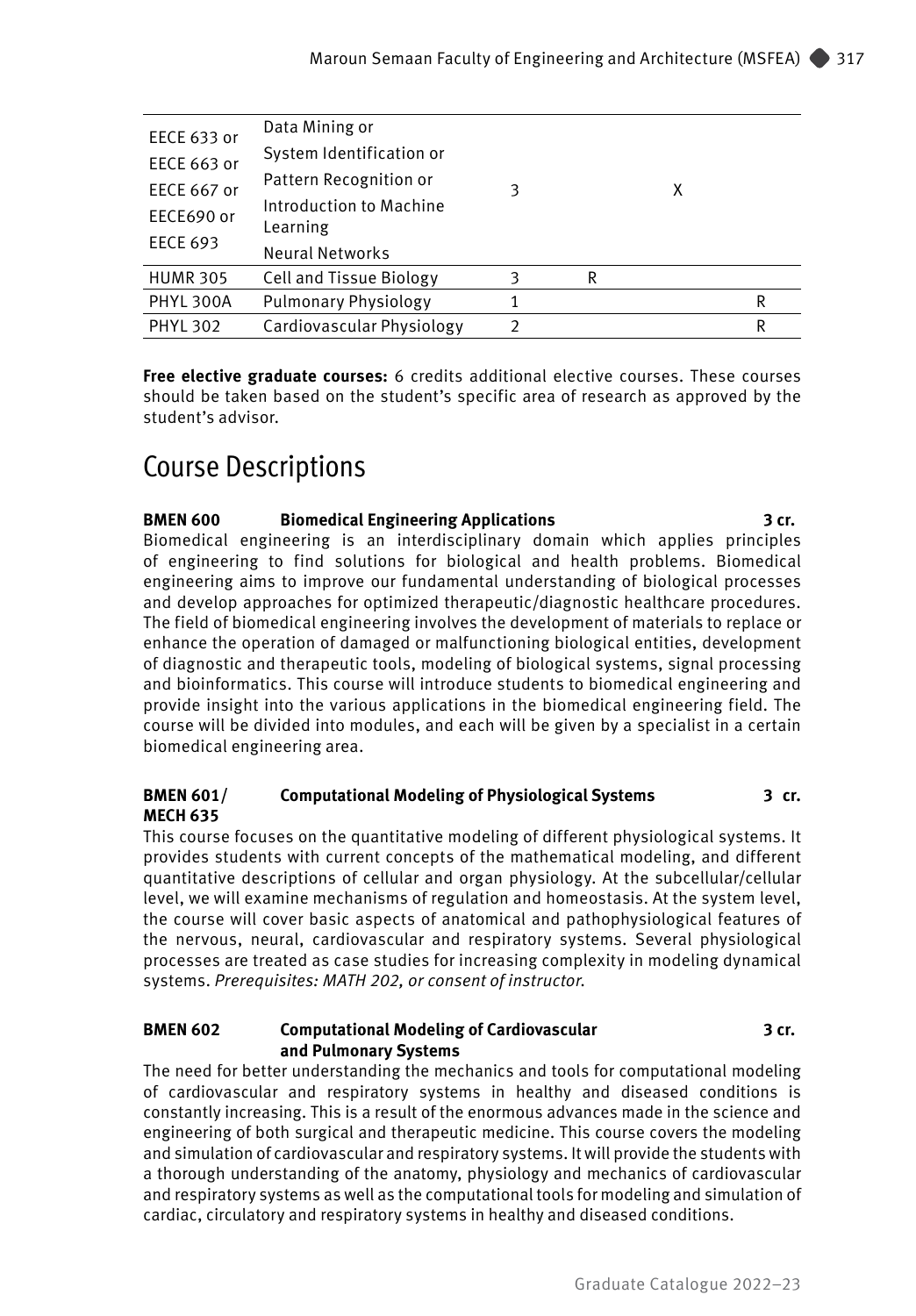#### **BMEN 603/** Tissue Engineering 3 cr. **CHEN 675**

In a world of aging population, an ever-increasing demand for improvement of healthcare services and need for replacement organs and tissues are arising. The limited pool of donors together with the problem of donor organ rejection is a strong driver for engineering tissues and other body parts. Tissue engineering is an interdisciplinary field that uses cells, biomaterials, biochemical (e.g. growth factors) and physical (e.g. mechanical stimulation) signals, as well as their combination to generate tissue-like structures. The goal of tissue engineering is to provide biological substitutes that can maintain, restore or improve the function of damaged organs in the body. This course will introduce interested students to the new field of tissue engineering and provide insight on cutting edge applications in this area.

#### **BMEN 604/ Engineering of Drug Delivery Systems 3 cr. CHEN 673**

This course focuses on recent advances in the development of novel drug delivery systems. The fundamentals of drug delivery are discussed. Various strategies to tune and control the release of active agents for optimized therapeutic outcomes are explored. The course covers polymers and techniques used to produce drug nanoparticles, with specific examples of nanoparticle-based drug delivery systems. *Prerequisites: CHEN 314 and CHEN 411, or consent of instructor.*

#### **BMEN 605 Biomedical Imaging 3 cr.**

Biomedical imaging offers an unprecedented view into the structure and function of a living body, and as such plays an essential role in medical practice and research. This course will provide students with an overview of the key concepts underlying the primary diagnostic biomedical imaging modalities, including: ultrasound, x-ray, computed tomography, magnetic resonance and nuclear imaging. In particular, students will gain an understanding of the physical principles and theoretical bases governing the operation of each imaging modality, the technology that translates theory into practice, and the basic methods involved in image formation. Students will also learn the limitations of each imaging procedure, while being exposed to their vast applications in the clinic and research. *Prerequisite: consent of instructor.*

#### **BMEN 606 Nanobiosensors 3 cr.**

This course will provide a comprehensive analysis of the field of nanoengineering with a focus on biosensors including common modalities, basic theoretical considerations for sensor operation, physics of detection and applications in research and medical diagnostics. The course will cover the major types of electronic nanobiosensors for biological signal detection (potentiometric, amperometric, and mass based sensors) and their applications in the fields of neural engineering, DNA sequencing and cardiovascular early disease detection. The course will enable students to have a strong grasp of fundamentals of biosensor design, select sensors for various applications and evaluate new and emerging technologies. *Prerequisites: EECE 210 (or equivalent) and BIOL 210 (or equivalent); or consent of instructor.*

#### **BMEN 607/ Biomechanics 3 cr. MECH 633**

A course on the study of the biomechanical principles underlying the kinetics and kinematics of normal and abnormal human motion. Emphasis is placed on the interaction between biomechanical and physiologic factors (bone, joint, connective tissue, and muscle physiology and structure) in skeleto-motor function and the application of such in testing and practice in rehabilitation. The course is designed for engineering students with no previous anatomy/ physiology. *Prerequisites: CIVE 210, MECH 320 or CIVE 310; or consent of instructor.*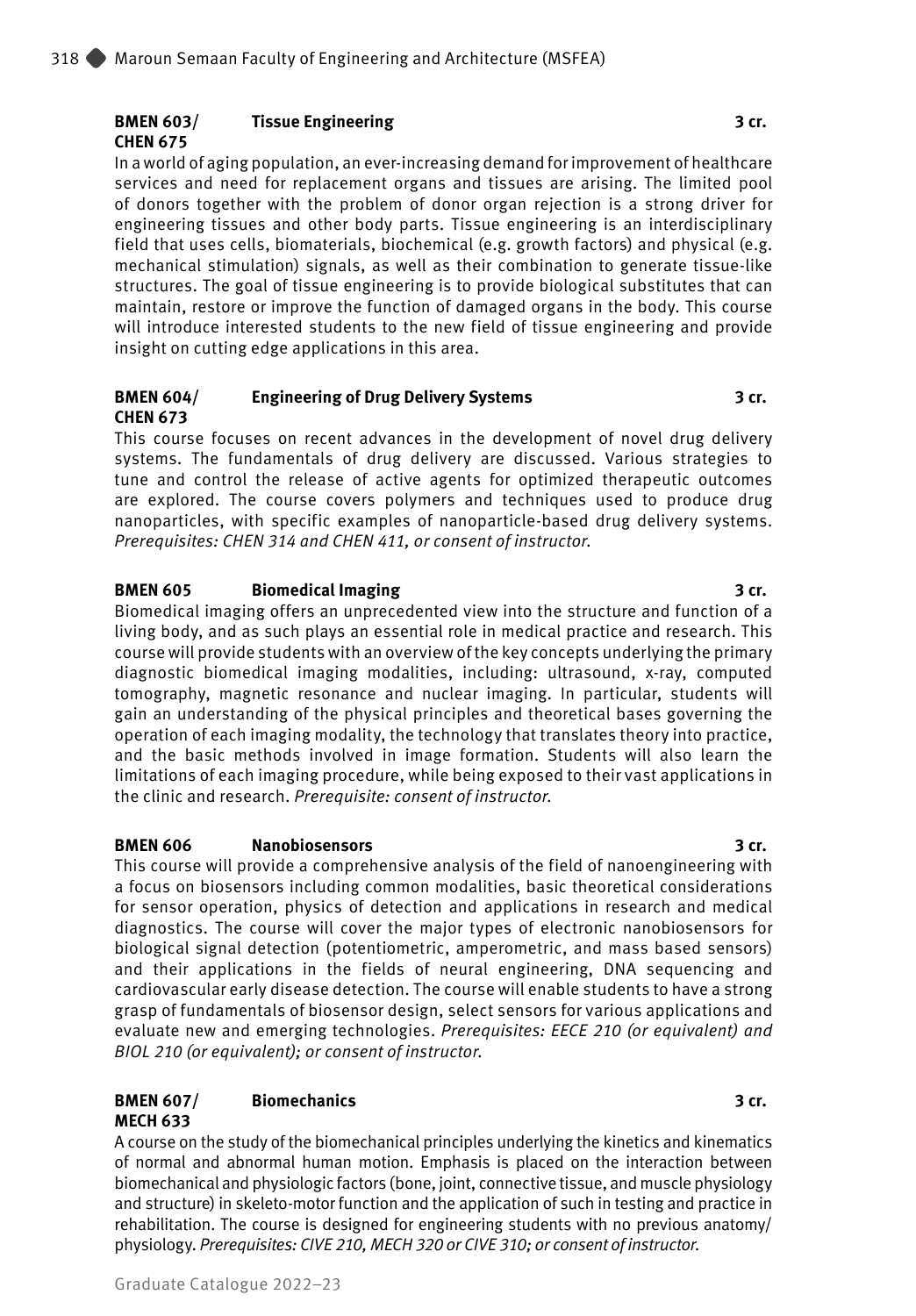#### **BMEN 608/ Biomaterial and Medical Devices 3 cr. MECH 634**

A course that examines the structure-property relationships for biomaterials and the medical applications of biomaterials and devices. The first part of the course focuses on the main classes of biomaterials, metal, ceramic, polymeric and composite implant materials, as well as on their interactions with the human body (biocompatibility). The second part of the course examines the various applications of biomaterials and devices in different tissue and organ systems such as orthopedic, cardiovascular, dermatologic and dental applications. Experts from the medical community will be invited to discuss the various applications. *Prerequisite: MECH 340 or consent of instructor.*

#### **BMEN 609 Computational Neuroscience 3 cr.**

The human brain, perhaps the most complex, sophisticated, and complicated learning system, controls virtually every aspect of our behavior. The central assumption of computational neuroscience is that the brain computes. What does that mean? Generally speaking, a computer is a dynamical system whose state variables encode information about the external world. In short, computation equals coding plus dynamics. Some neuroscientists study the way that information is encoded in neural activity and other dynamical variables of the brain. Others try to characterize how these dynamical variables evolve with time. The study of neural dynamics can be subdivided into two separate strands. One tradition, exemplified by the work of Hodgkin and Huxley, focuses on the biophysics of single neurons. The other focuses on the dynamics of networks, concerning itself with phenomena that emerge from the interactions between neurons. Therefore computational neuroscience can be divided into three subspecialties: neural coding, biophysics of neurons, and neural networks. This course will introduce engineers, physicists, computational scientists, mathematicians and other audiences to the neurosciences from the cellular level and the network level as seen from computational lenses. *Prerequisites: BIOL 201 (or equivalent) and Math 202, or consent of instructor.*

#### **BMEN 610 Micro and Nano Neural Interfaces 3 cr.**

Neural interfaces are micro and nano devices that form the connection between the biological neural tissue and the external electronic devices. These devices are designed for mapping, assisting, augmenting, or repairing neural pathways. The course will focus on physical, chemical and neurophysiological principles of neural interfaces, theoretical and functional basis for their design, micro and nano fabrication techniques and applications in neural prosthesis for Brain Machine Interface. Topics covered in class will include; Neural Engineering, Brain Machine Interface, Microfabrication, Nanofabrication, Soft-lithography, Electrokinetics, Electrochemistry, Neural probes, Biocompatibility, Microelectrodes, NeuroMEMS (neuro microelectromechanical systems, BioMEMS (biomedical microelectromechanical systems). *Prerequisite: consent of instructor.*

#### **BMEN 611/ Computational Modeling in Biomechanics 3 cr. MECH611**

This course is open to engineering, science and medical students wanting a glimpse into the world of computational finite element modeling and simulation to investigate and solve biomedical problems. Students will take a journey through the processes involved in producing a computational finite element model in the biomedical field; starting at construction of model geometry from medical imaging data (CT/MRI), through to model creation, simulation and visualization using finite element analysis software (ANSYS Workbench). Students will also be exposed to a selection of experimental lab techniques in biomechanics and physiology to acquire data required for model development and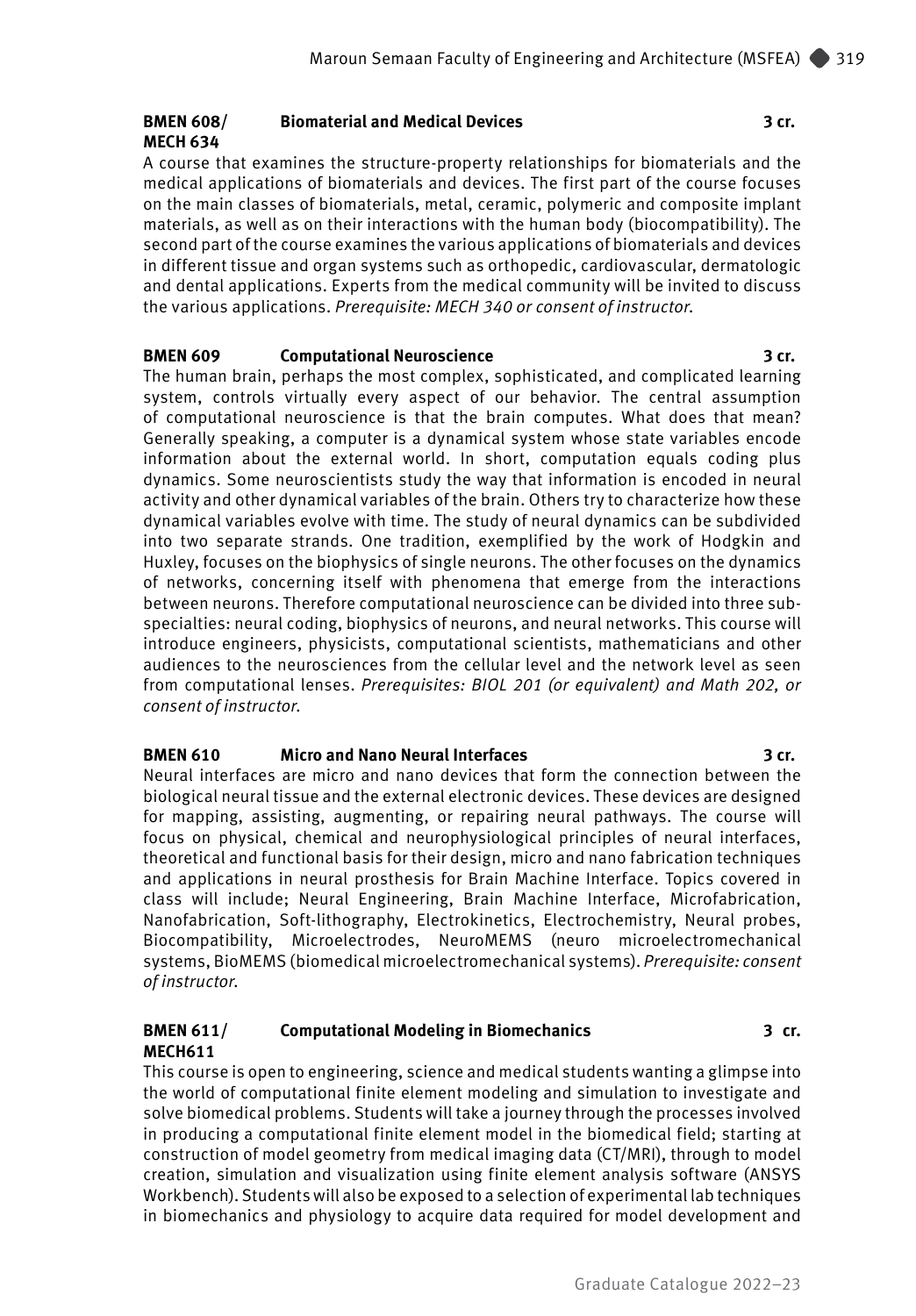validation. In pursuit of developing an appreciation for the areas covered, the course will incorporate a mix of theory, demonstrations, practice, real-world modeling applications and research seminars. *Pre-requisites MATH 201 and consent of instructor.*

#### **BMEN 671** PhD Lab Rotation **1 cr. 1 cr.**

PhD students in Biomedical Engineering are required take two laboratory rotations (1 credit each) in different faculty research laboratories within the MSFEA and/or FM. Students may also enroll in a third elective laboratory rotation. This aims to familiarize students with potential thesis mentors and expose them to different research environments.

#### **BMEN 672** Hospital Lab Rotation **1986 1986 1986 1986 1986 1986 1986 1986**

MS and PhD students in Biomedical Engineering are required to do a lab rotation in the Medical Engineering Department at AUB Medical Center (AUBMC). This aims to familiarize students with the typical activities and responsibilities of a biomedical engineer in a working environment and expose them to different equipment and tools.

#### **BMEN 673L Biomedical Engineering Lab 1 cr.**

This laboratory course aims to introduce students to the practical issues in the areas of biomedical instrumentation design and biological signal processing. A particular emphasis will be placed on signal transduction, electronic circuit design for recording and conditioning physiological signals. The lab will introduce hand-on laboratory experiments on biomedical sensors, analog signal amplifiers and filters, digital acquisition and transmission, and basic digital filtering. In addition, some experiments cover topics that demonstrate the various levels of complexity that characterize biological signals. Signal processing tools include spectral and cepstral analysis, de-noising and artifact removal, filter banks and wavelet decompositions, Hilbert transforms, and information-theoretic measures. *Pre-requisite: Consent of instructor*

| <b>BMEN 675</b>                 | <b>Approved Experience</b>                                                                        | 0 cr. |
|---------------------------------|---------------------------------------------------------------------------------------------------|-------|
| <b>BMEN 796</b>                 | <b>Special Project in Biomedical Engineering</b>                                                  | 3 cr. |
| <b>BMEN 797</b>                 | Special Topics in Biomedical Engineering                                                          | 1 cr. |
| <b>BMEN 798</b>                 | <b>Special Topics in Biomedical Engineering</b>                                                   | 3 cr. |
| <b>BMEN 799T</b><br>Every term. | <b>MS Comprehensive Exam</b>                                                                      | 0 cr. |
| <b>BMEN 799</b>                 | <b>MS Thesis</b><br>Every term. Prerequisite: BMEN 799T.                                          | 6 cr. |
| <b>BMEN 980</b><br>Every term.  | <b>Qualifying Exam Part I: Comprehensive Exam</b>                                                 | 0 cr. |
| <b>BMEN 981</b>                 | <b>Qualifying Exam Part II: Defense of Thesis Proposal</b><br>Every term. Prerequisite: BMEN 980. | 0 cr. |
| <b>BMEN 982</b>                 | <b>PhD Thesis</b><br>Every term. Taken while total required credit hours have been completed.     | 3 cr. |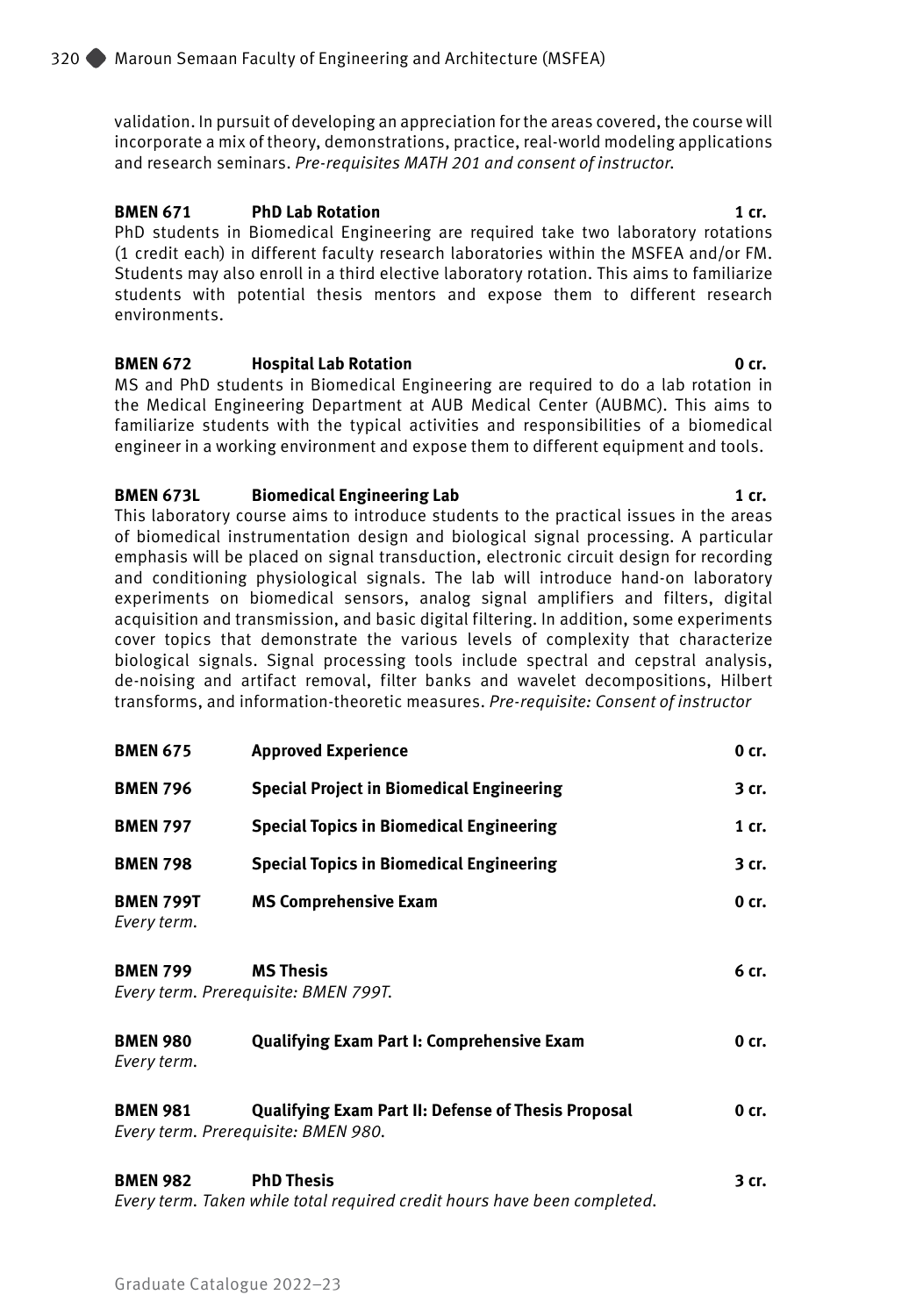| <b>BMEN 983</b> | <b>PhD Thesis</b><br>Every term. Taken while total required credit hours have not been completed. | 6 cr.  |
|-----------------|---------------------------------------------------------------------------------------------------|--------|
| <b>BMEN 984</b> | <b>PhD Thesis</b><br>Every term. Taken while total required credit hours have not been completed. | 9 cr.  |
| <b>BMEN 985</b> | <b>PhD Thesis</b><br>Every term. Taken while total required credit hours have not been completed. | 12 cr. |
| <b>BMEN 986</b> | <b>PhD Thesis</b><br>Every term. Taken while total required credit hours have not been completed. | 0 cr.  |
| <b>BMEN 987</b> | <b>PhD Thesis Defense</b><br>Every term. Prerequisite: BMEN 981.                                  | 0 cr.  |

#### **BIOC 321 Nucleic Acids and Basic Genetics** 15.0; 1 cr.

This course discusses the principles of nucleic acid structure and function in eukaryotes. It includes the information for basic genetics in terms of genome structure as well as the diversity of gene regulation. Required from MS and PhD students in biomedical Sciences. requires consent of coordinator for other graduate disciplines. *First term.*

#### **BIOC 322** Protein Biochemistry **10.10; 1 cr. 10.10; 1 cr.**

This course deals with the biochemistry of proteins including their basic units, different structures, folding process and protein-protein interactions. It focuses on how changes at the structural level modify function. The course also covers the principles of protein purification and sequencing, and introduces students to protein database, molecular modeling and systems biology. Required from MS and PhD students in biomedical sciences. Requires coordinator approval for other graduate disciplines. *First term.*

#### **BIOC 325 Receptors and Signal Transduction 25.10; 2 cr.**

This course covers classical pathways involved in receptor signaling and activation of downstream targets and the molecular mechanisms involved. It deals with the interand intracellular communication, from the generation of signaling molecules through the cellular responses. Required from MS and PhD students in biomedical sciences. Requires consent of coordinator for other graduate disciplines. *First term.*

#### **BIOC 326A Bioinformatics Tools and Applications in Genomics 1 cr.**

This course will discuss the relationships among sequence, structure and function in biological networks, as well as advances in modeling of quantitative, functional and comprehensive genomics analyses. It will assess computational issues arising from high-throughput techniques recently introduced in biomedical sciences, and cover very recent developments in computational genomics, including genome structural variant discovery, epigenome analysis, cancer genomics and transcriptome analysis.

#### **BIOM 385** Research Ethics 2012 15.0; 1 cr.

This course introduces the fundamentals of responsible conduct of research, emphasizing the ethical practice of human research. The course recaps history of ethical principles, the development of research codes of conduct and ethical practices, familiarizes students with the different kinds of ethical issues that they might come across throughout their careers and allows scholars to reflect critically on what it means to be an ethical and responsible researcher. *Summer term.*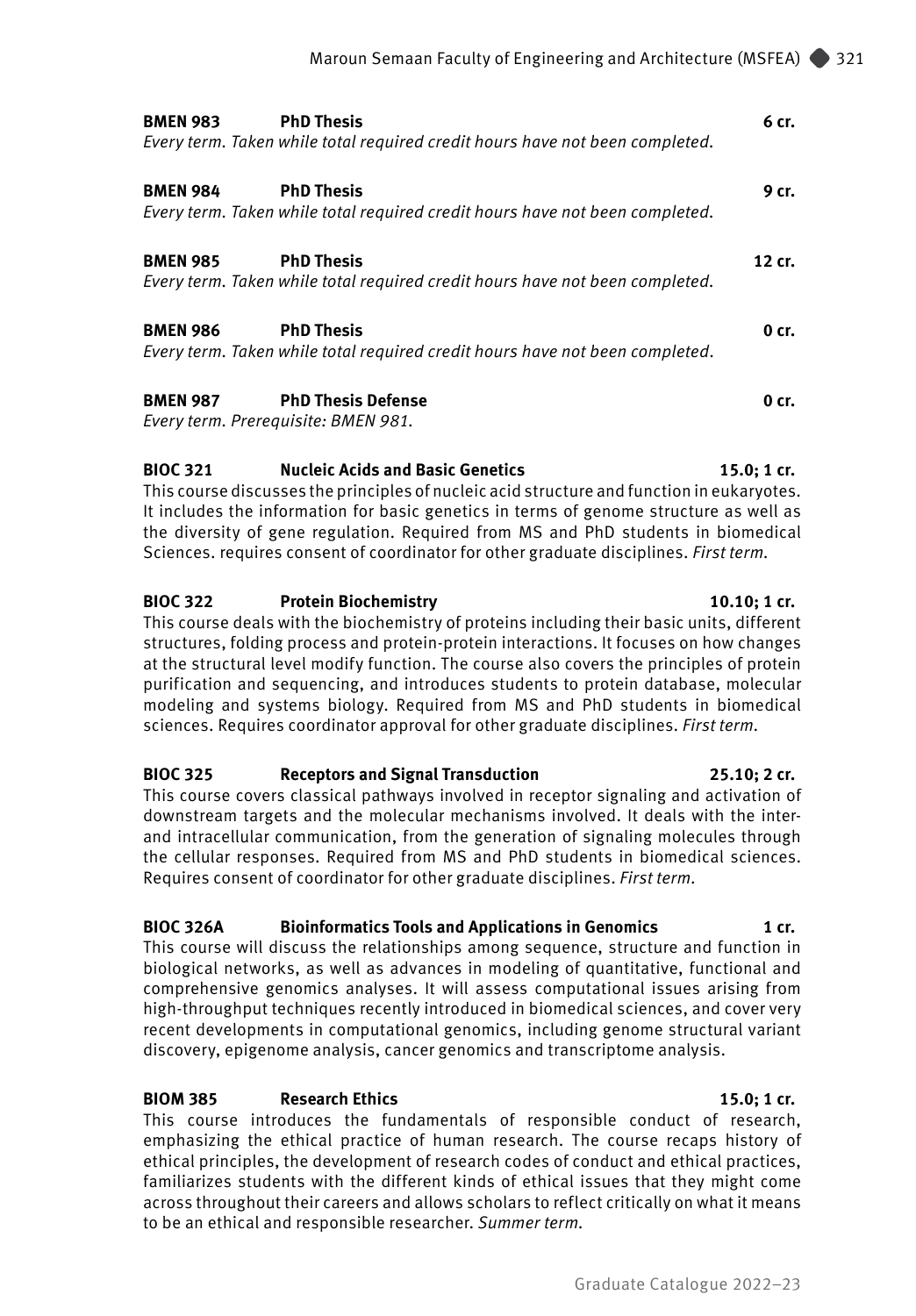#### 322 Maroun Semaan Faculty of Engineering and Architecture (MSFEA)

#### **EECE 601** Biomedical Engineering I 3 cr. This course includes an introduction to: general instrumentation configuration and performance of instrumentation systems; types and characteristics of transducers; sources and characteristics of bioelectric signals; types and characteristics of electrodes; temperature regulation and measurement; cardiovascular system, measurements and diagnostic equipment; blood instruments; patient care and monitoring; and electrical safety of medical equipment. *Prerequisites: BIOL 210 or BIOL 202 or PHYL 246, and EECE 210; or PHYS 228 and PHYS 228L; or consent of instructor.*

### **EECE 603 Biomedical Signal and Image Processing 3 cr.**

Fundamentals of digital signal processing as implemented in biomedical applications. It provides a concise treatment of the tools utilized to describe deterministic and random signals as the basis of analyzing biological signals: data acquisition; imaging; denoising and filtering; feature extraction; modeling. The course is tightly coupled with a practical component through laboratory projects. Examples include the auditory system, speech generation, electrocardiogram, neuronal circuits and medical imaging. Students should have reasonable software skills in Matlab. *Prerequisites: STAT 230 and EECE 340, or equivalent; or consent of instructor.*

#### **EECE 633** Data Mining **3 cr. 3 cr. 3 cr.**

This course is an introduction to data mining. Data mining refers to knowledge discovery from huge amounts of data to find non-trivial conclusions. Topics will range from statistics to machine learning to database, with a focus on analysis of large data sets. The course will target at least one new data mining problem involving real data for which the students will have to find a solution. *Prerequisite: EECE 330 or consent of instructor*.

#### **EECE 663** System Identification **3 cr. 3 cr.**

This course introduces the basic mathematical tools to fit models into empirical inputoutput data. General time-series modeling and forecasting, such as stock prices, biological data and others. Topics include nonparametric identification methods: time and frequency response analysis; parametric identification: prediction error, least squares, linear unbiased estimation and maximum likelihood; convergence, consistency and asymptotic distribution of estimates; properties and practical modeling issues: bias distribution, experiment design and model validation.

#### **EECE 667** Pattern Recognition **3 cr. 3 cr.**

The course provides an overview of the algorithms used in machine learning. The course discusses modern concepts for model selection and parameter estimation, decision-making and statistical learning. Special emphasis will be given to regression and classification for a supervised mode of learning. Students will be assigned typical machine learning problems to investigate as projects.

#### **EECE 690 Introduction to Machine Learning CRECE 690 3 cr.**

The course provides an overview of machine learning theory and algorithms that learn from experience to predict or control yet to be seen instances. The course discusses the intuition and the theory of some selected modern machine learning concepts as well as practical know-how to successfully apply them to new problems. It covers topics in supervised learning such as parametric/ non-parametric, generative/ discriminative algorithms for classification and regression and in unsupervised learning for clustering, dimensionality reduction and reinforcement learning. The course also includes case studies and applications so that students can gain practice on regularization, model selection, parameter estimation, Bayesian networks, hidden Markov models, support

Graduate Catalogue 2022–23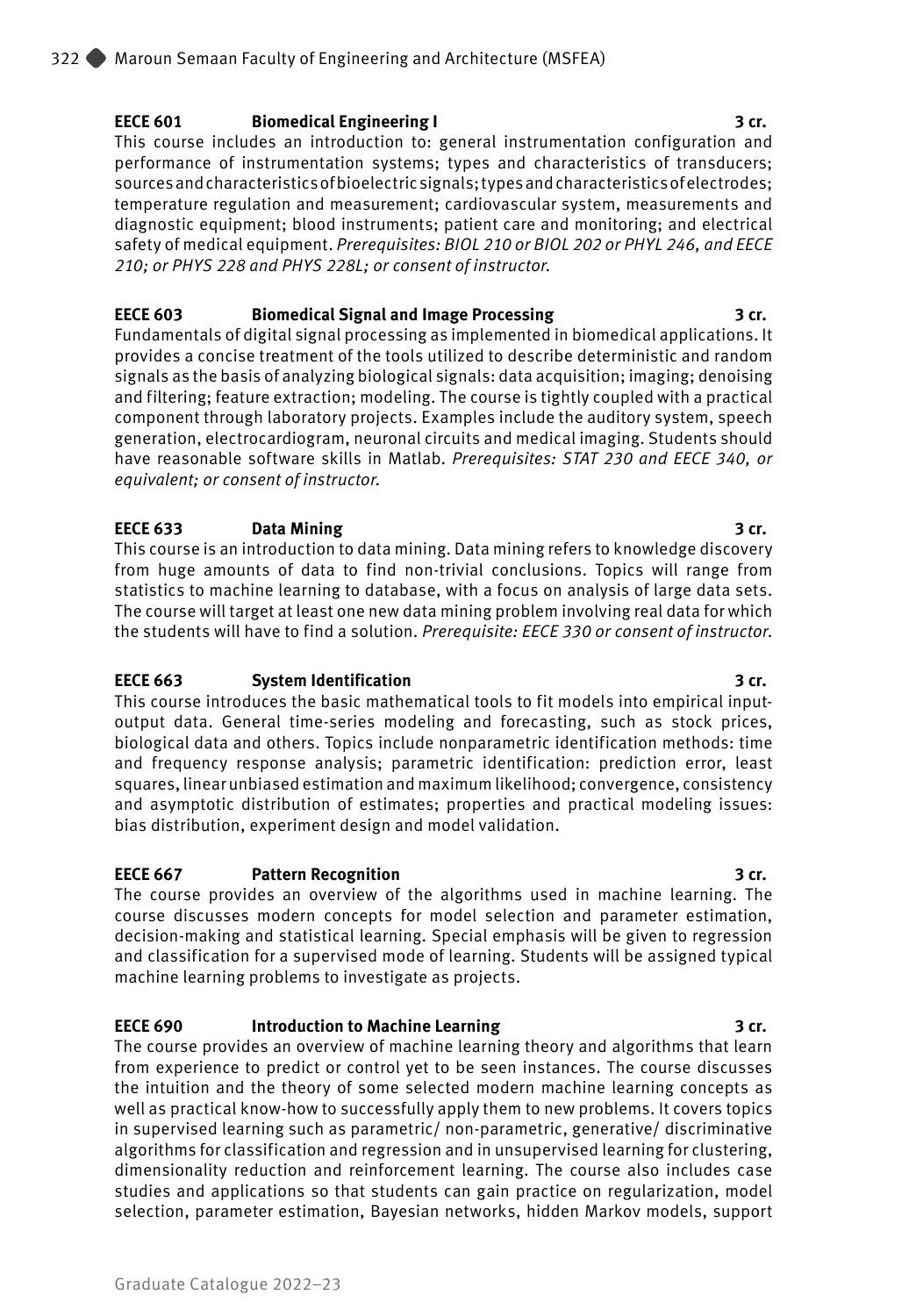vector machines, reinforcement learning, neural networks and deep learning. Students cannot receive credit for both EECE 664M and EECE 633 and 667. *Prerequisites: EECE 330, and MATH 218 or MATH 219, and STAT 230 or STAT 233 or consent of instructor.*

#### **EECE 693** Neural Networks 3 cr.

The course provides a comprehensive foundation to artificial neural networks and machine leaning with applications to pattern recognition and data mining; learning processes: supervised and unsupervised, deterministic and statistical; clustering; single layer and multilayer perceptrons; least-mean-square, back propagation and Al-Alaoui algorithms; radial-basis function networks; committee machines; principal component analysis; self-organizing maps; and current topics of interest.

#### **EPHD 310 Basic Biostatistics 2.2; 3 cr.**

An introductory biostatistics course that covers basic concepts in statistical methods. The course demonstrates methods of exploring, organizing and presenting data. The course presents the foundation of statistical inference from estimation, to confidence interval and testing of hypothesis. Applications include comparing population means or proportions via data obtained from paired or independent samples, one-way ANOVA. Also, it introduces simple linear regression, correlations, logistic regression and nonparametric methods for data analysis.

#### **HUMR 305 Cell and Tissue Biology 30.33; 3 cr.**

*Consists of the first half of Basic Histology, HUMR 209, covering cells and tissues. Open to graduate students outside the department.*

#### **HUMR 310 Biomedical Research Techniques 1 cr.** 2 1 cr. **(A, B, or C)**

A guided laboratory course in research methods used in cell biology and physiology. HUMR 310A covers Cell Biology Techniques; HUMR 310B covers Genomics and Proteomics; HUMR 310C covers Mouse Models and In Vivo Studies. Used in cell biology and physiology.

### **HUMR 314 Research Seminar 0.32; 1 cr.**

Presentation and discussion of timely research topics designated by members of the department.

#### **PHYL 302 Cardiovascular Physiology 31.6; 2 cr.**

Presents the cardiovascular system with clear reference to pathophysiological and clinical events. Didactic lectures and seminar sessions define physiological concepts and emphasize structure-function relationships. Laboratory sessions familiarize the student with instrumentation and techniques in the cardiovascular field. *Open to all graduate students in the department.*

#### PHYL 346 Human Physiology for Paramedical **48; 4 cr. and Undergraduate Students**

Outlines fundamental principles of human physiology and the mechanisms governing the function of different body organs. *Prerequisites: BIOC 246 and BIOL 201 (or BIOL 210).*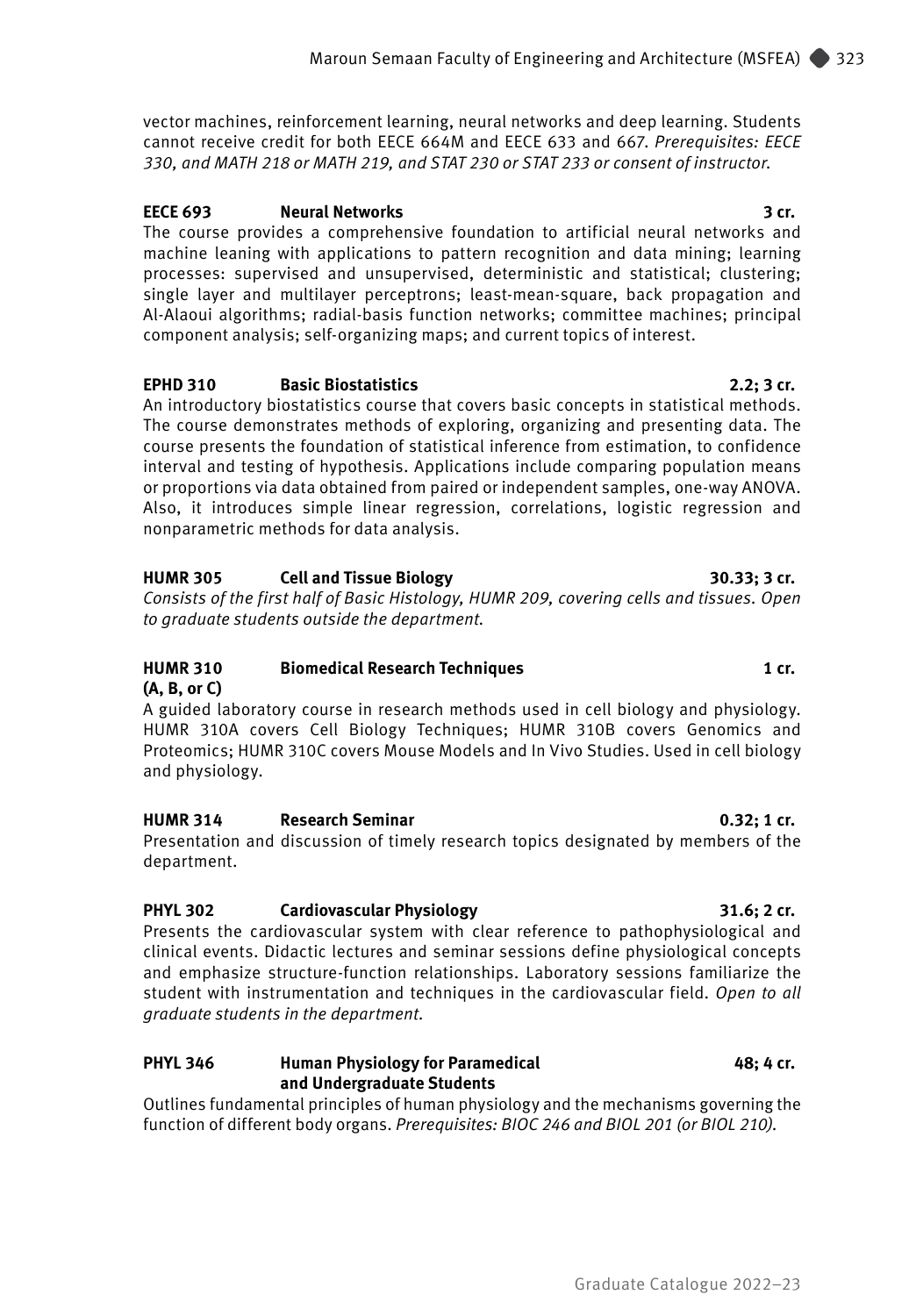## **Professional Post Graduate Diploma Program in Green Technologies (Pro-Green)**

| Coordinator:              | Ghaddar, Nesreen (Mechanical Engineering, MSFEA)                    |
|---------------------------|---------------------------------------------------------------------|
|                           | Ahmad, Mohamad (Chemical and Petroleum<br>Engineering, MSFEA)       |
|                           | Bdeir, Fadl (Industrial Engineering, MSFEA)                         |
|                           | Chehab, Ghassan (Civil and Environmental<br>Engineering, MSFEA)     |
|                           | Fares, Dima (Lecturer, Green Technologies Program,<br>MSFEA)        |
|                           | Ghaddar, Tarek (Chemistry, FAS)                                     |
|                           | Ghali, Kamel (Mechanical Engineering, MSFEA)                        |
| Program Teaching Faculty: | Jaafar, Hadi (Irrigation Engineering and Water<br>Management, FAFS) |
|                           | Karaki, Sami (Electrical and Computer Engineering,<br>MSFEA)        |
|                           | Moukalled, Fadl (Mechanical Engineering, MSFEA)                     |
|                           | Salam, Darine (Civil and Environmental Engineering,<br>MSFEA)       |
|                           | Srour, Issam (Civil and Environmental Engineering,<br>MSFEA)        |
|                           | Zaidouny, Lamiss (Chemical and Petroleum<br>Engineering, MSFEA)     |

## General Description

The Pro-Green Diploma Program is a unique and focused diploma program that caters to professionals aspiring to enhance or complement their technical and decision-making skills in green technologies or progress in green businesses in the areas of energy utilization, building design, construction and management systems, sustainable and safe water production, water management and waste water treatment.

The American University of Beirut, the Lebanese American University and the American University in Cairo are jointly offering the Professional Post Graduate Diploma in Green Technologies in three specializations:

- Professional Post Graduate Diploma Program in Green Technologies; Major: Energy
- Professional Post Graduate Diploma Program in Green Technologies; Major: Buildings
- Professional Post Graduate Diploma Program in Green Technologies; Major: Water

## **Objectives**

The Green Technologies Diploma Program is designed to address the trend towards healthier and more socially responsible communities by training professionals on effective ways to develop and advance sustainable energy and water efficiency in production, utilization, storage and re-use.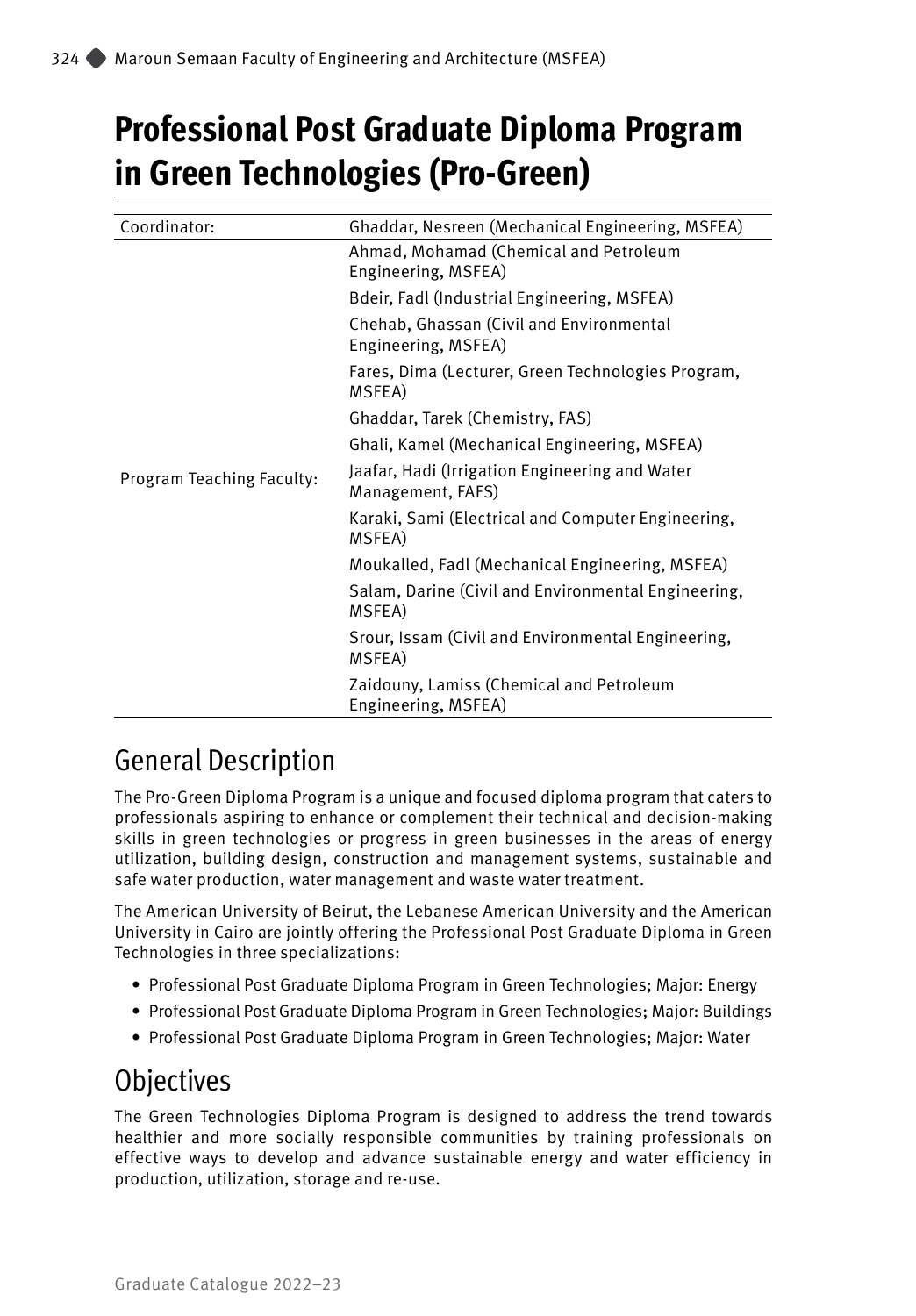The program objectives are:

- To foster problem-solving competencies among professionals pursuing careers in green industries,
- To develop lifelong learning skills among professionals from different disciplines,
- To assist professionals in acquiring the diverse and critical skills needed to advance in their green technology careers,
- To develop expertise in green technologies related to applications in energy, buildings and water.

Upon successful completion of the Green Technology Diploma Program in any area of specialization, students/trainees will be able to:

- Acquire in-depth understanding of green technologies relevant to jobs in planning, design and implementation methods for sustainable energy, buildings, and water technologies and industries,
- Build analysis and hands-on skills needed for development and implementation of green products and processes in the area of specialization (energy, buildings or water),
- Develop lifelong learning skills in the green technologies field. The pro-green diploma program emphasizes lifelong learning through the establishment of a community of practice and through problem/project-based learning, including case studies related to real life applications from the participants' own fields of practice.
- Identify how economic analysis, policy and regulatory frameworks can help in expanding the green technologies market.

## **Eligibility**

The program is intended for professionals and individuals interested in and/or involved in the development and implementation of green technologies in their practice, including architects, engineers, facility managers and contractors. The courses are offered at the postgraduate level. Applicants should have a recognized and related bachelor's degree in natural science, mathematics, engineering or architecture. Applicants who join the program may have to complete pre-requisites for courses offered in the diploma program or obtain the consent of the course instructor and program coordinator. The core courses are designed to include remedial preparation in areas related to social sciences.

## Admissions Requirements

Applicants to the graduate program, other than AUB graduates and graduates of colleges or universities recognized and located in North America, Great Britain, Australia and New Zealand, must meet the Readiness for University Studies in English (RUSE) as explained in the next heading.

Applicants should have a bachelor's degree in architecture, engineering or science from recognized universities to be enrolled in the diploma program. Professional experience might be considered on a case by case basis where students may register for courses not working towards receiving the diploma and their performance is assessed towards their registered courses.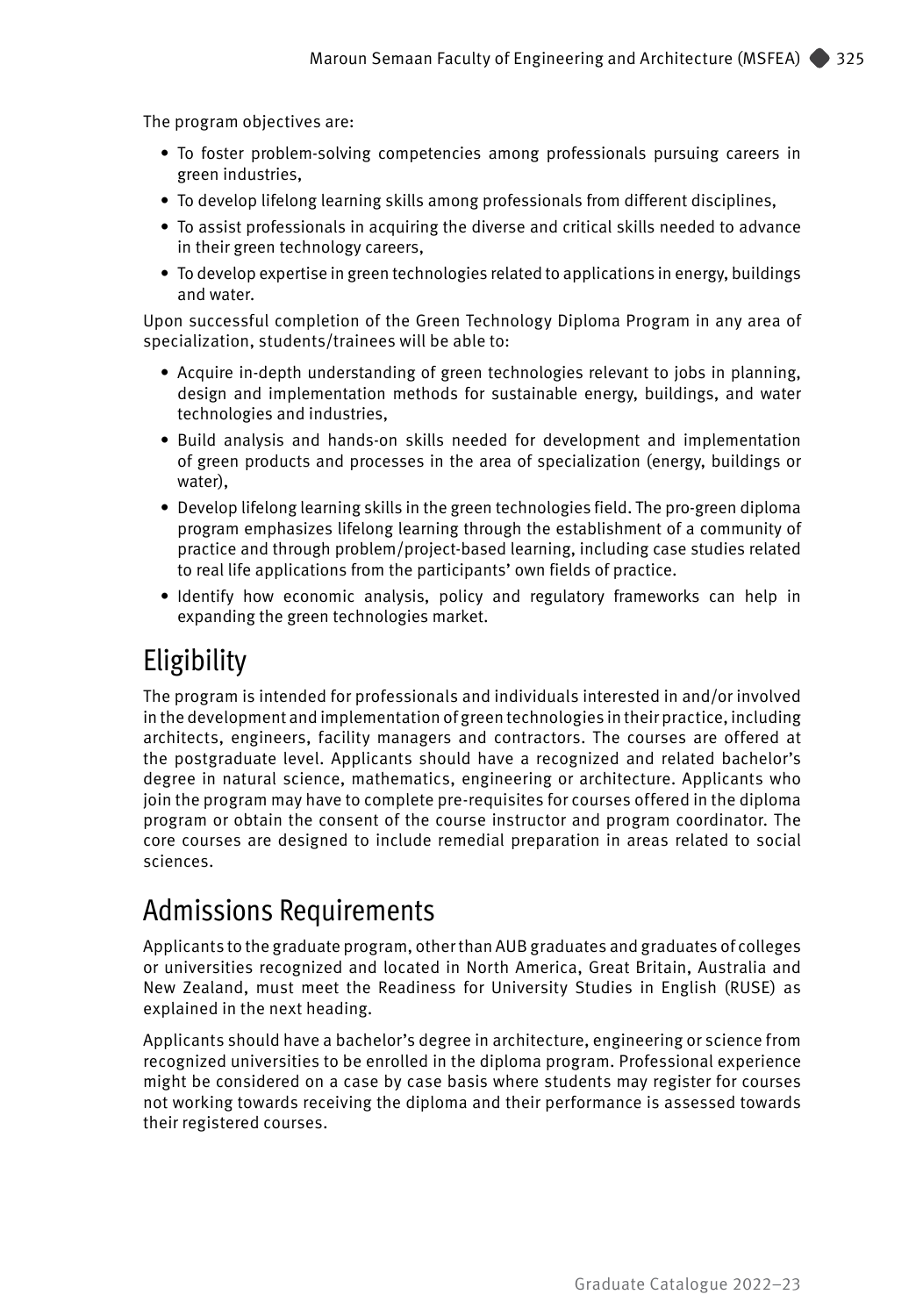The only three documents required for enrollment in the Green Technologies Diploma Program are the following:

- A copy of the applicant's bachelor's degree (diploma): Bachelor of Architecture (BA), Bachelor of Engineering (BE), Bachelor of Science (BS).
- A photocopy of the front page of the applicant's passport or national ID.
- Readiness for University Studies in English (RUSE) according to the distribution listed on http://www.aub.edu.lb/admissions/english.

## Structure and Program Requirements

The Green Technologies Diploma Program shares a set of core courses that can be registered and followed at any of the joint universities. Each major specialization will also include a number of required specialization courses and one or two elective courses depending on the major. The admission procedures, teaching and examination regulations and academic calendars at universities are carefully coordinated. The program will include a major e-learning format through blended and online course offerings.

The required core courses of the program provide a solid foundation in both technical and economic aspects of green technologies in energy, buildings and water, allowing the student to simultaneously understand advances in selected green technologies and their interrelations with market economy, policy and energy laws. The specialization courses consist of more in-depth development of expertise in the selected major through a number of specialization courses selected in the major, elective courses and a graduation project.

The diploma program permits part-time enrollment. To obtain the professional diploma degree in green technologies in any of the offered specializations, the student must complete a minimum of 18 credits of coursework depending on the specialization, including a project in an area related to the selected specialization. The diploma program credit requirement is distributed as follows:

**18 credits (or more)** are required to complete the diploma:

- 6 credits of core courses
- 6 to 8 credits of courses in the area of specialization excluding the project in the area of specialization
- 2 to 4 credits for elective course as approved by project advisor/s from the list of elective courses as well as courses from other specializations outside the student's declared specialization.
- 2-credit Project (equivalent to 2 credit hours)
- 0 credit Seminar/Webinar (to be registered twice)

**26 credits** are required to complete the diploma with a double specialization: A student must complete a minimum of 8 credit hours of graduate course work over and above the requirements for the first specialization.

- 6 credits in the second specialization
- 2 credits project in the second specialization

**34 credits** are required to complete the diploma with a triple specialization: A student must complete a minimum of 8 credit hours of graduate course work over and above the requirements for the two other specializations.

- 6 credits in the third specialization
- 2 credits project in the third specialization

The diploma program permits part-time and full-time enrollment.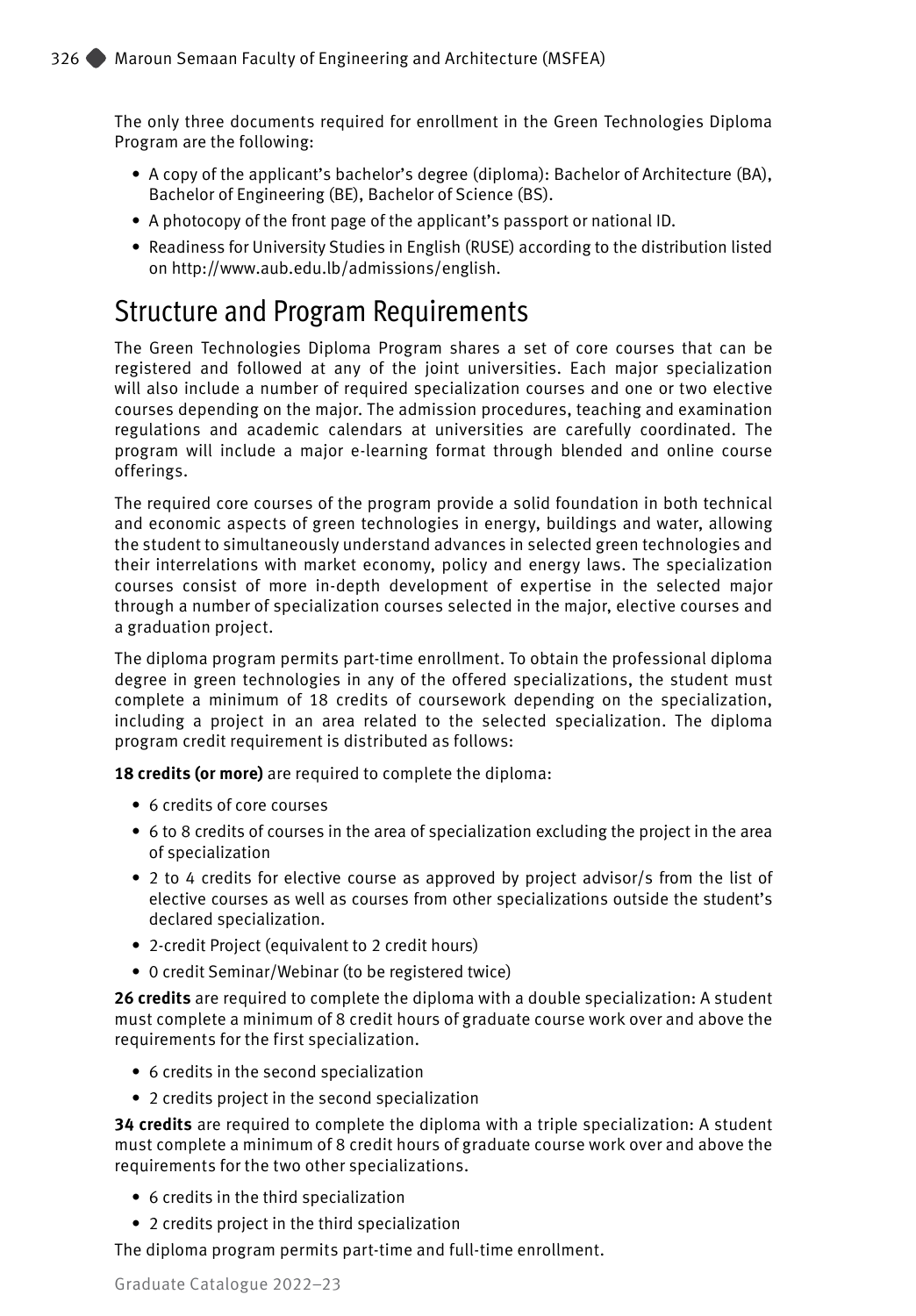The diploma can be completed in 12-18 months, but the student has up to 3 years to complete the diploma.

The core, specialization and elective courses are summarized in the following sections.

## Course Requirements

### Core Courses

Students are required to complete the following 6 credits of core courses that are common to the three specializations in Energy, Buildings and Water:

| <b>PRGR 601</b>  | <b>Green Economy, Policies and Law</b>                                        | 3 cr. |
|------------------|-------------------------------------------------------------------------------|-------|
| <b>PRGR 602</b>  | <b>Green Technologies System Approach</b><br>to Sustainability and Management | 3 cr. |
| <b>PRGR 698B</b> | Seminar/Webinar                                                               | 0 cr. |

#### Specialization Courses

Students are required to complete a minimum of 6 credits from their selected specialization. The courses in the various specializations are listed below.1

| <b>Energy Specialization</b> |                                                      | <b>Credits</b> |
|------------------------------|------------------------------------------------------|----------------|
| <b>PRGR 603</b>              | Solar Radiation and Energy Conversion                | 2              |
| <b>PRGR 604</b>              | Solar PV Electricity                                 | 2              |
| <b>PRGR 605</b>              | Wind Energy                                          | 2              |
| <b>PRGR 606</b>              | <b>Energy Storage</b>                                | 2              |
| <b>PRGR 609</b>              | Renewable Energy Lab                                 | 2              |
| <b>PRGR 615</b>              | <b>Biofuels</b>                                      | 2              |
| <b>PRGR 616</b>              | Waves, Tidal and Hydro Energy                        | 2              |
| <b>PRGR 617</b>              | Energy Efficiency in Buildings Evaluation and Design | 2              |
| <b>PRGR 620</b>              | <b>Energy Systems and Sustainable Environments</b>   | 2              |
| <b>PRGR 621</b>              | Waste to Energy Processes and Technologies           | 2              |
| <b>PRGR 699E</b>             | Project                                              | 2              |

| <b>Buildings Specialization</b> |                                                                                      | <b>Credits</b> |
|---------------------------------|--------------------------------------------------------------------------------------|----------------|
| <b>PRGR 630</b>                 | Sustainable Preservation and Restoration of Existing<br><b>Buildings</b>             | $\overline{2}$ |
| <b>PRGR 631</b>                 | Low Energy Architecture and Passive Building Designs                                 | $\overline{2}$ |
| <b>PRGR 632</b>                 | Sustainable Building Materials                                                       | 2              |
| PRGR 633 <sup>1</sup>           | Renewable Energy Systems and Energy Efficiency in<br><b>Buildings</b>                | 2              |
| <b>PRGR 634</b>                 | Moisture and Control of Humidity in Buildings                                        | $\overline{2}$ |
| <b>PRGR 637</b>                 | Green Building Basics and Building Rating Practices                                  | $\overline{2}$ |
| <b>PRGR 639</b>                 | <b>Construction and Demolition Waste Management</b>                                  | $\overline{2}$ |
| <b>PRGR 641</b>                 | <b>HVAC Systems for Energy Efficient Acclimatization</b>                             | 2              |
| <b>PRGR 643</b>                 | Heat Pumps and Innovative Methods to Improve<br>Performance with Direct Applications | C              |
| <b>PRGR 645</b>                 | <b>Building Energy System Modeling</b>                                               | $\mathcal{P}$  |
|                                 |                                                                                      |                |

1) Can be counted as an Energy specialization course.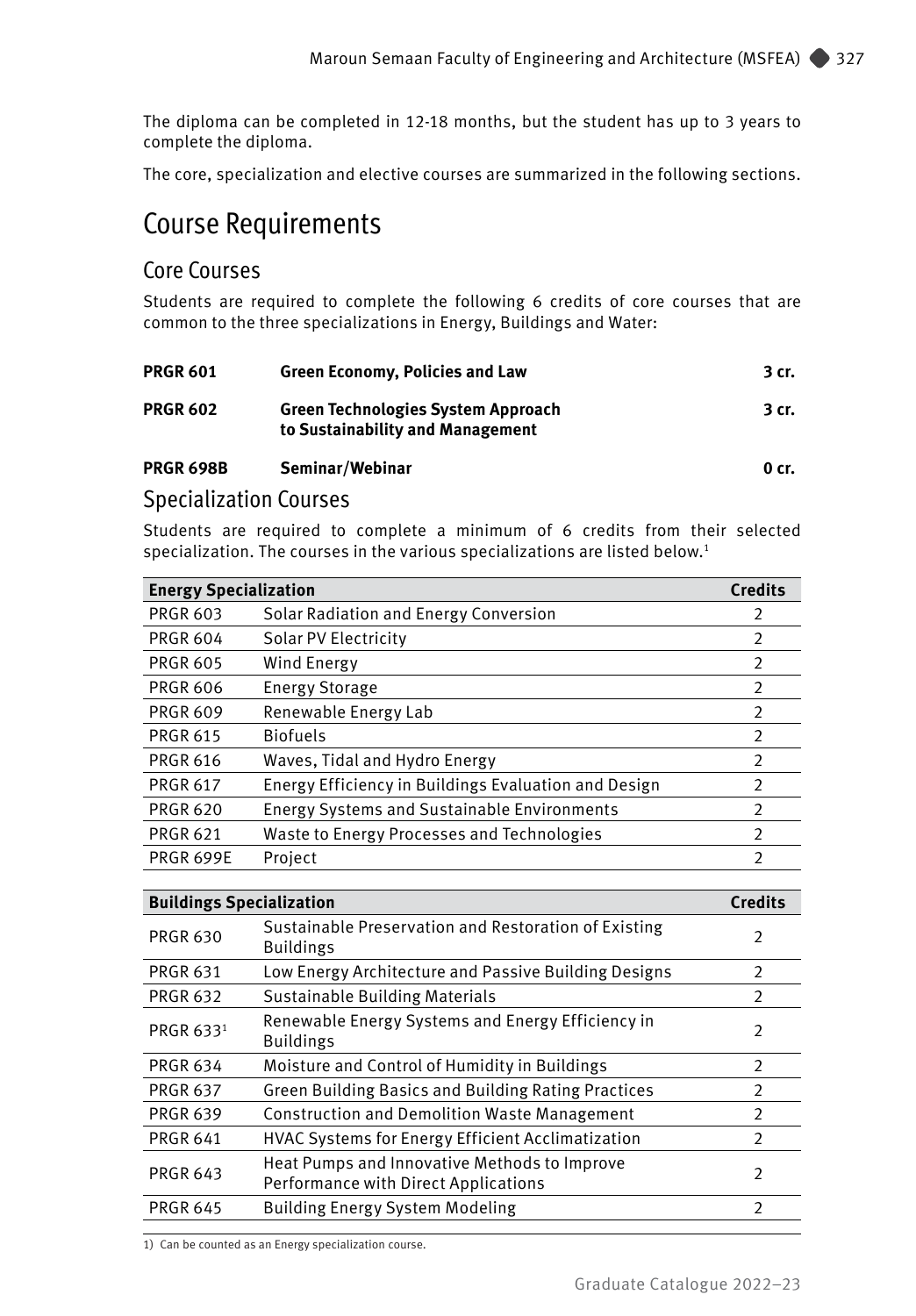| <b>Buildings Specialization</b> |                                               | <b>Credits</b> |
|---------------------------------|-----------------------------------------------|----------------|
| PRGR 646 <sup>1</sup>           | <b>Energy Management Systems of Buildings</b> | 2              |
| <b>PRGR 699B</b>                | Project                                       | 2              |
|                                 |                                               |                |
| <b>Water Specialization</b>     |                                               | <b>Credits</b> |
| <b>PRGR 664</b>                 | Water Instrumentation                         | 2              |
| PRGR 665 <sup>1</sup>           | <b>Water Basics</b>                           | $\overline{2}$ |
| <b>PRGR 666</b>                 | Water Infrastructure Systems                  | $\overline{2}$ |
| <b>PRGR 667</b>                 | Water Treatment and Water Desalination        | $\overline{2}$ |
| <b>PRGR 668</b>                 | Wastewater and Sludge Treatment               | $\overline{2}$ |
| <b>PRGR 669</b>                 | Green Agriculture and Irrigation Systems      | 2              |
| <b>PRGR 6811</b>                | Sustainable Water Resources Management        | $\overline{2}$ |
| <b>PRGR 699 W</b>               | Project                                       | $\overline{2}$ |

## Elective Courses

The elective courses can be selected from specialization courses outside the chosen area of specialization. In addition, a number of elective course modules can be selected from the following: 1

| <b>Elective Courses</b> |                                                  | <b>Credits</b> |
|-------------------------|--------------------------------------------------|----------------|
| <b>PRGR 670</b>         | Life Cycle Assessment                            | 7              |
| <b>PRGR 673</b>         | Research Skills Development - General            |                |
| <b>PRGR 677</b>         | Cost-Benefit Analysis                            |                |
| <b>PRGR 679</b>         | Project Management, Risk Management and Planning |                |
| <b>PRGR 680</b>         | Innovation and Knowledge Transfer                |                |

## Course Loads, Credit Transfer and Sample Program

### Course Loads

Typically the maximum number of credits for the diploma that may be taken in a regular term is up to 5 or 6 credits, yet the student can follow her/his own pace.

### Requirements for Double Specialization

Students may enroll and earn a diploma in two specializations. To fulfill the basic requirement for the double specialization, a student must complete a minimum of 8 credit hours of graduate coursework over and above the requirements for the first specialization. This will include 6 credits in the second specialization as well as 2 credit hours for a project. The minimum total credit hours for a double specialization in the Green Technologies Diploma Program would be 26.

<sup>1)</sup> Water Core Course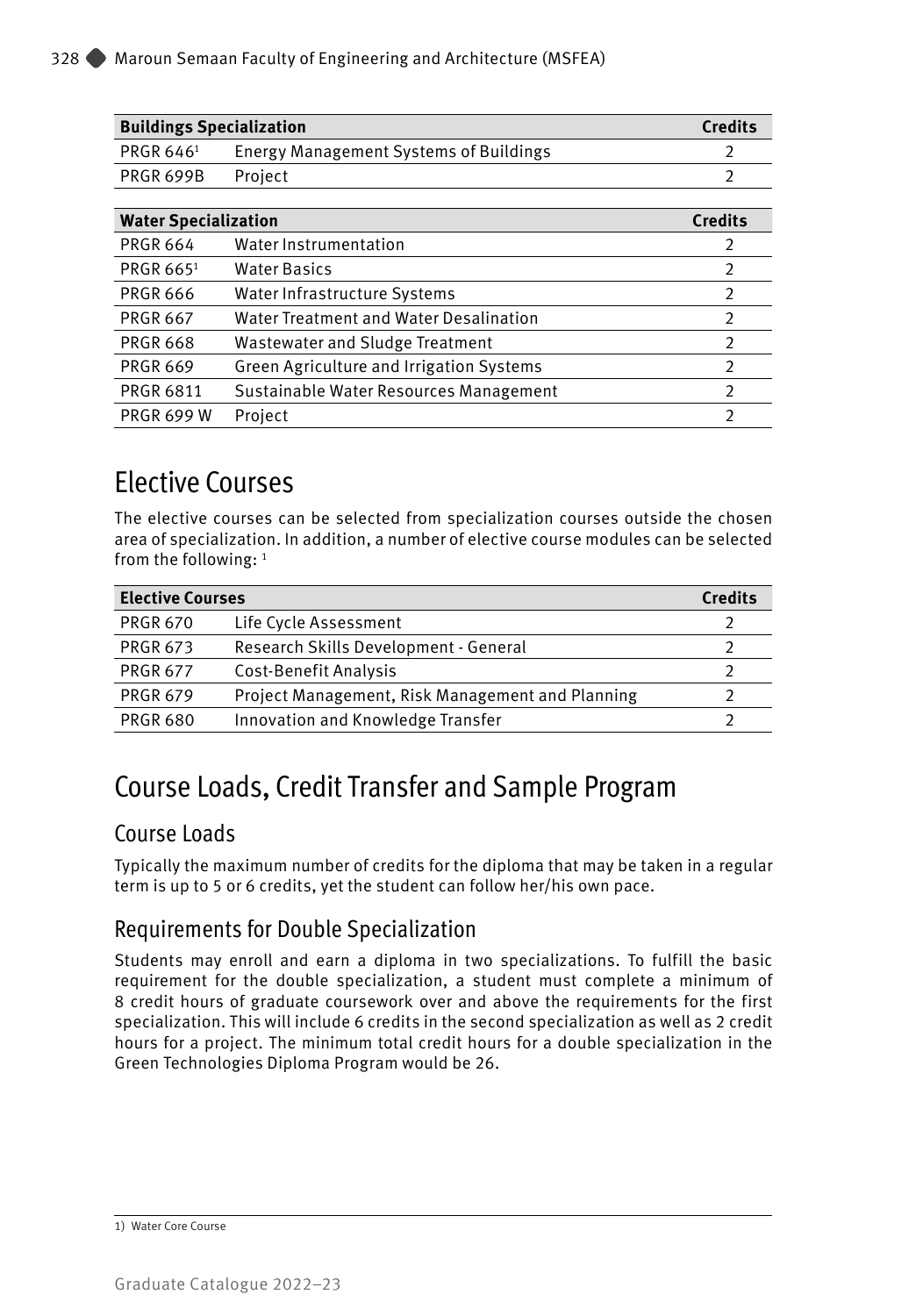### Requirements for Three Specializations

For a diploma in three specializations, a student must complete a minimum of 8 credit hours of graduate coursework over and above the requirements for the two other specializations. This will include 6 credits in the third specialization as well as 2 credit hours for a project. The minimum total credit hours for a triple specialization in the Green Technologies Diploma Program would be 34.

## Course Descriptions

### Core Courses

#### **PRGR 601 Green Economy, Policies and Law 3 cr.**

The course offers mainly an introduction to green economics with an overview of policies and law related to green economy. The course explains the axioms of green economics including financial analysis of green alternatives related to the built environment, such as economics and cost concepts, the time value of money, worth of green investments and economic evaluation of green alternative choices. Analysis of green public sector projects as well as risk and uncertainty in economic evaluation, generating quantitative analysis and developing economic models that assess the impact of green investments, and their impact are also discussed.

#### **PRGR 602 Green Technologies System Approach 3 cr. to Sustainability and Management**

This course addresses the system approach to emerging sustainable technologies and its applications in the building industry in sixteen modules. A number of modules are focused on the knowledge base for the current technologies, the challenges, risks and suitability while few modules are focused on the application side of the technology using analysis tools.

### Energy Specialization Courses

#### **PRGR 603** Solar Radiation and Energy Conversion 2 cr.

The course covers characteristics of solar radiation and relative motion of Earth and Sun; beam incidence angles; sun-path diagrams and collector shading; clear sky models; isotropic and anisotropic diffuse radiation models; and utilizability. This module also covers solar thermal energy conversion with emphasis on the design, performance and selection of solar thermal technologies, such as tracking and stationary solar concentrators, solar water heaters and systems, solar thermal power plants, solar ponds, and solar updraft towers.

#### **PRGR 604** Solar PV Electricity **2 cm** 2 cm 2 cm

The course covers the principles of solar radiation and solar electricity using Photo-Voltaic (PV) technology. Solar Radiation: components, geometry of earth and sun, geometry of collector and sun beam, efect of earth's atmosphere, and measurements of solar radiation. This module also covers semi-conductor basics, photo-voltaic (PV) module characteristics, efficiency analysis; PV module types: mono-crystalline, polycrystalline, amorphous, multilayer cells, current research; PV module manufacture; grid connection and grid-codes, remote (off-grid) connections; economics and sustainability aspects.

Graduate Catalogue 2022–23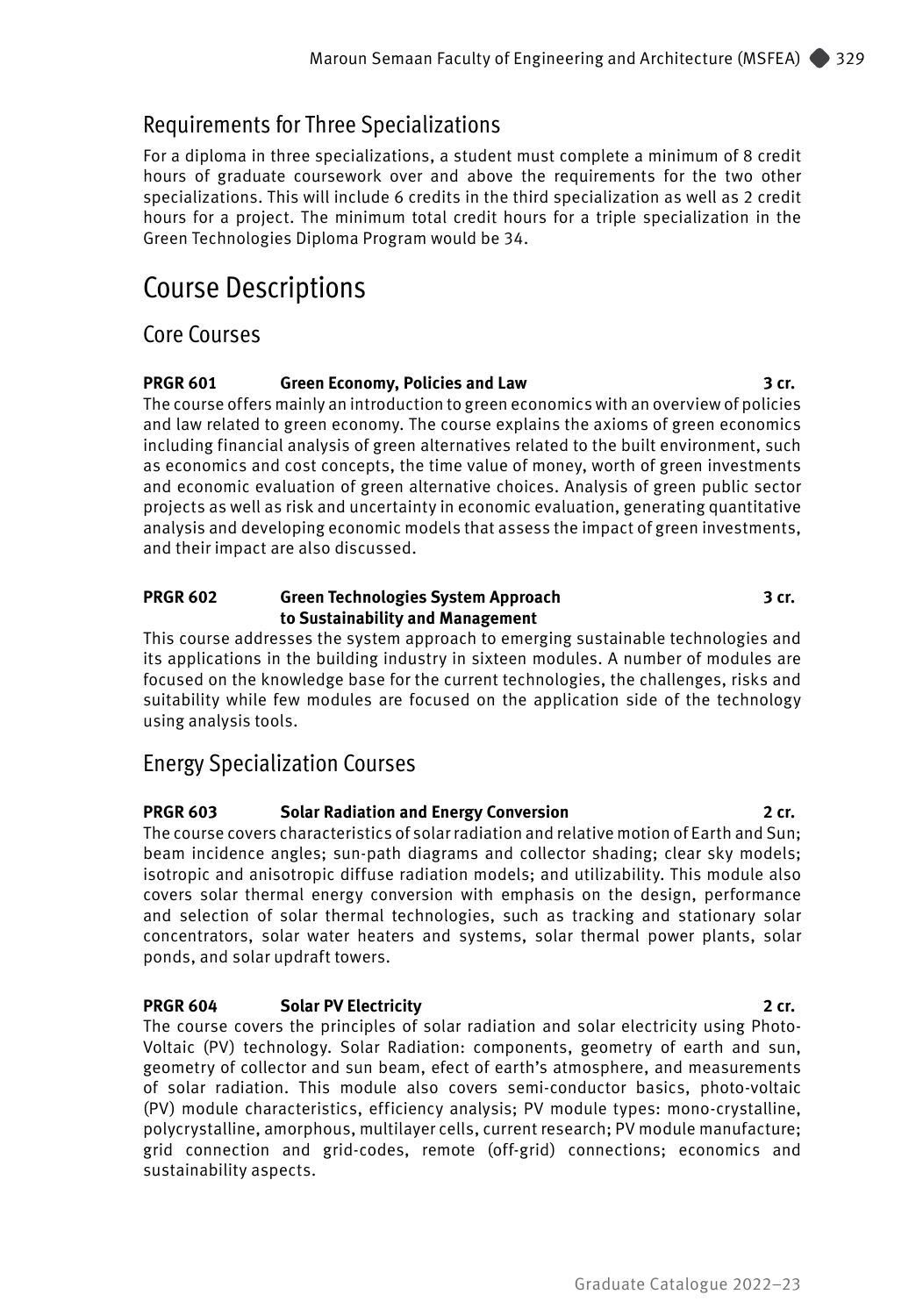#### 330 Maroun Semaan Faculty of Engineering and Architecture (MSFEA)

#### **PRGR 605** Wind Energy **2 cr.**

The course is an introduction to wind energy and fundamentals of converting wind energy to electrical energy. The module covers wind turbine types and components, turbine systems, power generation and control systems, connection to the electric grid, maintenance, wind site assessment, and wind farms mechanism on land and offshore

#### **PRGR 606 Energy Storage 2 cr.**

The course covers the fundamental principles of energy storage technologies, the main economics aspects of each technology, and a case study analysis of a particular project. The technologies that will be discussed encompass: solar power (solar chimneys, geothermal and Photovoltaic), chemical storage (biofuels, hydrogen), electrochemical (batteries), thermal (thermocline, molten salt, and ice storage), mechanical (compressed air storage, flywheel, and pumped hydroelectric energy), electrical (super capacitors, and superconducting magnetic energy storage) hydropower (tidal and waves), and wind power.

#### **PRGR 609 Renewable Energy Lab 2 cr.** 2 cr.

A laboratory course that covers: PV modules, such as characteristics, effect of alignment, temperature, irradiance and shading, maximum power tracking, implementation of grid tie, grid tie with battery backup, stand alone, and direct PV systems. Other topics include: wind turbine, implementation of a stand-alone and grid tie systems, Doubly-fed induction generator, synchronization, effect of wind speed on voltage and frequency, optimal operating point, fault ride through testing, balanced and unbalanced faults. \*Labs are non-mandatory electives and are generally offered face to face. Students have the option to take the lab virtually.

#### **PRGR 615 Biofuels 2 cr.**

Course material includes: studies of types, sources and processing of biodiesel, biomass, bio-methane and bioethanol. Assessing advantages, problems and principles in biofuel production, biogas and digester design and solid biomass processing will also be discussed.

#### **PRGR 616 Waves, Tidal and Hydro Renewable Energy 2 cr.**

This course gives an overview of the use of ocean thermal, wave, tidal and hydro energy. It provides a comprehensive analysis of hydro renewable energy collection and utilization for electric power production and other applications with an emphasis on design, sizing, performance analysis and selection of hydro renewable energy technologies. Mini-hydro systems are also covered. It also discusses a variety of designs for devices for extracting energy from waves, and the technologies and methods for generating electricity from different ocean temperatures between the warm surface water of the ocean and the cold deep water.

#### **PRGR 617** Energy Efficiency in Buildings Evaluation and Design 2 cr.

The module discusses various schemes of conserving energy in buildings and energy types including: space heating and cooling, water heating, and energy for lighting and powering electrical and electronics equipment. It also covers passive and active energy conservation techniques including energy efficient HVAC equipment. The course addresses integration of solar energy into boilers and condensing units of building systems, and introduces optimized control strategies. The students will also be introduced to Visual DOE or E-Quest to perform energy simulation of buildings. Such tools will then be used to carry out a full building simulation taking into consideration occupancy data, equipment, lights and building envelope. A base case of energy usage

Graduate Catalogue 2022–23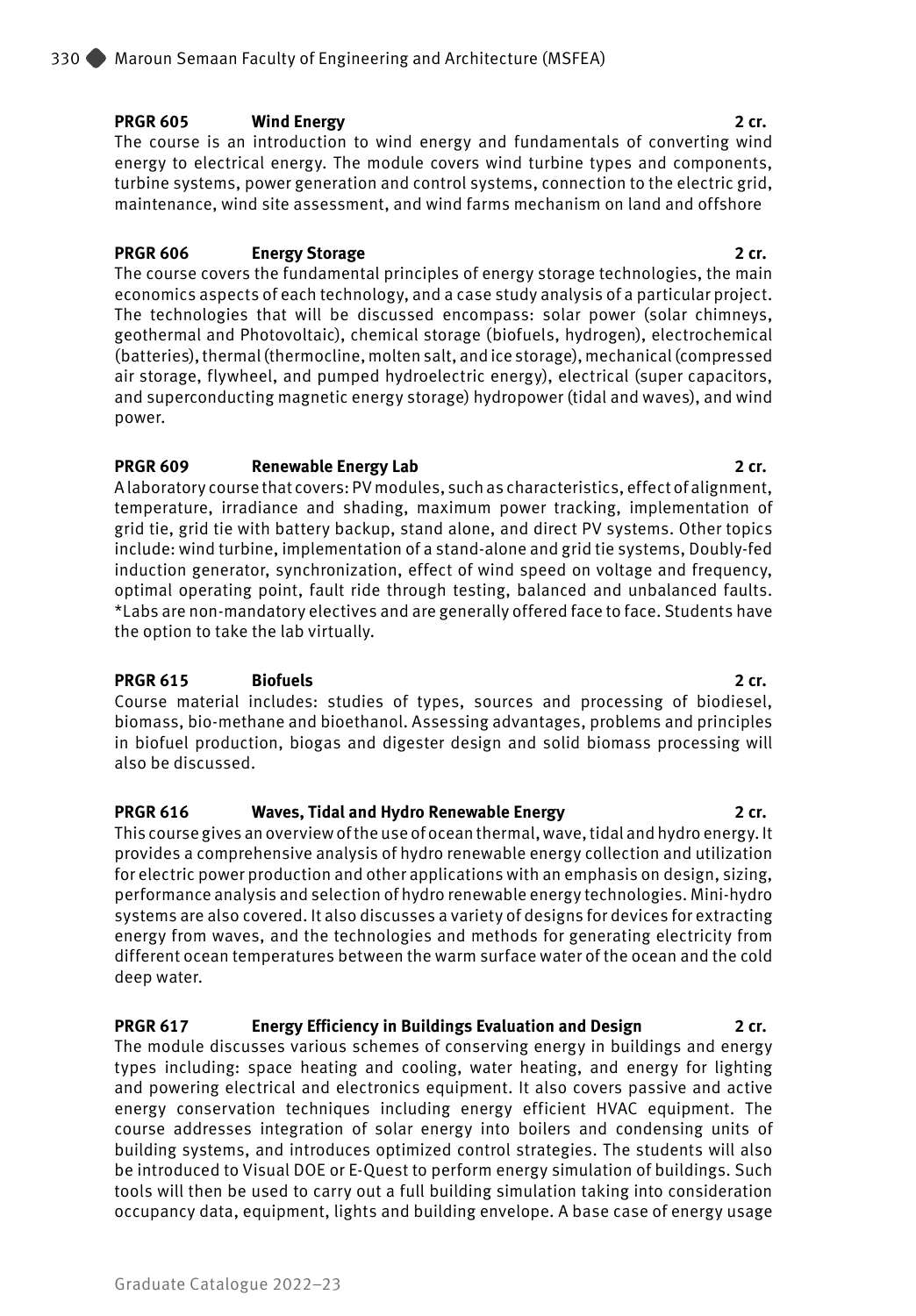will thus be established and energy conservation measures are then applied to deduce possible savings and their economic value.

#### **PRGR 620 Energy Systems & Sustainable Environments 2 cr.**

This course introduces students to the concept of sustainability in the context of energy use. It stresses on the different aspects involved in our daily-life use of energy: environmental, societal, political, financial, etc. It covers technologies and means used in improving the sustainability of current fossil-fuel (coal, oil and gas) based energy systems, electric and nuclear systems by reducing their environmental and societal impacts. Finally, it introduces different renewable ('clean') energy technologies that can be used as alternatives to traditional ('dirty') energy systems.

#### **PRGR 621** Waste to Energy Processes and Technologies 2 cr.

The course is divided into the following parts. Part  $1$  – Fundamental principles of waste management with particular emphasis on organic wastes, waste generation and characterization, and techniques for waste collection, storage, transport, and utilization (including recycling and recovery). The focus is on the application of engineering science to develop integrated waste management systems. Part 2 – Wasteto-energy technology including: mass burning and modular combustion, refuse derived fuel systems, anaerobic digestion, composting, comparison and bench-marking of the technologies with respect to energy efficiency. Also covered are the environmental impacts, costs, etc. , hazardous waste generation, producer responsibility, and legislation. Part 3 – Waste-to-energy projects implementation concepts including risk assessment (waste, energy and materials market, environmental protection, and legal issues) and the implementation process in regards to feasibility, siting, procurement/ ownership, financing, plant construction, and operations.

### Buildings Specialization Courses

#### **PRGR 630** Sustainable Preservation 2 cr. **and Restoration of Existing Buildings**

The course examines the benefits of greening existing buildings and covers sustainable restoration processes involving: energy audits, construction materials, structural elements, electromechanical systems, site improvement, water conservation, and indoor environmental quality; in addition to associated operations, management, and costs.

#### **PRGR 631 Low Energy Architecture and Passive Building Design 2 cr.**

This course centers on issues surrounding the integration of sustainable and passive design principles into conceptual and practical building design. Topics will include: solar geometry, climate/regional limitations, natural lighting, passive design and sustainability initiatives, insulating and energy storing material. Bioclimatic design and concepts. Case studies will be used extensively as a vehicle to discuss the success/ failure of ideas and their physical applications.

#### **PRGR 632 Sustainable Building Materials 2 cr.**

The course covers the description of sustainable building materials and products, such as categories and types, factors and criteria for evaluation and selection, specifications and standards, life cycle assessment concepts and tools and integration into projects.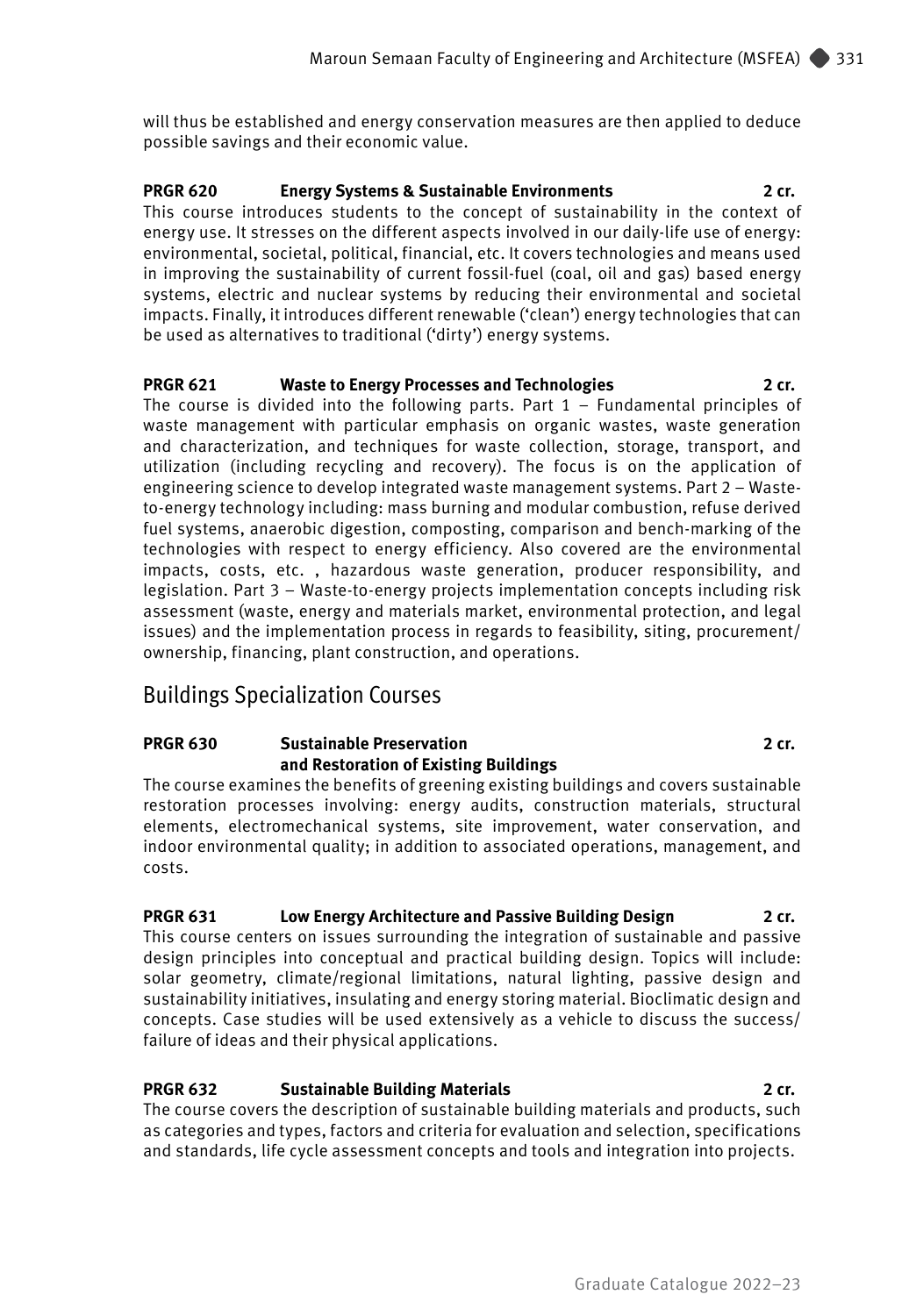#### **PRGR 633 Renewable Energy Systems 2 cr. and Energy Efficiency in Buildings1**

The course focus is on HVAC design optimization and energy conservation measures in built in environment to enhance the building's energy efficiency while maintaining space thermal comfort and indoor air quality requirement. In addition it includes concepts of district cooling/heating systems, dehumidification and personalized ventilation systems. It also covers renewable energy integration in building systems including photo-voltaic, solar-thermal and geothermal. Performance and energy consumption of the conventional air conditioning system (constant and variable air volume) as well as the hybrid integrated air conditioning systems will be discussed and compared. The course will include several demonstrations of concept experiments.

#### **PRGR 634** Moisture and Control of Humidity in Buildings 2 cr.

The course covers sources of moisture and factors affecting its entry and buildup inside the buildings, such as construction practices and choice of building materials, and furniture. Other topics including: impact of moisture on thermal comfort and energy performance of the air conditioning system, solid/liquid desiccant dehumidification, and hybrid air conditioning systems, are discussed. This module also covers modeling of moisture transport the industrial need to control indoor humidity, and moisturecaused health issues, including, mold formation and growth.

#### **PRGR 637 Green Building Basics and Building Rating Practices 2 cr.** This course covers the assessment of building design and construction operations, such as project rating systems (LEED, BREEAM, QSAS, etc.). Other topics include: embodied energy, carbon content and emission of CO2, SO2 and NOx of building materials, elements, and construction process. Water conservation, water management systems, water efficient landscaping, green roofing, rainwater harvesting, sanitary fixtures and plumbing systems, wastewater treatment and reuse, and process water strategies are also discussed.

### **PRGR 639** Construction and Demolition Waste Management 2 cr.

The course covers building disposal techniques including deconstruction, as well as, selective and partially selective demolition, design and construction for deconstruction, and reuse. Other topics include: waste minimization through prefabrication, preassembly and modular construction. Sustainable waste management including: recycling and reusing waste materials, and components, are also discussed.

#### **PRGR 641 HVAC Systems for Energy Efficient Acclimatization 2 cr.**

The course covers energy conservation measures in the built-in environment to enhance the building's energy efficiency while maintaining space thermal comfort and indoor air quality requirement. Other topics include: overall and segmental thermal comfort models with localized air quality. Fundamental ventilation, indoor air quality, infiltration natural and mechanical ventilation, importance and impact of indoor air quality on human health, and energy performance of the building air conditioning system. Students will also study the ASHRAE requirements for ventilation, personalized ventilation, and personalized cooling devices.

<sup>1)</sup> Can be counted as Energy concentration course.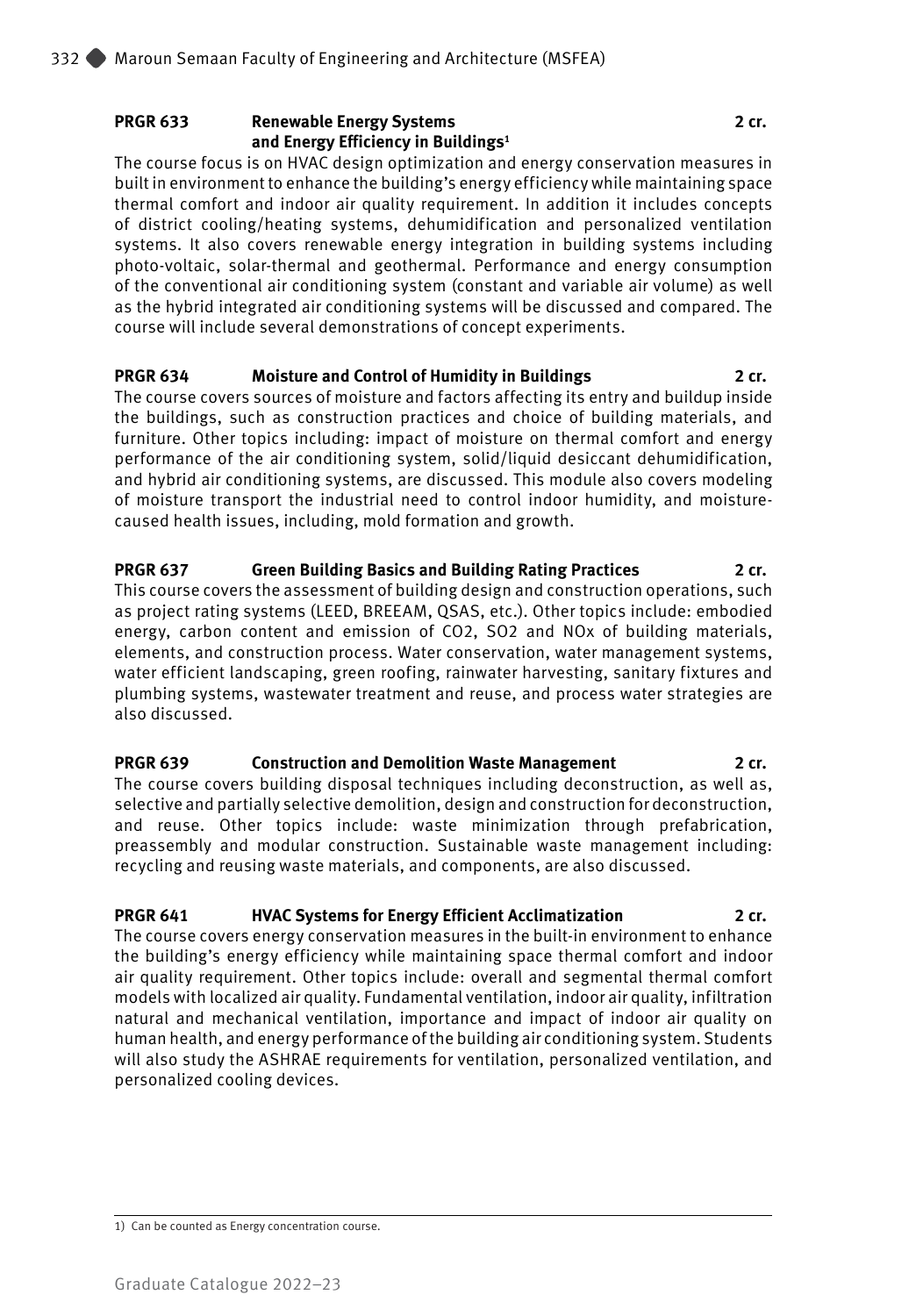#### **PRGR 643 Refrigeration and Heat Pumps 2 cr.**

This course is designed to introduce students to refrigeration and heat pump theory. Topics introduced include: basic mechanical vapor-compression cycle, refrigerant properties, multistage vapor compression cycles, compressors types, condensers and evaporators, expansion devices, refrigeration piping material, selection and proper sizing, and simulation of heat pumps and cost-effective design options.

#### PRGR 645 Building Energy System Modeling **PRGR 645** 2 cr.

The course covers indoor space thermal modelsand the analysis and modeling of building energy systems involving: applications of thermodynamics, economics, heat transfer, fluid flow, and optimization. The use of modern computational tools to model thermal performance characteristics of components of HVAC systems including chillers, recovery systems, flow control devices, heat exchanges, solar panels, dehumidification systems, boilers, condensers, cooling towers, fans, duct systems, piping systems, and pumps are also discussed.

#### **PRGR 646 Energy Management Systems of Buildings1 2 cr.**

The Building Management Systems course provides the necessary tools to control, monitor and optimize the building's facilities, mechanical and electrical equipment for comfort, safety and efficiency. It covers the principles of the building automation systems (BAS) applied to commercial HVAC equipment, lighting systems, fire and security systems; with keen emphasize on the control routine for energy efficiency.

#### Water Specialization Courses

#### **PRGR 664** Water Instrumentation **2 cr.** 2 cr.

This course offers an introduction to the instrumentation trade as it applies to the day-to-day operation of water/wastewater treatment plants. Topics discussed include types of instruments and control equipment, process measurement and control principles, terminology, design and control system documentations, operator training and troubleshooting techniques. It is important to note that this course is not aimed to create tradespersons, but is designed from the viewpoint of plant operators so they can develop more awareness of the plant staff and allow them to effectively monitor and control the plant and major equipment, the treatment process, water production and plant wastes.

#### **PRGR 6652 Water Basics 2 cr.**

This course covers basic information about major issues related to water scarcity and quality, and introduces the fundamentals of water chemistry and microbiology, as well as water treatment.

#### **PRGR 666 Water Infrastructure Systems 2 cr.**

The course covers analysis and design using commercially available software such as water distribution systems including: pipes, reservoir, pumps and losses. It also covers results visualizations and assessment including: pressure, velocity, head losses, analysis, and design using commercially available software. This software include wastewater collection systems including: pipes, manholes, drop manholes, wet wells, and other appurtenances. Maintenance and safety are also discussed including: sampling, sampling methods and parameters, analysis and data handling, management, and supervision.

#### Graduate Catalogue 2022–23

<sup>1)</sup> Can be counted as Energy concentration course

<sup>2)</sup> Water core course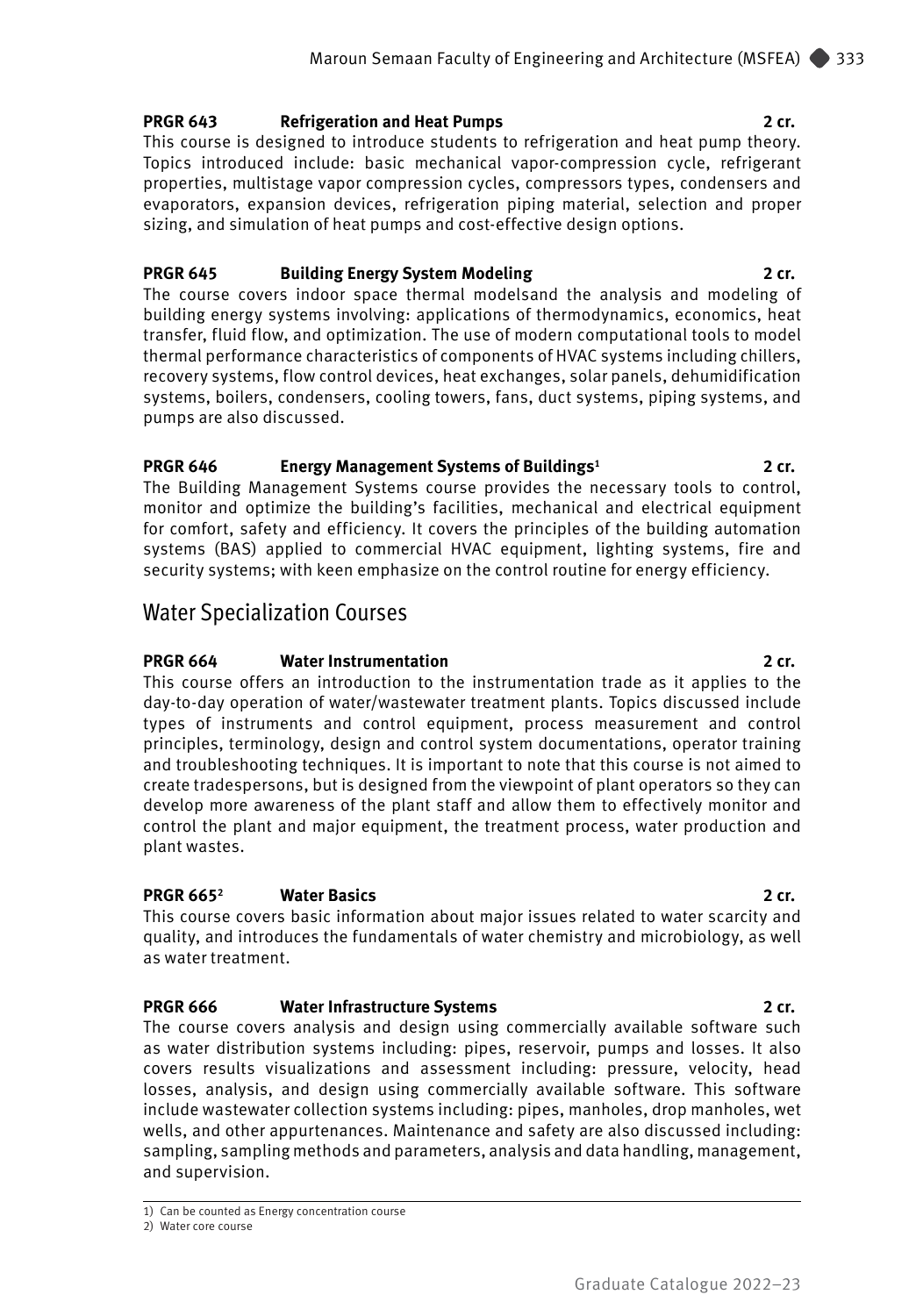#### **PRGR 667 Water Treatment and Water Desalination 2 cr.**

The course covers physical, chemical and biological water quality parameters determinations and standards; water treatment units: screens; sedimentation, coagulation/flocculation processes, filtration and disinfection. This course will also survey the commonly used thermal and membrane based desalination technologies. Environmental, sustainability and economic factors, which may influence the performance, affordability and more widespread use of desalination systems for fresh water production and reuse, will be highlighted.

#### **PRGR 668 Wastewater and Sludge Treatment 2 cr.**

The overarching goals of this course are: a) Design a civil engineering component/ system by applying standards appropriate for design including: codes, regulations, and incorporating multiple constraints into the design in the civil engineering areas of environmental engineering, b) Identify problem setting and related assumptions, limitations, and solution requirements in the environmental engineering field, c) Formulate methods and strategies considering all relevant perspectives, solution models, and alternative solution paths, d) Use selected models, methods, and data to produce the appropriate solution, e) Use industry standard software to analyze and design engineering components.

#### **PRGR 669 Green Agriculture and Irrigation Systems 2 cr.**

This course covers the water requirements of plants, irrigation scheduling, soil moisture and ET sensors, modern irrigation systems: micro-sprinkler systems, drip systems, irrigation efficiency, and energy demands of irrigation systems, smart irrigation, and controllers, and use of renewable energy for irrigation. Topics covered include: the role of soil water content in irrigation, evapotranspiration in relation to green agriculture, smart irrigation, and agricultural and landscape water requirements. In addition, students will be introduced to different irrigation systems and to the implementation of controllers in smart irrigation.

#### **PRGR 6811 Sustainable Water Resources Management 2 cr.**

This course is concerned with quantitative methods for analyzing water resource problems. Topics covered include the design and management of facilities for river basin development, flood control, water supply, hydropower, and other activities related to water resources. Stochastic and deterministic methods for approaching and analyzing water resources problems will be discussed.

#### Elective Courses

#### **PRGR 670** Life Cycle Assessment **2 cr.**

This module introduces the principles and methods of life cycle thinking and life cycle assessment (LCA) with specific reference to agricultural and energy systems using attributional LCA. The module will be based around the ISO 14040 methodology and will involve developing a LCA model common software package such as MS-Excel. It will focus on the four common stages of LCA: (i) Definition of the goal and scope; (ii) Life cycle inventory analysis; (iii) Life cycle impact assessment; and (iv) Interpretation with a specific focus on carbon footprint, water footprint and energy audit. Case studies will consider LCA studies of agricultural systems, energy systems.

<sup>1)</sup> Water Core Course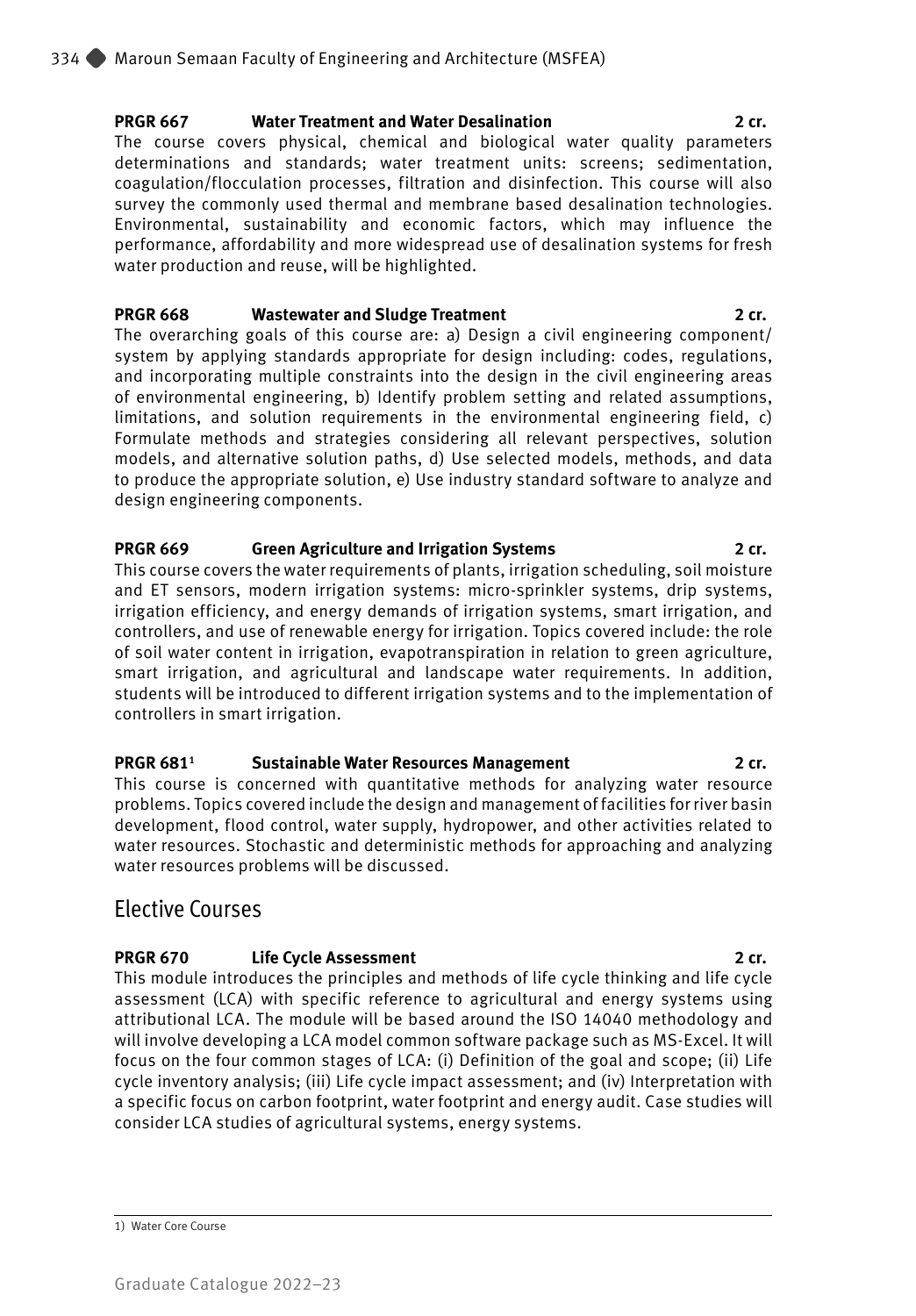#### **PRGR 673** Research Skills Development – General 2 cr.

This course introduces students to research methods, tools and techniques useful for tackling projects related to environmental science and engineering. Topics covered include need identification and problem definition, concept generation and evaluation, information search and literature review, managing the solution development process, team behavior and group dynamics, qualitative data collection with interviews, quantitative data collection with surveys, considering economic and other impacts, professional standards and codes, and communicating a technical solution.

#### **PRGR 677 Cost-Benefit Analysis 2 cr.**

This course provides a practical outlook on cost-benefit analysis for engineering projects. Topics covered include conceptual foundations and economic background, valuation techniques, decision criteria, uncertainty and risk analysis, and environmental and social aspects of costs and benefits.

#### **PRGR 679 Project Management, Risk Management and Planning 2 cr.**

This course covers the water requirements of plants, irrigation scheduling, soil moisture and ET sensors, modern irrigation systems: micro-sprinkler systems, drip systems, irrigation efficiency, and energy demands of irrigation systems, smart irrigation, and controllers, and use of renewable energy for irrigation. Topics covered include: the role of soil water content in irrigation, evapotranspiration in relation to green agriculture, smart irrigation, and agricultural and landscape water requirements. In addition, students will be introduced to different irrigation systems and to the implementation of controllers in smart irrigation.

#### **PRGR 680** Innovation and Knowledge Transfer **1988** 2 cr.

The aim of this course is to help students understand theory and practice for managing innovation and managing green ventures while exercising corporate social responsibility and sustainability within the organization, and in the external environment.

Students will learn how to initiate, manage and implement a sustainable innovative project by collaboratively working on a venture which will be written up and presented at the end of the term.

In addition, the course will cover the management process required to transform an innovative idea into a commercial opportunity or business proposition.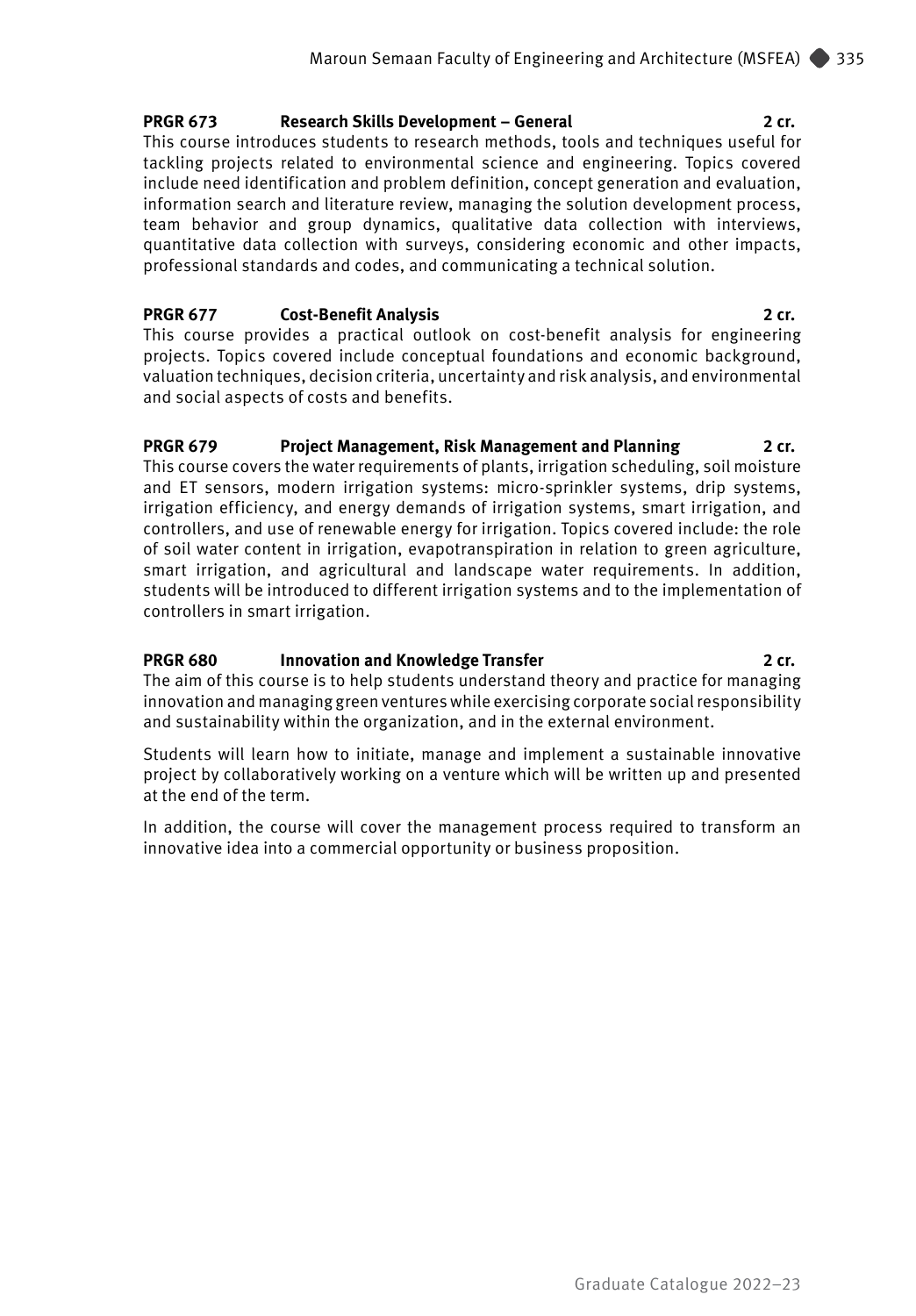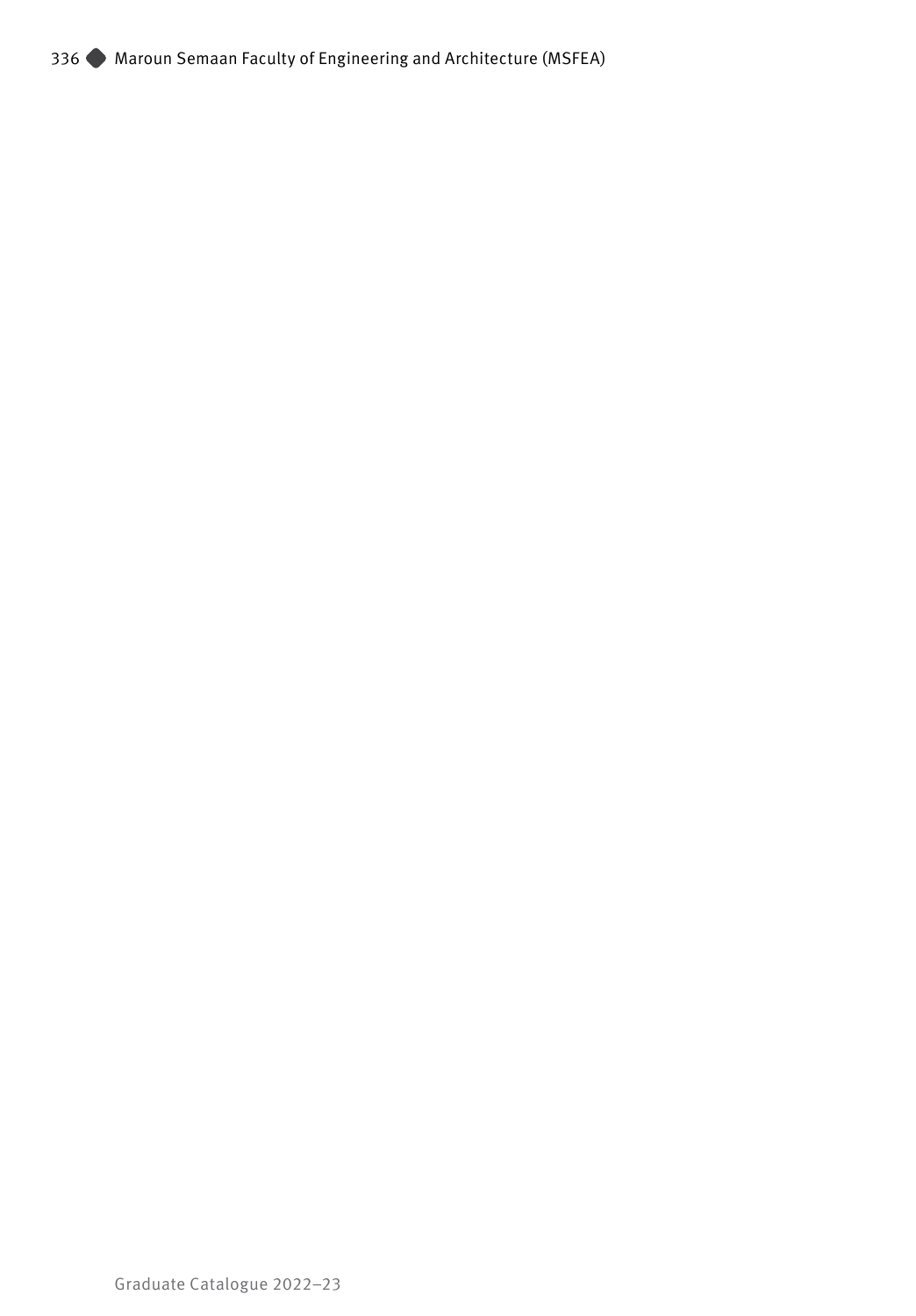## **Department of Architecture and Design**

| Chairperson:                                                    | Al-Harithy, Howayda                                                                                                                                                                                                                                                                            |
|-----------------------------------------------------------------|------------------------------------------------------------------------------------------------------------------------------------------------------------------------------------------------------------------------------------------------------------------------------------------------|
| Graduate Programs Coordinator:                                  | Harb, Mona                                                                                                                                                                                                                                                                                     |
| Architecture Program<br>Coordinator:                            | Aramouny, Carla                                                                                                                                                                                                                                                                                |
| Graphic Design Program<br>Coordinator:                          | Gharbieh, Ahmad                                                                                                                                                                                                                                                                                |
| <b>Binladen Chair for Architecture</b><br>in the Islamic World: | Damluji, Salma-Samar                                                                                                                                                                                                                                                                           |
| Professors:                                                     | Al-Harithy, Howayda; Damluji, Salma-Samar;<br>Fawaz, Mona; Harb, Mona; Musfy, Leila                                                                                                                                                                                                            |
| Associate Professors:                                           | Abedini, Reza; Ghaibeh, Lina; Najjar, Karim                                                                                                                                                                                                                                                    |
| <b>Assistant Professors:</b>                                    | Abbasy, Ghazal; Acikgoz, Umit; Aramouny, Carla;<br>Gharbieh, Ahmad; Haddad, Rana; Khoury, Yara;<br>Mismar, Omar; Yeretzian, Aram                                                                                                                                                               |
| Adjunct Professors:                                             | Farhat, Ramzi; Makhzoumi, Jala; Saliba, Robert;<br>Yazigi, Serge                                                                                                                                                                                                                               |
| Senior Lecturers:                                               | Al-Kadi, Makram; Azar, Mia; Boyadjian, Rafi; El-<br>Imam, Hatem; Fayad, Nicolas; Freiji, Mayda; Frem,<br>Sandra; Genz, Bettina; Hassan, Sinan; Hayek,<br>Joanne; Jamal, Sany; Kadi, Salim; Kosermelli,<br>Simone; Mallat, Bernard; Nader, Karim; Nader,<br>Marc; Samara Fouad; Richani, Sandra |
| Lecturers:                                                      | Abi Hanna, Ghita; Basbous, Monica; Baz, Joan;<br>Apelian, Khajag; Bastormagi, Etienne; Bou Nasr,<br>Roland; El Rouss, Anastasia; Hachem, Pascal;<br>Kanaan, Joy; Majzoub, Raafat; Moussawer, Karim;<br>Muhsen, Dana; Sukkarieh, Rasha; Youssef, Shawki;<br>Zahzah, Abdul-Rahman                |
| Instructors:                                                    | Berro, Maher; Mezher, Fouad; Kanaan, Mohamad                                                                                                                                                                                                                                                   |
| Lab Instructor:                                                 | Azzi, Ghinwa                                                                                                                                                                                                                                                                                   |

## **Graduate Programs**

Master of Urban Design (MUD) Master of Urban Planning and Policy (MUPP)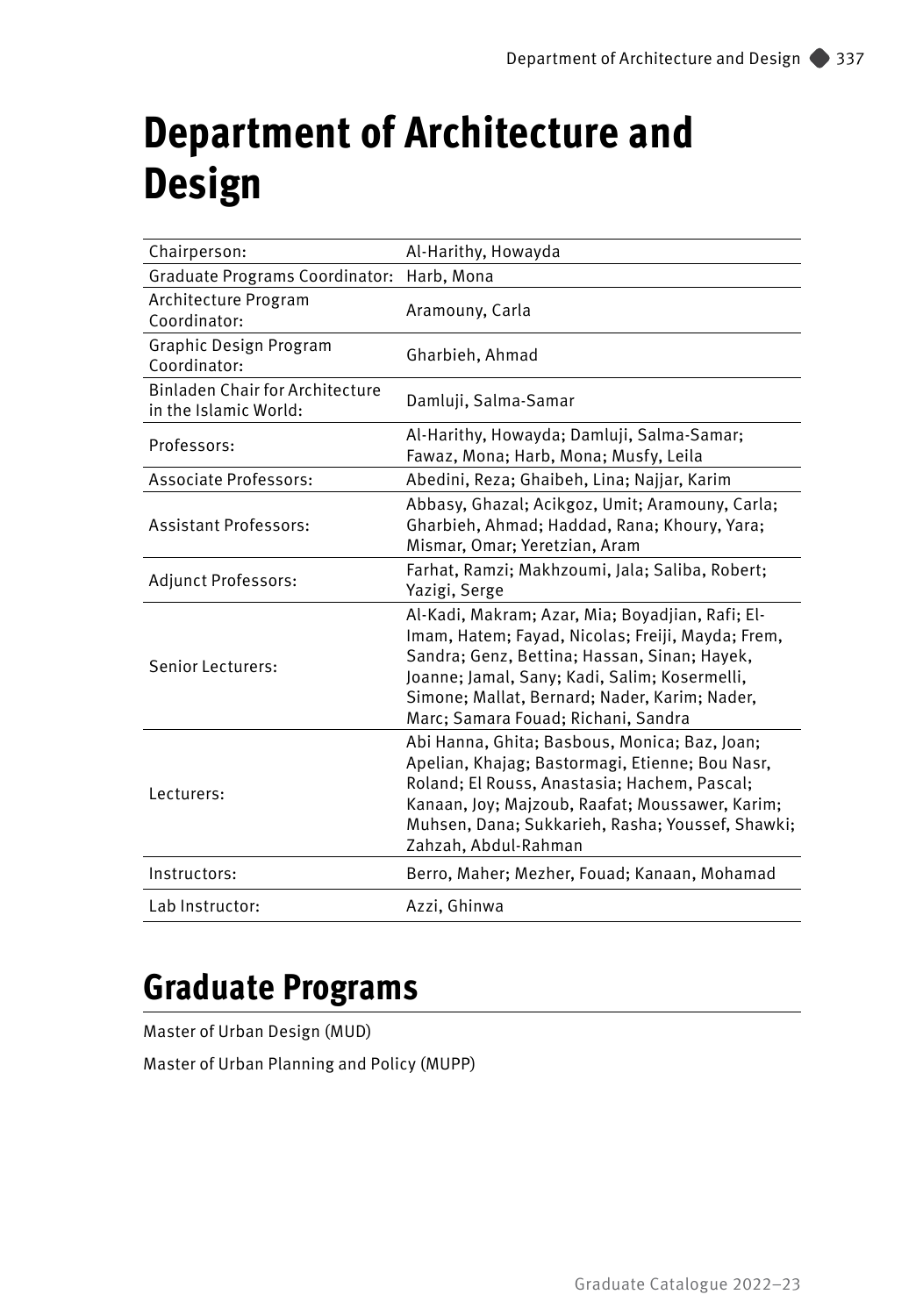## **General Information**

The MUPP and MUD programs offer a first graduate degree to students interested in acquiring the necessary skills to tackle the challenges of contemporary urbanization while upholding the principles of livability, sustainability and equity. The programs prepare students to be highly qualified, well-rounded professionals who are able to address the multi-faceted issues of today's built environments, focusing on Lebanon and the region. The two-year curriculum combines theoretical and methodological seminar courses designed to secure a command of the tools of intellectual inquiry with hands-on studio courses articulated around real-life exercises. The training is multidisciplinary and research-based. Through these courses, students learn to analyze urban contexts and formulate interventions in the form of projects and/or policies.

Our graduates work in a wide range of positions within the private, non-profit and, less frequently, public sector. Most occupy leading positions in the region where they have contributed to forwarding innovative and visionary ideas about the practices of planning and design.

## **Mission Statements Master of Urban Design**

The Master of Urban Design program aims at preparing highly qualified, well-rounded professionals who are able to deal with the multifaceted design challenges in today's urban environments in Lebanon and the region. The program emphasizes mastery of the design tools necessary for the effective practice of urban design. Students are exposed to a multidisciplinary understanding of contemporary urban challenges that trains them to position the design profession amidst other city professions. They learn to integrate design tools with policy strategies and institutional analysis. The Master of Urban Design has adopted the studio-based approach to professional education as the main context of learning. The program accepts university graduates and practitioners from design fields and prepares them to occupy leading professional roles in design and planning firms and in public and non-profit agencies.

## **Master of Urban Planning and Policy**

The Master of Urban Planning and Policy program aims to prepare highly qualified, well-rounded professionals who are able to address the multifaceted issues of urban planning and policymaking in today's urban environments in Lebanon and the region. The program is designed to provide a broad professional education in urban planning. Emphasis is placed on the development of multidisciplinary analytical skills necessary to address contemporary urbanization as well as mastery of the tools and approaches adopted in the contemporary practice of urban planning and policymaking. The program guides students in defining a specific area of expertise within the wider practice of urban planning and in locating their expertise in relation to other city professions. The program welcomes university graduates with professional degrees and/or degrees in the social sciences and prepares them to occupy leading professional roles in the public, private and non-profit sectors.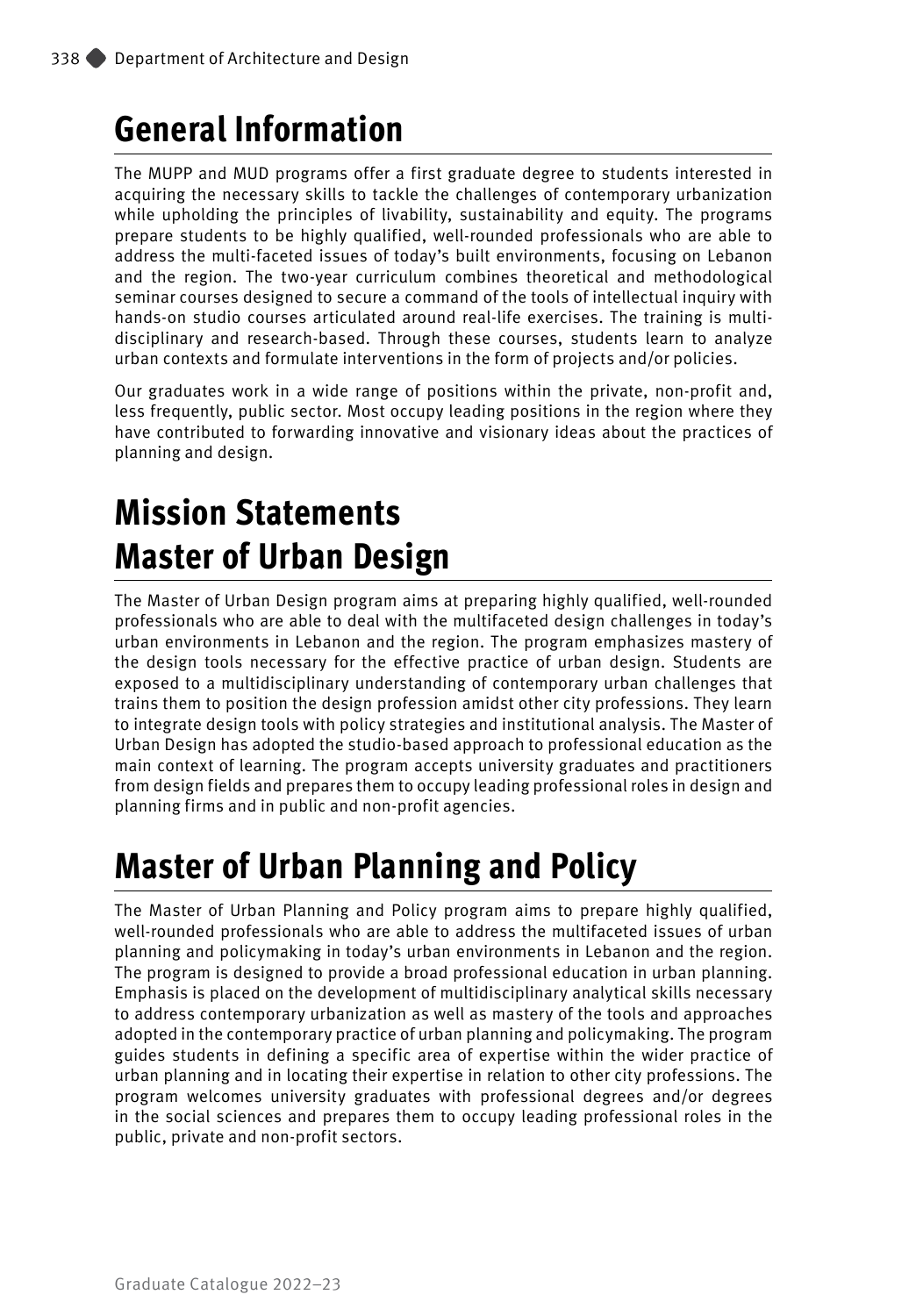## **Program Structure and Agenda**

Each of the two graduate programs spans two years of full-time enrollment. The MUPP track requires students to take a total of 30 credits of which 9 are to be taken in a subdiscipline of specialization where planning and policymaking skills are applied and 6 in applied studio format. The MUD track requires students to take a total of 33 credits of which 12 are to be taken in applied design studios. The two tracks share a common core of 21 credits consisting of three core courses (Research Methods, Planning Theory and Policy, and Urbanism), one planning/design workshop and a 6-credit final thesis. The thesis is research-based and aims at generating innovative ways of thinking and understanding the context of urban and regional planning and design practice. In addition, all students enrolled in the MUPP/MUD programs are required to register for the 0-credit "City Debates" seminar at least twice during their university enrollment.

## Common Core MUPP/MUD

| Introduction to Planning Theory and Policy<br><b>URPL 631</b><br>Urbanism<br><b>URPL 632</b><br><b>URPL 661/</b><br><b>Planning and Design Workshop</b><br><b>URDS 601</b><br>City Debates Seminar<br><b>URPL 660</b><br><b>URPL 662/</b><br>Comprehensive Exam in Field<br><b>URDS 603</b><br>Thesis in Field<br><b>URPL 663/</b><br><b>URDS 604</b> | <b>Total 21</b> |
|-------------------------------------------------------------------------------------------------------------------------------------------------------------------------------------------------------------------------------------------------------------------------------------------------------------------------------------------------------|-----------------|
|                                                                                                                                                                                                                                                                                                                                                       | 6               |
|                                                                                                                                                                                                                                                                                                                                                       | 0               |
|                                                                                                                                                                                                                                                                                                                                                       | $\Omega$        |
|                                                                                                                                                                                                                                                                                                                                                       | 6               |
|                                                                                                                                                                                                                                                                                                                                                       | 3               |
|                                                                                                                                                                                                                                                                                                                                                       | 3               |
| <b>Research Methods</b><br><b>URPL 630</b>                                                                                                                                                                                                                                                                                                            | 3               |

### MUPP Courses

MUPP students are required to take three courses (9 credits) in a field of applied social science or engineering (such as sociology, economics, public administration, civil or environmental engineering) leading toward a concentration area such as urban policy, community development, transportation, labor, housing or environmental sustainability. Other options may be agreed upon with the MUPP/MUD academic advisor.

|                                        | Total ( |
|----------------------------------------|---------|
| Three courses in area of concentration |         |

### MUD Courses

MUD students are required to take one design studio and two approved electives (12 credits).

| <b>URDS 602</b>        | Urban and Landscape Design Studio |                 |
|------------------------|-----------------------------------|-----------------|
| Two approved electives |                                   |                 |
|                        |                                   | <b>Total 12</b> |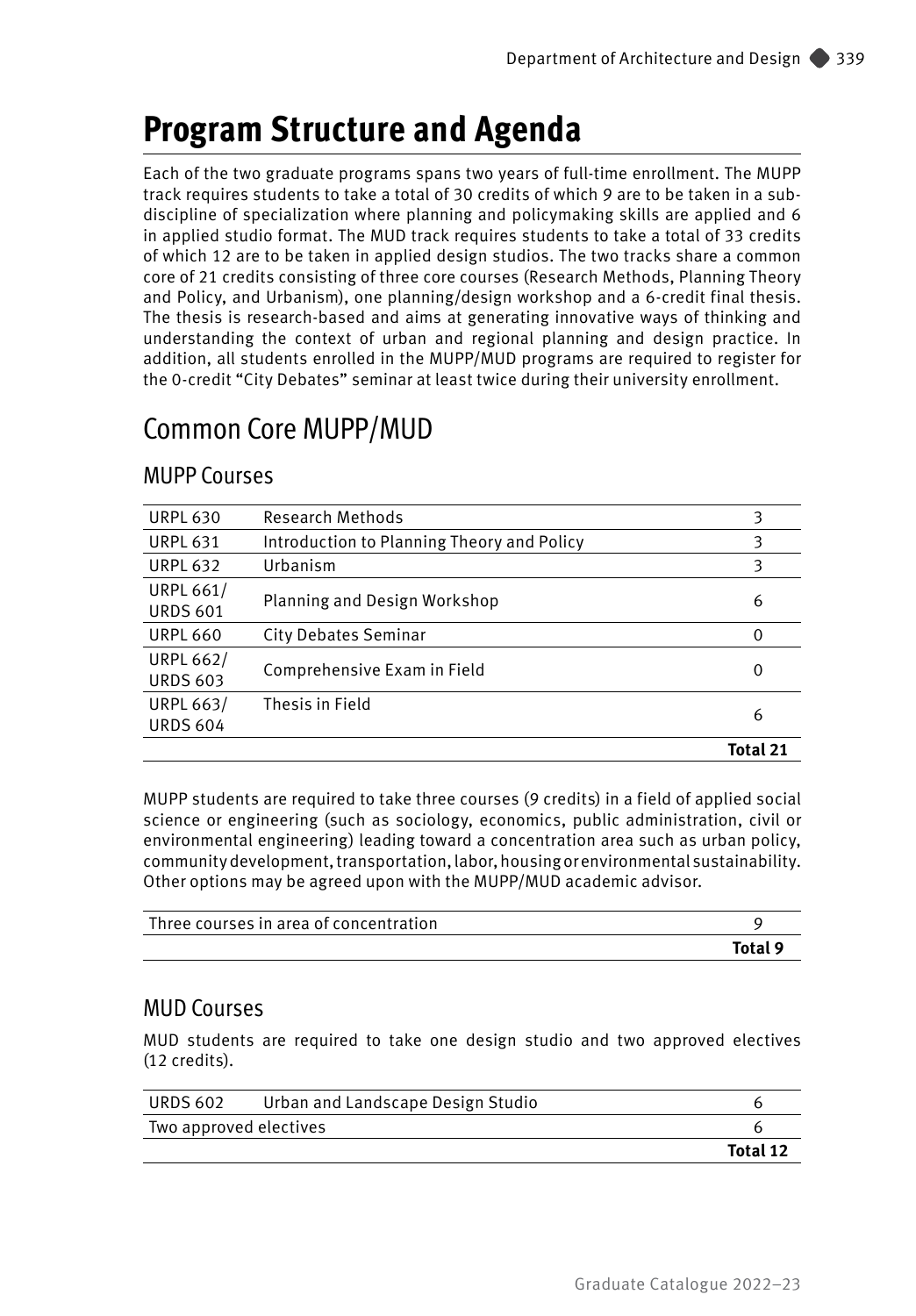### Program Agenda

The typical course load for the Urban Planning and Policy and Urban Design tracks is normally distributed over two years as shown below. Course distribution is subject to approval of the academic advisor.

### Urban Planning and Policy

#### **First Year**

| <b>Fall term</b>   |                                            | <b>Credits</b> |
|--------------------|--------------------------------------------|----------------|
| <b>URPL 631</b>    | Introduction to Planning Theory and Policy | 3              |
|                    | One Concentration Area Elective            | 3              |
|                    |                                            | Total 6        |
|                    |                                            |                |
| <b>Spring term</b> |                                            | <b>Credits</b> |
| <b>URPL 632</b>    | Urbanism                                   | 3              |
| <b>URPL 630</b>    | <b>Research Methods</b>                    | 3              |
|                    | One Concentration Area Elective            | 3              |
| <b>URPL 660</b>    | City Debates Seminar                       | 0              |
|                    |                                            | Total 9        |

#### **Second Year**

| <b>Fall term</b>   |                                 | <b>Credits</b> |
|--------------------|---------------------------------|----------------|
| <b>URPL 661</b>    | Planning and Design Workshop    | 6              |
|                    | One Concentration Area Elective | 3              |
| <b>URPL 662</b>    | Comprehensive Exam in the Field | 0              |
|                    |                                 | Total 9        |
|                    |                                 |                |
| <b>Spring term</b> |                                 | <b>Credits</b> |
| <b>URPL 663</b>    | Urban Planning Thesis           | 6              |

URPL 660 City Debates Seminar 0

**Total 6**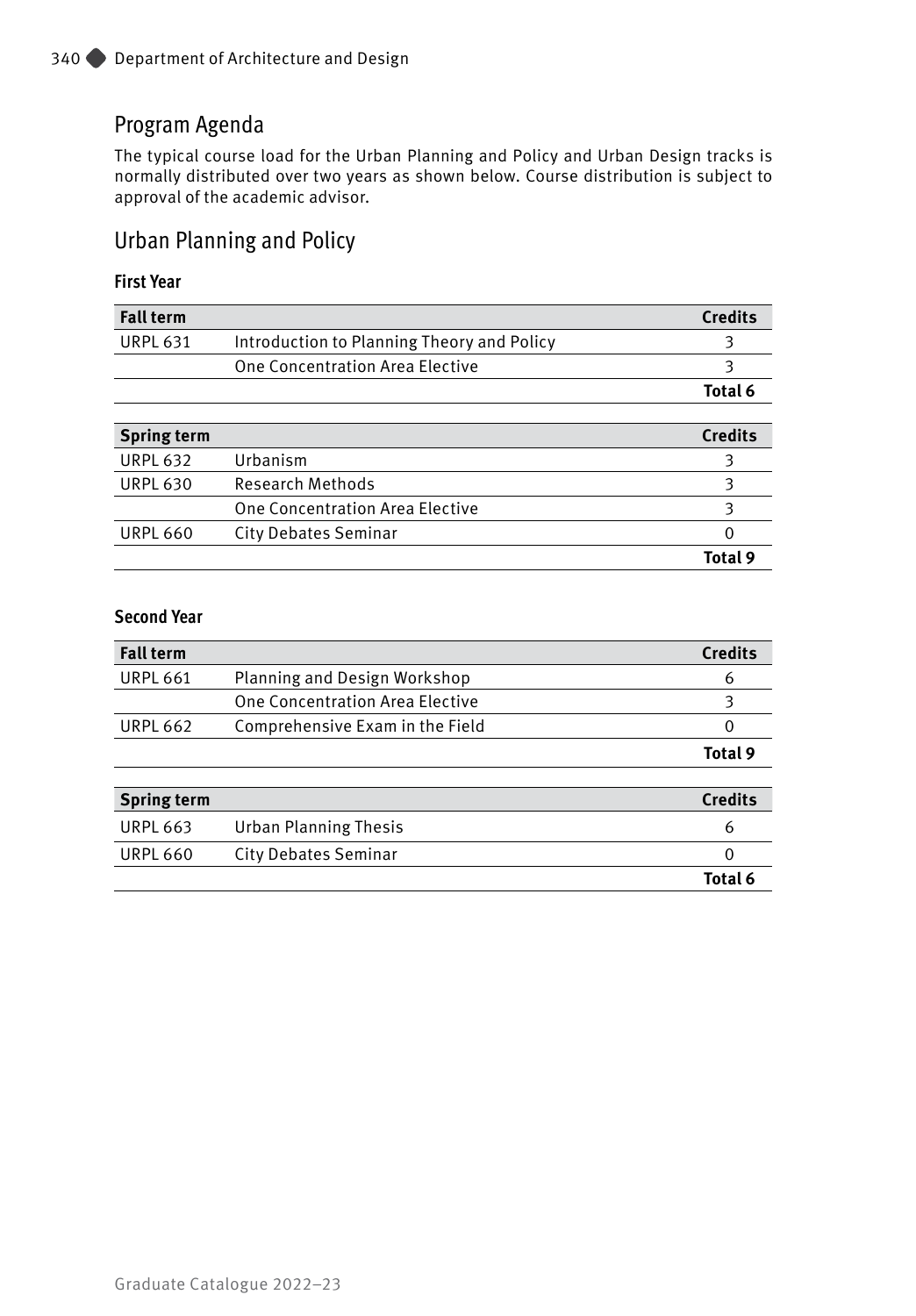### Urban Design

#### **First Year**

| <b>Fall term</b>   |                                            | <b>Credits</b> |
|--------------------|--------------------------------------------|----------------|
| <b>URPL 631</b>    | Introduction to Planning Theory and Policy | 3              |
|                    | One Area Elective                          | 3              |
|                    |                                            | Total 6        |
|                    |                                            |                |
| <b>Spring term</b> |                                            | <b>Credits</b> |
| <b>URDS 601</b>    | Urban and Landscape Design Studio          | 6              |
| <b>URPL 632</b>    | Urbanism                                   | 3              |
|                    | City Debates Seminar                       | 0              |
| <b>URPL 660</b>    |                                            |                |

#### **Second Year**

| <b>Fall term</b> |                              | <b>Credits</b> |
|------------------|------------------------------|----------------|
| <b>URDS 602</b>  | Planning and Design Workshop | n              |
|                  | One Approved Elective        |                |
|                  |                              | Total 9        |

| <b>Spring term</b> |                                 | <b>Credits</b> |
|--------------------|---------------------------------|----------------|
| <b>URPL 660</b>    | City Debates Seminar            | 0              |
| <b>URPL 630</b>    | <b>Research Methods</b>         |                |
| <b>URDS 603</b>    | Comprehensive Exam in the Field | 0              |
| <b>URDS 604</b>    | Urban Design Thesis             | 6              |
|                    |                                 | <b>Total 9</b> |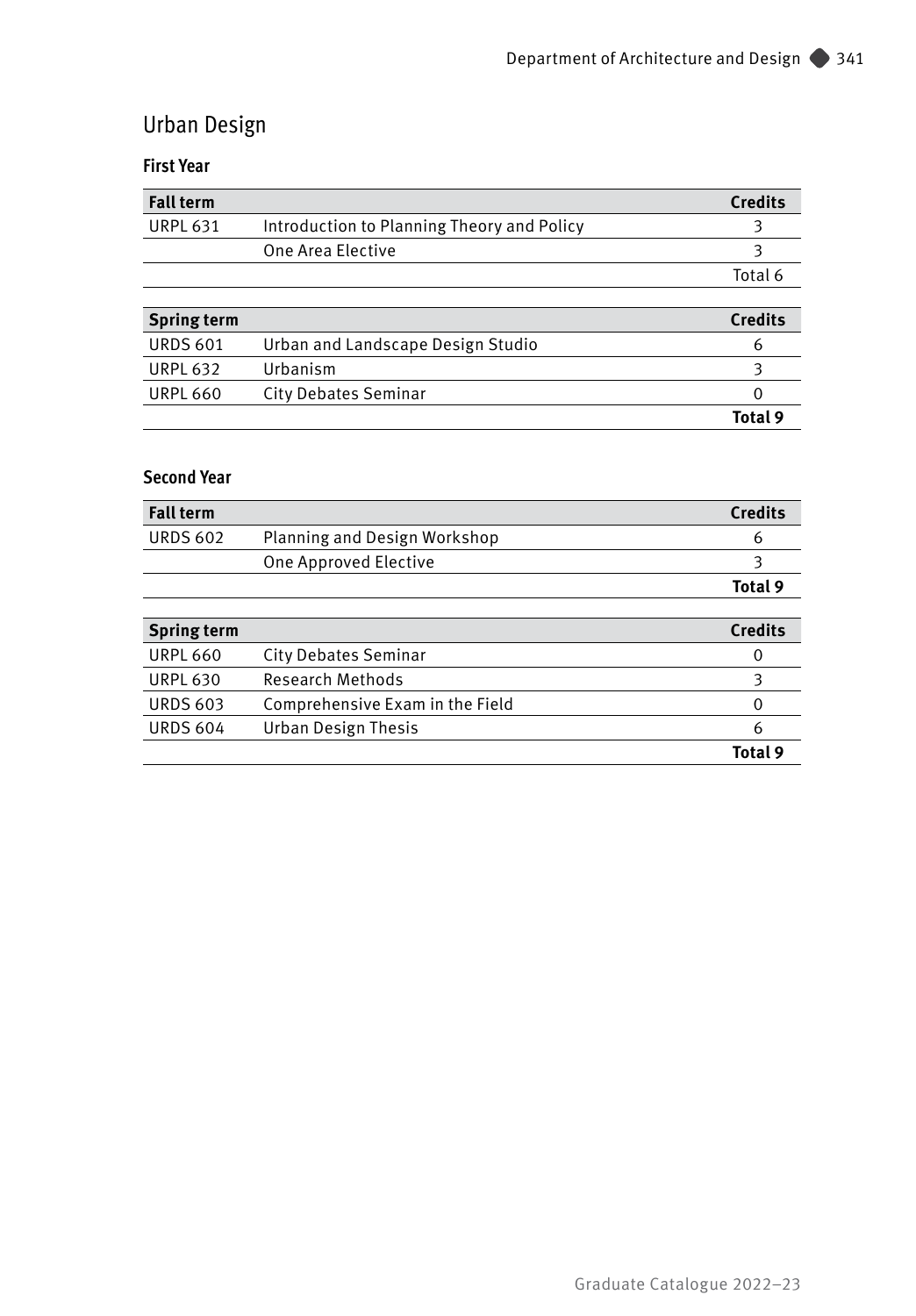## **Admission Qualifications**

Applicants who meet all the AUB and MSFEA regulations governing admission to graduate study, including acceptable AUB Readiness for University Studies in English (refer to the Readiness for University Studies in English (RUSE) page 41), and who hold the equivalent of an undergraduate degree in architecture, landscape architecture, environmental design, urban or regional planning, engineering, public health, economics, public administration, sociology or other social science degree, may be admitted to the Master of Urban Planning and Policy Program as regular graduate students.

Applicants who meet all the AUB and MSFEA requirements governing admission to graduate study, including acceptable AUB Readiness for University Studies in English (RUSE) (refer to the Readiness for University Studies in English (RUSE) page 41), and who hold the equivalent of a professional Bachelor of Architecture or a Bachelor of Landscape Architecture degree, may be admitted to the Master of Urban Design Program as graduate students.

The Department of Architecture and Design may recommend waiving up to nine credits of course work for students who have completed a Bachelor of Architecture degree and are applying for admission to the Master of Urban Planning and Policy or the Master of Urban Design programs.

The Department of Architecture and Design may further recommend waiving up to six credits of coursework for students who have completed a Bachelor of Landscape Architecture degree and are applying for admission to the Master of Urban Planning and Policy or the Master of Urban Design programs. The Department of Architecture and Design may also recommend waiving up to six credits of coursework for students who have completed a Bachelor of Engineering degree and are applying for admission to the Master of Urban Planning and Policy program. Waiving of credits is subject to approval by the program coordinator, chairperson, and the MSFEA Graduate Studies Committee. To apply, the student must have completed the advanced courses with a grade of at least B+ or 80 or equivalent.

## **Course Descriptions**

## Mandatory Core Courses

Each of the following courses is required for MUPP/MUD students. Non-majors must secure approval of the program advisor and the instructor concerned to enroll in any of the courses listed below.

#### **URDS 601 Planning and Design Workshop 6 cr.**

This course seeks to introduce students to the actual practice of urban planning and design. It engages them in a cyclical process of documenting and analyzing a real-life setting; "framing" issues to be addressed (problems and assets) in a multidisciplinary way; and conceptualizing, formulating and developing interventions that work across small and large scales. Students become familiar with local planning tools and learn how to borrow and adapt experiences and approaches developed elsewhere. They also learn how to work in multidisciplinary teams, talk across the various disciplines of design and planning (e.g. landscaping, traffic, land use), and translate and communicate their ideas to stakeholders. The course is open only to students enrolled in the MUPP/MUD programs.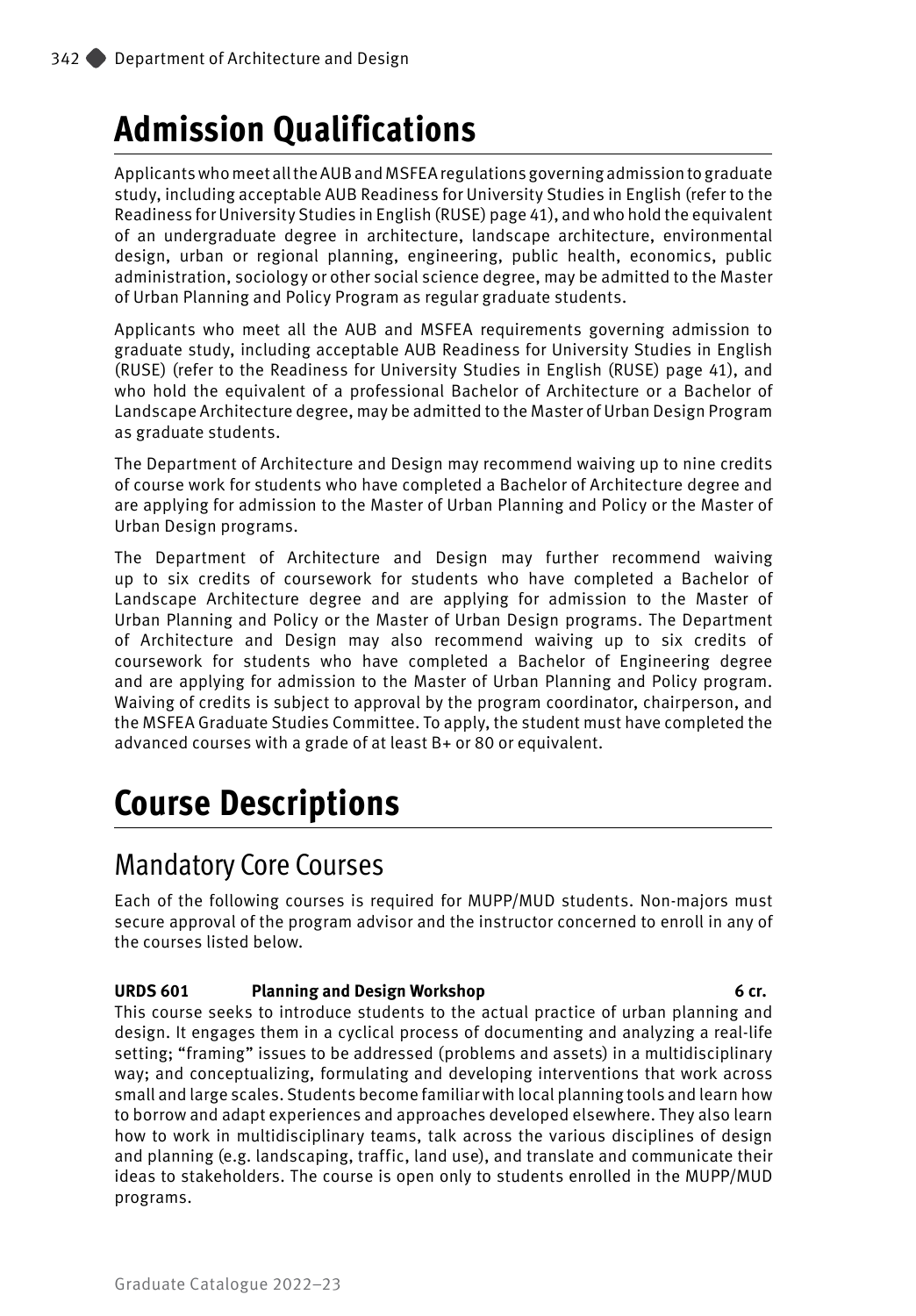### **URDS 602 Urban and Landscape Design Studio 6 cr.**

The aim of this course is to build on students' knowledge and skills for improving the quality of the physical urban environment, and reinforcing the identity of place through design intervention. Students investigate a selected study area in terms of its morphological evolution and unique physical features, alongside a clear reading of the social, institutional and economic dynamics impacting urban form. Through a critical assessment of development and planning processes, students articulate a set of design guidelines on sector, subsector and block levels. The outcome consists of scale drawings and 3D representations with an explicative written report emphasizing design problematic, methodology, recommendations and implementation framework.

### **URDS 603 Comprehensive Exam 0 cr.**

This is a 0-credit course. Grading mode: Pass/Fail; Type: Urban Design Comprehensive Exam.

### URDS 604 Urban Design Thesis **6 cm** and the state of the state of the state of the state of the state of the state of the state of the state of the state of the state of the state of the state of the state of the state of

Supervised research and design is conducted individually by the student leading first to a thesis proposal approved by the Graduate Studies Committee and culminating in a final thesis in urban design. A thesis is expected to test either an approach/tool in the local context or inform a conception/theorization of a particular planning and/or design issue on the basis of a grounded investigation. All theses need to lead to practical recommendations and/or a well-formulated proposal for an intervention that can be qualified as contributions to the field of urban design.

### **URPL 630 Research Methods 3 cr.**

This course trains students to develop the research skills needed for the practice of urban planning and design. It takes them through the process of formulating and elaborating the research required for grounding and guiding the planning of their design thesis proposals. Students learn to identify an issue characterizing a particular urban condition and to problematize this issue vis-à-vis relevant conceptual frameworks. They are introduced to research design and qualitative and quantitative methods of inquiry. Students also learn to analyze the data and articulate substantiated findings on the basis of which urban planning, policy and/or design goals, guidelines and strategies can be formulated.

### **URPL 631 Introduction to Planning Theory and Policy 3 cr.**

This course is designed to introduce students enrolled in the Urban Design or Urban Planning and Policy programs to current debates and practices in the field of urban planning and design in lower income countries. It looks at how, where and by whom interventions in the city are being generated and how the goals of such interventions have evolved over the past decades. The course is conducted in seminar format where students learn to discuss and interpret approaches and test their applicability to the local and regional context of the Middle East. Special value is placed on allowing students to articulate their own positions as future professional urban planners and/ or urban designers.

### **URPL 632 Urbanism 3 cr.**

This is an introductory course to contemporary debates in the field of urban studies within the social sciences and their implications for the practices of architecture, urban design and urban planning. Special emphasis is placed on understanding processes of place making (that is looking at the forces behind the production of space) and the influence of place on its dwellers (that is seeing how places/spaces influence/dictate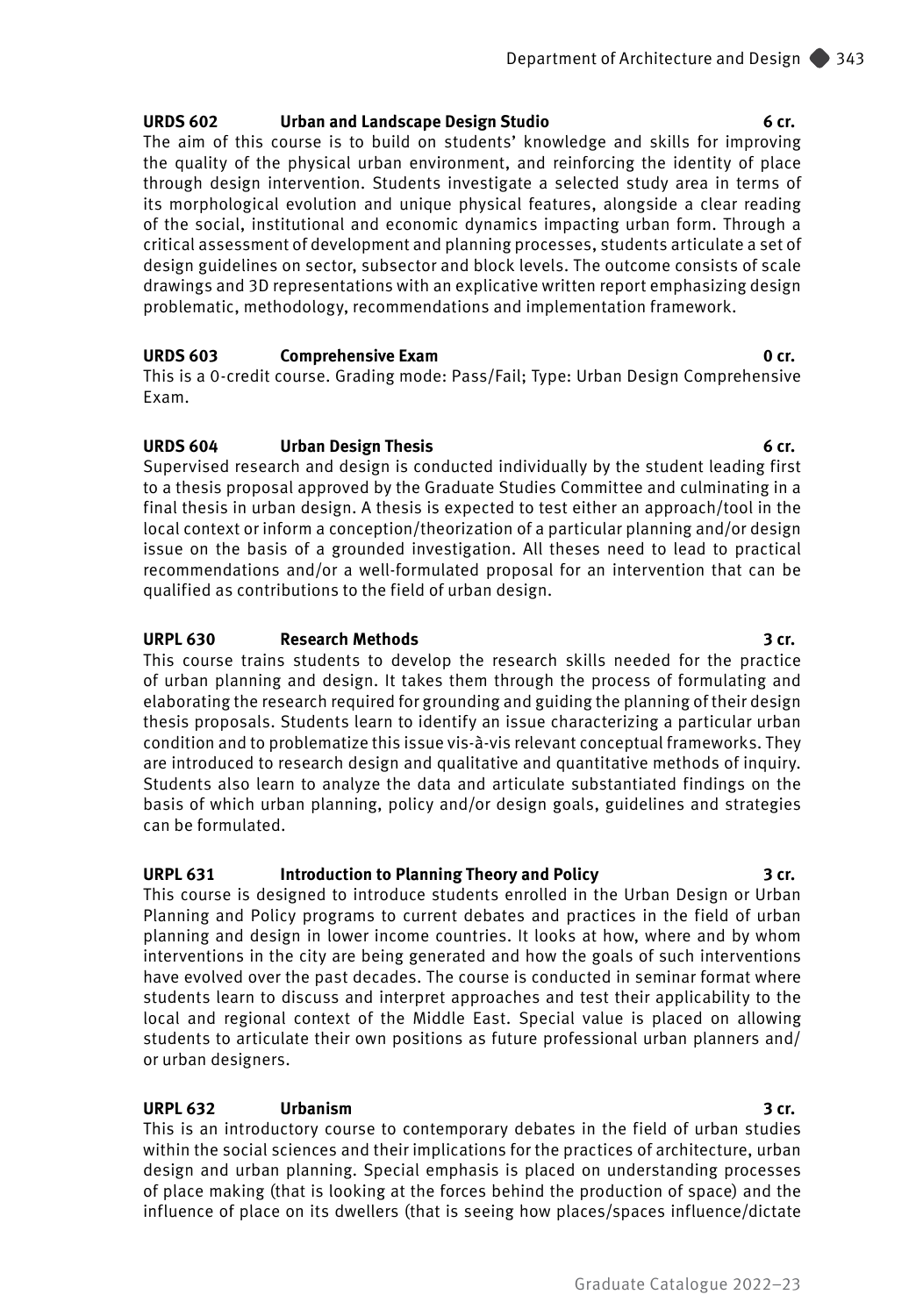how people act). Course readings and class discussions will pay particular attention to the relevance of these theoretical debates to the regional geographic context, including numerous case studies about the Middle East. The course is open to graduate students in the MUPP/MUD program as well as to senior undergraduates and graduates interested in urban studies throughout the University. *Prerequisite: ARCH 224 or consent of instructor.*

#### **ARCH 032/ Contested Urban Heritage/ Reconstructed Cityscapes. 3 cr. URDS 634**

The seminar focuses on urban heritage and the politics of its identification, conservation, and representation in relation to processes of nation building and postwar reconstruction in the Arab World. The principal theoretical position recognizes heritage as an intrinsically contested notion. The seminar is interdisciplinary in its approach and aims at an understanding of urban heritage, not only as a historical product, but as a negotiated entity that is reproduced everyday through the dynamics of city life; social, economic and political. Issues such as collective memory, invented traditions, constructed identities, heritage tourism, cultural consumption and sacred scapes are debated and examined through case studies that include Jerusalem, Beirut, Cairo, Riyadh, and Dubai.

| <b>URPL 660</b> | <b>City Debates Seminar</b> | 0 cr.                                                                                     |
|-----------------|-----------------------------|-------------------------------------------------------------------------------------------|
|                 |                             | The yearly seminar titled City Debates addresses various urban issues. In particular,     |
|                 |                             | it tackles ongoing planning and design concerns from a multidisciplinary perspective      |
|                 |                             | related to Lebanon's post-war development in its regional context. Spring term. Annually. |

**URPL 661 Planning and Design Workshop 6 cr.**

See description of URDS 601.

### **URPL 662 Comprehensive Exam 0 cr.**

This is a 0-credit course. Grading mode: Pass/Fail; Type: Planning Comprehensive Exam.

### **URPL 663 Planning Thesis Cr. Planning Thesis 6 cr.**

Supervised research conducted individually by the student leading to a thesis proposal approved by the Graduate Studies Committee and culminating in a final thesis in urban planning and policy. A thesis is expected to build on a real case study context, and either test an approach/tool in the local context or inform a conception/theorization of a particular planning and/or design issue on the basis of grounded investigation. All theses need to lead to practical recommendations and/or a well-formulated proposal for an intervention that can be qualified as contributions to the fields of urban planning and policy.

## Elective Courses

MUPP/MUD elective courses are open to graduates and senior undergraduates from all AUB departments.

### **URPL 621 Urban Form and Transformation 3 cr.**

The course examines the formation and transformation of cities through the analysis of their urban fabrics in terms of buildings, lots, blocks and streets, and their dynamic relationship through space and time. Students are exposed to the theories and methods of typo- morphological analysis as a bridge between architecture and urban design. The goal is to build their ability to understand urban physical layouts and structures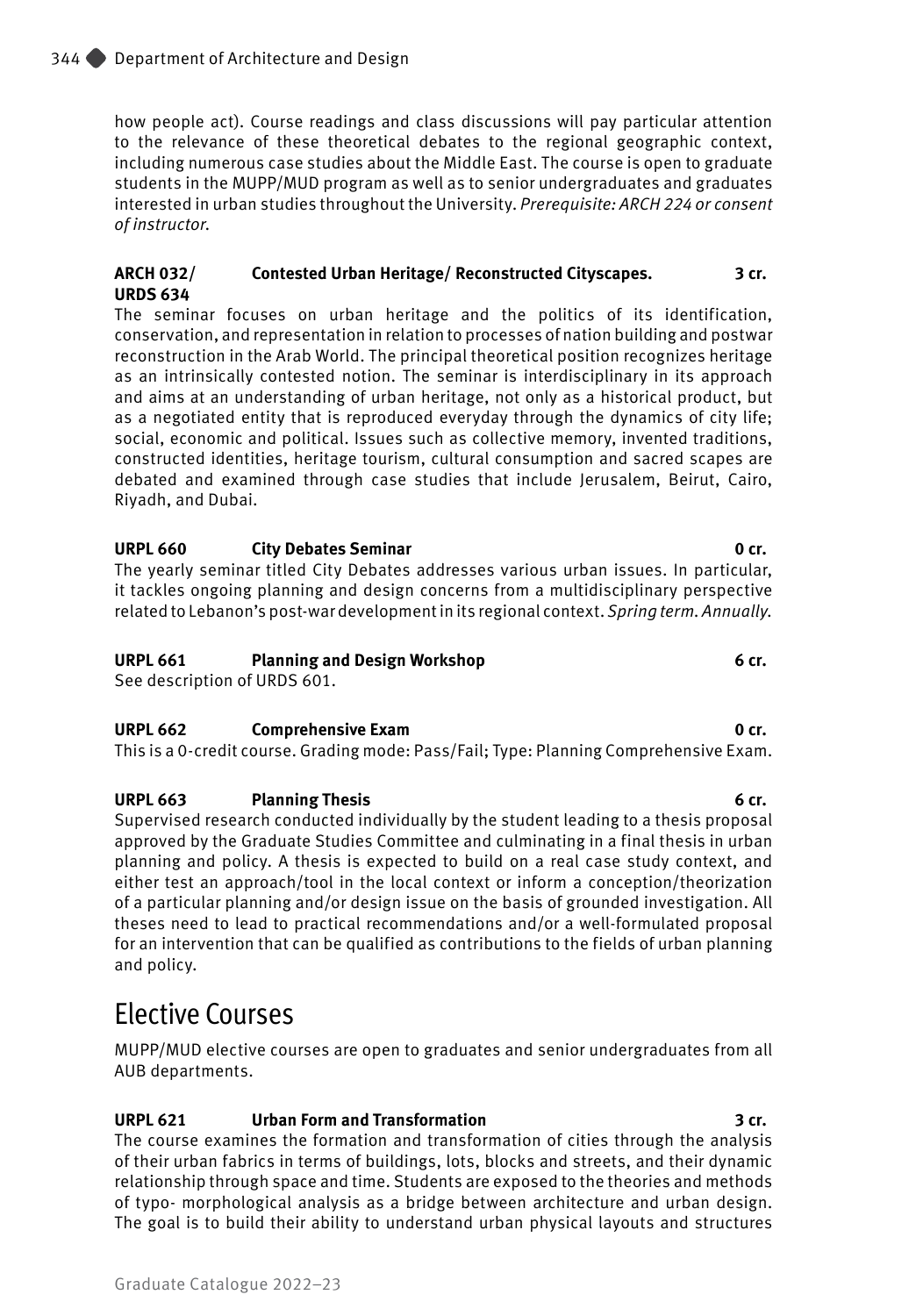and to explain their underlying shaping processes. The course concludes by considering ways in which this operational knowledge of urban form contributes to the practice of physical planners and designers through the investigation of case studies.

#### **URPL 623 Urban Economics 3 cr.**

The course introduces students to the analytical tools necessary for study of the development and growth of urban areas as well as the analysis of specific urban issues such as pollution, housing, land use and public transportation. The course places special emphasis on the national and regional contexts.

#### **URPL 637/ Illegal Cities 3 cr. 3 cr. 3 cr. ARCH 036**

This seminar is designed as an introduction for students enrolled in Architecture, Urban Planning and Policy, and Urban Design to the ongoing debates about the relationship between law and the building process, specifically looking at its actual materialization in illegal/informal settlements. The course is based on a combination of lecture/seminar sessions in which various theorizations of the city/law nexus are explored and on field studies/class discussions in which the applications of these theories are investigated using a local case study.

#### **URPL 641 Introduction to GIS and Spatial Analysis 3 cr. for Planning and Architecture**

This course offers an introduction to geographic information systems (GIS) as applied to urban and regional planning, community development and local government. Emphasis is placed on learning GIS technology and spatial analysis techniques through extensive hands-on exercises using real-world data sets, such as the census of population and housing. The course includes a small project on an urban planning problem involving the selection of appropriate methods, the use of primary and secondary data, computerbased modeling and spatial analysis.

#### **URPL 664 Urban Land Use Planning 3 cr.**

This course examines the theory and practice of land use planning as it has developed within the wider practice and theorization of planning. The course explores ways in which land use controls have been developed and managed in different institutional and regional contexts, unraveling the different conceptualizations of planning that support each of them. Special emphasis is placed on the case of Lebanon where the practice of land use planning is explored through a detailed introduction to planning institutions, agencies and regulations.

#### URPL 665/ Development and Planning Policies **3 cr.** 3 cr. **ARCH 062**

The course examines local and regional development and spatial planning projects and policies. It investigates policy governance and institutional setup of projects, the role of professional expertise, as well as spatial impacts, socio-economic and political impacts on cities and regions. Using case-study analysis, students learn how the built environment's growth and development is being managed across different contexts by a constellation of stakeholders negotiating conflicting interests, often yielding unequally distributed benefits and costs.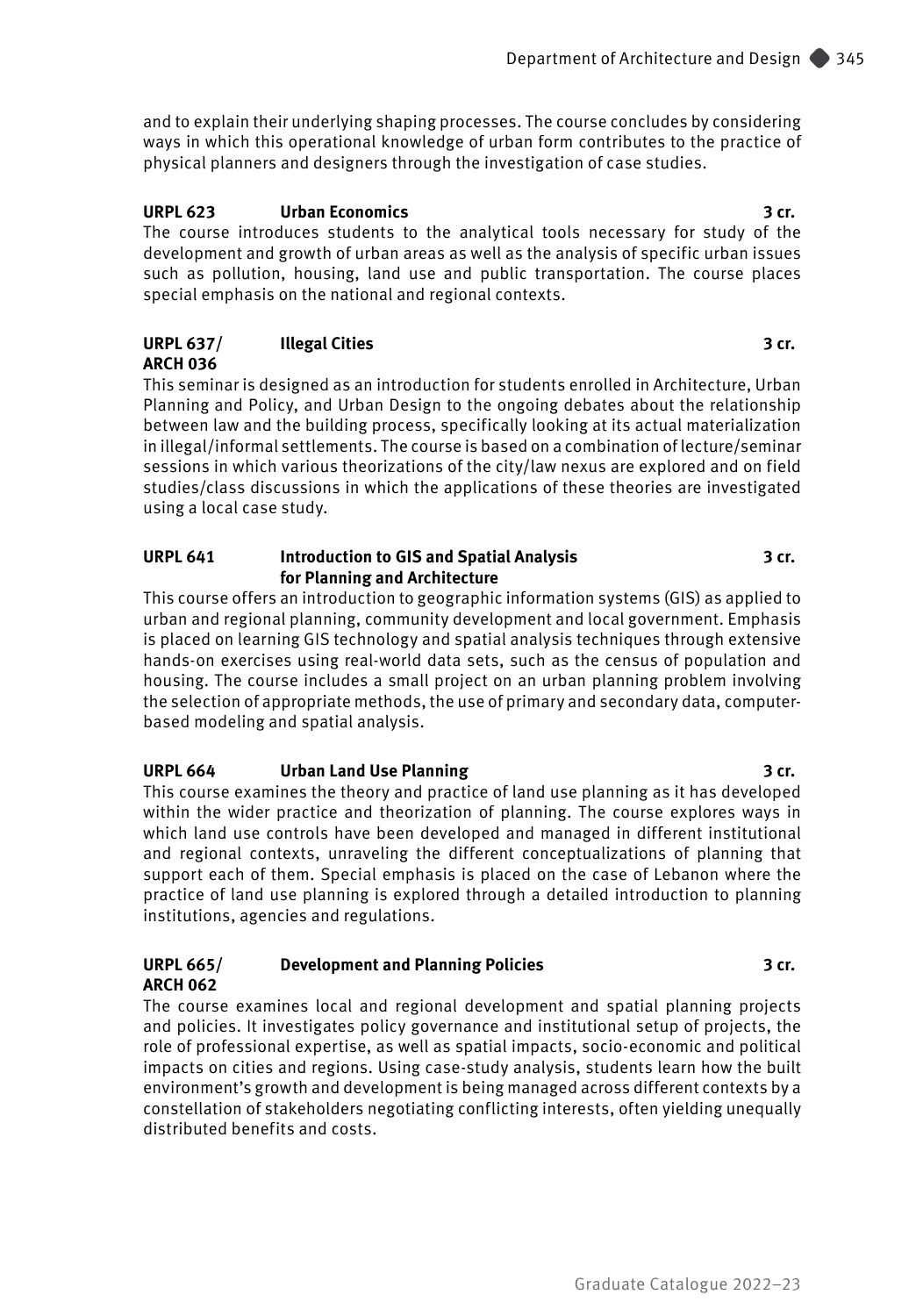#### **URPL 666 Transportation Planning and Policy 3 cr.**

The course focuses on transportation policy and planning for transportation facilities and services as well as the interaction between transportation and built, natural and social environments. The course's intent is to provide students with the necessary knowledge for analyzing transportation problems in the field, as well as the policy framework for examining the broader social, economic and environmental implications of alternative transportation planning decisions. The course discusses policy-making and policy instruments, considers alternative institutional arrangements for policy development and implementation, and evaluates the efficacy of different policy interventions. The interaction between technical analysis and policy-making is also addressed.

#### **URPL 668 Heritage Management Policies 3 cr.**

The course explores how different threads of professional practice can be engaged in heritage protection, valuation and administration. It examines the different stakeholders and their roles in heritage preservation, ranging from local authorities, antiquities departments, the courts, local businesses, NGOs, regional and international organizations, UNESCO, etc. The course focuses on regulatory framework and tools of urban heritage preservation; economic and social valuation of urban heritage; site management and integrated approaches; as well as the role and agency of different stakeholders and negotiation frameworks.

#### **URDS624 / Hybrid Beirut: Morphogenesis of the Contemporary City 3 cr. ARCH024**

Looking East and West, Beirut has developed its own response to early modernization through the assimilation of Western urban models and architectural trends. The resulting cultural hybridity and townscape diversity can only be understood by exploring the transitional years of the city formation and transformation from a medieval Arab-Islamic town in the 1840s to a showcase of the French Mandate in the Levant in the 1920s and 30s. This course is an attempt to read contemporary Beirut through its recent colonial past, and to trace the continuity and change in its social, economic and cultural conditions as mirrored in the urban structure and building typologies.

#### **URDS 632 From Urban Design to Landscape Urbanism 3 cr.**

This course explores the changing conception of city space examining the shifts in environmental design theory and practice from the 1970s until now. The class covers the foundation of urban design as a traditional discipline while opening up to emerging design ideologies and tactics in response to contemporary urban mutations. The course will appeal to students in architecture, landscape architecture and physical planning who are interested in crossing the boundaries between disciplines and exploring new potentialities in design thinking.

#### **URDS 664 Ecological Landscape Design and Planning 3 cr.**

The course, which is an introduction to the theory and methodology of ecological landscape design and planning, aims to introduce the holistic approach of landscape ecology and its application to the sustainable management of natural and cultural landscapes/ecosystems. The course syllabus is planned to prioritize Mediterranean ecosystems and landscapes and equally to promote interdisciplinary collaboration in research and project management.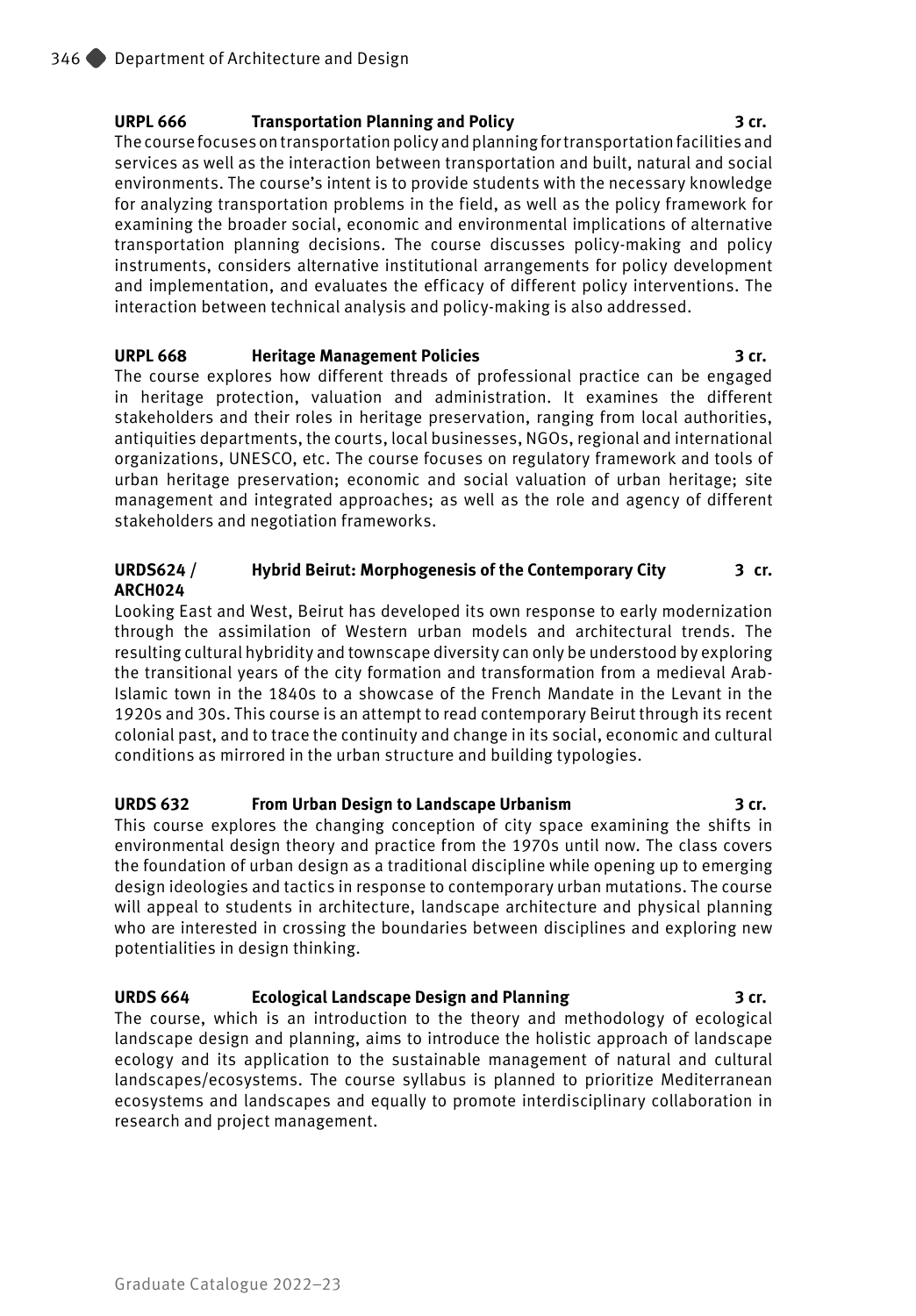# **Department of Civil and Environmental Engineering**

| Chairperson:                 | Abdul Malak, Mohamed-Asem                                                                                                                      |
|------------------------------|------------------------------------------------------------------------------------------------------------------------------------------------|
| Professors:                  | Abdul Malak, Mohamed-Asem; Ayoub, George; Basha,<br>Habib; El Fadel, Mutasem; Hamad, Bilal; Haraili,<br>Muhamad; Mabsout, Mounir; Sadek, Salah |
| Associate Professors:        | Abou Zeid, Maya; Chehab, Ghassan; Hantouche, Elie;<br>Khoury, Hiam; Najjar, Shadi; Saad, George; Srour, Issam                                  |
| <b>Assistant Professors:</b> | Abdulsattar, Harith; Alameddine, Ibrahim; Bilbeisi,<br>Rana; Dabaghi, Mayssa; Salam, Darine; Yeretzian, Aram                                   |
| Adjunct Professor:           | Kaysi Isam; Yehya, Alissar                                                                                                                     |
| Part-Time Senior Lecturer:   | Fawwaz, Youssef                                                                                                                                |
| Part-Time Lecturers:         | Al-Naghi, Hani; Basha, Hisham; El Meski, Fatima;<br>Elsouri, Amer; Hatem Mousallem, Manal; Malaeb,<br>Lilian: Nader, Halim                     |
| Part-Time Instructor:        | Demachkieh, Farah; Hage Ali, Nadine                                                                                                            |
| Laboratories:                | Al Hassanieh, Dima; El-Khatib, Helmi; Ezzeddine,<br>Farah; Zayyat, Ramez                                                                       |

# **Graduate Programs**

## Master of Engineering and Master of Science Programs

The Department of Civil and Environmental Engineering (CEE) offers the degree of Master of Engineering (ME) with the following majors and concentrations:

- Major: Civil Engineering (CE) Concentration: Construction Engineering and Management, Geotechnical, Materials, Structural and Transportation
- Major: Environmental and Water Resources Engineering (EWRE) Concentration: Environmental Engineering and Water Resources Engineering

Also offered is a program leading to the degree of Master of Science (MS) in Environmental Science with the following major:

- Major: Environmental Technology (ET)
- The master's degree programs equip students with the necessary tools for professional practice and/or the pursuit of higher education.

## Doctor of Philosophy Programs

The Department of Civil and Environmental Engineering (CEE) offers the degree of Doctor of Philosophy (PhD) with the following majors and concentrations:

- Major: Civil Engineering (CE) Concentration: Construction Engineering and Management, Geotechnical, Materials and Transportation
- Major: Environmental and Water Resources Engineering (EWRE) Concentration: Environmental and Water Resources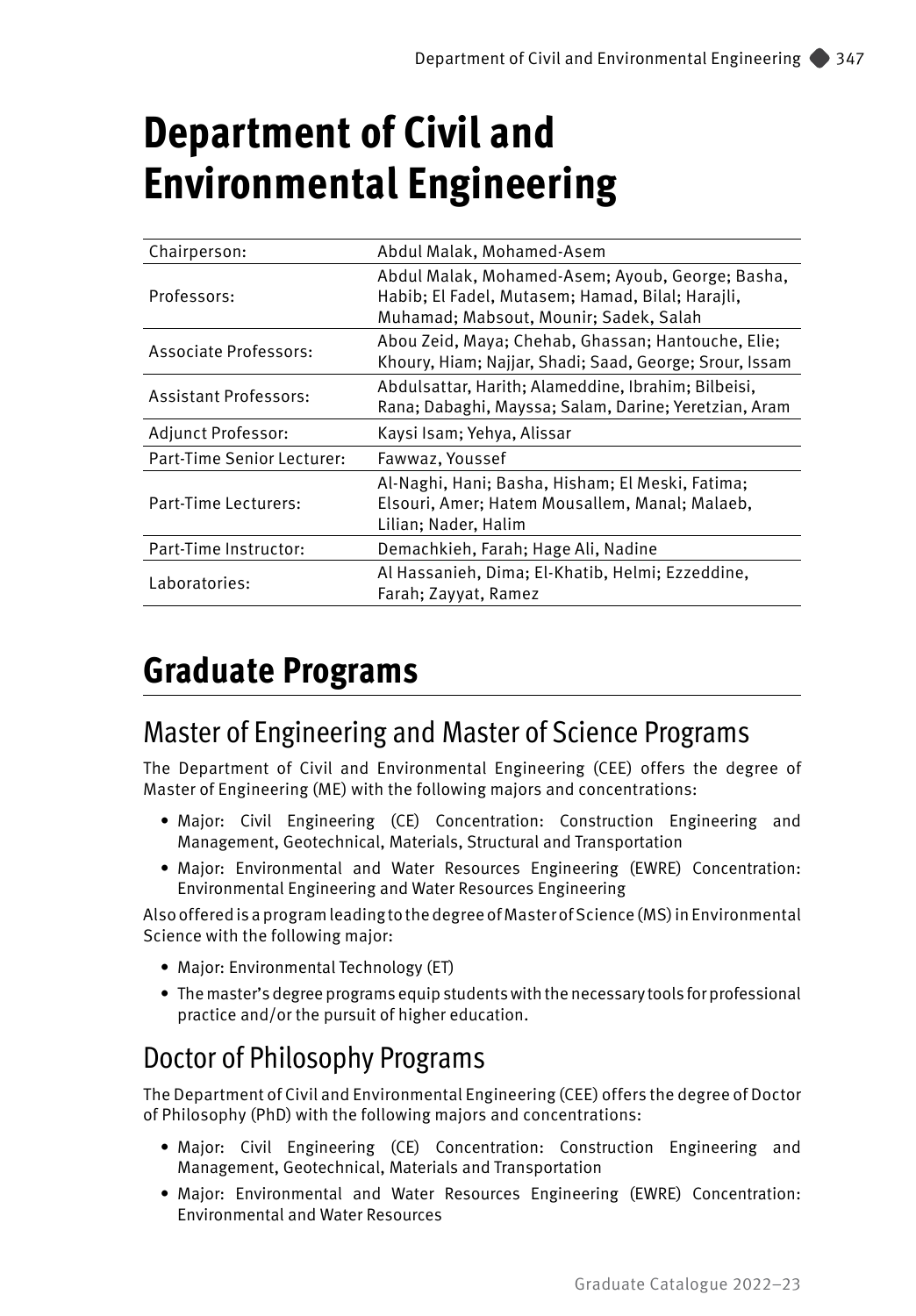# **Master of Engineering (ME)**

## General Information

The Department of Civil and Environmental Engineering offers two graduate programs leading to the ME degree:

- Thesis Program
- Non-Thesis Program

The Thesis Program prepares students through course work and provides them with significant research experience in their selected area of concentration. All graduate students must satisfy either the thesis or the non-thesis program requirements. The program will be indicated on the student's transcript.

## Admission Requirements

To be eligible for admission to the graduate program, a student must hold a bachelor's degree in Civil Engineering or a related field. Students with a bachelor's degree in majors other than Civil Engineering must fulfill the prerequisite course requirements as set by the department. Students must also satisfy the requirements of the university and the Maroun Semaan Faculty of Engineering and Architecture for admission to graduate study, as specified in the relevant sections of this catalogue.

Bachelor of Engineering holders from a 5-year equivalent engineering program may obtain a waiver for 9 credits of relevant graduate level courses from their BE degree as long as they maintain a minimum grade of B+ or 80 or its equivalent in each of these courses.

Bachelor of Science holders must complete an additional 18 credits of engineering courses prior to enrollment in the master's program and must achieve a GPA of at least 3.2 or an average of at least 80 percent in these courses. No credit toward the graduate degree is given for these courses.

A minimum of one calendar year of residence is required for graduation. The student must also satisfy all relevant Maroun Semaan Faculty of Engineering and Architecture (MSFEA) and AUB requirements.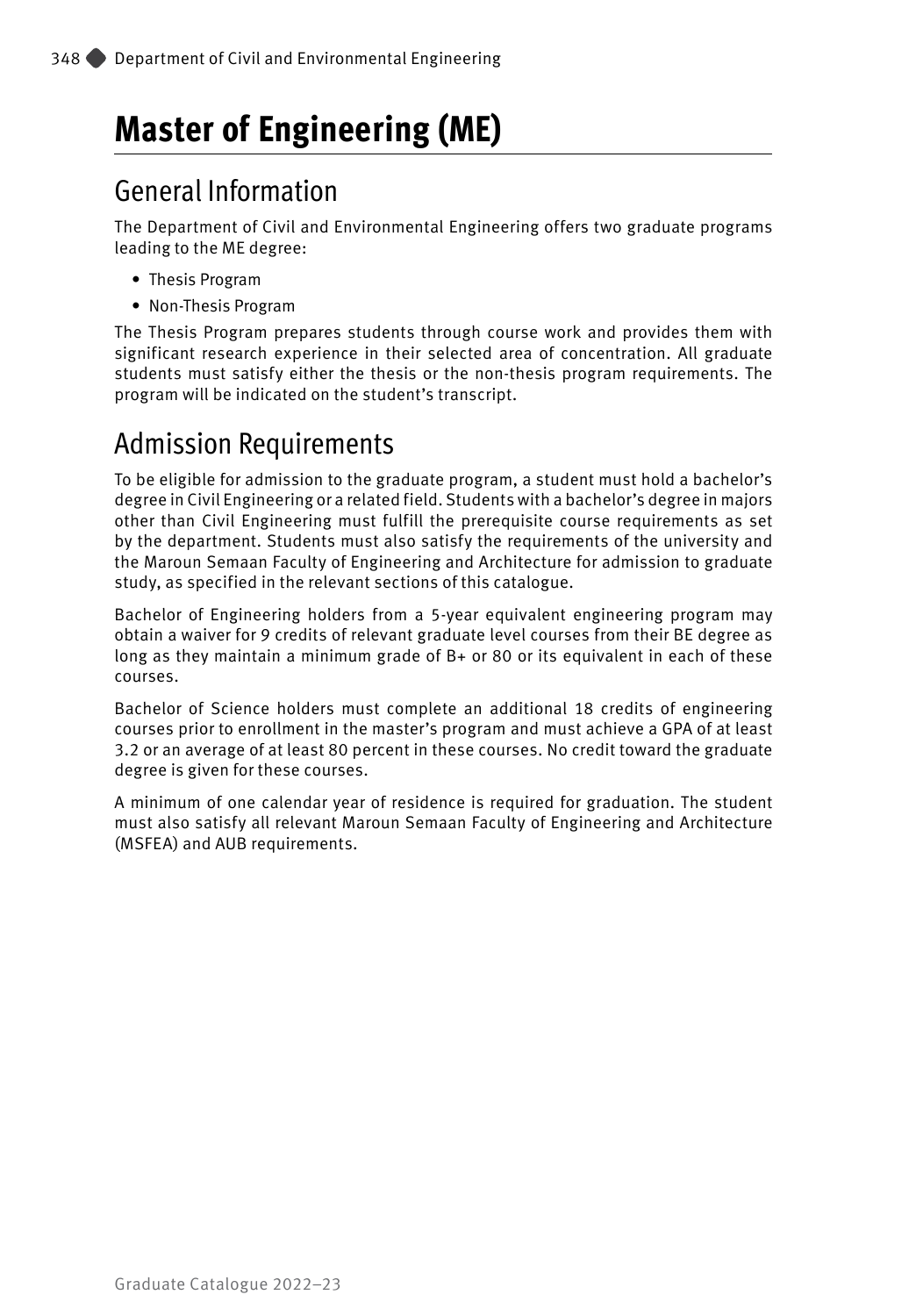# **Major: Civil Engineering (CE)**

## Thesis Program Requirements

In order to fulfill the graduation requirements in the CE Thesis Program, a student must complete a minimum of 24 credit hours of graduate courses and a thesis based on independent research, equivalent to at least 6 credit hours. The required course work is distributed as follows:

- A minimum of four graduate courses (12 credit hours) in the field of concentration
- A maximum of two graduate courses (6 credit hours) in a relevant CEE field
- A maximum of two graduate courses (6 credit hours) of relevant electives in a related field in engineering or science (Math, Physics, Chemistry, Biology, Geology, Economics)
- Omit
- Seminar course (CIVE 600)

The courses that fall in the elective category must be pre-approved by the department. Up to two senior level civil engineering courses (CIVE 600 series), taken at the undergraduate level, can be counted towards the master's degree.

## Non-Thesis Program Requirements

In order to fulfill the graduation requirements in the Non-Thesis Program, a student must complete a minimum of 33 credit hours of graduate courses. The required course work is distributed as follows:

- A minimum of five graduate courses (15 credit hours) in the field of concentration
- A maximum of three graduate courses (9 credit hours) in a relevant CEE field
- A maximum of three graduate courses (9 credit hours) of relevant electives in a related field in engineering or science (Math, Physics, Chemistry, Biology, Geology, Economics)
- Comprehensive Exam (CIVE 799T)
- Seminar course (CIVE 600)

The courses that fall in the elective category must be pre-approved by the department. Up to three senior level civil engineering courses (CIVE 600 series), taken at the undergraduate level, can be counted towards the master's degree.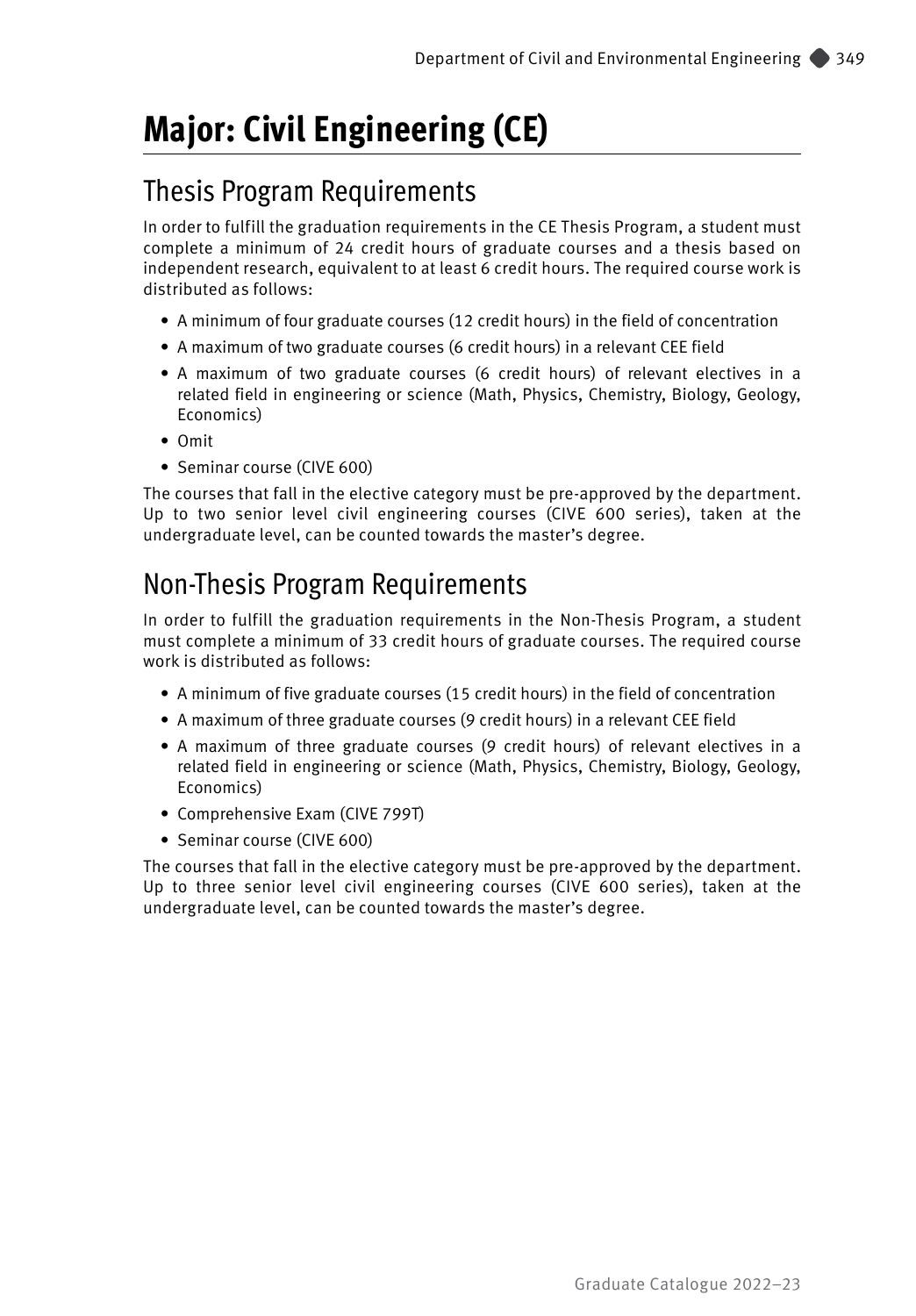# **Major: Environmental and Water Resources Engineering (EWRE)**

## Thesis Program Requirements

In order to fulfill the graduation requirements in the CE Thesis Program, a student must complete a minimum of 24 credit hours of graduate courses and a thesis based on independent research, equivalent to at least 6 credit hours. The required course work is distributed as follows:

- A minimum of two core graduate courses (6 credit hours) in the area of specialty
- A minimum of two graduate elective courses (6 credit hours) in the area of specialty
- A minimum of two graduate courses (6 credit hours) in the minor area
- A maximum of two graduate elective courses (6 credit hours) in a related field in engineering or science (Math, Physics, Chemistry, Biology, Geology, Economics)
- Comprehensive Exam (CIVE 799T)
- Seminar course (CIVE 600)

The courses that fall in the elective category must be pre-approved by the department. Up to two senior level civil engineering courses (CIVE 600 series), taken at the undergraduate level, can be counted towards the master's degree.

## Non-Thesis Program Requirements

In order to fulfill the graduation requirements in the Non-Thesis Program, a student must complete a minimum of 33 credit hours of graduate courses. The required course work is distributed as follows:

- A minimum of three core graduate courses (9 credit hours) in the area of specialty
- A minimum of three graduate elective courses (9 credit hours) in the area of specialty
- A minimum of three graduate courses (9 credit hours) in the minor area
- A maximum of two graduate elective courses (6 credit hours) in a related field in engineering or science (Math, Physics, Chemistry, Biology, Geology, Economics)
- Seminar course (CIVE 600)

The courses that fall in the elective category must be pre-approved by the department. Up to three senior level civil engineering courses (CIVE 600 series), taken at the undergraduate level, can be counted towards the master's degree.

### Specialization: Environmental Engineering

#### **Minor: Water Resources Engineering**

- Core Courses: CIVE 550, CIVE 551, CIVE 552, CIVE 553, CIVE 555
- Elective Courses: CIVE 645, CIVE 650, CIVE 651, CIVE 652, CIVE 653, CIVE 654, CIVE 655, CIVE 656, CIVE 657, CIVE 751, CIVE 755

### Specialization: Water Resources Engineering

#### **Minor: Environmental Engineering**

- Core Courses: CIVE 541, CIVE 542, CIVE 640, CIVE 641, CIVE 642
- Elective Courses: CIVE 644, CIVE 645, CIVE 647, CIVE 648, CIVE 656, CIVE 740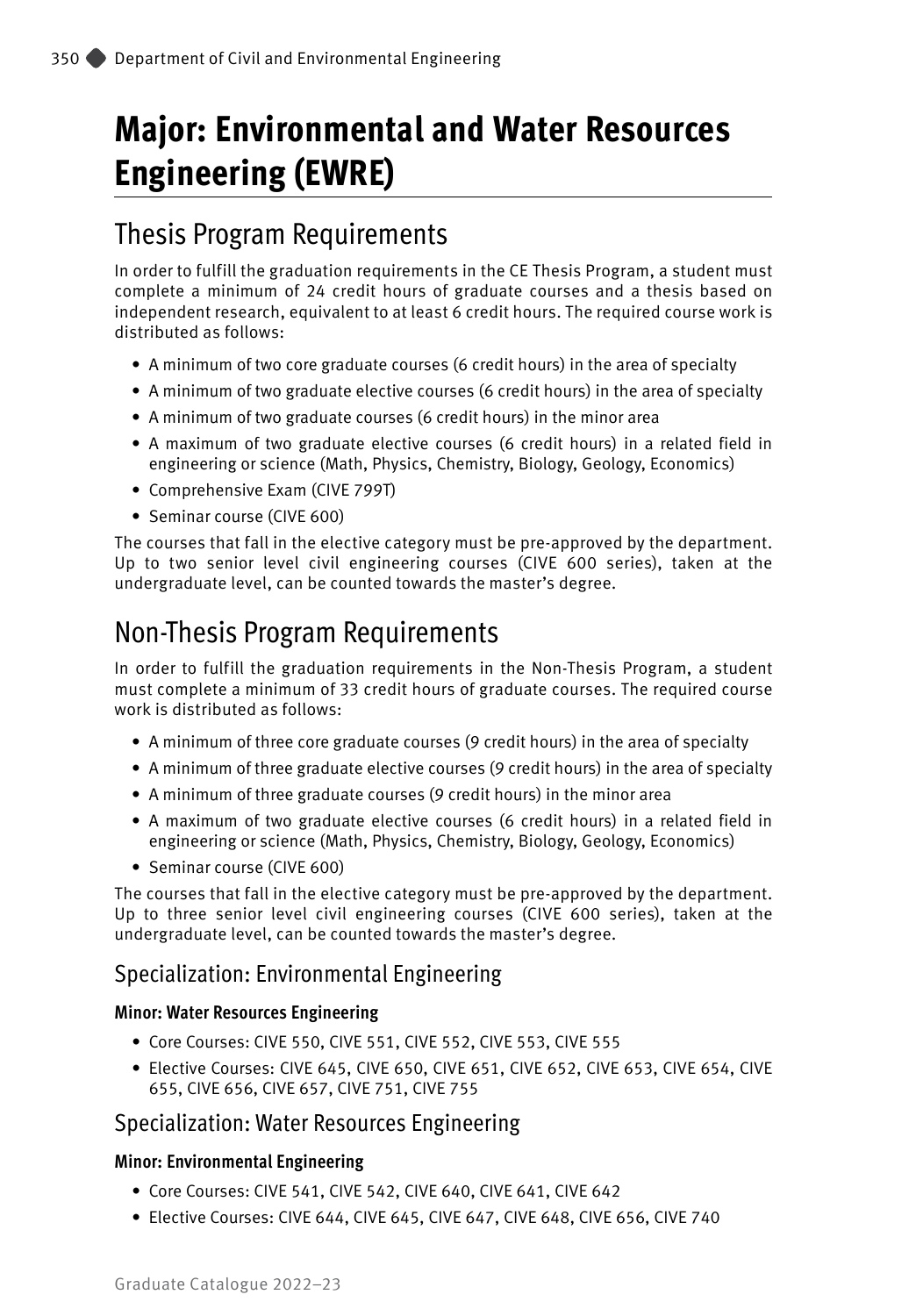# **Master of Science (MS)**

## Major: Environmental Technology (ET)

The Department of Civil and Environmental Engineering offers a graduate program leading to the degree of Master of Science in Environmental Technology (ET). The program is part of the Interfaculty Graduate Environmental Sciences Program (IGESP) and is open to non-engineering students who hold a degree in basic sciences. For more details, on the IGESP program, refer to the Interdisciplinary Research Centers and Programs section of this catalogue.

In order to fulfill the graduation requirements in the MS Program, a student must complete a minimum of 24 credit hours of graduate courses and a thesis equivalent to 6 credit hours, or 27 credit hours of graduate courses and a project course equivalent to 3 credit hours.

The required course work is distributed as outlined below:

- Two courses selected from the following sequences:
	- No more than one course from the ENVH program (3 cr.) ENSC 640/ENHL 310, ENSC 641/ENHL 312, ENSC 642/ENHL 314
	- No more than one course from the ECOM program (3 cr.) ENSC 630/EDEM630, LDEM 301, LDEM 302
	- No more than one course from the EPP program (3 cr.) ENSC 650/PSPA 316
- A minimum of three graduate core courses (9 cr.) in Environmental Engineering
- A minimum of two graduate elective courses (6 cr.) in Environmental Engineering
- Experimental Design and Statistical Methods course (3 cr.) (CIVE 602)
- Comprehensive Exam (ENSC 695)
- Seminar course (CIVE 600) when offered

## Doctor of Philosophy (PhD)

### General Information

The PhD programs offered by the CEE department train graduate students to address and solve current problems in civil and environmental engineering. PhD students are trained to be future educators and proficient researchers geared to assume leadership roles in their profession.

The objectives of the PhD program are to:

- cultivate expertise in concentration areas of Civil and Environmental Engineering,
- develop research skills necessary for the formulation and solution of challenging problems,
- and acquire teaching expertise through assistance in class lectures and laboratory sessions.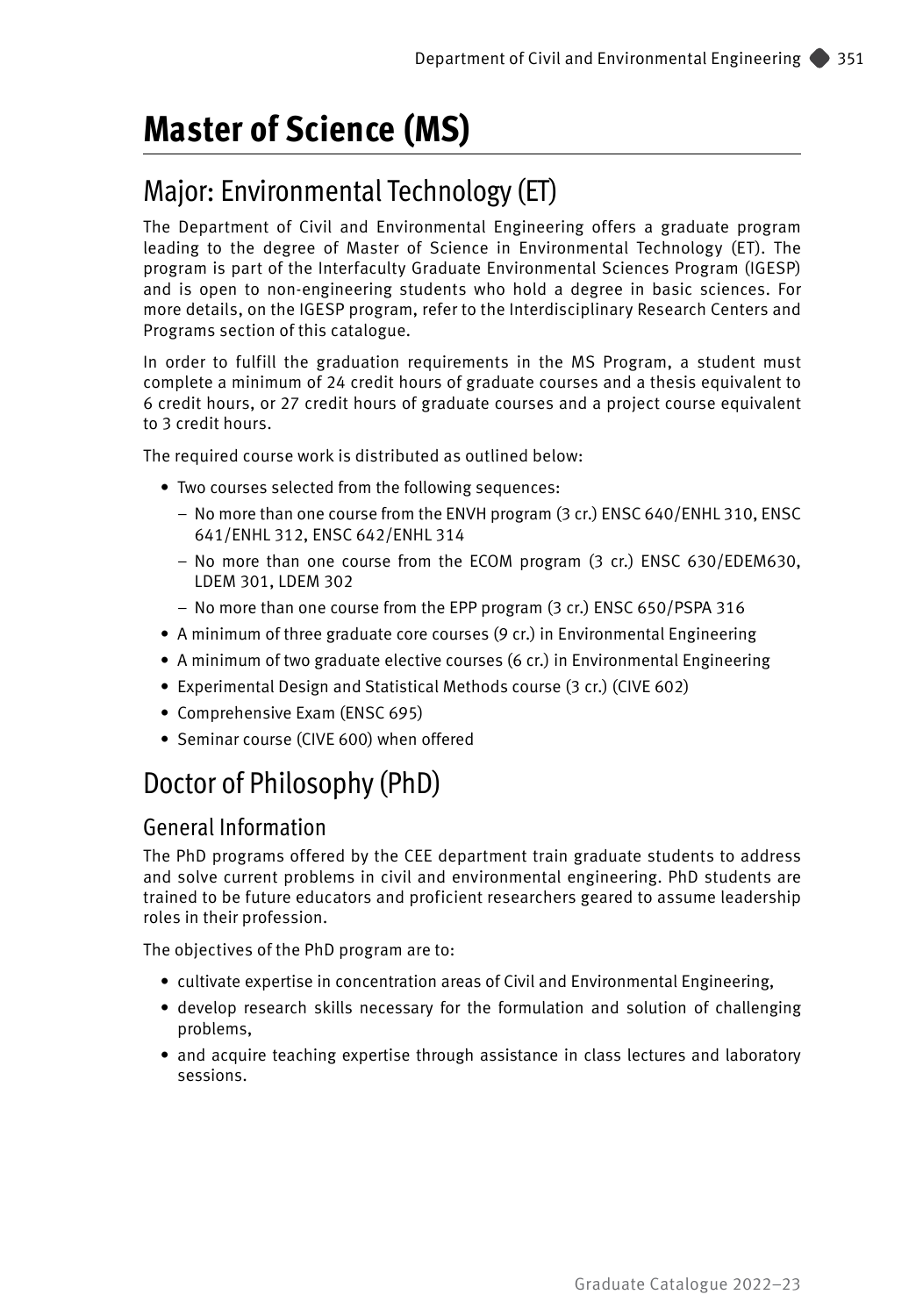### Admission Requirements

To be eligible for admission to the PhD program, a candidate must:

- hold a master's degree in Civil and Environmental Engineering or a related discipline from AUB or another recognized institution of higher learning (for admission in the regular track), or a bachelor's degree in Civil Engineering or a related discipline (for admission in the accelerated track). A minimum cumulative course average of 85 over 100, or its equivalent, is required for admission.
- submit a complete application including a statement of interest, transcripts of academic records from all institutions attended after high school, a curriculum vitae and three letters of recommendation,
- provide scores for the General Exam part of the Graduate Record Examination (GRE),
- demonstrate proficiency in the English language if English is not the native language (refer to the catalogue section on Readiness for University Study in English (RUSE)),
- and complete an interview either in person or by phone (for non-AUB students).

The application to the doctoral program will follow the deadlines set by the Office of Admissions at AUB. Admission decisions for the PhD program are made upon the recommendations of the CEE department and the MSFEA Graduate Studies Committee, with the approval of the AUB Board of Graduate Studies.

### Regular PhD Program Requirements

The regular PhD program requires a minimum of 24 credit hours of course work beyond the master's degree and 24 credit hours of thesis work. The course work consists of

- a minimum of 12 credits in the area of concentration,
- 6 credits in a related area,
- and 6 credits in an area other than the candidate's field of research, which can be taken inside or outside the department.

### Accelerated PhD Program Requirements

The accelerated PhD program requires a minimum of 36 credit hours of course work beyond the bachelor's degree and 42 credit hours of thesis work. The course work consists of

- a minimum of 21 credits in the area of concentration,
- 9 credits in a related area,
- and 6 credits in an area other than the candidate's field of research, which can be taken inside or outside the department.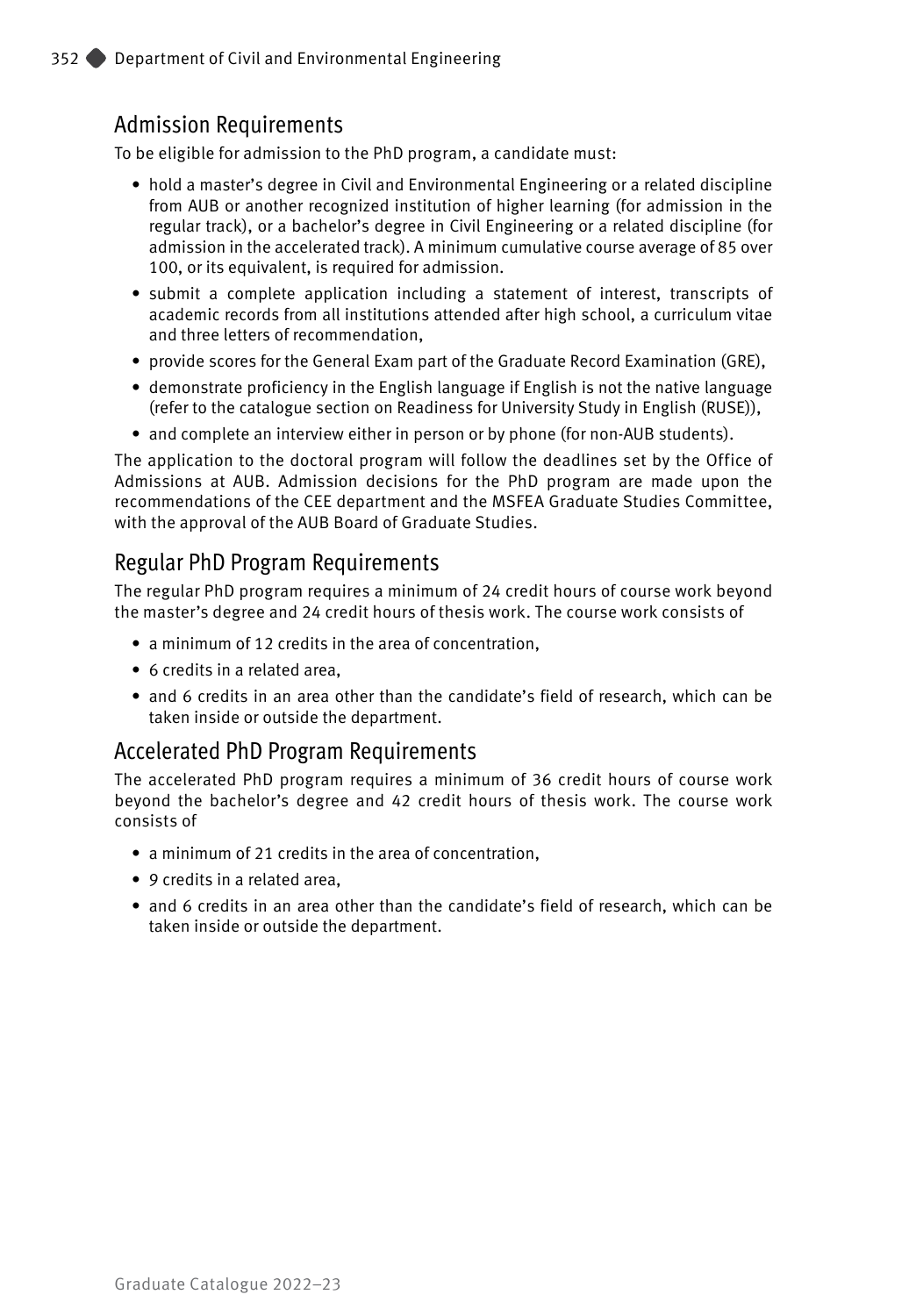## Candidacy Requirements

## Qualifying Exam Part I: Comprehensive Exam

All students admitted to the PhD program must successfully complete a written comprehensive examination administered by the department. The purpose of the comprehensive exam is to ascertain the student's knowledge in his/her field of specialization and related areas. The written exam will cover major topics from within the concentration area and related fields. Normally, a student on the regular track will take the comprehensive exam no later than 18 months after enrollment in the PhD program and after completing a minimum of 18 credits of courses. A student on the accelerated track will usually take the comprehensive exam no later than 24 months after enrollment in the PhD program and after completing a minimum of 30 credits of courses. Students who do not pass the comprehensive exam may, upon the recommendation of the department, take it for a second time the following term. Failing the exam a second time will result in the student's discontinuation from the graduate program. See Qualifying Exam Part I: Comprehensive Exam under General University Academic Information section.

## Qualifying Exam Part II: Defense of Thesis Proposal

See Qualifying Exam Part II: PhD Thesis Defense under General University Academic Information section.

## Admission to Candidacy

See Admission to Candidacy under General University Academic Information section.

## Thesis Requirements

Refer to General University Academic Information section.

## Thesis Committee

See PhD Thesis Committee under General University Academic Information section.

## Thesis Defense

See PhD Thesis Defense under General University Academic Information section.

## PhD Publication Requirements

See PhD Publications Requirements under General University Academy Information section.

## Residence Requirements

See Residence Requirements under General University Academy Information section.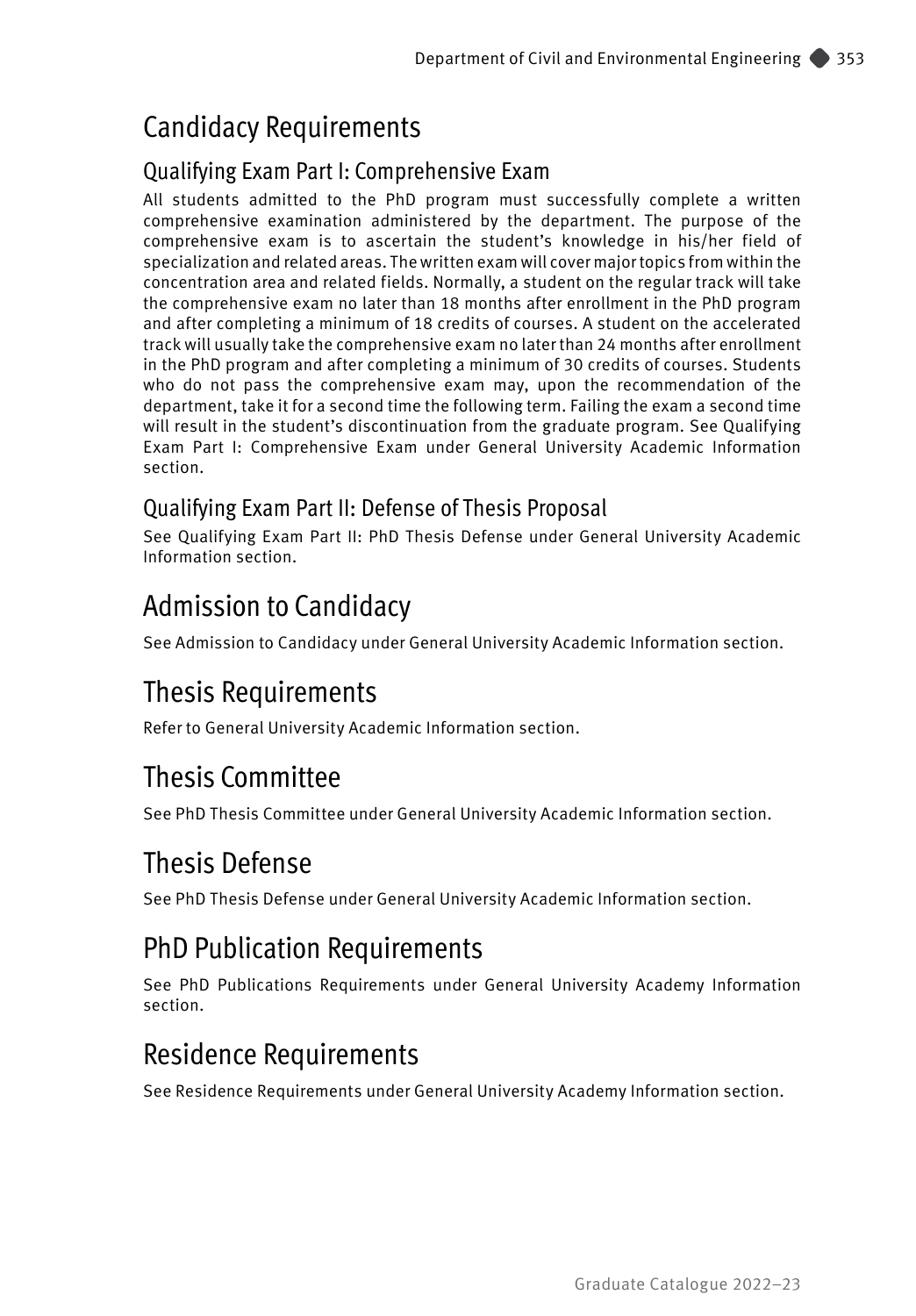## Graduation Requirements

To earn a PhD degree in the Department of Civil and Environmental Engineering, a student must fulfill the following graduation requirements:

- Attain a minimum cumulative average of 85 (3.7) in 24 credits (regular program) or 36 credits (accelerated program) of course work taken at the PhD level
- Attain a minimum grade of B or 75 for courses taken at the PhD level
- Pass the PhD thesis defense
- Satisfy the minimum residency requirements
- Have at least two publications according to one of the following options: (1) in two internationally refereed journals, (2) in two international conferences, or (3) in one internationally refereed journal and one international conference.
- Satisfy all pertinent AUB regulations

## Sample Study Program

| Year         | <b>Semester</b> | Course              | <b>Credits</b> | <b>Total</b> | <b>Timeline</b>           |
|--------------|-----------------|---------------------|----------------|--------------|---------------------------|
| 1            | Fall            | <b>Major course</b> | 3              |              |                           |
|              |                 | <b>Major course</b> | 3              |              |                           |
|              |                 | <b>Minor course</b> | 3              | 9            |                           |
|              | <b>Spring</b>   | <b>Major course</b> | 3              |              |                           |
|              |                 | <b>Major course</b> | 3              |              |                           |
|              |                 | <b>Minor course</b> | 3              | 18           |                           |
|              | Summer          | <b>Thesis</b>       | 9              | 27           |                           |
| $\mathbf{2}$ | Fall            | <b>Minor Course</b> | 3              |              |                           |
|              |                 | <b>Minor Course</b> | 3              | 33           | <b>Comprehensive Exam</b> |
|              | <b>Spring</b>   | <b>Thesis</b>       | 9              | 42           |                           |
|              | Summer          | <b>Thesis</b>       | 6              | 48           |                           |
| 3            | Fall            | Thesis              | $\bf{0}$       | 48           |                           |
|              | <b>Spring</b>   | <b>Thesis</b>       | 0              | 48           | <b>Proposal Defense</b>   |
| 4            | Fall            | <b>Thesis</b>       | 0              | 48           |                           |
|              | <b>Spring</b>   | <b>Thesis</b>       | 0              | 48           | <b>Thesis Defense</b>     |

A typical program of study for a PhD student is shown below.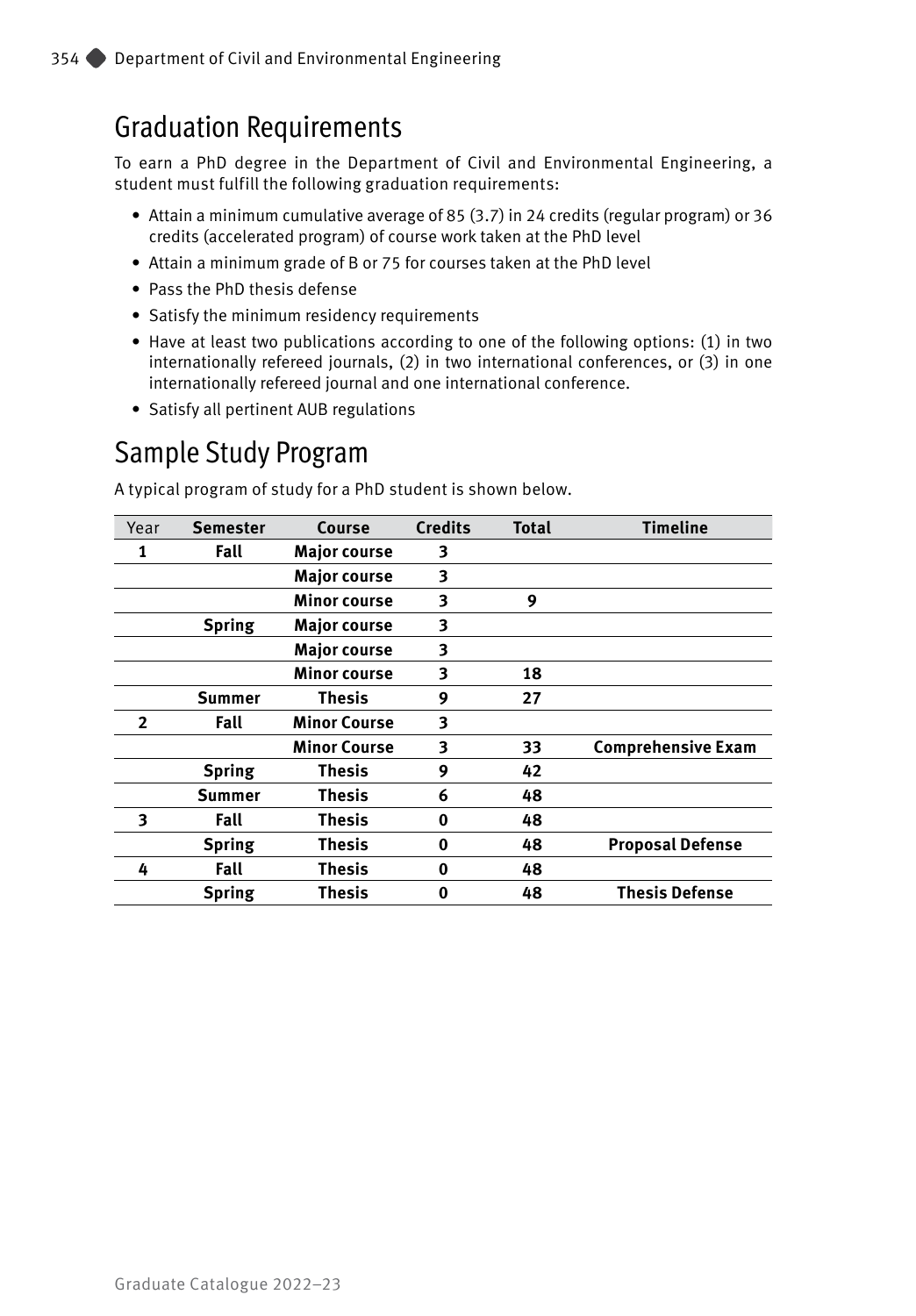# **PhD in Civil Engineering (CE)**

The concentration areas and specialized tracks of the PhD programs in CE are consistent with the fields of expertise and research interests of the faculty members and the existing research and laboratory facilities. The specialty areas are as follows:

### Structural and Materials Engineering

- Advanced design and behavior of concrete, steel structures and fiber-reinforced composites
- Strengthening and rehabilitation of structural systems, and structural health monitoring
- Advanced concrete technology including plain, hot-weathered and high-strength concrete
- Petrographic, chemical, and mechanical properties of sands and aggregates
- Seismic evaluation and assessment, and earthquake engineering design
- Numerical modeling and computer-aided structural engineering

### Construction Engineering and Management

- Pre-project planning and design management for construction projects
- Construction estimating, planning and scheduling
- Construction technologies, methods, equipment and safety
- Construction project delivery, management and contracts
- Construction contract administration and dispute resolution
- IT and BIM applications in construction
- Construction systems analysis and lean applications
- Sustainability issues related to building design and construction
- Construction business environment and risks

### Geotechnical Engineering

- Land reclamation and site improvement
- Geographic Information Systems (GIS) used in decision-making and expert tool applications
- Geo-environmental engineering with reference to waste disposal and site contamination
- Geotechnical earthquake engineering, geo-hazards and risk assessment
- Behavior of soils

### Transportation Systems

- Urban transportation planning and modeling (transport and mobility considerations in urban universities, characterization of uncontrolled traffic conditions and walkability in urban areas, travel demand modeling)
- Public transport (operational planning and market arrangement implications in mass transit systems)
- Transportation and the environment (modeling and estimation of traffic induced emissions)
- Road safety (modeling and simulation of aggressive driver behavior)
- Maritime transport (maritime shipping, optimization of container terminal operations)
- Project evaluation (feasibility assessment and project delivery of transport infrastructure projects)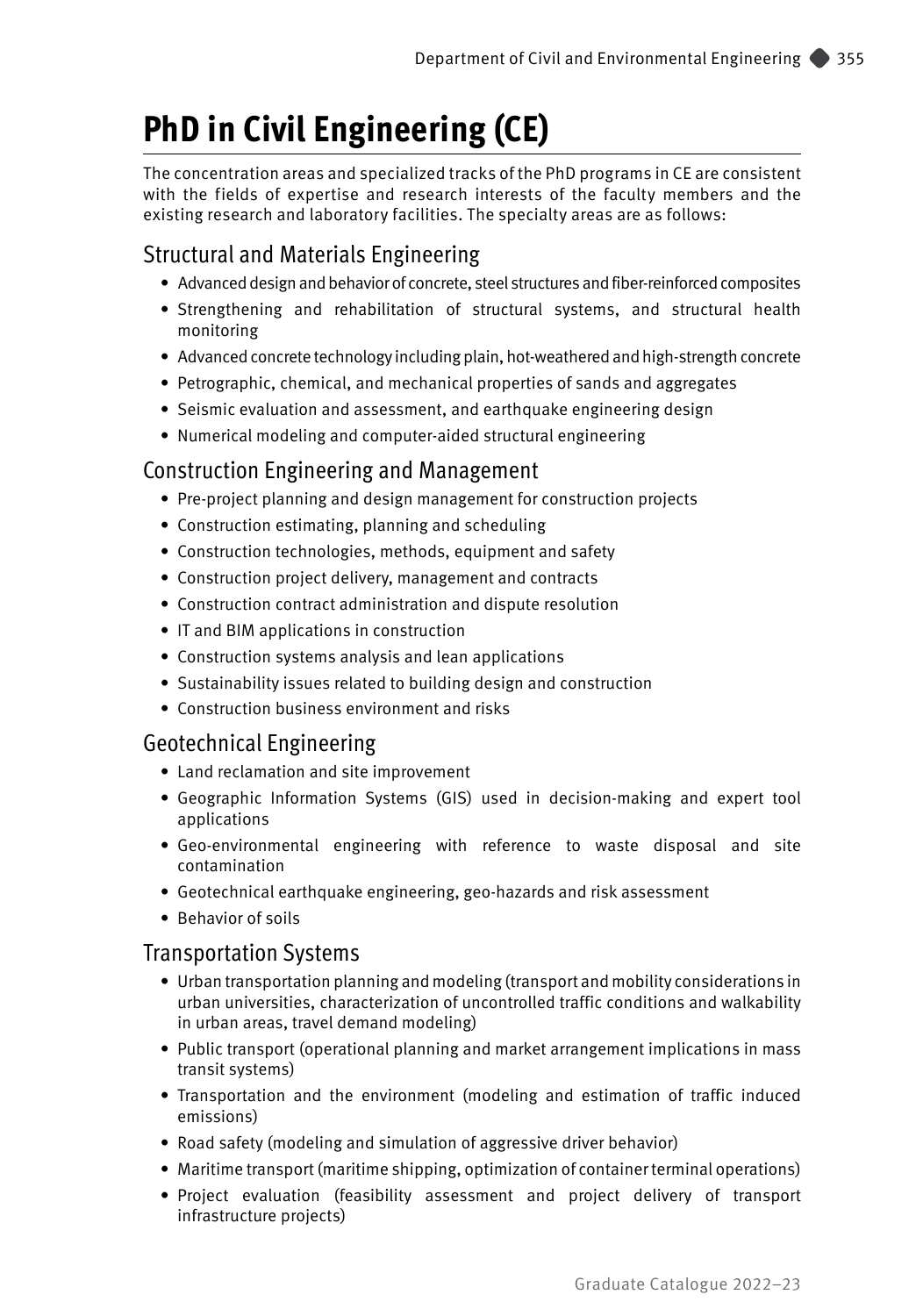# **PhD in Environmental and Water Resources Engineering (EWRE)**

The PhD program in EWRE focuses on the following courses and research topics:

- Water and wastewater treatment systems
- Solid and industrial waste treatment/management
- Air quality management and air pollution control
- Environmental and water resources management and planning
- Water Quality Modeling
- GIS and IT applications for environmental and water resources management
- Watershed modeling and management
- Hydrologic systems analysis
- Hydraulic systems analysis
- Environmental biotechnology and bioremediation
- Fate and impact of emerging environmental contaminants
- Biofuels and bioenergy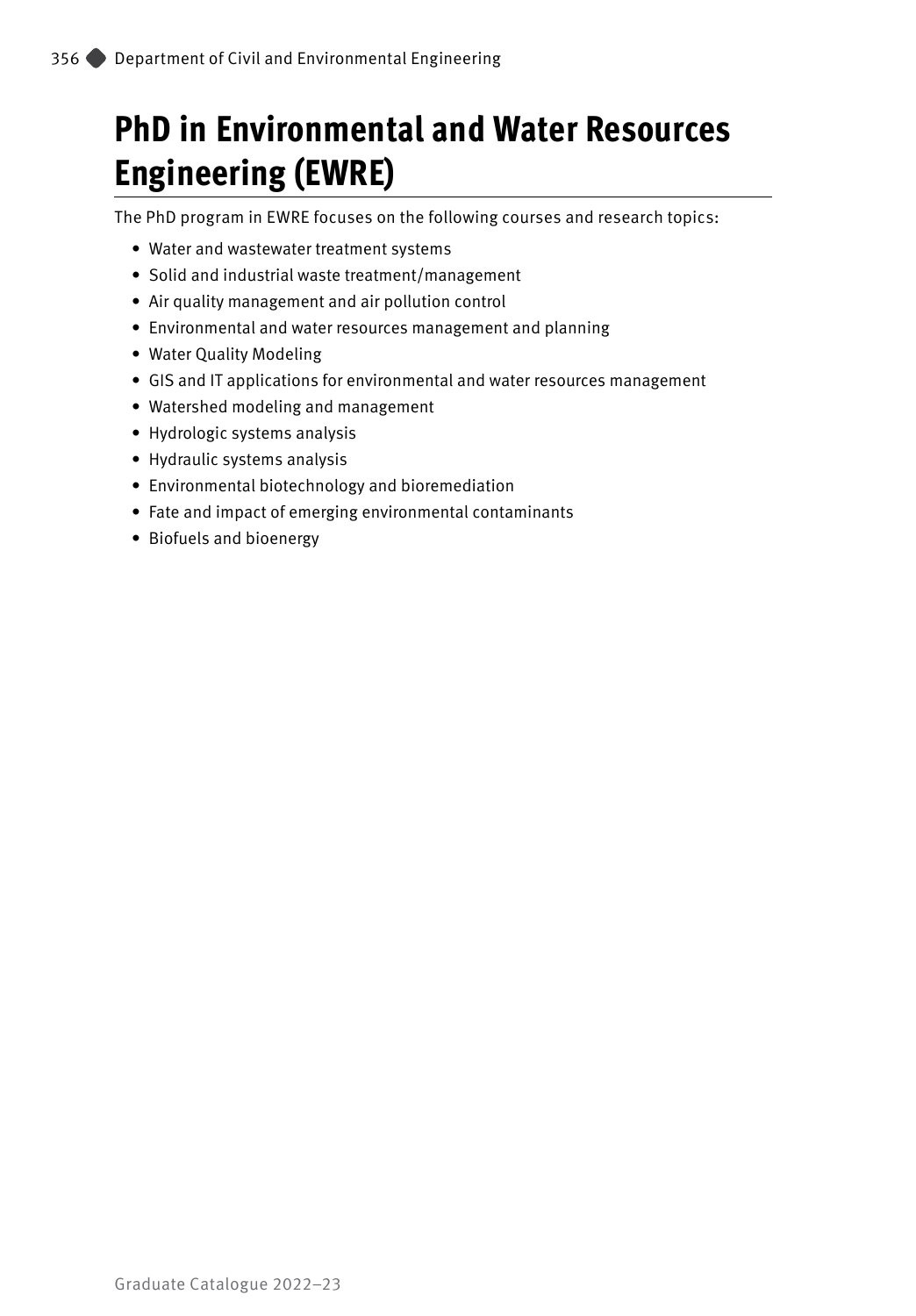# **Course Descriptions**

## Common Courses

### **CIVE 501 Computer Methods in Civil Engineering 3 cr.**

A course on the use of computers for analysis, design and decision-making in civil engineering, including programming, numerical, and CAD methods and applications. *Prerequisite: EECE 231.* 

**CIVE 600A Seminar in Civil Engineering 0 cr.** A seminar that consists of current research or applied civil engineering projects presented by faculty members, students or invited speakers.

### **CIVE 600B Seminar in Environmental Engineering and Sciences 0 cr.**

A seminar that consists of current research or applied environmental projects presented by faculty members, students or invited speakers.

### **CIVE 601 GIS and Geospatial Data Modeling 3 cr.**

A course that examines the concepts and principles of Geographic Information Systems (GIS). It provides coverage of state-of-the-art GIS methods and tools: spatial and terrain analysis, geostatistical analysis, time series analysis and development of GIS integrated models.

#### **CIVE 602 Experimental Design and Statistical Methods 3 cr.**

A course that covers the main steps required to efficiently plan, conduct, analyze and interpret results from experimental and observational studies. The course focuses on statistical inference and modeling. Topics covered include ANOVA, t-tests, regression models and non-parametric tests. The course involves working within a statistical modeling environment.

#### **CIVE 603 Numerical Modeling 3 cr.**

A course that deals with ordinary differential equations: initial-, boundary- and characteristic-value problems; partial differential equations: steady state, time dependent and oscillatory problems; techniques: Runge-Kutta, shooting, iterative and finite difference methods. *Prerequisite: MATH 251.*

## Structural Courses

### **CIVE 610 Numerical Methods in Structural Analysis 3 cr.**

A course that introduces the matrix approach for the modeling and analysis of structural systems; computer modeling/analysis using specialized software (SAP2000); computer implementation and code development; nonlinear analysis of frames. *Prerequisites: CIVE 411 and EECE 231.*

### **CIVE 611 Bridges 3 cr.**

A course that discusses types of bridges; influence lines; loads and their distribution on bridges; serviceability of bridges; methods of design of bridge deck, superstructure and substructure. *Prerequisite: CIVE 311.* 

#### Graduate Catalogue 2022–23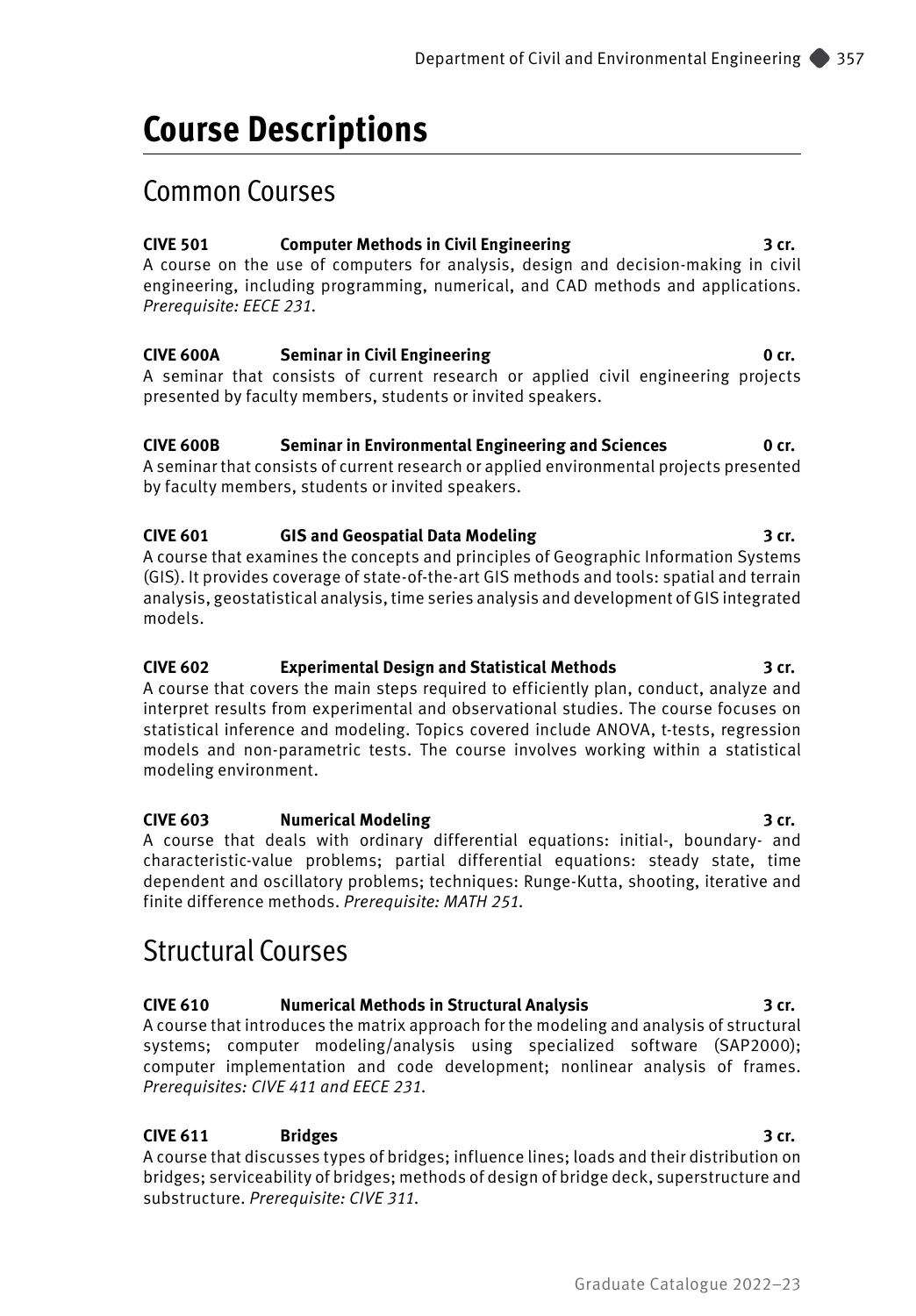#### **CIVE 612 Advanced Steel Design 3 cr.**

A course that investigates stability, column strength, beam-columns, composite steel-concrete construction, plate buckling, plate girders, torsion, combined torsion and bending, eccentrically loaded connections, influence of connection stiffness on moment demand and general moment connection. *Prerequisite: CIVE 412.*

#### **CIVE 613 Prestressed Concrete 3 cr.**

A course on material characteristics, prestress losses, working strength design procedures, composite construction, ultimate flexural strength and behavior, shear design and continuous prestressed concrete members. *Prerequisite: CIVE 413.* 

#### **CIVE 614 Special Topics in Concrete 3 cr.** A course that reviews reinforced concrete (R/C) design; torsion in R/C members; wind load on structures; earthquake load and seismic design of structures; design of shear walls; design of corbels, brackets and deep girders; circular and rectangular water tanks; and spherical, conoidal, and ellipsoidal domes. *Prerequisite: CIVE 414.*

#### **CIVE 615 Strengthening and Rehabilitation 3 cr. of Concrete Structural Systems**

A course on assessment of materials and structural deficiency using field test or analytical methods; repair and strengthening materials; strengthening and repair techniques; strengthening of structural members in flexure, shear and axial load; and upgrading of gravity load-designed buildings for earthquake load resistance. *Prerequisites: CIVE 311 and CIVE 413.* 

#### **CIVE 616 Earthquake Engineering 3 cr.**

A course that examines the nature of earthquake ground motion, seismic hazard evaluation in engineering practice, response analysis of structures and effect of soil conditions on structural response and behavior under earthquake ground motion and design of structures under earthquake loading. *Prerequisite: CIVE 411.*

#### **CIVE 710 The Finite Element Method 3 cr.**

A course that introduces basic elements, interpolation and shape functions, variational formulation methods, Galerkin and weighted residual methods, isoparametric elements, numerical integration, error estimation and modeling issues, and finite elements in structural dynamics. *Prerequisite: CIVE 610.*

### **CIVE 711 Advanced Mechanics of Solids 3 cr.**

A course that covers theories of stress and strain; generalized Hook's law; modes of failure and failure criteria; energy principles and applications; torsion; beams on elastic foundations; introduction to the theory of plates; thin-wall and thick-wall cylinder. *Prerequisite: CIVE 411.*

### **CIVE 712 Structural Dynamics 3 cr.**

A course on analysis of vibration of single degree, multi-degree and infinite degree of freedom systems; free and forced vibration response; analysis of dynamic response by approximate methods; introduction to earthquake engineering. *Prerequisite: CIVE 411.*

#### Graduate Catalogue 2022–23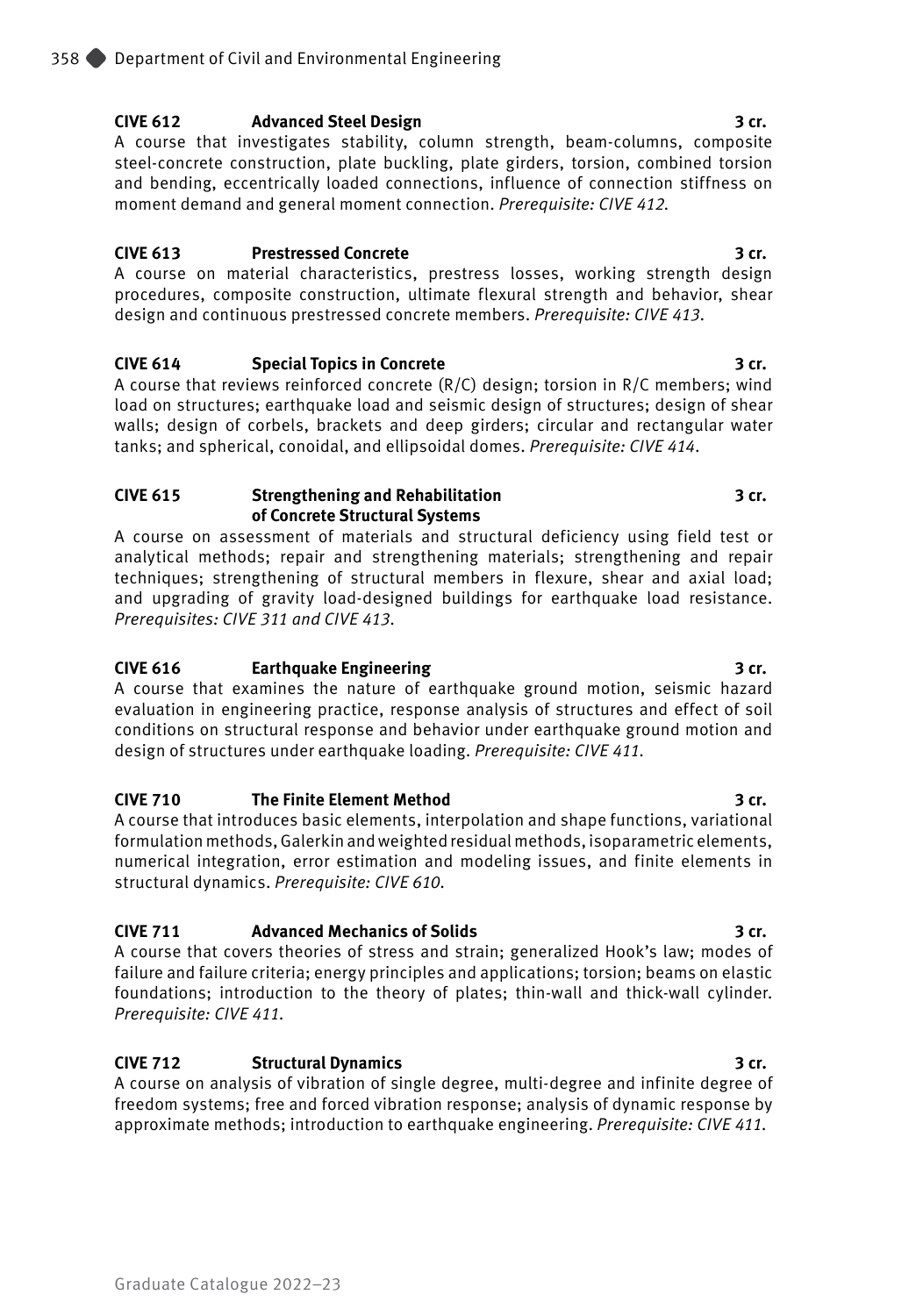#### **CIVE 713 Behavior of Reinforced Concrete Members 3 cr.**

A course on building codes; limit state design; mechanical characteristics of concrete and steel reinforcement; creep and shrinkage; flexure: moment-curvature and forcedeformation relationships; columns: axial force-moment-curvature relationships; shear: mechanisms of shear resistance and truss analogy; bond and anchorage of reinforcement. *Prerequisite: CIVE 414.* 

#### **CIVE 714 Seismic Design of Reinforced Concrete Structures 3 cr.**

A course on the seismic behavior and design of reinforced concrete structures; introduction to concepts of seismic design and performance-based earthquake engineering; mechanical behavior of steel reinforcement, concrete and confined concrete under monotonic and cyclic loading; seismic behavior, analysis and design of reinforced concrete elements and systems; design of special structural/shear wall systems; design of special moment resisting frames. *Prerequisites: CIVE 411 and CIVE 414.*

## Construction Engineering and Management Courses

#### **CIVE 520 Construction Contract Administration 3 cr.**

The course deals with contract documents, with focus on specifications structure, procedural requirements, specifying methods and the basis for unit rate estimation. It covers the engineer's roles along with contract administration issues. *Prerequisite: CIVE 421.*

#### **CIVE 522 Building Construction and Estimating 3 cr.**

A course that exposes students to different building systems (concrete, masonry, steel, waterproofing, mechanical and electrical, etc.) and how to price them by choosing the best materials and methods. The use of drawings and specifications will also be covered. *Prerequisites: CIVE 400 (site work) and CIVE 421.*

### **CIVE 524 Logistics, Technologies and Productivity Concepts 3 cr.**

The course covers construction site layout, team organization, information flow and complexities. Focus is on productivity improvement approaches, data gathering for analysis of construction operations, issues related to process innovation and automation.

### **CIVE 525 Design of Temporary Support Structures 3 cr.**

A course that covers design and construction of temporary support structures used in the construction industry, including concrete formwork, scaffolding, caissons, cofferdams and dewatering systems.

### **CIVE 620 Pre-Project Planning and Feasibility Analysis 3 cr.**

A course that covers the studies needed to make a go-ahead decision, including assimilation of client needs, surveys of project area and infrastructure conditions, scope validation, team development, project planning and cost estimation, and financial feasibility. *Prerequisite: CIVE 421 or equivalent.*

### **CIVE 621 Design Management for Large Projects 3 cr.**

The course covers the characteristics of the design phase, design team selection, and design services agreement formation and negotiation. It focuses on value engineering and management, constructability considerations and project cost management during design.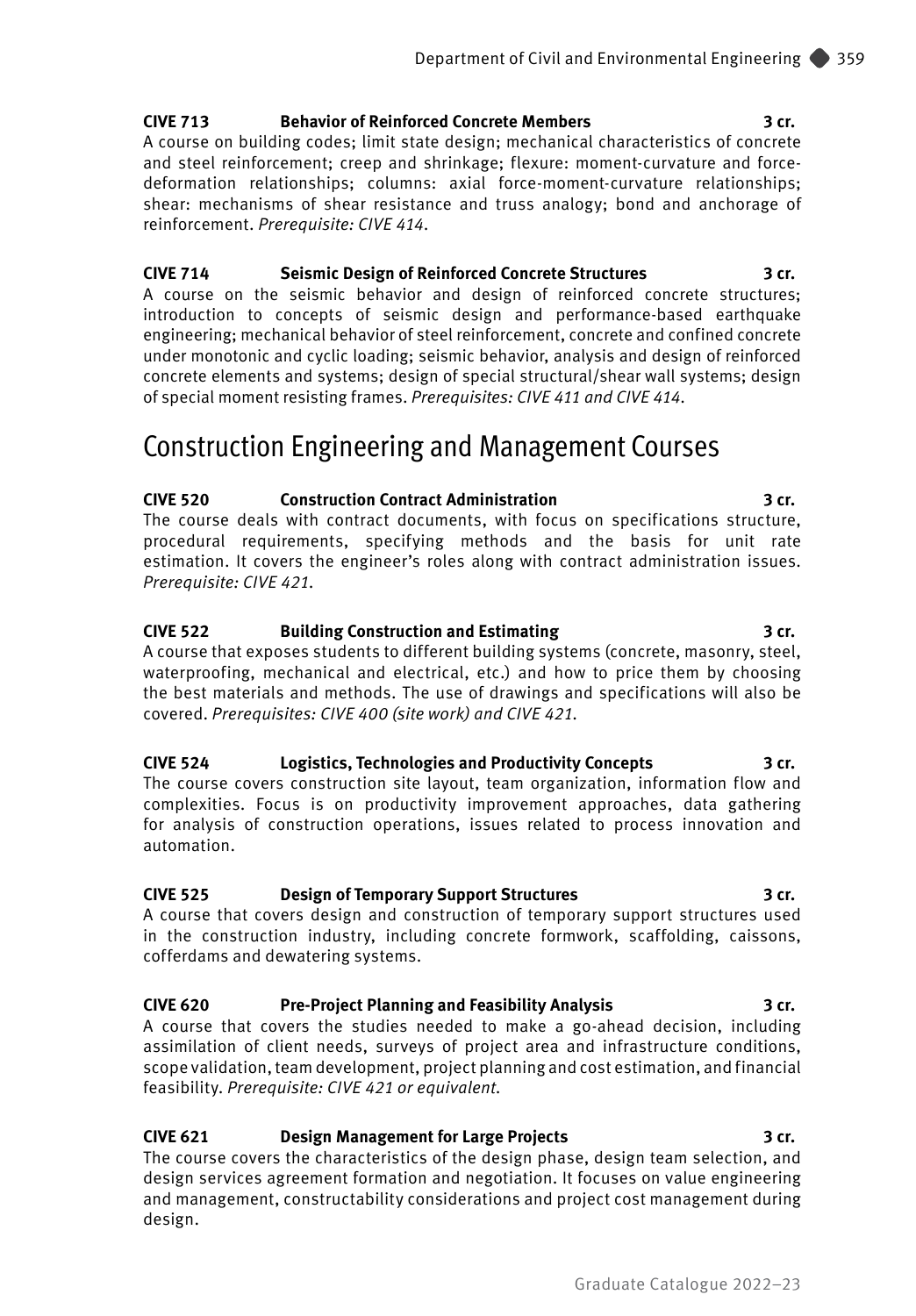#### **CIVE 622 Advanced Topics in Construction Management (Blended) 3 cr.**

A course that focuses on the construction phase of a project's life cycle. Topics include: site organization structure, construction safety, labor management, materials procurement systems, site information management, scheduling, project controls and sustainability. *Prerequisite: CIVE 421 or equivalent.*

#### **CIVE 623 Construction Project Management 3 cr.**

The course offers an extended overview of project management. It covers integrated planning-estimating-scheduling concept; project time, budget and quality baselines; materials management and subcontracting issues; and integrated project cost-time control. *Prerequisite: CIVE 421 or equivalent.*

#### **CIVE 624 Building Information Modeling 3 cr.** A course that covers Building Information Model (BIM) use and benefits in design and

construction. It addresses collaborative design, clash detection, level of development (LOD), BIM contracts, automated code checking, simulation, BIM and lean applications, and integrated project delivery.

#### **CIVE 625 IT Applications in Construction 3 cr.**

A course that covers computing tools impacting the construction industry such as mobile sensing, instrumentation and information systems to support field engineering tasks and computerized systems applications to perform specific functions, such as estimating, scheduling and cost control.

**CIVE 626 Lean Construction Methods and Applications (Blended) 3 cr.** A course on lean theory, production control, value stream mapping, process improvement, project definition, lean design, integrated project delivery, advanced lean scheduling, risk assessment, budget under uncertainty and project monitoring. *Prerequisite: CIVE 421.*

#### **CIVE 627 Construction Systems Analysis and Simulation 3 cr.**

A course that covers planning and simulation modeling of construction operations, design of efficient processes, construction productivity and resource use considerations, production system design, construction supply chain management and analysis of construction systems.

#### **CIVE 628 Sustainable Building Design and Construction 3 cr.**

A course that covers principles of sustainable design and construction, including lifecycle assessment, economic and environmental impacts, carbon footprint, and green building rating systems such as LEED and BREEAM.

### **CIVE 629 Construction Business Management 3 cr.**

A course that covers the principles of business management of construction companies and projects including financial management, accounting, costs and profits management, cash flows management, evaluation of sources of construction funding and financial decisions analysis. *Prerequisite: CIVE 370.*

### **CIVE 720 Construction Technology for Tall Buildings 3 cr.**

A course on the latest construction practices and processes for tall buildings from foundation to roof. It covers advanced methods, materials, equipment and systems used for the construction of tall buildings, as well as principles of sustainable construction. *Prerequisite: CIVE 422.*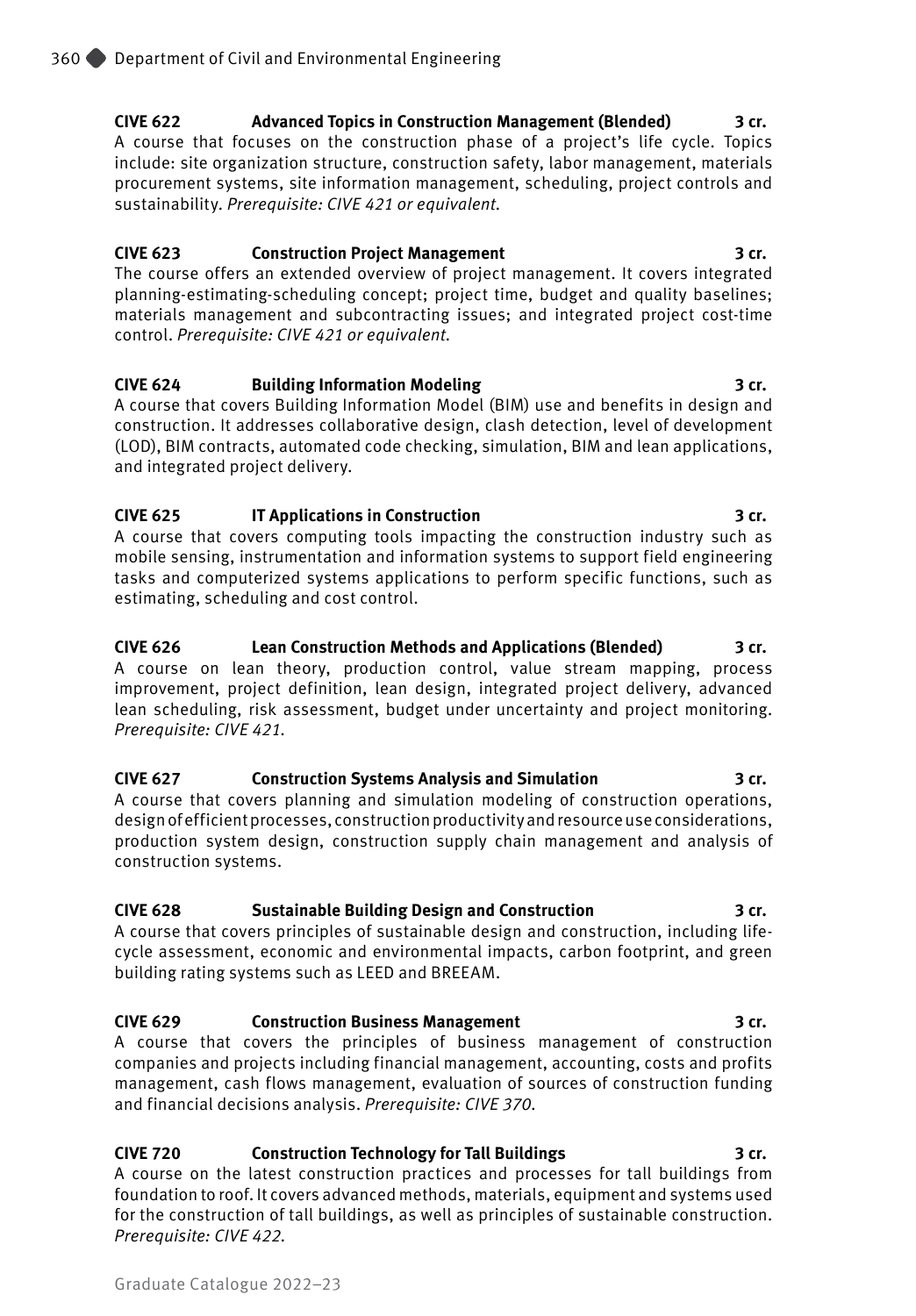#### **CIVE 721 Advanced Scheduling Analysis 3 cr.**

A course that provides advanced techniques in construction scheduling. It examines monitoring, updating and controlling the project schedule. It introduces the methods used in performing forensic scheduling analysis. *Prerequisite: CIVE 423.*

#### **CIVE 722 Project Deliverance and Contracts 3 cr.**

The course offers an overview of project delivery organizations, risk considerations and contracts. It covers the elements of construction contracts, with emphasis on contract formation, substantial completion and close-out processes. *Prerequisite: CIVE 421 or equivalent.*

#### **CIVE 723 Dispute Resolution on Projects 3 cr.**

The course covers construction contract conditions governing claims and disputes. Focus is on claim evolvement and administration (including issues dealing with time barring, notification and substantiation) and ADR methods and amicable settlement. *Prerequisite: CIVE 421.*

#### **CIVE 724 Mediation of Engineering Disputes 3 cr.**

This course focuses on the use of mediation for resolving construction related disputes. Topics include: dispute avoidance in construction, alternative dispute resolution techniques, and the mechanics of mediation and negotiation. *Prerequisite: CIVE 520.* 

### **CIVE 725 Construction Decisions Under Uncertainty 3 cr.**

A course that covers construction project and organization decisions for the uncertain future. The course addresses decision theory, competitive bid analysis, probabilistic modeling and simulation, and multiple regression analysis in managing construction. *Prerequisite: STAT 230.*

## Geotechnical Courses

#### **CIVE 631 Applied Foundation Engineering 3 cr.** A course on braced excavations, retaining structures, deep foundations, slope stability

and computer applications. *Prerequisite: CIVE 431.* 

#### **CIVE 632** Soil Behavior **3 cm** 3 cm 3 cm

A course on soil mineralogy, soil formation and composition; influence of geological factors on properties; colloidal phenomena in soils; soil structure; analysis of conduction phenomena (hydraulic, diffusive, thermal and electrical); compressibility, strength and deformation properties. *Prerequisite: CIVE 430.*

#### **CIVE 633 Soil and Site Improvement 3 cr.**

A course that covers compaction, admixture stabilization, foundation soil treatment, reinforced soil and composite materials, and material sites reclamation.

### **CIVE 634 Shear Strength of Soils 3 cr.**

A course that covers stresses within a soil mass, tests to measure stress strain properties, stress-strain relationships, shear strength, drained and undrained conditions, constitutive models, and failure criteria applications. *Prerequisite: CIVE 430.*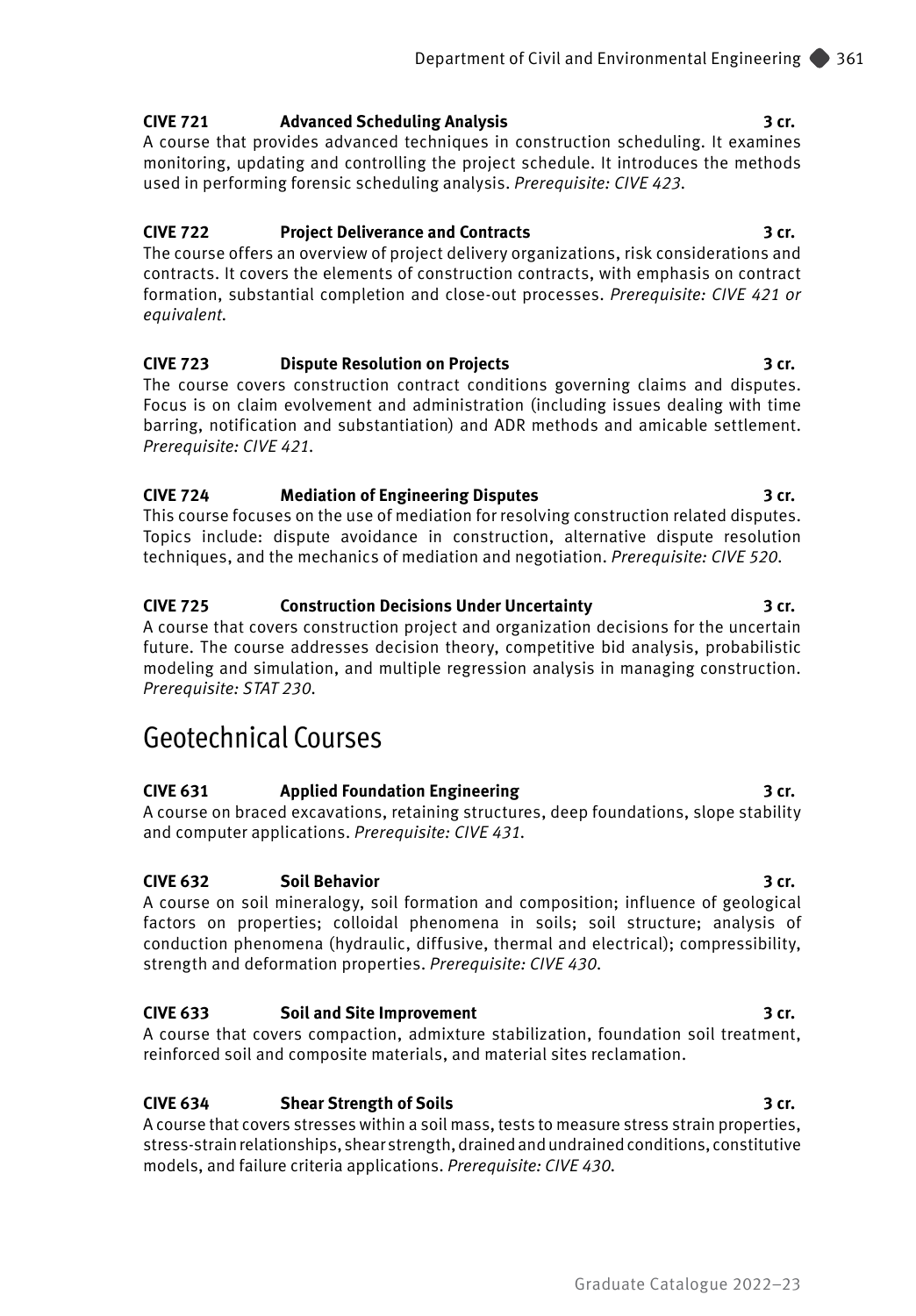#### **CIVE 635 Earth Dams 3 cr.** A course that examines hydraulic dams, rolled earth dams, homogenous dams, thin core dams, filters, causes of dam failures, see page control and seismic stability of dams.

#### **CIVE 636 Geotechnical Earthquake Engineering 3 cr.**

A course on causative mechanisms and characteristics of earthquakes; evaluation dynamic soil properties local site response; seismic soil-structure interaction; evaluation and mitigation of soil liquefaction; seismic code provisions and additional current topics. *Prerequisite: CIVE 430.*

## Water Resources Courses

**CIVE 541 Engineering Hydrology 3 cr.** A course that outlines hydrologic principles, rainfall-runoff analysis, flood routing, frequency analysis and ground water hydrology. *Prerequisites: CIVE 340 and MATH 202*.

#### **CIVE 542 Urban Hydrology 3 cr.**

A course that covers design rainfall, infiltration, overland flow, channel flow, storm sewer hydraulics, stormwater detention and simulation models. *Prerequisite: CIVE 440.*

#### **CIVE 640 Advanced Hydraulics 3 cr.**

A course that covers closed conduit flow, water distribution systems, transient analysis, open channel flow, flood control, culvert hydraulics and design of various hydraulic structures. *Prerequisite: CIVE 440.*

### **CIVE 641 Surface Water Hydrology 3 cr.**

A course on design storm, rainfall-runoff modeling, flood routing, reservoir routing, simulation models and stochastic hydrology. *Prerequisite: CIVE 541 or equivalent.* 

#### **CIVE 642 Groundwater Hydrology 3 cr.**

A course that deals with properties of groundwater, Darcy's law, steady groundwater flow, unsteady groundwater flow, well hydraulics, unsaturated flow, sea-water intrusion and numerical modeling. *Prerequisite: CIVE 541.* 

#### **CIVE 644 Coastal Engineering 3 cr.**

A course on small-amplitude wave theory (linear theory); finite-amplitude wave theory (nonlinear theory); conoidal wave theory; solitary wave theory; wave refraction, diffraction and reflection; wave forces and interaction with man-made structures; and design of maritime structures, e.g., breakwaters. *Prerequisite: CIVE 440.* 

### **CIVE 645 Surface Water Quality Modeling and Management 3 cr.**

An introductory course on surface water quality pollution problems in streams, rivers, lakes, reservoirs and estuaries with a focus on both the quantitative modeling aspects of surface water quality and the management and policy aspects of it. Both mechanistic and empirical models for assessing the status of surface water bodies are introduced.

### **CIVE 647 Water Resource Systems: Planning and Management 3 cr.**

A course that introduces principles demonstrating steps in engineering policy planning as it applies to water resources management. Emphasis will be placed on systems and socio-economic analysis, conflict management and concepts in strategic assessment.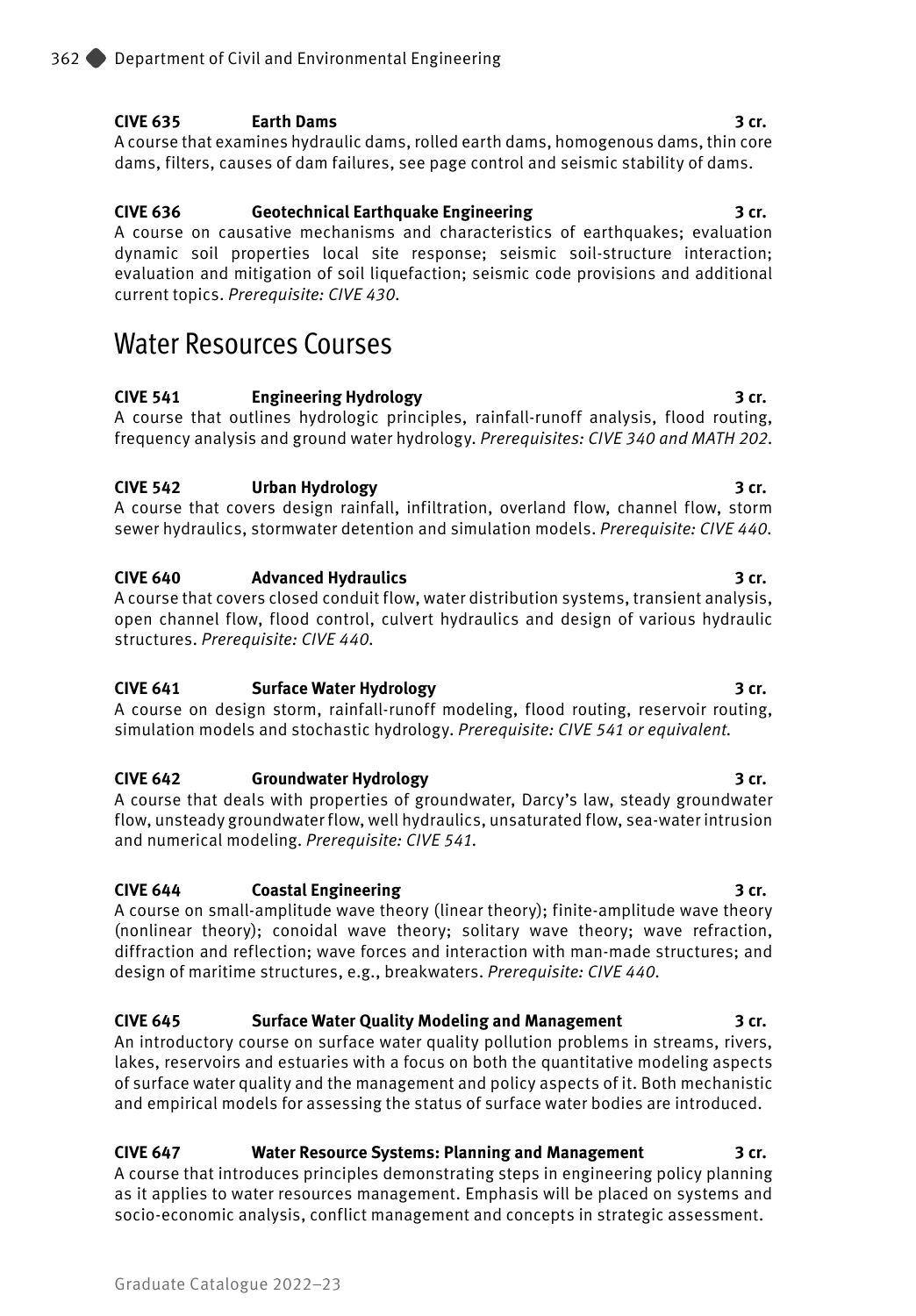#### **CIVE 648 Climate Change and Water Resources 3 cr.**

An introductory course on global climate change and its potential impacts on water resources and related sectors. It explores drivers of climate change, greenhouse gases emissions and mitigation efforts, and adaptation options with emphasis on Integrated Water Resources Management.

### **CIVE 740 Transport Phenomena in Surface and Subsurface Waters 3 cr.**

A course on advection, diffusion and dispersion of pollutants; transport in rivers and estuaries; transport in groundwater; numerical modeling; design of wastewater discharge system.

## Environmental Courses

#### **CIVE 550 Water Treatment and Laboratory 3 cr.**

A course that examines the quality and principles of municipal and industrial water treatment processes and methods of testing for physical, chemical and biological parameters. *Prerequisite: CIVE 251 or equivalent, or consent of instructor.*

#### **CIVE 551 Wastewater Treatment and Laboratory 3 cr.**

A course that examines the quality and principles of municipal wastewater treatment processes and methods of testing for physical, chemical and biological parameters. *Prerequisite: CIVE 252 or equivalent, or consent of instructor.*

#### **CIVE 552 Waste Management and Treatment 3 cr.**

A course on engineering principles, practices and techniques for the management of solid wastes: sources, composition, properties, impacts, generation, storage, collection and transport, processing, resource recovery and disposal.

#### **CIVE 553 Environmental Biotechnology 3 cr.**

A course that examines current and emerging environmental biotechnologies used for environmental quality evaluation, monitoring and remediation of contaminated environments, and provides students with working knowledge of the science that underpins them. *Prerequisite: CIVE 252 or equivalent, or consent of instructor.*

#### **CIVE 555 Air Quality Management 3 cr.**

A course on the principles, practices and techniques for the management of air pollution: Types, sources, properties, impacts, standards, control technologies, atmospheric dispersion, emissions and indoor air quality.

#### **CIVE 650 Water and Sewage Works Design 3 cr.**

A course that examines the design of water and wastewater schemes, including design reports and a literature search on the development of conventional treatment processes. *Prerequisite: CIVE 550 or CIVE 551, or consent of instructor.* 

#### **CIVE 651 Processes in Water and Wastewater Treatment 3 cr.**

A course on sedimentation, filterability, permeability and fluidization, ion exchange, aeration, flotation, membrane filtration and aerobic digestion. Experimental applications of processes. *Prerequisites: CIVE 251 and CIVE 252, or equivalents; or consent of instructor.*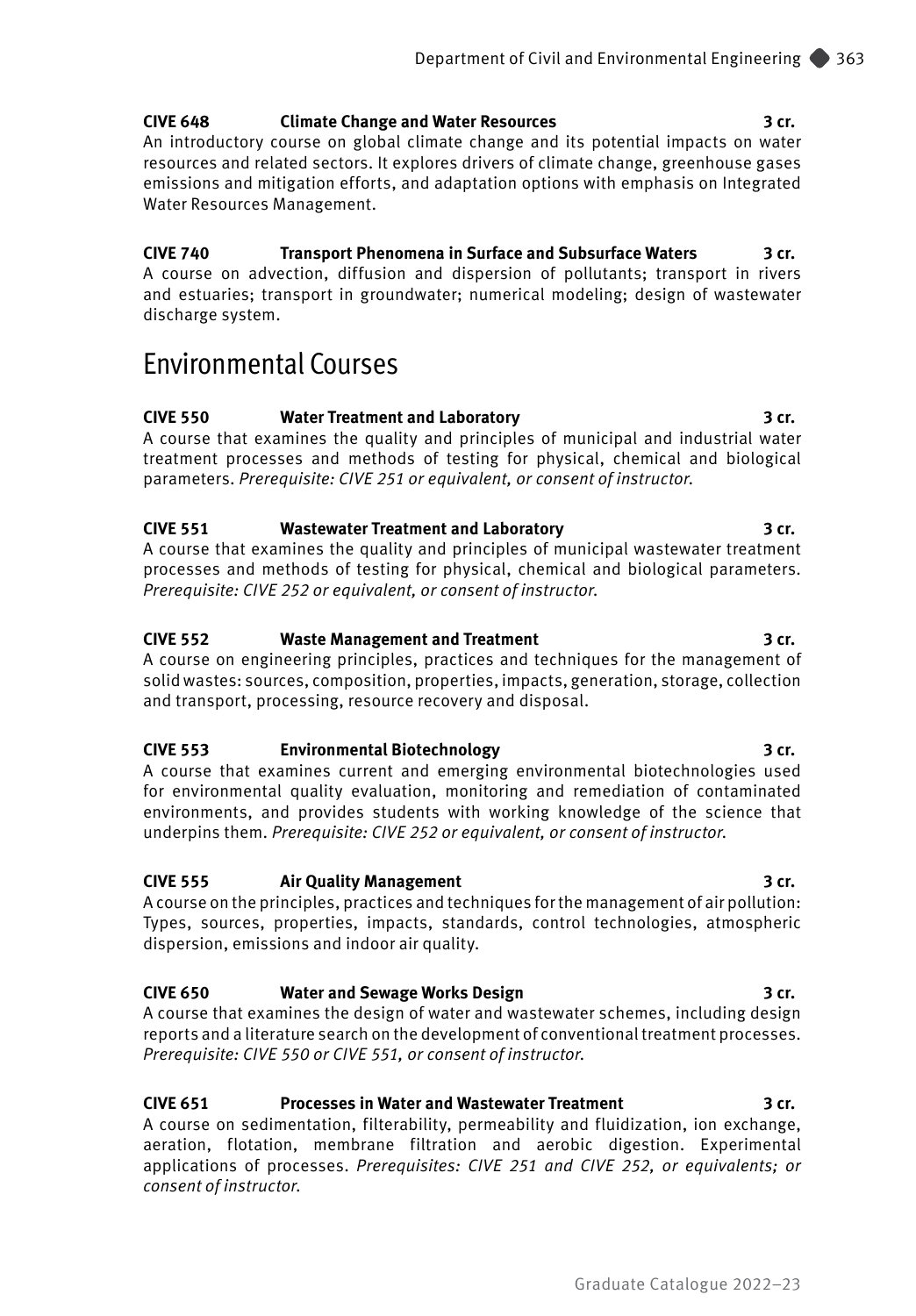#### 364 Department of Civil and Environmental Engineering

#### **CIVE 652 Landfill Engineering Design 3 cr.** A course on solid waste disposal with emphasis on design development of landfill elements, site selection and characterization, gas extraction and management, leachate collection and management, liners, covers, closure and post-closure monitoring. *Prerequisite: CIVE 552.*

### **CIVE 653 Environmental Chemistry and Microbiology 3 cr.**

A course that deals with organic, inorganic and physical chemistry; chemical equilibrium; reaction kinetics; acidity, alkalinity; composition, morphology and classification of micro-organisms; energy, metabolism and synthesis; growth, decay and kinetics; and biological water quality indicators. *Prerequisites: CIVE 251 and CIVE 252, or equivalents; or consent of instructor.* 

### **CIVE 654 Environmental Bioremediation 3 cr.**

A course that discusses the application of biological treatment for the remediation of contaminated environments and highlights current engineering methods/design used to enhance biodegradation.

### **CIVE 655 Air Pollution and Control 3 cr.**

A course that examines processes and design equipment for the control of particulates and gaseous emissions. *Prerequisite: Consent of instructor.* 

### **CIVE 656 Environmental Impact Assessment 3 cr.**

A course on procedures of assessing/preparing/reviewing/presenting environmental impacts of developmental projects/facilities: industrial facilities, waste management/ disposal, wastewater treatment, transportation, dams and reservoirs, irrigation/ drainage schemes, coastal zone developments, natural resource management, etc. *Prerequisite: E4 status or consent of instructor.*

### **CIVE 657 Methods of Environmental Sampling and Analysis 3 cr.**

A course on sampling techniques and instrumental methods in environmental sciences; determination of pollutants in water, air and soil; analytical techniques; adaptation of procedures to specific matrices; case studies. *Prerequisites: CIVE 251 and CIVE 252, or equivalents; or consent of instructor.*

### **CIVE 658 Industrial Waste Management 3 cr.**

A course on engineering principles, practices and techniques for the management of industrial hazardous wastes: sources, generation and properties. Impacts and auditing of industrial facilities. Basic treatment processes and disposal methods. Site remediation. *Prerequisite: E4 status or consent of instructor.*

### **CIVE 659 Environmental and Water Conflict Management 3 cr.**

A course on the development of case studies in environmental and water conflict management taught under a framework of role-play of opponents' perspective and decision-making thereof.

### **CIVE 751 Wastewater Reclamation and Reuse 3 cr.**

Graduate Catalogue 2022–23

A course that examines environmental issues in water reuse, risk assessment, water reclamation technologies, storage of reclaimed water, usage of reclaimed water, and planning of wastewater reclamation and reuse. *Prerequisite: CIVE 551.*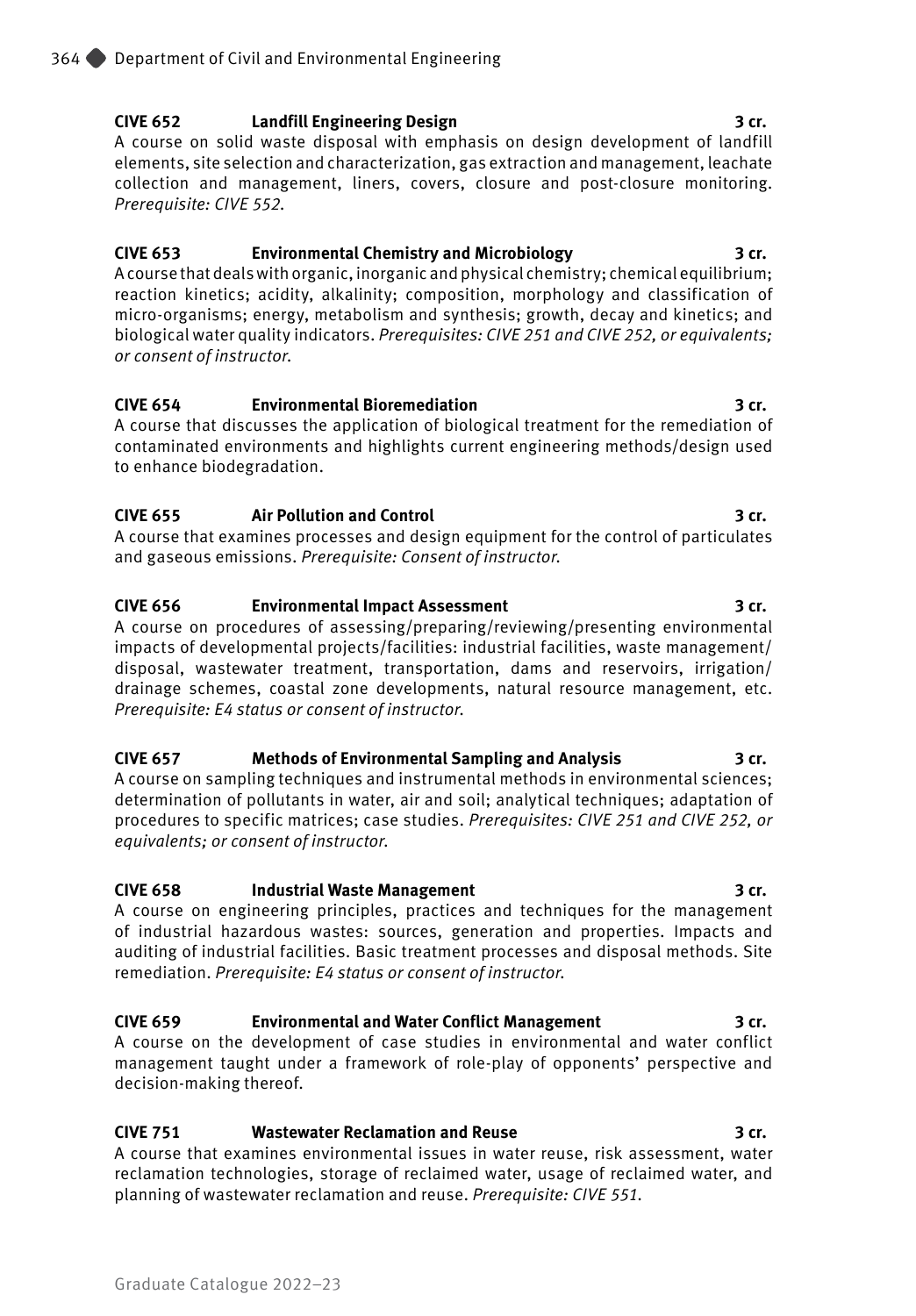#### **CIVE 755 Air Pollution Modeling 3 cr.**

A course that deals with mathematical models, air pollution meteorology, plume rise, dispersion and atmospheric chemistry, meteorological models, as well as Gaussian, statistical and other special application models. *Prerequisite: CIVE 555 or consent of instructor*.

## Transportation Courses

### **CIVE 661 Urban Transportation Planning I 3 cr.**

An introductory course on methods and models used in transportation planning with emphasis on the urban context. Topics include travel patterns in urban areas, data requirements for planning and data collection techniques, transportation/landuse interaction, travel demand and network models, transport supply options and evaluation techniques. *Prerequisite: CIVE 460 or CIVE 461.*

#### **CIVE 662 Traffic Engineering 3 cr.**

A course that outlines traffic engineering studies, traffic control of signalized and unsignalized intersections, signal control hardware and maintenance, arterial performance and operations, and network optimization. *Prerequisite: CIVE 460.* 

#### **CIVE 663 Transportation Systems Analysis 3 cr.**

A course that introduces methods, models and applications of transportation systems analysis focusing on both supply/performance and demand/economics. *Prerequisite: CIVE 460 or CIVE 461.*

#### **CIVE 664 Design and Management of Transport Operations 3 cr.**

A course on probabilistic and optimization methods for designing efficient operations in freight carrier, airline, transit and traffic modes. Topics include crew and vehicle scheduling in freight, airline, transit modes; vehicle routing and facility location problems in carrier systems; runway and air traffic operations; and reliability in transit services. *Prerequisites: CIVE 460 and STAT 230, or equivalents.*

#### **CIVE 665 Transportation Economics 3 cr.**

A course that investigates the application of economic principles to the evaluation of projects and policies in the transport sector such as transport project benefits, costs and financing, and pricing in the transport sector. *Prerequisite: CIVE 461.*

#### **CIVE 666 Public Transportation 3 cr.**

A course on public transportation modes and services; single route, network and strategic planning; tasks involved in system operations; management of public transportation organizations; privatization issues. *Prerequisite: CIVE 460 or CIVE 461.*

#### **CIVE 761 Urban Transportation Planning II 3 cr.**

A course that examines advanced topics in urban transportation planning, transportation systems management techniques, travel demand analysis and discrete choice modeling of travel demand. *Prerequisite: CIVE 661.*

#### **CIVE 762 Traffic Flow Theory 3 cr.**

A course on characteristics of traffic flow, density and speed; models describing traffic flows; hydrodynamic analogue; and computer simulation models. *Prerequisite: CIVE 460.*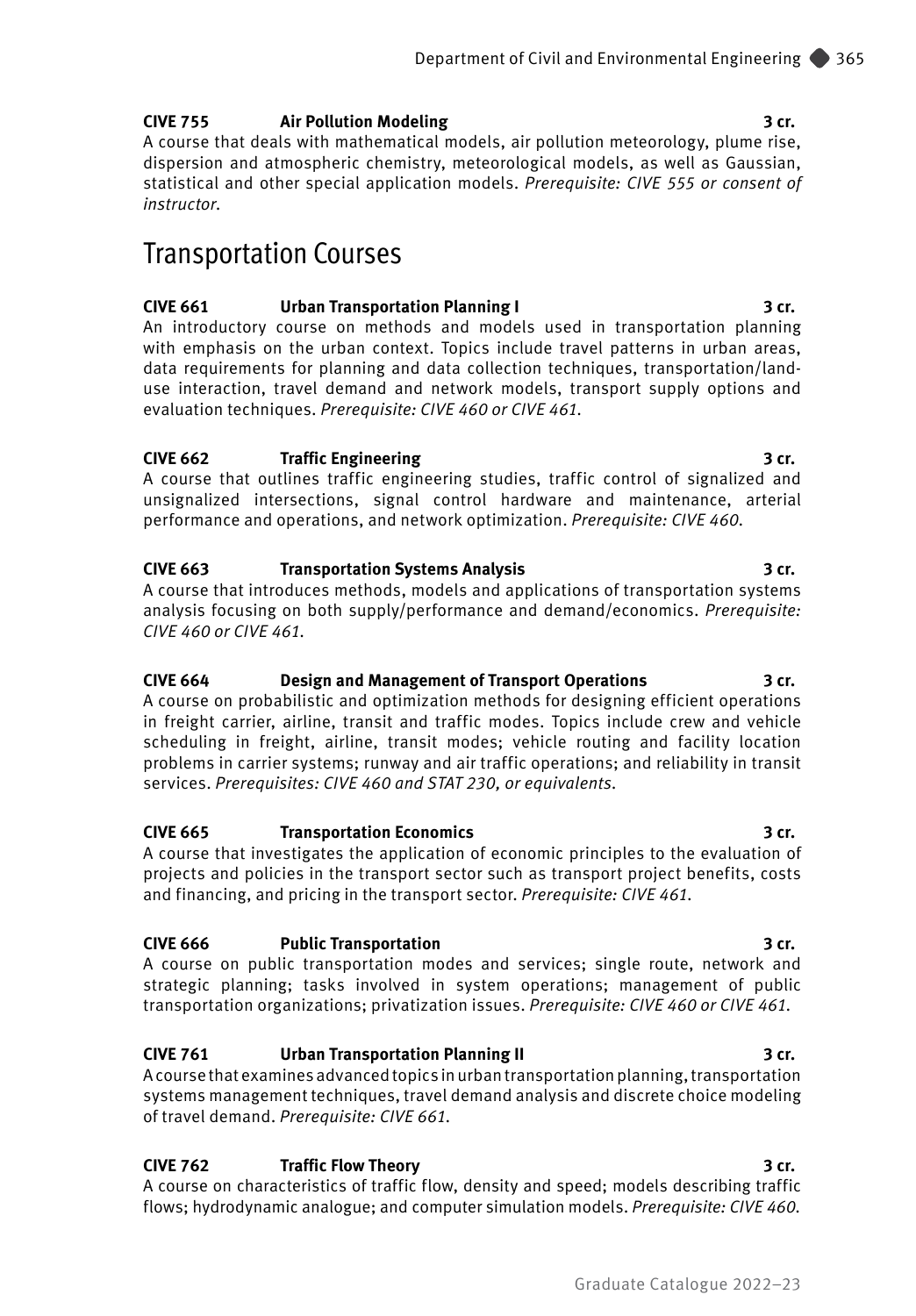## Materials Courses

#### **CIVE 670 Concrete Technology 3 cr.**

A course that examines Portland cements; aggregates; pozzolans; proportioning normal concrete mixtures; pumping concrete; consolidating, finishing and curing concrete; durability; testing hardened concrete; high-strength concrete; light and heavy weight concretes; and hot and cold weather concreting.

#### **CIVE 671 Pavement Engineering 3 cr.**

A course that examines highway and airport pavement design, flexible and rigid pavement types and wheel loads, stresses in flexible and rigid pavements, pavement behavior under moving loads and soil stabilization. The course covers empirical, mechanistic-empirical and mechanistic design methodologies. *Prerequisite: CIVE 461.*

#### **CIVE 672 Highway Materials and Construction 3 cr.**

A course that covers various materials constituents in highway pavement structures with emphasis on asphalt concrete, aggregate-soil mixtures, geotextiles and bituminous liquids. Materials properties, design, quality control and methods of construction will be described. *Prerequisite: STAT 230.* 

#### **CIVE 673 Pavement Management Systems 3 cr.**

A course that covers the principles of pavement management including types of pavement systems, common distresses and their assessment, pavement evaluation and rating systems, in addition to performance prediction and life cycle analysis. Various field assessment methods in addition to non-destructive and accelerated tests will be discussed and demonstrated. Maintenance and rehabilitation techniques will be compared with emphasis on selection of the most efficient, environmentfriendly and cost-effective approaches. Students will utilize computer applications using GIS, regional and international inventory data and relevant software packages. *Pre or corequisite: CIVE 671 or CIVE 672.*

### **CIVE 770 Viscoelastic Behavior of Construction Materials 3 cr.**

A course that covers viscoelastic behavior of construction materials, particularly asphalt concrete and polymer composites. The course deals with basic concepts in material characterization, rheology, time-temperature superposition principles, and linear and nonlinear viscoelastic models.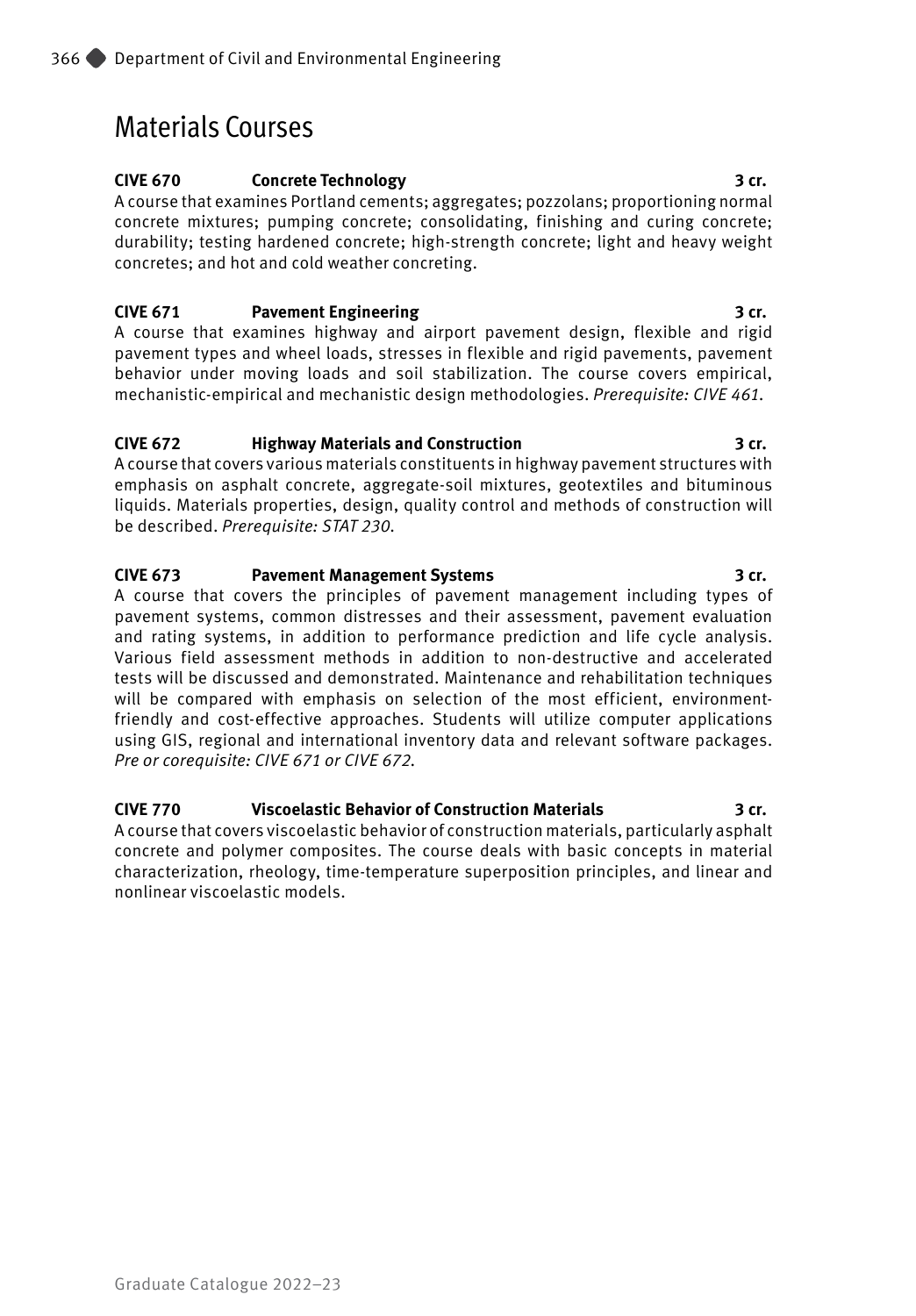## Multidisciplinary Courses

#### **CIVE681 Evaluation of Cost Alternatives 3 cr.**

A course that covers the basic principles of economic evaluations using fundamental concepts of time value of money to compare cost alternatives related to construction, design and real property development.

#### **CIVE 682 Infrastructure Systems Management 3 cr.**

A course on modeling and optimization methods and their application to inspection, performance prediction and maintenance decision-making for the management of infrastructure systems.

#### **CIVE 683 Reliability Based Design of Civil Systems 3 cr.**

A course that covers applications of reliability theory in assessing the safety and reliability of civil systems in the presence of uncertainty; decision-making and risk analysis; definition of the probability of failure; modeling uncertainty in resistance and load; load and resistance factor design (LRFD) in structural and geotechnical engineering; basics of design code calibration.

#### **CIVE 684 Environmental Geotechnics 3 cr.**

A course on geotechnical practice in environmental protection and restoration; influence of physical and chemical processes in soils on the evaluation of contaminant distribution; design of waste containment systems, slurry walls and soil stabilization; the applicability and use of geosynthetics; and technologies for site restoration and cleanup. *Prerequisite: CIVE 430.*

### **CIVE 685 Environmentally Sustainable Renewable Energy Sources 3 cr.**

A course that covers basic principles, potentials and limitations of various renewable energy sources and technologies, including solar energy, hydroelectricity, wind energy, bio-energy, fuel cells, batteries and supercapacitors. Sustainability and impact of renewable energy sources on the environment will be discussed. *Prerequisite: CIVE 251 or CHEM 202.*

#### **CIVE 686 Environmentally Responsive Buildings 3 cr.**

A course that enhances knowledge pertaining to design aspects and application possibilities of climate responsive and environmentally friendly buildings. The impact of using construction building materials throughout the lifecycle of projects will also be discussed. At the end of the course, students will be equipped with the necessary knowledge to make informed decisions regarding green projects in their careers.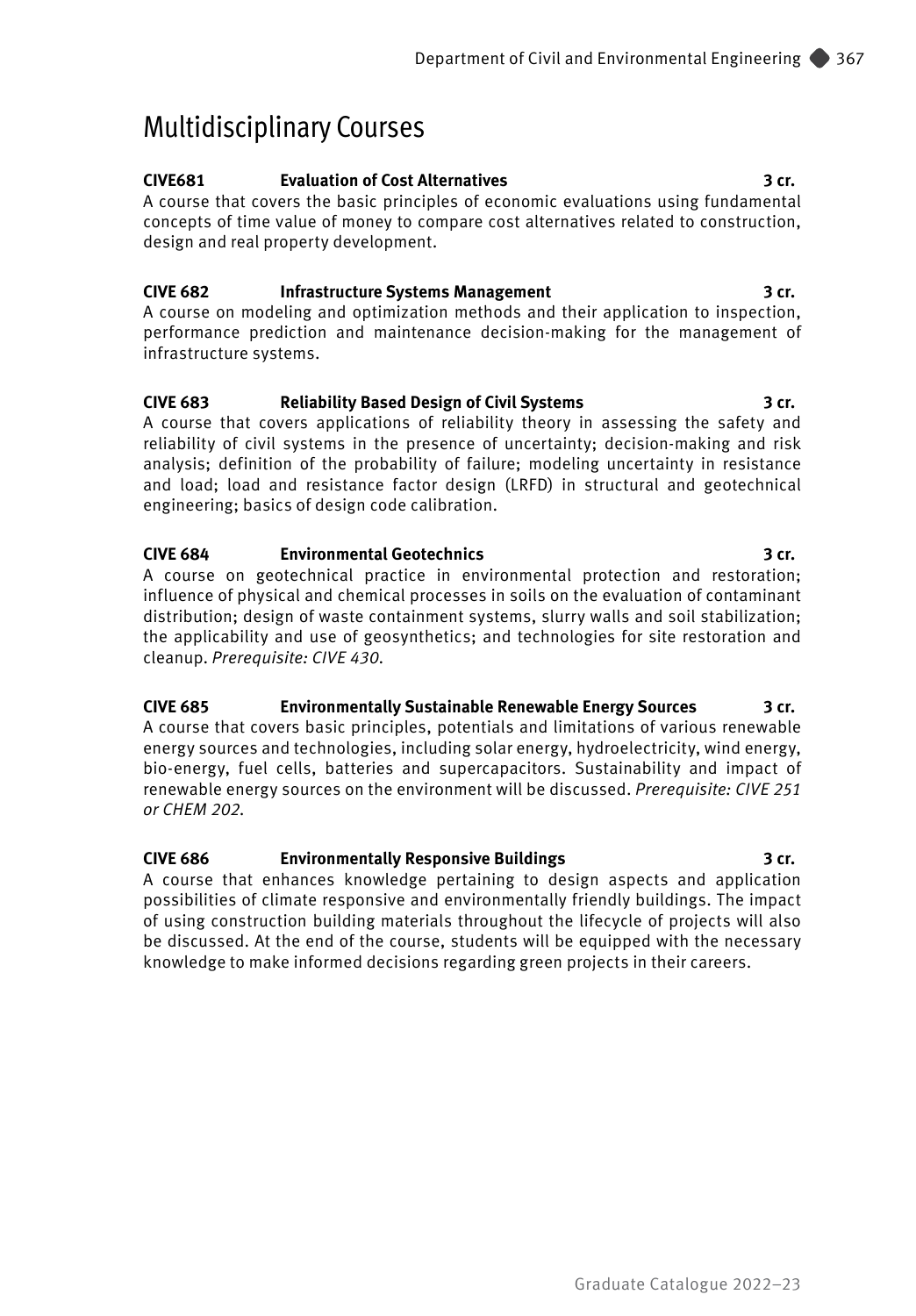## Special Courses

| <b>CIVE 690</b> | <b>Special Projects</b>                                       | 3 cr.  |
|-----------------|---------------------------------------------------------------|--------|
| <b>CIVE 691</b> | <b>Special Topics in Civil and Environmental Engineering</b>  | 3 cr.  |
| <b>CIVE 692</b> | <b>Advanced Topics in Civil and Environmental Engineering</b> | 3 cr.  |
| <b>CIVE 799</b> | <b>ME/MS Thesis</b>                                           | 6 cr.  |
| <b>CIVE 980</b> | <b>Qualifying Exam I: Comprehensive Exam</b>                  | 0 cr.  |
| <b>CIVE 981</b> | <b>Qualifying Exam II: Thesis Proposal Defense</b>            | 0 cr.  |
| <b>CIVE 982</b> | <b>PhD Thesis</b>                                             | 3 cr.  |
| <b>CIVE 983</b> | <b>PhD Thesis</b>                                             | 6 cr.  |
| <b>CIVE 984</b> | <b>PhD Thesis</b>                                             | 9 cr.  |
| <b>CIVE 985</b> | <b>PhD Thesis</b>                                             | 12 cr. |
| <b>CIVE 986</b> | <b>PhD Thesis</b>                                             | 0 cr.  |
| <b>CIVE 987</b> | <b>PhD Thesis Defense</b>                                     | 0 cr.  |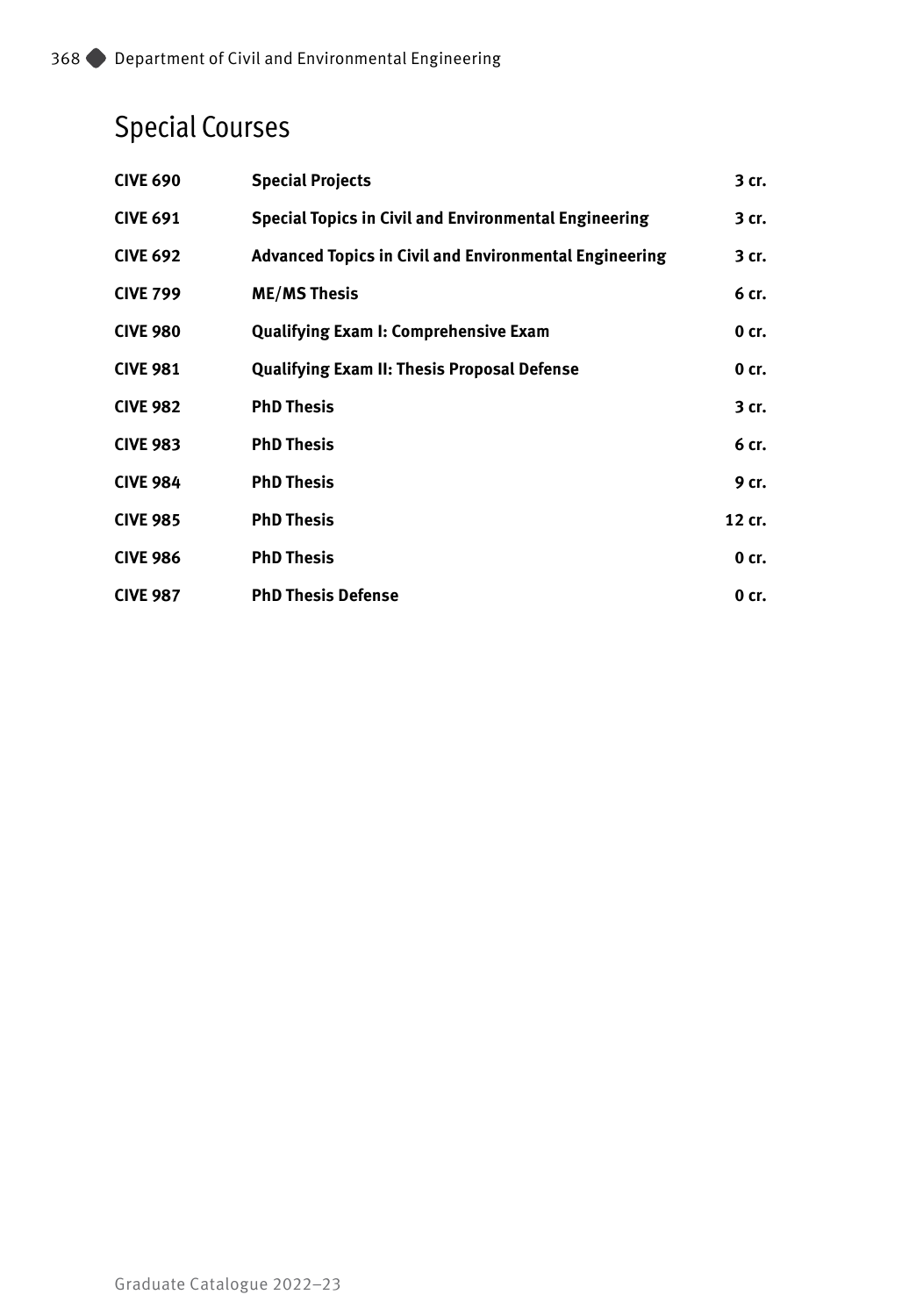# **Baha and Walid Bassatne Department of Chemical Engineering and Advanced Energy**

| Chairperson:                 | Ahmad, Mohammad                                                  |
|------------------------------|------------------------------------------------------------------|
| Professor:                   | Ahmad, Mohammad                                                  |
| Associate Professors:        | Al-Hindi, Mahmoud; Azizi, Fouad; Saad, Walid; Zeaiter,<br>Joseph |
| <b>Assistant Professors:</b> | Boyadjian, Cassia; Ghorayeb, Kassem; Maalouf, Elsa               |
| Instructor:                  | Itani, Adnan                                                     |
| Assistant Lab Instructor:    | El Berjawi, Mohammad                                             |
|                              |                                                                  |

# **General Information**

The Baha and Walid Bassatne Department of Chemical Engineering and Advanced Energy offers the degrees of Master of Engineering in Chemical Engineering and Master of Science in Chemical Engineering.

# **Master of Engineering (ME), Major: Chemical Engineering**

The Baha and Walid Bassatne Department of Chemical Engineering and Advanced Energy fosters a community of scholars among its faculty members and graduate students, who have an interest in advancing knowledge and contributing to the profession.

The ME program will be open to students with a Bachelor of Engineering (BE) in Chemical Engineering or other related disciplines.

The student must complete a minimum of 21 credit hours of courses and a 9 credit-hour thesis (30 credit hours in total) on a full- or part-time basis. A minimum of one calendar year of residence is required for graduation from this program.

Students who have a Bachelor of Engineering in a degree other than chemical engineering will be accepted as ME in chemical engineering and should take CHEN 417 and CHEN 470.

The required 30 credit hours of courses and thesis are distributed as follows:

- 3 credits of applied mathematics
- 6 credits of chemical engineering core required courses
- 6 credits of chemical engineering electives
- 6 credits of non-chemical engineering electives
- 9 credits of thesis work

The courses that fall into each category are detailed below: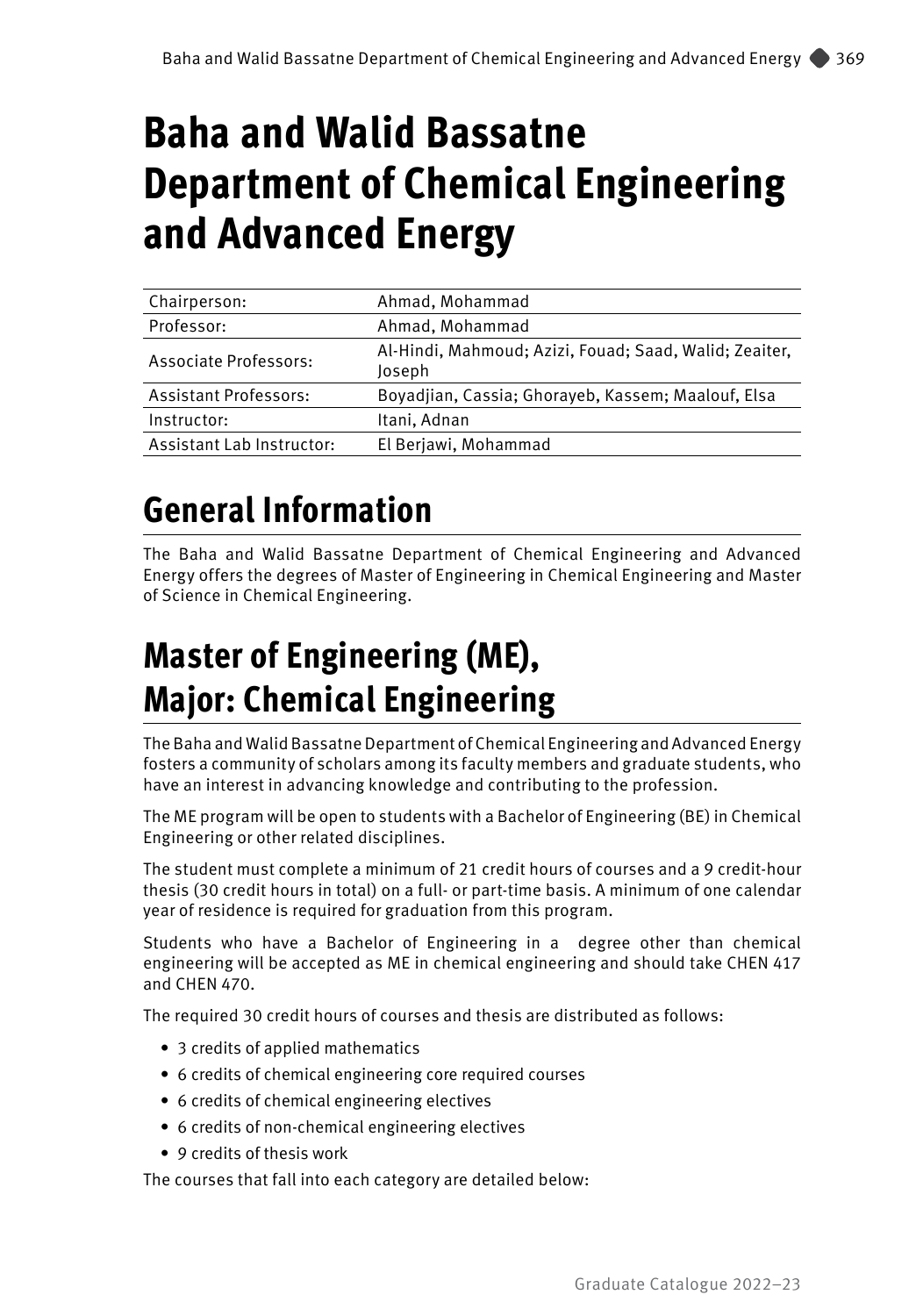## Applied Mathematics Course

The math course or math-oriented course offered by other departments must be approved by the graduate advisor. Additional math courses may be counted as nonchemical engineering electives. Acceptable courses include but are not limited to:

| <b>CIVE 710</b>                     | <b>The Finite Element Method</b>                        | 3 cr. |
|-------------------------------------|---------------------------------------------------------|-------|
| <b>MATH 350/</b><br><b>CMPS 350</b> | <b>Discrete Models for Differential Equations</b>       | 3 cr. |
| <b>MATH 351/</b><br><b>CMPS 351</b> | <b>Optimization and Nonlinear Problems</b>              | 3 cr. |
| <b>CMPS 354</b>                     | <b>The Finite Element Method</b>                        | 3 cr. |
| <b>ENMG 604</b>                     | <b>Deterministic Optimization Models</b>                | 3 cr. |
| <b>MECH 630</b>                     | <b>Finite Element Methods in Mechanical Engineering</b> | 3 cr. |
| <b>MECH 663</b>                     | <b>Computational Fluid Dynamics</b>                     | 3 cr. |

## Core Required Courses

| <b>CHEN 611</b> | <b>Transport Phenomena</b>                  | 3 cr. |
|-----------------|---------------------------------------------|-------|
| <b>CHEN 617</b> | <b>Chemical Reactor Analysis and Design</b> | 3 cr. |

## Special Courses and Thesis

A student should register for the Thesis Proposal (CHEN 799T) and pass it before being allowed to register for his/her thesis. If a student fails CHEN 799T, s/he must register for CHEN 799TR and take the exam during the next term (excluding summer). Once completed, the student can register for CHEN 799, then CHEN 799 (A-E) in subsequent terms until the completion of his/her independent research with the exception of CHEN 797, students are not allowed to take any of the listed special courses and Thesis more than once . The Seminar course is compulsory and students should register it every term (excluding summer).

Students must register for the following to complete their thesis requirements:

| <b>CHEN 799T/</b><br>799TR | <b>Thesis Proposal</b> | 0 cr.                                |
|----------------------------|------------------------|--------------------------------------|
| <b>CHEN 799</b>            | Thesis                 | 9 cr.                                |
| <b>CHEN 799A/</b><br>B/C   | Thesis                 | $(9cr, 0)$ billing) 9 cr.            |
| <b>CHEN 799D/E</b>         | Thesis                 | $(9 \text{ cr.}, 1 \text{ billing})$ |
| <b>CHEN 797</b>            | <b>Seminar</b>         | 0 cr.                                |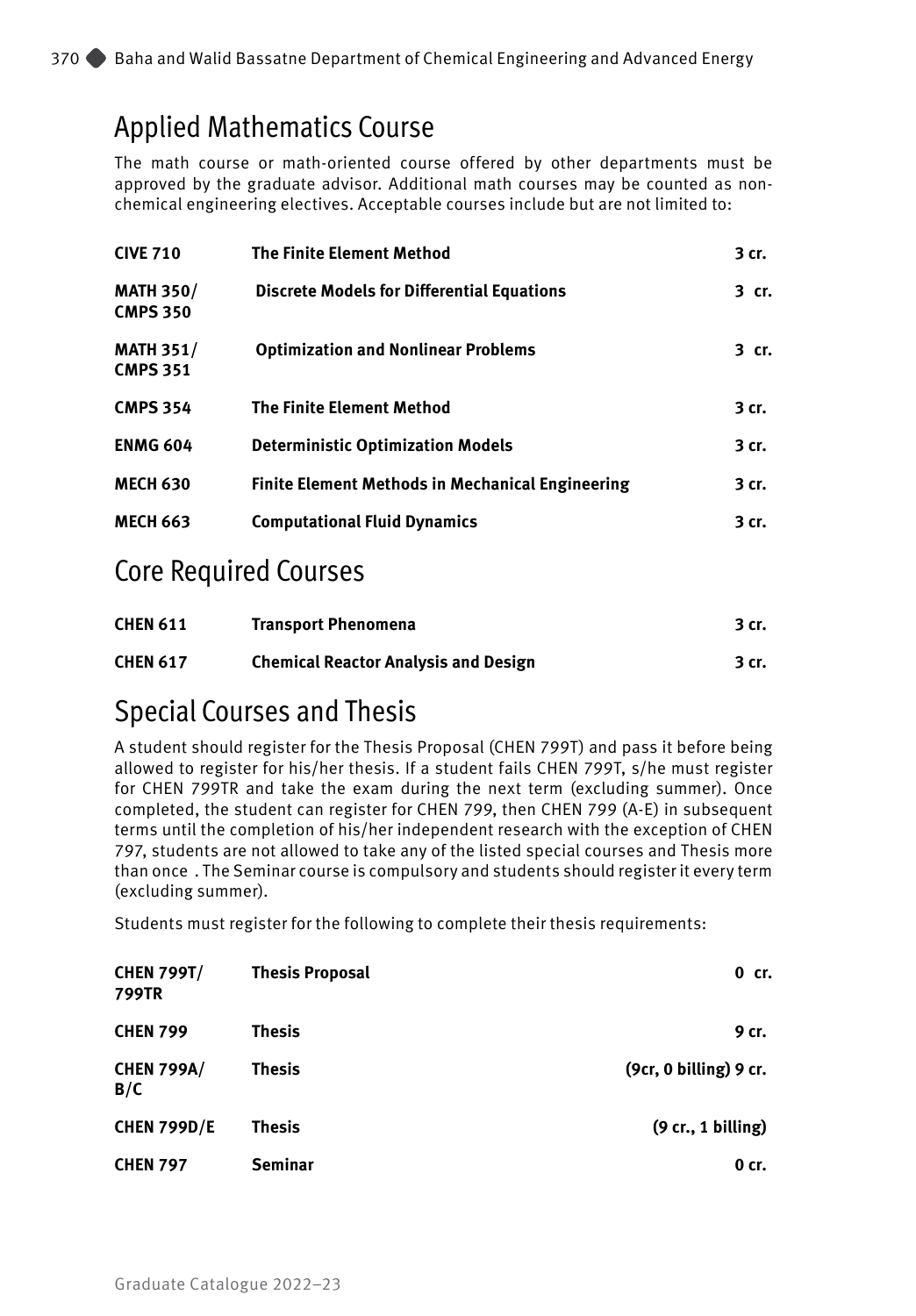## Chemical Engineering Elective Courses:

Students can choose courses from the following list:

*Please note that students can only credit 600-level (or above) courses in the department.*

| <b>CHEN 610</b> | <b>Materials Design and Characterization</b>                     | 3 cr. |
|-----------------|------------------------------------------------------------------|-------|
| <b>CHEN 612</b> | <b>Desalination</b>                                              | 3 cr. |
| <b>CHEN 613</b> | <b>Membrane Separation Processes</b>                             | 3 cr. |
| <b>CHEN 615</b> | <b>Advanced Mass Transfer Processes</b>                          | 3 cr. |
| <b>CHEN 618</b> | <b>Colloid and Interface Science</b>                             | 3 cr. |
| <b>CHEN 619</b> | <b>Sustainability Science: Human and Environment Interaction</b> | 3 cr. |
| <b>CHEN 620</b> | <b>Reaction Engineering and Reactor Design II</b>                | 3 cr. |
| <b>CHEN 630</b> | <b>Sustainable Biorefinery Processes</b>                         | 3 cr. |
| <b>CHEN 651</b> | <b>Advanced Process Control</b>                                  | 3 cr. |
| <b>CHEN 670</b> | <b>Advanced Process Flowsheeting</b>                             | 3 cr. |
| <b>CHEN 672</b> | <b>Polymer Science</b>                                           | 3 cr. |
| <b>CHEN 673</b> | <b>Engineering of Drug Delivery Systems</b>                      | 3 cr. |
| <b>CHEN 674</b> | <b>Process Operations and Diagnosis</b>                          | 3 cr. |
| <b>CHEN 675</b> | <b>Tissue Engineering</b>                                        | 3 cr. |
| <b>CHEN 690</b> | <b>Reservoir Engineering</b>                                     | 3 cr. |
| <b>CHEN 696</b> | <b>Reservoir Modeling</b>                                        | 3 cr. |
| <b>CHEN 796</b> | <b>Engineering Literature Critique</b>                           | 1 cr. |
| <b>CHEN 798</b> | <b>Special Topics in Chemical Engineering I</b>                  | 3 cr. |

## Non-Chemical Engineering Elective Courses:

Students can choose courses from the following list:

*Please note that students can only credit 600-level (or above) courses in the Maroun Semaan Faculty of Engineering and Architecture (or at an equivalent level in other faculties).*

| <b>BMEN 600</b> | <b>Biomedical Engineering Applications</b>             | 3 cr. |
|-----------------|--------------------------------------------------------|-------|
| <b>BMEN 601</b> | <b>Computational Modeling of Physiological Systems</b> | 3 cr. |
| <b>BMEN 605</b> | <b>Biomedical Imaging</b>                              | 3 cr. |
| <b>BMEN 606</b> | <b>Nano Biosensors</b>                                 | 3 cr. |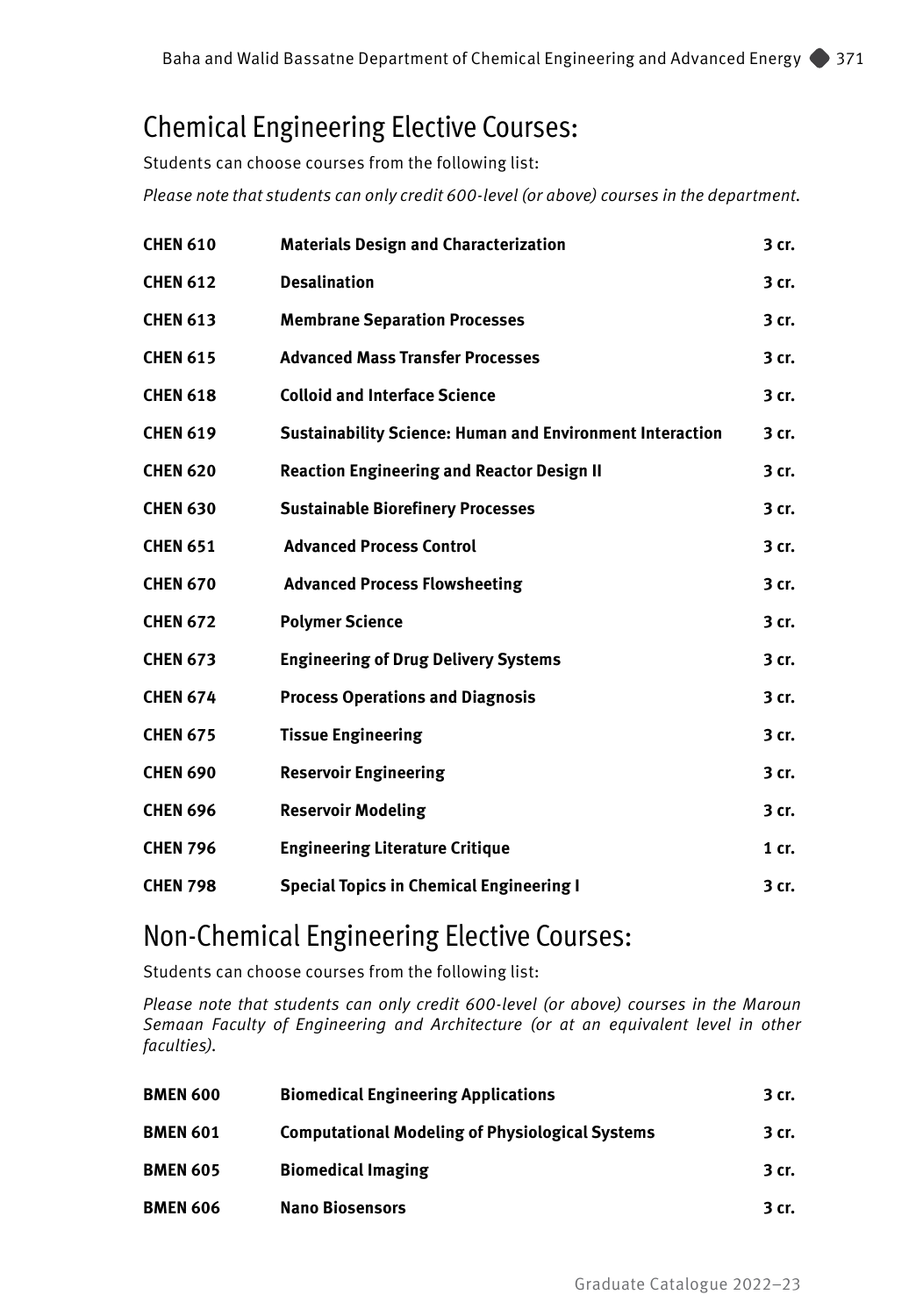| <b>CIVE 602</b>                     | <b>Experimental Design and Statistical Methods</b>          | 3 cr. |
|-------------------------------------|-------------------------------------------------------------|-------|
| <b>CIVE 651</b>                     | <b>Processes in Water and Wastewater Treatment</b>          | 3 cr. |
| <b>CIVE 652</b>                     | <b>Landfill Engineering Design</b>                          | 3 cr. |
| <b>CIVE 654</b>                     | <b>Environmental Bioremediation</b>                         | 3 cr. |
| <b>CIVE 655</b>                     | <b>Air Pollution and Control</b>                            | 3 cr. |
| <b>CIVE 656</b>                     | <b>Environmental Impact Assessment</b>                      | 3 cr. |
| <b>CIVE 658</b>                     | <b>Industrial Waste Management</b>                          | 3 cr. |
| <b>CIVE 710</b>                     | <b>The Finite Element Method</b>                            | 3 cr. |
| <b>CIVE 740</b>                     | <b>Transport Phenomena in Surface and Subsurface Waters</b> | 3 cr. |
| <b>CIVE 755</b>                     | <b>Air Pollution Modeling</b>                               | 3 cr. |
| <b>CMPS 350</b>                     | <b>Discrete Models for Differential Equations</b>           | 3 cr. |
| <b>CMPS 351</b>                     | <b>Optimization and Non-Linear Problems</b>                 | 3 cr. |
| <b>CMPS 354</b>                     | <b>The Finite Element Method</b>                            | 3 cr. |
| <b>EECE 601</b>                     | <b>Biomedical Engineering I</b>                             | 3 cr. |
| <b>EECE 602</b>                     | <b>Biomedical Engineering II</b>                            | 3 cr. |
| <b>EECE 663/</b><br><b>MECH 656</b> | <b>System Identification</b>                                | 3 cr. |
| <b>EECE 671</b>                     | <b>Environmental Aspects of Energy Systems</b>              | 3 cr. |
| <b>EECE 672</b>                     | <b>Energy Planning and Policy</b>                           | 3 cr. |
| <b>EECE 675</b>                     | PV and Wind Electric Energy Systems                         | 3 cr. |
| <b>ENMG 601</b>                     | <b>Management Theory</b>                                    | 3 cr. |
| <b>ENMG 602</b>                     | <b>Introduction to Financial Engineering</b>                | 3 cr. |
| <b>ENMG 603</b>                     | <b>Probability and Decision Analysis</b>                    | 3 cr. |
| <b>ENMG 604</b>                     | <b>Deterministic Optimization Models</b>                    | 3 cr. |
| <b>ENMG 611</b>                     | <b>Supply Chain Design and Management</b>                   | 3 cr. |
| <b>ENMG 612</b>                     | <b>Advanced Supply Chain Design and Management</b>          | 3 cr. |
| <b>ENMG 616</b>                     | <b>Advanced Optimization Techniques</b>                     | 3 cr. |
| <b>ENMG 622</b>                     | <b>Simulation Modeling and Analysis</b>                     | 3 cr. |
| <b>ENMG 623</b>                     | <b>Stochastic Models and Applications</b>                   | 3 cr. |
| <b>ENMG 633</b>                     | <b>Advanced Topics in Project Management</b>                | 3 cr. |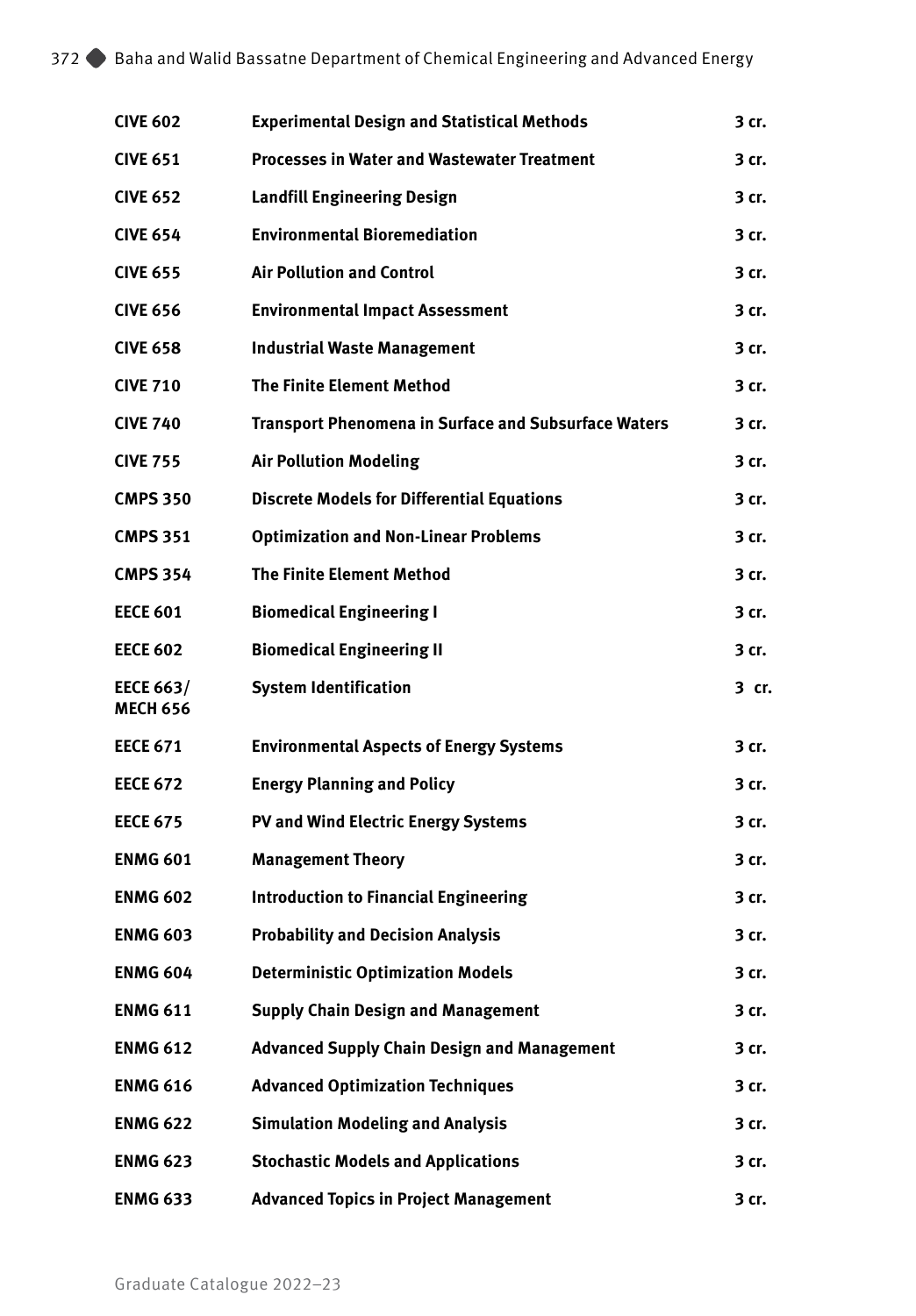| <b>ENMG 654</b> | <b>Technology-Based Entrepreneurship</b>                | 3 cr. |
|-----------------|---------------------------------------------------------|-------|
| <b>ENGM 659</b> | <b>Introduction to System Dynamics</b>                  | 3 cr. |
| <b>ENMG 663</b> | <b>Product Design and Development</b>                   | 3 cr. |
| MATH 350        | <b>Discrete Models for Differential Equations</b>       | 3 cr. |
| <b>MATH 351</b> | <b>Optimization and Non-Linear Problems</b>             | 3 cr. |
| <b>MECH 603</b> | <b>Solar Energy</b>                                     | 3 cr. |
| <b>MECH 606</b> | <b>Aerosol Dynamics</b>                                 | 3 cr. |
| <b>MECH 607</b> | <b>Micro-Flows Fundamentals and Applications</b>        | 3 cr. |
| <b>MECH 609</b> | <b>Experimental Methods in Fluid Dynamics</b>           | 3 cr. |
| <b>MECH 627</b> | <b>Polymers and Their Properties</b>                    | 3 cr. |
| <b>MECH 630</b> | <b>Finite Element Methods in Mechanical Engineering</b> | 3 cr. |
| <b>MECH 634</b> | <b>Biomaterial and Medical Devices</b>                  | 3 cr. |
| <b>MECH 663</b> | <b>Computational Fluid Dynamics</b>                     | 3 cr. |
| <b>MECH 672</b> | <b>Modeling Energy Systems</b>                          | 3 cr. |
| <b>MECH 674</b> | <b>Energy Economics and Policy</b>                      | 3 cr. |
| <b>MECH 678</b> | <b>Solar Electricity</b>                                | 3 cr. |
| <b>MECH 701</b> | <b>Principles of Combustion</b>                         | 3 cr. |
| <b>MECH 747</b> | <b>Nonlinear Finite Element Analysis</b>                | 3 cr. |
| <b>MECH 751</b> | <b>Simulation of Multiphase Flows</b>                   | 3 cr. |
| <b>MECH 760</b> | <b>Advanced Fluid Mechanics</b>                         | 3 cr. |
| <b>MECH 761</b> | <b>Convection Heat Transfer</b>                         | 3 cr. |
| <b>MECH 764</b> | <b>Advanced Topics in Computational Fluid Dynamics</b>  | 3 cr. |
| <b>MECH 765</b> | <b>Advanced Finite Volume Techniques</b>                | 3 cr. |
| <b>MECH 766</b> | <b>Turbulent Flow and Transport</b>                     | 3 cr. |
| <b>MECH 767</b> | <b>Heat Conduction</b>                                  | 3 cr. |
| <b>MECH 768</b> | <b>Transport Through Porous Media</b>                   | 3 cr. |
| <b>MECH 773</b> | <b>Numerical Methods in Energy Technology</b>           | 3 cr. |
| MECH 798A       | <b>Fundamentals of Energy and Resource Recovery</b>     | 3 cr. |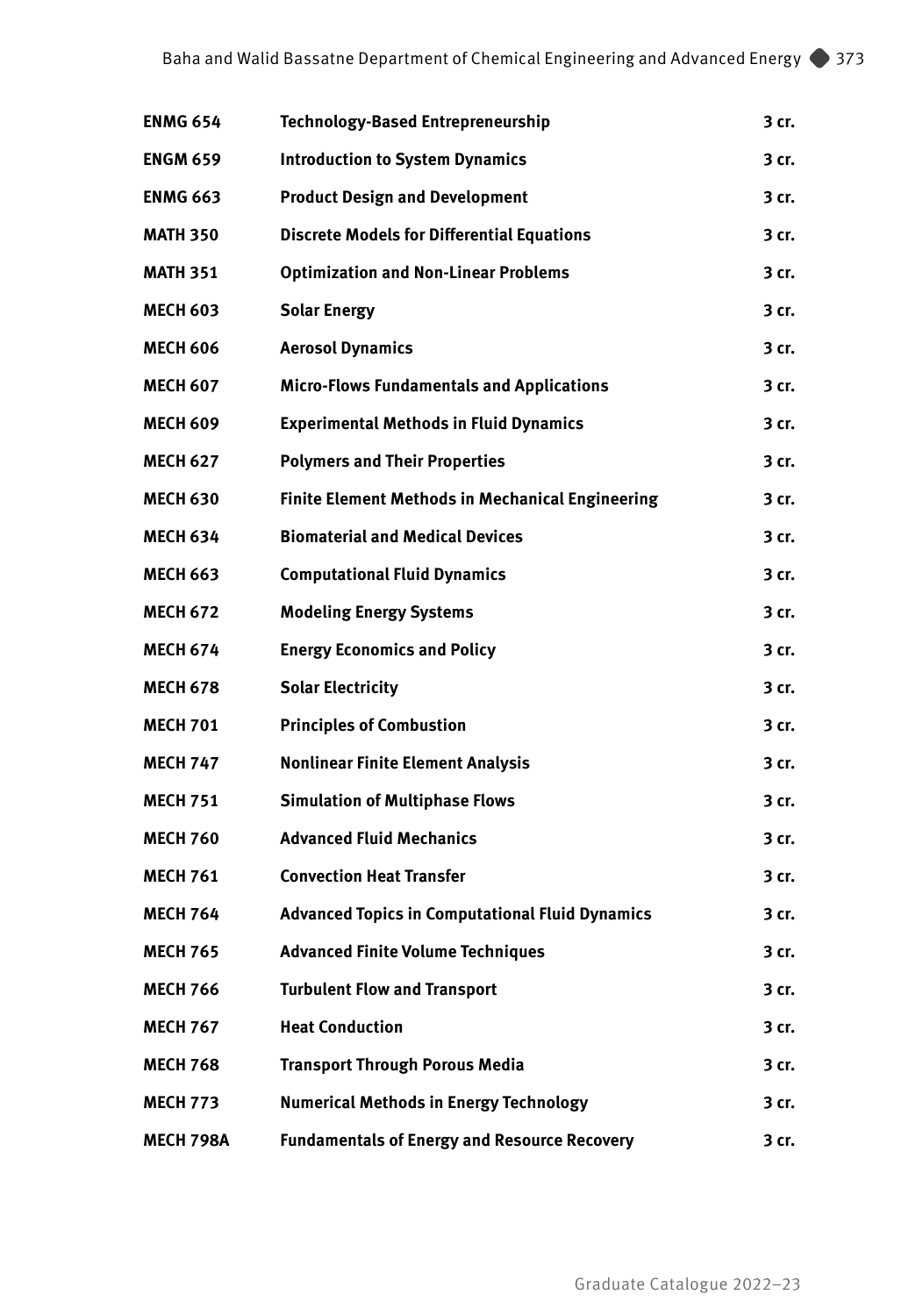# **Master of Science (MS), Major: Chemical Engineering**

The Baha and Walid Bassatne Department of Chemical Engineering and Advanced Energy fosters a community of scholars among its faculty members and graduate students, who have an interest in advancing knowledge and contributing to the profession.

The MS program is open to students with a Bachelor of Science (BS) in Chemical Engineering or other related disciplines. Additionally, it is also open to students with a Bachelor of Science degree in chemistry, biology, mathematics or physics.

The student must complete a minimum of 31 credit hours of courses and 9 credit hours of thesis work (40 credits in total) on a full- or part-time basis. A minimum of one calendar year of residence is required for graduation from this program.

The required 40 credit hours of courses and thesis are distributed as follows:

- 3 credits of applied mathematics
- 12 credits of core required courses
- 10 credits of chemical engineering electives
- 6 credits of non-chemical engineering electives
- 9 credits of thesis work

The courses that fall in each category are detailed below:

## Applied Mathematics Course:

The math course or math-oriented course offered by other departments must be approved by the graduate student advisor. Additional math courses may be counted as non-chemical engineering electives. Acceptable courses include but are not limited to:

| <b>CIVE 710</b>                     | <b>The Finite Element Method</b>                        | 3 cr. |
|-------------------------------------|---------------------------------------------------------|-------|
| <b>MATH 350/</b><br><b>CMPS 350</b> | <b>Discrete Models for Differential Equations</b>       | 3 cr. |
| <b>MATH 351/</b><br><b>CMPS 351</b> | <b>Optimization and Nonlinear Problems</b>              | 3 cr. |
| <b>CMPS 354</b>                     | <b>The Finite Element Method</b>                        | 3 cr. |
| <b>ENMG 604</b>                     | <b>Deterministic Optimization Models</b>                | 3 cr. |
| <b>MECH 630</b>                     | <b>Finite Element Methods in Mechanical Engineering</b> | 3 cr. |
| <b>MECH 663</b>                     | <b>Computational Fluid Dynamics</b>                     | 3 cr. |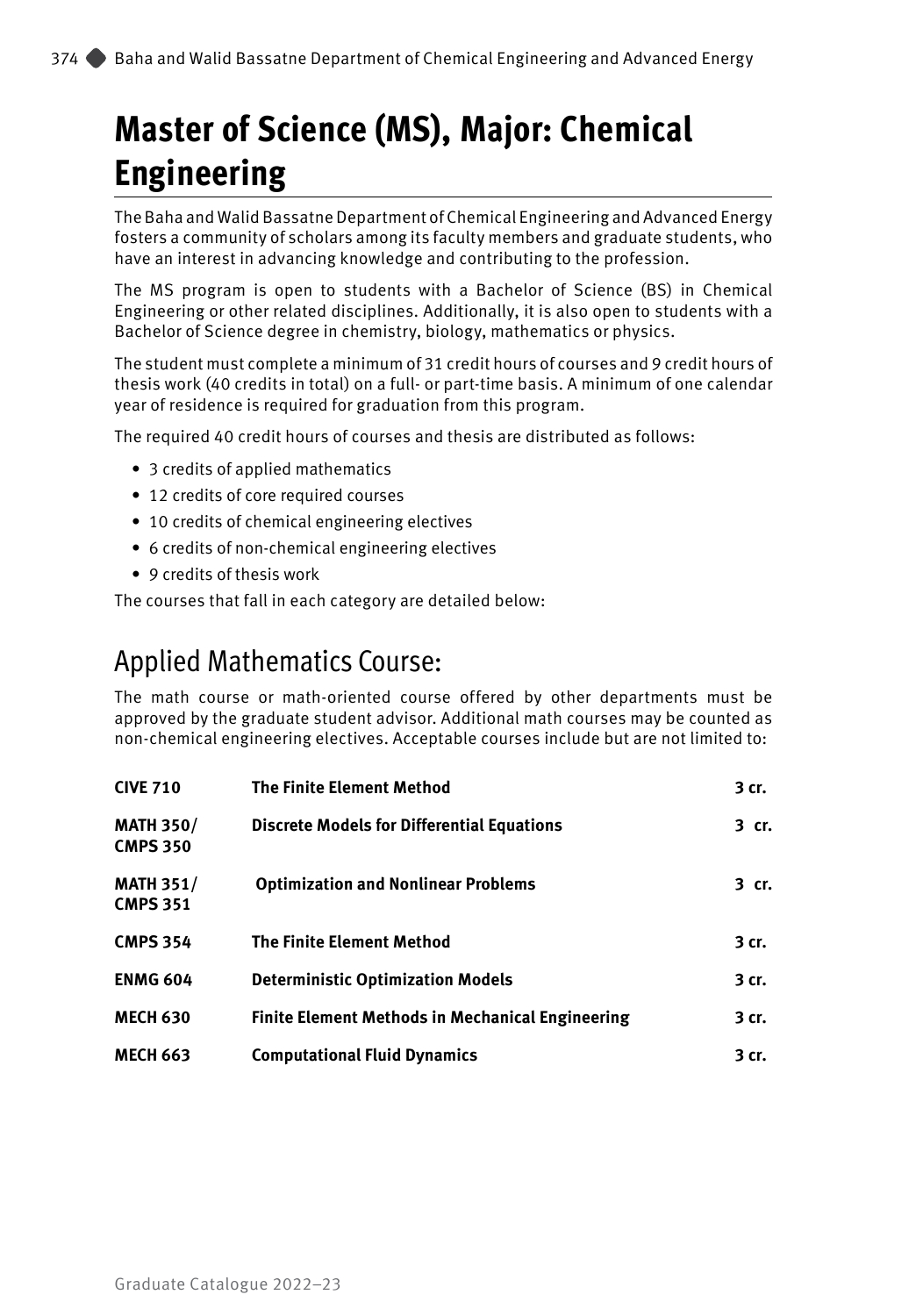## Core Required Courses:

| <b>CHEN 570</b> | <b>Process Synthesis and Optimization</b>   | 3 cr. |
|-----------------|---------------------------------------------|-------|
| <b>CHEN 571</b> | <b>Chemical Product Design</b>              | 3 cr. |
| <b>CHEN 611</b> | <b>Transport Phenomena</b>                  | 3 cr. |
| <b>CHEN 617</b> | <b>Chemical Reactor Analysis and Design</b> | 3 cr. |

## Special Courses and Thesis:

A student should register for the Thesis Proposal (CHEN 799T) and pass it before being allowed to register for his/her thesis. If a student fails CHEN 799T, s/he must register for CHEN 799TR and take the exam during the next term (excluding summer). Once completed, the student can register for CHEN 799, then CHEN 799 (A-E) in subsequent terms until completion of his/her independent research.

Students must register for the following to complete their thesis requirements.

| <b>CHEN 799T/</b><br><b>CHEN 799TR</b> | <b>Thesis Proposal</b> | 0 cr.                                |
|----------------------------------------|------------------------|--------------------------------------|
| <b>CHEN 799</b>                        | Thesis                 | 9 cr.                                |
| <b>CHEN 799A/</b><br>B/C               | Thesis                 | $(9cr, 0)$ billing)                  |
| <b>CHEN 799D/E</b>                     | Thesis                 | $(9 \text{ cr.}, 1 \text{ billing})$ |
| <b>CHEN 797</b>                        | <b>Seminar</b>         | 0 cr.                                |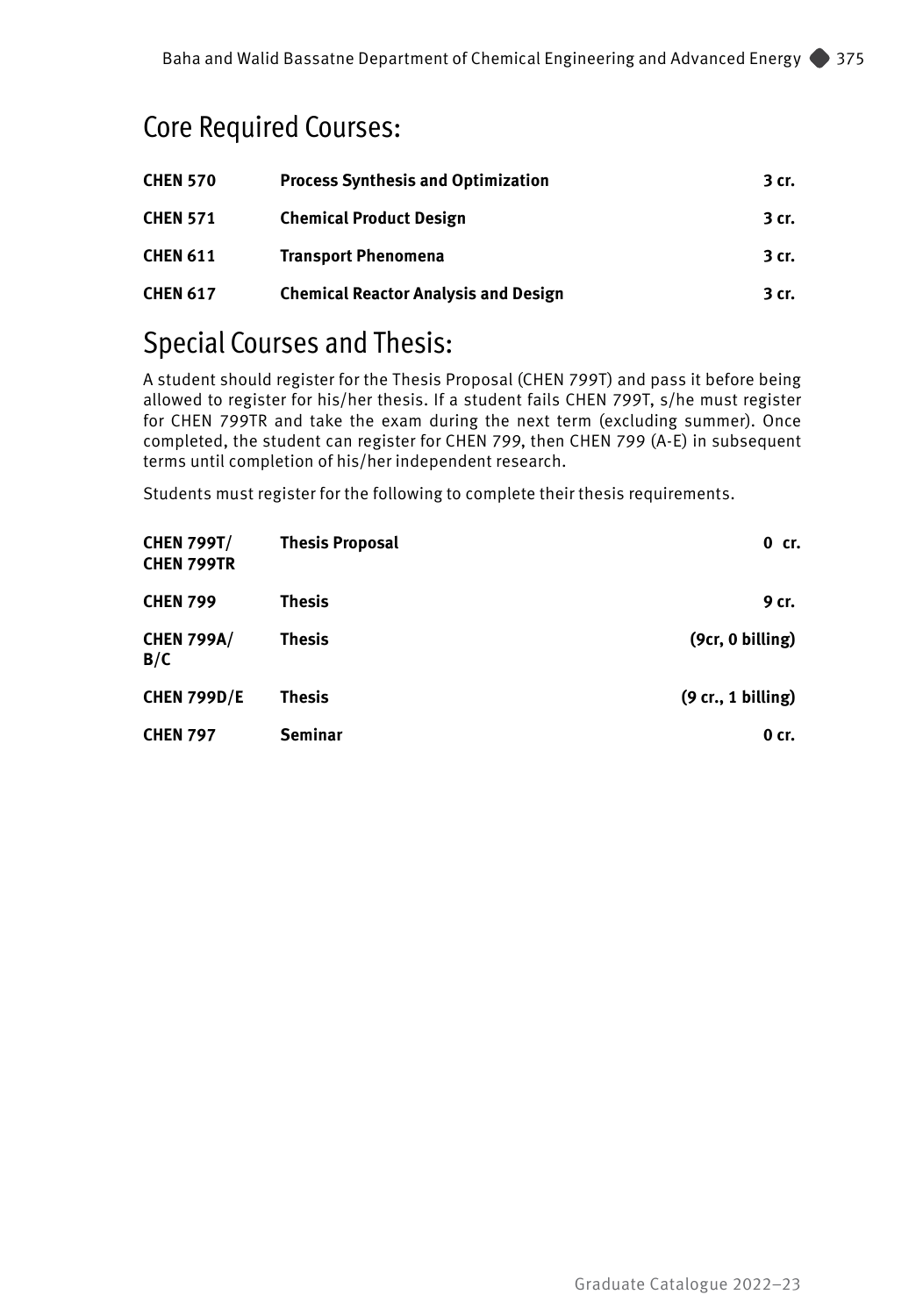## Chemical Engineering Elective Courses:

Students can choose courses from the following list:

*Please note that students can only credit 600-level (or above) courses in the department.*

| <b>CHEN 610</b> | <b>Materials Design and Characterization</b>                    | 3 cr. |
|-----------------|-----------------------------------------------------------------|-------|
| <b>CHEN 612</b> | <b>Desalination</b>                                             | 3 cr. |
| <b>CHEN 613</b> | <b>Membrane Separation Processes</b>                            | 3 cr. |
| <b>CHEN 615</b> | <b>Advanced Mass Transfer Processes</b>                         | 3 cr. |
| <b>CHEN 618</b> | <b>Colloid and Interface Science</b>                            | 3 cr. |
| <b>CHEN 619</b> | <b>Sustainablity Science: Human and Environment Interaction</b> | 3 cr. |
| <b>CHEN 620</b> | <b>Reaction Engineering and Reactor Design II</b>               | 3 cr. |
| <b>CHEN 630</b> | <b>Sustainable Biorefinery Processes</b>                        | 0 cr. |
| <b>CHEN 651</b> | <b>Advanced Process Control</b>                                 | 3 cr. |
| <b>CHEN 670</b> | <b>Advanced Process Flowsheeting</b>                            | 3 cr. |
| <b>CHEN 672</b> | <b>Polymer Science</b>                                          | 3 cr. |
| <b>CHEN 673</b> | <b>Engineering of Drug Delivery Systems</b>                     | 3 cr. |
| <b>CHEN 674</b> | <b>Process Operations and Diagnosis</b>                         | 3 cr. |
| <b>CHEN 675</b> | <b>Tissue Engineering</b>                                       | 3 cr. |
| <b>CHEN 690</b> | <b>Reservoir Engineering</b>                                    | 3 cr. |
| <b>CHEN 696</b> | <b>Reservoir Modeling</b>                                       | 3 cr. |
| <b>CHEN 796</b> | <b>Engineering Literature Critique</b>                          | 1 cr. |
| <b>CHEN 798</b> | <b>Special Topics in Chemical Engineering I</b>                 | 3 cr. |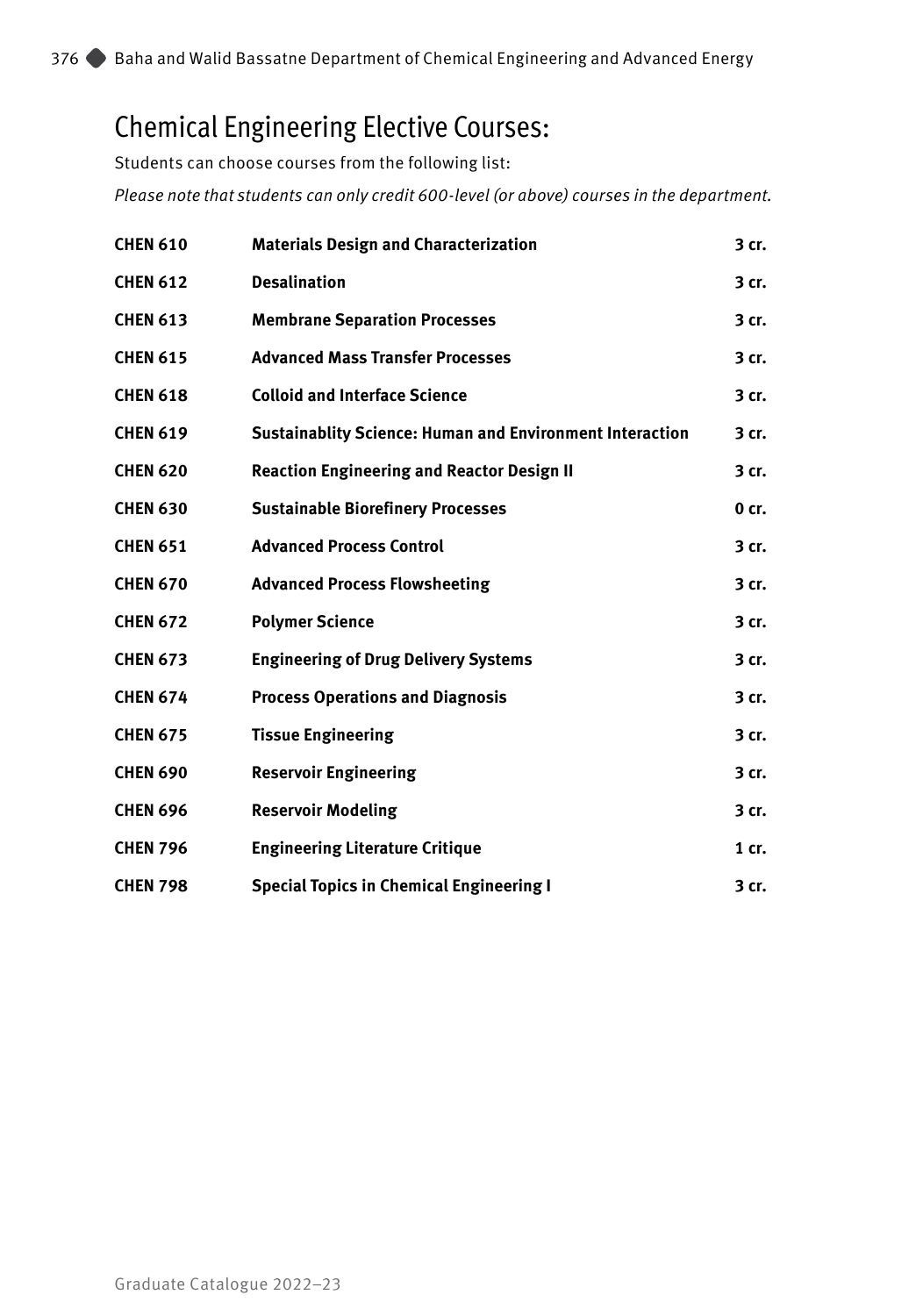## Non-Chemical Engineering Elective Courses:

Students can choose courses from the following list:

*Please note that students can only credit 600-level (or above) courses in the Maroun Semaan Faculty of Engineering and Architecture (or at an equivalent level in other faculties).*

| <b>BMEN 600</b>               | <b>Materials Design and Characterization</b>                | 3 cr. |
|-------------------------------|-------------------------------------------------------------|-------|
| <b>BMEN 601</b>               | <b>Computational Modeling of Physiological Systems</b>      | 3 cr. |
| <b>BMEN 605</b>               | <b>Biomedical Imaging</b>                                   | 3 cr. |
| <b>BMEN 606</b>               | <b>Nano Biosensors</b>                                      | 3 cr. |
| <b>CIVE 602</b>               | <b>Experimental Design and Statistical Methods</b>          | 3 cr. |
| <b>CIVE 651</b>               | <b>Processes in Water and Wastewater Treatment</b>          | 3 cr. |
| <b>CIVE 652</b>               | <b>Landfill Engineering Design</b>                          | 3 cr. |
| <b>CIVE 654</b>               | <b>Environmental Bioremediation</b>                         | 3 cr. |
| <b>CIVE 655</b>               | <b>Air Pollution and Control</b>                            | 3 cr. |
| <b>CIVE 656</b>               | <b>Environmental Impact Assessment</b>                      | 3 cr. |
| <b>CIVE 658</b>               | <b>Industrial Waste Management</b>                          | 3 cr. |
| <b>CIVE 710</b>               | <b>The Finite Element Method</b>                            | 3 cr. |
| <b>CIVE 740</b>               | <b>Transport Phenomena in Surface and Subsurface Waters</b> | 3 cr. |
| <b>CIVE 755</b>               | <b>Air Pollution Modeling</b>                               | 3 cr. |
| <b>CMPS 350</b>               | <b>Discrete Models for Differential Equations</b>           | 3 cr. |
| <b>CMPS 351</b>               | <b>Optimization and Non-Linear Problems</b>                 | 3 cr. |
| <b>CMPS 354</b>               | <b>The Finite Element Method</b>                            | 3 cr. |
| <b>EECE 601</b>               | <b>Biomedical Engineering I</b>                             | 3 cr. |
| <b>EECE 602</b>               | <b>Biomedical Engineering II</b>                            | 3 cr. |
| EECE 663 /<br><b>MECH 656</b> | <b>System Identification</b>                                | 3 cr. |
| <b>EECE 671</b>               | <b>Environmental Aspects of Energy Systems</b>              | 3 cr. |
| <b>EECE 672</b>               | <b>Energy Planning and Policy</b>                           | 3 cr. |
| <b>EECE 675</b>               | PV and Wind Electric Energy Systems                         | 3 cr. |
| <b>ENMG 601</b>               | <b>Management Theory</b>                                    | 3 cr. |
| <b>ENMG 602</b>               | <b>Introduction to Financial Engineering</b>                | 3 cr. |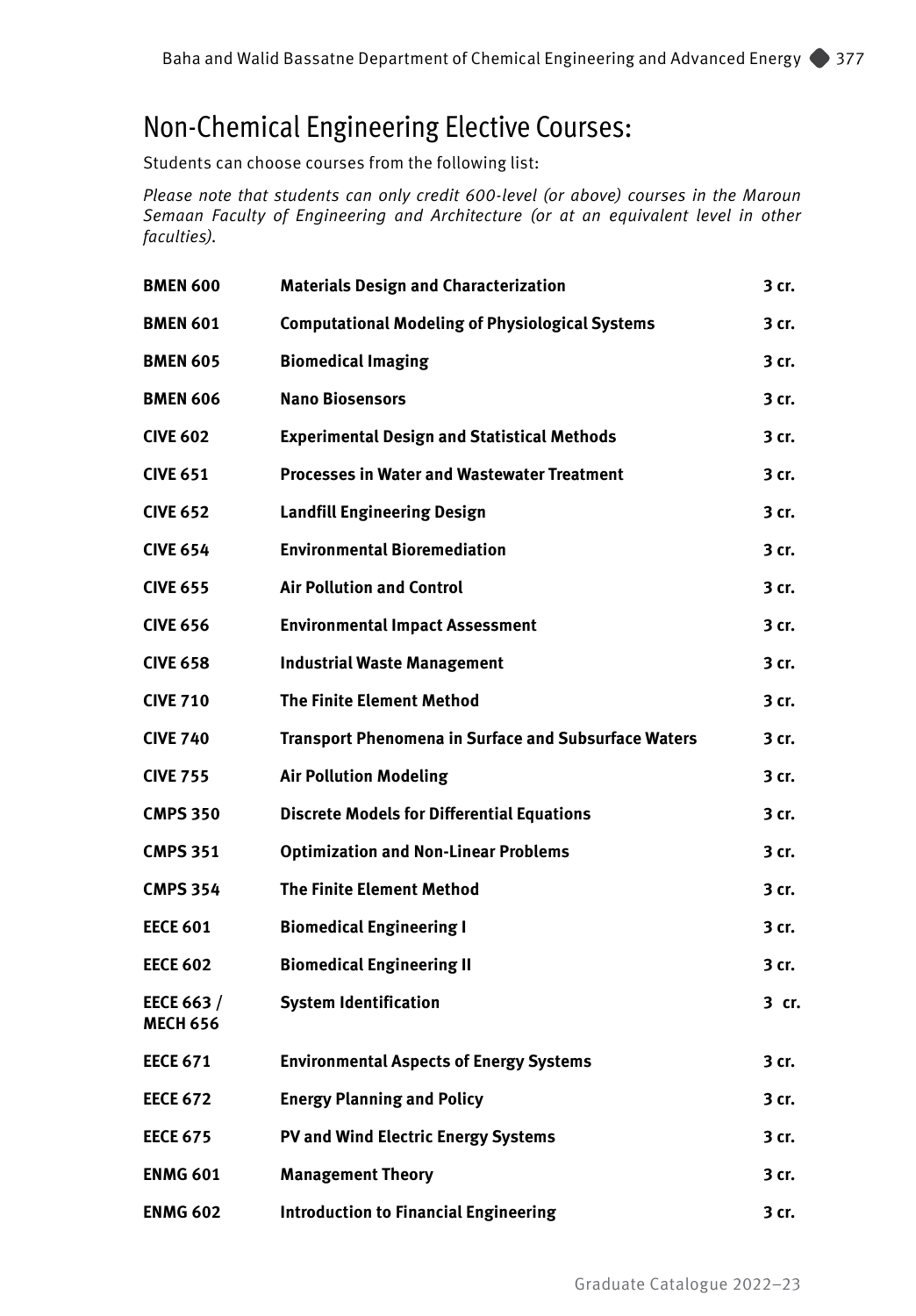| <b>ENMG 603</b> | <b>Probability and Decision Analysis</b>               | 3 cr. |
|-----------------|--------------------------------------------------------|-------|
| <b>ENMG 604</b> | <b>Deterministic Optimization Models</b>               | 3 cr. |
| <b>ENMG 611</b> | <b>Supply Chain Design and Management</b>              | 3 cr. |
| <b>ENMG 612</b> | <b>Advanced Supply Chain Design and Management</b>     | 3 cr. |
| <b>ENMG 616</b> | <b>Advanced Optimization Techniques</b>                | 3 cr. |
| <b>ENMG 622</b> | <b>Simulation Modeling and Analysis</b>                | 3 cr. |
| <b>ENMG 623</b> | <b>Stochastic Models and Applications</b>              | 3 cr. |
| <b>ENMG 633</b> | <b>Advanced Topics in Project Management</b>           | 3 cr. |
| <b>ENMG 654</b> | <b>Technology-Based Entrepreneurship</b>               | 3 cr. |
| <b>ENGM 659</b> | <b>Introduction to System Dynamics</b>                 | 3 cr. |
| <b>ENMG 663</b> | <b>Product Design and Development</b>                  | 3 cr. |
| <b>MATH 350</b> | <b>Discrete Models for Differential Equations</b>      | 3 cr. |
| <b>MATH 351</b> | <b>Optimization and Non-Linear Problems</b>            | 3 cr. |
| <b>MECH 603</b> | <b>Solar Energy</b>                                    | 3 cr. |
| <b>MECH 606</b> | <b>Aerosol Dynamics</b>                                | 3 cr. |
| <b>MECH 607</b> | <b>Micro-Flows Fundamentals and Applications</b>       | 3 cr. |
| <b>MECH 609</b> | <b>Experimental Methods in Fluid Dynamics</b>          | 3 cr. |
| <b>MECH 627</b> | <b>Polymers and Their Properties</b>                   | 3 cr. |
| <b>MECH 630</b> | Finite Element Methods in Mechanical Engineering       | 3 cr. |
| <b>MECH 634</b> | <b>Biomaterial and Medical Devices</b>                 | 3 cr. |
| <b>MECH 663</b> | <b>Computational Fluid Dynamics</b>                    | 3 cr. |
| <b>MECH 672</b> | <b>Modeling Energy Systems</b>                         | 3 cr. |
| <b>MECH 674</b> | <b>Energy Economics and Policy</b>                     | 3 cr. |
| <b>MECH 678</b> | <b>Solar Electricity</b>                               | 3 cr. |
| <b>MECH 701</b> | <b>Principles of Combustion</b>                        | 3 cr. |
| <b>MECH 747</b> | <b>Nonlinear Finite Element Analysis</b>               | 3 cr. |
| <b>MECH 751</b> | <b>Simulation of Multiphase Flows</b>                  | 3 cr. |
| <b>MECH 760</b> | <b>Advanced Fluid Mechanics</b>                        | 3 cr. |
| <b>MECH 761</b> | <b>Convection Heat Transfer</b>                        | 3 cr. |
| <b>MECH 764</b> | <b>Advanced Topics in Computational Fluid Dynamics</b> | 3 cr. |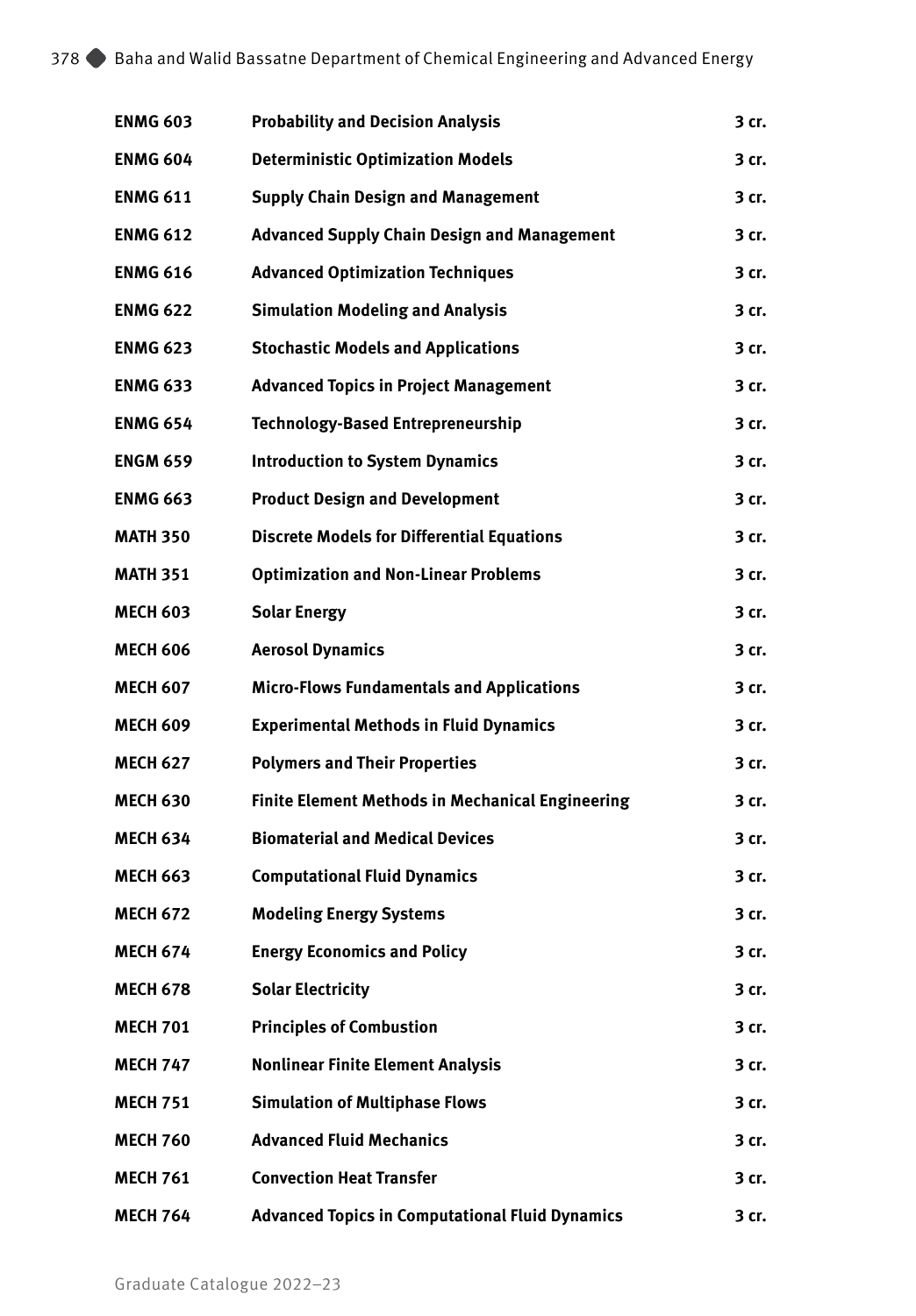| <b>MECH 765</b>  | <b>Advanced Finite Volume Techniques</b>            | 3 cr. |
|------------------|-----------------------------------------------------|-------|
| <b>MECH 766</b>  | <b>Turbulent Flow and Transport</b>                 | 3 cr. |
| <b>MECH 767</b>  | <b>Heat Conduction</b>                              | 3 cr. |
| <b>MECH 768</b>  | <b>Transport Through Porous Media</b>               | 3 cr. |
| <b>MECH 773</b>  | <b>Numerical Methods in Energy Technology</b>       | 3 cr. |
| <b>MECH 798A</b> | <b>Fundamentals of Energy and Resource Recovery</b> | 3 cr. |

# Science Majors

Students who have a Bachelor of Science degree in chemistry, biology, mathematics or physics will be accepted as prospective graduate students in the MS program.

*It is the responsibility of these students to have completed the equivalent of both MATH 218 and MATH 251 prior to joining the program.*

If MATH 251 is not taken, the student has to take EECE 231/CMPS 200 first, then in the next term, the student has to register MATH 251 to pass graduate courses.

Students will also have to pass the following courses with a minimum cumulative average of 3.2 or 80 before joining the MS program:

Required core chemical engineering courses: CHEN 311, CHEN 312, CHEN 314, CHEN 411 and CHEN 417 .

Additionally, one of the following three courses is required: CHEN 351, CHEN 451, CHEN 470.

# Engineering Majors

Students who have a Bachelor of Engineering other than chemical engineering will have to take the following: CHEN 417 and CHEN 470.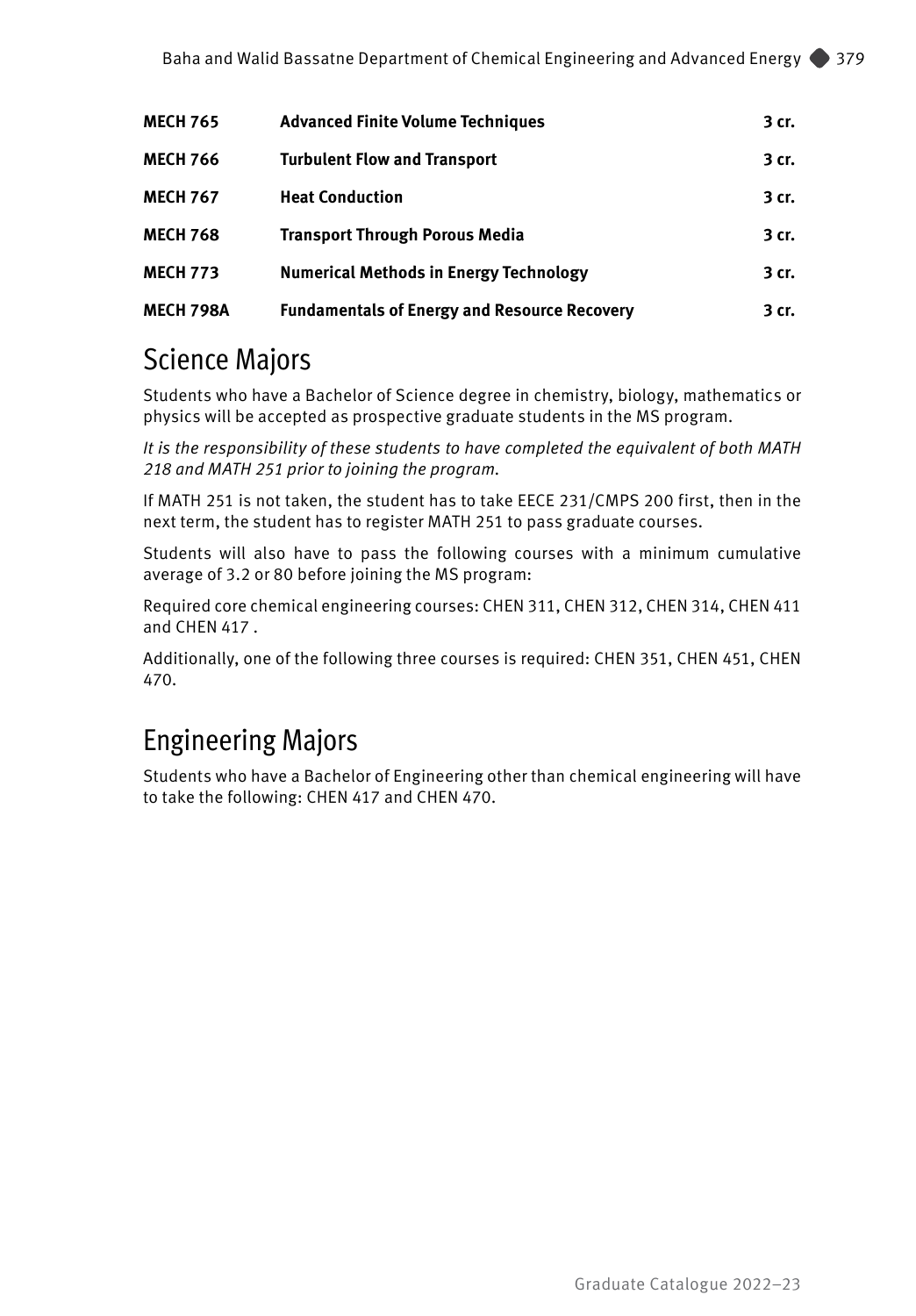# **Course Descriptions**

### **CHEN 570 Process Synthesis and Optimization 3 cr.**

An introduction to the design and synthesis of the large scale production and processing of materials such as water, chemicals, petroleum products, food, drugs and waste. The course introduces principles of optimization: continuous, linear and nonlinear, and mixed-integer linear and nonlinear problems. Applications will address heat exchanger network synthesis, energy system designs, distillation and separation system selection, and optimization and design under uncertainty. *Prerequisites: CHEN 411, CHEN 451 and CHEN 470.*

#### **CHEN 571 Chemical Product Design 3 cr.**

This course covers the application of the design process of products based on chemical technology. It covers the entire design process from initial identification of product needs to the generation and selection of product ideas and culminates in the manufacture of a new product. *Prerequisite: CHEN 470.*

### **CHEN 610 Materials Design and Charaterization 3 cr.**

This course is designed for chemical engineering students who want to gain knowledge and technical exposure with modern analytical instrumentation used in research and industry. The course will cover the theoretical and scientific aspects involved in analytical applications including: spectroscopy, chromatography, X-ray diffraction etc. It also encompasses laboratory sessions for sample preparation and instrumental operation, analytical method optimization and data interpretation. At the end of the course, students will become familiar with various analytical instruments and methods, and they will be able to decide on the appropriate instrument to carry out specific laboratory analysis. *Prerequisites: CHEN 410 and CHEM 219*

### **CHEN 611** Transport Phenomena 3 cr.

This course covers the application of the principles of momentum, heat and mass transfer to steady state and transient problems; molecular concepts; transport in turbulent flow; boundary layer theory; and numerical applications. *Prerequisite: CHEN 411 or MECH 412.*

### **CHEN 612 Desalination 3 cr.**

A course that will provide an in-depth coverage of the commonly used thermal and membrane-based desalination technologies. Fundamental thermodynamic and transport processes which govern desalination will be developed. Environmental, sustainability and economic factors which may influence the performance, affordability and more widespread use of desalination systems for fresh water production and reuse will be highlighted. Renewable energy technologies coupled with desalination processes will be reviewed. A team-based student project will be assigned to design a reverse osmosis membrane desalination plant (brackish water, seawater or treated sewage effluent) using conventional or alternative energy sources. *Prerequisite: CHEN 411 or MECH 412.*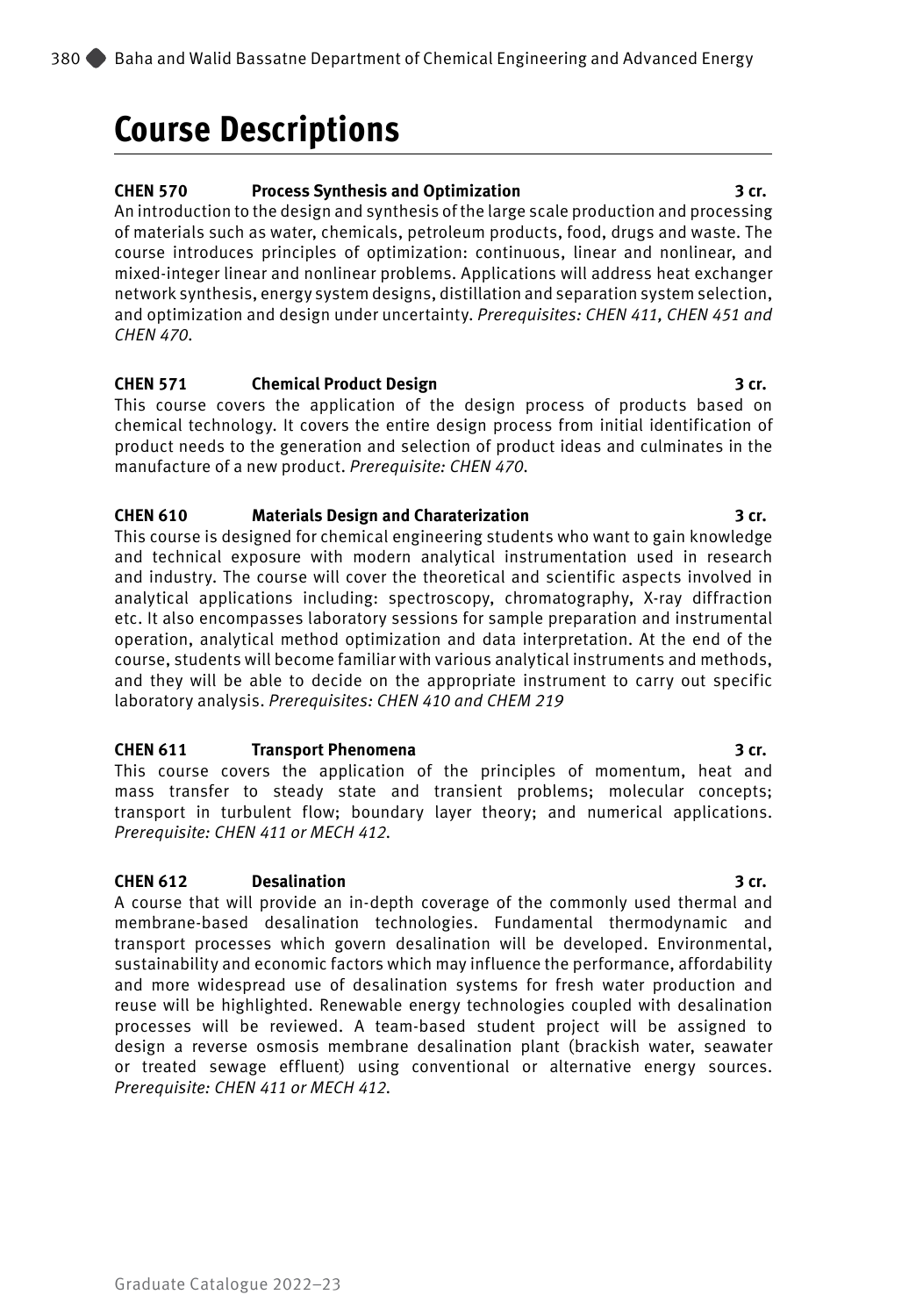## **CHEN 613 Membrane Separation Processes 3 cr.**

The course will provide a general introduction to membrane science and technology: transport mechanisms, membrane preparation and boundary layer effects. The course will also cover the various types of membranes used in industry: microfiltration, ultrafiltration, reverse osmosis, electro-dialysis and pervaporation. *Prerequisites: CHEN 312 and CHEN 411.* 

### **CHEN 615 Advanced Mass Transfer Processes 3 cr.**

This course will cover a review of molecular and turbulent diffusion and mass transfer coefficients, mass transfer equipment design including absorption and cooling towers, adsorption and ion exchange. *Prerequisite: CHEN 411 or MECH 412.*

### **CHEN 617 Chemical Reactor Analysis and Design 3 cr.**

This course covers design for optimum selectivity; stability and transient behavior of the mixed flow reactor; non-ideal flow and balance models; fixed and fluidized bed reactors; and multiphase flow reactors. *Prerequisite: CHEN 417.*

### **CHEN 618 Colloid and Interface Science 3 cr.**

This is a first course in colloid and interface science. The repulsive and attractive forces at interfaces are described along with the dynamics of the interfaces. Topics include stability of macroemulsions, formulation and properties of microemulsions and surface metal-support interactions of catalysts. *Prerequisite: CHEN 314 or MECH 414.*

# **CHEN 619 Sustainability Science: Human and Environment Interaction 3 cr.**

Sustainability is the grand challenge of our time especially with the UN SDG (Sustainable Development Goals) 2030 Agenda. This course addresses the basics of sustainability science and its challenges to promote economic growth and address social needs, while tackling climate change and environmental protection. The goal of the course is to introduce students to the four pillars of sustainability (human, economic, social, environmental) and help them incorporate its principles and models into engineering design practices. Students will be also introduced to current challenges, active debates and unresolved research questions in sustainability.

# **CHEN 620 Reaction Engineering and Reactor Design II 3 cr.**

This course covers reaction kinetics, heterogeneous catalytic reactions, transport processes with fluid-solid heterogeneous reactions, noncatalytic gas-solid reactions, catalyst deactivation and gas-liquid reactions. *Prerequisite: CHEN 417.*

# **CHEN 630 Sustainable Biorefinery Proces 3 cr.**

This course provides students with an understanding of the principles, technologies and design of sustainable bioprocesses and biorefineries. In this course we will focus on techniques and processes needed to efficiently disentangle, separate and convert different biomass based feedstock into biofuels and high value chemicals. We will also explore the design of a biorefinery taking into account feedstock and the desired product. The design will be evaluated with respect to sustainability and economic criteria. The students will have the opportunity to work in a team on a feasibility/ simulation/ experimental project. *Prerequisite: CHEN 417.*

# **CHEN 651 Advanced Process Control 3 cr.**

This course covers the mathematical modeling and computer simulation of process dynamics and control. *Prerequisite: CHEN 451.*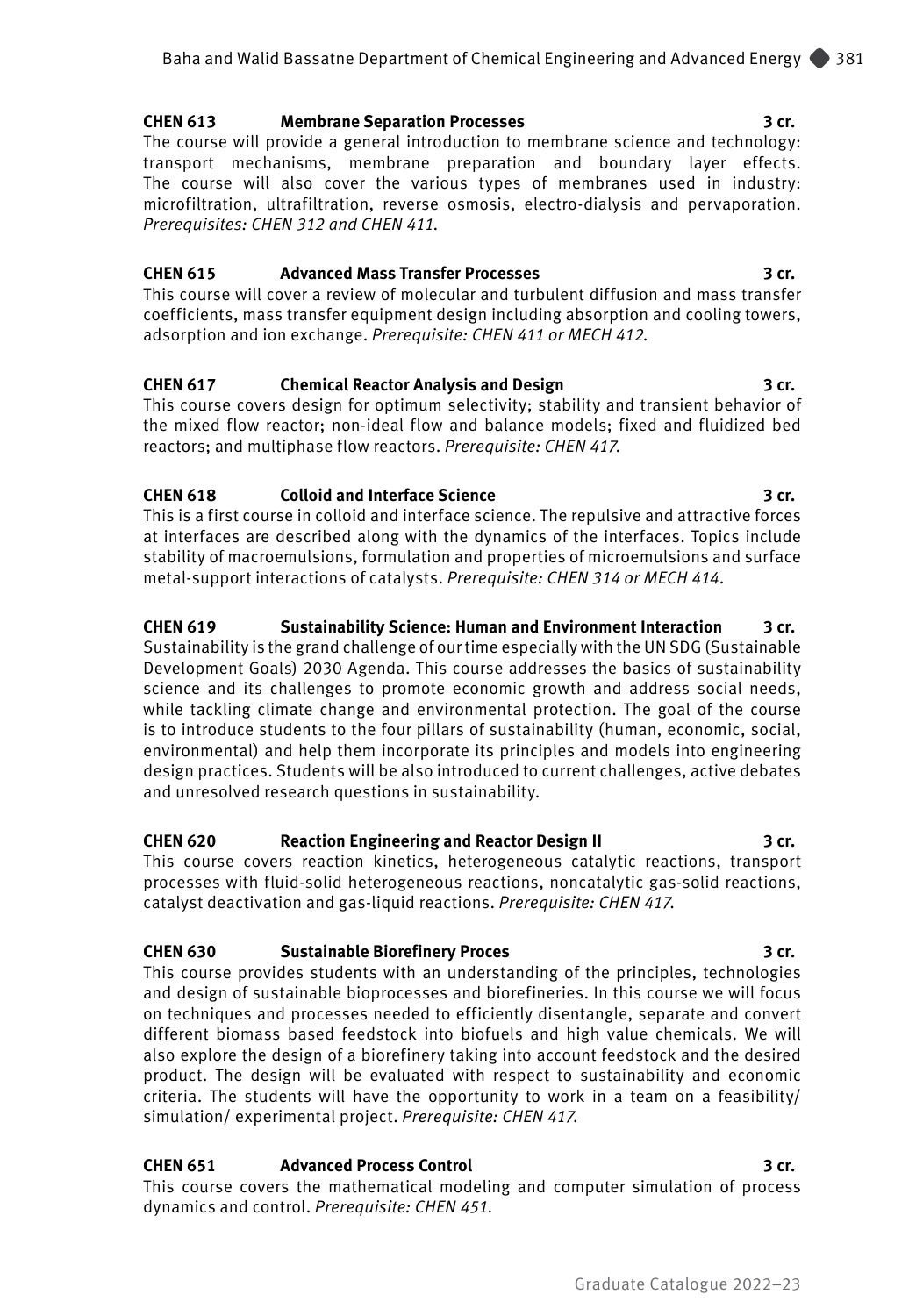### **CHEN 670 Advanced Process Flow-Sheeting 3 cr.**

This course highlights the engineering tools used during the lifecycle of chemical plants from the Front-End and Engineering Design (FEED) stage to operation. Flowsheeting tools will be used for analysis, dynamic modeling for startup-shutdown and control dynamics, and plant-wide optimization for plant performance improvement. *Prerequisite: CHEN 570.*

### **CHEN 672** Polymer Science 3 cr. **3 cr. 3 cr.**

This course is a broad technical overview of the nature of synthetic macromolecules, including the formation of polymers and their structure, structure-property relationships, polymer characterization and processing, and applications of polymers. The course tends to focus on thermoplastic polymers and elastomers. *Prerequisite: MECH 340.*

### **CHEN 673 / Engineering of Drug Delivery Systems 3 cr. BMEN 604**

This course focuses on recent advances in the development of novel drug delivery systems. The fundamentals of drug delivery are discussed. Various strategies to tune and control the release of active agents for optimized therapeutic outcomes are explored. The course covers polymers and techniques used to produce drug nanoparticles, with specific examples of nanoparticle-based drug delivery systems. *Prerequisites: CHEN 314 or MECH 414, and CHEN 411 or MECH 412.*

### **CHEN 674 Process Operations and Diagnosis 3 cr.**

This course covers troubleshooting, fault detection and diagnostics in key chemical processes. Statistical tools such as Principle Component Analysis, Fisher Discriminant Analysis, Partial Least Squares and Canonical Variate Analysis methods are studied. Analytical and knowledge-based approaches are also covered. Processes and case studies include: gas-oil separation (GOSP), natural gas processing (AGR, NGL, SRU, fractionation, amine scrubbing), crude oil refining (CDU, VDU, delayed cocking, fluid catalytic cracking) and power plants. *Prerequisites: CHEN 451 and CHEN 570.* 

#### **CHEN 675/ Tissue Engineering 3 cr. BMEN 603**

Tissue engineering is an interdisciplinary field that uses cells, biomaterials, biochemical (e.g. growth factors) and physical (e.g. mechanical stimulation) signals, as well as their combination to generate tissue-like structures. The goal of tissue engineering is to provide biological substitutes that can maintain, restore or improve the function of damaged tissues in the body.

## **CHEN 690 Reservoir Engineering 3 cr.**

This course will cover both fundamental and applied reservoir engineering concepts. It aims at understanding the rock and fluid properties and how these properties interact to affect production from a hydrocarbon reservoir. From a practical aspect, the course will focus on classical reservoir engineering, reservoir drive mechanisms, well testing and well test analysis as well as the use of reservoir simulation to assist the reservoir engineer at different stages of a hydrocarbon reservoir lifecycle. Students cannot receive credit for both CHEN 690 and PETR 421. *Prerequisites: CHEN 314 or MECH 414, and CHEN 490.*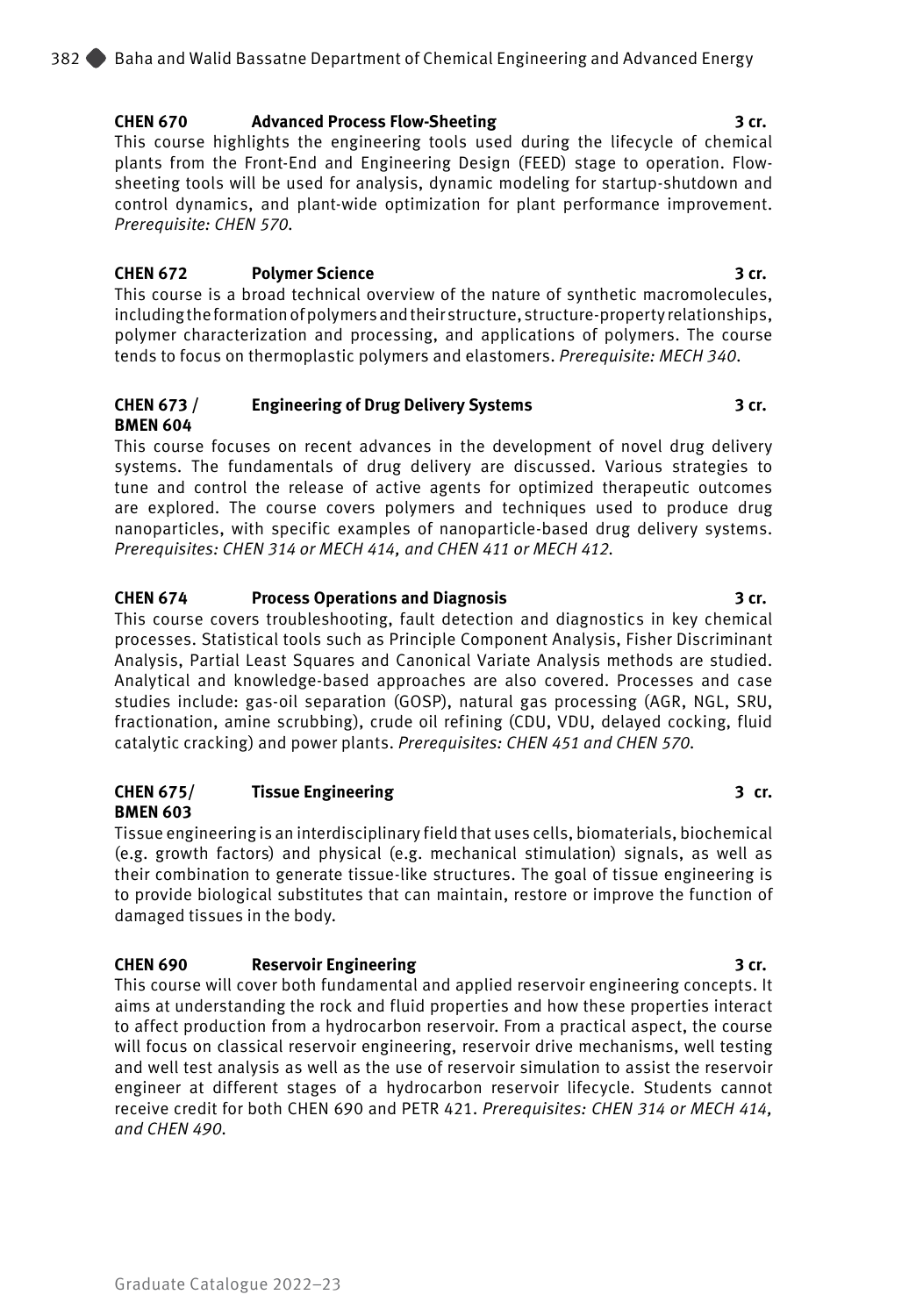## **CHEN 696** Reservoir Modeling **3 cr. 3 cr.**

This course introduces students to the theory and practice of hydrocarbon reservoir simulation. It details the mathematics of the governing equations and numerical techniques that form reservoir simulation models. The course will cover data preparation, simulation grid preparation, reservoir model calibration, forecasting of future performance, and interpretation of simulation results. Students will learn, through practical cases and projects using PetrelTM / ECLIPSETM, about the elements of a reservoir simulation model, the types of reservoir simulators and the role of simulation in field development planning, reservoir management and production optimization.

# **CHEN 796 Engineering Literature Critique 1 cr. 1 cr. 1 cr.**

This is a project-based course in which students will be asked to conduct an extensive literature review of an assigned engineering topic and present, in both written and oral formats, a critical review of this literature. *Prerequisite: Consent of advisor.*

# **CHEN 797** Seminar **1.1 Seminar 1.1 Seminar 1.1 Seminar 1.1 Seminar 1.1 Seminar 1.1 Seminar 1.1 Seminar 1.1 Seminar 1.1 Seminar 1.1 Seminar 1.1 Seminar 1.1 Seminar 1.1 Seminar 1.1 Seminar 1.1 Seminar 1.1 Seminar 1.1 Semina**

This is a seminar that consists of presentations on current research or applied projects in chemical engineering or related fields. Seminars are presented by students, faculty members or invited scholars. This is a pass/fail course based on attendance.

# **CHEN 798 Special Topics in Chemical Engineering I 3 cr.**

This class is available to graduate students wishing to gain knowledge in a specific area in which no graduate level classes are offered. The proposed class would involve a directed study for which the student(s) would be given credit. Students wishing to take the class would be assigned a suitable class advisor most familiar with the specific area of interest. Students will be required to present the term work in an organized publication format. *Prerequisite: Consent of advisor.*

| <b>CHEN 799 (A-E)</b><br><b>Thesis</b><br>Every term. Prerequisite: CHEN 799T or CHEN 799TR. | 9 cr.                                   |
|----------------------------------------------------------------------------------------------|-----------------------------------------|
| <b>CHEN 799</b>                                                                              | $(9 \text{ cr.}, 7.14 \text{ billing})$ |
| <b>CHEN 799A/B/C</b>                                                                         | $(9 \text{ cr.}, 0 \text{ billing})$    |
| <b>CHEN 799D/E</b>                                                                           | $(9 \text{ cr.}, 1 \text{ billing})$    |
| <b>CHEN 799T/</b><br><b>Thesis Proposal</b><br>799TR                                         | 0 cr.                                   |

*Every term. The Masters Thesis Proposal grading mode is P/F. If a student fails CHEN 799T.*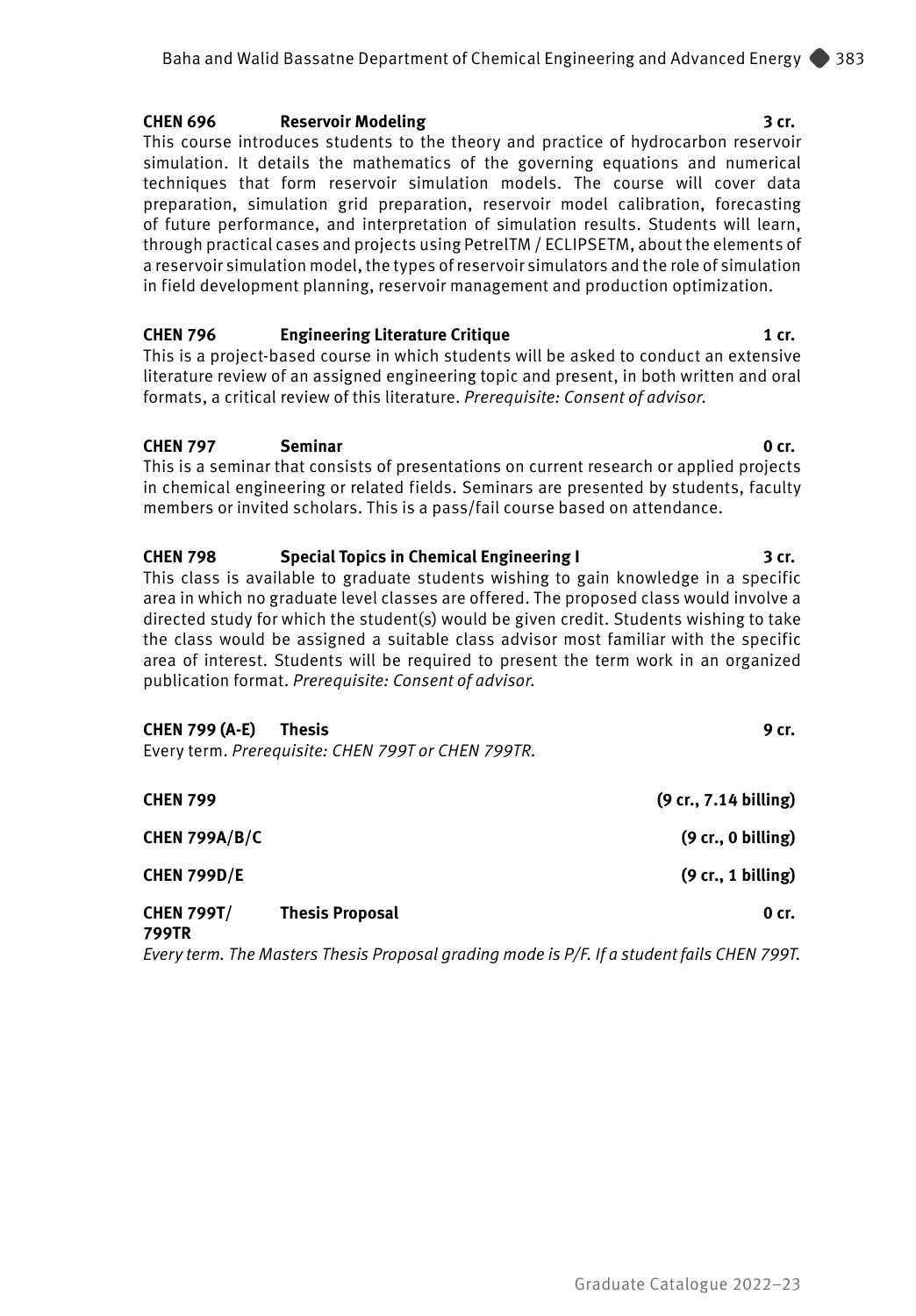# **Department of Electrical and Computer Engineering**

| Chairperson:                 | Mansour, Mohammad                                                                                                                                                                                                                                                          |
|------------------------------|----------------------------------------------------------------------------------------------------------------------------------------------------------------------------------------------------------------------------------------------------------------------------|
| Professors:                  | Abou Faycal, Ibrahim; Artail, Hassan; Bazzi, Louay;<br>Chaaban, Farid; Chedid, Riad; Chehab, Ali; Dawy, Zaher;<br>Elhajj, Imad; El-Hajj, Ali; Jabr, Rabih; Kabalan, Karim;<br>Karaki, Sami; Kayssi, Ayman; Mansour, Mohammad;<br>Masri, Wassim: Saade, Jean: Sabah, Nassir |
| Associate Professors:        | Awad, Mariette; Bazzi, Ali; Costantine, Joseph; Saghir,<br>Mazen; Tawk, Youssef; Karameh, Fadi; Kanj, Rouwaida;<br>Zaraket, Fadi                                                                                                                                           |
| <b>Assistant Professors:</b> | Daher, Naseem; Issa, Ibrahim; Nassif, Roula                                                                                                                                                                                                                                |
| Adjunct Professor:           | Khoury, Shahwan                                                                                                                                                                                                                                                            |
| Lecturers:                   | Asadallah, Fatima Al-Zahra; Droubi, Ghassan; Hijazi,<br>Basma; Marmar, Ali; Moukallid, Ali                                                                                                                                                                                 |
| Instructors:                 | Dinnawi, Rafica; Kanafani, Zaher; Kanso, Ali; Makarem,<br>Nabil                                                                                                                                                                                                            |

# **Graduate Programs**

The Department of Electrical and Computer Engineering offers the degree of Master of Engineering (ME) in Electrical and Computer Engineering and the degree of Doctor of Philosophy (PhD) in Electrical and Computer Engineering.

# **Master of Engineering in Electrical and Computer Engineering**

The ME program (ME) degree with two options: A non-thesis and a thesis option. The ME degree develops future engineering professionals who drive innovations, conduct research, and advance technology for a successful career in industry and academia.

- ECE Thesis Program
- ECE Non-Thesis Program

All programs must satisfy either the thesis program requirements or the non-thesis program requirements. The program is indicated on the student's transcript. Accepted students normally are eligible for Graduate Fellowship and Assistantship Program (GFAP) and Graduate Research Assistant (GRA). Refer to the General University Academic Information section.

# Requirements

All relevant requirements and regulations of the university and the Maroun Semaan Faculty of Engineering and Architecture for the master's degree apply to the ME in ECE programs.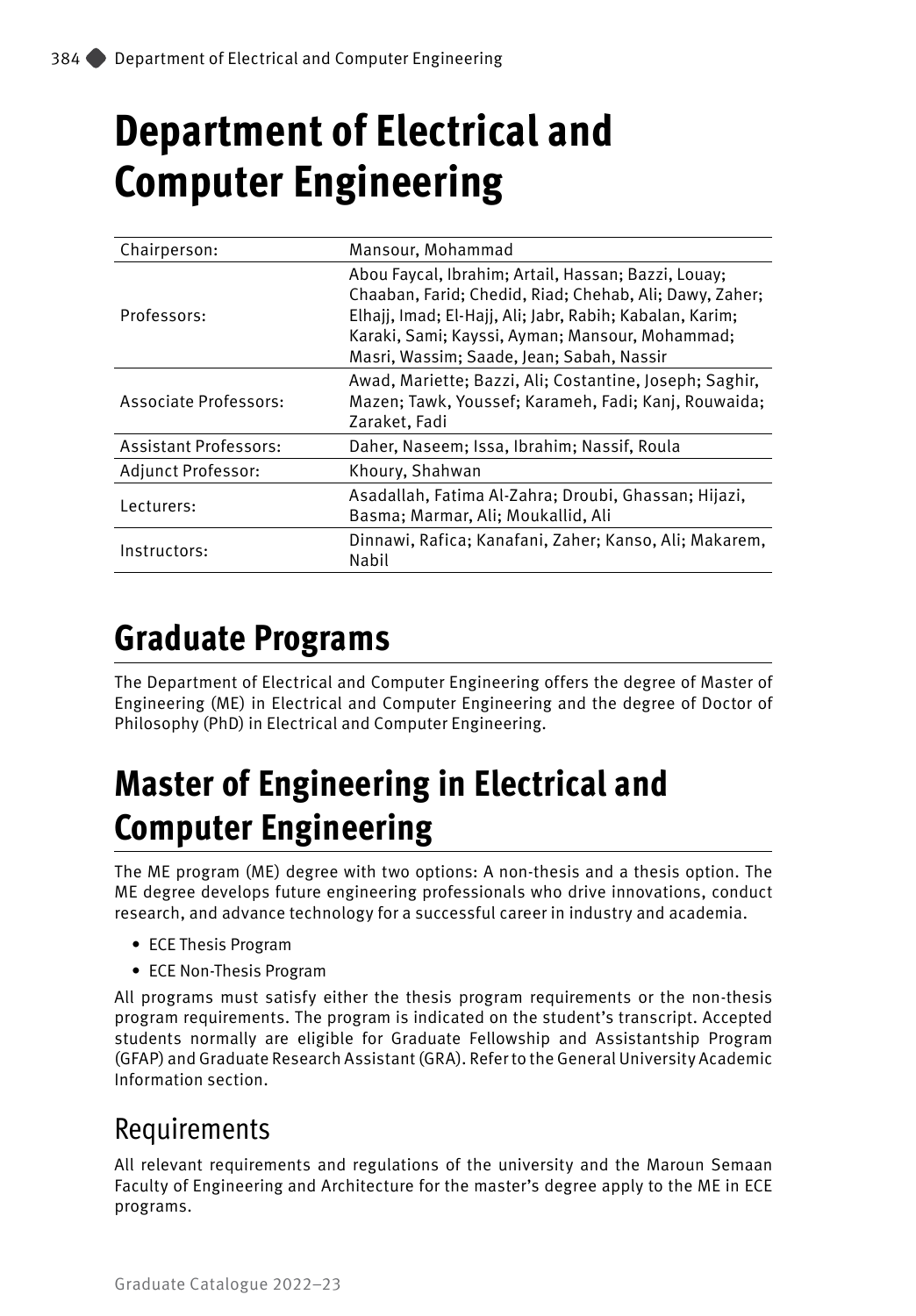In order to be eligible for admission, a student must have a bachelor's degree from an accredited university.

Students whose undergraduate degree is in an area other than engineering and students whose undergraduate degree is a three-year degree are considered prospective graduate students. The supplementary courses must be completed within four consecutive regular terms.

# Master's Thesis Program Requirements (30 cr.)

- 24 course credit hours of which
	- a minimum of 21 credits of graduate level courses
	- a minimum of 18 credits of ECE courses
	- a minimum of 9 credits of graduate level in the major area
- 6 credits for master's thesis
- the seminar course (should be registered for a minimun of 2 terms)
- Students have to declare their major area by the end of the registration period of their last term.

Note: A student may declare a minor area after registering for at least two courses in the area.

# Master's Non-Thesis Program Requirements (33 cr.)

- 33 credit hours in graduate courses
	- a minimum of 24 credits of ECE courses
	- a minimum of 12 graduate credits in the major area
- the seminar course (should be registered a minimum of 2 terms)
- Students have to declare their major area by the end of the registration period of their last term.

Note: A student may declare a minor area after registering for at least two courses in the area.

# <span id="page-78-0"></span>Major and Minor Areas

The major and minor areas for the ME and PhD in ECE programs are shown below with their corresponding courses.

- **Applied Electromagnetics and RF Systems:** EECE 680, EECE 681, EECE 682, EECE 683, EECE 684, EECE 685, EECE 686, EECE 687, EECE 688
- **Artificial Intelligence and Machine Learning:** EECE 633, EECE 634, EECE 639, EECE 664, EECE 667, EECE 668, EECE 690, EECE 693, EECE 699
- **Biomedical Engineering:** EECE 601, EECE 603, EECE 605
- **Communications and Signal Processing:** EECE 640, EECE 641, EECE 644, EECE 645, EECE 646, EECE 691, EECE 692, EECE 694, EECE 695
- **Computer Hardware Systems:** EECE 612, EECE 616, EECE 617, EECE 621, EECE 622, EECE 623, EECE 624, EECE 625, EECE 626
- **Computer Software Systems:** EECE 631, EECE 636, EECE 637, EECE 638, EECE 642, EECE 652, EECE 696, EECE 731, EEE 732
- **Control Systems:** EECE 660, EECE 661, EECE 662, EECE 663, EECE 665, EEE 669, EECE 697, EECE 698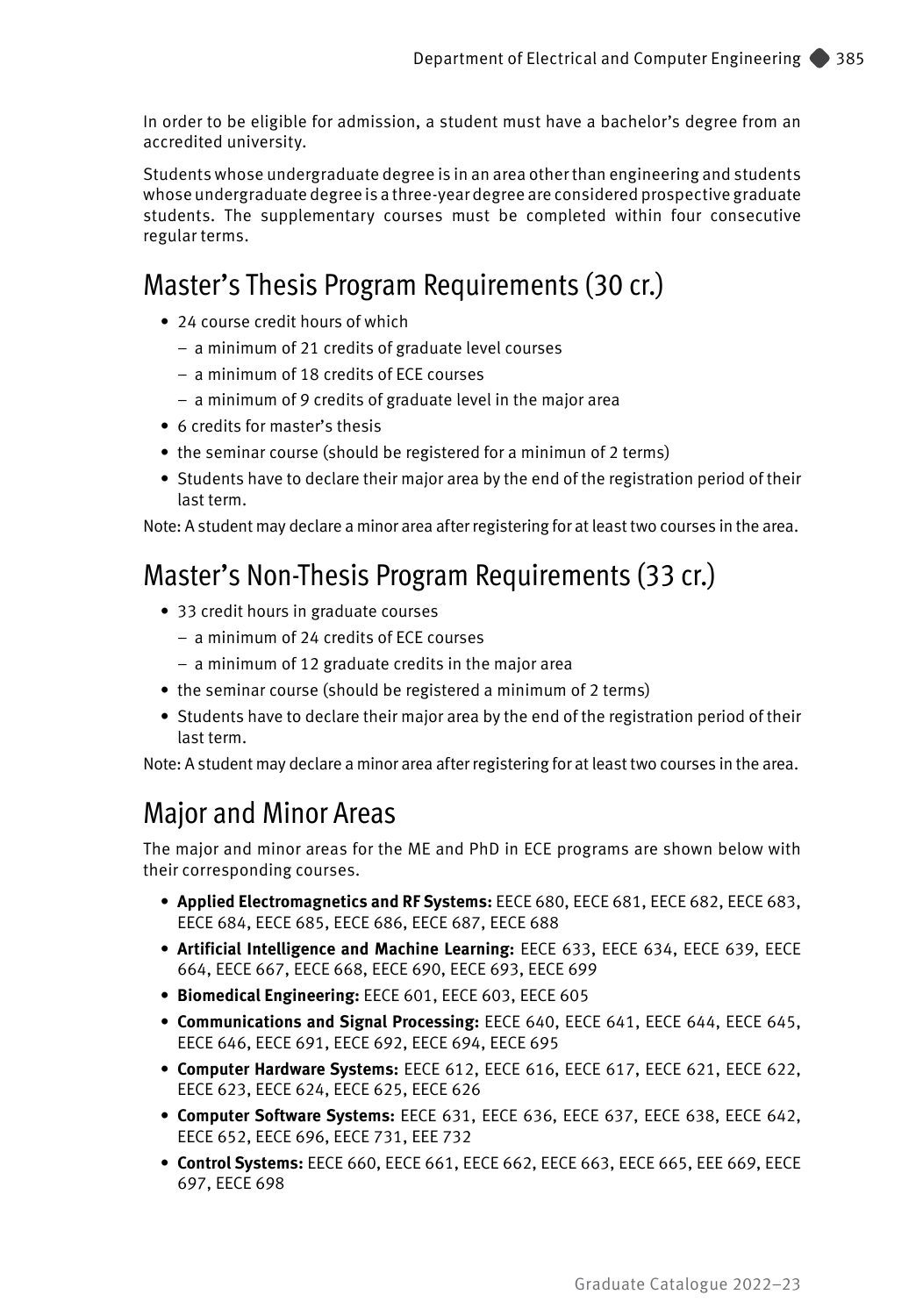- **Energy and Power Systems:** EECE 670, EECE 671, EECE 672, EECE 673, EECE 674, EECE 675, EECE 676, EECE 677, EECE 678, EECE 679
- **Networks and Security:** EECE 632, EECE 635, EECE 647, EECE 651, EECE 653, EECE 655, EECE 656, EECE 657

# **PhD in Electrical and Computer Engineering**

# Mission

The PhD program in ECE creates knowledge through advanced coursework and original research with expert faculty to shape the next generation of leaders for careers in academia and industry. It provides students with research-intensive studies in the different areas of ECE to develop competencies and proficiency in emerging technologies, and the latest advancements in science and engineering

# **Objectives**

The objectives of the program are to:

- provide students with research opportunities to acquire an in-depth of knowledge in one specialization area of electrical and computer engineering and familiarity with allied areas,
- provide opportunities for doctoral students to develop competence in performing independent research, communicating effectively and learning independently,
- advance the state of electrical and computer engineering research at AUB, in Lebanon and in the region,
- and advance state of the art in electrical and computer engineering.

# Program Outcomes

Graduates of the program are expected to have:

- breadth of knowledge in electrical and computer engineering and depth of knowledge in their specific area of research,
- an ability to identify and define research problems,
- experience in performing research and communicating the results effectively,
- experience in doing independent academic work,
- and a published contribution to the existing literature in electrical and computer engineering.

Applicants who have an excellent record of academic achievement and potential for creative and independent work may be admitted into one of the following categories:

- Students Holding a Master's Degree
- Students Holding a Bachelor's Degree
- The minimum admission requirements for the two categories are described below.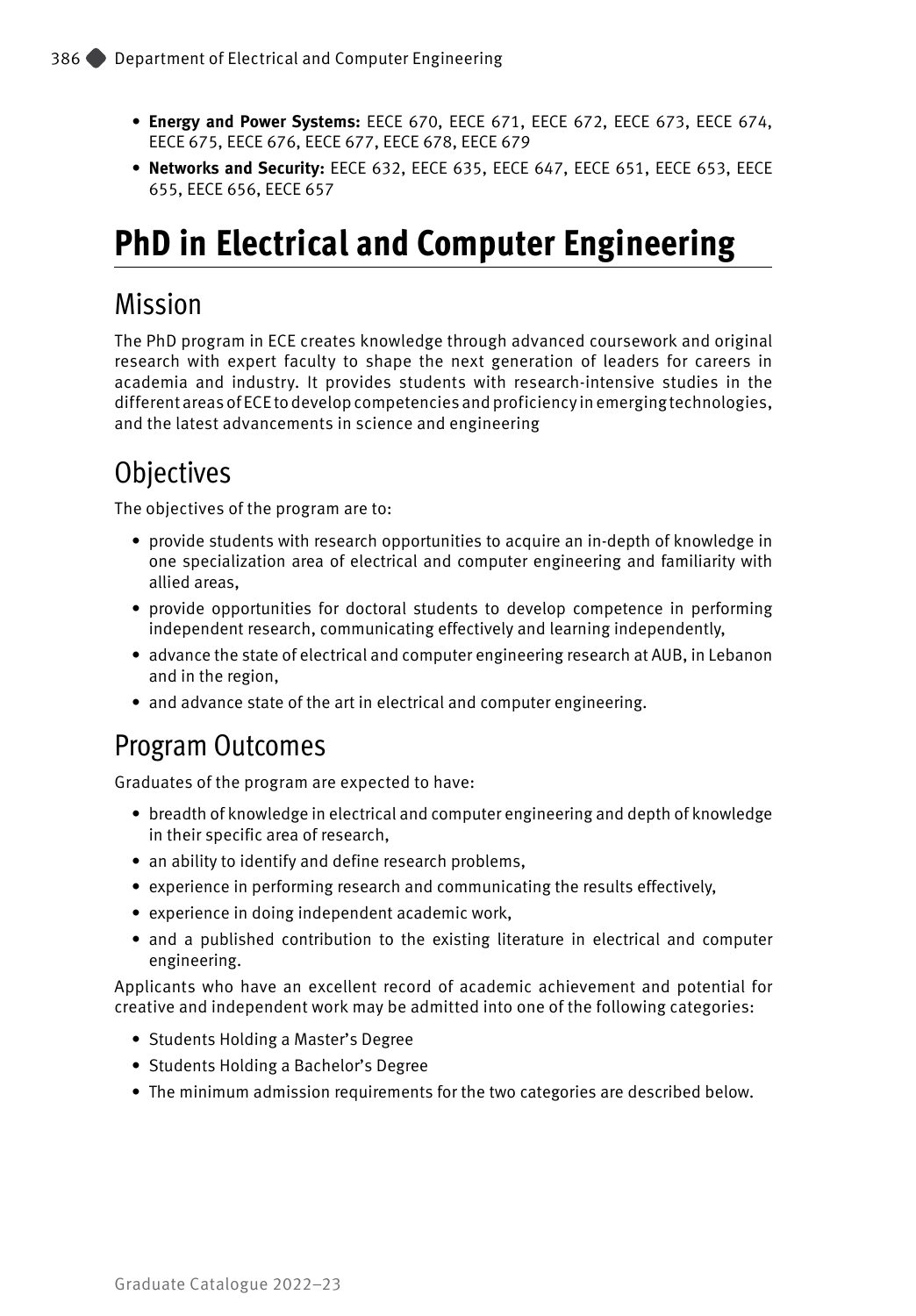# Admission Requirements for Students Holding a Master's Degree

Applicants to the PhD program must hold a master's degree in Electrical and Computer Engineering or a related discipline from AUB or another recognized institution of higher education, with a minimum cumulative average of 85 (3.7) over 100 or its equivalent. Admission is determined by evaluating the following:

- Academic transcripts from the institution(s) of higher education attended by the applicant
- Graduate Record Examination (GRE) general test scores
- A written statement of purpose
- Three letters of recommendation
- A portfolio that includes a resume and samples of work
- An interview conducted with the ECE Graduate Committee (EGC) in person, by phone or over the Internet
- Satisfaction of the university requirements for admission to PhD programs

# Program Requirements for Students Holding a Master's Degree

Completion of at least 48 credits of graduate study consisting of combined course work and research beyond the master's degree is required for the PhD degree in Electrical and Computer Engineering. A minimum of 18 credits of course work and a minimum of 24 credits of research and thesis work are required.

The basic program of study for the PhD degree is built around one major area and at least one minor area. Students take courses to satisfy the major and minor area requirements and acquire the knowledge needed for the written and oral examinations.

- The major area has to be in one of the ECE areas.
- Students must take at least 4 graduate courses, including courses prior to admission to the PhD program, in their PhD major area.
- Students must also take at least 2 graduate courses in their PhD minor area, including courses taken prior to admission to the PhD program.
- The minor courses have to be from one of the ECE areas.

Students must maintain a cumulative average of 85 (3.7) over 100 in order to remain in good standing. The cumulative average is calculated for courses taken beyond the master's degree. Students will be placed on probation if they fail a course (below C+ or 70) or have a cumulative average that falls below 85 (3.7). In such cases, students have one term to raise their cumulative average to a minimum grade of 85 (A-) and have to repeat failed courses as soon as the concerned courses are offered. Failure to do so will result in academic dismissal. Students cannot earn a PhD with a cumulative average below 85 (3.7).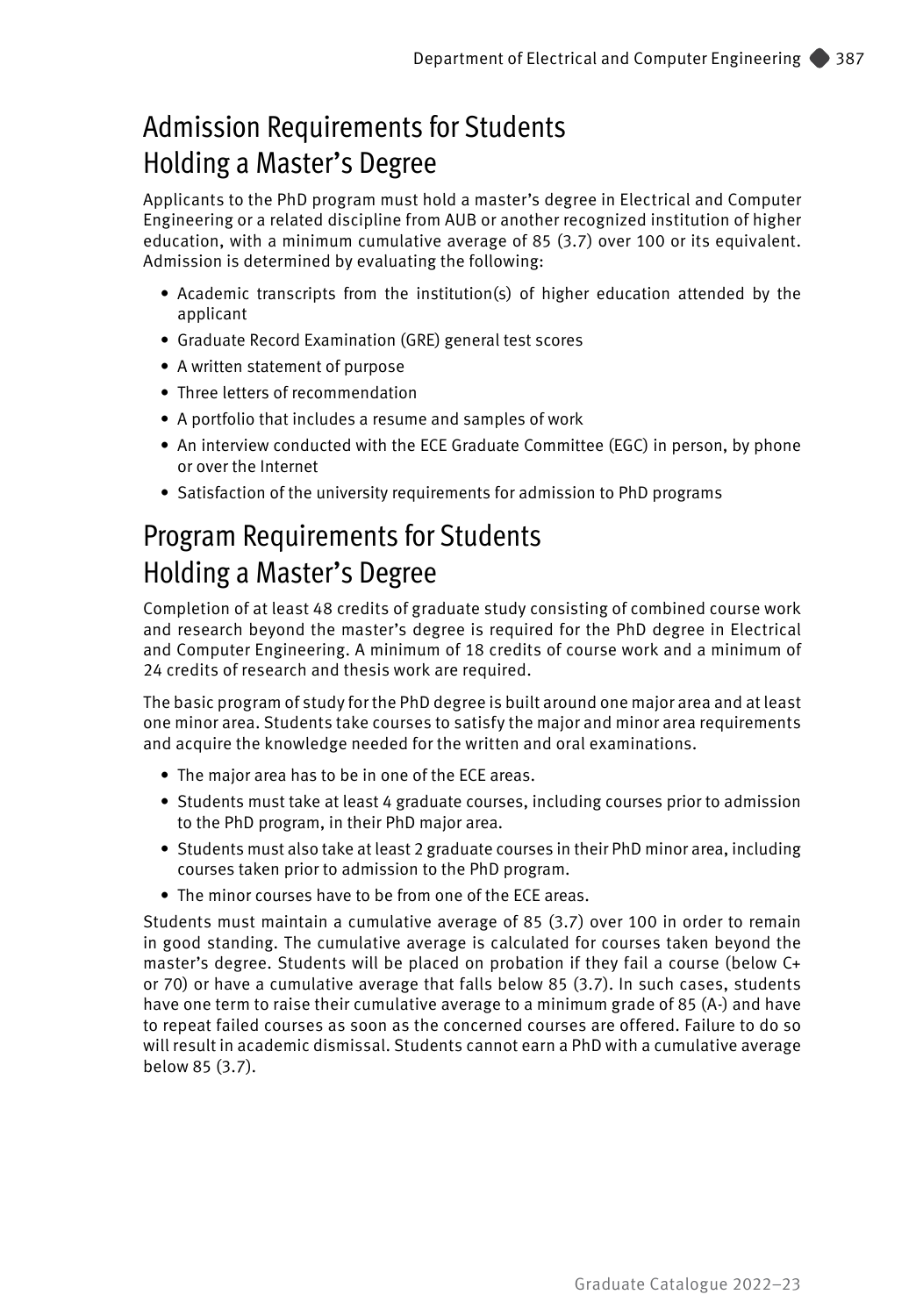# PhD Qualifying Exam for Students Holding a Master's Degree

Refer to the General University Academic Information section.

# Qualifying Exam Part I: Comprehensive Exam for Students Holding a Master's Degree

After taking at least 15 credits of coursework and mastering the knowledge delineated in the PhD major area, students take the Qualifying Exam Part I: Comprehensive Exam. The exam is given twice a year at the end of the fall and spring terms. Students are informed beforehand of the subjects that will be covered in the examination. Students who do not pass may repeat the exam only once during the following term. If students do not pass the exam after their second attempt, they will be asked to discontinue their PhD studies.

Students sit for two exams that together constitute the comprehensive examination with one in the major area and one in the minor area. These two exams are taken separately at different times during the same examination period. The major area exam consists of eight questions, out of which five questions should be answered in four hours. The minor area exam consists of six questions, out of which three questions should be answered in two and a half hours. The area exams are prepared by the corresponding area faculty committee and are designed to evaluate the student's understanding of the fundamentals in the area. Passing the comprehensive exam requires an average of no less than 3.2 or 80 over 100, with no less than 3.2 or 80 over 100 in the major area and no less than 2.2 or 70 over 100 in the minor area. Refer to the General University Academic Information section.

# Admission to Candidacy for Students Holding a Master's Degree

Students must be admitted to candidacy at least two terms before obtaining the PhD degree.

For admission to candidacy, students are expected to have:

- submitted a program approved by the thesis committee, ECE Graduate Committee (EGC), MSFEA Graduate Studies Committee (GSC) and Graduate Council (GC),
- passed the Qualifying Exam Part I and II,
- completed at least 12 credits of graduate courses beyond the master's degree,
- attained a cumulative average of at least 85 (3.7) in all courses taken beyond the master's degree,
- and maintained good academic standing.

# Residence Requirements for Students Holding a Master's Degree

A student must register for at least four terms beyond the completion of the master's degree. Requirements for the PhD degree must be completed within a period of ten regular terms years after starting graduate work beyond the master's degree. Extension beyond the five-year limit requires the approval of the EGC, MSFEA GSC and GC.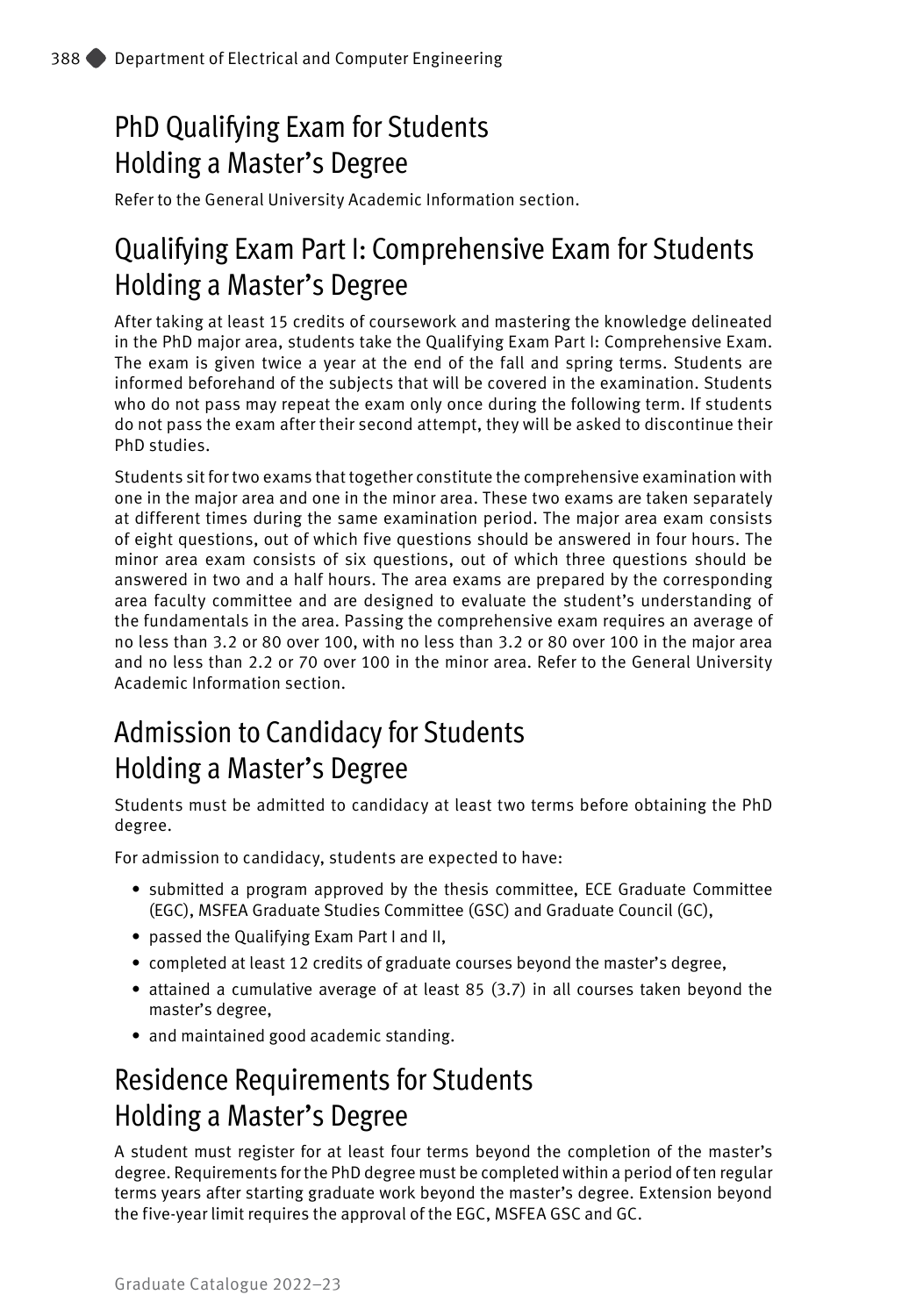# Admission Requirements for Students Holding a Bachelor's Degree (Accelerated PhD Track)

- A bachelor's degree with a minimum major and cumulative average of 85 (3.7) over 100 or its equivalent in Electrical and Computer Engineering
- Graduate Record Examination (GRE) general test scores
- Three letters of recommendation (one from the FYP supervisor)
- An applicant's written statement of purpose that shows the research potential in the proposed area of study
- A two-three page research proposal
- Performance of the candidate in the EECE 499 research-based course if taken or a proven research record through published articles
- An interview conducted with the ECE Graduate Committee (EGC) in person, by phone or over the Internet

# Course Requirements for Students Holding a Bachelor's Degree

The completion of at least 78 credits of graduate study consisting of combined coursework and research beyond the bachelor's degree is required for the accelerated PhD track in Electrical and Computer Engineering. A minimum of 36 credit hours must be in approved graduate level course work and a minimum of 30 credit hours in thesis work. In addition, normally a maximum of 6 credit hours out of the 36 credits of coursework may be in tutorial courses.

The basic program of study for the accelerated PhD track is built around one major area and a minimum of one minor area. Students take courses to satisfy the major and minor area requirements and to acquire the knowledge needed for the Qualifying Exam Part I and II.

- The major area has to be in one of the ECE areas.
- Students must take at least six graduate level courses in their PhD major area.
- Students must take at least three graduate level courses in their PhD minor area.
- The minor courses have to be from one of the ECE areas.

# PhD Qualifying Exam for Students Holding a Bachelor's Degree

Refer to the General University Academic Information section.

# Qualifying Exam Part I: Comprehensive Exam for Students Holding a Bachelor's Degree

Comprehensive examinations are written exams taken after completing a minimum of 30 credits of course requirements for the accelerated track. Timing of the examination is set by the department/program no later than the sixth regular term of the PhD student's enrollment. Refer to the General University Academic Information section.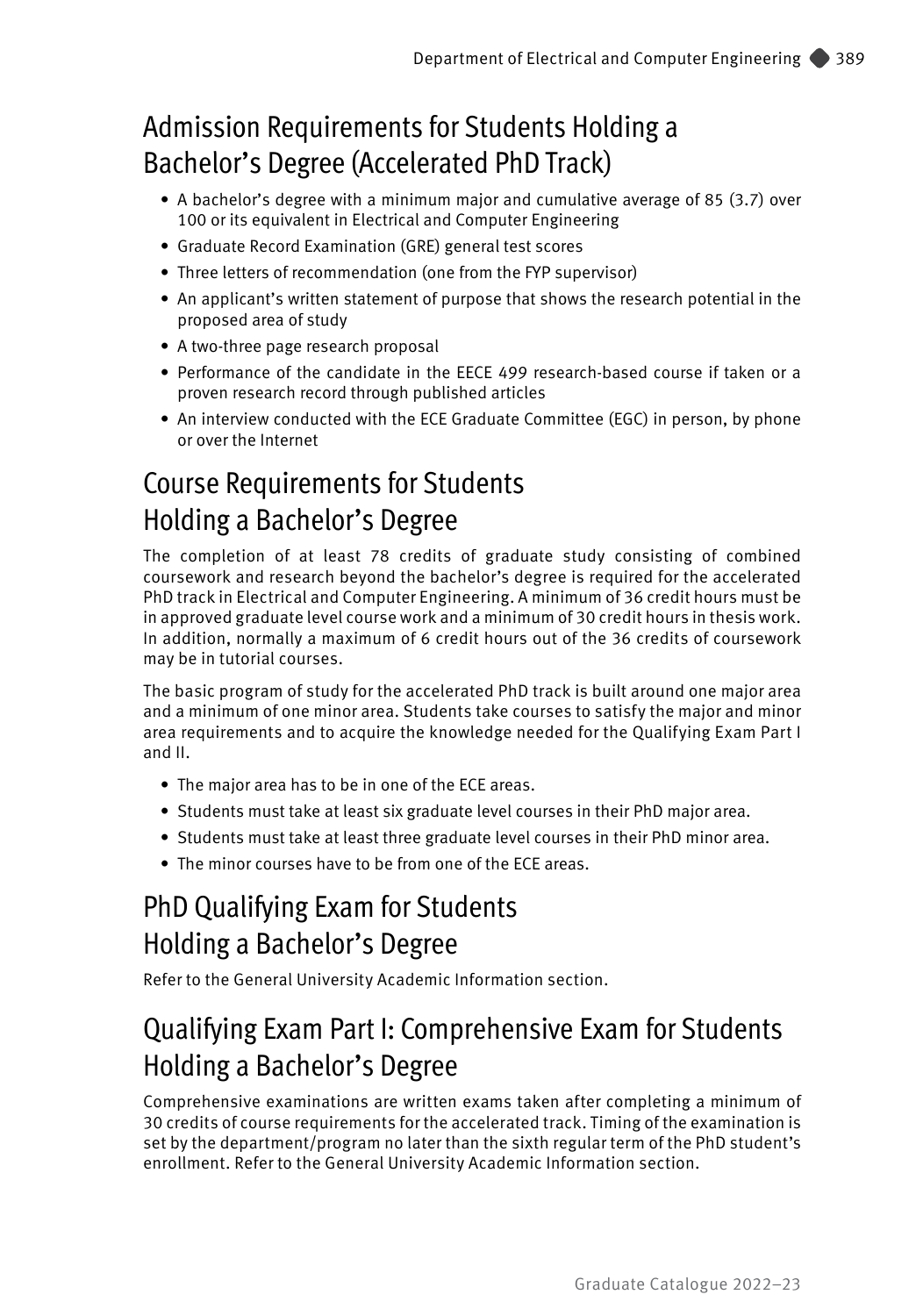# Residence Requirements for Students Holding a Bachelor's Degree

The student must register for at least eight terms beyond the completion of the bachelor's degree. Requirements for the PhD degree in the accelerated track must be completed within a period of twelve regular terms after starting graduate work beyond the bachelor's degree. Extension beyond the twelve regular terms limit requires the approval of the EGC, MSFEA GSC and GC.

Students deemed by the department, within one to two years after admission into the accelerated track, as not qualified to complete a PhD degree may be granted a master's degree in the area after completing the equivalence of a non-thesis master's. Every effort will be made to screen students carefully to assure their potential and aptitude as researchers prior to acceptance. This may be accomplished by having selected students participate in ongoing research projects while they are registered undergraduates.

# Admission to Candidacy for Students Holding a Bachelor's Degree

Students must be admitted to candidacy at least two terms before obtaining the PhD degree.

For admission to candidacy, students are expected to have:

- submitted a program approved by the thesis committee, EGC, MSFEA GSC and GC
- passed the oral qualifying examination
- completed at least 30 credits of graduate level courses beyond the bachelor's degree
- attained a cumulative average of at least 85 (3.7) in all courses taken beyond the bachelor's degree
- maintained good academic standing

# PhD Thesis Committee

In accordance to the Lebanese Ministry of Higher Education, the thesis committee should be composed of at least five faculty members:

- Chair of the committee, advisor and at least one member from the student's department/program
- Two members must be from outside the university
- At least four committee members must be from the student's major area
- All members must hold doctoral degrees
- The advisor and at least three of the members must be of professorial rank
- The chair of the thesis committee must be a full professor and cannot be the advisor

Members of the committee are recommended by the student's thesis advisor and approved by the Graduate Committee of the ECE department, MSFEA Graduate Studies Committee and Graduate Council.

The committee approves the thesis topic and research plan, administers the oral Qualifying Exam (Part II) and conducts the thesis defense. The thesis proposal and selection of the committee should be approved at least two terms before the thesis defense.

Any changes in the committee, including the thesis advisor, must receive the approval of the EGC, MSFEA GSC and GC.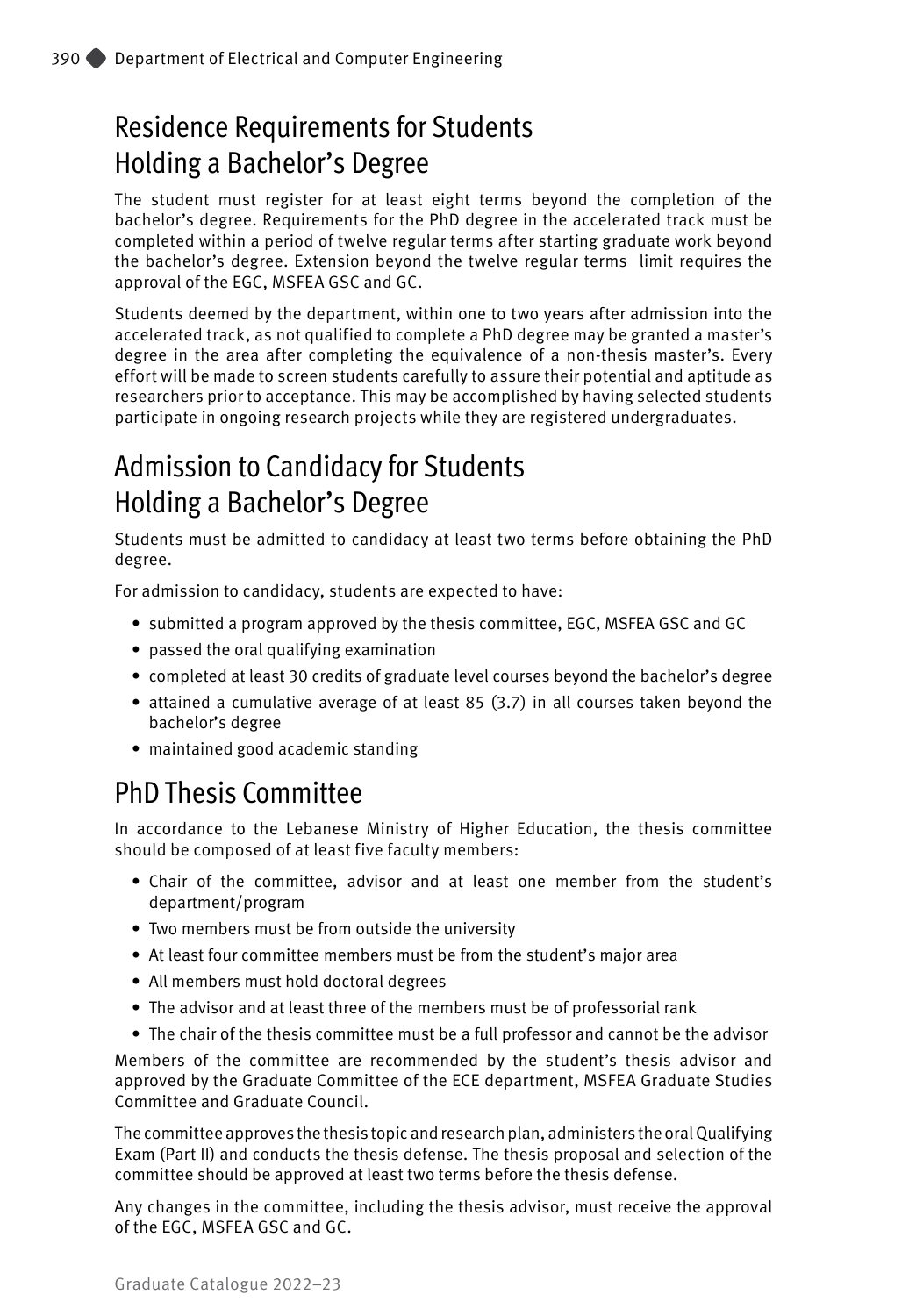# PhD Thesis Proposal

Refer to PhD Thesis Proposal under General University Academic Information section.

# Qualifying Exam Part II: Defense of Thesis Proposal

Within two terms of passing the comprehensive examination, the student must take an oral qualifying examination, administered by her/his thesis committee. The defense of the PhD thesis proposal is considered part of the oral qualifying examination. In addition to reviewing the prospectus of the thesis, the nature and content of the examination are related to the student's field of research. Refer to Qualifying Exam Part II: Defense of Thesis Proposal under General University Academic Information section.

# PhD Thesis

The student must submit a thesis based on the results of original and independent research. The PhD thesis is expected to make a significant contribution to the field of electrical and computer engineering. Upon its completion and after its approval by the thesis advisor, the thesis must be defended orally. Refer to PhD Thesis Format under General University Academic Information section.

# PhD Thesis Defense

Refer to PhD Thesis Defense under General University Academic Information section.

# Seminar Requirement

The student must register for the EECE 797 Seminar as long as s/he is enrolled in the program.

# Program Completion Requirements

To earn the PhD degree in Electrical and Computer Engineering, the student must complete the following requirements:

- Have at least one journal article, based on the PhD thesis, accepted in a leading international journal in the field of specialty subjected to at least two reviews. Additionally, at least two refereed conference papers based on the thesis must have appeared in conference proceedings.
- Have a cumulative average, beyond the master's degree, of 85 (3.7) or above and be in good academic standing.
- Satisfy the course and research credit requirements.
- Pass the comprehensive and oral qualifying examinations.
- Complete and successfully defend a PhD thesis.
- Satisfy the residence requirement and all other pertinent AUB regulations.

# PhD Major or Minor Areas

The PhD major or minor areas of study with their corresponding courses are the same as those listed for the master's degree (page [385\)](#page-78-0).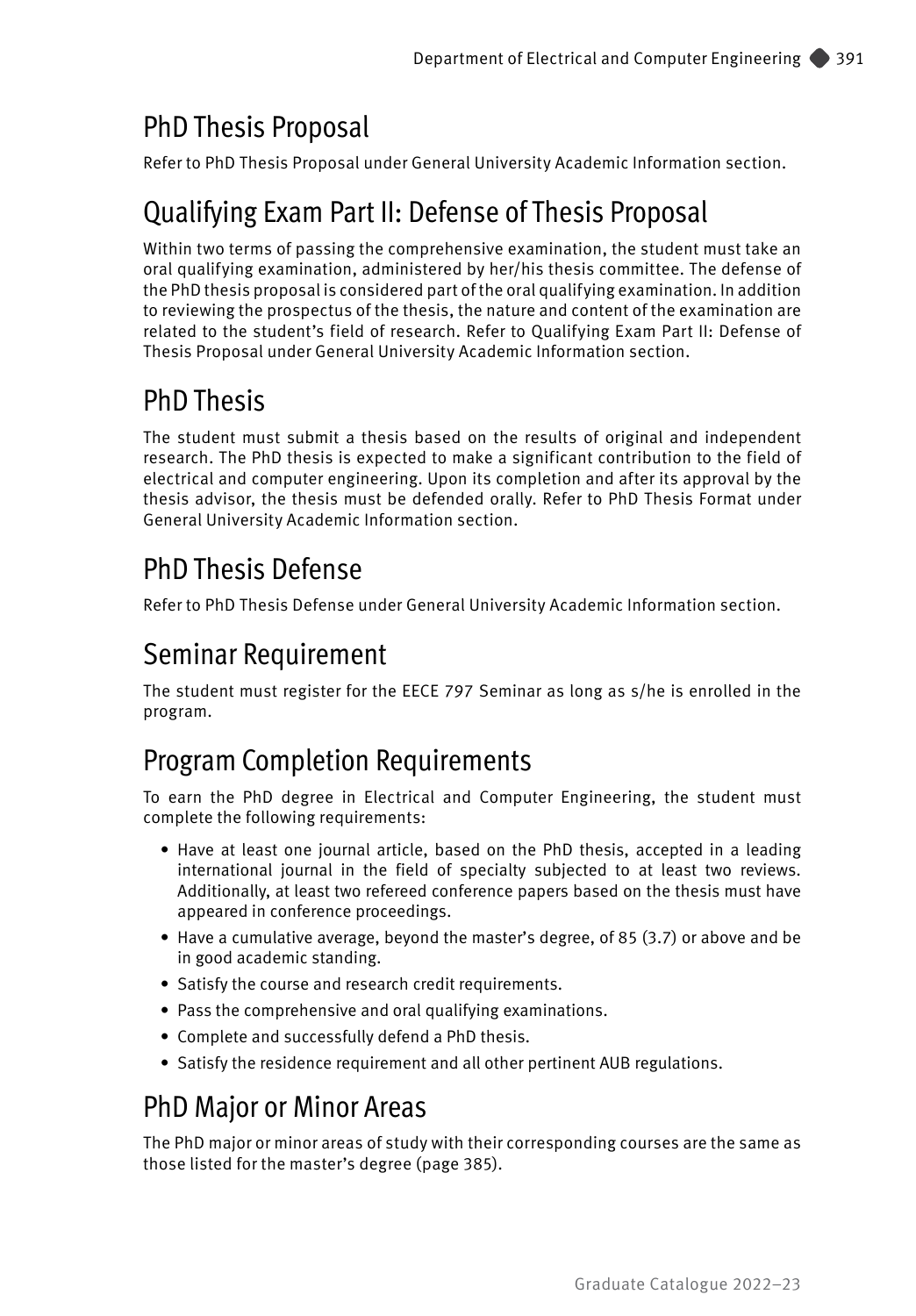# **Course Descriptions**

## **EECE 601 Biomedical Devices and Equipment 3 cr.**

The course discusses the main types of biomedical devices and equipment in terms of the physical principles underlying their operation, their operational characteristics, and their applications. The discussion includes: ultrasound systems, blood instruments, cardiac and respiratory devices and equipment, clinical laboratory equipment, radiology equipment. X-ray machines, CT scanners, PET scanners, and magnetic resonance imaging systems.*Prerequisites: BIOL 210 or BIOL 202 or PHYL 246; and EECE 210 or PHYS 228 and PHYS 228L; or consent of the instructor.*

### **EECE 603 Biomedical Signal and Image Processing 3 cr.**

Fundamentals of digital signal processing as implemented in biomedical applications. It provides a concise treatment of the tools utilized to describe deterministic and random signals as the basis of analyzing biological signals: data acquisition, imaging, denoising and filtering, feature extraction, modeling. The course is tightly coupled with a practical component through laboratory projects. Examples include the auditory system, speech generation, electrocardiogram, neuronal circuits and medical imaging. Students should have reasonable software skills in Matlab. *Pre or co-requisites: STAT 230 and EECE 340, or STAT 233 and EECE 340 or consent of instructor.*

### **EECE 605 Neuromuscular Engineering 3 cr.**

An introduction on the nervous system, electrophysiology and chemical kinetics. The cell membrane in the steady state: resting membrane voltage and membrane equivalent circuit. Generation and propagation of the action potential: Hodgkin-Huxley model, properties and propagation of the action potential. Synapses: neuromuscular junction, fast chemical synapses, second-messenger systems, synaptic plasticity and electrical synapses. Neurons: neuronal currents, firing patterns and signaling in dendrites. Muscle: contraction, mechanics and receptors. Control of movement: mechanics, spinal reflexes, hierarchical organization and control, locomotion, equilibrium-point hypothesis. *Prerequisites: BIOL 210 or BIOL 202 or PHYL 246, and EECE 210; or PHYS 228, PHYS 228L and MATH 202; or consent of instructor.*

## **EECE 612/412 Digital Integrated Circuits 3 cr.**

Graduate Catalogue 2022–23

A course on digital electronic circuits; models, current equations, and parasitics of CMOS transistors for digital design; study of CMOS inverter and logic gates, including analysis, design, simulation, layout, and verification; advanced circuit styles; sequential circuits; advanced topics: semiconductor memories, power grid, clocking strategies, data-path building blocks, deep-submicron design issues, interconnect. *Prerequisites: EECE 310 and EECE 320, or consent of instructor*.

## **EECE 616 Advanced Digital Integrated Circuits 3 cr.**

This course covers advanced concepts in circuit design for digital VLSI systems in state ofthe-art integrated circuits technologies. Emphasis is on circuit design and optimization techniques targeted for high-speed, low-power or high-density circuits. The impact of scaling, deep submicron effects, interconnect, signal integrity, power distribution/ consumption and timing on circuit design is investigated. Emerging challenges in low power/low voltage design, process variations and memory design in the nano-scale era are covered. *Prerequisite: EECE 412 or EECE 612 or consent of instructor.*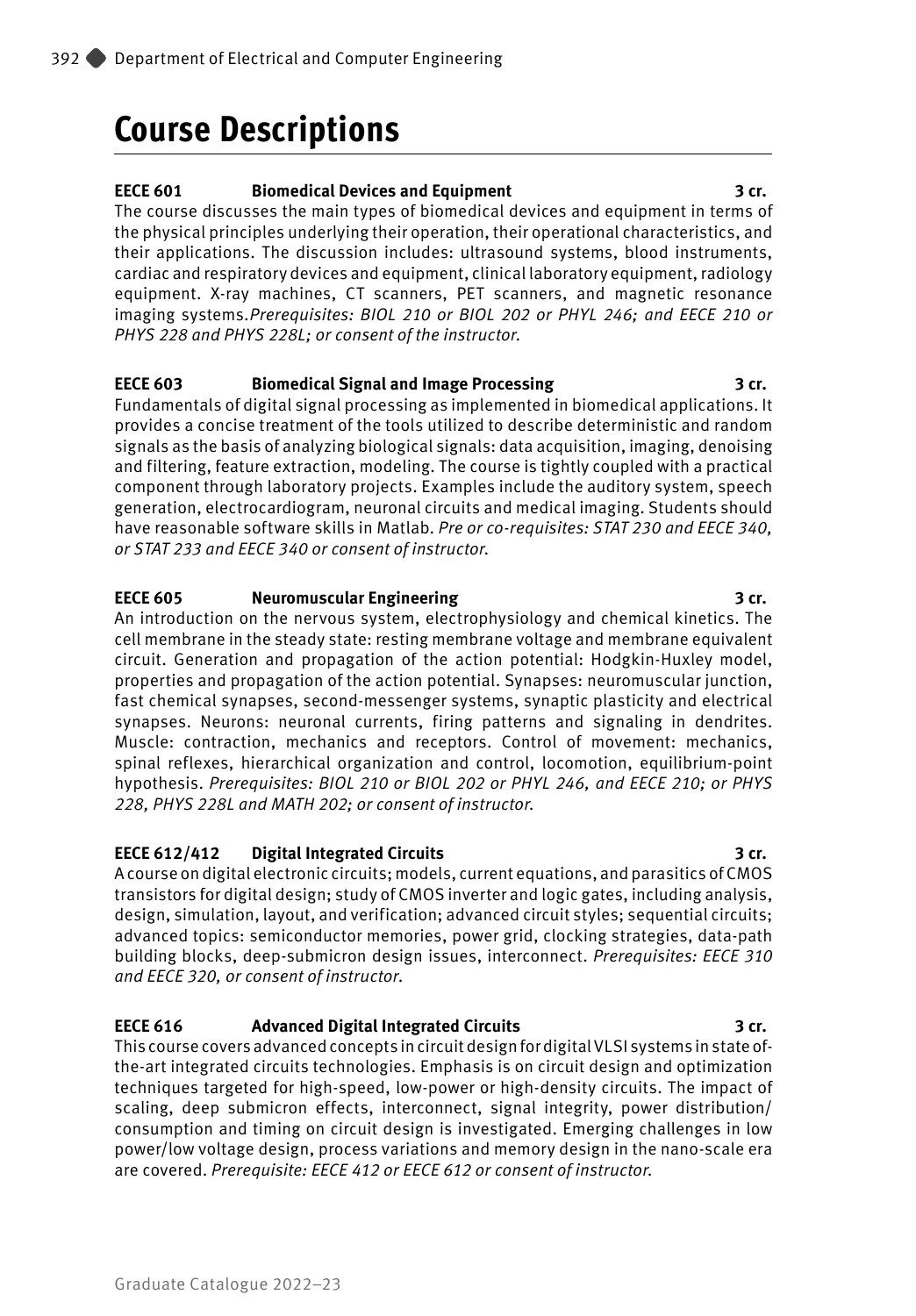## **EECE 617 Reliability and Statistical Design 3 cr.**

This course explores major aspects of statistical design methodologies with particular emphasis on electrical and computer engineering problems. It covers various topics in the domain of reliability, yield estimation, variance reduction methods for purposes of extreme statistics and rare fail event estimation, modeling and optimization. Case studies will be provided to analyze the manufacturability challenges of advanced circuits and the implications on low power design.

### **EECE 621 Advanced Computer Architecture 3 cr.**

This course focuses on modern advancements in parallel computer architecture with emphasis on instruction level parallelism (ILP). Topics include: advanced branch prediction, data speculation, memory dependence prediction, trace caches, dynamic optimization, checkpoint architectures, latency-tolerant processors, simultaneous multithreading, speculative multithreading and virtual machines. A key component of the course is a research project in which students use architecture performance simulator to investigate novel architecture techniques. *Prerequisite: EECE 421 or consent of instructor.*

# **EECE 622 VLSI for Communications and Signal Processing 3 cr.**

This course introduces concepts in the design and implementation of digital signal processing systems using integrated circuits. Emphasis is on the architectural exploration, design and optimization of signal processing systems for communications. Algorithm, architecture and circuit design techniques are introduced that enable joint optimization across the algorithmic, architectural and circuit domains. A key component of the course is a project in which students investigate problems in the design and implementation of low-power and high-performance communication systems. *Prerequisite: EECE 491 or EECE 691 or consent of instructor.*

# **EECE 623/423 Reconfigurable Computing 3 cr.**

A course on reconfigurable computing systems and applications; contemporary FPGA architectures; FPGA design flows and tools; high-level synthesis; hardware/software partitioning; host, memory and peripheral interfaces; operating system support; dynamic partial reconfiguration; classical and emerging applications. Students work on a set of design assignments and a research project using appropriate FPGA development boards and tools. *Prerequisite: EECE 321 or consent of instructor.*

# **EECE 624 Digital Systems Testing 3 cr.**

This course covers an overview of digital systems testing and testable design; test economics, fault modeling, logic and fault simulation, testability measures; test generation for combinational circuits; memory test; delay test; IDDQ test; scan design and boundary scan. *Prerequisite: EECE 320 or consent of instructor.*

# **EECE 625/425 Embedded Systems Design 3 cr.**

A course on contemporary embedded systems design. The system design process; microcontroller architectures and programming; standard peripheral device controllers (GPIO, timers/counters, interrupts); serial interfaces (RS232, SSI/SPI, I2C, USB); displays; memory devices and DMA; IoT and network interfaces; analog/digital conversion; pulse-width modulation; motor control; embedded operating systems. Students work on a set of design assignments and a major project using appropriate microcontroller development boards and tools. *Prerequisite: EECE 321 or consent of instructor.*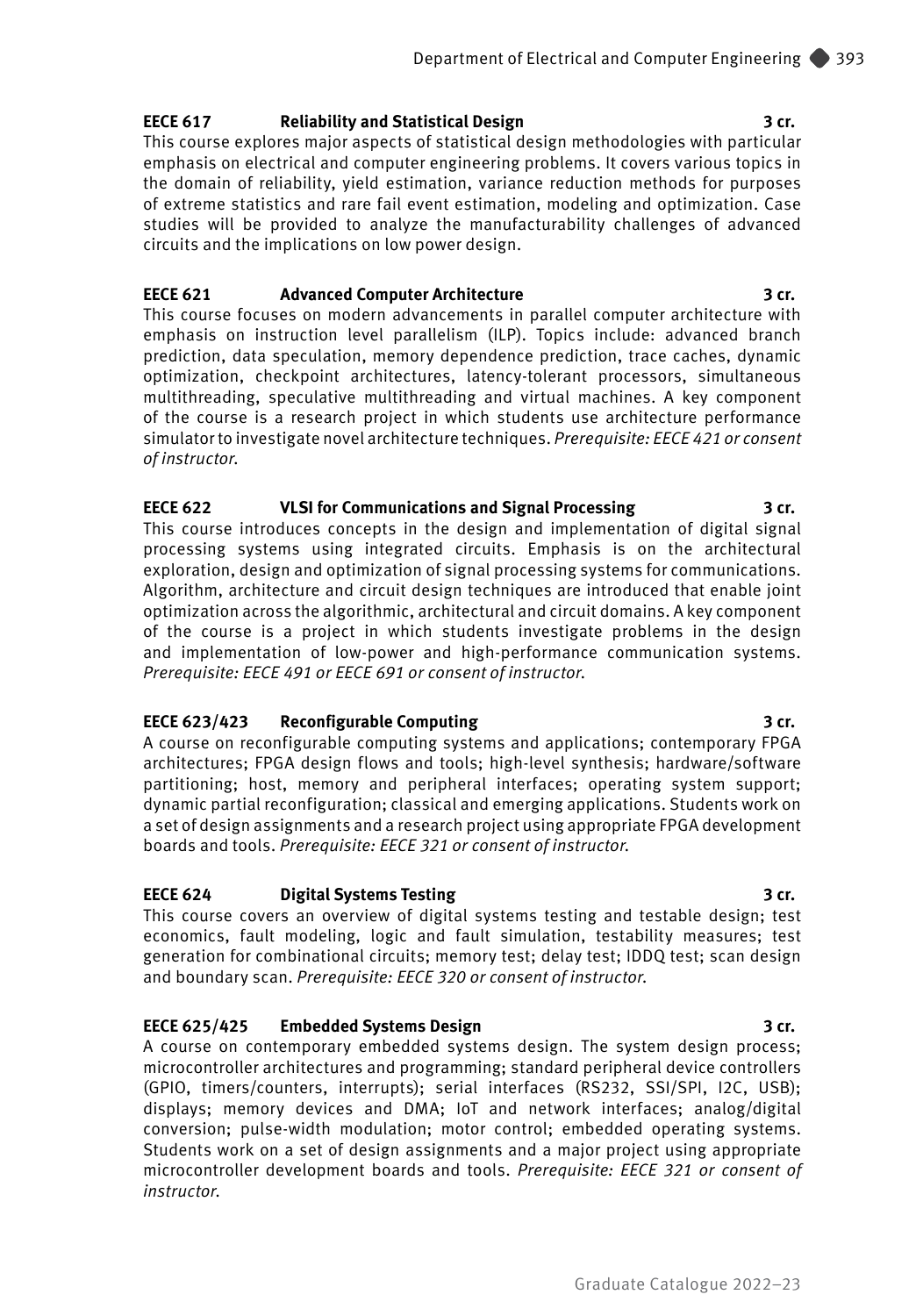## 394 Department of Electrical and Computer Engineering

### **EECE 626 Hardware Accelerators for Machine Learning 3 cr.**

This course provides an in-depth coverage of architectural techniques used to design accelerators for training and inference in machine learning systems, with focus on recent advances towards enabling efficient processing of DNNs. It provides an overview of DNNs, discusses various hardware platforms and architectures that support DNNs, and highlights key trends in reducing the computational cost of DNNs via hardware design changes only or through joint hardware design and DNN algorithm optimizations. It also covers various development tools that enable students to quickly get started in this field, and highlights important benchmarking metrics and design considerations to be used for evaluating a plethora of DNN hardware design options. Case studies include Google's TPU, Apple's Neural Engine, Intel's Nervana processor, and ARM's Project Trillium. The course involves a semester project that focuses on developing architectures for hardware ML accelerators. *Prerequisites: EECE 490 and EECE 420 or EECE 421, or consent of instructor.* 

### **EECE 631 Advanced Topics in Algorithms 3 cr.**

This is a second course on algorithms. The aim of the course is to cover general tools from probability and convex optimization with applications to randomized algorithms, approximation algorithms, and theoretical computer science in general. Topics include: introduction to randomized algorithms, tail inequalities, probabilistic method, random walks, hashing, derandomization, introduction to approximation algorithms, basics of linear programming, algorithms for solving linear programs, linear programming relaxation and approximation algorithms, basics of semidefinite programming, semidefinite relaxation and approximation algorithms, interior point methods, and selected topics as time permits. *Prerequisites: EECE 431 or EECE 331 and STAT 230 or STAT 233 and MATH 218 or MATH 219 or consent of instructor.*

## **EECE 632/ 455 Cryptography and Network Security 3 cr.**

This course provides an overview of encryption and network security. The topics include: classical encryption techniques, block ciphers and the data encryption standard, finite fields, advanced encryption standard, confidentiality using symmetric encryption, public-key cryptography, key management, hash and MAC algorithms, digital signatures, authentication applications, Web security, email security and IP security.

## **EECE 633 Data Mining 3 cr. 3 cr.**

This course is an introduction to data mining. Data mining refers to knowledge discovery, using huge amounts of data to arrive at non-trivial conclusions. Topics will range from statistics to machine learning to database, with a focus on analysis of large data sets. The course will target at least one new data mining problem involving real data, for which the students will have to find a solution. *Prerequisite: EECE 330 or consent of instructor.*

## **EECE 634 Introduction to Computational Arabic 3 cr.**

The course discusses computational challenges specific to the Arabic language including representation, rendering, processing, structure, interface and recognition. The course also discusses multilingual texts with Arabic, visits text processing techniques such as encoding, matching, tokenization, search, indexing and pattern matching. The course reviews the state of the art in automating Arabic language understanding. *Prerequisite: EECE 330 or consent of instructor.*

## **EECE 635 Theoretical Foundations of Security and Privacy 3 cr.**

This course provides a rigorous framework to study security and privacy using suitable mathematical models. Such models enable the assessment of the security/privacy guarantees of a given system, including communication and computing systems and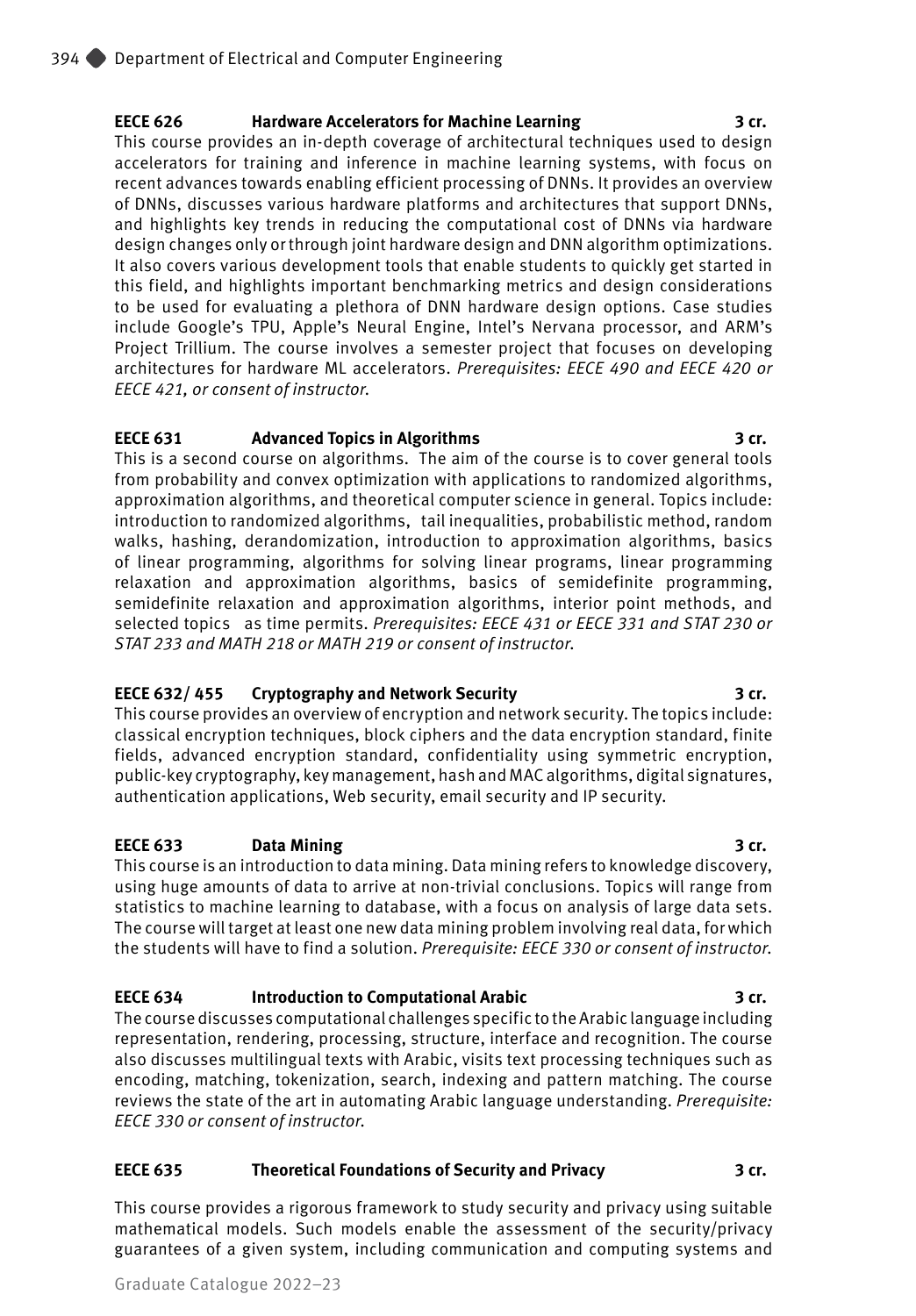databases. In particular, this course covers both computational and information-theoretic notions of security and privacy. Students learn various adversarial models and their corresponding information-theoretic measures, in addition to basic cryptographic principles and protocols. Topics include: the Shannon cipher system, one-time pads and perfect secrecy, semantic security and the RSA algorithm, equivocation, and guessing entropy (and other measures). A particular focus is given to the notion of differential privacy and its applications. *Prerequisite: EECE 330 and STAT 230 or STAT 233 or consent of instructor.*

## **EECE 636 Logic Verification and Synthesis 3 cr.**

The course discusses the correctness of logic systems whether software or hardware, the basic representations of propositional logic and first order logic. It discusses how expressive and realizable different logic theories are. It covers tools that reason about the correctness of logic and that automatically synthesize logic into an implementation. *Prerequisite: EECE 330 or consent of instructor.*

## **EECE 637 Advanced Programming Practice 3 cr.**

This is an advanced course on programming practices with a focus on verification. Teams will work in agile and extreme programming environments and will use formal specifications, design patterns and aspect-oriented programming. Projects will involve tools for source control, debugging, code building, documentation, dynamic and static verification. *Prerequisite: EECE 330 or consent of instructor.*

## **EECE 638 Software Testing 3 cr.**

The course focuses on concepts, techniques and tools for testing software. It provides practical knowledge of a variety of ways to test software and an understanding of some of the tradeoffs between testing techniques. The topics include: software testing at the unit, module, and system levels; functional and structural testing; regression testing; mutation testing; test suite minimization and prioritization; automatic test case generation.

# **EECE 639 Advanced Techniques and Applications in Data Mining 3 cr.**

A course that covers advanced topics in data mining and recent progress in this field. Discussions will include which techniques fit best for complex applications in data mining. Mining complex data will include general text mining, Arabic text mining, social network analysis, spatial data mining, mining of the World Wide Web, stream data, time-series data and sequence data. We will also discuss recent application sectors and trends in data mining such as for the telecommunication, biological, and financial sectors. *Prerequisites: EECE 330 and one of the following: EECE 633, EECE 667 or EECE 693; or consent of instructor.*

## **EECE 640 Wireless Communications 3 cr.**

A course that covers the fundamentals of wireless communications with emphasis on wireless channel modeling; digital modulation in wireless channels; diversity techniques; channel coding and interleaving in fading channels; adaptive equalization; multiple access techniques; the cellular concept; overview of current wireless communications systems. *Prerequisite: EECE 442 or consent of instructor.*

## **EECE 640L Wireless Communications Laboratory 1 cr.**

A laboratory course that covers the following topics: basics of radio network planning and optimization, radio network planning for the GSM cellular system, radio network planning for the UMTS cellular system, GSM-UMTS co-existence and co-citing,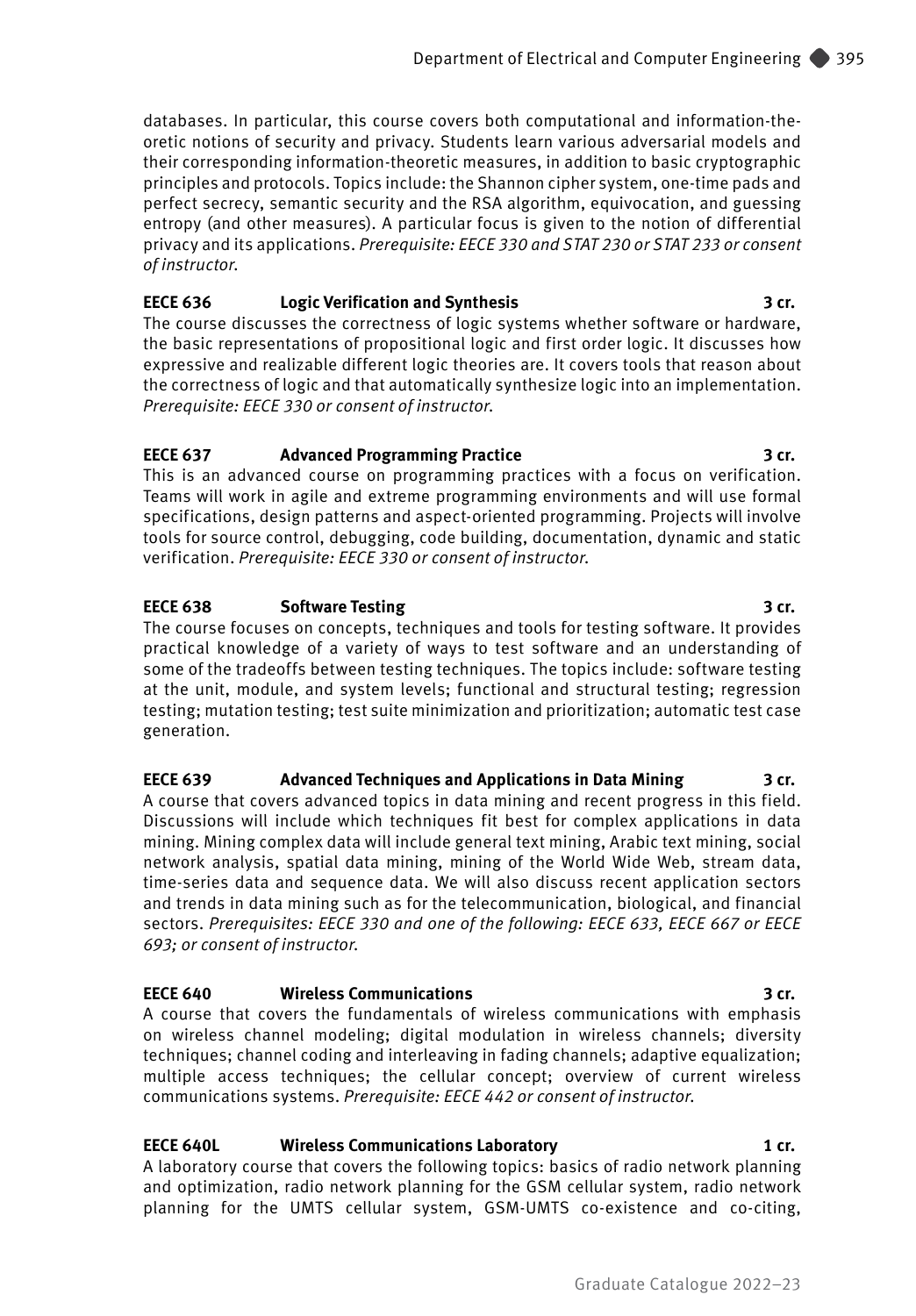radio network planning for the WiMAX broadband system, indoor GSM drive testing measurements and analysis, outdoor GSM drive testing measurements and analysis, UMTS drive testing measurements and analysis, and measurement-based wireless channel modeling. *Prerequisite: EECE 640 or consent of instructor.*

### **EECE 641 Information Theory 3 cr.**

In this course students study data transmission through introducing the field of information theory. The theory is introduced in a gradual fashion and students study its application to communications theory, computer science, statistics and probability theory. Covering all the essential topics in information theory, students are introduced to the basic quantities of entropy, relative entropy and mutual information to show how they arise as natural answers to questions of data compression, channel capacity, rate distortion and large deviation theory. *Prerequisite: STAT 230 or STAT 233 or EECE 442, or consent of instructor.*

### **EECE 642 Introduction to Coding Theory 3 cr.**

This course introduces the theory of error-correcting codes with a focus on the asymptotic, algorithmic and algebraic aspects. Topics include: background material from combinatorics and algebra; Shannon's coding theorem; linear codes; coding bounds; classical algebraic codes: Hamming and Hadamard codes, Reed-Solomon codes and Justesen codes and decoding algorithms; codes from graphs: low density parity check codes, expander codes, explicit constructions and decoding algorithms; and an introduction to turbo codes.

### **EECE 644 Stochastic Processes, Detection, and Estimation 3 cr.**

This is a graduate-level introduction to the fundamentals of detection and estimation theory involving signal and system models in which there is some inherent randomness. The concepts that we develop are extraordinarily rich, interesting and powerful, and form the basis for an enormous range of algorithms used in diverse applications. The material in this course constitutes a common foundation for work in the statistical signal processing, communication and control areas. *Prerequisites: STAT 230 and EECE 340 or STAT 233 and EECE 340 or consent of instructor.*

### **EECE 645 Wireless Cellular Technologies 3 cr.**

A course on the evolution of cellular technologies with focus on 2G GSM technology, 3G UMTS/HSPA technology, 4G LTE technology and beyond. Topics include: cellular network fundamentals; standardization; transmitter and receiver link level designs; access and core network architectures; physical channels and signaling procedures; scheduling and radio resource management; radio network planning; multiple antenna techniques; emerging topics. *Prerequisite: EECE 640 or consent of instructor.*

## **EECE 646 Advanced Digital and Data Communications 3 cr.**

A course that addresses digital communication principles and techniques aimed at achieving improved reliability. The course examines information measures, such as entropy and mutual information for discrete and waveform channels, source coding, channel capacity and coding theorem, linear block and cyclic codes, hard and soft decision decoding, and spread spectrum modulation. *Prerequisite: EECE 442 or consent of the instructor.* 

## **EECE 647 Queuing Theory 3 cr.**

A course that covers Poisson counting and renewal processes; Markov chains and decision theory, branching processes, birth death processes and semi-Markov processes; simple Markovian queues, networks of queues, general single and multipleserver queues, bounds and approximations.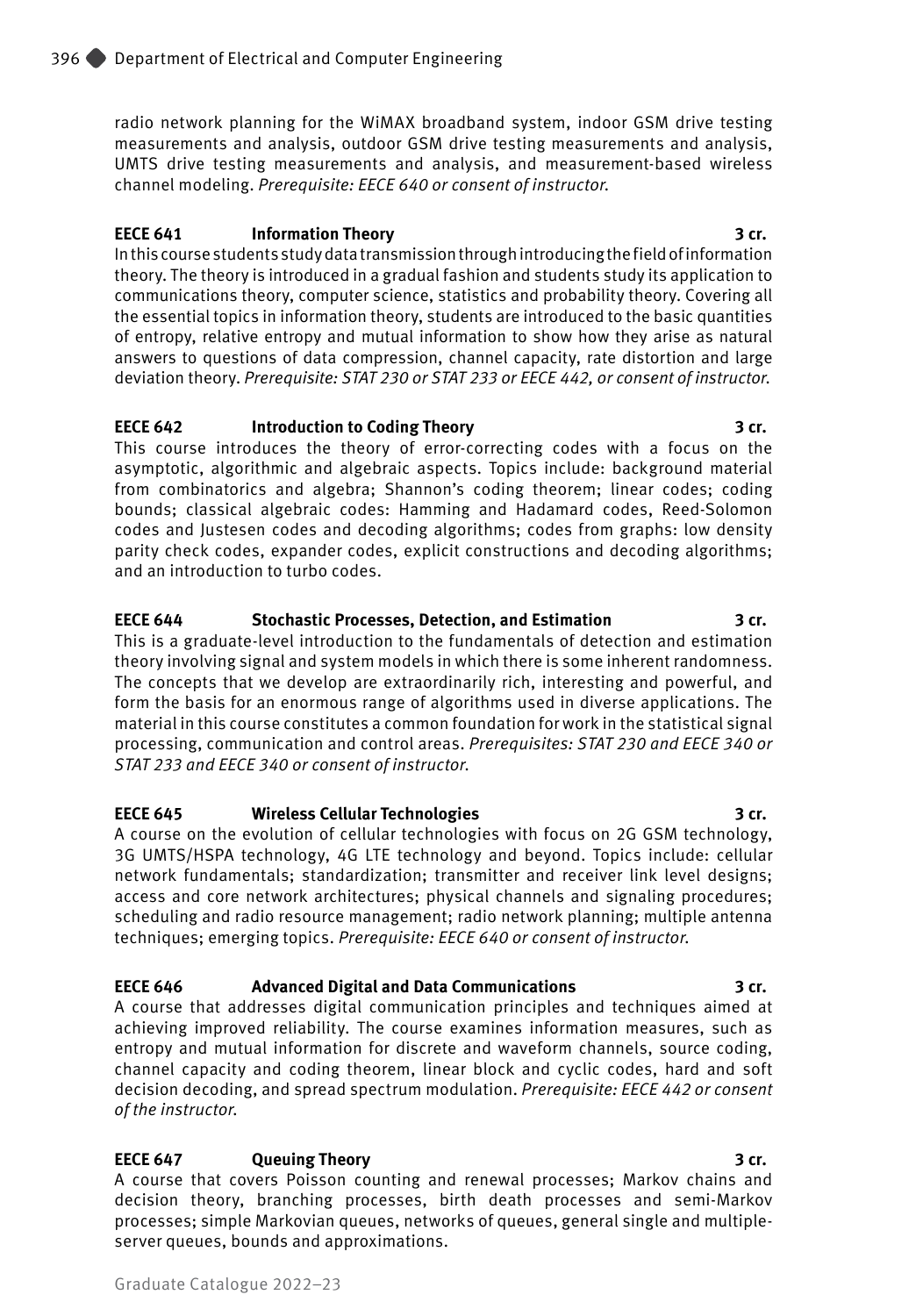#### **EECE 651** Internet Engineering **3 cr.**

A course that provides in-depth coverage of Internet architecture, Internet protocols and routing; discusses recent developments on the Internet such as IPv6, switching and mobility; and gives a detailed study of TCP. *Prerequisite: EECE 350 or EECE 351 or consent of instructor.*

#### **EECE 651L Internetworking Laboratory 1 cr.**

This laboratory course covers the technologies and protocols of the Internet. The experiments cover IP, ARP, ICMP, UDP, TCP, DNS, routing protocols (RIP, OSPF, BGP), network address translation (NAT), dynamic host configuration (DHCP), SNMP and IP multicast. *Prerequisite: EECE 350 or EECE 351 or consent of instructor.*

### **EECE 652 Web Server Design and Programming 3 cr.**

This course concentrates on major technologies used in building web servers. It is divided into two parts: client programming and server programming. The first part includes HTML, CSS, Java Script and XML programming. The second part is based on the ASP. NET framework (both Forms and MVC) along with C#. It covers basic controls, validation, database interfacing, AJAX, sessions and cookies, file uploading and downloading, emails with attachments, securing websites, user controls and third-party controls. The course concludes with programming and interfacing with web services. The website development group-based project is a major component of the course.

#### **EECE 653 Multimedia and Networking 3 cr.** 3 cr.

This course covers topics in multimedia such as system requirements, performance requirements, representation and compression. Multimedia networking is emphasized by discussing multicasting, streaming, multimedia networking protocols and quality of service-based traffic management protocols. Other topics covered include synchronization, VoIP and Internet2. Multimedia networking applications are designed and implemented as student projects. *Prerequisite: EECE 350 or EECE 351 or consent of instructor.*

#### **EECE 655 Internet Security 3 cr.**

The course covers topics in Internet security. It discusses security threats, vulnerabilities of protocols and the different types of attacks. Preventive and defensive mechanisms are covered, such as e-mail security, web security, IP security, network management security, wireless security, intrusion detection techniques, firewalls, VPNs and tracing the source of attacks. Student projects will be composed of implementation, simulation and research components. *Prerequisite: EECE 350 or EECE 351 or consent of instructor.*

### **EECE 655L Network and Computer Security Laboratory 1 cr.**

A laboratory that addresses advanced network and computer security topics. Experiments include the execution of attacks, the setup of intrusion detection and prevention, securing computers and wired and wireless networks, and digital forensics. *Prerequisite: EECE 350 or EECE 351 or consent of instructor.*

### **EECE 656 Mobile Ad Hoc and Sensor Networks 3 cr.**

This course covers major aspects of ad hoc and sensor networking, and tackles topics related to mobility, disconnections and battery energy consumption. The course is composed of two parts: mobile ad hoc networks (MANETs) and wireless sensor networks (WSNs). The first part provides a detailed treatment of routing protocols in MANETs, the changes to TCP to support mobility and vehicular networks. In the second part, topics covered concern information-centric routing, MAC layer provisions for energy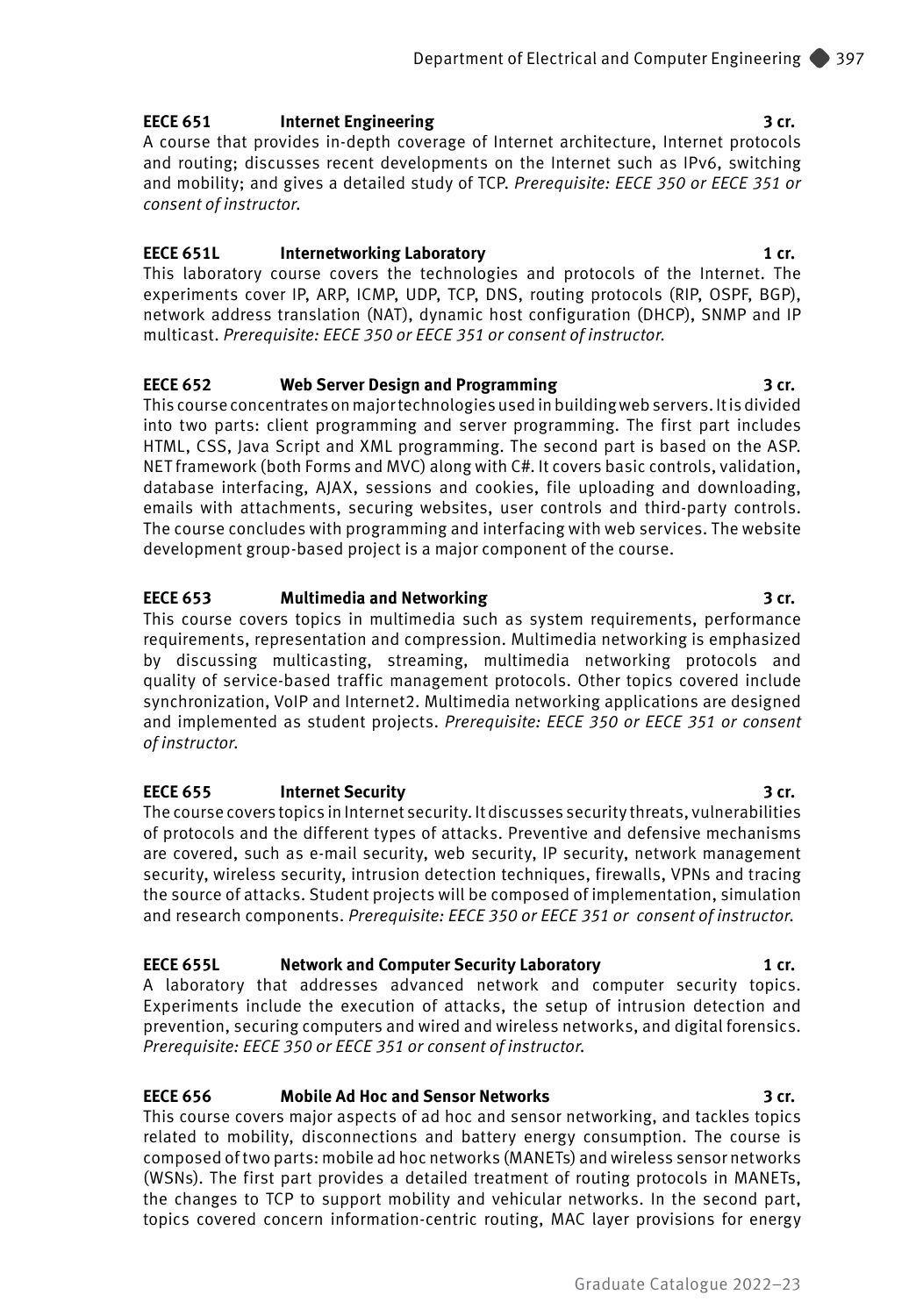savings, addressing, localization, time synchronization and information dissemination. The group project gives students hands-on experience in designing protocols and applications for real sensor devices. *Prerequisite: EECE 350 or EECE 351 or consent of instructor.*

### **EECE 657 Wireless Security 3 cr.**

A course that covers wireless network security; security challenges in wireless networks; security problems facing existing and upcoming wireless networks; security in naming, addressing, neighbor discovery and routing; and trust and privacy. *Prerequisites: EECE 350 or EECE 351 and EECE 455 or EECE 632, or consent of instructor.*

#### **EECE 660/ System Analysis and Design 3 cr. MECH 653**

A course that outlines state-space models of discrete and continuous, linear and nonlinear systems; controllability; observability; minimality; Eigenvector and transforms analysis of linear time invariant multi-input multi-output systems; pole shifting; computer control; design of controllers and observers. *Prerequisite: EECE 460 or MECH 436, or consent of instructo*r.

| <b>MECH 641</b>                                                                                  |
|--------------------------------------------------------------------------------------------------|
| Robotic manipulators classification and work envelope. Robot kinematics, dynamics                |
| and forces. Joints trajectory planning for end effector desired tracking and constrained         |
| motion. Control of robots using linear, nonlinear and adaptive controllers. <i>Prerequisite:</i> |
| EECE 460 or MECH 436, or consent of instructor.                                                  |

#### **EECE 662/ Optimal Control 3 cr. MECH 655**

A course on optimization theory and performance measures, calculus of variations, the maximum principle, dynamic programming, numerical techniques, LQR control systems.

#### **EECE 663/** System Identification 3 cr. **MECH 656**

This course introduces the basic mathematical tools to fit models into empirical inputoutput data. General time-series modeling and forecasting, such as stock prices, biological data and others. Topics include nonparametric identification methods: time and frequency response analysis; parametric identification: prediction error, least squares, linear unbiased estimation and maximum likelihood; convergence, consistency and asymptotic distribution of estimates; properties and practical modeling issues: bias distribution, experiment design and model validation.

## **EECE 664 Fuzzy Sets, Logic and Applications 3 cr.**

A course that outlines fuzzy sets and related concepts; logical connectives; mapping of fuzzy sets; extension principle; fuzzy relations and fuzzy set ordering; fuzzy logic inference; applications: fuzzy control, signal processing, pattern recognition, decisionmaking and expert systems.

### **EECE 665/ Adaptive Control 3 cr. MECH 654**

A course that includes the control of partially known systems; analysis and design of adaptive control systems; self-tuning regulators; model reference adaptive control of uncertain dynamic systems; typical applications. *Prerequisite: EECE 460 or MECH 436, or consent of instructor.*

Graduate Catalogue 2022–23

**EECE 661/ Robotics 3 cr.**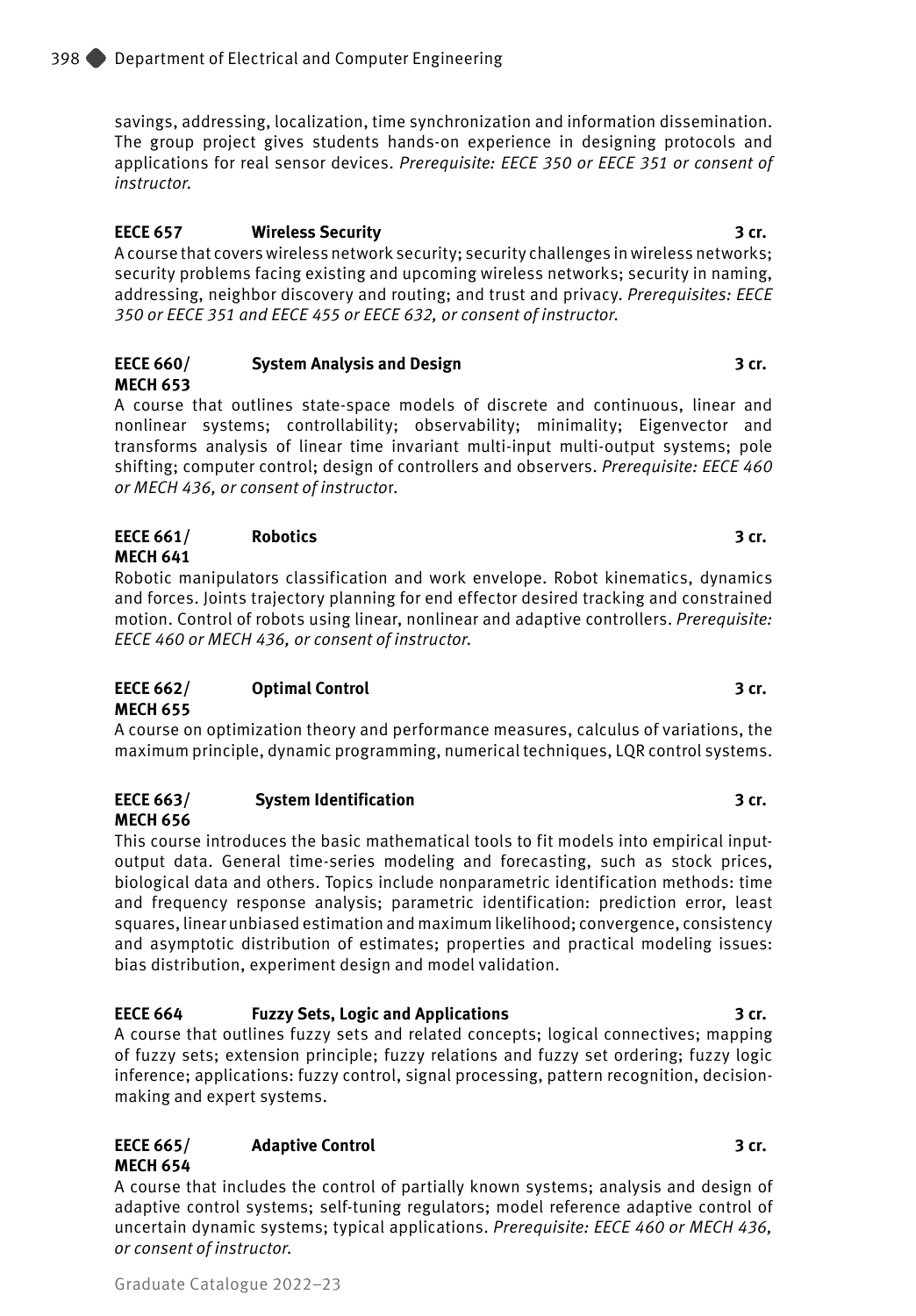### **EECE 667 Pattern Recognition 3 cr.**

The course provides an overview of the algorithms used in machine learning. The course discusses modern concepts for model selection and parameter estimation, decision-making and statistical learning. Special emphasis will be given to regression and classification for supervised modes of learning. Students will be assigned typical machine learning problems to investigate as projects.

## **EECE 668 Game Theory and Decision-Making 3 cr.**

This course provides a set of tools, approaches and perspectives on game theory to mimic the human elements of decision-making that is best described by strategy and cooperation. Topics covered include: games of skills, games of chance, cooperative, mixed motive, zero sum, coalition and repeated games. Students will be assigned realworld examples of game theory to investigate as projects.

### **EECE 669/ Nonlinear Systems: Analysis, Stability and Control 3 cr. MECH 648**

A course that presents a comprehensive exposition of the theory of nonlinear dynamical systems and its control with particular emphasis on techniques applicable to mechanical systems. The course will be punctuated by a rich set of mechanical system examples, ranging from violin string vibration to jet engines, from heart beats to vehicle control, and from population growth to nonlinear flight control. *Prerequisite: EECE 460 or MECH 436, or consent of instructor.*

### **EECE 670** Power System Planning **3 cr.** 3 cr.

The course investigates electric energy and peak demand forecasts using weather sensitive, time curve, autoregressive and causal models; generation reliability evaluation, loss of energy expectation, energy limited units, probabilistic production costing, generating capacity expansion analysis and maintenance scheduling; operational planning, unit commitment, hydrothermal coordination; power system security classification, contingency analysis, external equivalents, optimal power flow; planning in a competitive electric power environment. *Prerequisite: EECE 471 or consent of instructor*.

## **EECE 671 Environmental Aspects of Energy Systems 3 cr.**

A course that examines world energy resources and classifications; sources and effects of air pollution; air quality modeling, Gaussian dispersion models for pollution estimation; motor vehicle emissions and noise pollution; environmental impacts of electricity generation, pollution control systems, electromagnetic radiation, production and impacts in high-voltage applications; environmental impact assessment; basic concepts.

## **EECE 672 Energy Planning and Policy 3 cr.**

This is a course that focuses on features of modern energy planning and policy. Topics covered include the interaction among the technological, economic, environmental and sociopolitical aspects of energy supply and use; electricity, oil and gas industries, and their market structures; elements of energy planning on the sector and national levels; energy decision-making under conditions of uncertainty; risk management in energy planning; liberalization of energy markets; case studies.

# **EECE 673 Power Electronics Systems and Applications 3 cr.**

A course that reviews converter topologies for AC/DC, DC/AC and DC/DC; power supply applications; converter applications to motor drives; utility interface of distributed energy systems; static VAR systems; flexible AC transmission; high voltage DC; power quality control; active and passive harmonics compensation. *Prerequisite: EECE 473 or EECE 471, or consent of instructor.*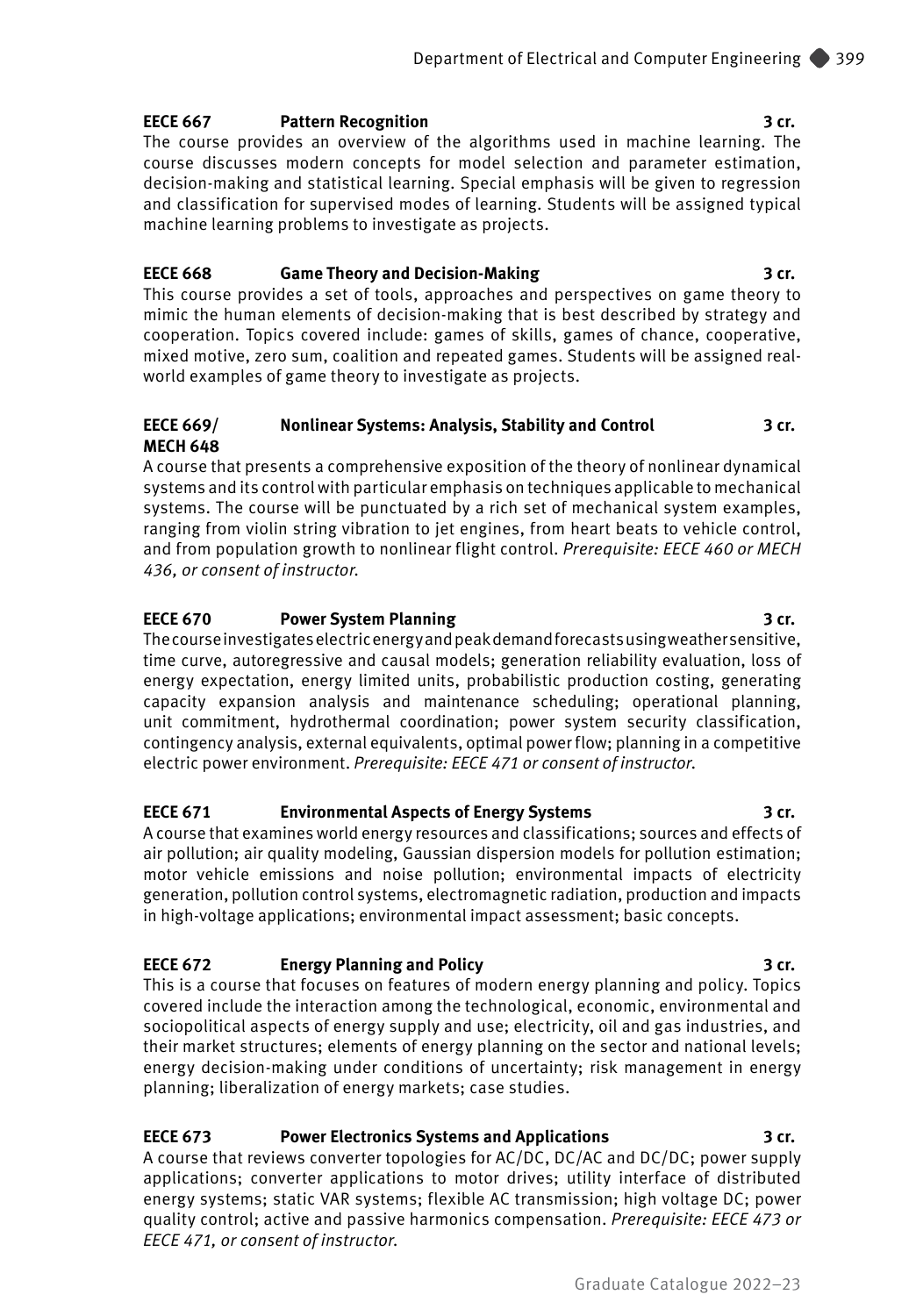### **EECE 674 Energy Storage and Sustainable Systems 3 cr.**

The course covers the principles of sustainable energy systems, solar radiation, solar thermal applications, the Stirling engine, fuel cells and the hydrogen cycle. Various energy storage technologies are also investigated, e.g. thermal storage, compressed air, flywheels, batteries, and ultra-capacitors. The operation principles of each application will be discussed, its current developments and future trends, and students will design an energy storage solution for a selected application. *Prerequisites: EECE 230, EECE 310 and Phys 210, or consent of instructor.* 

### **EECE 675 PV and Wind Electric Energy Systems 3 cr.**

This course seeks to impart in students a sound understanding of renewable energy systems in terms of their design, operation and economic impacts. It covers wind resource assessment and site selection; drag and lift principles; linear momentum theory; turbine characteristics; power and energy yield calculation; aspects of wind drive options: horizontal and vertical axis machines, fixed and variable speed wind turbine generators. It also covers solar resource assessment; photovoltaic cells: photo effect, P-N junction, principle of operation of PV cells, circuit models, maximum power point trackers, I-V and power characteristics, physics of shading, types and characteristics of autonomous solar energy systems, hybrid systems and grid connected systems; the economics of wind and solar energy systems. Introduction to small hydro and geothermal energy systems.

## **EECE 676 Modeling and Control of Electric Drives 3Cr.**

A course that covers several topics related to modeling and control of electric drives. The course introduces fundamental equations related to inductance and flux variations in a rotating machine, leading to torque production. Reference frame theory and transformations are also studied for modeling purposes. Dynamic models of threephase induction and permanent-magnet synchronous machines are derived. Basic modeling of power electronic converters for electric drives, with focus on three-phase DC/AC inverters, are introduced. Various control strategies are studied with focus on vector control and different power electronic switching schemes in electric drives. *Prerequisite: EECE 474 or EECE 473 or consent of instructor.*

### **EECE 677 Electric Power System Stability and Control 3 cr.**

A course on synchronous machine modeling and simulation, response to small disturbances and voltage instability. Topics include Park's transformation, flux linkage, voltage and state-space equations, subtransient and transient parameters, simplified models of the synchronous machine, treatment of saturation, system reference frame, small-signal stability, power system stabilizers and bifurcation analysis. *Prerequisite: EECE 678 or consent of instructor.*

## **EECE 678 Advanced Power System Analysis 3 cr.**

A course on optimal dispatch of generation, symmetrical components and unbalanced faults, transient stability, control of generation, state estimation in power systems and power system simulation. *Prerequisite: EECE 471 or consent of instructor.*

# **EECE 679 Energy Efficiency in the Power Sector 3 cr.**

Topics covered in the course include: utility companies and energy supply, energy sustainability, cogeneration systems: combined heat and power (CHP) and combined cycle gas turbines (CCGT), reciprocating engines, distributed generation, demand side management, energy analysis techniques, energy audit: types and data analysis, smart grids, energy-efficient rotating machines, design and performance optimization; and case studies. *Prerequisite: EECE 370 or consent of instructor.*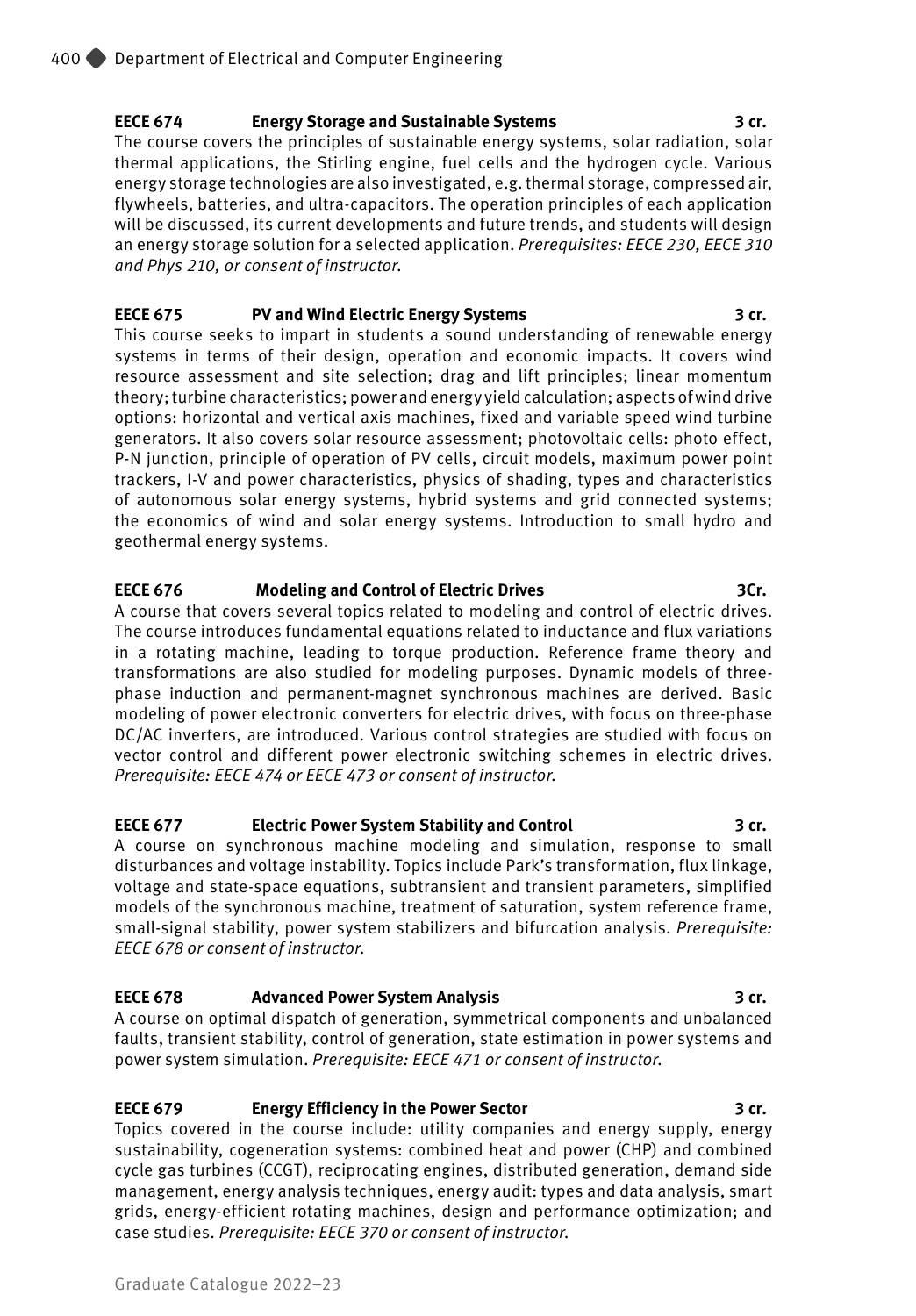### **EECE 680 Antennas for Wireless Communications 3 cr.**

This course provides students with an understanding of the basic principles of Antenna Analysis and Design for wireless communications. The course covers an overview of the fundamental characteristics and parameters of antennas, an overview of analytical methods used to analyze and design antennas with application to some basic antenna structures such as linear antennas, loop antennas, antenna arrays and microstrip antennas. *Prerequisite: EECE 380 or consent of instructor.*

### **EECE 681 Advanced Antenna Design 3 cr.**

This course provides students with an understanding of advanced antenna structures and presents an overview of analytical and numerical methods used to analyze and design these antenna structures. This course includes broadband antennas, frequencyindependent antennas, aperture antennas, horn antennas, microstrip antennas and reflector antennas. Students will work on a research paper on a selected antenna design topic. *Prerequisite: EECE 680 or consent of instructor.*

### **EECE 682 Time-Harmonic Electromagnetic Fields 3 cr.**

A course on time-varying and time-harmonic EM fields; electrical properties of matter; wave propagation and polarization; construction of solutions; reflection and transmission; electromagnetic theorems and principles in particular equivalence; rectangular waveguides and cavities; dielectric, circular and spherical waveguides; radiation from structures; scattering by wedges, cylinders and spheres; radiation from apertures, and perturbational and variational techniques. *Prerequisite: EECE 380 or consent of instructor.*

### **EECE 683 Numerical Methods in Electromagnetics 3 cr.**

This course examines the principles and applications of numerical techniques for solving practical electromagnetics problems. It covers the moment methods, finite difference methods, finite element methods and hybrid methods. The course also investigates the application of the finite-volume control method in electromagnetics. *Prerequisite: EECE 682 or consent of instructor.*

### **EECE 684 Microwave Engineering 3 cr.**

This course focuses on the analysis and design of passive microwave circuits. It covers the fundamentals for radio frequency and microwave engineering. It discusses the theories of transmission lines, waveguides, impedance matching, microwave networks, scattering parameters, power dividers, directional couplers, microwave resonators and microwave filters. The course enables students to study and analyze their own microwave network using computer-aided design tools and measurement equipment. *Prerequisite: EECE 380 or consent of instructor.*

### **EECE 685 Radio Frequency (RF) Circuits Design 3 cr.**

The course focuses on the analysis and design of Radio Frequency circuits and components. The course covers RF design techniques using transmission lines, strip lines, microstrip and coplanar lines. It covers the design of passive and active RF devices, including impedance transformers, amplifiers, oscillators and mixers. It provides understanding of S-parameters and signal-flow graph analysis techniques. The course enables students to get hands-on experience in RF circuit design through the use of computer-aided design tools to simulate and analyze radio frequency circuits, build them as part of a course project, and perform measurements in the lab using network and spectrum analyzers. *Prerequisites: EECE 311, EECE 340 and EECE 380; or consent of instructor.*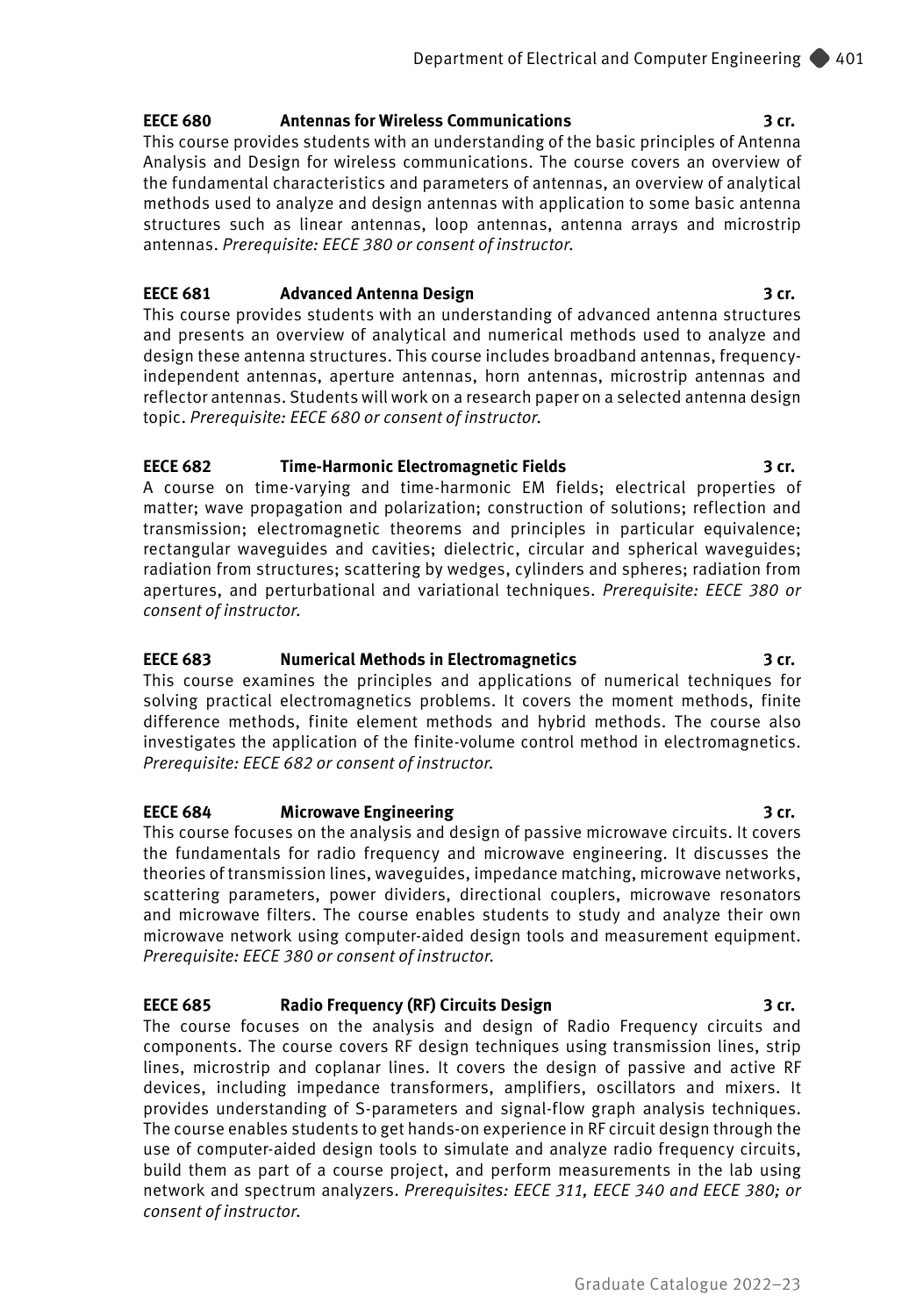## **EECE 686 Radio-Frequency (RF) Transceiver Design (3 cr.)**

This course targets the physical layer of a communication system by focusing on the interactions between the various transceiver blocks. The course addresses the design and operation of the components that reside between the signal processing unit and the antenna within the RF chain. The course also details the functional level modeling of different transceiver architectures by accounting for the gain, noise, nonlinearity, sensitivity and dynamic range. In addition, students are exposed to recent computeraided simulation tools and measurement techniques through a set of laboratory experiments that are tailored based on the course content. As a result, the course equips the students with theoretical and practical experience in RF transceiver. *Prerequisites: EECE 380 and EECE 311; or consent of instructor.*

### **EECE 687/487 Radio-Frequency Integrated Circuit (RFIC) Design (3 cr.)**

The course addresses the analysis and design of passive and active Radio Frequency Integrated Circuits (RFICs). The course introduces the design of on-chip lumped elements and passive RF components. In addition, it includes the design of various RF blocks such as low noise amplifiers, power amplifiers, oscillators, mixers, phase locked loops, frequency synthesizers, and switches. The course provides students with hands-on experience in the simulation of RFICs as well as the different calibration and de-embedding techniques for on-wafer measurements. As a result, the students will be equipped with essential theoretical and practical experience in RFIC design. *Prerequisites: EECE 380 and EECE 311.*

### **EECE 688/488 Engineering Bio-Electromagnetics 3 cr.**

This course discusses the interaction between biological material and electromagnetic fields. The course introduces Bio-Electromagnetics along with its sub-divisions and reviews the fundamental properties of electromagnetic fields and their propagation characteristics in lossy biological tissues. The course then elaborates on the electromagnetic properties of biological tissues from a bioelectric perspective. Bio-Electromagnetism is then analyzed at DC, extremely low frequencies, radio frequencies, up to Terahertz frequencies and beyond. The concept of Dosimetry and the principles of energy absorption in biological tissues are then studied along the design of electromagnetic sensors and electrodes for monitoring, reception and stimulation in the human body. The human body is then analyzed as a communication channel and as a generator of electromagnetic fields. The course is concluded with an introduction to the various electromagnetic simulation tools and the corresponding measurement techniques. *Prerequisites: EECE 380 and EECE 340.*

### **EECE 690/490 Introduction to Machine Learning 3 cr.**

The course provides an overview of machine learning theory and algorithms that learn from experience to predict or control yet to be seen instances. The course discusses the intuition and the theory of some selected modern machine learning concepts as well as practical know-how to successfully apply them to new problems. It covers topics in supervised learning such as parametric/ non-parametric, generative/ discriminative algorithms for classification and regression and in unsupervised learning for clustering, dimensionality reduction and reinforcement learning. The course also includes case studies and applications so that students can gain practice on regularization, model selection, parameter estimation, Bayesian networks, hidden Markov models, support vector machines, reinforcement learning, neural networks and deep learning. Students cannot receive credit for both EECE 664M and EECE 633 and 667. *Prerequisites: EECE 330, and MATH 218 or MATH 219, and STAT 230 or STAT 233 or consent of instructor.*

### Graduate Catalogue 2022–23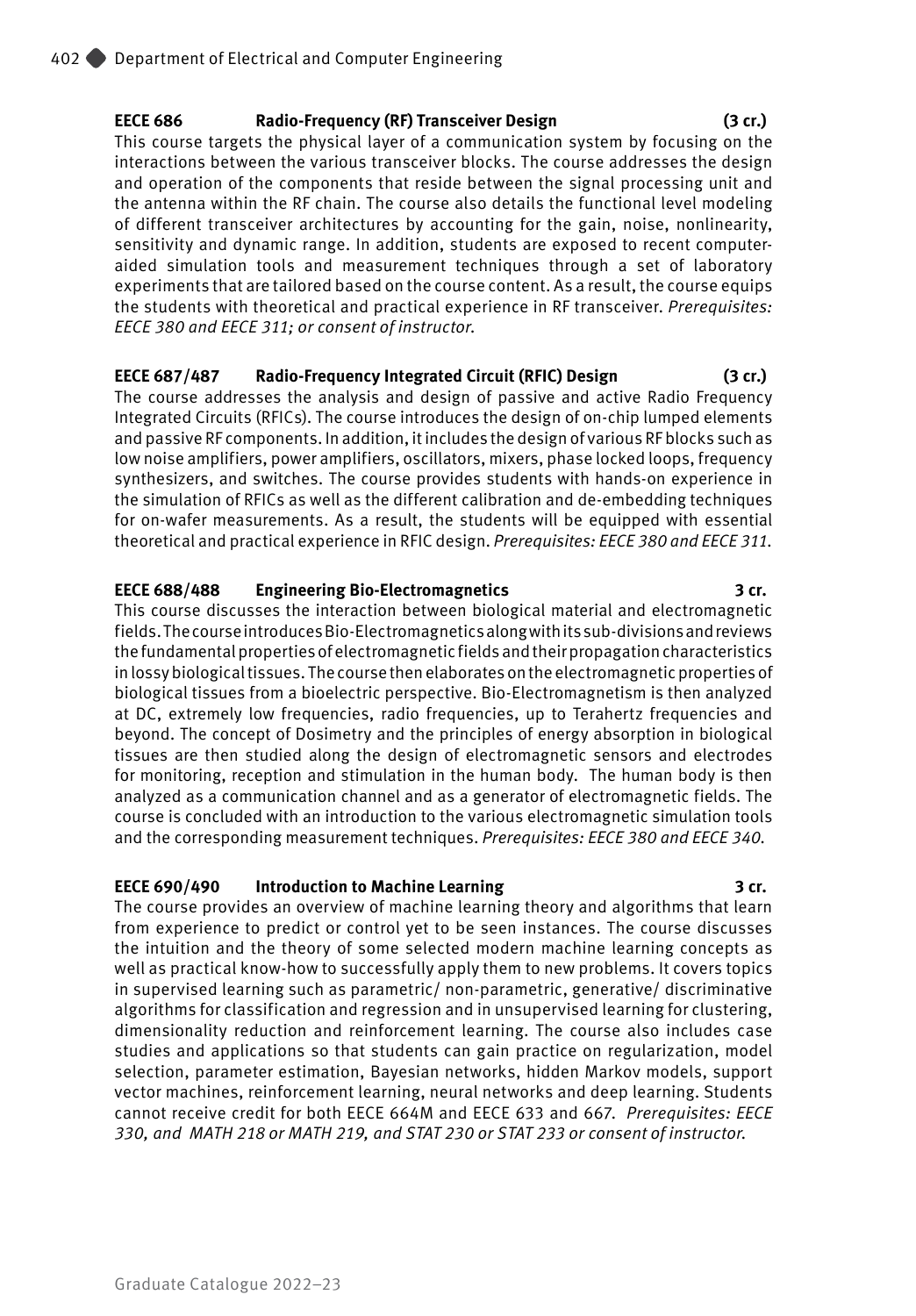#### **EECE 691/491 Digital Signal Processing 3 cr.**

Digital Signal Processing (DSP) is at the heart of almost all modern technology. This course introduces fundamentals of DSP systems, including digital IIR and FIR filter design, sampling and reconstruction, A/D and D/A conversion, quantization, discrete-time Fourier analysis and fast convolution, spectral analysis, sample-rate conversion, filter structures and realizations, and multirate DSP and filter banks. The course also discusses applications of DSP in areas such as speech/audio processing, autonomous vehicles, and software radio. It includes a project related to DSP algorithm implementation on embedded processors. *Prerequisite: EECE 340 or consent of instructor*

### **EECE 691L Digital Signal Processing 3 cr.**

This graduate lab is comprised of a set of lab experiments in MATLAB, C and Assembly covering a series of real-time signal processing topics. The developed laboratory material is intended to complement the digital signal processing course (EECE 691). Upon completion of the lab, students will have acquired the required knowledge and skills to develop real-time DSP systems. *Prerequisite: EECE 691 or EECE 491 or consent of instructor*.

### **EECE 692/ Computer Vision** 3 cr. **MECH 642**

An introductory course on the problems and solutions of modern computer vision. Topics covered include image acquisition, sampling and quantization; image segmentation; geometric framework for vision: single view and two-views; camera calibration; stereopsis; motion and optical flow; recognition; pose estimation in perspective images. *Prerequisite: Senior standing.*

### **EECE 693 Neural Networks 3 cr.**

The course provides a comprehensive foundation to artificial neural networks and machine learning with applications to pattern recognition and data mining; learning processes: supervised and unsupervised, deterministic and statistical; clustering; single layer and multilayer perceptrons; least-mean-square, back propagation, deep learning; Al-Alaoui pattern recognition algorithms; radial basis function networks; committee machines; principal component analysis; self-organizing maps; current topics of interest.

#### **EECE 694 Digital Image Processing 3 cr.**

An introduction to multi-dimensional signal processing; digital image fundamentals; image formation and perception; image representation, coding and filtering; image enhancement in the spatial and frequency domains; image restoration; color image processing; wavelet and multi-resolution processing; image compression; morphological image processing; image segmentation; feature extraction and scene analysis; representation and description; object recognition; introduction to computer graphics and computer vision; current topics of interest.

#### **EECE 694L Image Processing Lab 1 cr.**

The EECE 694L graduate lab comprises a set of MATLAB/C++ based lab experiments in different image processing topics covering image pre- and post-processing techniques, image compression, morphological transformations, image restoration and enhancement techniques, color image processing, computer vision basics, and geographical image processing. In addition, students will be exposed to software optimizations for real time image processing using SIMD instructions. *Prerequisite: EECE 694 or EECE 603, or consent of instructor.*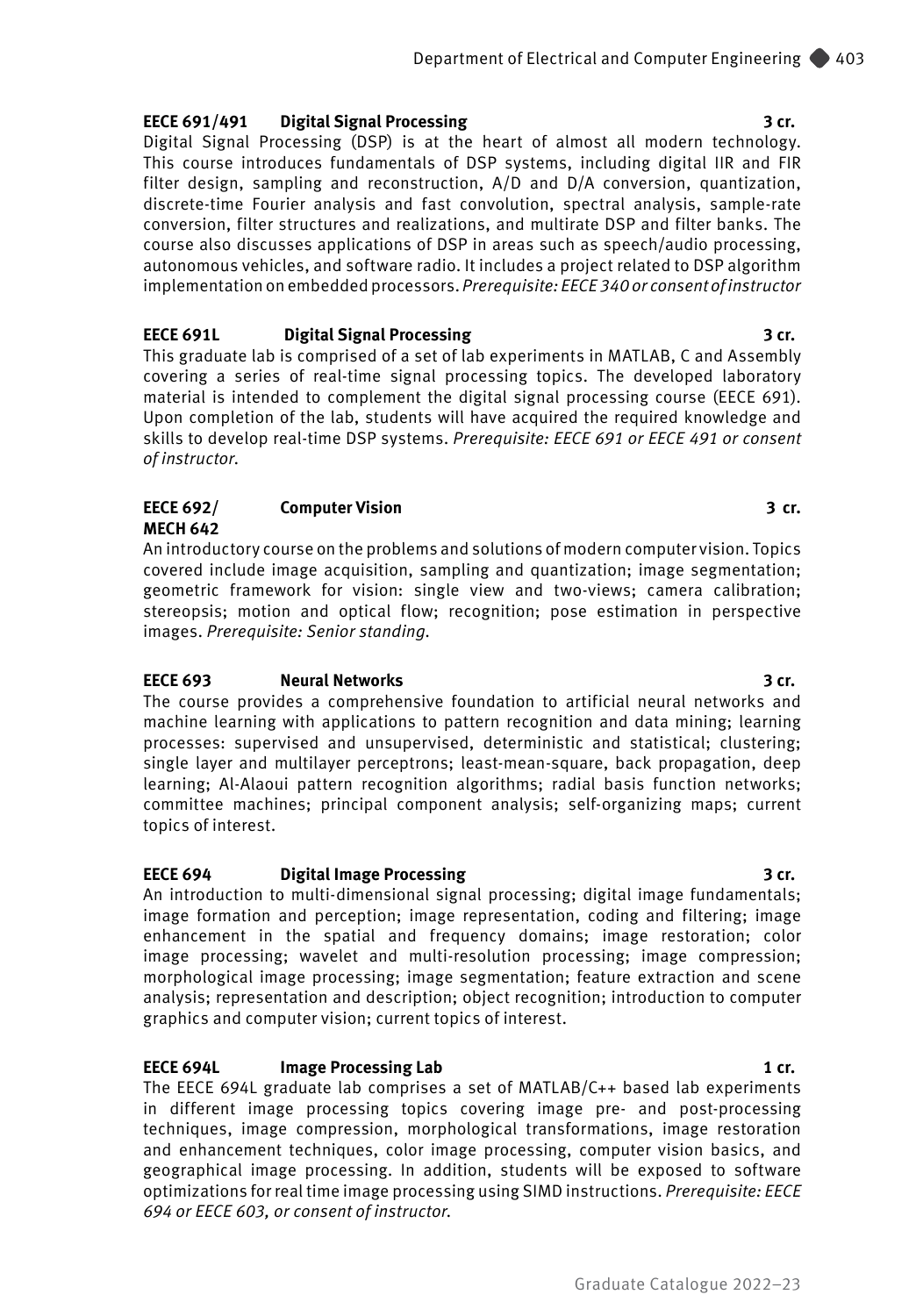### **EECE 695** Adaptive Filtering **3 cr.** A course that examines the fundamentals of optimal filtering and estimation, Wiener filters, linear prediction, steepest-descent and stochastic gradient algorithms; frequency-domain adaptive filters; method of least squares, recursive least squares, fast fixed order and order-recursive (lattice) filters; misadjustment, convergence and tracking analyses, stability issues, finite precision effects; connections with Kalman filtering; and nonlinear adaptive filters.

### **EECE 696 Applied Parallel Programming 3 cr.** This course is an introduction to parallel programming and GPU computing. Topics include GPU as part of the PC architecture; CUDA, CUDA threads and CUDA memory; floating point performance; open CL, MPI and reductions, and their implementation. The course also includes application case studies, current topics and a course case study. *Prerequisite: EECE 321 or consent of instructor.*

#### **EECE 697/ Wheeled Mobile Robotics 3 cr. MECH 646**

A course that provides in-depth coverage of wheeled mobile robots. The material covers: nonholonomy and integrability of kinematic constraints. Modeling: kinematics, dynamics and state-space representation. Nonlinear control strategies (open-loop and closed-loop). Five case studies are covered during the course: car-like, cart-like, omnidirectional wheeled, mobile wheeled pendulums and bike-like robots.

# **EECE 698/ Autonomous Mobile Robotics 3 cr. MECH 650**

This course is designed to provide engineering graduate and 4th year students with the opportunity to learn about autonomous mobile robotics. Topics include sensor modeling, vehicle state estimation, map-based localization, linear and nonlinear control, and simultaneous localization and mapping. *Prerequisites: EECE 230, EECE 312, and MECH 436; or EECE 230 and EECE 460; or consent of instructor.*

**EECE 699 Topics in Artificial Intelligence 3 cr.** This course focuses on some selected topics in AI related to agent and multi-agent systems, life-long learning and artificial life. Specifically, this course covers both theoretical and technical issues in reinforcement learning, transfer learning, evolutionary approaches, quantum genetic algorithms and explainable AI. The course also has a practical project for students to explore learned concepts from a contemporary lens.

# **EECE 731 Advanced Topics in Complexity Theory 3 cr.**

The course covers advanced topics in computational complexity theory. Topics include: hierarchy theorems; relativization; non-uniform models of computations: branching programs and circuits, relations and lower bounds; alternation and the polynomial hierarchy; interactive proofs; probabilistically checkable proofs; pseudorandomness: hardness versus randomness paradigm, generators for space bounded computations, special purpose generators. *Prerequisite: EECE 631 or consent of instructor.*

# **EECE 732 Pseudorandomness 3 cr.**

Graduate Catalogue 2022–23

This course covers the basics of the area of pseudorandomness. Topics include: randomized complexity classes; background material from coding theory; computational indistinguishability and pseudorandom generators; hardness versus randomness: Nisan-Wigderson generator, Impagliazzo-Wigderson theorem; simple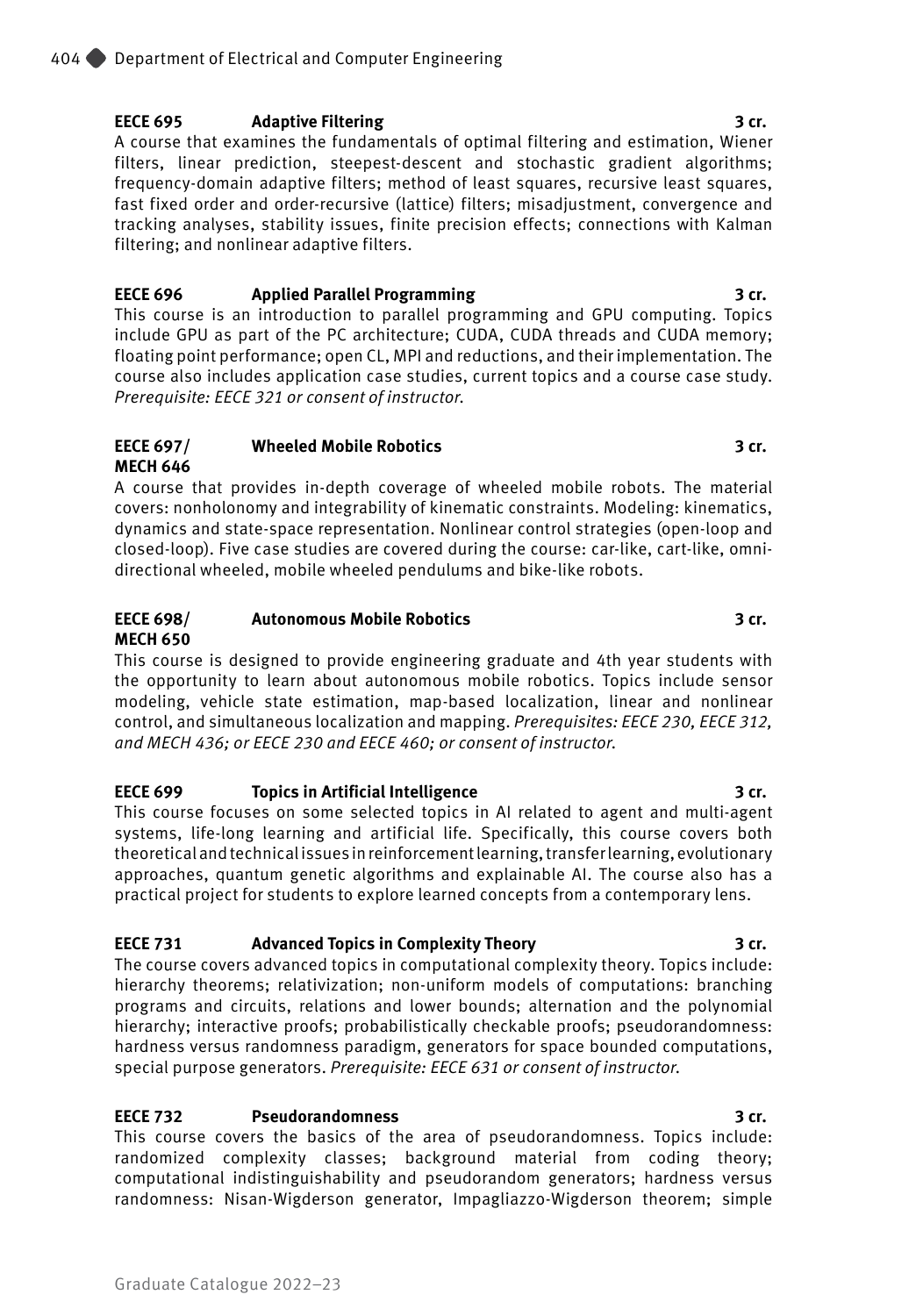generators: k-wise independence and small-bias spaces; unconditional generators for constant depth circuits and space-bounded computation; and randomness extractors. *Prerequisite: EECE 631 or consent of instructor.*

# Special Courses and Thesis

| <b>EECE 796</b>                 | <b>Special Project</b><br>An assigned project of no more than 3 credit hours supervised by a faculty member. |        |
|---------------------------------|--------------------------------------------------------------------------------------------------------------|--------|
| <b>EECE 797</b>                 | Seminar                                                                                                      | 0 cr.  |
| <b>EECE 798</b><br>Every term.  | Special Topics 3 cr.                                                                                         |        |
| <b>EECE 799</b>                 | <b>Thesis</b><br>Every term. Prerequisite: EECE 799T.                                                        | 6 cr.  |
| <b>EECE 799T</b><br>Every term. | <b>Comprehensive Exam</b>                                                                                    | 0 cr.  |
| <b>EECE 898</b>                 | <b>Advanced Topics in Electrical and Computer Engineering</b>                                                | 3 cr.  |
| <b>EECE 980</b><br>Every term.  | Qualifying Exam Part I: Comprehensive Exam                                                                   | 0 cr.  |
| <b>EECE 981</b>                 | Qualifying Exam Part II: Defense of Thesis Proposal<br>Every term. Prerequisite: EECE 980.                   | 0 cr.  |
| <b>EECE 982</b>                 | <b>PhD Thesis</b><br>Every term. Taken while total required credit hours have not been completed.            | 3 cr.  |
| <b>EECE 983</b>                 | <b>PhD Thesis</b><br>Every term. Taken while total required credit hours have not been completed.            | 6 cr.  |
| <b>EECE 984</b>                 | <b>PhD Thesis</b><br>Every term. Taken while total required credit hours have not been completed.            | 9 cr.  |
| <b>EECE 985</b>                 | <b>PhD Thesis</b><br>Every term. Taken while total required credit hours have not been completed.            | 12 cr. |
| <b>EECE 986</b>                 | <b>PhD Thesis</b><br>Every term. Taken while total required credit hours have not been completed.            | 0 cr.  |
| <b>EECE 987</b>                 | <b>PhD Thesis Defense</b><br>Every term. Prerequisite: EECE 981.                                             | 0 cr.  |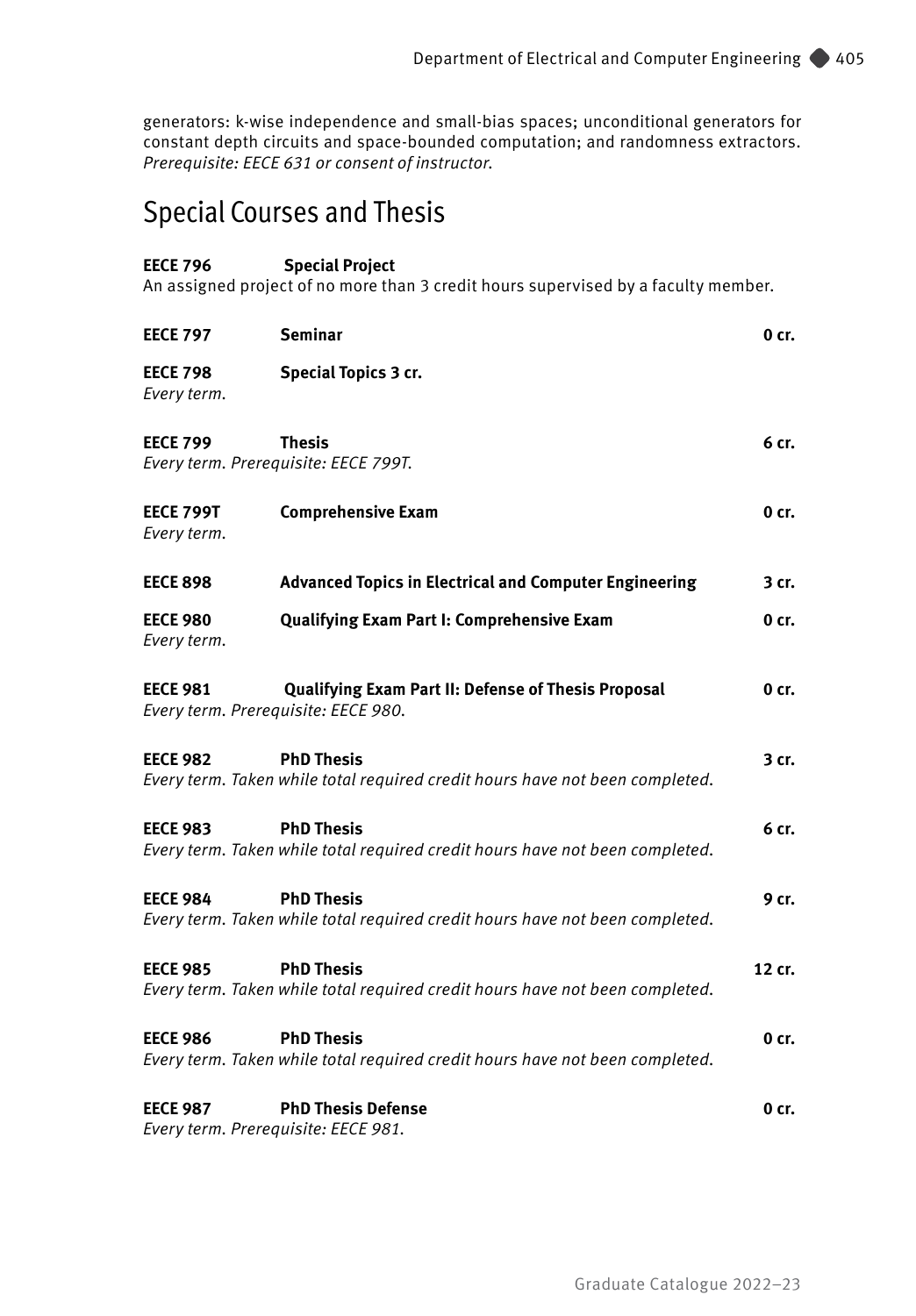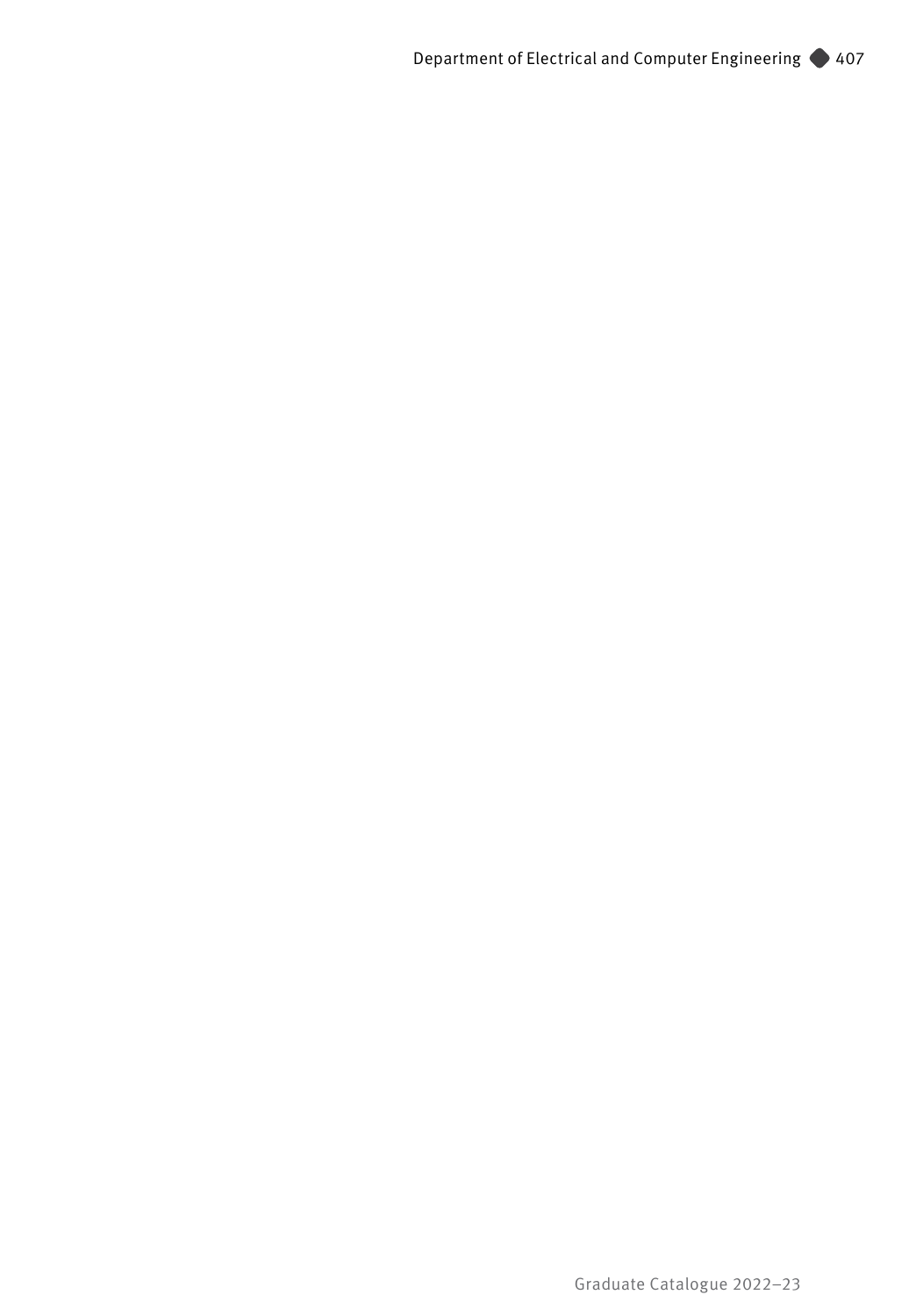# **Department of Industrial Engineering and Management**

| Chairperson:                 | Maddah, Bacel                                                                                     |
|------------------------------|---------------------------------------------------------------------------------------------------|
| Professors:                  | Maddah, Bacel; Salameh, Moueen; Yassine, Ali                                                      |
| <b>Assistant Professors:</b> | Al-Qaisi, Saif; Azar, Jimmy; Hani, Selim; Moacdieh,<br>Nadine; Noueihed, Maher; Tarhini, Hussein  |
| Senior Lecturers:            | Abillama, Walid; Charif, Hassan; Nehme, Nabil;<br>Noueihed, Nazim; Saad, Youssef; Trabulsi, Samir |
| Lecturers:                   | Bdeir, Fadl; Hamade, Tarek; Itani, Bilal; Kalach,<br>Mayssa; Khraibani, Rayan; Rahi, Khalil       |
| Instructors:                 | Gharios, Nadim; Jaafar, Maysaa; Kadi, Samir; Olleik,<br>Majd; Sfeir, Rana                         |

# **General Information**

The Department of Industrial Engineering and Management offers a graduate program in Engineering Management. The graduate program leading to the degree of Master of Engineering Management (MEM) provides professional training in engineering management, with emphasis on technically based organizations and applications to various engineering and related disciplines. This program addresses the specific area of management of technical activities and enterprises.

A student may pursue courses to satisfy one of the three following areas of concentration:

- Financial and Industrial Engineering (FIE)
- Project and Program Management (PPM)
- Management of Technology and Entrepreneurship (MTE)

The requirements for the Master of Engineering Management degree can be fulfilled by pursuing one of the following two options.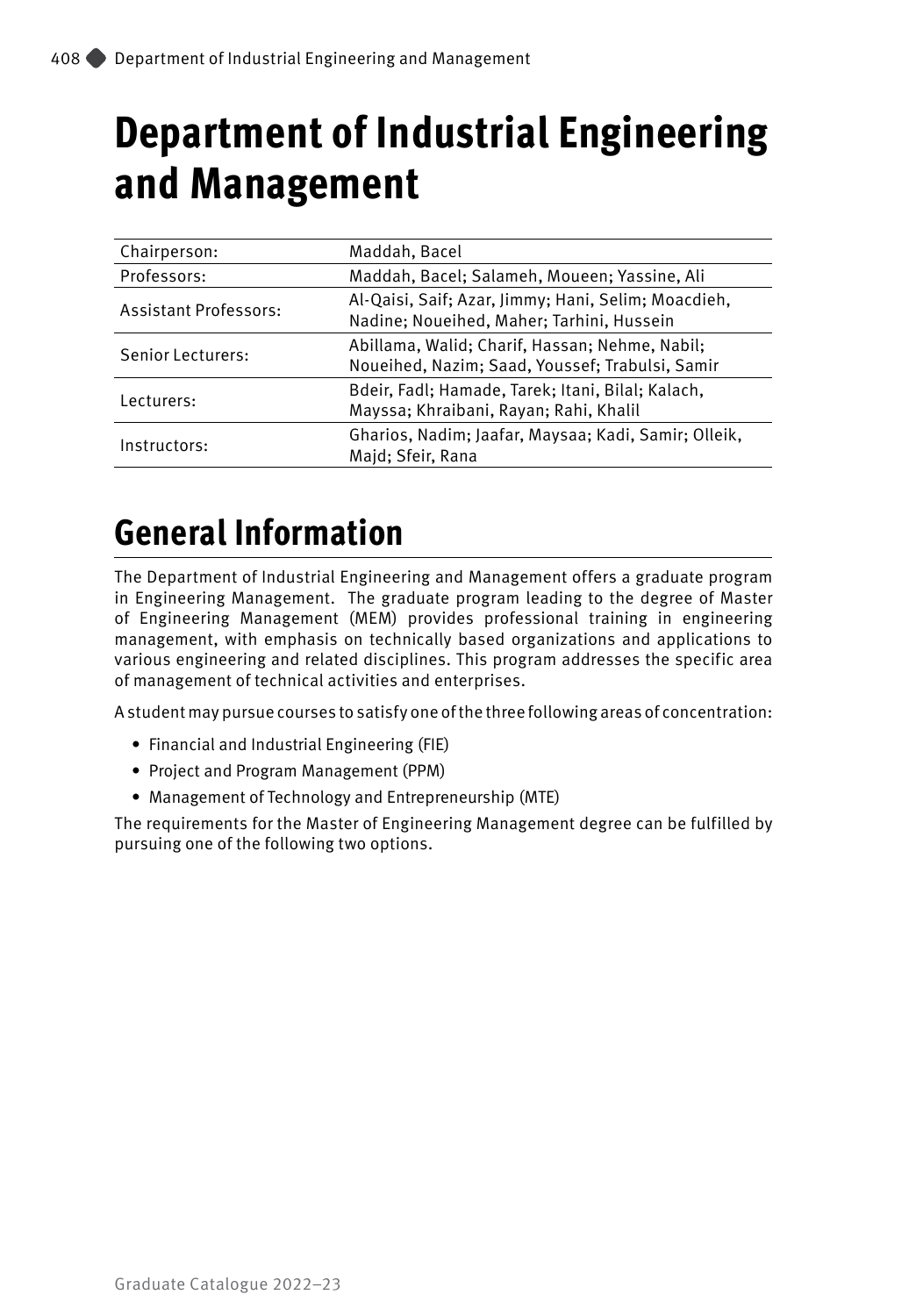# Non-Thesis Option

Under this option, a student is required to complete a total of 33 credits, subdivided as follows:

- Four core courses (12 credits)
- Four electives from the student's area of concentration (12 credits)
- Three free electives (9 credits)
- Seminar (0 credit)

# Thesis Option

Under this option, a student is required to complete a total of 30 credits, subdivided as follows:

- Four core courses (12 credits)
- Three electives from the student's area of concentration (9 credits)
- One free elective (3 credits)
- Thesis (6 credits)
- Seminar (0 credit)

Free electives should be graduate courses (within IEM, MSFEA or any AUB program), which relate to engineering management. All free electives must be approved by the student's academic advisor. All students pursuing the FIE concentration are required to take ENMG 623 Stochastic Models and Applications. All students pursuing the PPM concentration are required to take ENMG 632 Project Planning Scheduling and Control. The ENMG 797 Special Project course can be used to satisfy the 3-credit requirement of any elective depending on the nature of the topic addressed. A flexible combination of courses not in fulfillment of either option stated above leads to no mention of an area of concentration on the student's transcript.

# **Requirements for Admission**

In order to be eligible for admission to the MEM program, a student must have a bachelor's degree in engineering, architecture or a related field. The student must also satisfy the requirements of the university and the Maroun Semaan Faculty of Engineering and Architecture for admission to graduate study, as specified in the relevant sections of this catalogue.

Graduates of universities other than AUB or from majors other than engineering or architecture may be required to take undergraduate prerequisite courses to make up for deficiencies.

A student is not allowed to register in the program for more than four calendar years beyond the date of his/her first registration, except with the approval of the Graduate Studies Committee of the faculty.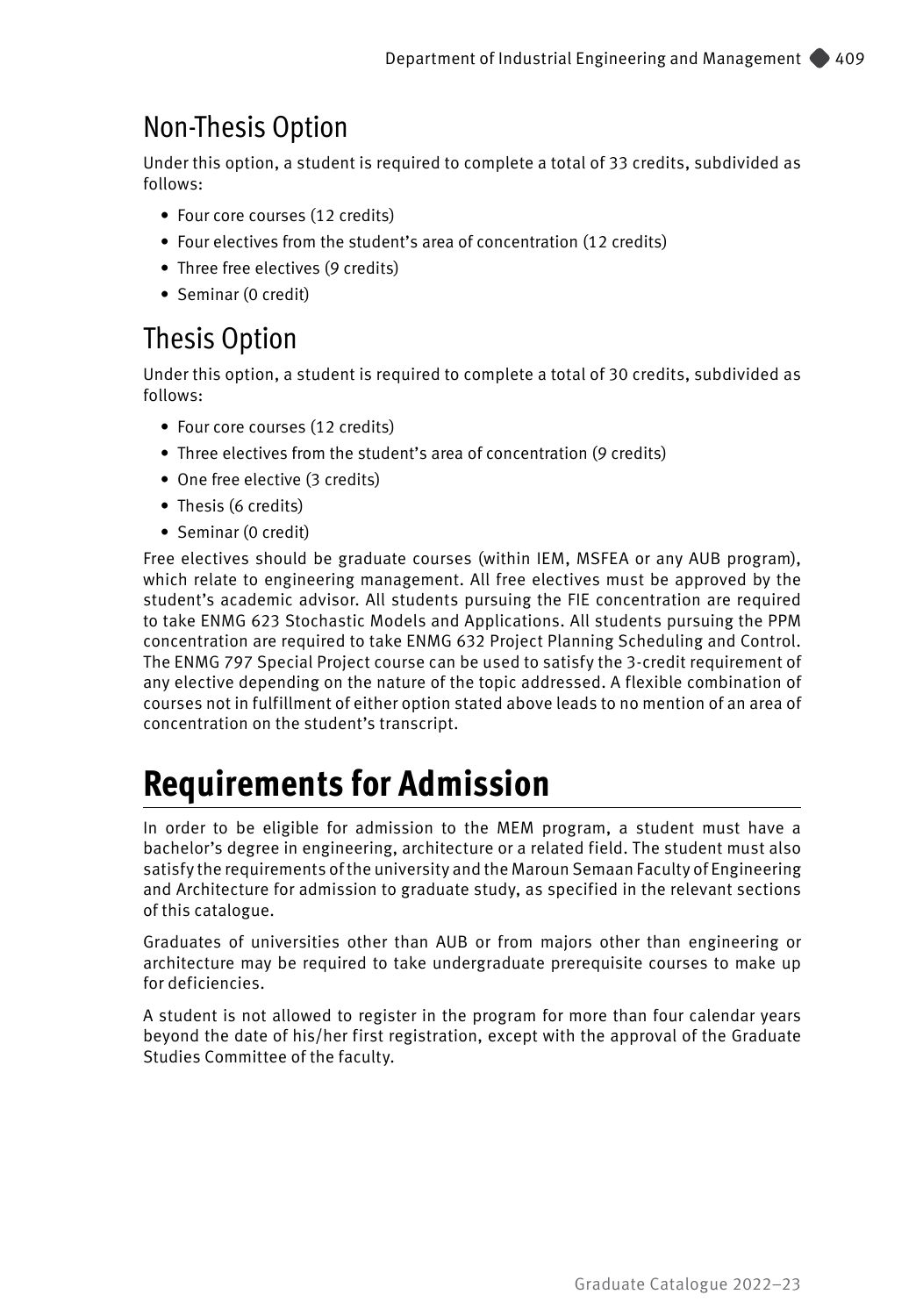# **Dual Master's Degrees: Master of Engineering in Engineering Management and Master of Science in Energy Studies (thesis option only)**

The dual master's degrees - Master of Engineering in Engineering Management and Master of Science in Energy Studies – program is primarily intended for individuals with a bachelor's degree in engineering who seek to deepen their knowledge in advanced energy studies and engineering management subjects.

Applicants must be accepted into both programs (Master of Engineering Management and Master of Science in Energy Studies) and in accordance with the policies of each program, and with AUB policies regarding dual graduate degrees.

A student wishing to apply for the dual degree may submit a single dual-degree application that will be sent to each program simultaneously when first applying for graduate admissions. If the student is already registered in one degree, the student may apply for the second degree no later than the end of the second term at AUB.

The program permits full-time or part-time enrollments. To fulfill the basic requirements for the dual degree, a student must complete a minimum of 18 credit hours of graduate course work in each degree program. The remaining credits include additional course work and a thesis that are credited to the dual degree. The program requires a minimum of 42 credit hours of graduate course work and 6 credits of thesis work. The coursework is distributed as follows:

- 9 credits of core Engineering Studies (ENST) courses
- 6 credits of core Engineering Management (ENMG) courses
- 6 credits of common courses: Required core ENMG (ENST List A Electives)
- 12 credits of ENMG elective courses
- 6 credits of elective courses from ENST List B on energy science and technology
- 3-credit elective course as approved by thesis advisor/s (ENST)

The courses that are counted toward both degrees are:

| <b>ENMG 603</b>           | <b>Probability and Decision Analysis</b> | 3 cr. |
|---------------------------|------------------------------------------|-------|
| <b>ENMG 604</b>           | <b>Deterministic Optimization Model</b>  | 3 cr. |
| <b>Comprehensive Exam</b> |                                          | 0 cr. |
| <b>Thesis</b>             |                                          | 6 cr. |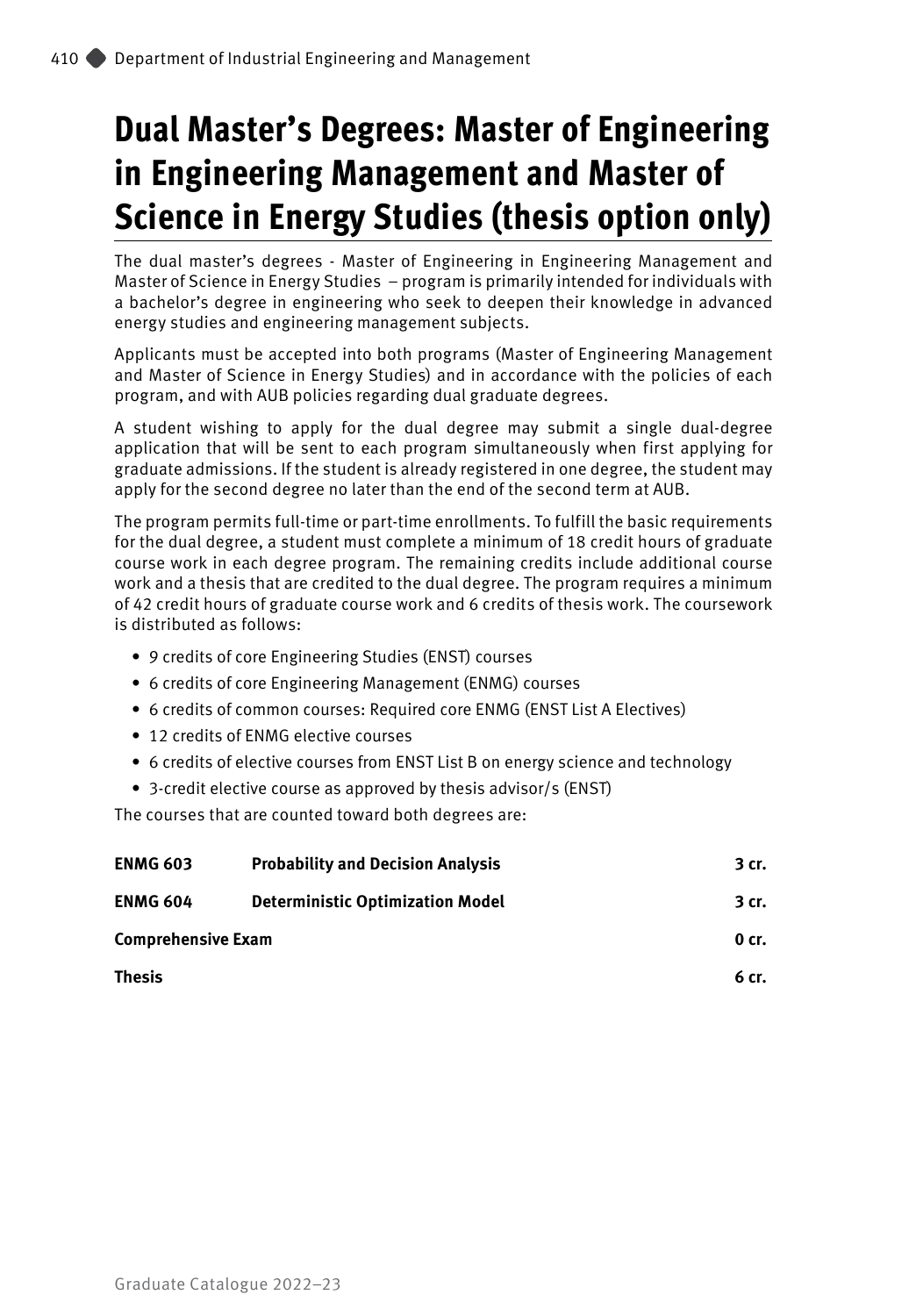# **Course Descriptions**

# Core Courses

## **ENMG 601 Management Theory 3 cr.**

Nature of managerial work and the roles of the executive (informational, decisional and symbolic). Organizational configurations. Ethics in business and organizational behavior. Business strategy. Principles and practice of worker motivation. Project management and performance assessment. Effective communications in organizations. Negotiation. Power and leadership.

## **ENMG 602 Introduction to Financial Engineering 3 cr.**

Overview of financial statements. Accounting concepts and methods. Measuring and reporting assets and equities. Alternative accounting principles. Basic financial calculations. Cost of capital calculation. Financial statement models and their use for valuation. Financial analysis of leasing.

## **ENMG 603 Probability and Decision Analysis 3 cr.**

Framing of decision problems. Influence diagrams. Review of probability (random events and variables, probability distribution functions and so on). Decision Trees. Inverting Decision Trees (Bayes' Law). Traditional approach to assessment of error (confidences level). Decision analysis view of assessment (value of information, sensitivity). Multiple attribute decision objective. Mathematical treatment of risk, tolerance and avoidance.

# **ENMG 604 Deterministic Optimization Models 3 cr.**

Mathematical modeling and the operation research approach. Formulation and classification of optimization models. Improving search. Formulation of linear programs (LPs). Simplex algorithms for solving LPs. Duality and sensitivity in linear programming. Multi-objective optimization and goal programming. Introduction to network flow models. Formulation of integer programs. Solution methods for integer programs. Unconstrained nonlinear programming. Introduction to constrained nonlinear programming and quadratic programming.

# Elective Courses

# Financial and Industrial Engineering Sequence

# **ENMG 611 Supply Chain Design and Management 3 cr.**

The course is an introduction to supply chain management and its key issues, such as logistics, network configuration, inventory management, distribution strategies and strategic alliances. The value of information in supply chains, information technology and decision support systems for supply chain management are also covered.

# **ENMG 612 Advanced Supply Chain Design and Management 3 cr.**

This course concentrates on the advanced quantitative and qualitative techniques used in supply chain management to achieve competitive advantage. The focus is on planning models for production, inventory and distribution in general multi-echelon multi-item systems. This course also deals with models for planning, information sharing, transportation, distribution and site selection.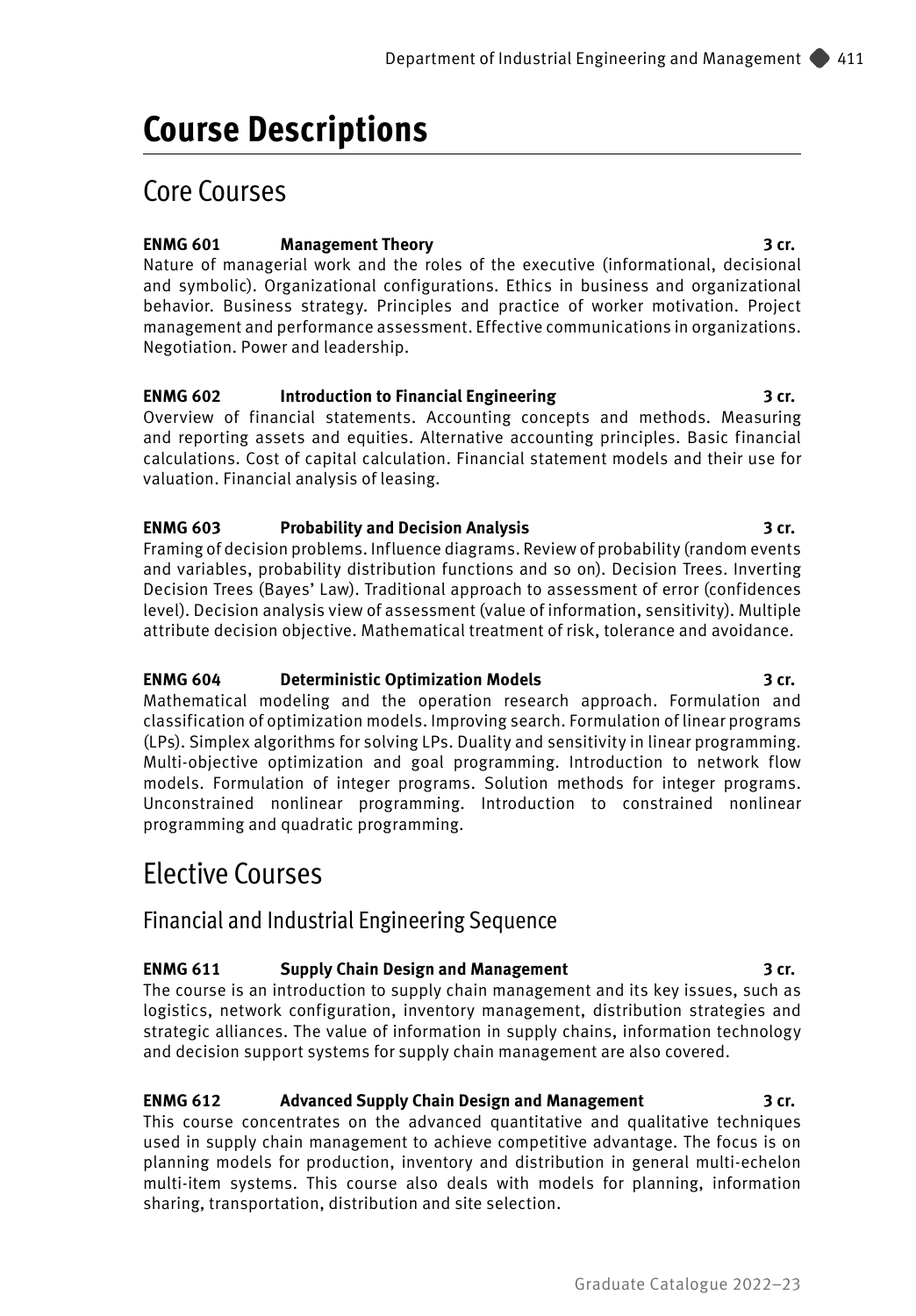## **ENMG 616 Advanced Optimization Techniques 3 cr.**

The course is divided into four parts covering integer programming, nonlinear programming, stochastic programming and heuristic methods. Students will develop skills in modeling complex systems using mathematical programming, analyzing the structure of mathematical programs, and developing and applying the correct solution techniques.

## **ENMG 617 Engineering Management Statistics 3 cr.**

Review of probability and probability distributions. Data description. Random samples and sampling distributions. Parameter estimation. Tests of hypotheses. Design and analysis of single-factor experiments: the analysis of variance. Design of experiments with several factors. Simple linear regression and correlation. Multi-variable regression. Nonparametric statistics.

#### **ENMG 622 Simulation Modeling and Analysis 3 cr.** Generating discrete and continuous random variables. Discrete-event simulation. Statistical analysis of simulated data. Variance reduction techniques. Statistical validation techniques. Markov chain and Monte Carlo methods. Experience with a modern discrete-event simulation package (e.g., ARENA, SIMIO).

# **ENMG 623 Stochastic Models and Applications 3 cr.**

Review of probability and random variables. Poisson process, renewal theory, queueing models, reliability theory, Markov chains, Brownian motion, random walks and Martingale, stochastic order relations.

**ENMG 624 Financial Engineering I: Portfolios and Risk Management 3 cr.** Basic theory of interest. Fixed-income securities yield, duration convexity and immunization. Term structure of interest rates. Expectation, liquidity and market segmentation explanations of the term structure. Applied interest rate analysis: capital budgeting, optimal portfolios, dynamic cash flow processes, optimal management, the Harmony Theorem, valuation of a firm. Mean-variance portfolio theory. Introduction to expected utility theory. Introduction to general pricing theory. *Prerequisite: ENMG 602 or INDE 301, or consent of instructor.*

#### **ENMG 625 Financial Engineering II: Derivatives 3 cr.** Derivative securities: forwards, futures and swaps; models of asset dynamics; options theory; interest rate derivatives. General cash flow streams: optimal portfolio growth, general investment evaluation. *Prerequisite: ENMG 602 or INDE 301, or consent of instructor.*

# Project and Program Management Sequence

# **ENMG 631 Pre-Project Planning and Feasibility Analysis 3 cr.**

Assimilation of client needs. Market assessment studies. Impact of laws and regulations on the facility program. Surveys of project area infrastructure conditions. Investigation of site conditions. Project scope validation. Project cost and revenue estimation. Project lifecycle analysis. Financial planning. Financial feasibility framework design and analysis.

# **ENMG 632 Project Planning Scheduling and Control 3 cr.**

Extended overview of project management. Basic planning and scheduling concepts. Project participants and roles. Project management applications and growth. Project team formation. Dealing with time. Project planning and costing. Advanced scheduling techniques. Integrated project cost-time control.

Graduate Catalogue 2022–23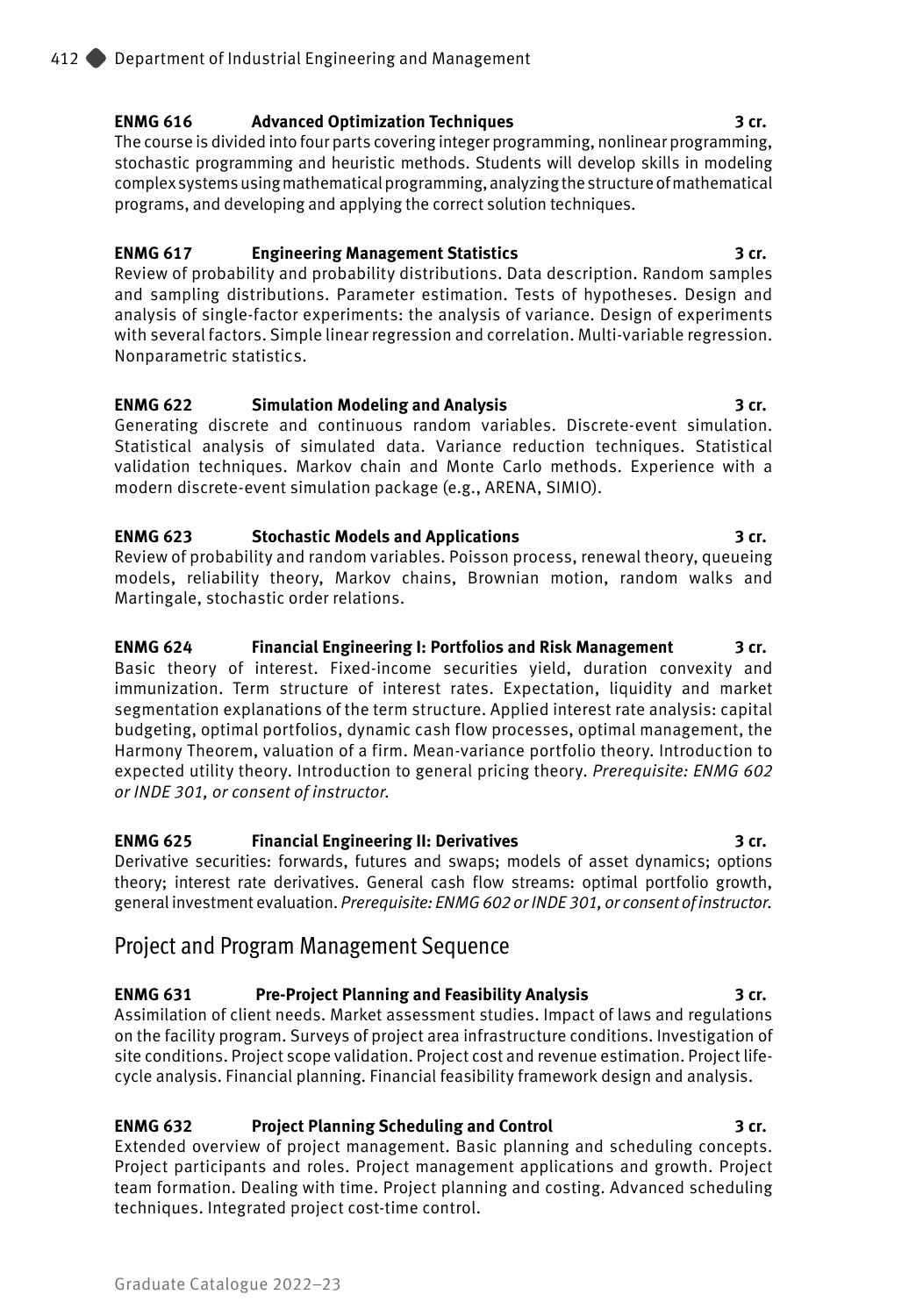# **ENMG 633 Advanced Topics in Project Management 3 cr.**

Planning and scheduling under constraints. Trade-off analysis in a project environment. Project cost control from a client's perspective. Project risk management. Managing the international project. Determinants of project success. Lessons learned in project management. Strategic planning in project management. Modern developments in project management.

## **ENMG 635 Project Deliverance and Contracts 3 cr.**

Overview of project organizations. The design-build project delivery approach. The buildoperate-transfer project delivery approach. Innovative delivery approaches, financial schemes and associated contracts. Allocation of risks in contracts. Bidding phase characteristics. Components of the proposal package. Evaluation of the commercial, financial and technical components. Contract formation and agreement closure.

### **ENMG 642 Lean Engineering Concepts 3 cr.**

This course focuses on the emerging concept of lean performance in the construction industry. Topics covered include the origin of lean concepts, application to the design process, implementation in construction, contracting for lean performance and value improving practices (e.g., benchmarking, constructability and value management).

## **ENMG 644 Agile Software Project Management 3 cr.**

The main objectives of this course are to enable the student to understand the fundamental principles underlying software management and economics. The course provides a quick overview of traditional software development and management strategies. This will be contrasted with iterative and incremental agile methods.

## **ENMG 645 Program and Portfolio Management 3 cr.**

This course presents a view of managing projects from an organizational perspective. The main areas of discussion will be strategic alignment, the role of effectively managing organizational assets through an enterprise project management office, portfolio management and program management. Using specific examples and a case study approach, students will explore the importance of using organizational strategies to align projects and apply practices to create portfolios of programs and projects to efficiently leverage organizational assets.

# Management of Technology and Entrepreneurship Sequence

## **ENMG 654 Technology-Based Entrepreneurship 3 cr.**

An introduction to general theories, principles, concepts and practices of entrepreneurship and intrapreneurship. The entrepreneurial perspective, developing the entrepreneurial plan, initiating entrepreneurial ventures, growth and development of entrepreneurial ventures and contemporary challenges in entrepreneurship are discussed. The course includes case study analysis and group projects.

## **ENMG 655** Management of Technology **3 cr.**

Management of technology at both the national and organizational level and its contribution to the generation of national wealth. Engineering, science and management principles contributing to the development of a successful framework for managing technology within an organization, nationally or internationally. Introduction to technological innovations. Planning and forecasting. Socio-economic changes.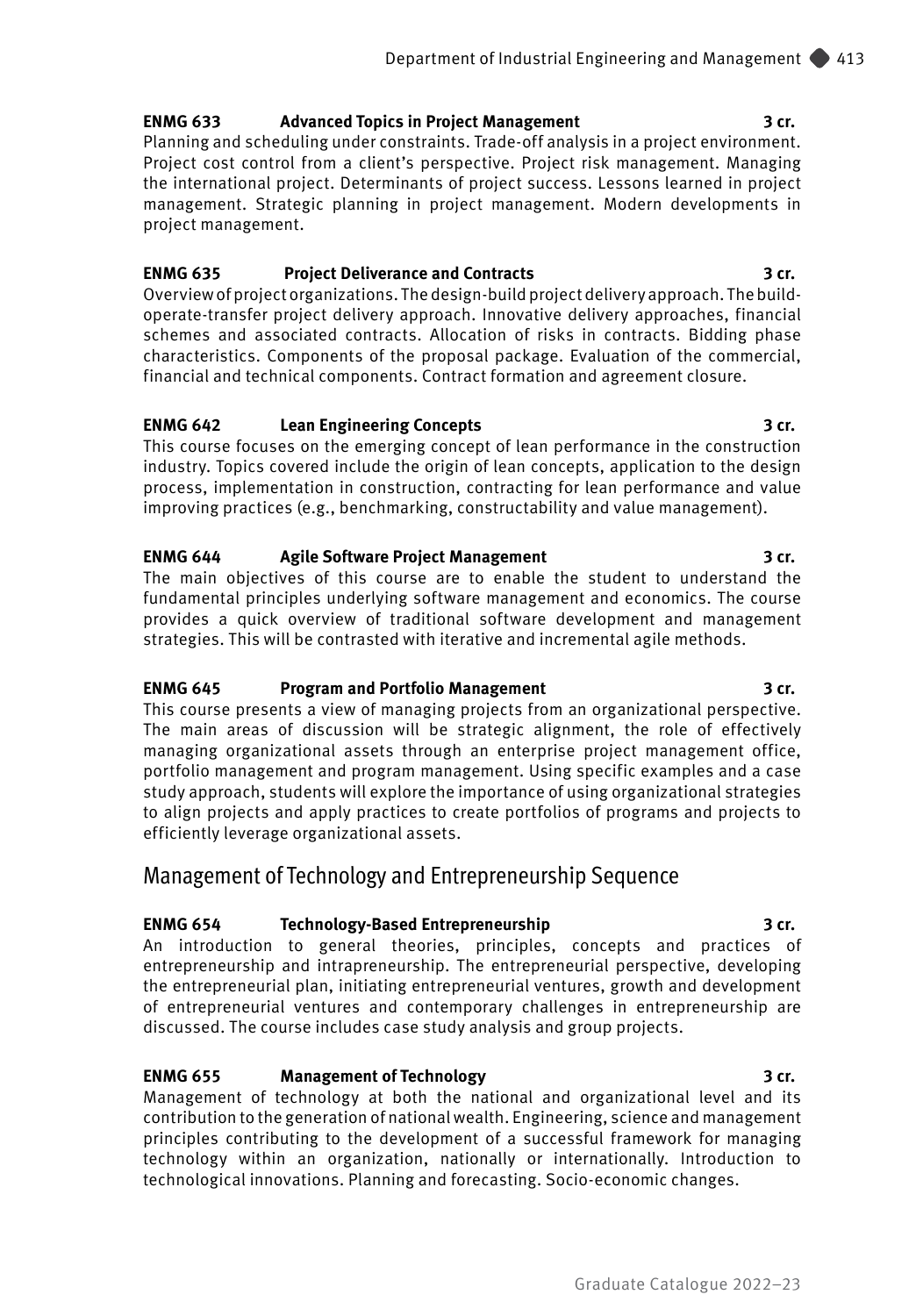## **ENMG 656 Management of Technological Innovations 3 cr.**

Strategic management of technology-based innovation within the firm. Assessing the innovative capabilities of the firm. Managing the corporate R&D function. Managing the interfaces between functional groups in the development process. Managing the new business development function in the firm. Building distinctive technologybased competencies and competitive advantages. Technological leadership versus followership in competitive strategy.

# **ENMG 659 Introduction to System Dynamics 3 cr.**

An introduction to the field of system dynamics as a discipline and a set of tools for understanding and dealing with complexity in systems. Students will learn how to collaboratively translate knowledge about a system or problem into a conceptual model, and to simulate the model in order to test hypotheses about system behavior.

### **ENMG 661 Strategic Management of Technology 3 cr.**

The organization as a whole and its interaction with its environment. The corporation as it undergoes the process of a global transformation. Mergers, acquisitions, outsourcing, downsizing and privatization. Framework of analysis for the identification of central issues and problems usually faced in strategic management. Understanding the effect of present and future environments on the corporation's welfare.

| <b>ENMG 663</b> |                       | <b>Product Design and Development</b> |                                                                                    |  | 3 cr. |
|-----------------|-----------------------|---------------------------------------|------------------------------------------------------------------------------------|--|-------|
|                 |                       |                                       | This class provides students with a holistic perspective that includes the design, |  |       |
|                 |                       |                                       | analysis and management of complex engineered systems/products. Topics covered     |  |       |
|                 |                       |                                       | include marketing research, integrated system/subsystem/component design,          |  |       |
|                 |                       |                                       | production planning, manufacturing strategy, supply chain management, innovation   |  |       |
|                 | and entrepreneurship. |                                       |                                                                                    |  |       |

| <b>ENMG 698</b>                   | <b>Special Topics in Engineering Management</b>                                                                                   | 3 cr. |
|-----------------------------------|-----------------------------------------------------------------------------------------------------------------------------------|-------|
| <b>ENMG 700</b>                   | Seminar<br>All students are required to register for the seminar during each fall term.                                           | 0 cr. |
| <b>ENMG 797</b><br>concentration. | <b>Special Project in Engineering Management</b><br>A supervised study that may involve special research in the student's area of | 3 cr. |
| <b>ENMG 800</b>                   | <b>Comprehensive Exam</b>                                                                                                         | 0 cr. |

A capstone exam covering core engineering management concepts.

**ENMG 798 Thesis 6 cr.**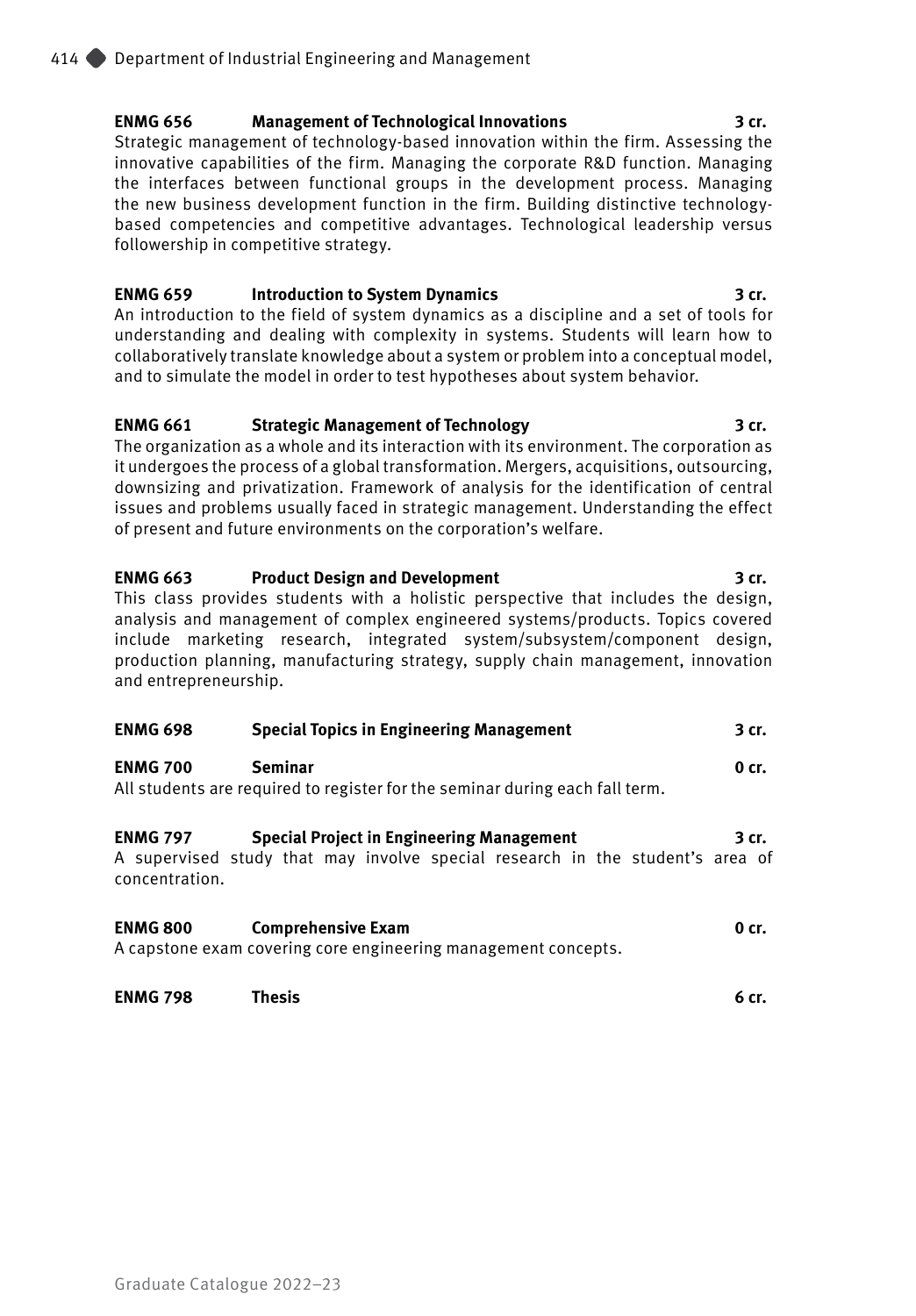# **Department of Mechanical Engineering**

| Chairperson:                     | Lakkis, Issam                                                                                                         |
|----------------------------------|-----------------------------------------------------------------------------------------------------------------------|
| Professors:                      | Darwish, Marwan; Ghaddar, Nesreen; Ghali, Kamel;<br>Hamade, Ramsey; Lakkis, Issam; Moukalled, Fadl;<br>Shihadeh, Alan |
| <b>Professor Emeritus:</b>       | Sakkal, Fateh                                                                                                         |
| Associate Professors:            | Asmar, Daniel; Mustapha, Samir; Oweis, Ghanem;<br>Shammas, Elie; Shehadeh, Mutasem                                    |
| <b>Assistant Professors:</b>     | Abou Jaoude, Dany; Aryanfar, Asghar; Awartani, Omar;<br>Harb, Mohammad                                                |
| Assistant Research<br>Professor: | Talih, Soha                                                                                                           |
| Instructors:                     | Al Saidi, Abdul-Kader; Babikian, Sevag; Balhas,<br>Zainab; Fayad, Rami; Kassis, Lina; Kfoury, Elie                    |

# **General Information**

The department of Mechanical Engineering offers three graduate master's programs which include the degree of Master of Engineering with a major in Mechanical Engineering (Thesis/Non-Thesis), the degree of Master of Mechanical Engineering with a major in Applied Energy (Thesis/Non-Thesis), the degree of Master of Science in Energy Studies (Thesis/Non-Thesis), in addition to the degree of Doctor of Philosophy (PhD) in Mechanical Engineering.

In addition, an online graduate diploma in building energy systems is offered in the Department of Mechanical Engineering for professionals who seek to enhance their knowledge and experience in the field.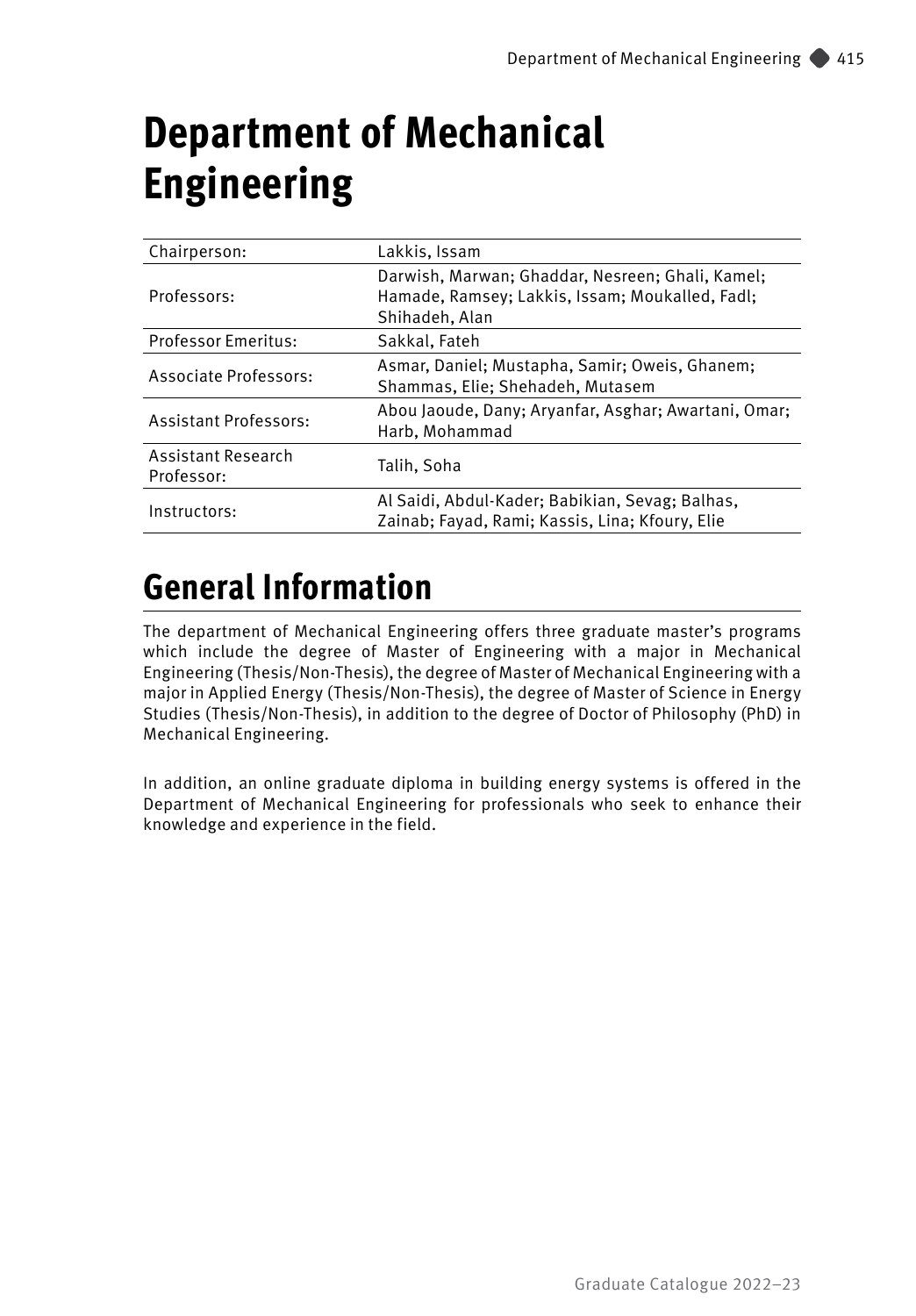# **Master of Engineering (ME)**

The Department offers the following programs, all leading to the Master of Engineering in Mechanical Engineering degree:

- Master of Engineering, major Mechanical Engineering (Thesis)
- Master of Engineering, major Mechanical Engineering (Non-Thesis)
- Master of Mechanical Engineering in Applied Energy (Thesis)
- Master of Mechanical Engineering in Applied Energy (Non-Thesis)

# Graduate Diplomas

The department of Mechanical Engineering offers the following program:

• Online Graduate Diploma in Building Energy Systems

## Requirements

A student applying for admission to a graduate program is only eligible if s/he has a Bachelor of Engineering degree with a mechanical engineering major or the equivalent. A student must also satisfy the requirements of the university and the Maroun Semaan Faculty of Engineering and Architecture for admission to graduate study, as specified in the relevant sections of the university catalogue.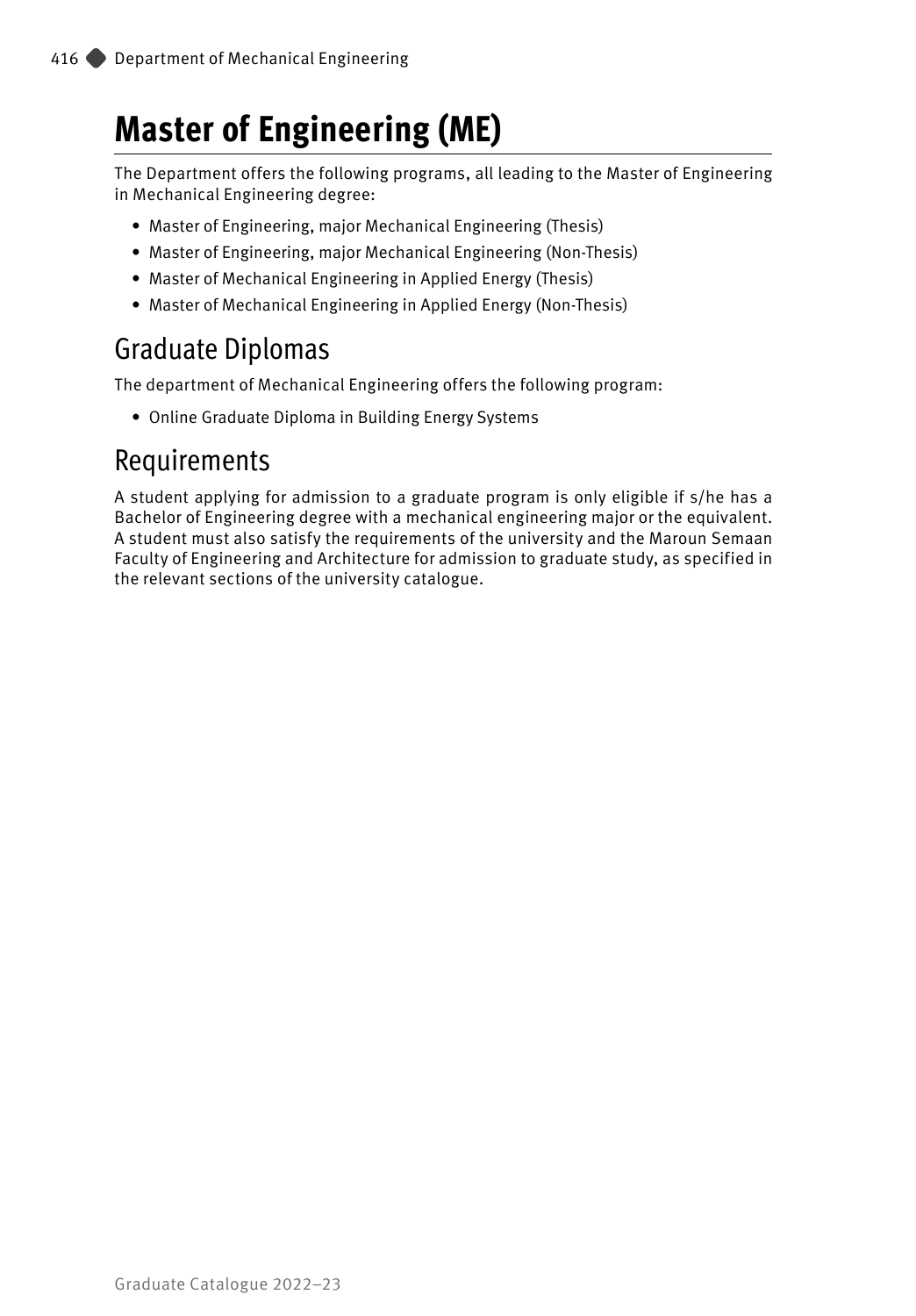# **Master of Engineering (ME), Major: Mechanical Engineering**

## ME Thesis Program Requirements:

In this program, students may choose a concentration in any of the following areas:

- Thermal and Fluid Sciences
- Design, Materials and Manufacturing
- Mechatronics

The student is encouraged to select a concentration area of personal interest. The master's degree requires a minimum of 21 credit hours of coursework and a thesis equivalent to 9 credits. Twenty to twenty-four months of research are usually required to complete the master's degree. The student and the graduate advisor, in coordination with the thesis committee, develop a plan of study tailored to the student's specific interest and background. It is advisable that this plan be developed no later than the first month of the second term of graduate work.

The required 21 course credit hours and the 9 credits for thesis are distributed as follows:

• A mandatory 3-credit course in applied mathematics

| <b>CMPS</b> | 354 | The Finite Element Method                        |
|-------------|-----|--------------------------------------------------|
| <b>CMPS</b> | 350 | Discrete Models for Differential Equations       |
| <b>CMPS</b> | 373 | <b>Parallel Computing</b>                        |
| ENMG        | 604 | Deterministic Optimization Models                |
| MATH        | 307 | <b>Topics in Analysis</b>                        |
| <b>MECH</b> | 630 | Finite Element Methods in Mechanical Engineering |
| <b>MECH</b> | 663 | <b>Computational Fluid Dynamics</b>              |
| <b>MECH</b> | 691 | Convex Optimization                              |
| <b>MECH</b> | 764 | Advanced Topics in Computational Fluid Dynamics  |

Acceptable courses include, but are not limited to, the following:

The math or math-oriented course offered by other departments must be approved by the graduate student's advisor.

- Three engineering technical courses (9 credit hours) in the concentration area and at least one from the list of fundamental courses in the area.
- Three engineering elective courses (9 credit hours) with a maximum of two courses in other departments within the MSFEA, also subject to the approval of the graduate student's advisor.
- Seminar Course: MECH 797 (0 credit hours). Students must register for the course each time it is offered.
- Thesis: MECH 799 (equivalent to 9 credit hours) should be completed based on independent research.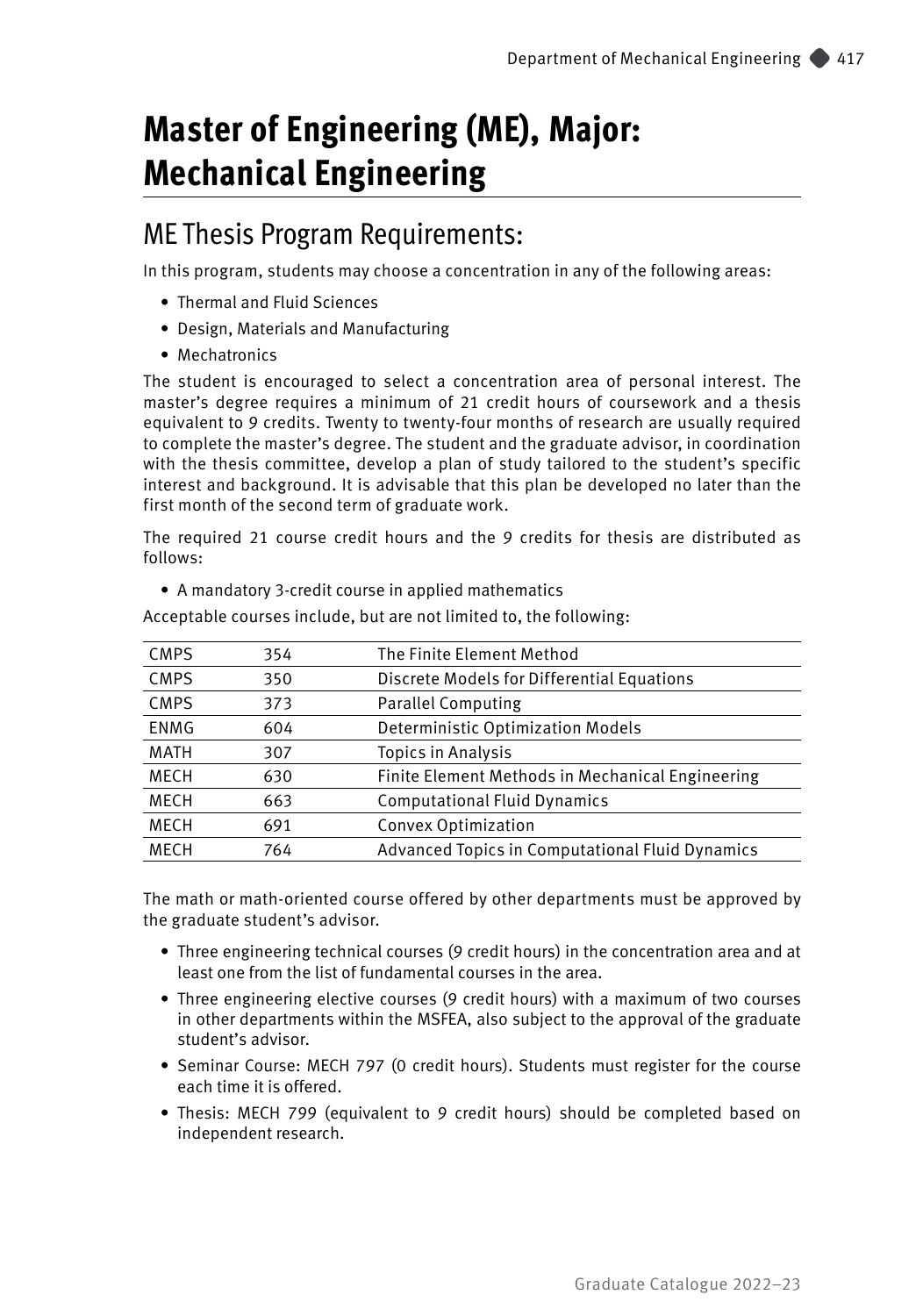# ME Non-Thesis Program Requirements:

The course-based master's program requires a minimum of 33 credit hours of graduate level courses:

- A minimum of one 3-credit course in applied mathematics. Acceptable courses are listed on the previous page.
- Three engineering technical courses (9 credit hours) in the concentration area and at least one from the list of fundamental courses in the area.
- Seven engineering electives courses (21 credit hours) within ME with the option of having a maximum of two courses in other departments within the MSFEA, also subject to the approval of the graduate student's advisor.
- Seminar Course: MECH 797 (0 credit hours). Students must register for the course every time it is offered.
- Qualification examination: comprehensive exam (MECH 799T) should be done upon the completion of the coursework in all major and minor areas.

## List of Mechanical Engineering courses for the thesis and non-thesis option is shown below:

### Thermal and Fluid Sciences:

**Fundamental Courses:** MECH 701 (Principles of Combustion), MECH 760 (Advanced Fluid Mechanics), MECH 761 (Convection Heat Transfer), MECH 762 (Advanced Thermodynamics), MECH 707 (Statistical Mechanics and Thermodynamics), MECH 764 (Advanced Topics in Computational Fluid Dynamics), MECH 763 (Radiative Heat Transfer), MECH 766 (Turbulent Flow and Transport), MECH 767 (Heat Conduction)

**Technical Electives:** MECH 602 (Energy Conservation and Utilization), MECH 603 (Solar Energy), MECH 604 (Refrigeration), MECH 606 (Aerosol Dynamics), MECH 607 (Micro Flows Fundamentals and Applications), MECH 609 (Experimental Methods in Fluid Dynamics), MECH 663 (Computational Fluid Dynamics), MECH 665 (Unsteady Gas Flow), MECH 702 (Pollutant Formation and Control in Combustion), MECH 703 (Combustion Modeling), MECH 600 (Applied Reservoir Engineering I), MECH 608 (Applied Reservoir Engineering II), MECH 653 (System Analysis and Design), MECH 670 (Laboratory for Renewable Energy in Buildings), MECH 671 (Renewable Energy Potential, Technology and Utilization in Buildings), MECH 672 (Modeling Energy Systems), MECH 673 (Energy Efficient Buildings with Good Indoor Air Quality), MECH 674 (Energy Economics and Policy), MECH 675 (Building Energy Management Systems), MECH 676 (Passive Building Design), MECH 678 (Solar Electricity), MECH 679 (Energy Audit Lab), MECH 705 (Bioheat Modeling and Human Thermal Environments), MECH 751 (Simulation of Multiphase Flows), MECH 765 (Advanced Finite Volume Techniques), MECH 768 (Transport Through Porous Media), MECH 769 (Advanced Scientific Computing), MECH 770 (HVAC and Refrigeration Systems Lab), MECH 771 (HVAC System Control Strategies and Energy Efficiency), MECH 772 (Moisture and Control of Humidity Inside Buildings), MECH 773 (Numerical Methods in Energy Technology), MECH 778 (Special Projects on Renewable Energy Systems Design).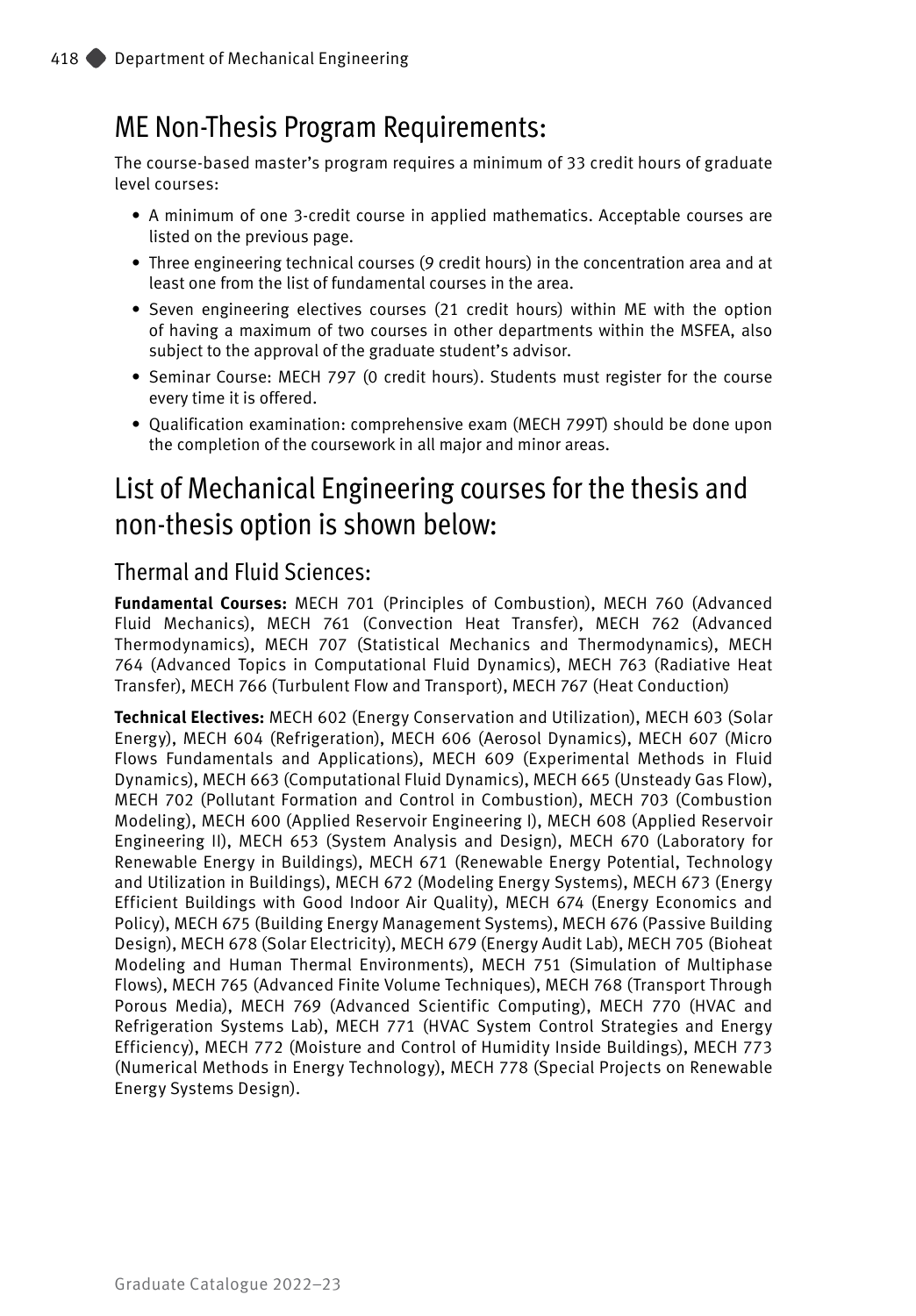### Design, Materials and Manufacturing:

**Fundamental Courses:** MECH 624 (Mechanics of Composite Materials), MECH 720 (Advanced Machine Design), MECH 721 (Elasticity and Plasticity), MECH 630 (Finite Element Methods in Mechanical Engineering)

**Technical Electives:** MECH611 (Computational Modeling in Biomechanics), MECH 615 (Continuum Mechanics), MECH 619 (Quality Control in Manufacturing Systems), MECH 622 (Advanced Manufacturing Processes), MECH 631 (Micro Electro Mechanical Systems), MECH 632 (Structural Health Monitoring), MECH 633 (Biomechanics), MECH 634 (Biomaterials and Medical Devices), MECH 637 (Micromechanics and Crystal Plasticity), MECH 736 (Modeling Solidification Processes)

### Mechatronics:

**Fundamental Courses:** MECH 643 (Mechatronics and Intelligent Machines Engineering), MECH 645 (Noise and Vibration Control), MECH 740 (Advanced Dynamics), MECH 641 (Robotics), MECH 642 (Computer Vision), MECH 650 (Autonomous Mobile Robotics), , MECH 653 (Systems Analysis and Control)

**Technical Electives**: MECH 628 (Design of Mechanisms), MECH 644 (Modal Analysis), MECH 648 (Non-Linear Systems: Analysis, Stability and Control), MECH 647 (Hydraulic Servo Systems), MECH 654 (Adaptive Control), MECH657 (Vehicle Dynamics and Control), MECH 677 (Heat Pumps)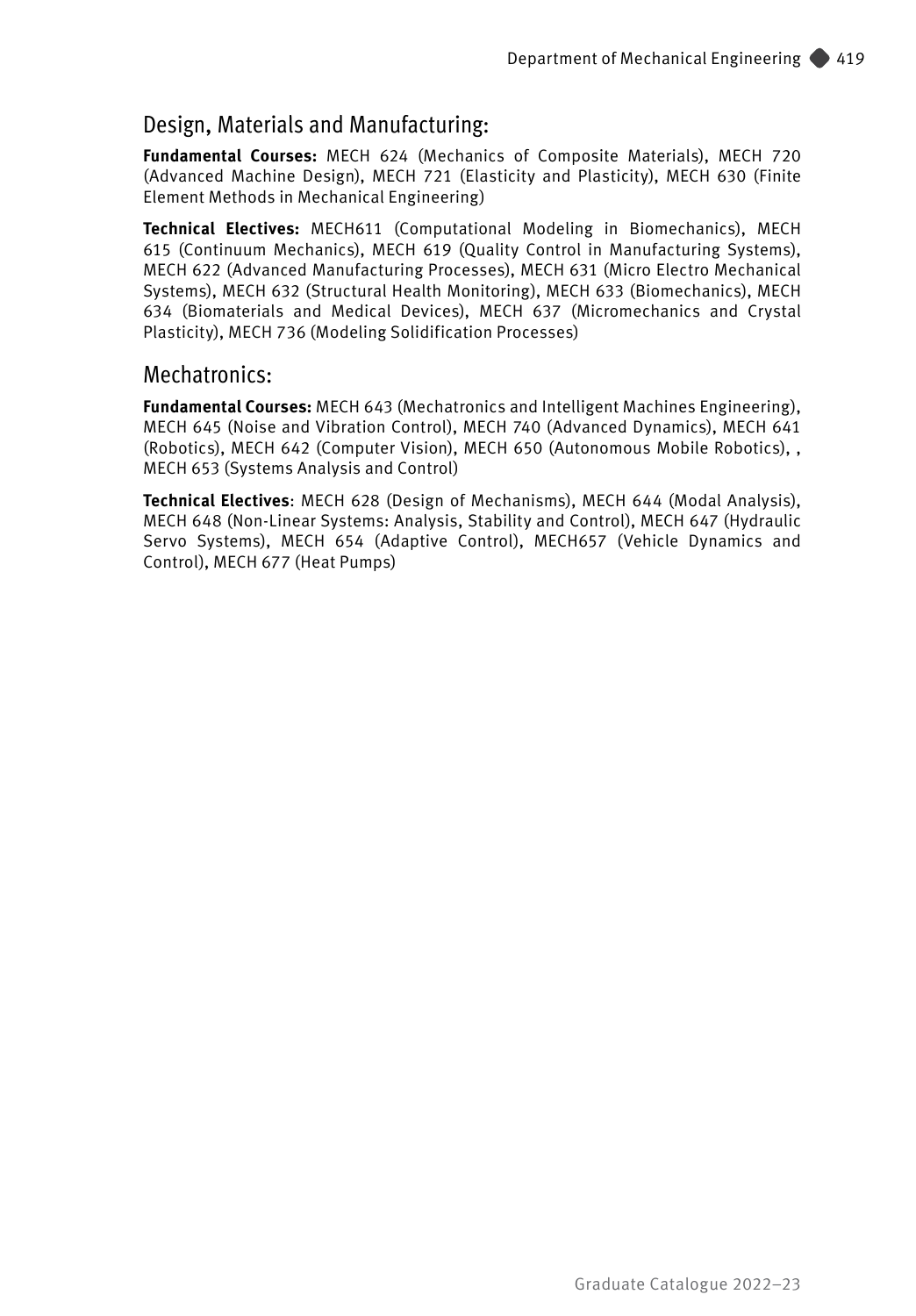# **Master of Mechanical Engineering (ME), Major: Applied Energy (APPE)**

The objectives of the master's program leading to the Master of Mechanical Engineering: Applied Energy degree are for its graduates to be able to:

- design and manage efficient energy systems for buildings with high-quality indoor environments,
- integrate renewable energy technologies with conventional energy systems to improve sustainability of energy supply systems,
- understand the economic, policy and regulatory frameworks within which decisions on sustainable energy utilization practices are made,
- and assess and evaluate the impact of new technical developments in energy systems on society, the environment and the economy.

## APPE Thesis Program Requirements:

### Program Structure

The master's degree with the thesis option will normally require between 20 and 24 months for completion.

The program consists of 30 credits distributed as follows:

- 9 credits of mandatory courses
- 3 credits of lab
- 6 credits of elective courses selected with the approval of the graduate student's advisor in any of the following areas: sustainable energy production from renewable sources, hybrid systems, and sustainable energy utilization practices in the context of buildings.
- A 3-credit general graduate technical elective from science, math or engineering as approved by thesis advisor.
- Seminar Course: MECH 797 (0 credit hours). This is a pass/fail course based on attendance and is offered at least once per year. Students must register for it each time it is offered.
- Thesis: MECH 788 (equivalent to 9 credit hours). The thesis must be based on independent research.

## APPE Non-Thesis Program Requirements:

The course-based master's program requires a minimum of 33 credit hours of graduate level courses distributed as follows:

- 9 credits of mandatory courses
- 3 credits of lab
- 15 credits of elective courses selected with the approval of the graduate student's advisor in any of the areas described above
- 6 credits of general graduate technical electives from science, math or engineering as approved by thesis advisor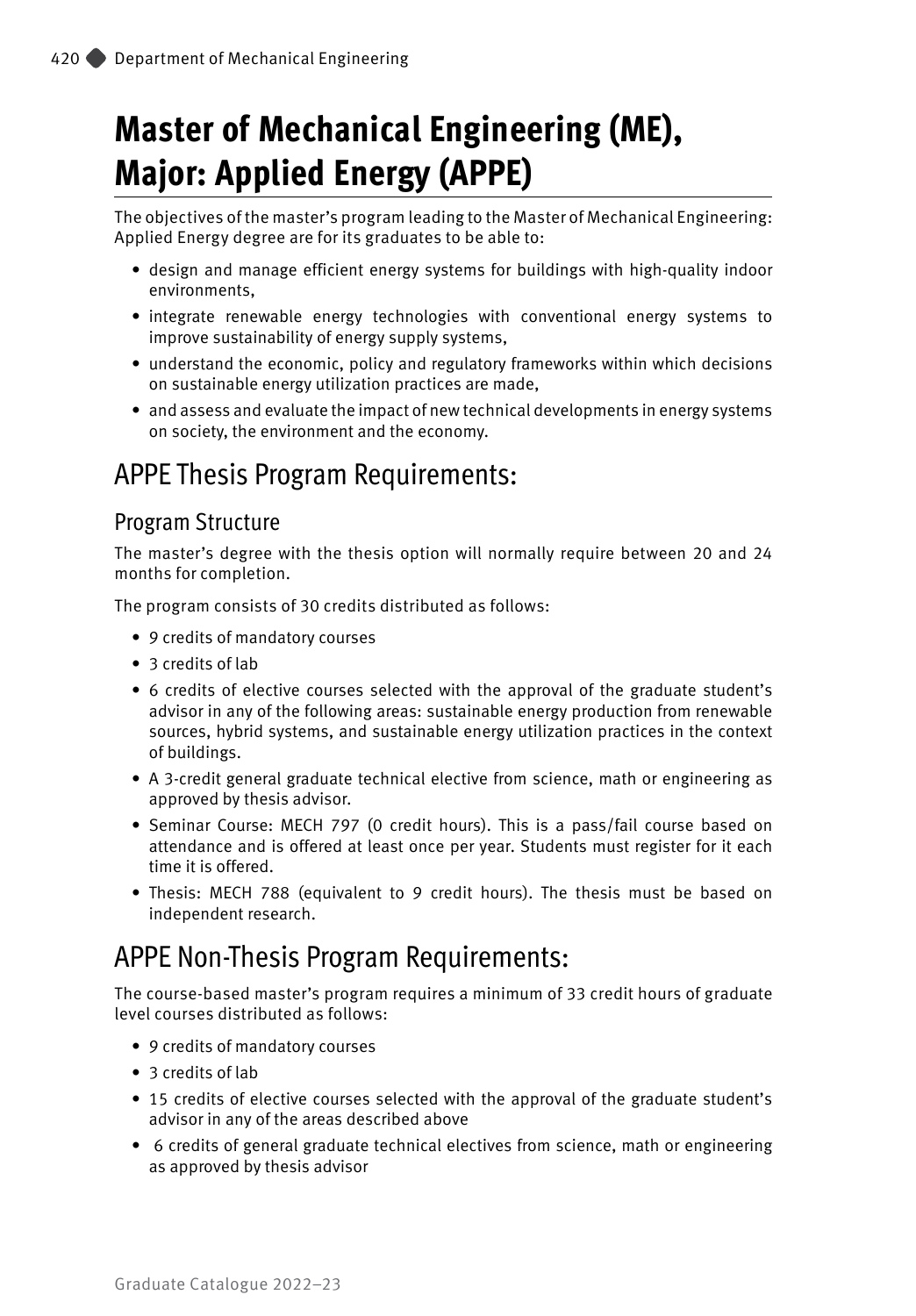- Seminar Course: MECH 797 (0 credit hours). This is a pass/fail course based on attendance and is offered at least once per year. Students must register for it each time it is offered.
- Qualification examination: Comprehensive Exam (MECH 799T) should be done upon the completion of the coursework in all major and minor areas

# List of APPE courses for the thesis and non-thesis option is shown below:

### Mandatory Courses, 3 credits each:

| <b>MECH 671</b>                    | Renewable Energy Potential, Technology<br>and Utilization in Buildings, or |
|------------------------------------|----------------------------------------------------------------------------|
| <b>EECE 675</b>                    | PV and Wind Electric Energy Systems or                                     |
| <b>ENST 300</b>                    | <b>Energy Science and Technology</b>                                       |
| <b>MECH 672</b>                    | <b>Energy Systems Modeling</b>                                             |
| <b>MECH 673</b>                    | Energy Efficient Buildings with Good Indoor Environment                    |
| <b>MECH 674</b><br><b>EECE 672</b> | Energy Economics and Policy or<br><b>Energy Planning and Policy</b>        |

### Lab Courses, 3 credits each:

| <b>MECH 670</b> | Renewable Energy Lab |
|-----------------|----------------------|
|-----------------|----------------------|

- MECH 679 Energy Audit Lab
- MECH 680 HVAC and Refrigeration Systems Lab

### Technical Electives, 3 credits each:

- MECH 603 Solar Energy
- MECH 670 Renewable Energy Lab
- MECH 676 Passive Building Design
- MECH 677 Heat Pumps
- MECH 678 Solar Electricity
- MECH 679 Energy Audit Lab
- MECH 680 HVAC and Refrigeration Systems Lab
- MECH 681 Green Building Basics and LEED Practices
- MECH 771 HVAC Systems Control Strategies and Energy Efficiency
- MECH 772 Moisture and Control of Humidity Inside Buildings
- MECH 778 Special Project in Renewable Energy and Energy Efficiency

Any course from the thermal and fluid sciences concentration in the Master of Mechanical Engineering program can be selected.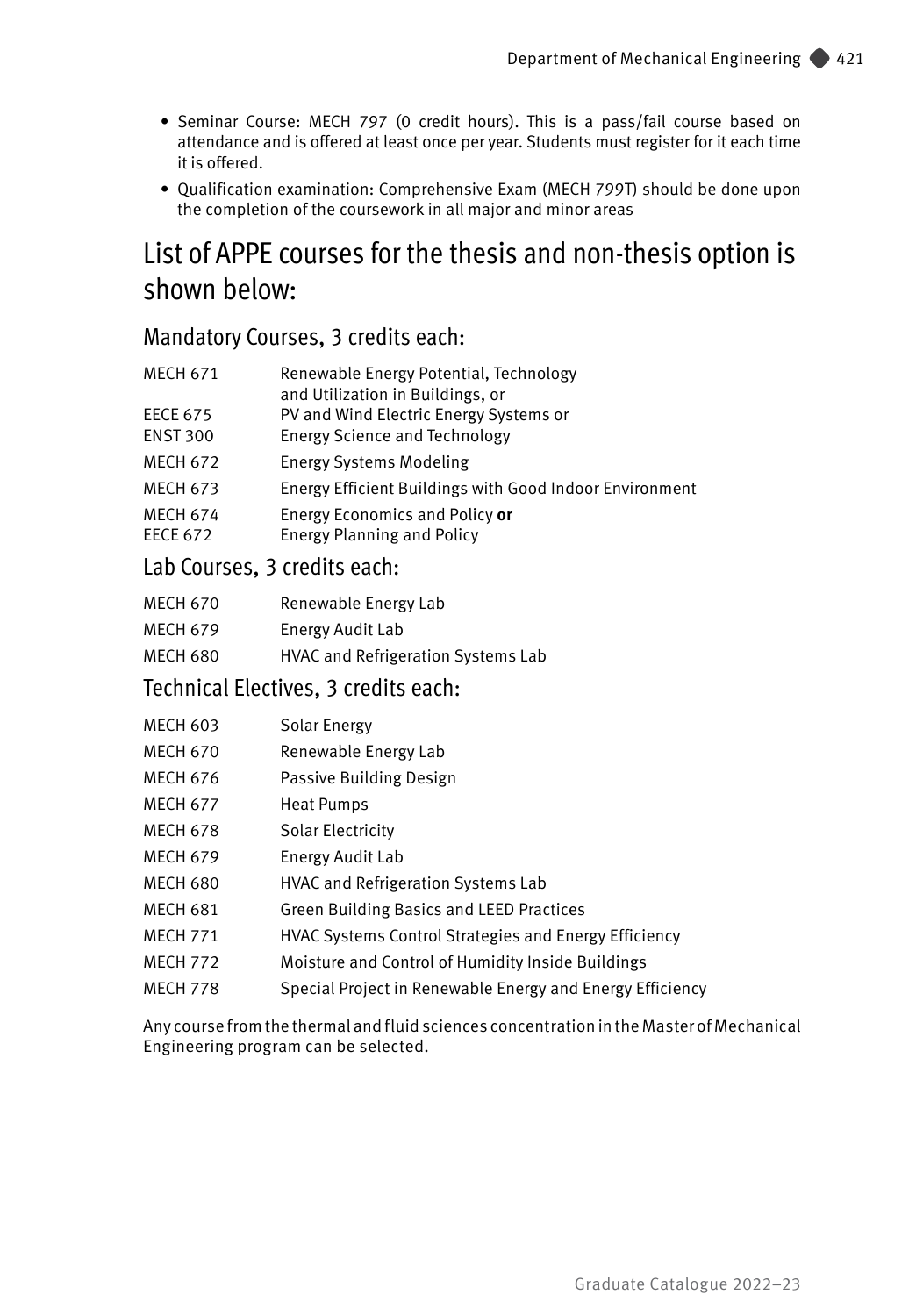# **Master of Science Degree Program in Energy Studies**

| Professors:                                                       | Ghaddar, Nesreen (MECH); Karaki, Sami (EECE)                           |
|-------------------------------------------------------------------|------------------------------------------------------------------------|
| Kazan, Michel (PHYS); Khodr, Hiba (PSPA)<br>Associate Professors: |                                                                        |
| Lecturers:                                                        | El-Meouchi, Chadia; Habchi, Carine; Haraili, Hassan;<br>Rached, Mounir |

## Educational Goals and Program Learning Outcomes

The Master of Science in Energy Studies program is planned to consolidate and build on AUB's excellent research and professional profile addressing current and future energy research needs of the region in areas such as energy science and technology, economics, public policy and energy management. The program's educational goals are:

- to promote an interdisciplinary approach to understanding and evaluating various modes of energy supply and end-use efficiency of energy systems within the context of sustainability and development in the region
- to develop effective collaboration skills among students from different disciplines including energy science and technology, economics and public policy
- Upon successful completion of this interdisciplinary course of study, students will:
	- evaluate different sources of energy related to energy extraction, conversion, and utilization for both traditional systems and sustainable/renewable energy alternatives,
	- apply methods of economic analysis, risk and decision analysis, environmental impact assessment and policy techniques for performing energy planning and reaching, and decision-making while addressing sustainability in supply and demand,
	- and understand advances in selected energy technologies, products and energy end-use efficiency and their impact on market economy and development activities.

## Admission Requirements

Admission requirements to the program will follow AUB Graduate Studies Policies. Bachelor degree holders from relevant fields of study are eligible to apply for admission into the Energy Studies master's program. Remedial courses may be needed for students as would be recommended by the program.

Applicants to any graduate program other than AUB graduates and graduates of recognized colleges or universities in North America, Great Britain, Australia and New Zealand must demonstrate proficiency in the English language. See Readiness for University Studies in English (RUSE) under Admissions section (page 41).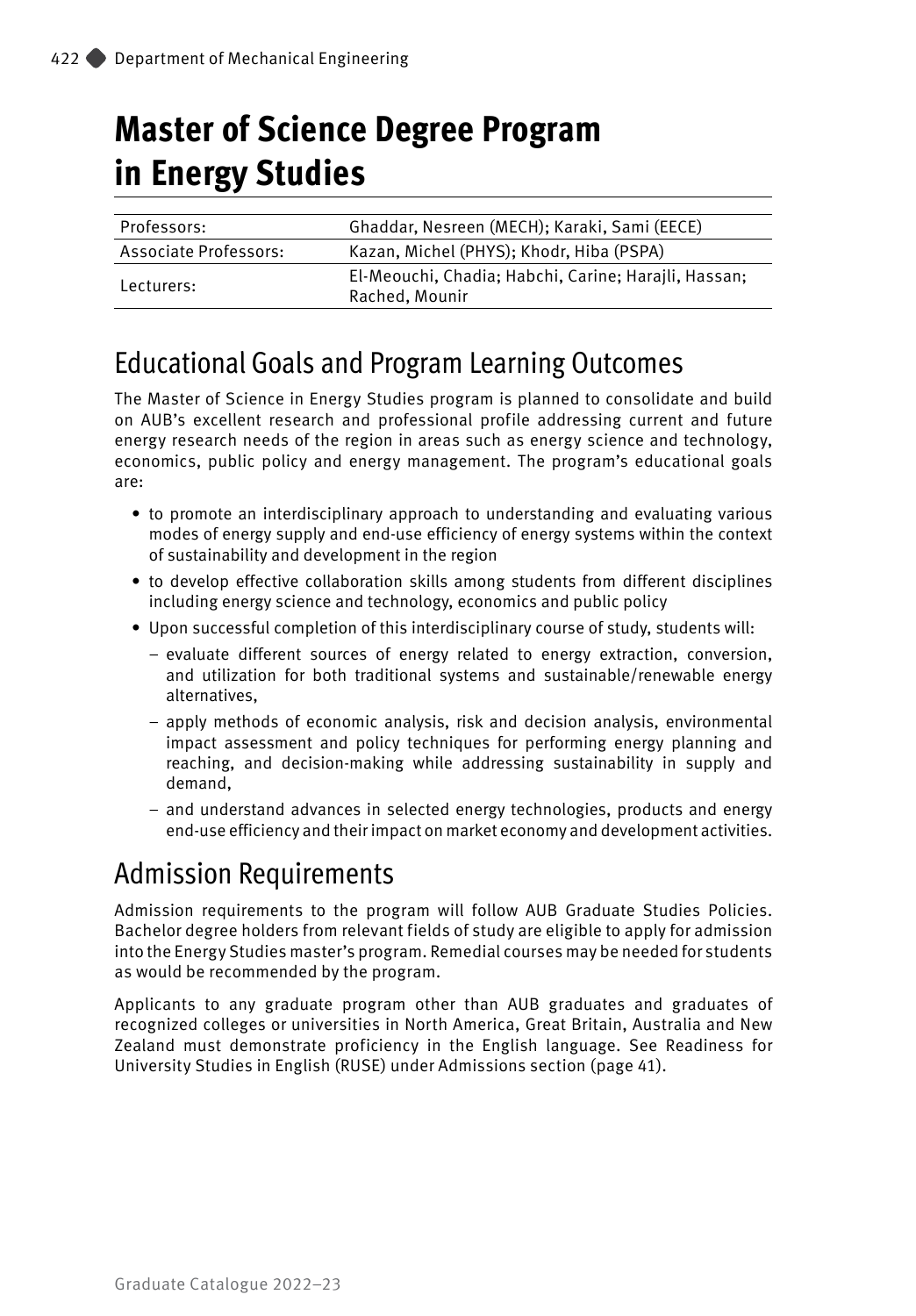# Credit Waiver Policy

The Energy Studies program may recommend a waiving of up to 6 credits of graduate coursework for students who have completed a Bachelor of Engineering Degree (BE) and are applying for admissions to a Master of Energy Studies Program (MS-ENST). This is subject to approval by the advisor, the chairperson and the MSFEA Graduate Studies Committee. In addition, the total number of transferable credits from BE to MS-ENST should not exceed 9 credits when a student has taken credit overload during his/her undergraduate BE studies. To apply, the student must have completed graduate electives that meet the program requirements with a score of at least 3.2 or 80 or equivalent.

# Degree Requirements

## MS-ENST Thesis Program Requirements

The program permits full-time or part-time enrollments. To obtain a master's degree in energy studies (thesis program), the student must complete a minimum of 24 credits of graduate coursework, 6 credits of interdisciplinary thesis work on energy-related fields and a 0-credit seminar. The course work is distributed as follows:

- 9 credits of required core courses
- 3 or 6 credits of elective courses from List A on energy resources, economics and policy
- 6 or 9 credits of elective courses from List B on energy science and technology
- 3 credits of elective course as approved by the thesis advisor/s if the elective is not from List A or B
- 0 credit seminar

### Credit Summary

| Course                                          | <b>Credits</b> |
|-------------------------------------------------|----------------|
| Required core courses                           | 9 cr.          |
| Elective courses from List A                    | 3 or 6 cr.     |
| Elective courses from List B                    | 6 or 9 cr.     |
| Elective graduate course                        | 3 cr.          |
| Thesis                                          | 6 cr.          |
| Seminar                                         | 0 cr.          |
| Total number of credits required for graduation | 30 cr.         |

### MS-ENST Non-Thesis Program Requirements

To obtain a master's degree in energy studies (non-thesis program), the student must complete a minimum of 30 credits of graduate coursework and a 0-credit seminar. The coursework is distributed as follows:

- 9 credits of required core courses
- 6 or 9 credits of elective courses from List A on energy resources, economics and policy
- 9 or 12 credits of elective courses from List B on energy science and technology
- 3 credits of elective course as approved by thesis advisor/s if the elective is not from List A or B
- 0-credit seminar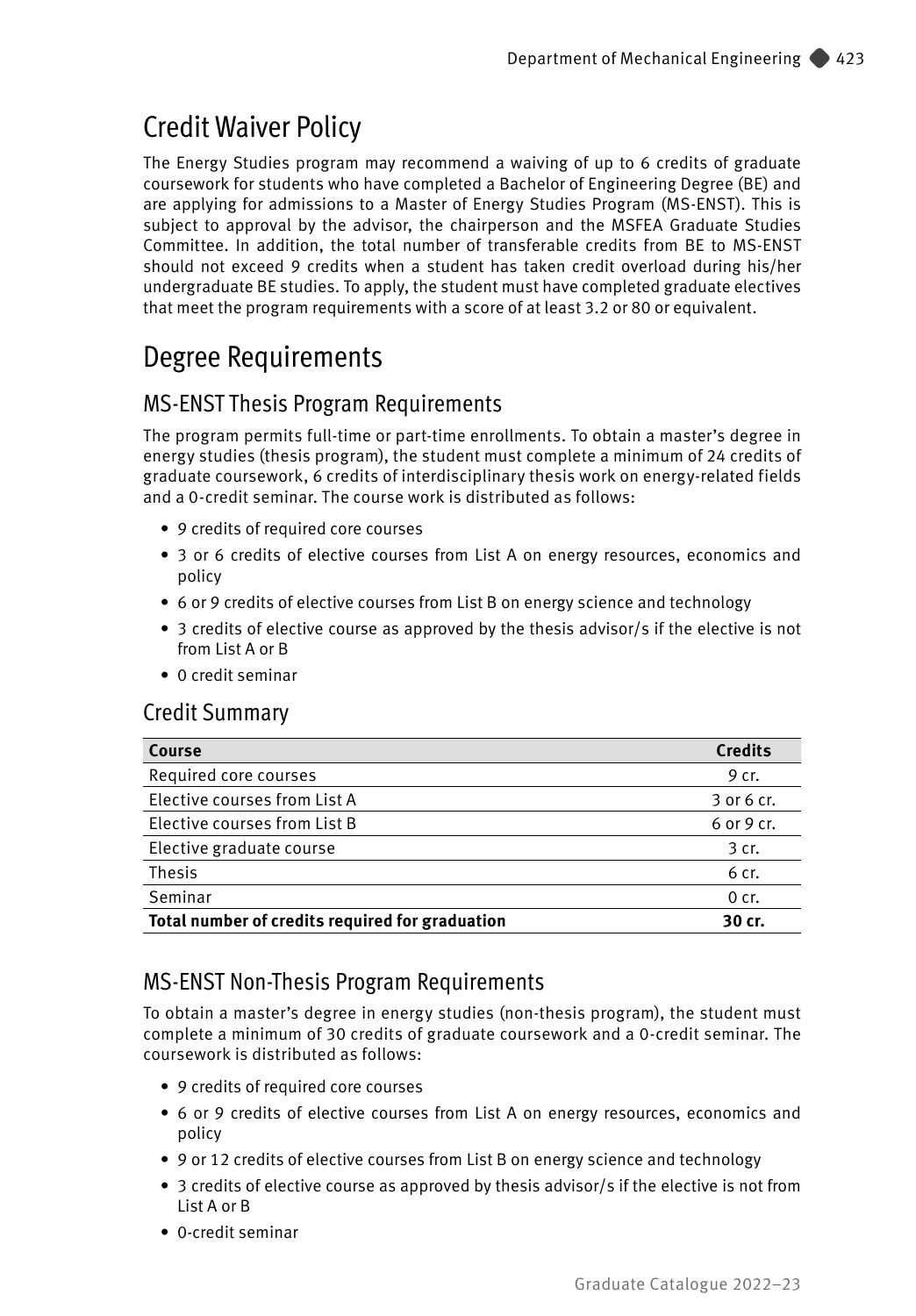## Credit Summary

| Course                                 |                                                                                                      | <b>Credits</b> |
|----------------------------------------|------------------------------------------------------------------------------------------------------|----------------|
| <b>Required Core Courses</b>           |                                                                                                      | 9              |
| Elective courses from List A           |                                                                                                      | 6 or 9         |
| Elective courses from List B           |                                                                                                      | 9 or 12        |
| Elective graduate course               |                                                                                                      | 3              |
| Seminar                                |                                                                                                      | 0              |
|                                        | Total number of credits required for graduation                                                      | 30             |
|                                        |                                                                                                      |                |
| Required<br><b>Core Courses</b>        |                                                                                                      | <b>Credits</b> |
| <b>ENST305/</b><br>ECON333/<br>MECH674 | Energy Economics and Policy                                                                          | 3              |
| <b>PSPA 352</b>                        | <b>Foundation of Public Policy</b>                                                                   | 3              |
| <b>ENST 300</b>                        | The Science and Technology of Energy (FAS/MSFEA)                                                     | 3              |
| List A                                 | <b>Energy Resources, Economics and Policy Courses</b>                                                | <b>Credits</b> |
| <b>ENMG 645</b>                        | Program and Portfolio Management                                                                     | 3              |
| <b>DCSN 330</b>                        | <b>Project Management</b>                                                                            | 3              |
| <b>ENMG 661</b>                        | Strategic Management                                                                                 | 3              |
| <b>ENMG 698</b>                        | Special Topics in Engineering Management                                                             | 3              |
| <b>ENST 310</b>                        | <b>Advanced Energy Economics</b>                                                                     | 3              |
| <b>ENST 320</b>                        | <b>Energy Law and Case Studies</b>                                                                   | 3              |
| <b>ECON 337</b>                        | Economic Development (with focus on energy and<br>development)                                       | 3              |
| ECON 338                               | Economics of Natural Resources and the Environment)                                                  | 3              |
| <b>ECON 305</b>                        | Econometrics I                                                                                       | 3              |
| <b>ECON 347</b>                        | <b>Economics Forecasting</b>                                                                         | 3              |
| <b>MFIN 360</b>                        | <b>Energy Finance</b>                                                                                | 3              |
| <b>ENMG 601</b>                        | <b>Management Theory</b>                                                                             | 3              |
| <b>ENMG 603</b>                        | <b>Probability and Decision Analysis</b>                                                             | 3              |
| <b>ENMG 604</b>                        | <b>Deterministic Optimization Models</b>                                                             | 3              |
| <b>ENMG 632</b>                        | Project Planning Scheduling and Control                                                              | 3              |
| <b>ENMG 656</b>                        | Management of Technological Innovations                                                              | 3              |
| <b>PSPA 316</b>                        | International Environmental Policy                                                                   | 3              |
| <b>PSPA 362</b>                        | <b>Policy Research and Analysis</b>                                                                  | 3              |
| <b>PSPA 381</b>                        | Special Topics in Energy and Public Policy                                                           | 3              |
| <b>ENST 396</b>                        | Topics In Energy Issues: The Case Of Lebanon                                                         | 3              |
| <b>ENST 396C</b>                       | Special Topics in Energy Issues: Energy Strategies for<br>Developing Countries                       | 3              |
| <b>ENST 398</b>                        | Special Projects in Energy Studies in Cooperation With<br>Industry and/or NGO and Legislative Bodies | 3              |
| <b>MFIN356:</b>                        | Financial Markets in ME Region                                                                       |                |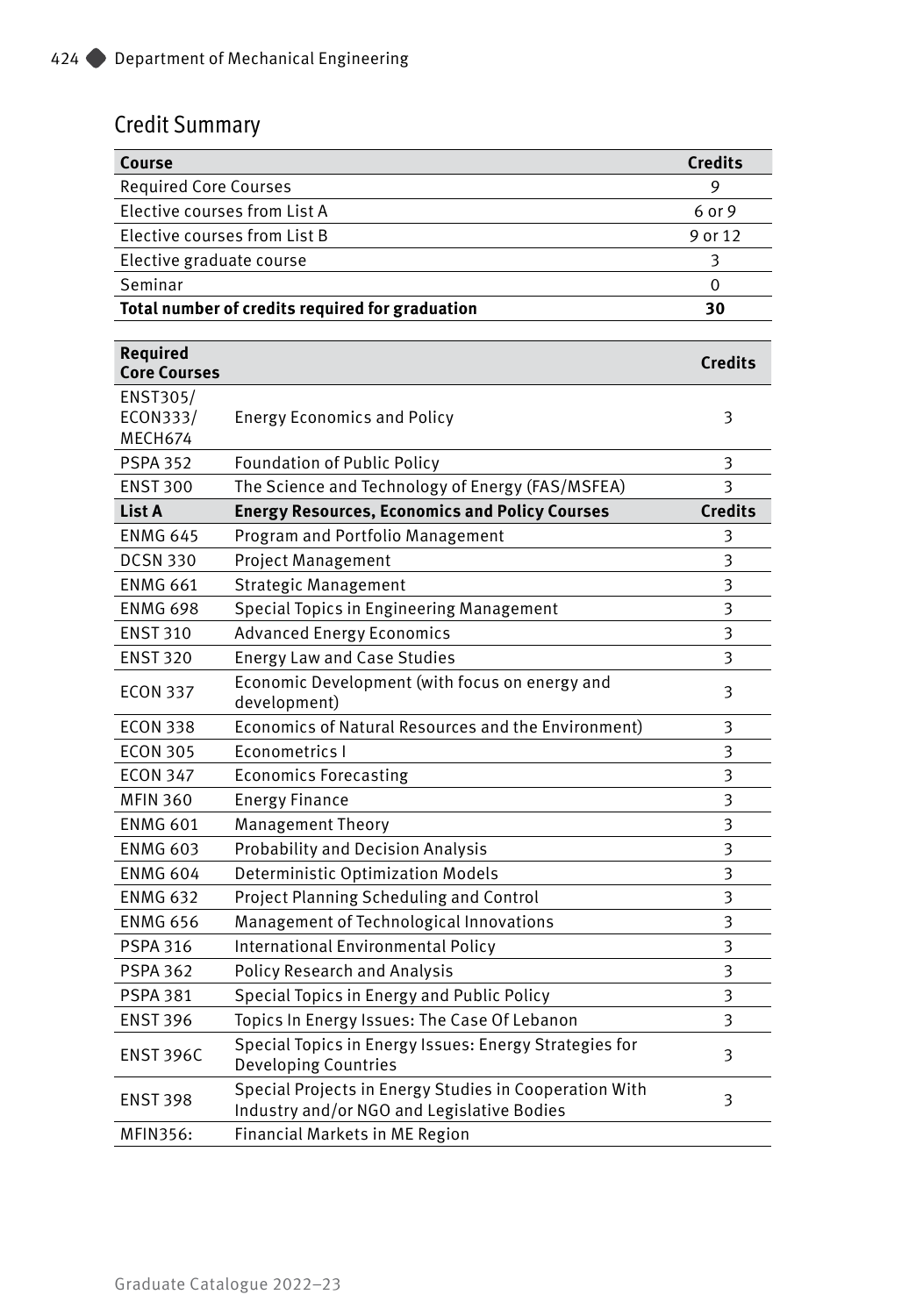| List B           | <b>Energy Science and Technology Courses</b>                                                         | <b>Credits</b>          |
|------------------|------------------------------------------------------------------------------------------------------|-------------------------|
| <b>ENHL314</b>   | <b>Environmental Management Systems</b>                                                              | 3                       |
| CHEM 324E        | Electrochemistry                                                                                     | 3                       |
| <b>CHEM 331</b>  | Chemical Instrumentation for Environmental Analysis                                                  | 3                       |
| CHEM 352C        | Renewable Energy                                                                                     | 3                       |
| <b>CHEN619</b>   | Sustainability Science: Human and Environmental<br>Interaction                                       | 3                       |
| <b>CHEN 690</b>  | Reservoir Engineering                                                                                | 3                       |
| CHEN 798A        | Waste Minimi.in the Proc. Indus                                                                      | 3                       |
| <b>CIVE 628</b>  | Sustainable Building Design and Construction                                                         | $\overline{\mathbf{3}}$ |
| <b>CIVE 656</b>  | Air Pollution Control I                                                                              | 3                       |
| <b>CIVE 659</b>  | <b>Environmental Impact Assessment</b>                                                               | 3                       |
| <b>CIVE 601</b>  | GIS and Geospatial Data Modeling                                                                     | 3                       |
| <b>CIVE 686</b>  | <b>Enviro Responsive Bldgs</b>                                                                       | 3                       |
| <b>CIVE 691A</b> | <b>Scales of Sustainability</b>                                                                      | 3                       |
| <b>ENMG 602</b>  | Introduction to Financial Engineering                                                                | 3                       |
| <b>ENMG 622</b>  | Simulation Modeling and Analysis                                                                     | 3                       |
| <b>ENMG 633</b>  | Advanced Topics in Project Management                                                                | 3                       |
| <b>ENMG 655</b>  | Management of Technology                                                                             | 3                       |
| <b>ENMG 698</b>  | Special Topics in Engineering Management                                                             | 3                       |
| <b>ENST 330</b>  | <b>Energy Science and Technology Lab</b>                                                             | 3                       |
| <b>ENST 396B</b> | <b>Biofuels Between Food and Energy Security</b>                                                     | 3                       |
| ENST396D         | Energy Resources & Renewable Technologies: Regional<br>Analysis                                      | 3                       |
| <b>EECE 670</b>  | Power System Planning                                                                                | 3                       |
| <b>EECE 671</b>  | <b>Environmental Aspects of Energy Systems</b>                                                       | 3                       |
| <b>EECE 672</b>  | <b>Energy Planning and Policy</b>                                                                    | 3                       |
| <b>EECE 675</b>  | PV and Wind Electric Energy Systems                                                                  | 3                       |
| <b>ENST 398</b>  | Special Projects in Energy Studies in Cooperation with<br>Industry and/or NGO and Legislative Bodies | 3                       |
| <b>GEOL 300</b>  | <b>Elements of Petroleum Geology</b>                                                                 | 3                       |
| <b>MECH 600</b>  | Applied Reservoir Engineering I                                                                      | 3                       |
| <b>MECH 671</b>  | Renewable Energy Potential, Technology and Utilization in<br><b>Buildings</b>                        | 3                       |
| <b>MECH 673</b>  | Energy Efficient Buildings With Good Air Quality                                                     | 3                       |
| <b>PHYS 340</b>  | Atmospheric Physics and Energy                                                                       | $\overline{\mathbf{3}}$ |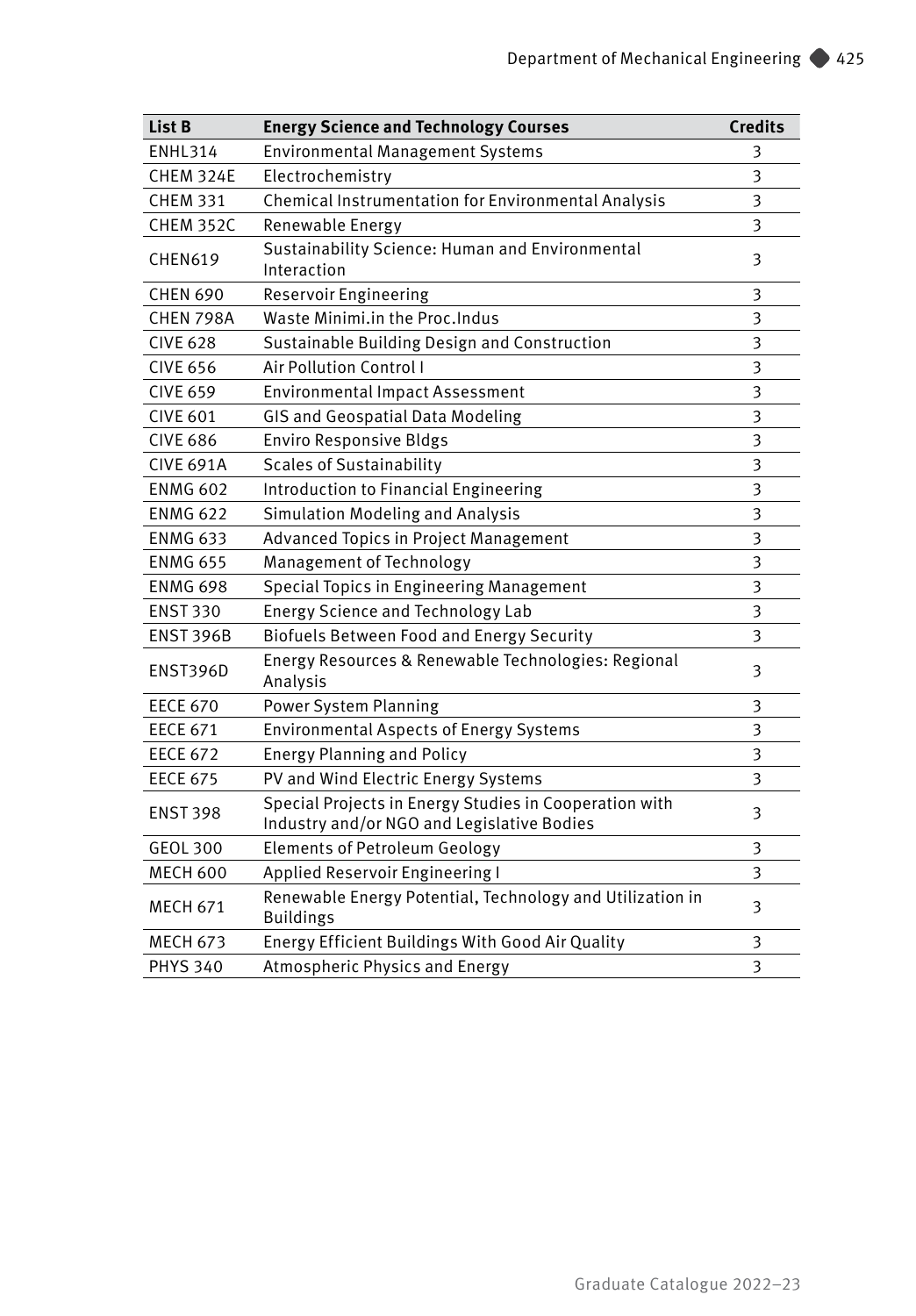### Comprehensive Exam

See General University Academic Information section in this catalogue (page 51).

### Prerequisite Courses

Students who join the program may have to complete prerequisites for courses offered in the program or obtain the consent of the course instructor and program chair. The core courses are designed to include remedial preparation in social science. This will enable the waiver of social science prerequisites for students who join from sciences, math, business or engineering majors. BA holders from the economics major may not need remedial courses beyond the core energy science course. Students from other social science majors or arts may be required to take one or more remedial courses over and above program requirements as would be recommended by the chair of the program upon admissions. Suggested remedial courses for BA holders are PHYS 210, MATH 201 or Math 204, and STAT 201 or their equivalents. These remedial courses are part of the general education requirements of most universities. The prerequisites by topic include:

- Preliminary concepts of fluid dynamics, heat, and first and second law of thermodynamics
- Methods of differentiation and integration
- Partial derivatives and multivariable functions
- Vector functions
- Probability and elementary statistics

The minimum passing grade for a prerequisite course taken after admission to the graduate program is C+ or 70. If a student fails to obtain a grade of C+ or 70 in any of the undergraduate prerequisites, s/he is allowed to repeat the course only once.

### Sample Program

The sample program schedule is given in the following table:

| Fall (Term I)        |          | Spring (Term II)     |     |
|----------------------|----------|----------------------|-----|
| Course Title         | Cr.      | Course Title         | Cr. |
| Core Course I        | 3        | Core Course II       | 3   |
| List A Elective      | 3        | List B Elective      | 3   |
| List B Elective      | 3        | Graduate Elective    | 3   |
| Seminar              | $\Omega$ |                      |     |
| <b>Total Credits</b> | 9        | <b>Total Credits</b> | 9   |
| Fall (Term III)      |          | Spring (Term IV)     |     |
| Course Title         | Cr.      | Course Title         | Cr. |
| Core Course III      | 3        | Thesis               | 6   |
| List A or B Elective | 3        | Seminar              | 0   |
| Seminar              | $\Omega$ |                      |     |
| <b>Total Credits</b> | 6        | <b>Total Credits</b> | 6   |

### Graduation Requirements

See General University Academic Information section in this catalogue (page 51).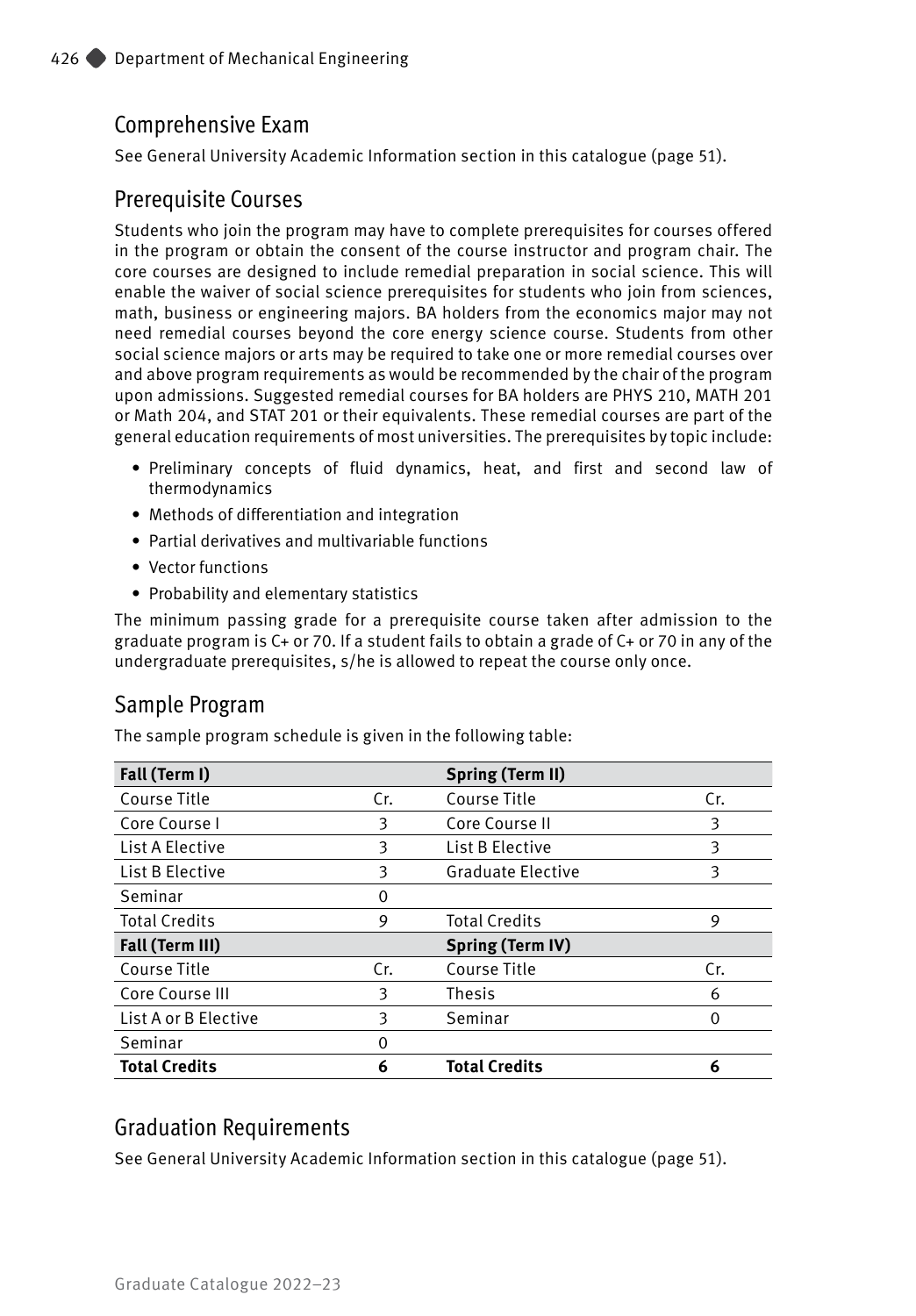# **Dual Master's Degrees – Master of Engineering in Engineering Management and Master of Science in Energy Studies (thesis option only)**

The dual master's degrees - Master of Engineering in Engineering Management and Master of Science in Energy Studies – program is primarily intended for individuals with a bachelor's degree in engineering who seek to deepen their knowledge in advanced energy studies and engineering management subjects.

Applicants must be accepted in both programs in accordance with the policies of each program and with AUB policies regarding dual graduate degrees.

A student wishing to apply for the dual degree may submit a single dual-degree application that will be sent to each program simultaneously when first applying for graduate admissions. If the student is already registered in one degree, s/he may apply for the second degree no later than the end of a student's second term at AUB.

The program permits full-time or part-time enrollments. To fulfill the basic requirements for the dual degree, a student must complete a minimum of 18 credit hours of graduate coursework in each degree program. The remaining credits include additional course work and a thesis both of which are credited to the dual degree. The program requires a minimum of 42 credit hours of graduate coursework and 6 credits of thesis work. The coursework is distributed as follows:

- 9 credits of core Energy Studies (ENST) courses
- 6 credits of core Engineering Management (ENMG) courses
- 6 credits of common courses: Required core ENMG (ENST List A Electives)
- 12 credits of ENMG elective courses
- 6 credits of elective courses from ENST List B on energy science and technology
- 3 credits of elective course as approved by thesis advisor/s (ENST)

The courses that are counted toward both degrees are:

| <b>ENMG 603</b>           | <b>Probability and Decision Analysis</b> | 3 cr. |
|---------------------------|------------------------------------------|-------|
| <b>ENMG 604</b>           | <b>Deterministic Optimization Model</b>  | 3 cr. |
| <b>Comprehensive Exam</b> |                                          | 0 cr. |
| Thesis                    |                                          | 6 cr. |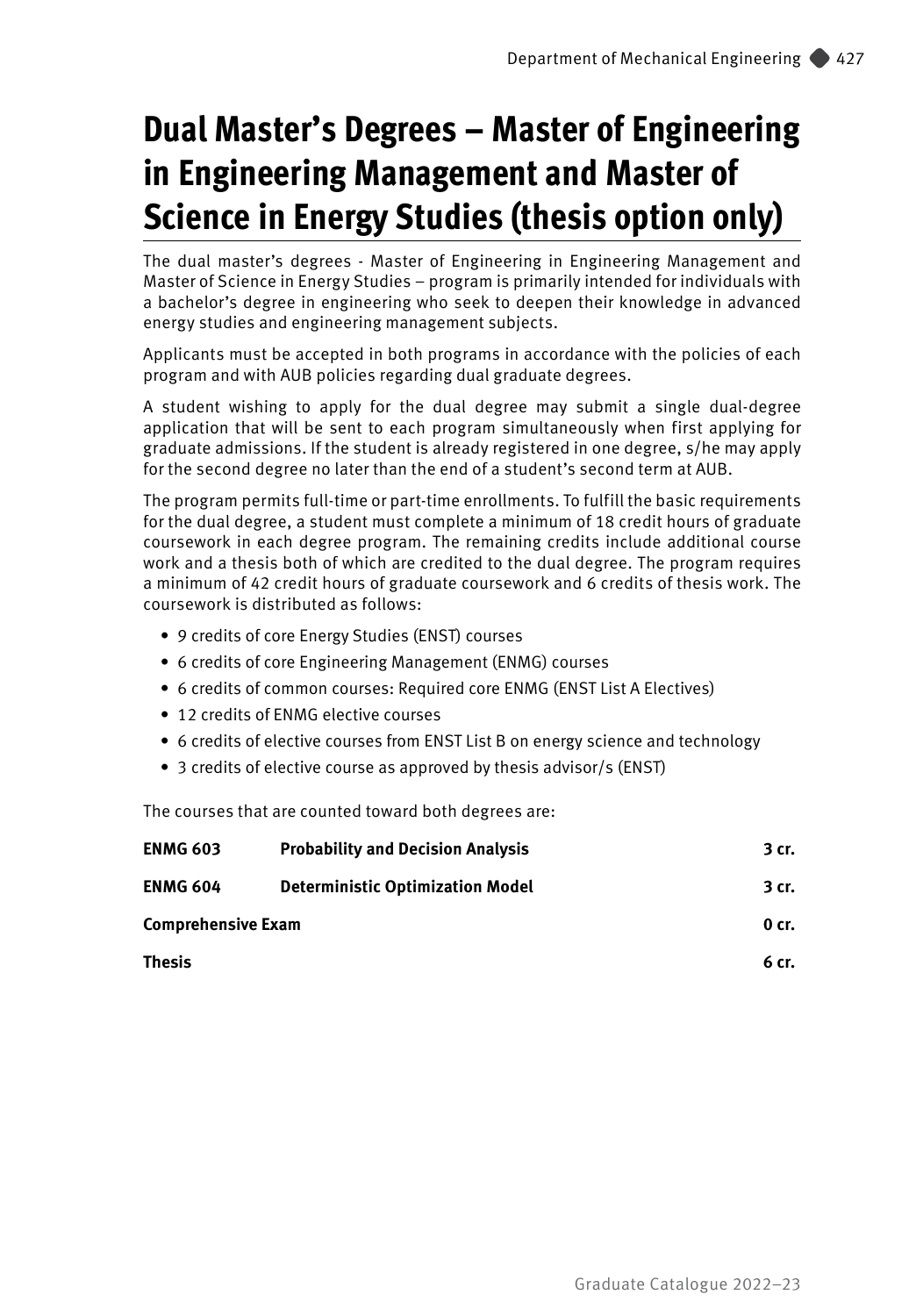# Sample Schedule

| <b>Term: Fall I</b>                                                |                |                        |
|--------------------------------------------------------------------|----------------|------------------------|
| <b>Course Number &amp; Title</b>                                   | <b>Credits</b> | Prerequisite(s)        |
| <b>ENST305/</b><br>ECON333/ Energy Economics and Policy<br>MECH674 | 3              |                        |
| PSPA 352 Foundations of Public Policy                              | 3              |                        |
| <b>ENST 300 The Science and Technology of</b><br>Energy            | 3              | PHYS 210 or equivalent |
| <b>Term credit total</b>                                           | 9              |                        |
| <b>Term: Spring I</b>                                              |                |                        |
| <b>Course Number &amp; Title</b>                                   | <b>Credits</b> | Prerequisite(s)        |
| <b>ENMG 601 Management Theory</b>                                  | 3              |                        |
| <b>ENMG 602 Introduction to Financial</b><br>Engineering           | 3              |                        |
| <b>ENMG Elective 1</b>                                             | 3              |                        |
| <b>Term credit total</b>                                           | 9              |                        |
| <b>Term: Fall II</b>                                               |                |                        |
| <b>Course Number &amp; Title</b>                                   | <b>Credits</b> | Prerequisite(s)        |
| ENMG 603 Probability and Decision Analysis                         | 3              |                        |
| <b>ENMG 604 Deterministic Optimization Models</b>                  | 3              |                        |
| <b>ENST List B Elective 1</b>                                      | 3              |                        |
| <b>Term credit total</b>                                           | 9              |                        |
| <b>Term: Spring II</b>                                             |                |                        |
| <b>Course Number &amp; Title</b>                                   | <b>Credits</b> | Prerequisite(s)        |
| <b>ENMG Elective 2</b>                                             | 3              |                        |
| <b>ENMG Elective 3</b>                                             | 3              |                        |
| <b>ENST List B Elective 2</b>                                      | 3              |                        |
| <b>Term credit total</b>                                           | 9              |                        |
| <b>Term: Fall III</b>                                              | <b>Credits</b> | Prerequisite(s)        |
| <b>Course Number &amp; Title</b>                                   |                |                        |
| <b>ENMG Elective 4</b>                                             | 3              |                        |
| <b>ENST Elective Graduate Course</b>                               | 3              |                        |
| Comprehensive Exam                                                 | 0              |                        |
| <b>Term credit total</b>                                           | 6              |                        |
| <b>Term: Spring III</b>                                            | <b>Credits</b> | Prerequisite(s)        |
| <b>Course Number &amp; Title</b>                                   |                |                        |
| <b>Thesis</b>                                                      | 6              |                        |
| Term credit total                                                  | 6              |                        |
| Program Total                                                      | 48             |                        |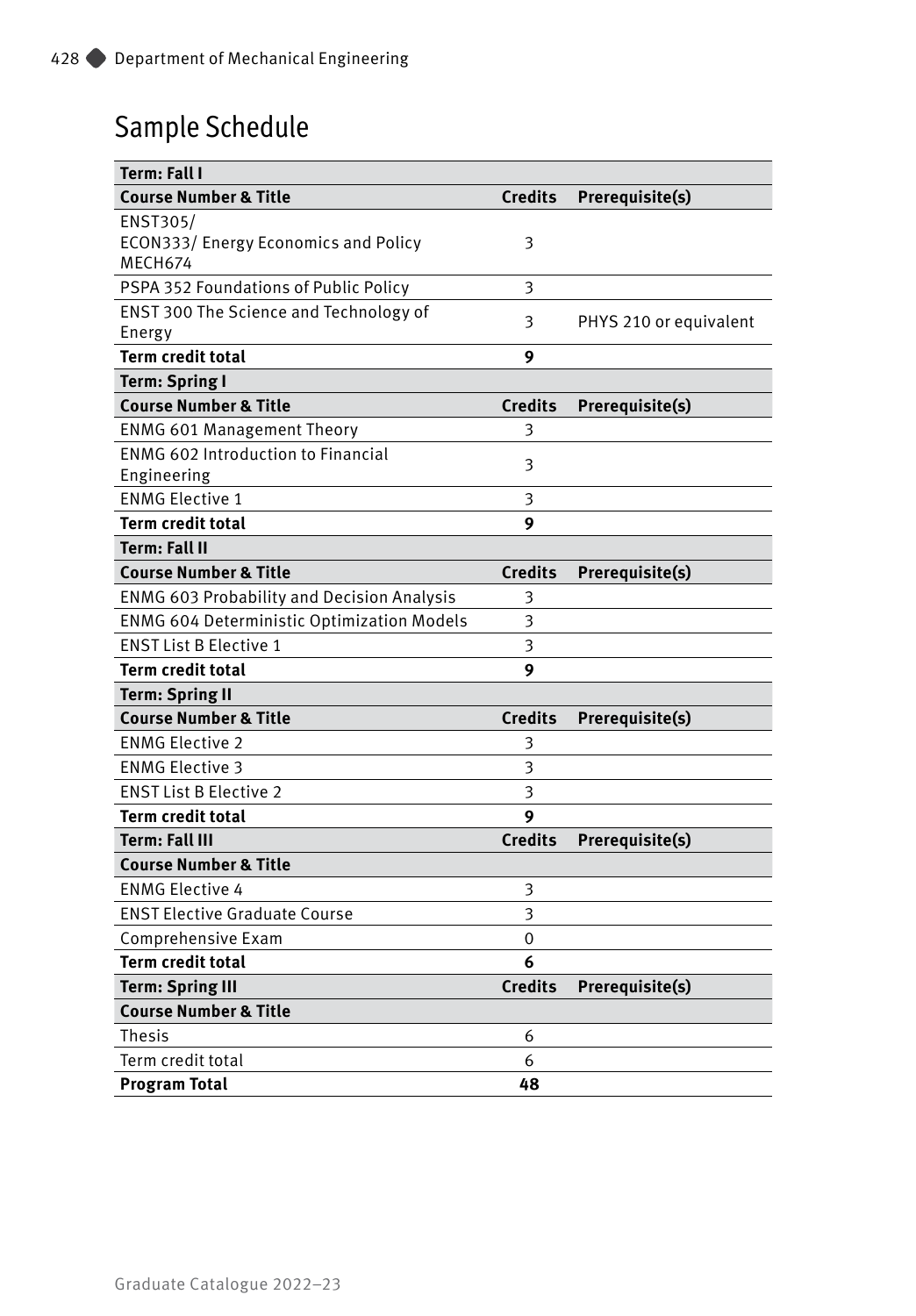# **Energy Studies Interdisciplinary Courses**

**ENST 300 The Science and Technology of Energy (FAS/MSFEA) 3.0, 3 cr.** This course examines the fundamental principles of energy conversion processes as well as their impact on the environment and provides a clear physical explanation of these principles. It also offers a survey of current energy conversion technologies. Topics are selected based on their future promise energy sources. The course starts with introductory topics providing a minimum base on thermodynamics, kinetic theory of gases, heat transfer and fluid flow and the concept of energy efficiency. Topics include: applications in heat engines, solar thermal, photovoltaic energy conversion, wind, biomass and fuel cells. Prerequisite: *PHYS 210 or equivalent.*

#### **ENST305/ Energy Economics and Policy ECON333/MECH674**

A course that aims at developing an understanding of practical analytical skills of energy economics and planning approaches taking into account the cost of impact on the environment. This course will provide fundamental concepts of economic issues and theories related to energy, such as economics of natural and energy resources, aggregate supply and demand analysis, and the interrelationship between energy, economics and the environment as well as some important issues in energy policy. The course will also demonstrate the use of economic tools for decision-making in energy and environment planning and policy. It will explore the terminology, conventions, procedures and planning policy applications. It will also cover a number of contemporary energy and environmental policy issues, including energy security, global warming, regulations of energy industries, energy research and development, and energy technology commercialization. *Prerequisite: INDE 301. Students cannot receive credit for ENST305 and MECH 674 or ECON 333.*

### **ENST 310 Advanced Energy Economics 3.0, 3 cr.**

This class provides students with a holistic perspective that includes the design, analysis and management of complex engineered systems/products. Topics covered include marketing research, integrated system/subsystem/component design, production planning, manufacturing strategy, supply chain management, innovation and entrepreneurship.

### **ENST 320 Energy Law and Case Studies 3.0, 3 cr.**

This course is concerned with regulation of energy, energy resources and energy facilities. Among the topics examined are the regulation of rates and services, the state public utility commissions and the interaction with environmental law. Attention is given to energy resources (such as oil, natural gas and coal reserves, and hydropower resources) and to the generation, transmission and distribution facilities. Special emphasis is placed on the current and future roles of renewable energy, energy efficiency and nuclear energy, as well as on the regulation and deregulation of electricity.

### **ENST 330 Energy Science and Technology Lab 3.0, 3 cr.**

This course is designed to give students "hands-on" experience on selected energy science and technology topics in solar energy; electrochemical energy storage; thermoelectric technologies; fuel cells; thermo-hydraulics of power systems; energy efficiency in a wide range of systems; hybrid engines; thermal management of electronics; and energy efficient buildings. The selected topics vary from term to term.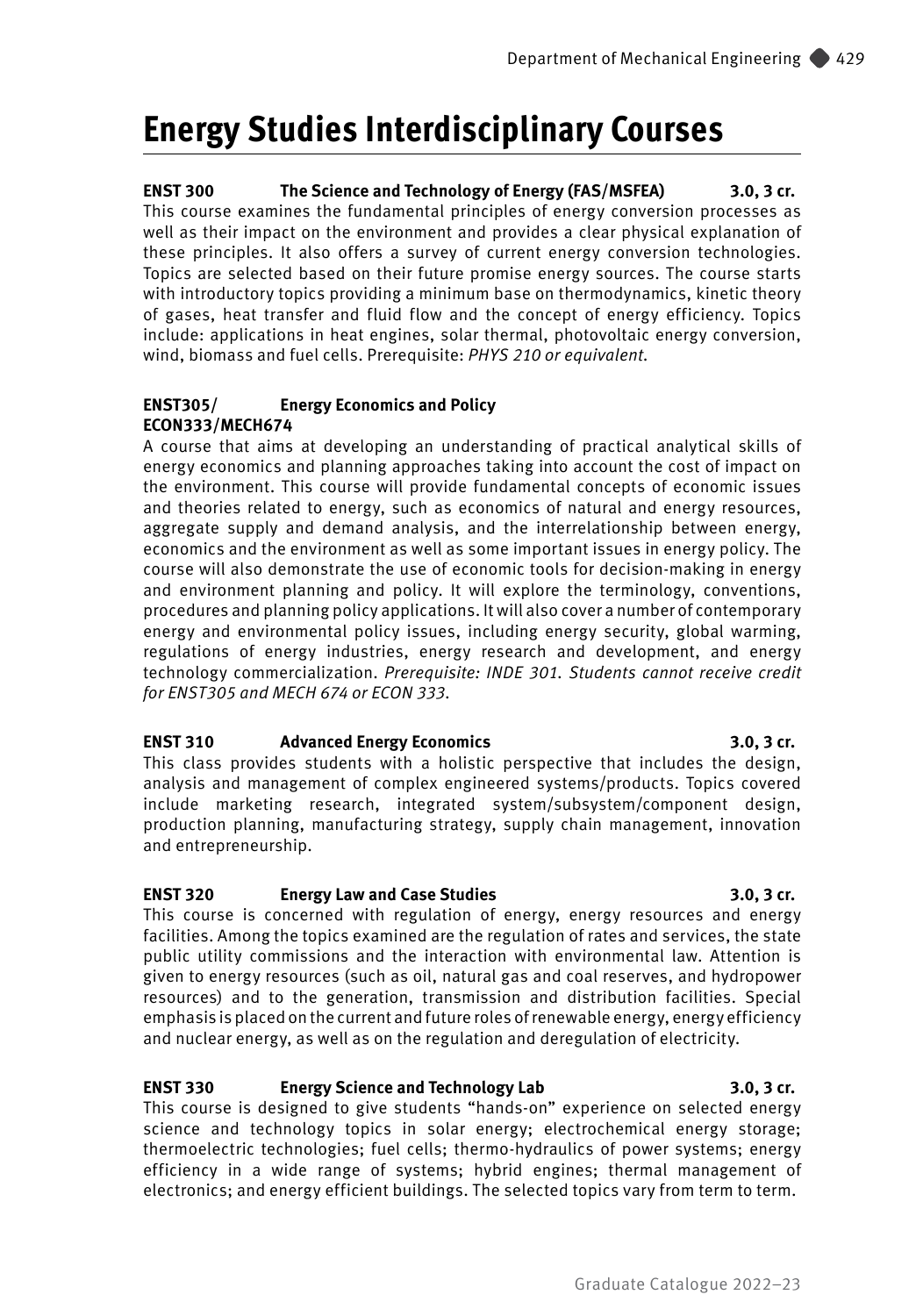#### **ENST 396 Topics in Energy Issues: The Case of Lebanon 3.0, 3 cr.** This course addresses contemporary issues in energy economics facing Lebanon. It evaluates energy sector economic policies in production and pricing, taxation and conservation, and provides alternatives policies and solutions.

#### **ENST 396A Special Topics in Energy Issues: 3.0, 3 cr. The Future of Nuclear Power**

This course will provide students with a deeper understanding of nuclear energy and the underlying economic, security, and technological challenges associated with it. Covered topics include the basic physics of nuclear energy, overview of nuclear technologies, economics of nuclear power and examination of safety and security risks. The course aims to provide a policy-oriented platform to assess the prospects of a global nuclear "renaissance" as well as the realities of nuclear power deployment in the Middle East. Prerequisite: MECH 310, *PHYS 210 or PHYS 211.*

### **ENST 396B Special Topics in Energy Issues: 3.0, 3 cr. Biofuels Between Food and Energy Security**

This course provides students with a deeper understanding of biofuels. The course examines the different biofuel options and their ecological as well as socio-economic impacts. Covered topics include the consequences of biofuel production for food and energy security as well as for the environment. Particular emphasis is placed on biofuel production in developing countries. The course aims to identify criteria for sustainable biofuel production that contributes to energy independence, economic growth and environmental protection.

#### **ENST 396C Special Topics in Energy Issues: 3.0, 3 cr. Energy Strategies for Developing Countries**

This course provides students with a deeper understanding of the different energy resources (fossil energy such as oil, coal and natural gas; nuclear energy; and the different options of renewable energies like hydropower, solar energy, on- and offshorewind energy, biofuels, energy derived from animal waste) and their use in developing countries. The course examines the energy strategies in developing countries in relation to issues such as combatting climate change, stimulating economic growth and contributing to energy independence. Amongst other cases, special emphasis of the course will be on Lebanon's challenges in the energy sector. The course also looks at the role of developed countries and international organizations to help developing countries in meeting their energy needs in a sustainable way.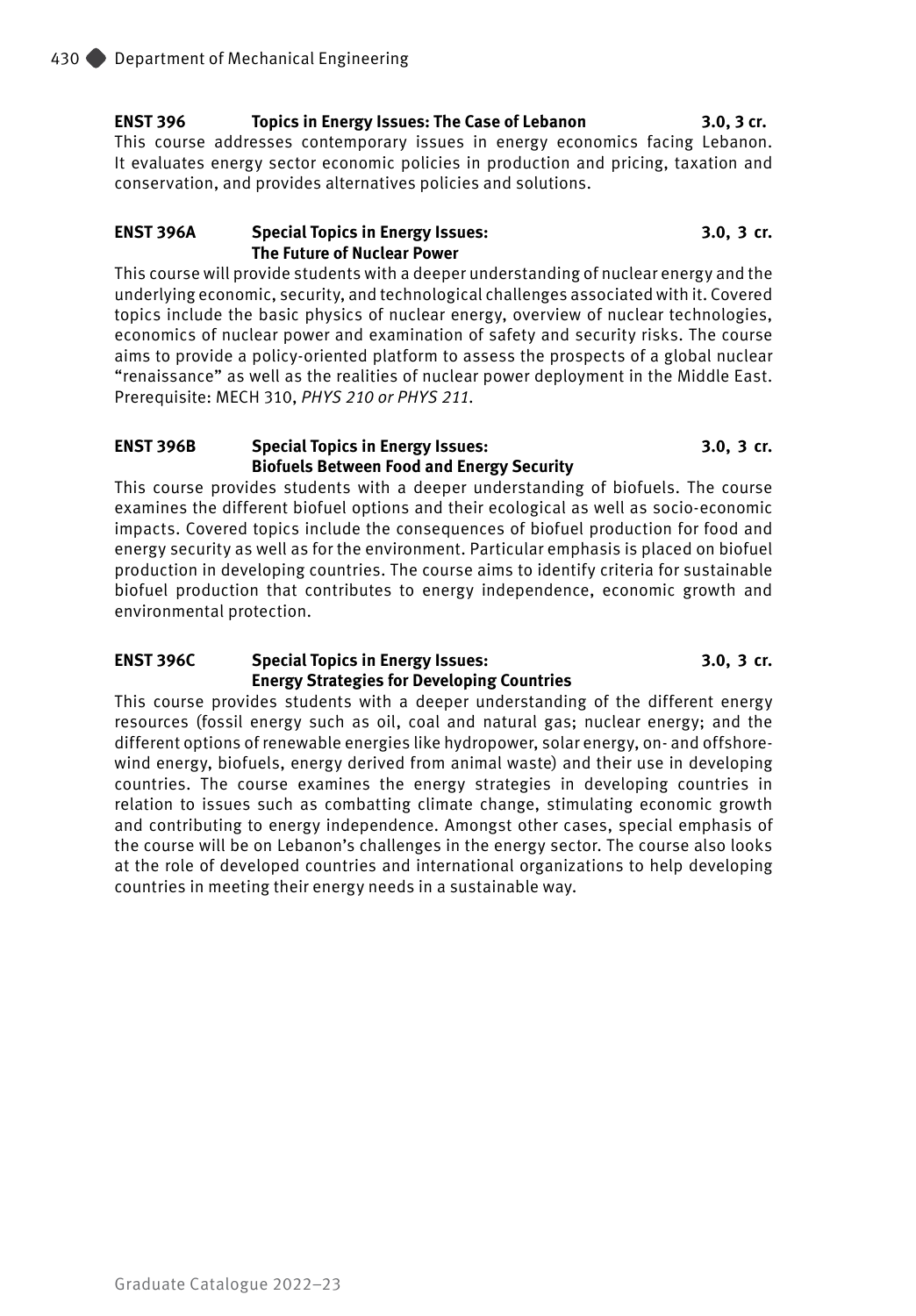#### **ENST 396D Energy Resources & Renewable Technologies: 3.0, 3 cr. Regional Analysis**

This course will provide students with a deeper understanding of the different energy technologies in Arab countries. Which local economic, political, and geographic conditions influence the energy situation (import and export dependency, choice of energy sources, etc.) of countries in the region? How are the Arab countries interconnected with each other on energy issues? Apart from the regional dynamics, which global forces (such as climate agreements and oil market prices) influence the energy situation in Arab world countries? The course will examine the use of energy resources like conventional energy (fossil oil, coal and natural gas), nuclear energy, renewables (hydropower, solar energy, onshore and offshore wind energy, use of biomass) to provide a better understanding of the energy situation and challenges in Arab world countries such as the finiteness of fossil resources and ecological problems. The students will learn to develop regional strategies for a sustainable energy transition (under environment, social, economic and technical criteria) that take impacts from global markets and local developments into consideration.

**ENST 397 Seminar**

*Must be registered once per year.*

| <b>ENST 395A</b> | <b>Comprehensive Exam</b>                                                                             |             |
|------------------|-------------------------------------------------------------------------------------------------------|-------------|
| <b>ENST 699</b>  | Thesis                                                                                                | 6 cr.       |
| <b>ENST 398</b>  | Special Projects in Energy Studies in Cooperation<br>With Industry and/or NGO and Legislative Bodies. | $3.0.3$ cr. |
|                  |                                                                                                       |             |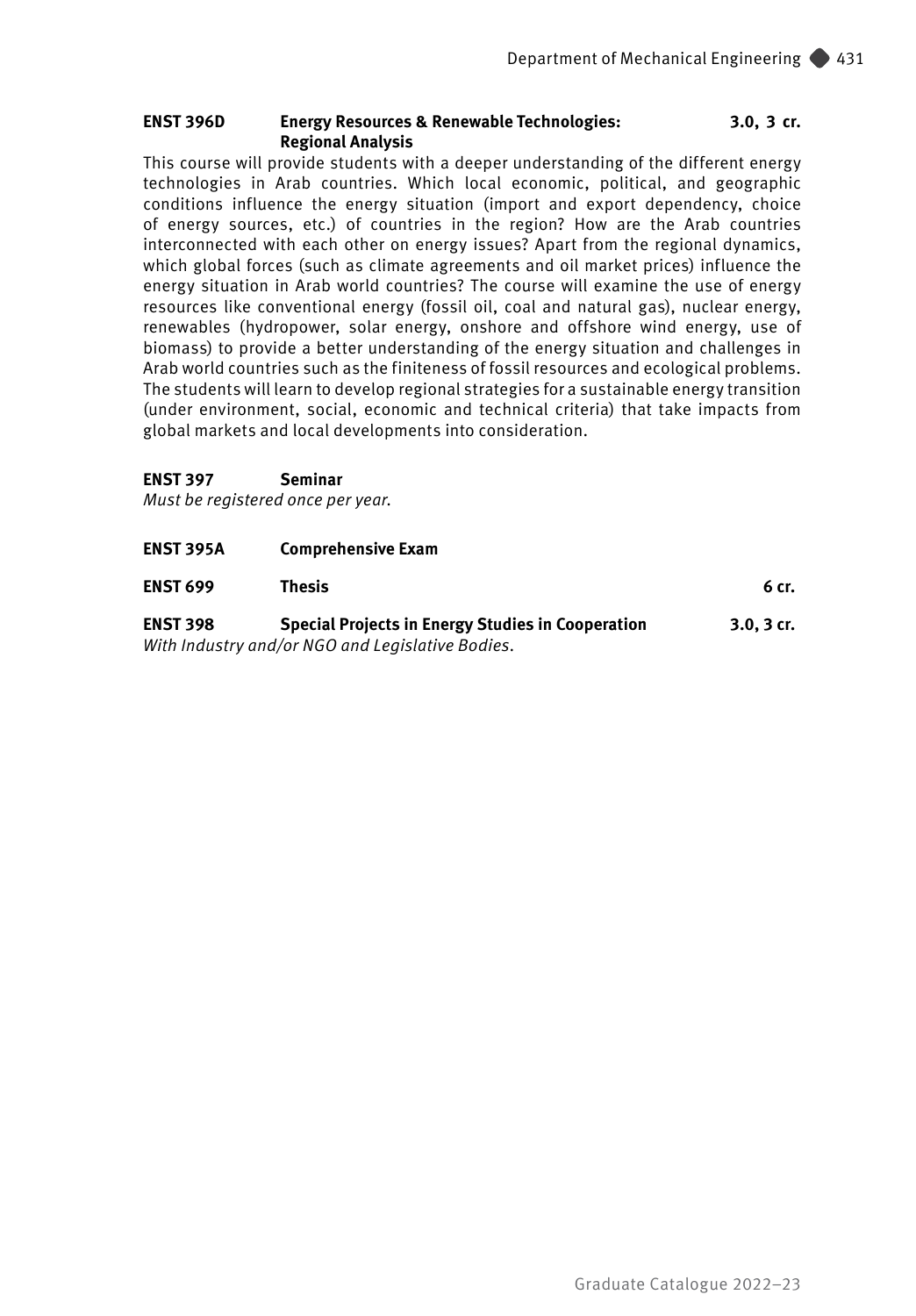# **Graduate Diploma in Building Energy Systems (GDBES)**

The online Graduate Diploma in Building Energy Systems aims to equip the students with the following:

- Ability to identify how through an integrated building design approach, modification on envelop material, construction, orientation, mechanical systems for heating and cooling can be greatly reduced or eliminated
- Qualitative and quantitative analysis tools for evaluating energy performance of new and existing buildings including materials, envelope, heating, cooling, and ventilation systems that provide occupant comfort and good air quality
- Stimulated thinking about approaches for integration of renewable energy sources and systems into buildings and processes
- Understanding of the impact of energy economics, energy policies and regulatory frameworks on improving energy performance of systems, processes and buildings.

Upon successful completion of the GDBES, students are able to:

- Determine energy demands in buildings and processes for meeting needs of power, cooling ventilation, and heating in different climates and building functions
- Identify how through an integrated building design approach, modification on envelop material, construction, orientation, mechanical systems for heating and cooling can be greatly reduced or eliminated
- Perform analysis, develop and recommend enhanced performance technical solutions for meeting energy demands and air quality requirements in buildings and systems as applicable
- Use analysis tools to assess economic, building standards, and policy aspects that can help in expanding renewable energy resources use in systems, processes, buildings and their market.

# Admissions Requirements

The student should meet the university's minimum requirement for admission to a graduate degree program. The student should have an undergraduate bachelor's degree in engineering (BE or its equivalent) with an average of at least 75 percent in the last two years of study (or standardized equivalent from other institutions of higher learning). In addition, an applicant who does not meet the minimum undergraduate average requirement but appears to have reasonable potential for academic success, for example as manifested by relevant practical experience or high scores on relevant standardized exam (e.g. GRE exam), may be admitted based on the recommendation of the faculty.

A student cannot be admitted simultaneously to the online GDBES program and the MMEAE program.

# Degree Requirements:

The online GDBES will require the successful completion of 12 credits of course work as follows:

- 6 credits of mandatory courses
- 6 credits of elective courses as offered by the program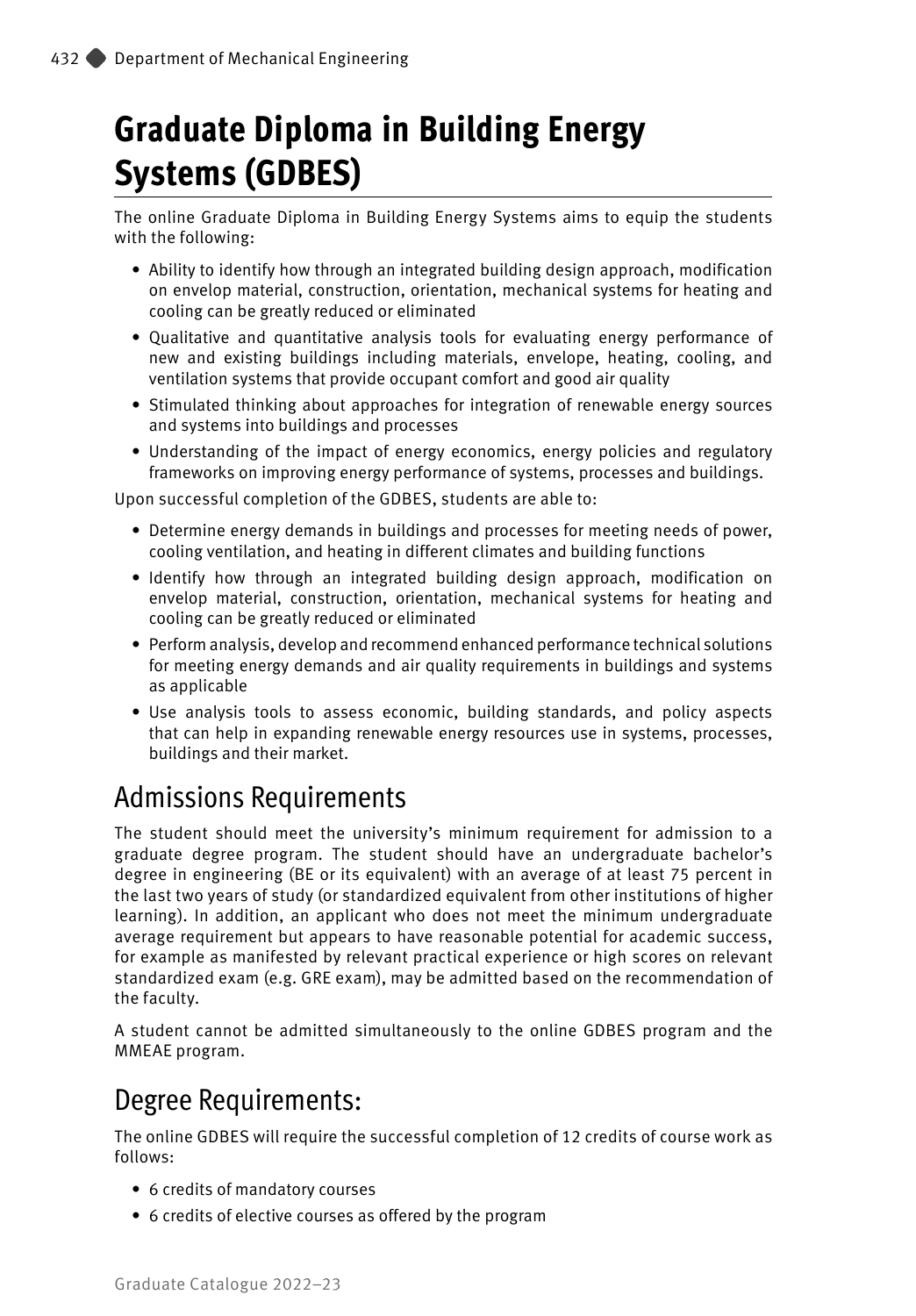# Credit Summary

| Course                                          |                                                                                        | <b>Credits</b> |
|-------------------------------------------------|----------------------------------------------------------------------------------------|----------------|
| <b>Core Courses</b>                             |                                                                                        | 6              |
| Elective courses                                |                                                                                        | 6              |
| Total number of credits required for graduation |                                                                                        | 12             |
|                                                 |                                                                                        |                |
| Required<br><b>Core Courses</b>                 |                                                                                        | <b>Credits</b> |
| <b>MECH 673E</b>                                | Energy Efficient, High Indoor Air Quality Buildings                                    | 3              |
| <b>MECH 674E</b>                                | <b>Energy Economics and Policy</b>                                                     | 3              |
| <b>Elective</b><br><b>Courses</b>               |                                                                                        | <b>Credits</b> |
| <b>MECH 671E</b>                                | Renewable Energy Potential, Technology, and Utilization in<br><b>Buildings</b>         | 3              |
| <b>MECH 672E</b>                                |                                                                                        |                |
|                                                 | Modeling Energy Systems                                                                | 3              |
| <b>MECH 677E</b>                                | Refrigeration and Heat Pumps                                                           | 3              |
| <b>MECH 680E</b>                                | Innovation and Knowledge Transfer In Renewable and<br><b>Building Services Systems</b> | 3              |

## Features of Online Delivery Courses

The course must comply with the AUB online course design standards.

The course has frequent formative and summative assessment using a mix of low stakes and high stakes activities that enhance student learning and permit continuous and prompt evaluation of student work.

The GDBES includes a comprehensive face-to-face exam which carries a weight of at least 30% of the overall grade of the course.

# Graduation Requirements

To be eligible for graduation, the student must:

- Pass all four courses with a minimum grade of 70/100 (C+) in any course.
- Attain a cumulative course average of 80 (3.2) or above, over the four courses.
- Transfer of Credits to Regular Master Program
- The student can transfer up to 12 online credits taken towards the GDBES into the full regular MMEAE program. The number of transferred credits counts towards the grand total of 12 credits that a student with a Bachelor of Engineering degree is allowed to transfer.
- The student must obtain an overall course grade of 80 (3.2) to be able to transfer the course.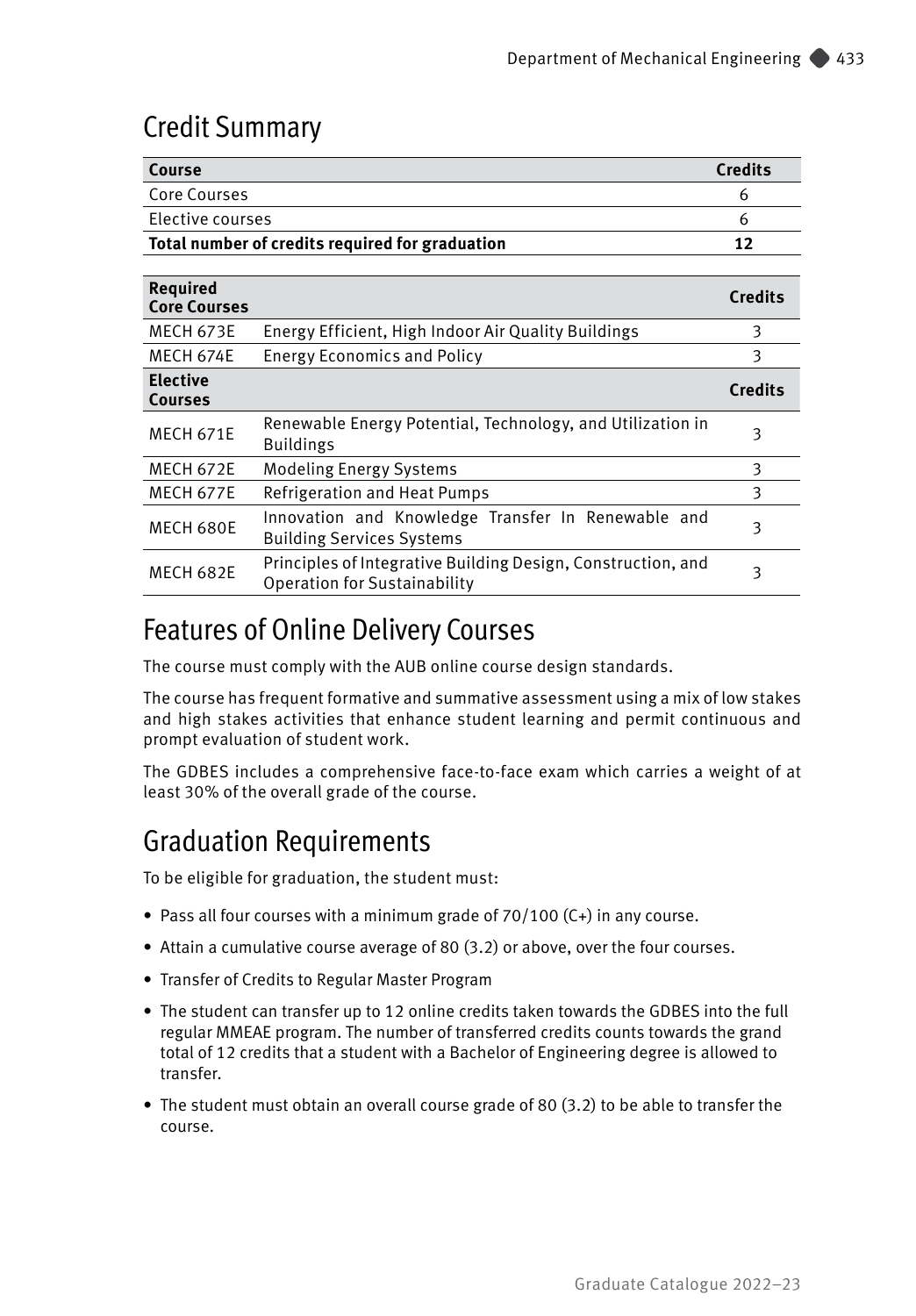# <span id="page-127-0"></span>**Doctor of Philosophy (PhD)**

# Specialization: Mechanical Engineering

The Maroun Semaan Faculty of Engineering and Architecture offers a graduate program of study leading to the PhD degree with specialization in mechanical engineering.

# General Information

The graduate curriculum offers students opportunities to develop levels of expertise and knowledge consistent with a career of technical leadership. The doctoral program emphasizes the acquisition of advanced knowledge and the fostering of individual experience of significant intellectual exploration.

The educational objectives of the PhD program are to develop:

- expertise in a core area of mechanical engineering,
- the ability to identify pertinent research problems, formulate and execute a research plan, and generate and analyze original research results,
- the capacity to communicate those results through oral presentations and written publications,
- and the practice of independent learning and advancing knowledge.

### Admission Requirements

Candidates for the doctoral degree program are expected to have an outstanding academic record demonstrated by a minimum undergraduate GPA of 3.2 or a cumulative grade average of 80.0 according to AUB standards (3.0 GPA in a 4.0 grade system) and have completed a master's degree in mechanical engineering or a related discipline with a cumulative grade average of 85.0 according to AUB standards (3.7 GPA in a 4.0 grade system).

The application to the doctoral program follows the deadlines set by the Admissions Office. All applicants are required to take the General Exam section of the Graduate Record Examination (GRE) and submit their scores. Students who are not AUB graduates or graduates of recognized colleges or universities in North America, Great Britain, Australia and New Zealand are required to meet the Readiness for University Studies in English (RUSE) (See page 41).

# PhD Program Description

The PhD program in mechanical engineering requires a minimum of 18 credit hours of coursework beyond the master's degree. The student must pass a two-part PhD Qualification Examination. In addition, the student must submit an original thesis based on independent research that makes a significant contribution to her/his area of research. The thesis is the principal component of the doctoral program and the part that will serve as the major indicator of a candidate's abilities. A minimum of 30 credits registered as thesis work is required.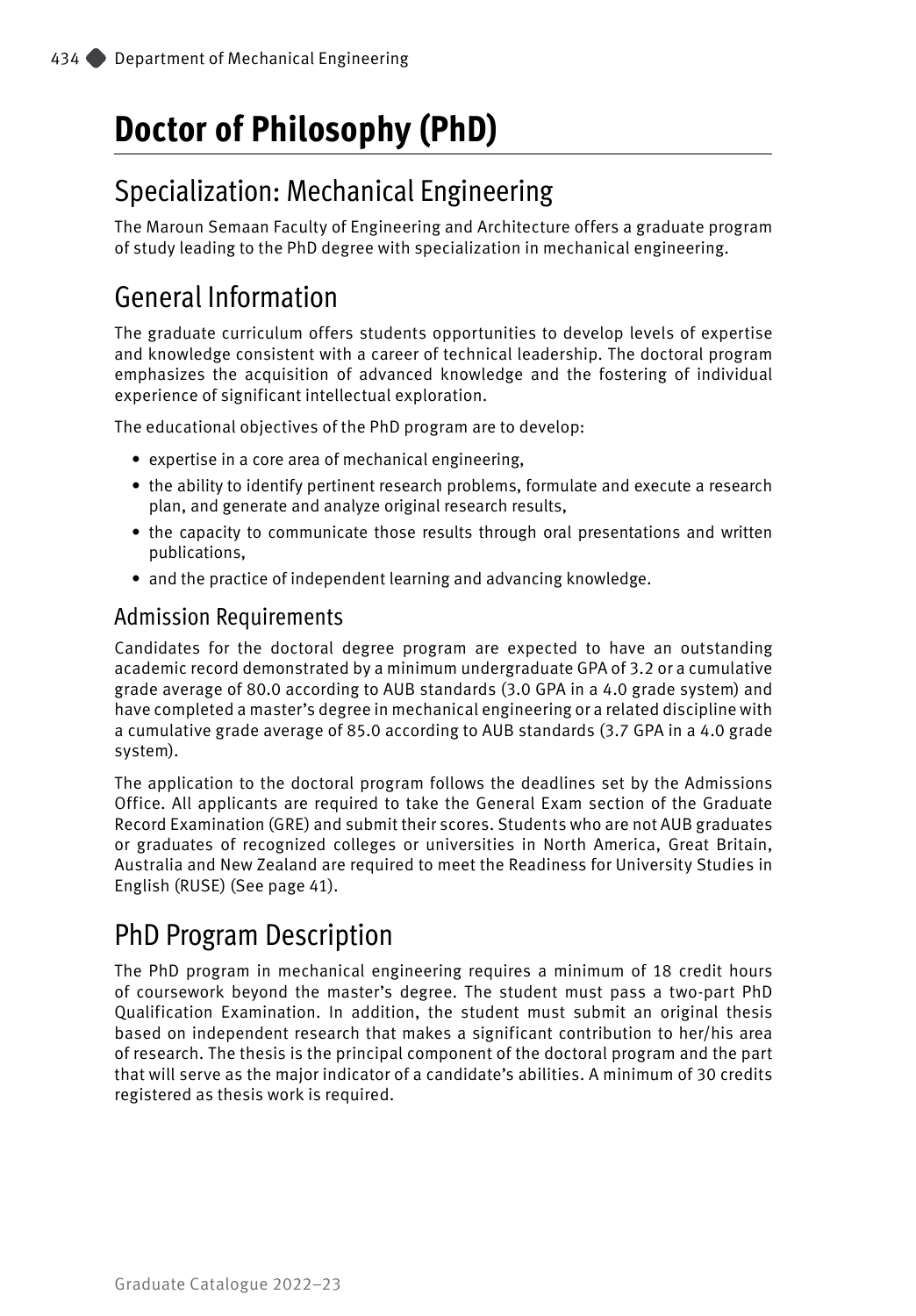## Advisors

After admission into the department, a general advisor will be assigned to the PhD student to guide her/him with the initial selection of courses and to introduce the student to the various research areas in the department. The student must select a thesis advisor by the end of the first term after admission into the program. The student must seek the faculty members that are in the student's area of interest and discuss possible research topics for the PhD thesis with them. Once an advisor is identified, the student will develop a Proposed Program of Study that lists the courses the student intends to take and the proposed dates for the written and oral Doctoral Qualifying Examinations. The Proposed Program of Study must then be submitted to the ME Graduate Committee for approval.

# Course Requirements

The PhD program requires a minimum of 18 credit hours of coursework beyond the master's degree. The program is composed of 3 credit hours of advanced study in mathematics, 9 credit hours of technical graduate level courses of advanced study in the student's area of research (major course area requirements), and 6 credit hours of courses in a minor specialization area of study, selected by the student, in a field different from the major field of study. The minor specialization, which is composed of 6 credit hours of courses, must be taken from outside the Mechanical Engineering Department. The minor requirement could be satisfied through courses previously taken in the student's master's degree program. This, however, will not reduce the required minimum of 18 credit hours of coursework needed beyond the master's degree.

# Mathematics Course Requirements

A 3-credit advanced course in mathematics is required from all doctoral candidates. The course must be approved by the candidate's advisor. The mathematics course requirement is satisfied if the student has completed at least 6 credits of advanced courses in math beyond the bachelor's degree.

# Major Course Area Requirements

At least 9 credit hours of core courses of advanced study in mechanical engineering are needed to satisfy this requirement. The courses should be in the major research area of the student and must be approved by the student's graduate thesis advisor. This will enable the doctoral candidate to pursue coursework in direct support of her/ his research. The coursework must address all recommendations made during the qualification period by the student's advisor and thesis committee.

The following major course areas are offered:

- Thermal and Fluid Sciences
- Design, Materials and Manufacturing
- Mechatronics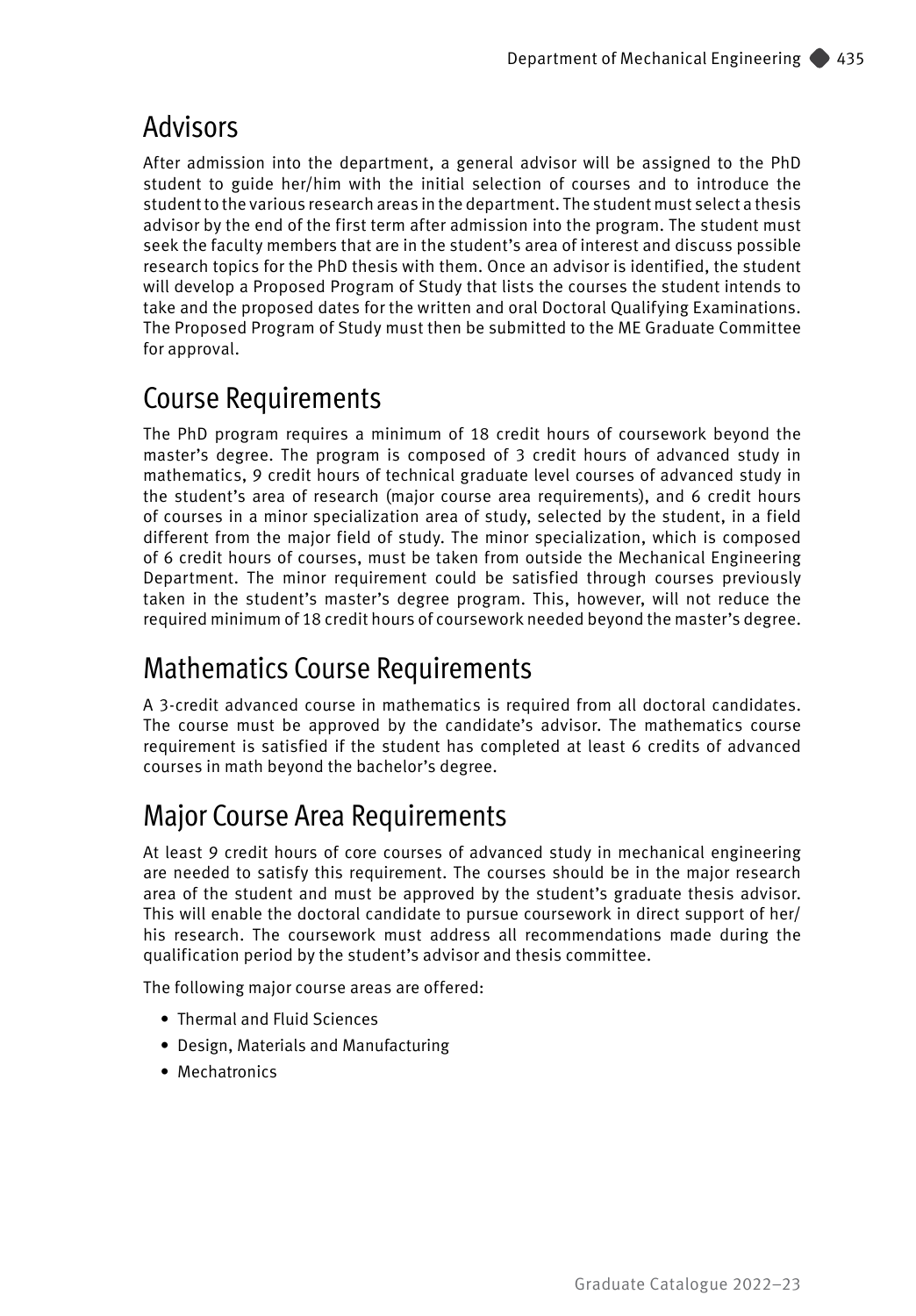# Minor Subject Requirements

The minor is a program of advanced study that will help the student develop knowledge and some competence in an area related to her/his research other than the candidate's major field of study. Two graduate courses (not less than 6 credits) must be taken in a coherent field that is different from the major field of study. These 6 course credit hours must be taken from outside the Mechanical Engineering Department (i.e., in other engineering or basic science departments). Part of this requirement could be satisfied through coursework done during the student's master's degree program. This, however, will not reduce the required minimum of 18 credit hours of coursework needed beyond the master's degree. All courses taken in this minor area must be at the graduate level and must be taken while the student is registered in a graduate program at AUB. The minor subject must be approved in advance by the student's thesis committee and the MSFEA Graduate Studies Committee. The approval of the department offering the minor should also be sought.

If the student chooses mathematics as her/his minor, then the course taken to fulfill the mathematics course requirement will count towards the minor subject requirements.

# PhD Qualification Examination

See PhD Qualifying Exam under General University Academic Information section (page 69).

# Qualifying Exam Part I: Comprehensive Exam

Students must demonstrate that they have mastered the concepts of advanced calculus, solution of differential equations and computational methods.

The student must take four sections of the written qualification examination in four subdisciplines that are normally selected from the list of topics below:

- Applied Mechanics
- Materials and Manufacturing Processes
- System Dynamics and Control
- Design
- Fluid Mechanics
- Thermodynamics
- Heat and Mass Transfer

For more Information, see Qualifying Exam Part I: Comprehensive Exam under General University Academic Information (page 70).

## Qualifying Exam Part II: Defense of Thesis Proposal

See Qualifying Exam Part II: Defense of Thesis Proposal under General University Academic Information (page 70).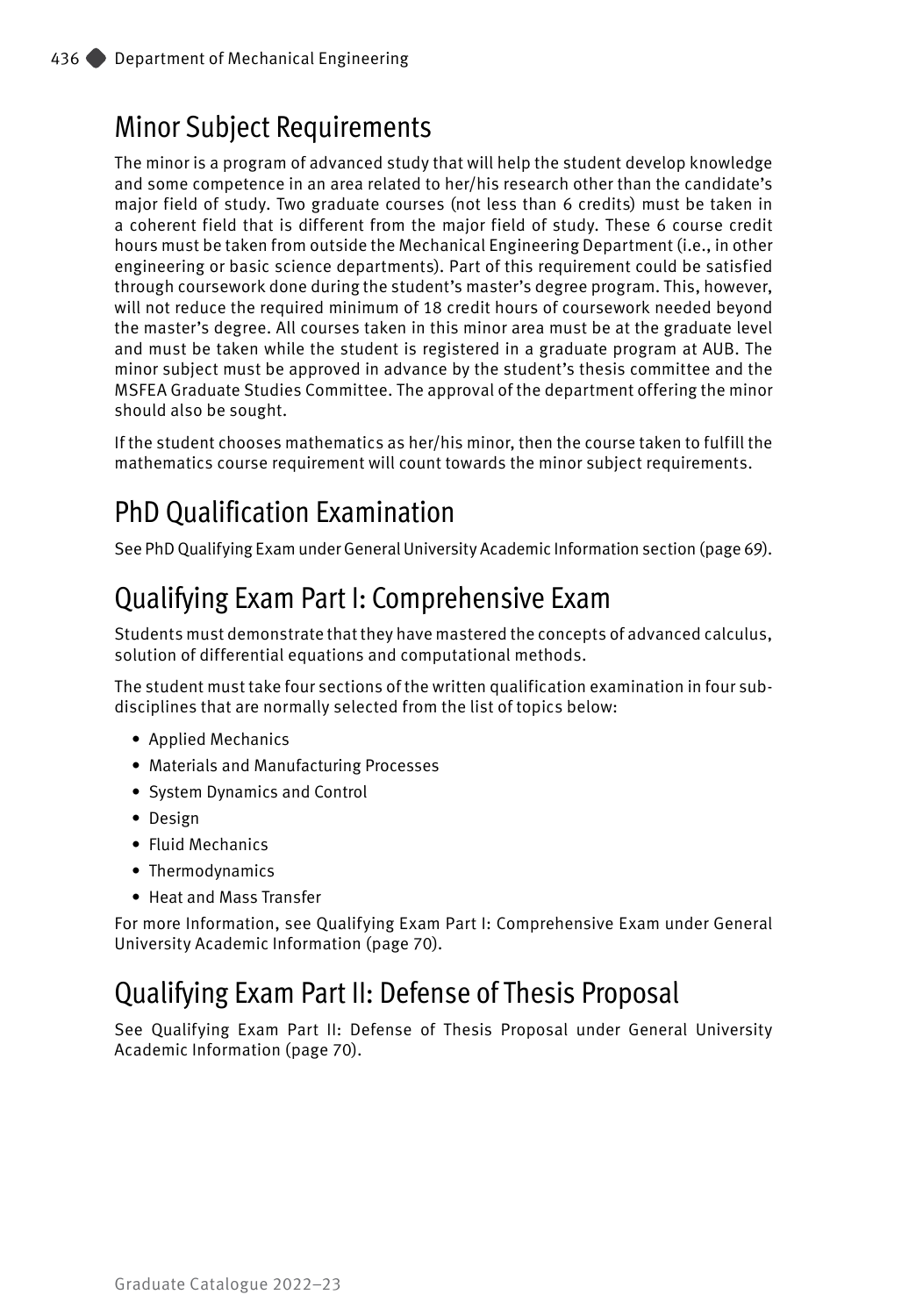# PhD Thesis Requirements

Following successful completion of the first part of the qualifying examination, all PhD candidates must submit a thesis proposal summarizing their thesis problem and planned approach. The purpose of the proposal is to inform the department and faculty, in a concise statement, of the candidate's research program and those involved in it. It should explain what the student intends to do and how s/he intends to go about it. The thesis proposal must provide sufficient literature citations to indicate an awareness of previous work and enough detail to show how the work is expected to advance knowledge in the field.

# Doctoral Thesis Committee

See PhD Thesis Committee under General University Academic Information (page 71).

# Course Plan for PhD Students

All courses that are offered for credit in the master's program will also be offered as graduate courses for those in the PhD program.

### Math Requirement Courses

At least one math course offered outside the ME department and approved by the graduate student's advisor is required. Acceptable courses include the following:

| <b>Topics in Analysis</b>                              |
|--------------------------------------------------------|
| The Finite Element Method                              |
| Discrete Models for Differential Equations             |
| <b>Parallel Computing</b>                              |
| Deterministic Optimization Models                      |
| Finite Element Methods in Mechanical Engineering       |
| <b>Computational Fluid Dynamics</b>                    |
| Convex Optimization                                    |
| <b>Advanced Topics in Computational Fluid Dynamics</b> |
|                                                        |

Note that in the Faculty of Arts and Sciences, 300 level courses are graduate courses.

### Major Area Courses

### **Thermal and Fluid Sciences:**

MECH 701, MECH 760, MECH 761, MECH 762, MECH 707, MECH 764, MECH 763, MECH 766, MECH 767, MECH 602, MECH 603, MECH 604, MECH 606, MECH 607, MECH 609, MECH 663, MECH 665, MECH 702, MECH 703, MECH 600, MECH 608, MECH 653, MECH 670, MECH 671, MECH 672, MECH 673, MECH 674, MECH 675, MECH 676, MECH 678, MECH 679, MECH 705, MECH 751, MECH 765, MECH 768, MECH 769, MECH 770, MECH 771, MECH 772, MECH 773, MECH 778

### **Design, Materials and Manufacturing:**

MECH 611, MECH 624, MECH 720, MECH 721, MECH 630, MECH 615, MECH 619, MECH 622, MECH 631, MECH 632, MECH 633, MECH 634, MECH 637, MECH 736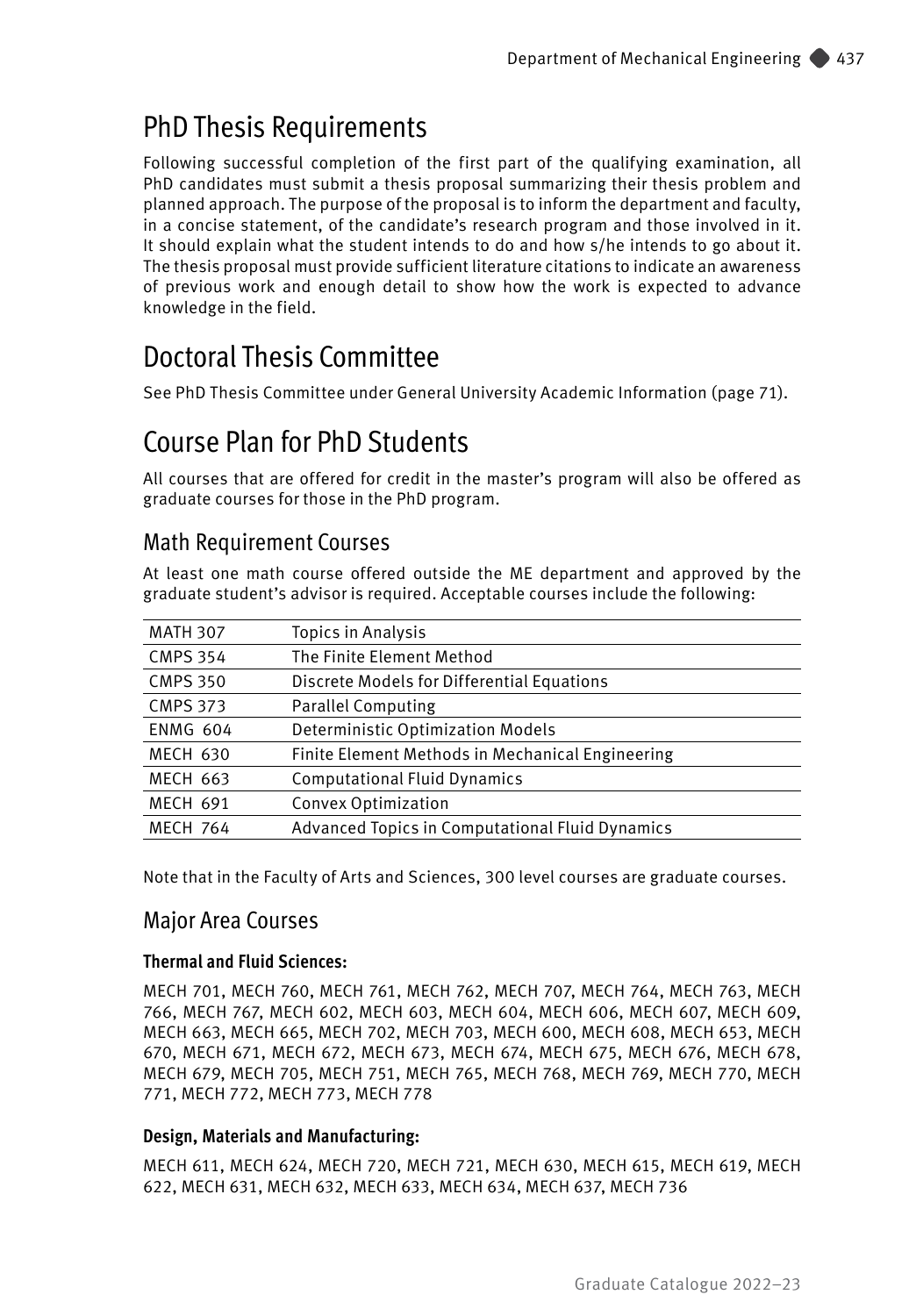#### **Mechatronics:**

MECH 643, MECH 645, MECH 740, MECH 641, MECH 642, MECH 650, MECH 628, MECH 644, MECH 648, MECH 647, MECH 653, MECH 654, MECH 657, MECH 677

#### **Seminar Course**

Seminar Course: MECH 797 (0-credit). The student must register for the course once a year. This is a pass/fail course.

#### **PhD Thesis**

MECH 899 PhD Thesis: The thesis is based on original, independent research. A student is required to register for a minimum of 30 credits of thesis work. A student may register for a maximum of 12 credits in any given term. The student must submit a thesis based on results of original, independent research. The PhD thesis is expected to make a significant contribution to the field of mechanical engineering. Upon completion of the thesis and after its approval by the student's thesis advisor, a final oral examination will constitute the thesis defense.

## Residence Requirements

The student must register for at least four terms beyond the completion of the master's degree. Requirements for the degree of Doctor of Philosophy must be completed within a period of five years after starting graduate work beyond the master's degree. An extension will require the approval of the AUB Graduate Council.

## Accelerated Doctor of Philosophy, Major: Mechanical Engineering

### Admission Requirements

- A bachelor's degree with a minimum major and cumulative average of 85 (3.7) over 100 or its equivalent
- Graduate Record Examination (GRE) general test scores
- Three recommendation letters (one from the final year project supervisor)
- A written statement of purpose that shows the research potential in the proposed area of study
- All applicants must also satisfy the university requirements for admission to PhD accelerated track.

### Course Requirements

The completion of at least 78 credits of graduate study consisting of combined coursework and research beyond the bachelor's degree is required for the PhD accelerated track in Mechanical Engineering.

- A minimum of 36 credit hours must be in approved graduate level coursework and a minimum of 30 credit hours of thesis work. In addition, normally a maximum of 6 credit hours of the 36 credits of coursework may be tutorial courses.
- The basic program of study for the PhD accelerated track is built around one major area and a minimum of one minor area. Students take courses to satisfy the major and minor area requirements and to acquire the knowledge needed for the Qualifying Exam Part I and Qualifying Exam Part II.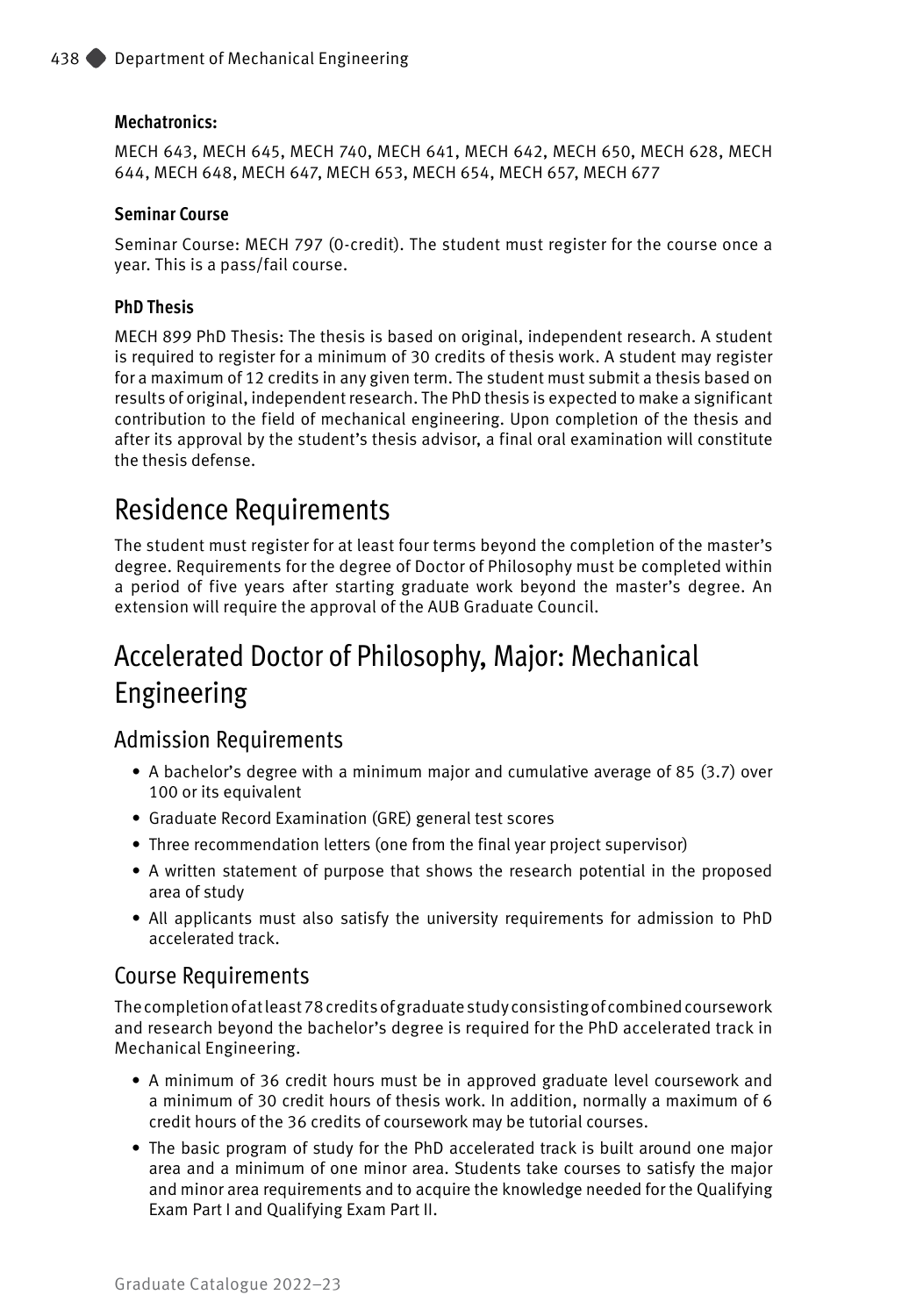- The major area can be in one or a combination of two of the ME areas.
- Students must take:
	- At least 2 courses (6 credit hours) in advanced mathematics. The courses must be approved by the candidate's supervisor. The mathematics course requirement is satisfied if the student has completed at least 6 credits of advanced courses in math beyond the bachelor's degree.
	- Students must take at least 6 graduate courses (18 credit hours) in their major area.
	- They must also take 2 graduate courses (6 credit hours) in their PhD minor area. The minor courses must be taken from outside the Mechanical Engineering department (i.e., in other engineering or basic science departments). If the student chooses mathematics as a minor, then the courses taken to fulfill the mathematics course requirements will count towards the minor subject requirements.
	- Finally, students must take 2 graduate electives courses within the Mechanical Engineering department.

## Residence Requirements

- The student must register for at least eight terms beyond the completion of the bachelor's degree.
- Requirements for the PhD degree in the accelerated track must be completed within a period of twelve regular terms after starting graduate work beyond the bachelor's degree. Extension beyond the twelve regular terms limit requires the approval of the ME graduate committee, MSFEA GSC and GC.
- Students deemed by the department, within one to two years after admission into the accelerated track, as not qualified to complete a PhD degree, may be granted a master's degree in the area after completing the equivalence of a non-thesis master's.

For other requirements and rules, please refer to the PhD in Mechanical Engineering section (page [434\)](#page-127-0).

### PhD Qualifying Exam

Refer to Qualifying Exam Part I and II section.

## Graduation Requirements

A student can graduate at the end of any academic term upon satisfying the following requirements:

- Met the residence requirements and all pertinent AUB regulations
- Had at least two papers, based on her/his PhD thesis, accepted in a peer reviewed technical journal, in addition to one refereed conference paper
- Passed all the required courses and completed the research credit requirements
- Attained a minimum cumulative course average of 85 (3.7) beyond the master's degree and is not on probation
- Passed the Doctoral Qualifying Examination
- Successfully defended a thesis of original scholarly work
- Deemed worthy by the faculty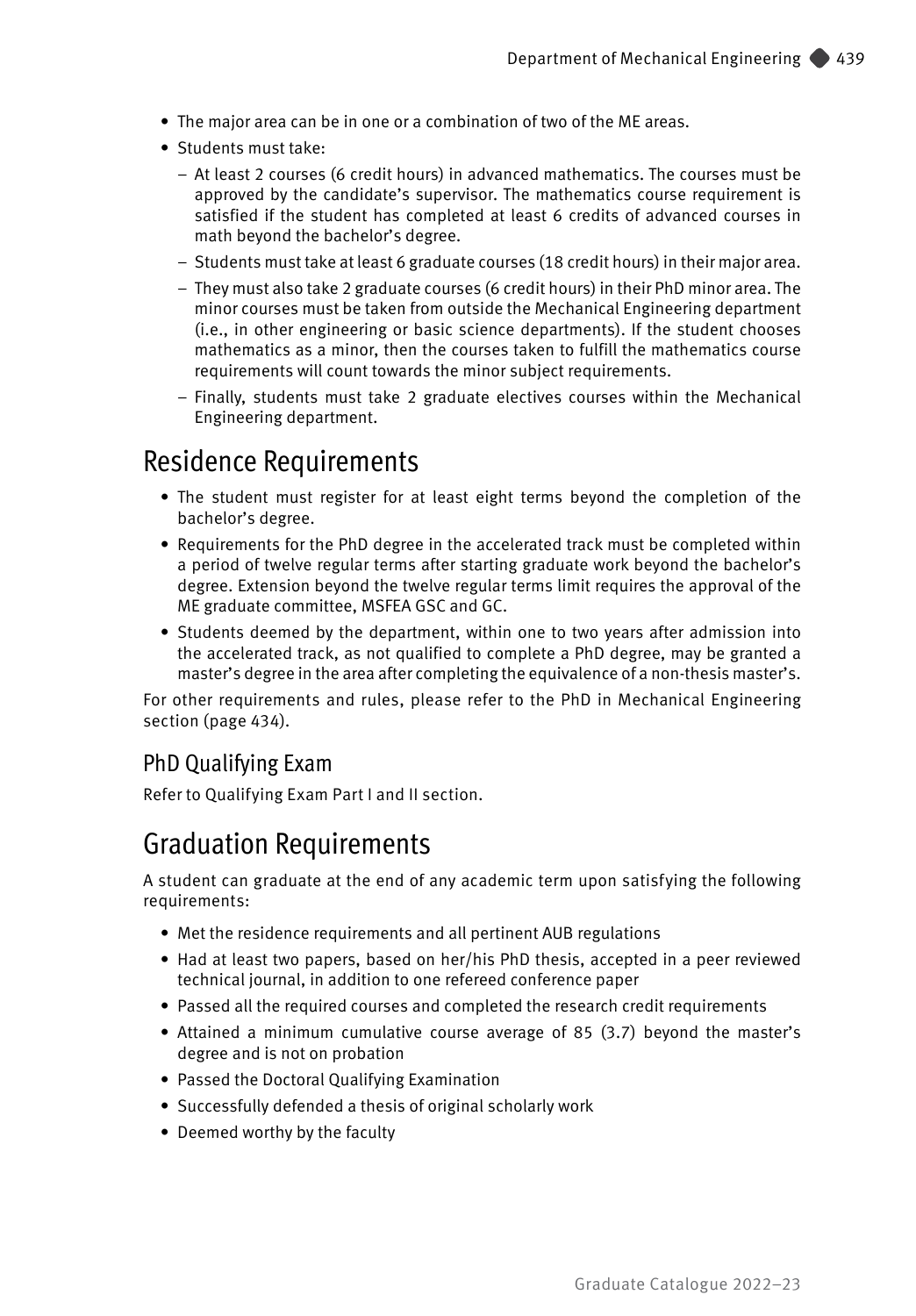# **Course Descriptions**

#### **MECH 600/ Reservoir Engineering 3 cr. CHEN 690**

This course will cover both fundamental and applied reservoir engineering concepts. It aims at understanding the rock and fluid properties and how these properties interact to affect production from a hydrocarbon reservoir. From a practical aspect, the course will focus on classical reservoir engineering, reservoir drive mechanisms, well testing and well test analysis as well as the use of reservoir simulation to assist the reservoir engineer at different stages of a hydrocarbon reservoir lifecycle. *Prerequisites: MECH 310 and CHEN 490.*

#### **MECH 602 Energy Conservation and Utilization 3 cr.**

A course that deals with methods for reduction of losses and gains from a building envelope; energy conservation in cooling, heating, air-handling and plumbing systems; and energy management programs. *Prerequisites: MECH 310 and MECH 412.*

#### **MECH 603** Solar Energy 3 cr.

A course discussing the fundamentals of solar radiation, collectors and concentrators, energy storage, estimation and conversion formulas for solar radiation. *Prerequisite: MECH 412.* 

#### **MECH 604** Refrigeration **3 cr.**

A course on fundamental concepts and principles: cold storage, functions and specifications of refrigeration equipment, applications. *Prerequisite: MECH 412.* 

#### **MECH 606 Aerosol Dynamics 3 cr.**

A course covering the physical and chemical principles that underlie the behavior of aerosol collections of solid or liquid particles suspended in gases, such as clouds, smoke, dust and the instruments used to measure them. Topics include: aerosol particle characterization; transport properties and phenomena in quiescent, laminar and turbulent flows; gas- and particle-particle interactions; and applications to human respiratory tract deposition and atmospheric pollution. *Prerequisites: MECH 314, MECH 412 and MECH 414; or consent of instructor.* 

#### **MECH 607 Micro Flows Fundamentals and Applications 3 cr.**

A course on theory and applications of micro flows. The continuum hypothesis and the various flow regimes. Shear and pressure driven micro flows. Electrokinetically driven liquid micro flows. Compressibility effects of the micro flow of gases. Particulate flows in bio-applications. Modeling techniques. Hybrid continuum-molecular methods. Reduced order modeling of micro flows in multi-physics micro flow applications. Case studies in BioMEMS. *Prerequisites: MECH 310, MECH 314 and MECH 412; or equivalent*.

#### **MECH 608** Applied Reservoir Engineering II **3 cr.**

This course introduces the advanced concepts and principles needed to analyze hydrocarbon reservoir fluid systems, and defines the size and content of petroleum accumulation. Students will learn to organize programs for collecting, recording and analyzing data describing the advanced characteristics of individual well and reservoir performance. This course covers a variety of topics such as fluid flow in a porous medium; fluid distribution, fluid displacement; fractional flow equation; Buckly-Leverete equation; pressure draw-down and pressure buildup analysis; in addition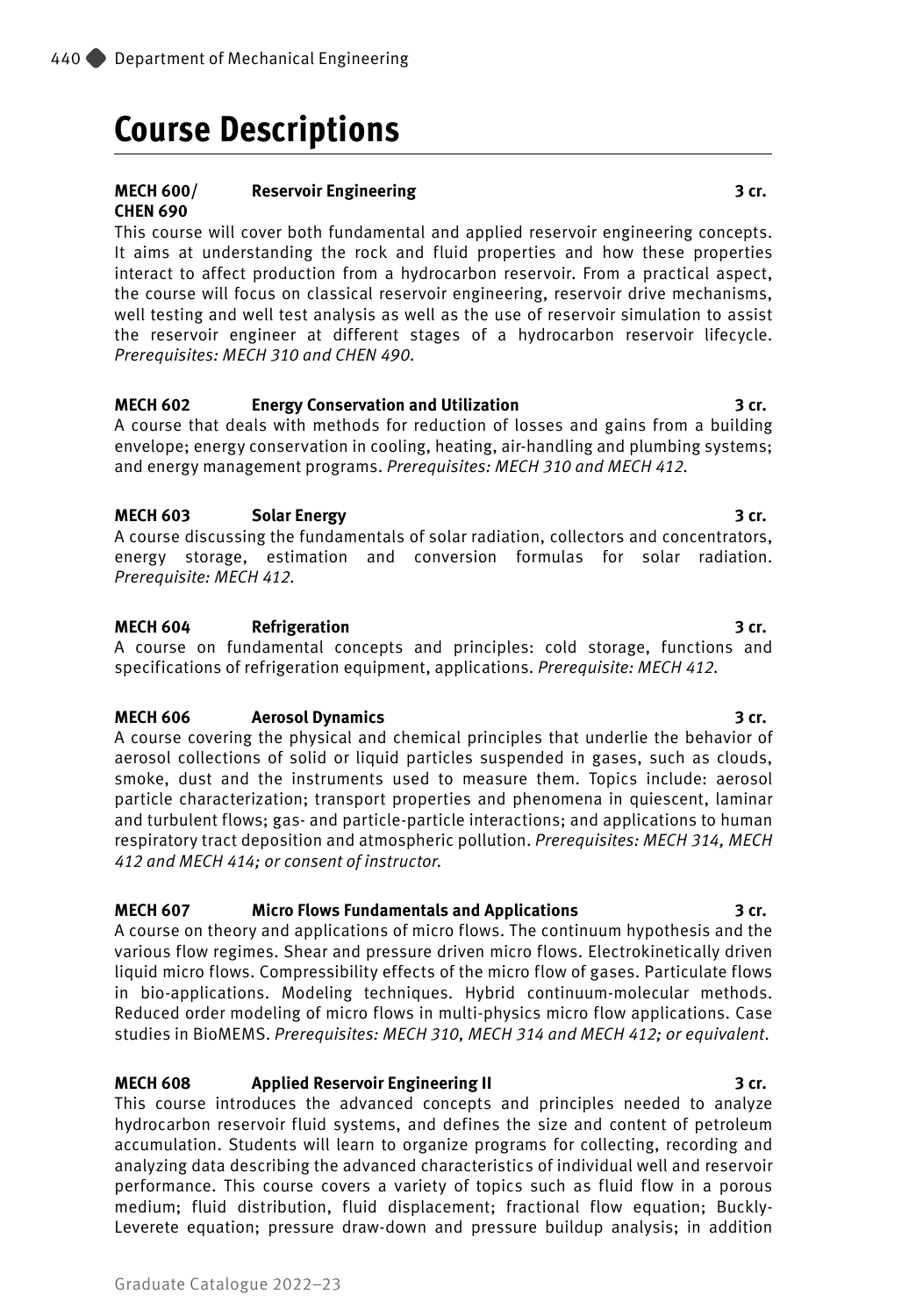to the nature and type of primary, secondary and tertiary recovery, water influx and prediction of water-flood behavior, reservoir model simulation and history matching. *Prerequisite: MECH 600.* 

#### **MECH 609 Experimental Methods in Fluid Dynamics 3 cr.**

A graduate level course aimed at introducing students to experimental methods used to measure fluid flow quantities such as pressures, forces and velocities. The course starts with an introduction to what and why we measure, and uncertainty analysis and measurement error estimation. Some basic techniques for data reduction and data post-processing are introduced. The available fluid measurement methods are surveyed briefly with selected applications. Emphasis is on advanced optical diagnostic techniques, namely particle image velocimetry (PIV) and laser induced fluorescence (LIF). The theoretical foundations of these techniques are established and the discussion extended to practical considerations including software and hardware components. A few laboratory sessions are incorporated into the course to supplement the lectures and make use of the instruments available in the ME department, including the open circuit wind tunnel and the PIV system. In addition to the lectures and lab sessions, emphasis is on the available literature. Prior knowledge of the basic principles of fluid mechanics and fluid systems is required. MATLAB is needed for coursework. *Prerequisite: MECH 314.*

#### **MECH 611/ Computational Modeling of Biomechanics BMEN611**

This course is open to engineering, science and medical students wanting a glimpse into the world of computational finite element modeling and simulation to investigate and solve biomedical problems. Students will take a journey through the processes involved in producing a computational finite element model in the biomedical field; starting at construction of model geometry from medical imaging data (CT/MRI), through to model creation, simulation and visualization using finite element analysis software (ANSYS Workbench). Students will also be exposed to a selection of experimental lab techniques in biomechanics and physiology to acquire data required for model development and validation. In pursuit of developing an appreciation for the areas covered, the course will incorporate a mix of theory, demonstrations, practice, real-world modeling applications and research seminars. *Prerequisites: MATH 201 and consent of instructor.*

### **MECH 615 Continuum Mechanics 3 cr.**

The course offers a unified presentation of in continuum mechanics such as fluids, elasticity, plasticity and viscoelasticity. The general concepts and principles applicable to all continuous media are presented followed by defining equations for a particular media. Topics include fundamentals of tensor calculus, stress, deformation and strain, general principles, and constitutive equations for solids and fluids. Applications. *Prerequisites: MECH 320, MATH 218 (or equivalent), MATH 212 (or equivalent), or graduate level standing.*

### **MECH 617 Smart Materials and Structures 3 cr.**

This course presents the fundamentals of modeling, analysis, and design of smart materials and structures. Students will be exposed to state of the art smart materials and systems, spanning piezoelectrics, shape memory alloys, electroactive polymers and fiber optics. Students will explore the application of such materials in structural systems from the aeronautic, automotive, biomedical and nautical industry. Smart materials are a class of materials varying in chemical composition and physical state that have one or more physical or physiochemical property that can be significantly changed by external stimuli, such as pressure, temperature, electric or magnetic field, etc.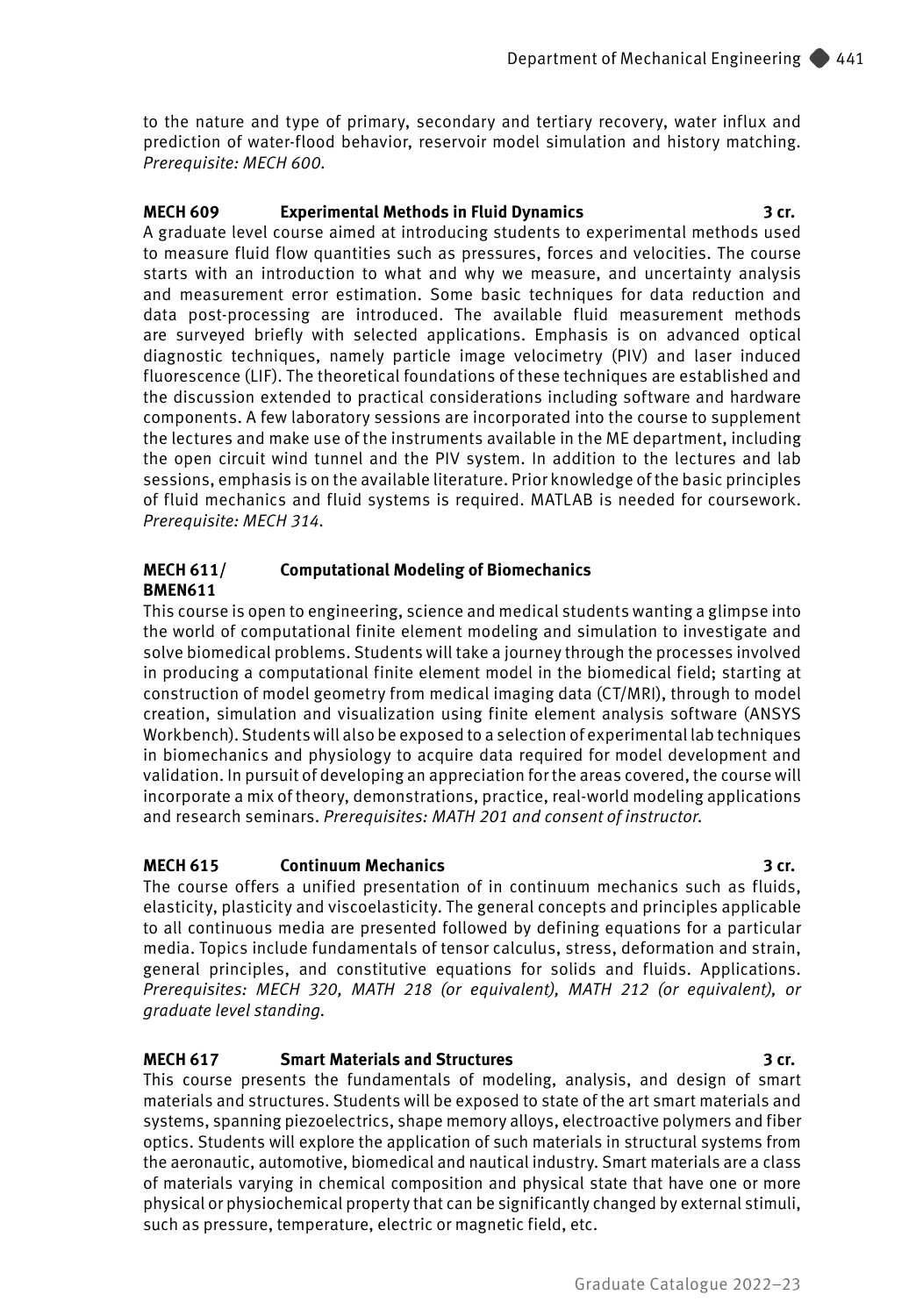Each student will participate in a group project. Under the guidance of the professor, the student will learn how to develop a proposal, do the project investigation and prepare and carry out the technical communications (writing and oral). In any of these scenarios, the student is directly responsible for the progress and quality of the results. At the end of the term, the student is required to submit a written project report and give a seminar presenting the aims and achievements of the project.

#### **MECH 618 Enterprise Resource Planning (ERP) 3 cr. in Manufacturing Systems**

This course will cover how today's industries can cope with the challenges induced by global competition. The course will address challenges of today's industry; consequences of these challenges on product design and organizations; the role of information systems, PLM, ERP and APS; and practice of PLM and ERP systems on the SAP Business Suite and Business By Design solution.

#### **MECH 619 Quality Control in Manufacturing Systems 3 cr.**

The course covers the foundations of modern methods of quality control and improvement that may be applied to manufacturing industries. It aims to introduce students to the tools and techniques of quality control used in industrial applications and develop their ability to apply the tools and techniques to develop solutions for industrial problems. Emphasis is given to the application of quality management techniques to solve industrial case problems. The course emphasizes the philosophy and fundamentals of quality control, the statistical foundations of quality control, statistical process control, acceptance sampling, and product and process design. *Prerequisites: STAT 230 and MECH 421.*

#### **MECH 622 Modeling of Machining Processes and Machines 3 cr.**

This course covers the principles and technology of metal machining; mechanics of orthogonal and 3D metal cutting; static deformations, forced and self-excited vibrations and chatter; and design principles of metal cutting CNC machines. *Prerequisite: MECH 421.*

#### **MECH 624 Mechanics of Composite Materials 3 cr.**

A course on anisotropic elasticity and laminate theory, analysis of various members of composite materials, energy methods, failure theories and micromechanics. Materials and fabrication processes are introduced. *Prerequisites: MECH 320 or CIVE 310, and MECH 340; or equivalent.*

#### **MECH 625** Fatigue of Materials **3 cr.**

A course that deals with high cycle fatigue, low cycle fatigue, S-N curves, notched members, fatigue crack growth, cycling loading, Manson-Coffin curves, damage estimation, creep and damping. *Prerequisite: MECH 320 or CIVE 310.* 

#### **MECH 626 Metals and Their Properties 3 cr.**

A course that investigates ferrous and non-ferrous alloys, industrial equilibrium diagrams, heat treatment of metals, surface properties of metals, plastic deformation of metals, elements of fracture mechanics and process-structure-properties relations. *Prerequisite: MECH 340.*

#### **MECH 627** Polymers and Their Properties **3 cr.**

A course on chemistry and nomenclature, polymerization and synthesis, characterization techniques, physical properties of polymers, viscoelasticity, mechanical properties and applications. *Prerequisite: MECH 340.*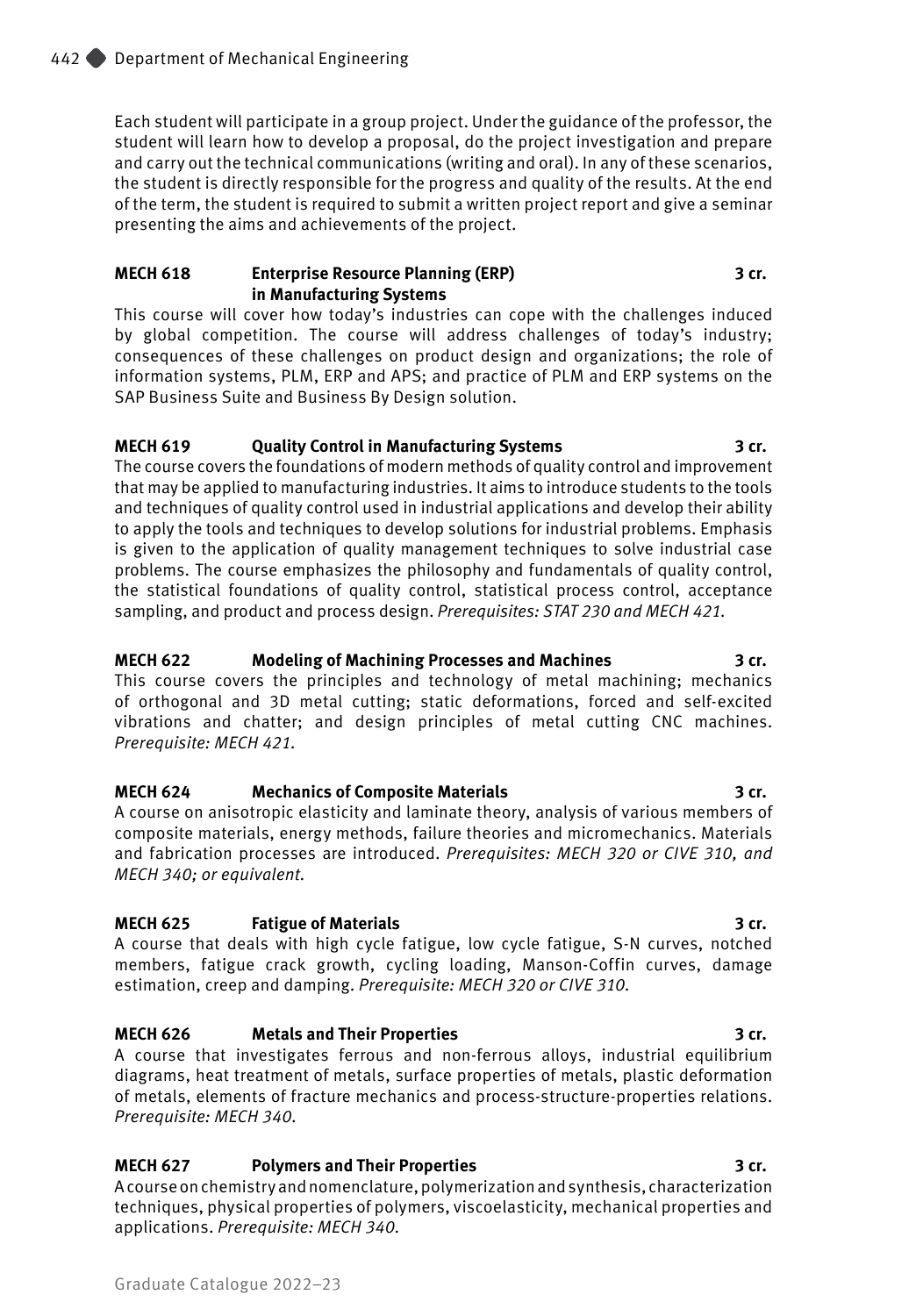#### **MECH 628 Design of Mechanisms 3 cr.**

A course involving graphical and analytical synthesis of single- and multi-loop linkage mechanisms for motion, path, and function generation through 2-3-4- and 5-precision positions, optimum synthesis of linkage mechanisms, synthesis of cam-follower mechanisms and synthesis of gear trains. *Prerequisite: MECH 332.* 

### **MECH 630 Finite Element Methods in Mechanical Engineering 3 cr.**

A course on the classification of machine components; displacement-based formulation; line elements and their applications in design of mechanical systems; isoparametric formulation; plane stress, plane strain, axi-symmetric, and solid elements and their applications; modeling considerations and error analysis; introduction to ALGOR general formulation and Galerkin approach; and the analysis of field problems. *Prerequisites: MECH 431 and MECH 420.* 

#### **MECH 631 Micro Electro Mechanical Systems (MEMS) 3 cr.**

A course that deals with materials for micro-sensors and micro-actuators, materials for micro-structures, microfabrication techniques and processes for micromachining, computer-aided design and development of MEMS, commercial MEMS structures and systems, packaging for MEMS and future trends, and includes a team project. *Prerequisite: MECH 430.* 

### **MECH 632 Structural Health Monitoring 3 cr.**

The general concepts of structural health monitoring will be introduced. The commonly used techniques to provide continuous monitoring will be discussed (vibration and ultrasonic wave based methods). Further, determination of critical measurement types and locations; data acquisition systems and instruments; and design of measurement setup will be discussed. Handling data with advanced machine learning algorithm such as artificial neural networking and support vector machine will be introduced; additionally, students will be introduced to the damage detection and condition assessment process. *Prerequisite: MECH 320, MECH 430*

#### **MECH 633** Biomechanics 3 cr.

A course on the study of the biomechanical principles underlying the kinetics and kinematics of normal and abnormal human motion. Emphasis is placed on the interaction between biomechanical and physiologic factors (bone, joint, connective tissue, and muscle physiology and structure) in skeleto-motor function and the application of such in testing and practice in rehabilitation. The course is designed for engineering students with no previous anatomy/physiology. *Prerequisite: CIVE 210, MECH 320, CIVE 310 or consent of instructor*.

#### **MECH 634/ Biomaterial and Medical Devices 3 cr. BMEN 608**

A course that examines the structure-property relationships for biomaterials and the medical applications of biomaterials and devices. The first part of the course focuses on the main classes of biomaterials, metal, ceramic, polymeric and composite implant materials, as well as their interactions with the human body (biocompatibility). The second part of the course examines the various applications of biomaterials and devices in different tissue and organ systems such as orthopedic, cardiovascular, dermatologic and dental applications. Experts from the medical community will be invited to discuss the various applications. *Prerequisite: MECH 340 or consent of instructor.*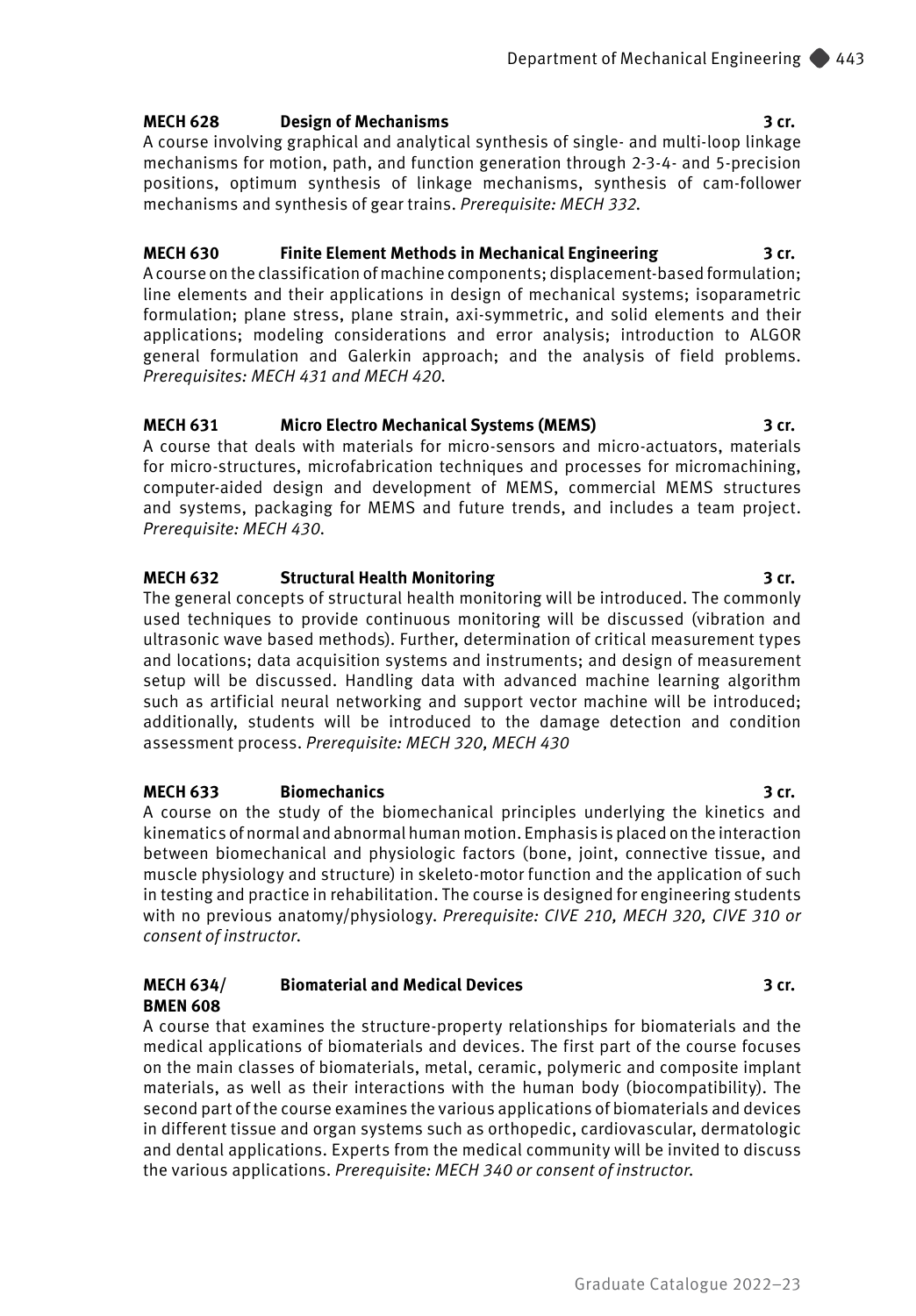#### **MECH 635/ Computational Modeling of Physiological Systems 3 cr. BMEN 601**

This course focuses on the quantitative modeling of different physiological systems. It provides students with current concepts of the mathematical modeling, and different quantitative descriptions of cellular and organ physiology. At the subcellular/cellular level, we will examine mechanisms of regulation and homeostasis. At the system level, the course will cover basic aspects of anatomical and pathophysiological features of the nervous, neural, cardiovascular and respiratory systems. Several physiological processes are treated as case studies for increasing complexity in modeling dynamical systems. *Prerequisites: MATH 202, or consent of instructor.*

#### **MECH 637 Micromechanics and Crystal Plasticity 3 cr.**

This course covers the theoretical knowledge of the deformation process in single and polycrystalline solids with an emphasis on the role of dislocations and other types of defects on the overall mechanical properties of materials. Topics will include an introduction to crystallography, defects in crystals, fundamentals of dislocations, strengthening mechanisms, microstructures and yielding. *Prerequisites: MECH 340 and MECH 320.*

#### **MECH 641/ Robotics 3 cr. EECE 661**

A course discussing concepts and subsystems; robot architecture; mechanics of robots: kinematics and kinetics; sensors and intelligence; actuators; trajectory planning of end effector motion; motion and force control of manipulators; robot languages. *Prerequisite: MECH 436, EECE 460 or consent of instructor.*

#### **MECH 642/** Computer Vision **3 cr. EECE 692**

An introductory course on the problems and solutions of modern computer vision. Topics covered include image acquisition, sampling and quantization; image segmentation; geometric framework for vision: single view and two-views; camera calibration; stereopsis; motion and optical flow; recognition; pose estimation in perspective images. *Prerequisites: MATH 202 and EECE 230 or EECE 231.*

### **MECH 643 Mechatronics and Intelligent Machines Engineering II 3 cr.**

A course on sensors, sensor noise and sensor fusion; actuators; system models and automated computer simulation; information, perception and cognition; planning and control; architectures, design and development. A team project is included. *Prerequisites: MECH 340 and MECH 530.* 

### **MECH 644 Modal Analysis 3 cr.**

A course reviewing MDOF system vibrations, frequency response functions, damping, mobility measurement, curve fitting and modal parameter extraction, derivation of mathematical models; laboratory experiments and projects are included. *Prerequisite: MECH 531*.

### **MECH 645 Noise and Vibration Control 3 cr.**

A course on fundamental concepts in noise and vibration, passive and active damping strategies, damping materials, control methods and applications. *Prerequisite: MECH 531.*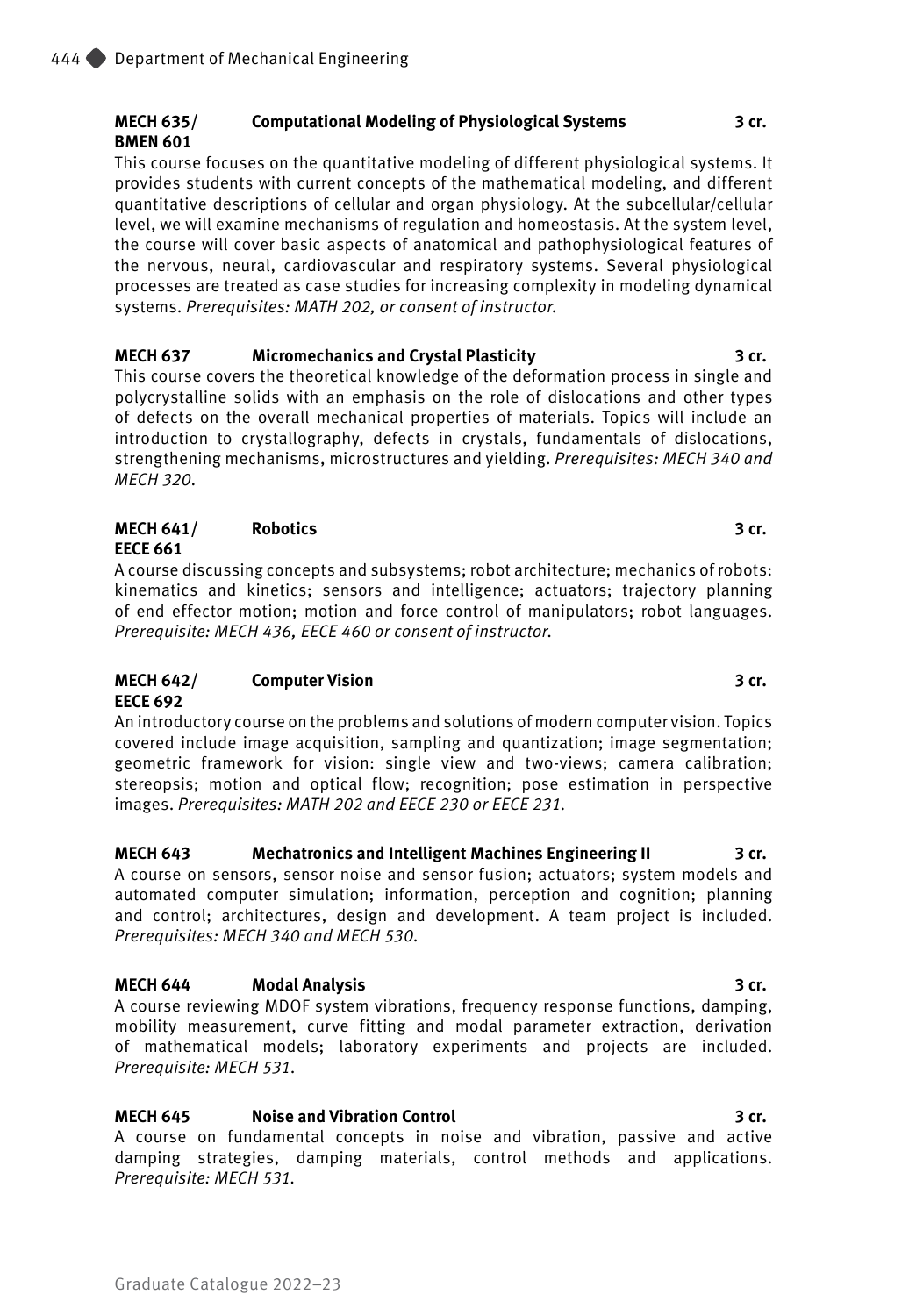#### **MECH 646/ Wheeled Mobile Robotics 3 cr. EECE 697**

A course that provides in-depth coverage of wheeled mobile robots. The material covers: nonholonomy and integrability of kinematic constraints; modeling: kinematics, dynamics and state-space representation; and nonlinear control strategies (open-loop and closed-loop). Five case studies are covered throughout the course: car-like, cartlike, omni-directional wheeled, mobile wheeled pendulums and bike-like robots.

#### **MECH 647 Hydraulic Servo Systems 3 cr.**

A graduate lecture course which teaches the fundamentals of modeling and control of hydraulic servo-systems. It provides theoretical background and practical techniques for the modeling, identification and control of hydraulic servo-systems. Classical and advanced control algorithms are discussed. The use of Matlab/Simulink and DYMOLA will be an integral part in this course. *Prerequisites: MECH 314 and MECH 436, or MECH 314 and EECE 460.*

#### **MECH 648 Nonlinear Systems: Analysis, Stability and Control 3cr.** 3cr.

A course that presents a comprehensive exposition of the theory of nonlinear dynamical systems and its control with particular emphasis on techniques applicable to mechanical systems. The course will be punctuated by a rich set of mechanical system examples, ranging from violin string vibration to jet engines, from heart beats to vehicle control, and from population growth to nonlinear flight control. *Prerequisite: MECH 436 or EECE 460.*

### **MECH 650 Autonomous Mobile Robotics 3 cr.**

This course is designed to provide engineering graduate and 4th year students with the opportunity to learn about autonomous mobile robotics. Topics include sensor modeling, vehicle state estimation, map-based localization, linear and nonlinear control, and simultaneous localization and mapping. *Prerequisites: EECE 231, EECE 312 and MECH 436; or EECE 230 and EECE 460.*

### **MECH 653 System Analysis and Design 3 cr.**

A course that outlines state-space models of discrete and continuous, linear and nonlinear systems; controllability; observeability; minimality; Eigenvector and transforms analysis of linear time invariant multi-input multi-output systems; pole shifting; computer control; design of controllers and observers. *MECH 436 or EECE 460 or equivalent.* 

### **MECH 654 Adaptive Control 3 cr.**

A course that includes the control of partially known systems; analysis and design of adaptive control systems; self-tuning regulator; model reference adaptive control of uncertain dynamic systems; typical applications. *Prerequisite: MECH 436, EECE 460 or equivalent*.

### **MECH 655** Optimal Control 3 cr.

A course on optimization theory and performance measures, calculus of variations, the maximum principle, dynamic programming, numerical techniques and LQR control systems.

### **MECH 656 System Identification 3 cr.**

This course introduces the fundamentals of system identification as the basic mathematical tools to fit models into empirical input-output data. While rooted in control theory, applications extend to general time-series modeling and forecasting,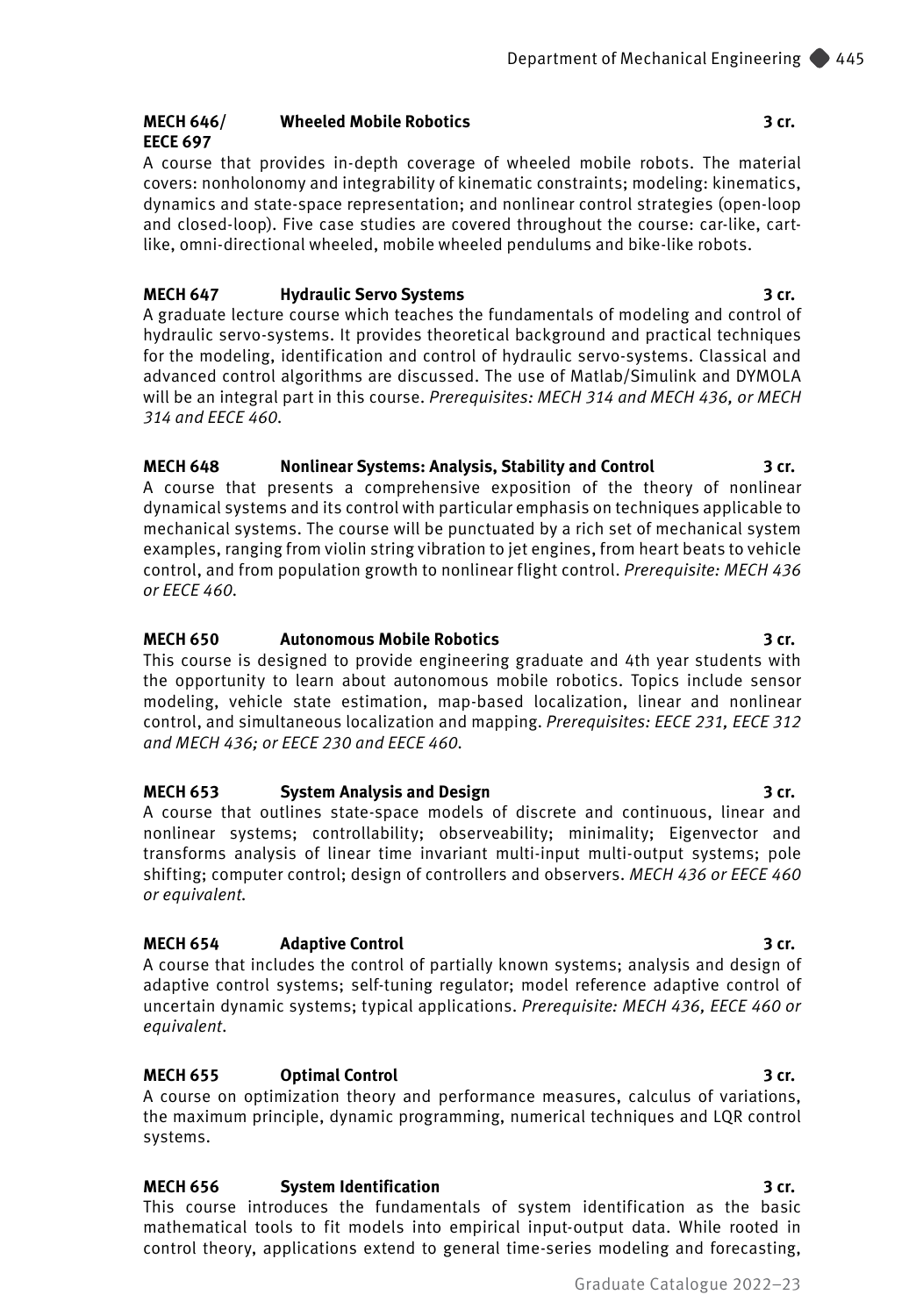such as stock prices, biological data and others. Topics covered include nonparametric identification methods: time and frequency response analysis; parametric identification methods: prediction error methods, least squares, linear unbiased estimation and maximum likelihood; convergence, consistency and asymptotic distribution of estimates; properties and practical modeling issues: bias distribution, experiment design and model validation.

#### **MECH 663 Computational Fluid Dynamics 3 cr.**

A course that deals with the discretization process in fluid dynamics; numerical approaches and applications; iterative and direct matrix methods; numerical implementation of turbulence models. *Prerequisites: MECH 314 and MECH 412.* 

#### MECH 665 Unsteady Gas Flow 3 cr.

A course examining equations of unsteady continuous adiabatic multidimensional flows, unsteady continuous one-dimensional flow of a perfect gas with and without discontinuity, applications and pressure exchangers*. Prerequisite: MECH 414.* 

### **MECH 670 Laboratory for Renewable Energy in Buildings 2 cr.**

A laboratory course that will investigate means of reducing building energy consumption first through green building design, giving consideration to building orientation, thermal massing, wind- and buoyancy-driven flows, "urban heat island" effects; and second, by retrofitting existing buildings with energy saving materials and devices such as window films, solar water heaters, and green roofs. This course is offered because in Lebanon and the region, electricity consumption for building services accounts for a major portion of national energy use and greenhouse gas emissions. Students will measure and compare effects of various designs and retrofit interventions on the thermal performance, lighting and glare, and natural ventilation of model-scale buildings, and characterize performance of devices used in green building design. Lab assignments may vary by term but will normally include mathematical modeling and experimental measurement components organized around aspects of building physics. *Prerequisite: MECH 430.*

#### **MECH 671 Renewable Energy Potential, Technology 3 cr. and Utilization in Buildings**

A course that covers the principles and utilization of solar (thermal and photovoltaic), wind and geothermal energy, as well as energy from biomass. Issues relevant to energy efficiency and energy storage are discussed (heat and power store and bio-tanks). The course distinguishes between energy sources for large-scale, industrial/commercial settings and those intended for smaller structures. The potential of using renewable energy technologies as a complement to and, to the extent possible, replacement for conventional technologies, and the possibility of combining renewable and nonrenewable energy technologies in hybrid systems are analyzed. Design aspects of active, passive, wind, bio-energy and photovoltaic energy conversion systems for buildings; and strategies for enhancing the future use of renewable energy resources are presented. The course will include several demonstrations of concept experiments. *Prerequisite: MECH 310. Students cannot receive credit for both MECH 671 and EECE 675 or ENST 300.*

### **MECH 672** Modeling Energy Systems 3 cr.

Graduate Catalogue 2022–23

A course that covers indoor space thermal models. The course also deals with the analysis and modeling of building energy systems involving applications of thermodynamics, economics, heat transfer, fluid flow and optimization. The use of modern computational tools to model thermal performance characteristics of components of HVAC systems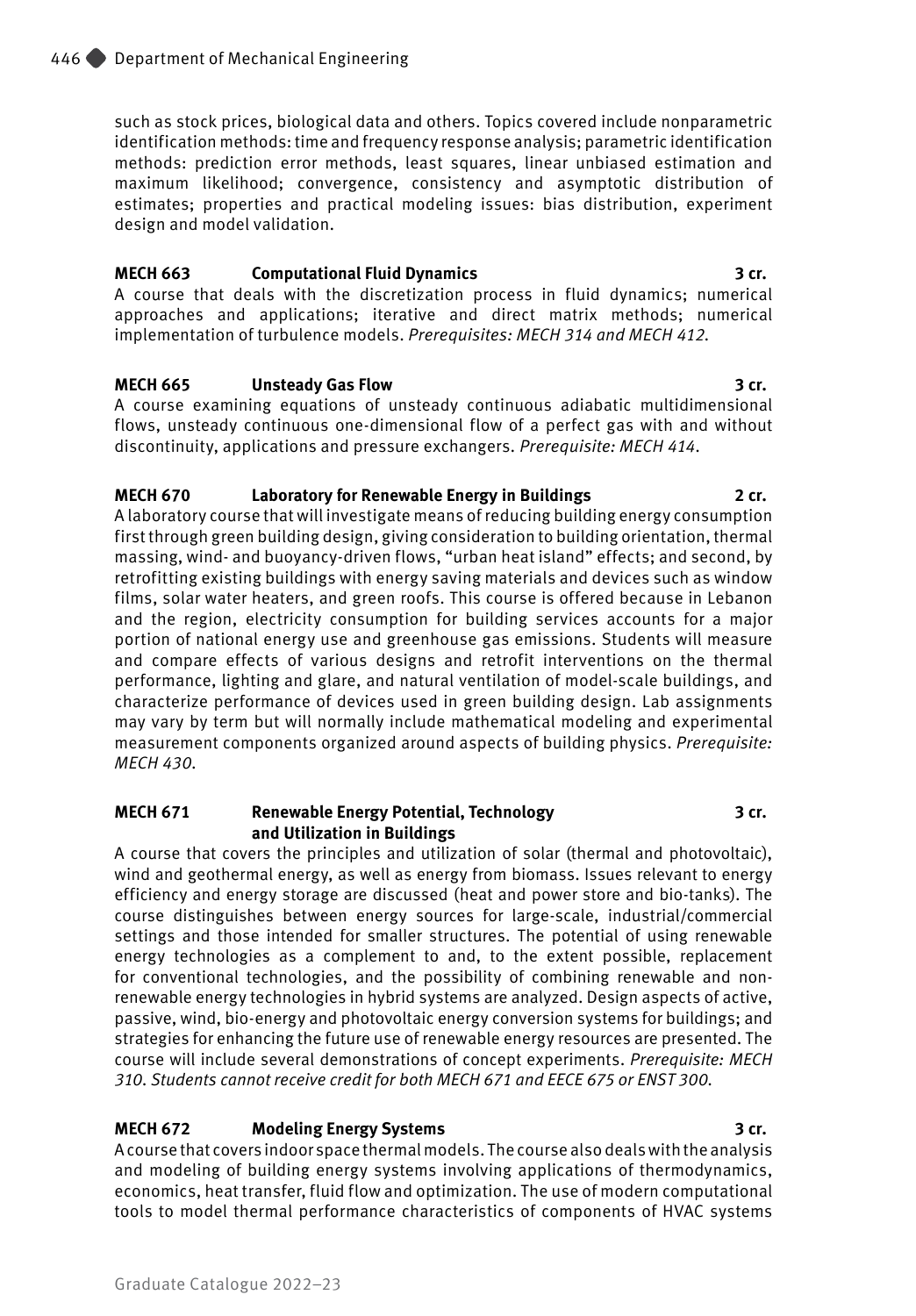including chillers, recovery systems, flow control devices, heat exchanges, solar panels, dehumidification systems, boilers, condensers, cooling towers, fans, duct systems, piping systems and pumps. The course will use extensively modern simulation tools. *Prerequisite: MECH 310.* 

**MECH 673 Efficient Buildings with Good Indoor Air Quality 3 cr.** A course covering energy consumption standards and codes in buildings and energy conservation measures in built-in environments to enhance the building's energy efficiency while maintaining space, thermal comfort and indoor air quality requirement. Fundamental ventilation, indoor-air-quality, infiltration, natural and mechanical ventilation, importance and impact of indoor air quality on human health and energy performance of the building air conditioning system, ASHRAE, and ASHRAE requirement for ventilation. Particular focus will be given to green energy alternative measures. An overview of the different heating, ventilation and air conditioning system designs is also covered. Performance and energy consumption of the conventional air conditioning system (constant and variable air volume), as well as the hybrid integrated air conditioning systems will be discussed and compared. The course will include several demonstrations of concept experiments. *Pre- or corequisite: MECH 310 or equivalent.*

#### **MECH 674/ Energy Economics and Policy 3 cr. ENST305/ECON 333**

A course that aims at developing an understanding of practical analytical skills of energy economics and planning approaches taking into account the cost of impact on the environment. This course will provide fundamental concepts of economic issues and theories related to energy, such as economics of natural and energy resources, aggregate supply and demand analysis, and the interrelationship between energy, economics and the environment as well as some important issues in energy policy. The course will also demonstrate the use of economic tools for decision-making in energy and environment planning and policy. It will explore the terminology, conventions, procedures and planning policy applications. It will also cover a number of contemporary energy and environmental policy issues, including energy security, global warming, regulations of energy industries, energy research and development, and energy technology commercialization. *Prerequisite: INDE 301. Students cannot receive credit for both MECH 674 and ENST 305 or ECON 333.*

### **MECH 675 Building Energy Management Systems 3 cr.**

A course that provides an opportunity for students to explore topics in energy management systems and management strategies for new and existing buildings; energy use in buildings; energy systems analysis and methods for evaluating the energy system efficiency; energy audit programs and practices for buildings and facilities; initiating energy management programs; guidelines for methods of reducing energy usage in each area in buildings; conservation of the energy in the planning, design, installation, utilization, maintenance; control and automation of the mechanical systems in existing and new buildings; air conditioning and ventilation systems in buildings; assessment and optimization of energy control strategies; prediction methods of economic and environmental impact of implemented control strategies and indoor settings. *Prerequisites: MECH 310 and MECH 412.*

### **MECH 676** Passive Building Design **3 cm** 3 cm

A course that centers on issues surrounding the integration of sustainable and passive design principles into conceptual and practical building design. Topics will include: solar geometry, climate/regional limitations, natural lighting, passive design and sustainability initiatives, insulating and energy storing material, and bioclimatic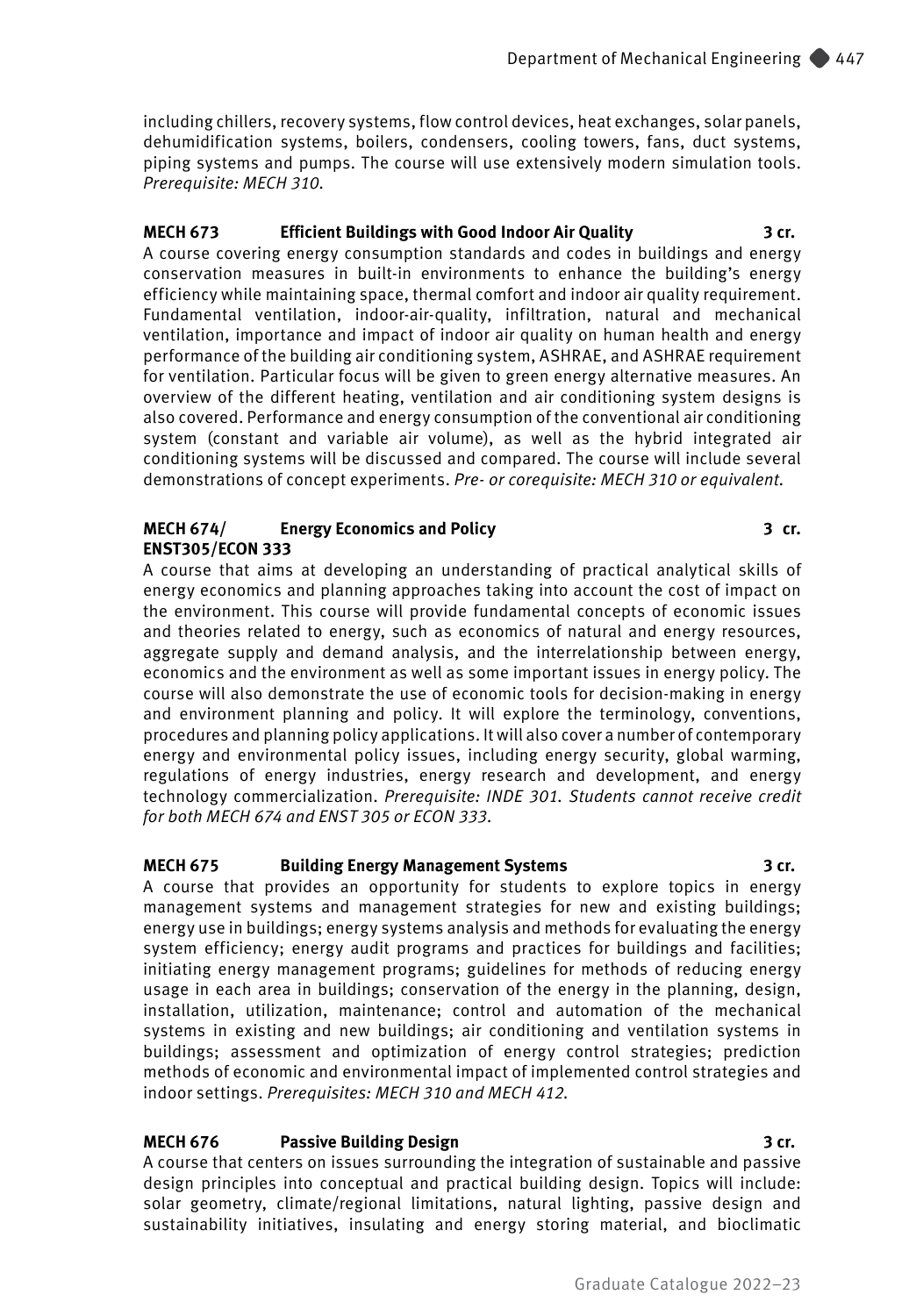design and concepts. Case studies will be used extensively as a vehicle to discuss the success/failure of ideas and their physical applications. The course will focus on the use of energy auditing/modeling methods as means to both design and evaluate the relative "greenness" of buildings, as well as to understand the global implications of sustainable buildings. The course will include several demonstrations of concept experiments. *Prerequisite: MECH 671.* 

### **MECH 677** Heat Pumps **3 cr.**

A course that focuses on heat pumps in low energy and passive buildings as well as ground source heat pump fundamentals, loop systems, open systems, soil/rock classification and conductivity, grouting procedures, performance of ground source heat pumps in housing units. Water loop heat pumps inside the building, bore holes, design and optimization of heat pump plants, including heat sources for such plants and cost effective design options will also be considered. The course includes study visits and seminars given by industry experts. *Prerequisite: MECH 310.* 

### **MECH 678** Solar Electricity **3 cr.**

A course that focuses on the solar cell: photo generation of current, characteristic current-voltage (I-V) curve, equivalent circuit, effect of illumination intensity and temperature. The Photovoltaic (PV) generator: characteristic I-V curve of a PV generator, the PV module, connections of modules, support, safeguards, shadowing. The PV system: batteries, power conditioning. PV systems: grid- connected and stand-alone systems, economics and sizing, reliability, applications. Manufacturing: preparation of crystalline silicon wafers, formation of contacts, coatings, construction of modules. The course will include several demonstrations of concept experiments. *Prerequisite: EECE 210.*

### **MECH 679** Energy Audit Lab **2 cr.**

A course designed to give students "hands-on" experience with carrying out energy audit measurements and studies on buildings to identify possible savings through selected energy conservation measures. The students will carry out measurements to investigate ventilation, air conditioning equipment, lighting and other office and lab equipment. The students will then be introduced to Visual DOE or E-Quest to perform energy simulation of buildings. Such tools will then be used to carry out a full building simulation taking into consideration occupancy data, equipment, lights and building envelope. A base case of energy usage will thus be established and energy conservation will then be applied to deduce possible savings and their economic value. *Pre- or co-requisite: MECH 672.*

### **MECH 680 HVAC and Refrigeration Systems Lab 3 cr.**

A course designed to give students "hands-on" experience with building energy systems and expose them to basic and advanced methods of measurements and data analysis to design, test, and evaluate indoor climate conditions and HVAC system performance under appropriate control strategies for comfort and indoor air quality. Students will learn how to use and develop test equipment and plan for assessing system's performance according to ISO or ASHRAE standards. Students will be exposed to electrical HAVC instrumentation and hardware, IAQ testing equipment, tracer gas techniques for ventilation rates measurements, flow characterization measurements and air leakages, and fenestration ratings. Experiments and lab projects will span a series of advanced modules on sustainable, energy-efficient HVAC and refrigeration systems as laboratory topics. Lab topics may vary every term. *Pre- or corequisite: MECH 673.*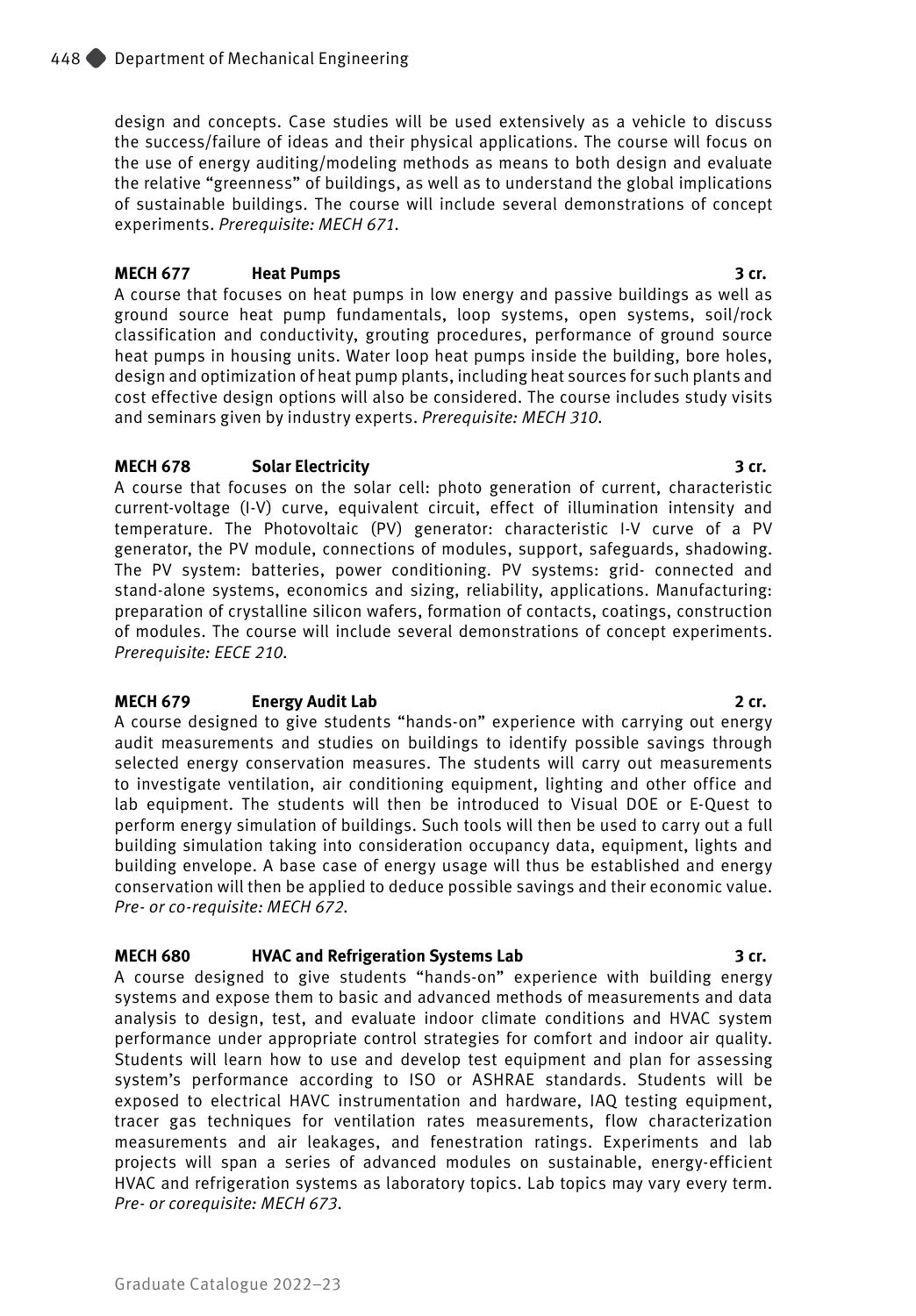### **MECH 681 Green Buildings and LEED Practices 3 cr.**

In this course, students are exposed to green building concepts, design and construction practices and building rating systems, namely the LEED (Leadership in Energy and Environmental Design) system. Real-world LEED certified projects are considered to enforce conceptual information. The course will cover the equivalent of training modules offered by the US Green Building Council (USGBC).

### **MECH 691** Convex Optimization 3 cr.

Advanced course that covers topics such as convex sets, convex functions, convex optimization problems, scalarization for vector optimization, duality theory, optimality conditions. Example problems include least-squares, maximum likelihood estimation, minimax, and extremal volume problems. *Prerequisite: Math 218.* 

### **MECH 701 Principles of Combustion 3 cr.**

A course on gas-phase reaction mechanisms and thermo-chemical kinetics; theory of ignition, flame propagation and detonation; characteristics of premixed, diffusion, laminar and turbulent flames; combustion aerodynamics; liquid and solid fuels in practical systems; pollutant formation and reduction mechanisms. *Prerequisite: CHEM 202, MECH 412, MECH 414 or equivalent.*

### **MECH 702 Pollutant Formation and Control in Combustion 3 cr.**

A course that covers the fundamentals of gas and condensed phase pollutant formation, measurement and control pertaining to practical combustion systems. Topics include heat and mass transfer in reacting systems, chemical reaction kinetics, particle coagulation kinetics, and flame structure and propagation. These fundamental subjects are applied in the study of pollutant formation and control in practical systems including internal combustion engines, jet engines and industrial boilers. Removal of gaseous and particulate pollutants from effluent streams by use of adsorption, absorption, catalytic processes, inertial separation and electrostatic precipitators. *Prerequisites: MECH 310, MECH 410, MECH 412, and CHEM 202; or consent of instructor. May be repeated for credit when topics vary*.

### **MECH 703** Combustion Modeling **3cr.** 3 cr.

A course that covers the following topics: chemical thermodynamics and chemical kinetics, conservation laws for reacting flow problems, diffusion controlled vs. chemistry controlled combustion, laminar non-premixed and premixed flames and jets multi-phase combustion, detonations waves, turbulent combustion and combustion stability. *Prerequisites: CHEM 202, MECH 310 and MECH 412; or equivalent.*

### **MECH 705 Bioheat Modeling and Human Thermal Environments 3 cr.**

This course is concerned with bioheat heat modeling of the human body and the human responses to hot, moderate and cold thermal environments. A comprehensive and integrated approach is taken to mathematical modeling of heat transfer in the human body, heat and mass transfer from the human body while defining human thermal environments in terms of air temperature, radiant temperature, humidity and air velocity of the environment, as well as the clothing and activity of the person. Other topics covered are bioheat modeling; mathematical analysis and computer modeling of human response to the thermal environment; interaction of environment parameters with physiological and psychological responses and impact on the human health, comfort and performance; evaluation of heat stress and cold stress; thermal properties of clothing under static and active conditions; models for estimation of ventilation of clothed active persons; and international standards for the assessment of thermal comfort in the indoor environment. *Prerequisite: MECH 412.*

### Graduate Catalogue 2022–23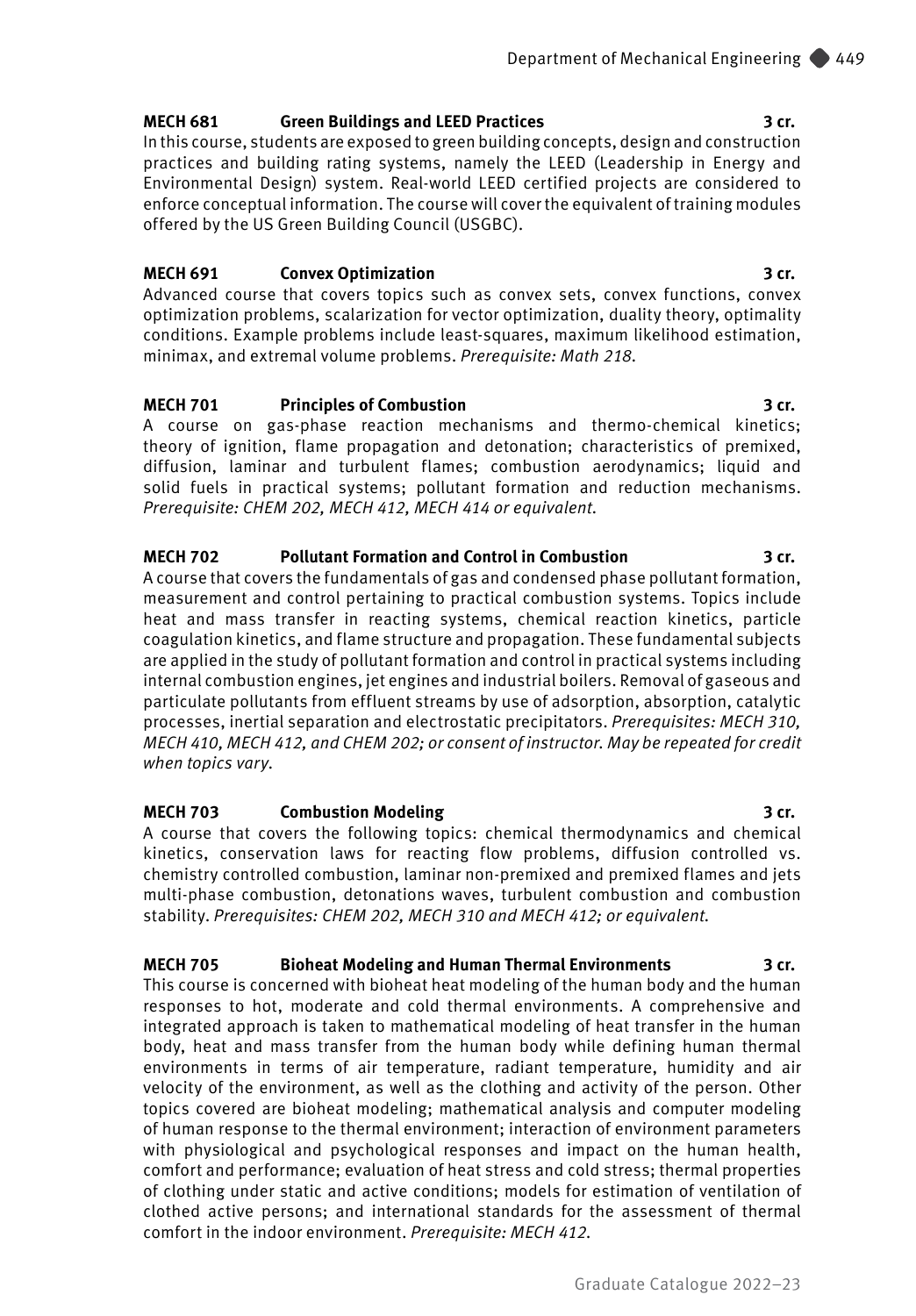#### **MECH 707 Statistical Mechanics and Thermodynamics 3 cr.**

A course that examines the basic principles of statistical mechanics and their relation to the laws of thermodynamics and the concepts of temperature, work, heat and entropy; the microcanonical, canonical and grand canonical distributions; the applications to lattice vibrations, ideal gas, photon gas and quantum statistical mechanics; the Fermi and Bose systems, and interacting and non-interacting systems. *Prerequisite: MECH 310.*

#### **MECH 720 Advanced Machine Design 3 cr.**

A course that involves the analysis of stress and strain, torsion, design of axisymmetrically loaded members, beams on elastic foundations, elastic stability, surface contact and wear, impact and finite element applications to nonlinear problems. *Prerequisite: MECH 520.* 

### **MECH 721 Elasticity and Plasticity 3 cr.**

A course on tensor analysis, the general state of stresses, properties and deformation of solid materials, elasticity, plasticity, matrix methods and applications. *Prerequisite: MECH 320 or CIVE 310.* 

### **MECH 729 Spatial Mechanisms 3 cr.**

A course that covers position, velocity, and acceleration analysis of spherical and spatial mechanisms; isometry; geometry of rotation axes; finite position synthesis; the 4R spherical linkage; lines and screws; the RSSR, RSSP, 4C and 5TS spatial linkages; platform manipulators. *Prerequisite: MECH 628.*

#### **MECH 736 Modeling Solidification Processes 3 cr.**

A course that seeks to impart a coherent view of solidification processes and how they are modeled. Topics for the first part of the course include: homogeneous and heterogeneous nucleation with plane front, cellular and dendritic pattern, columnar and equiaxed grain growth. Phenomena affecting the quality of castings such as microsegregation, constituent under-cooling, macro-segregation and porosity formation are also covered. In the second part, solidification models are developed and applied in the context of casting operations. The course covers: heat flow in solidification processes; thermodynamics of solidification: nucleation and growth; binary phase diagrams and phase diagram computation; microstructure evolution and constitutional undercooling; columnar and equiaxed solidification enthalpy method; mushy zone modeling; phase-field method; volume-averaging of conservation equations; multi-scale models; and modeling solidification defects. *Prerequisites: MECH 340 and MECH 420, or consent of instructor.* 

### **MECH 740** Advanced Dynamics **3 cr.**

A course that examines three-dimensional kinetics and kinematics, theory of rotating axis, Hamilton's equations, Lagrange's equation and Euler's equations. *Prerequisite: MECH 230 or equivalent.*

### **MECH 746 Space Mechanisms 3 cr.**

A course that covers the following topics: mobility, spatial displacements, formulation of the kinematic equation, analysis and synthesis of spherical mechanisms, analysis and synthesis of spatial mechanisms, optimum synthesis of spherical and spatial kinematic chains and analysis of platform manipulators. *Prerequisite: MECH 628.*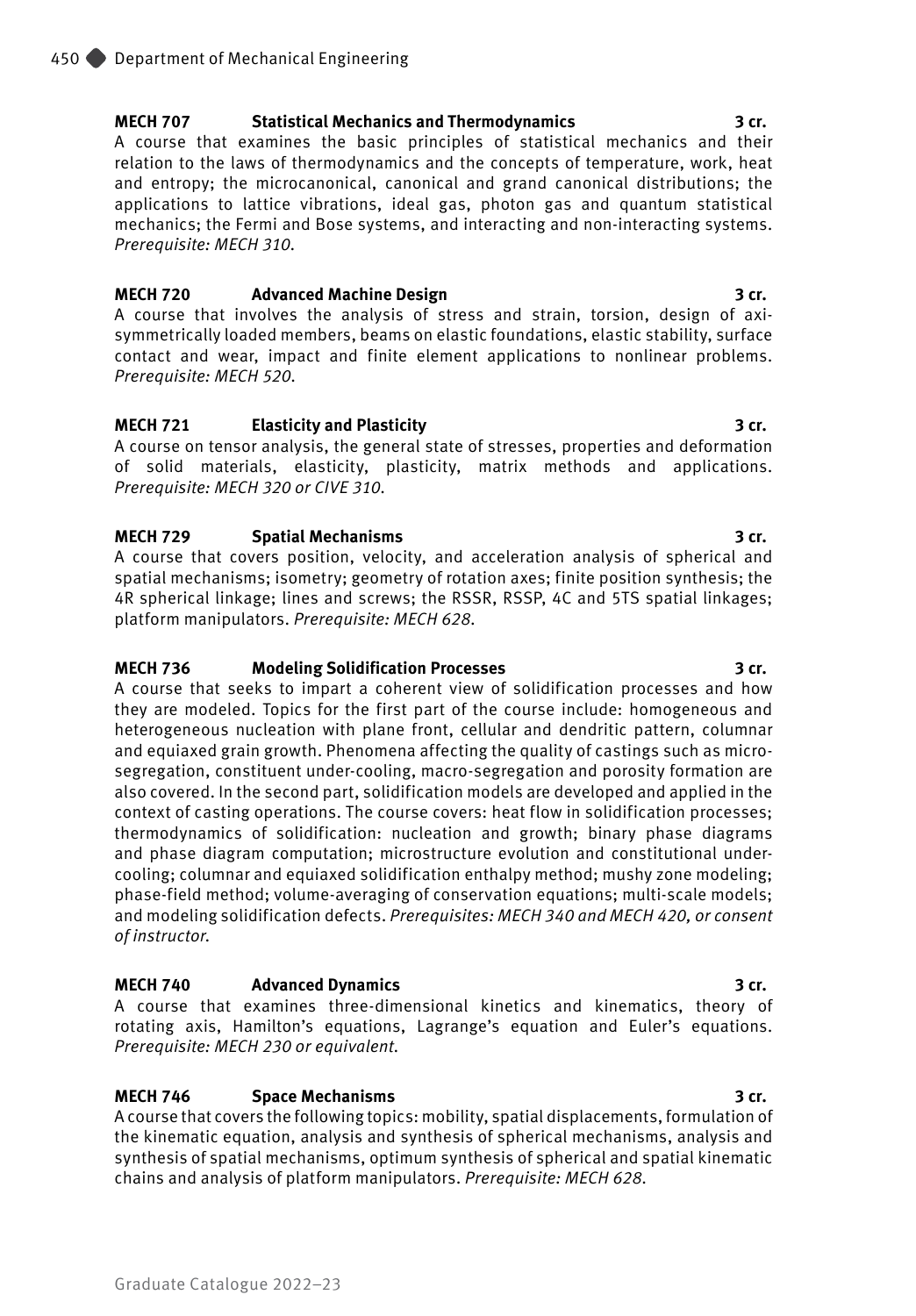# **MECH 747 Nonlinear Finite Element Analysis 3 cr.**

A course that covers governing equations and geometric and material nonlinearities; formulation of nonlinear problems; solution algorithms; vector and matrix methods; direct and iterative equation solvers; FE methods for nonlinear mechanics; element technology; numerical implementation of constitutive models; pitfalls of nonlinear analysis. *Prerequisite: MECH 630.* 

# **MECH 751 Simulation of Multiphase Flows 3 cr.**

A course that is intended to give an overview of the fundamentals involved in dispersed multiphase flows and develop a working knowledge which would allow the student to predict these flows numerically. Multiphase flows are important to many engineering and environmental applications. The course examines the conservation equations for multiphase systems; discretization using the finite-volume method; pressure-based algorithms for multi-fluid flow at all speeds: mass conservation based algorithms and geometric conservation based algorithms (SIMPLE, SIMPLEC, PISO and so on); the partial elimination and SINCE algorithms; weighted pressure correction; mutual influence of volume fractions; implicit volume fraction equations; bounding the volume fractions; numerical implementation; and applications. *Prerequisite: MECH 663.*

# **MECH 760 Advanced Fluid Mechanics 3 cr.**

A course that examines fundamental concepts and principles in addition to basic relations for continuous fluids; vorticity dynamics, Kelvin Helmholtz theorems; Navier-Stokes equations; turbulence and oscillating flows: *Prerequisite: MECH 314.* 

# **MECH 761** Convection Heat Transfer **3 cm** 3 cm

A course that covers fundamental modes of heat transfer; similarity between heat, momentum, and mass transfer in forced and buoyancy-driven flows; simultaneous heat, momentum and mass transfer with phase change. *Prerequisites: MECH 314 and MECH 412.* 

# **MECH 762 Advanced Thermodynamics 3 cr.**

A course on advanced thermodynamic concepts; gas mixtures and multi-phase systems; chemical reactions; thermodynamic property relations; chemical and phase equilibrium; applications. *Prerequisite: MECH 414.* 

# **MECH 763 Radiative Heat Transfer 3 cr.**

A course that deals with the principles of thermal radiation and their application to engineering heat and photon transfer problems. Quantum and classical models of radiative properties of materials, electromagnetic wave theory for thermal radiation, radiative transfer in absorbing, emitting and scattering media, and coherent laser radiation. Applications cover infrared instrumentation, global warming, furnaces and high temperature processing. *Prerequisite: MECH 412.*

# **MECH 764 Advanced Topics in Computational Fluid Dynamics 3 cr.**

A course on numerical solution of compressible unsteady flows, advanced turbulence modeling, the segregated approach, the multigrid technique and an introduction to multi-phase flows. *Prerequisite: MECH 663.*

# **MECH 765 Advanced Finite Volume Techniques 3 cr.**

A course that focuses on linear multigrid; non-linear multigrid; mesh agglomeration: structured and unstructured grids; mesh generation: structured and unstructured grids; free surface simulation; and solidification simulation. *Prerequisite: MECH 633.*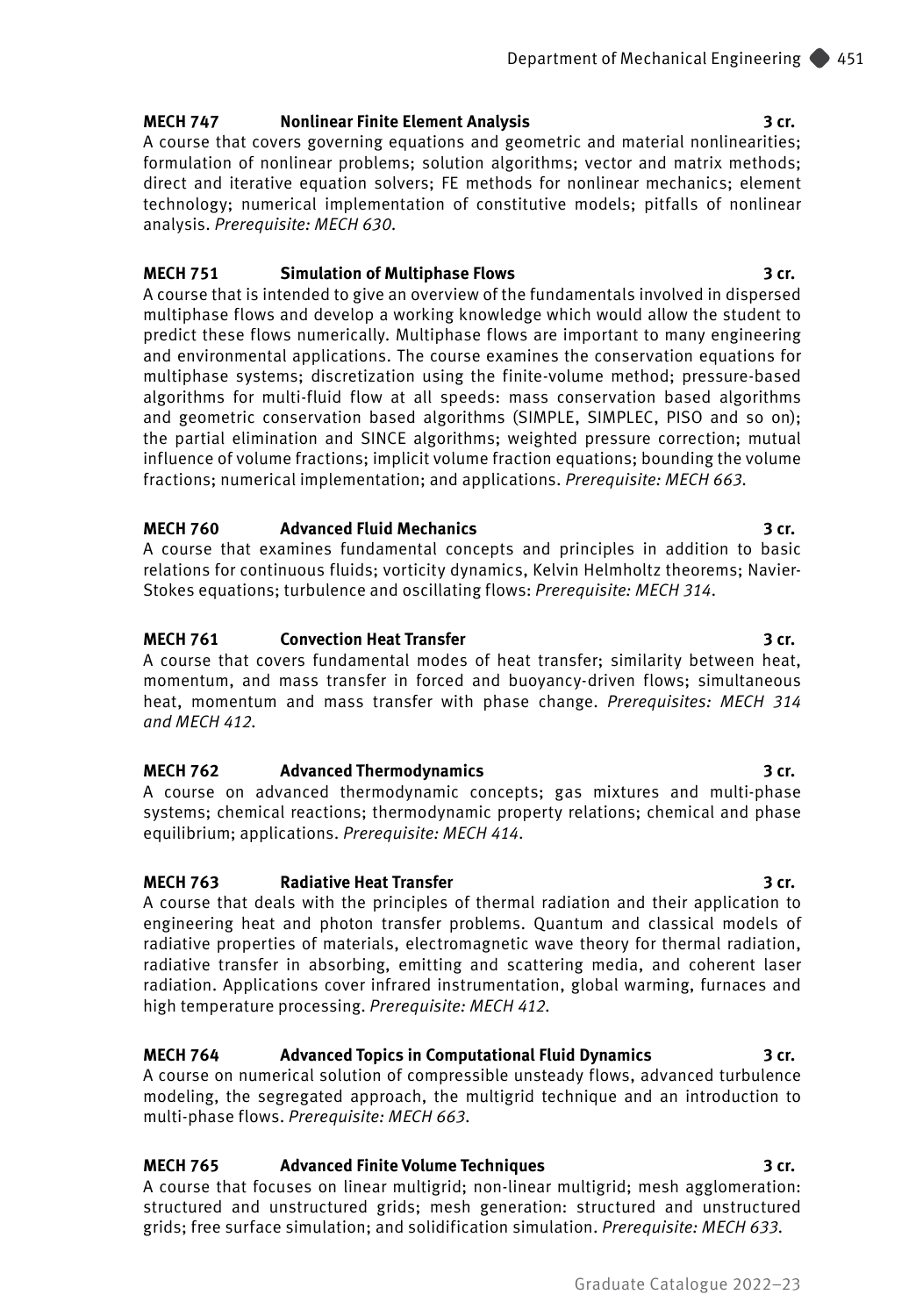# 452 Department of Mechanical Engineering

# **MECH 766** Turbulent Flow and Transport 3cr.

A course that covers the methods of analysis of turbulent fluid flow; in-depth discussion of algebraic, one-equation and two-equation turbulence models; the power and limitations of turbulence models; and numerical implementation. *Prerequisite: MECH 660.*

# **MECH 767 Heat Conduction 3 cr.**

A course on solutions of steady and transient heat conduction problems with various boundary conditions; approximate analytical methods; application of numerical techniques; moving boundaries, problems in freezing and melting; anisotropic and composite materials. *Prerequisite: MECH 412.* 

# **MECH 768 Transport Through Porous Media 3 cr.**

A course designed for graduate students interested in the flow of multi-phase, multicomponent fluids through porous media. The course emphasizes physics of the momentum, heat and mass transport formulation and computations in multi-dimensional systems, including theoretical models of fluid flow, capillary effects, application of fractal and percolation concepts, characterization of porous materials, multiphase flow and heat transfer, turbulent flow and heat transfer, improved measurement techniques, and enhanced design correlations. *Prerequisite: MECH 412.* 

# **MECH 769 Advanced Scientific Computing 3 cr.**

A course in which students will learn how to solve and visualize large-scale continuum type problems using high-performance cluster-type computing systems. Sections of the course will concentrate on discretization methods and multigrid methods in a parallel computing context. Different parallel computing paradigms are introduced with emphasis on domain decomposition methods and the practical aspects of their implementations using MPI. *Prerequisite: Prior knowledge of C programming and familiarity with the UNIX operating system.* 

**MECH 771 HVAC System Control Strategies and Energy Efficiency 3 cr.** A course that deals with the most common control strategies based on temperature set point, PMV control, CO2 set-point; and equipment used to reduce the amount of energy consumed by heating, ventilating and air conditioning (HVAC) systems using non-derivative optimization techniques. Control strategies and technologies related to gaseous indoor air pollutants. The control strategies analyzed in the course are: scheduled start-stop, day-night setback, optimum start-stop, dead band control, duty cycling, demand limiting and load shedding, economizer and enthalpy cycles, scheduled temperature reset, chiller control and chilled water reset, boiler control and hot water temperature reset, and condenser water temperature reset. Recent developments in HVAC control system hardware, such as pneumatic systems, electro-pneumatic systems, digital-electronic systems and microcomputer-based control systems, are also discussed. The strategies are studied and compared to each other in terms of cost effectiveness using optimization techniques. Case studies are used to strengthen understanding. *Prerequisites: MECH 431 and MECH 672.*

# **MECH 772 Moisture and Control of Humidity Inside Buildings 3 cr.**

A course focusing on the following topics: sources of moisture and factors affecting its entry and buildup inside buildings, such as construction practices and choice of building materials and furniture; impact of moisture on thermal comfort and energy performance of the air-conditioning system; solid/liquid desiccant dehumidification and hybrid air-conditioning systems; modeling of moisture transport; industrial need to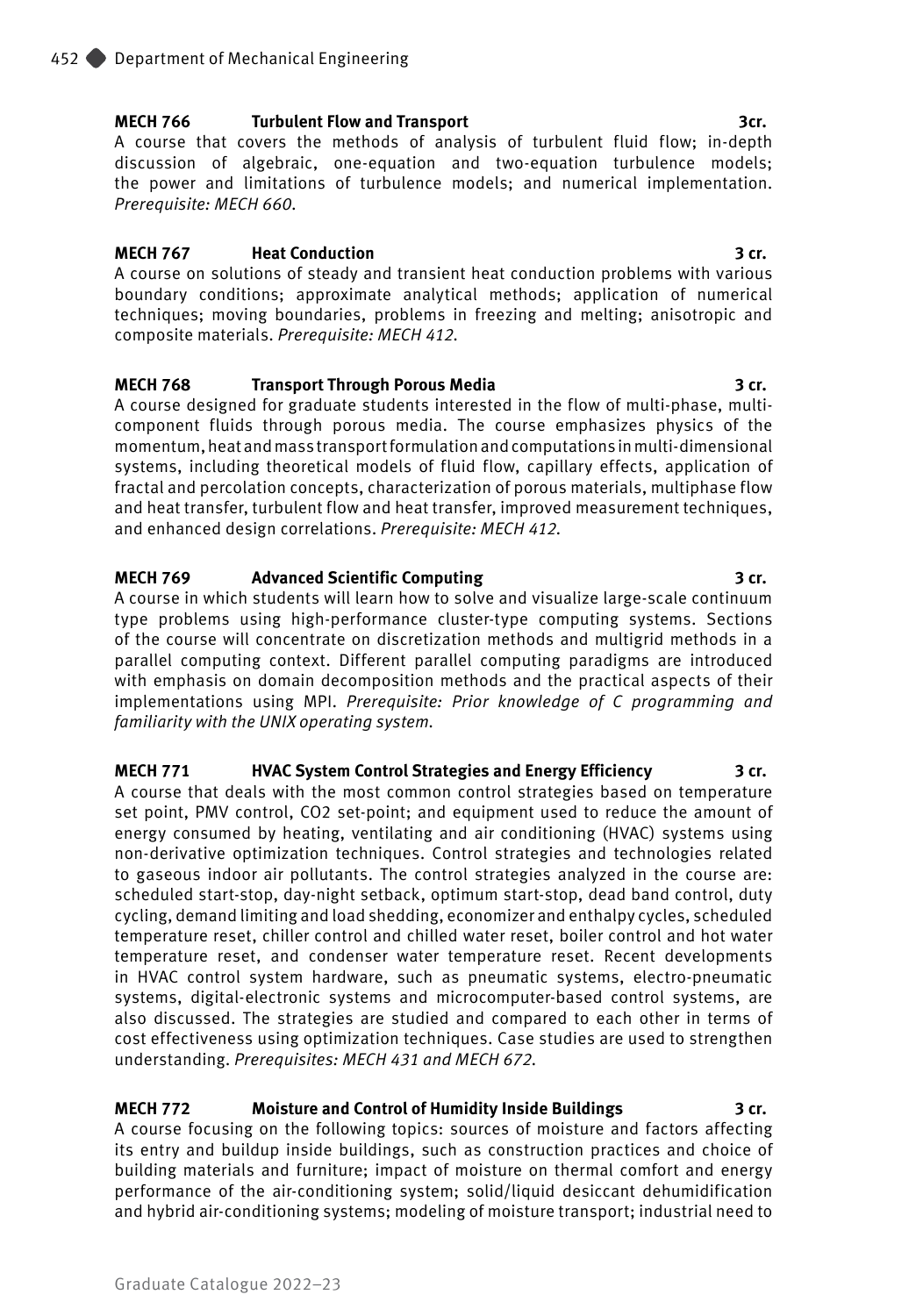control indoor humidity; and moisture-caused health issues including mold formation and growth. The course will include several demonstrations of concept experiments. *Prerequisite: MECH 672.*

# **MECH 773 Numerical Methods in Energy Technology 3 cr.**

A course that introduces the fundamentals of numerical methodology in energy related areas (CFD, heat and mass transfer). Topics include: basic conservations equations; boundary conditions; finite volume discretization of conservations equations; geometry and computational mesh discretization practices; turbulence modeling (k-two-equation model); SIMPLE and SIMPLEC algorithms; thermal and solar radiation; and dispersed multiphase flow. The course emphasizes how to apply this information to the design and test of related equipment. Individual and group assignments are given throughout the course to act as training aid and to enhance understanding. A class project is included to provide supervised practice on course material using commercial software. *Prerequisite: MECH 672.*

**MECH 778 Special Projects on Renewable Energy Systems Design 3 cr.** A course that allows the student to take a given set of requirements and to select and design a complete renewable energy system to fully meet those requirements. The student will perform all aspects of the project design from costbenefit analysis to systems specification to construction, control and final audit assessment of the completed energy system. The student is exposed to various commercially available design and simulation software for planning, specifying and simulation testing of renewable energy retro-fits and new installations. *Prerequisites: MECH 671 and MECH 672.*

# **MECH 788 (A-E)** Thesis in Applied Energy **19 CM 2006** 19 Cr.

*Prerequisite: MECH 799T or MECH 799TR.*

# **MECH 796 Special Projects in Mechanical Engineering**

An assigned project of no more than 3 credit hours supervised by a faculty member.

**MECH 797** Seminar **0 cr.** A seminar that consists of weekly presentations on current research or applied projects in mechanical engineering presented by faculty, students and invited scholars. This is a pass/fail course based on attendance.

# **MECH 798 Special Topics in Mechanical Engineering 3 cr.**

# **MECH 798A Fundamentals of Energy and Resource Recovery 1 cm and 1 cm and 1 cm and 1 cm** A course covering the following topics: combustion and the environmental impact of combustion; fundamentals in energy and material balances; basic knowledge of the kinetics and the influence of different flow models; and humidification and vapor liquid equilibrium. *Prerequisite: MECH 310.*

**MECH 798B** Energy Recovery **1 cr.** A course that aims to give students extended knowledge on various techniques for energy recovery by combustion. Topics include combustion devices, fluidized bed boilers, grate boilers, biogas boilers, energy recuperation and recovery technology, effects of inorganic compounds in the fuel, fuel and ash treatment, fouling and agglomeration; and the fundamentals of metals, oxidation phenomena, high temperature corrosion and erosion-corrosion. *Prerequisites: MECH 310 and MECH 340.*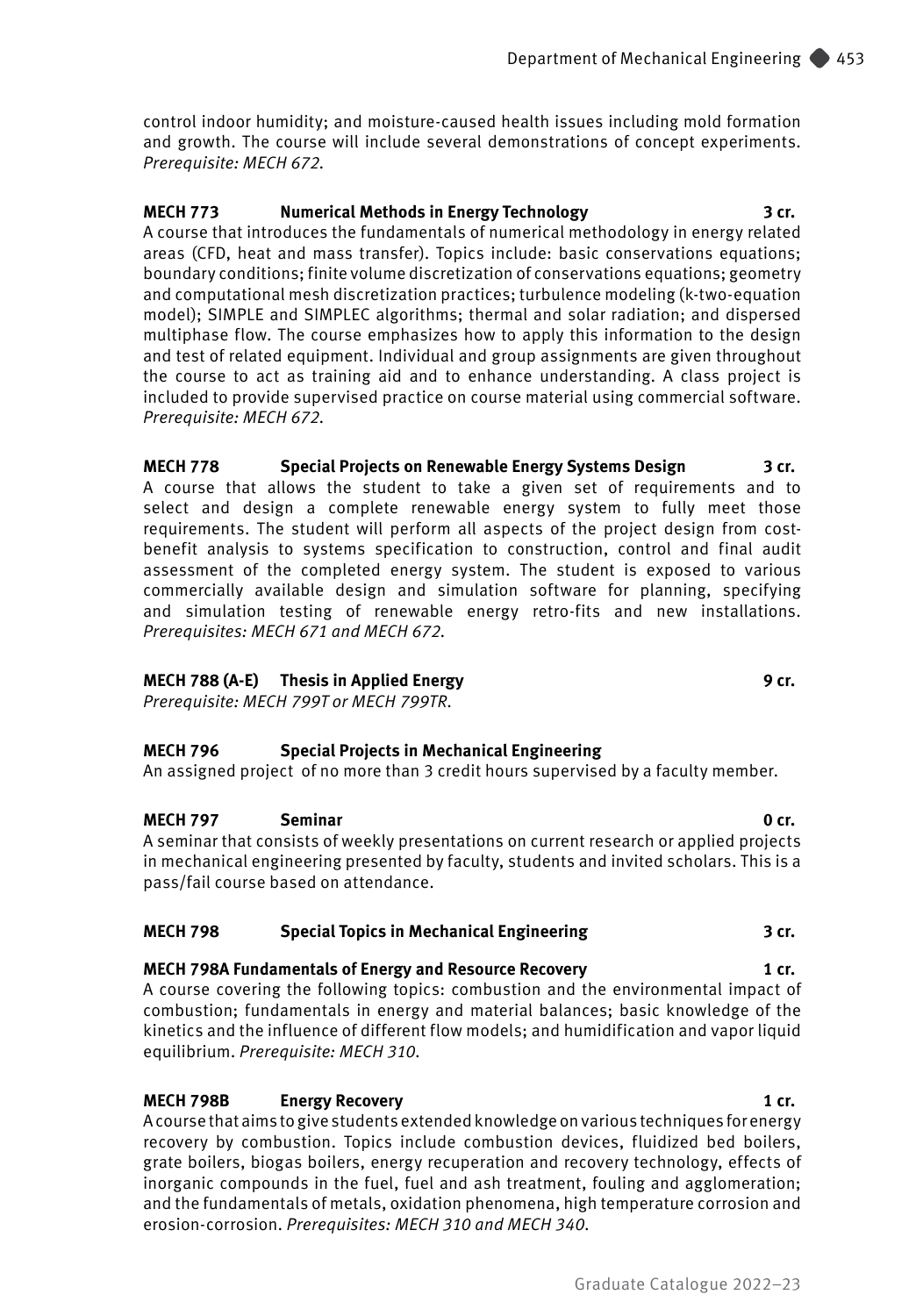## **MECH 798C Sustainable Materials 1 cm and 1 cm and 1 cm and 1 cm and 1 cm and 1 cm and 1 cm and 1 cm and 1 cm and 1 cm and 1 cm and 1 cm and 1 cm and 1 cm and 1 cm and 1 cm and 1 cm and 1 cm and 1 cm and 1 cm and 1 cm and**

A course that aims to give the student knowledge regarding sustainable materials and their use in the product development cycle in order to promote sustainability. The course covers the development and economy of industrial materials; the interaction between materials and environment; and materials and public health. Alternative strategies for material use are also covered such as: recycling and reuse, renewable materials and biodegradable materials. Finally, the importance of legislation and governmental policies in promoting sustainability in society is reviewed. Assignments will be in the form of case studies. *Prerequisite: MECH 340.*

**MECH 798D Moisture Transport in Building Envelopes 2 cr.** A course that deals with the sources of moisture affecting building envelops; rain, water vapor in outside and inside air, condensation and water uptake from the foundation; factors affecting the entry and buildup of moisture such as construction practices, choice of building materials and surface treatments; impact of moisture on heat transport through the envelopes; modeling of moisture transport; and moisture-caused damages including mold growth, decay of construction materials paintings, and so on. *Prerequisite: MECH 672.*

**MECH 798E Computer Modeling and Building Physics Applications 2 cr.** A course on computer modeling of temperature and moisture conditions in building materials and components is essential in order to evaluate the performance of the building envelope, which is decisive of the indoor climate, consumption of energy, and durability of the construction. These are important factors for low environmental impact and sustainable building technology. Focus will be put on understanding and using computer models for building physics applications. Theory of mathematical and numerical modeling of heat and mass transfer and an overview of existing calculation tools combined with practical exercises will be given. A simple calculation tool will also be developed within this course. *Prerequisite: MECH 672.*

**MECH 798H Contemporary Topics in Energy Management 2 cr.** This course provides students with the basics of the interrelationships between energy, economy and the environment. It highlights the global and regional energy scenes. The module provides students with the fundamentals of energy and carbon accounting, energy management, and energy efficiency. It will cover policies and measures to shift towards low carbon economy and demonstrate approaches used in assessing these measures. *Prerequisite: MECH 310.*

|                               | MECH 799 (A-E) Thesis in Mechanical Engineering<br>Prerequisite: MECH 799T or MECH 799TR. | 9 cr. |
|-------------------------------|-------------------------------------------------------------------------------------------|-------|
| <b>MECH 799T</b><br>and 799TR | <b>Master's Comprehensive Exam</b>                                                        | 0 cr. |
|                               | The master's degree comprehensive exam grading mode is pass/fail If a student fails       |       |

The master's degree comprehensive exam grading mode is pass/fail. If a student fails MECH 799T, s/he must register for MECH 799TR and take the exam during the next term, excluding summer.

| <b>MECH 898</b> | <b>Advanced Topics in Mechanical Engineering</b>  | 3 cr. |
|-----------------|---------------------------------------------------|-------|
| <b>MECH 980</b> | <b>Qualifying Exam Part I: Comprehensive Exam</b> | 0 cr. |
| Every term.     |                                                   |       |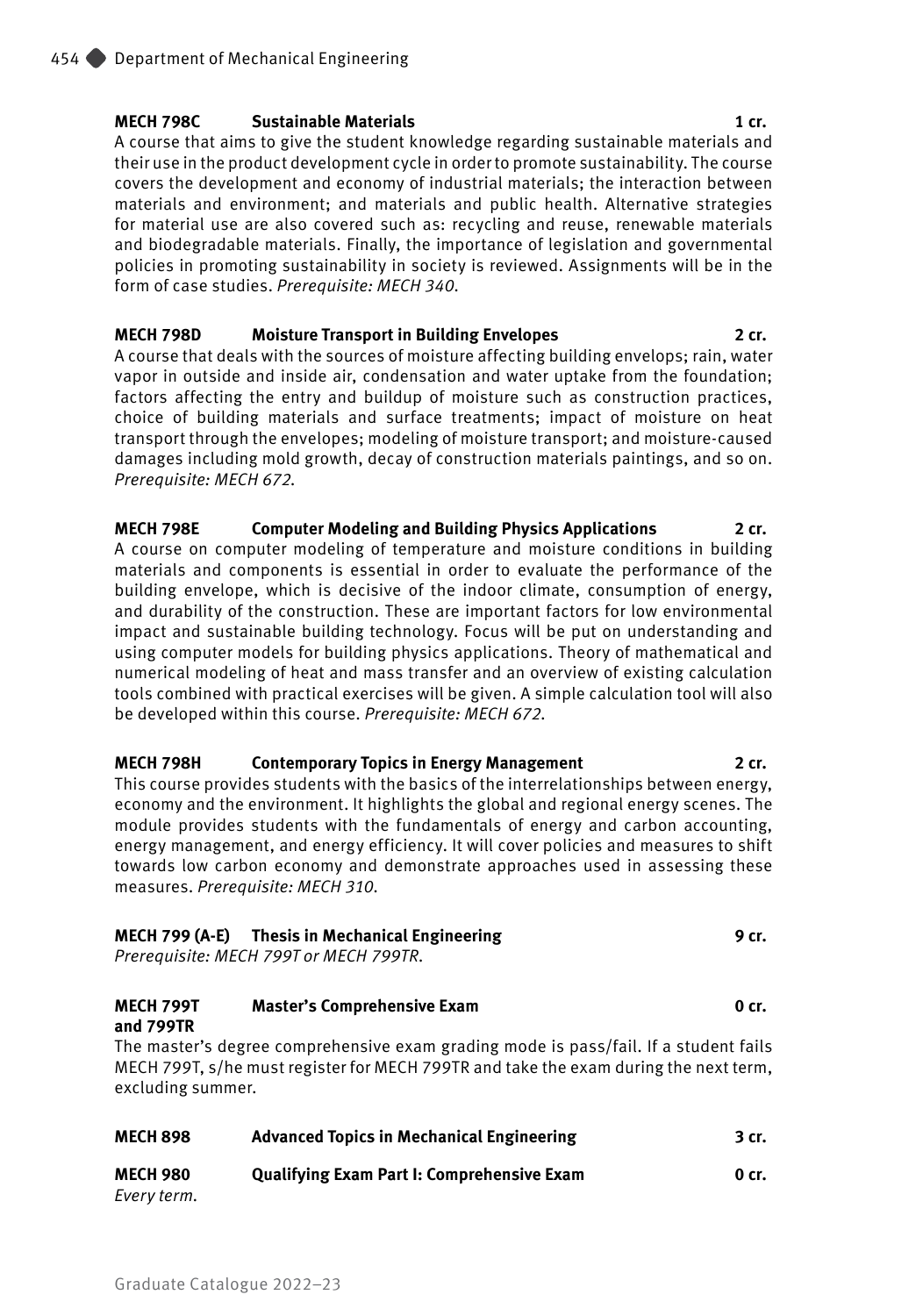| <b>MECH 981</b><br>Every term. | <b>Qualifying Exam Part II: Defense of Thesis Proposal</b>                                        | 0 cr.  |
|--------------------------------|---------------------------------------------------------------------------------------------------|--------|
| <b>MECH 982</b>                | <b>PhD Thesis</b><br>Every term. Taken while total required credit hours have not been completed. | 3 cr.  |
| <b>MECH 983</b>                | <b>PhD Thesis</b><br>Every term. Taken while total required credit hours have not been completed. | 6 cr.  |
| <b>MECH 984</b>                | <b>PhD Thesis</b><br>Every term. Taken while total required credit hours have not been completed. | 9 cr.  |
| <b>MECH 985</b>                | <b>PhD Thesis</b><br>Every term. Taken while total required credit hours have not been completed. | 12 cr. |
| <b>MECH 986</b>                | <b>PhD Thesis</b><br>Every term. Taken while total required credit hours have not been completed. | 0 cr.  |
| <b>MECH 987</b><br>Every term. | <b>PhD Thesis Defense</b>                                                                         | 0 cr.  |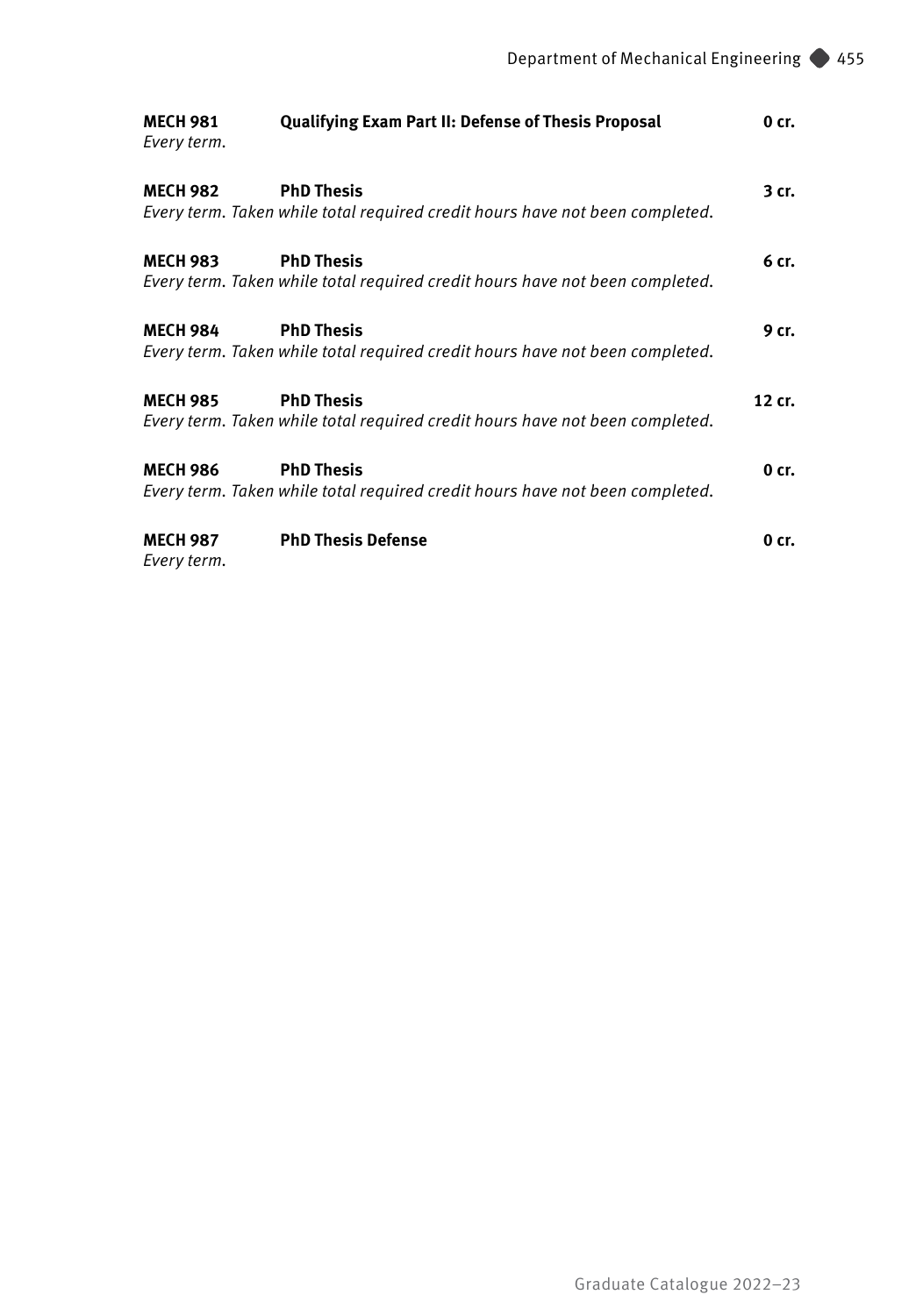# **Energy Studies Interdisciplinary Courses**

**ENST 300 The Science and Technology of Energy (FAS/MSFEA) 3.0; 3 cr.**  This course examines the fundamental principles of energy conversion processes as well as their impact on the environment and provides a clear physical explanation of these principles. It also offers a survey of current energy conversion technologies. Topics are selected based on their future promise energy sources. The course starts with introductory topics providing a minimum base on thermodynamics, kinetic theory of gases, heat transfer and fluid flow and the concept of energy efficiency. Topics include: applications in heat engines, solar thermal, photovoltaic energy conversion, wind, biomass and fuel cells. *Prerequisite: PHYS 210 or equivalent.* 

# **ENST 310 Advanced Energy Economics 3.0; 3 cr.**

This course covers advanced topics in both oil and natural gas economics with a clear distinction between these two energy sources. It is to cover in depth analyses of topics such as supply and demand, formation and forecast of prices, investment in oil and gas fields and infrastructure, the economics of transporting oil and natural gas (as piped or liquefied gas), as well as that related to the end-use of crude oil, petroleum products and natural gas in all its assortment. *Prerequisite: ECON 333.*

# **ENST 320 Energy Law and Case Studies 3.0; 3 cr.**

This course is concerned with regulation of energy, energy resources and energy facilities. Among the topics examined are the regulation of rates and services, the state public utility commissions and the interaction with environmental law. Attention is given to energy resources (such as oil, natural gas and coal reserves, and hydropower resources) and to the generation, transmission and distribution facilities. Special emphasis is placed on the current and future roles of renewable energy, energy efficiency and nuclear energy, as well as on the regulation and deregulation of electricity. *Prerequisite: PSPA 352.*

**ENST 330 Energy Science and Technology Lab 3.0; 3 cr.**  This course is designed to give students "hands-on" experience on selected energy science and technology topics in solar energy; electrochemical energy storage; thermoelectric technologies; fuel cells; thermo-hydraulics of power systems; energy efficiency in a wide range of systems; hybrid engines; thermal management of electronics; and energy efficient buildings. The selected topics vary from term to term.

### **ENST 396 Topics in Energy Issues: The Case of Lebanon 3.0; 3 cr.**  This course addresses contemporary issues in energy economics facing Lebanon.

It evaluates energy sector economic policies in production and pricing, taxation and conservation, and provides alternatives policies and solutions.

# **ENST 396A Special Topics in Energy Issues: 3.0; 3 cr. The Future of Nuclear Power**

This course will provide students with a deeper understanding of nuclear energy and the underlying economic, security, and technological challenges associated with it. Covered topics include the basic physics of nuclear energy, overview of nuclear technologies, economics of nuclear power and examination of safety and security risks. The course aims to provide a policy-oriented platform to assess the prospects of a global nuclear "renaissance" as well as the realities of nuclear power deployment in the Middle East. Prerequisite: *MECH 310, PHYS 210 or PHYS 211.*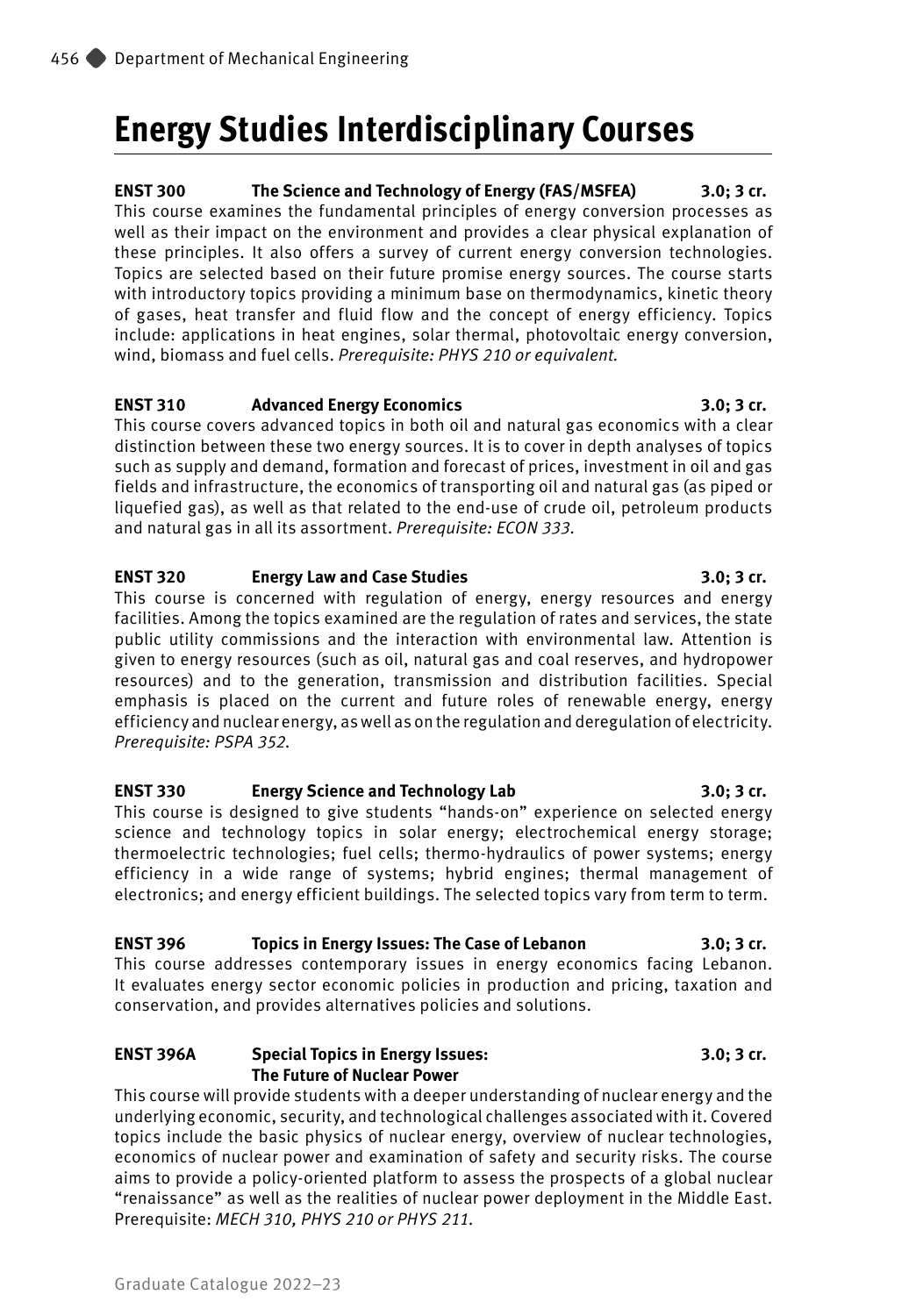# **ENST 396B [Special Topics in Energy Issues:](http://website.aub.edu.lb/fea/me/graduate_p/energy-studies/Documents/Syllabus-Biofuels between food and energy security.pdf) 3.0; 3 cr. Biofuels Between Food and Energy Security**

This course provides students with a deeper understanding of biofuels. The course examines the different biofuel options and their ecological as well as socio-economic impacts. Covered topics include the consequences of biofuel production for food and energy security as well as for the environment. Particular emphasis is placed on biofuel production in developing countries. The course aims to identify criteria for sustainable biofuel production that contributes to energy independence, economic growth and environmental protection.

# **[ENST 396C Special Topics in Energy Issues:](http://website.aub.edu.lb/fea/me/graduate_p/energy-studies/Documents/Fabiola Castro-Syllabus-Summer 2017-Energy Strategies for Developing Countries.pdf) 3.0; 3 cr. Energy Strategies for Developing Countries**

This course provides students with a deeper understanding of the different energy resources (fossil energy such as oil, coal and natural gas; nuclear energy; and the different options of renewable energies like hydropower, solar energy, on- and offshorewind energy, biofuels, energy derived from animal waste) and their use in developing countries. The course examines the energy strategies in developing countries in relation to issues such as combatting climate change, stimulating economic growth and contributing to energy independence. Amongst other cases, special emphasis of the course will be on Lebanon's challenges in the energy sector. The course also looks at the role of developed countries and international organizations to help developing countries in meeting their energy needs in a sustainable way.

### **ENST 396D Energy Resources & Renewable Technologies: 3 cr. Regional Analysis**

This course will provide students with a deeper understanding of the different energy technologies in Arab countries. Which local economic, political, and geographic conditions influence the energy situation (import and export dependency, choice of energy sources, etc.) of countries in the region? How are the Arab countries interconnected with each other on energy issues? Apart from the regional dynamics, which global forces (such as climate agreements and oil market prices) influence the energy situation in Arab world countries? The course will examine the use of energy resources like conventional energy (fossil oil, coal and natural gas), nuclear energy, renewables (hydropower, solar energy, onshore and offshore wind energy, use of biomass) to provide a better understanding of the energy situation and challenges in Arab world countries such as the finiteness of fossil resources and ecological problems. The students will learn to develop regional strategies for a sustainable energy transition (under environment, social, economic and technical criteria) that take impacts from global markets and local developments into consideration.

# **ENST 397 Seminar**

*Must be registered once per year.* 

# **ENST 395A/B Comprehensive Exam**

**ENST 699** Thesis 6 cr. **6 cm**  $\frac{1}{2}$  **6 cm**  $\frac{1}{2}$  **6 cm**  $\frac{1}{2}$  **6 cm**  $\frac{1}{2}$  **6 cm**  $\frac{1}{2}$  **6 cm**  $\frac{1}{2}$  **6 cm**  $\frac{1}{2}$  **6 cm**  $\frac{1}{2}$  **6 cm**  $\frac{1}{2}$  **6 cm**  $\frac{1}{2}$  **6 cm**  $\frac{1}{2}$  **6 cm**  $\frac{$ **ENST 398 Special Projects in Energy Studies in Cooperation 3.0; 3 cr.**  *With Industry and/or NGO and Legislative Bodies.*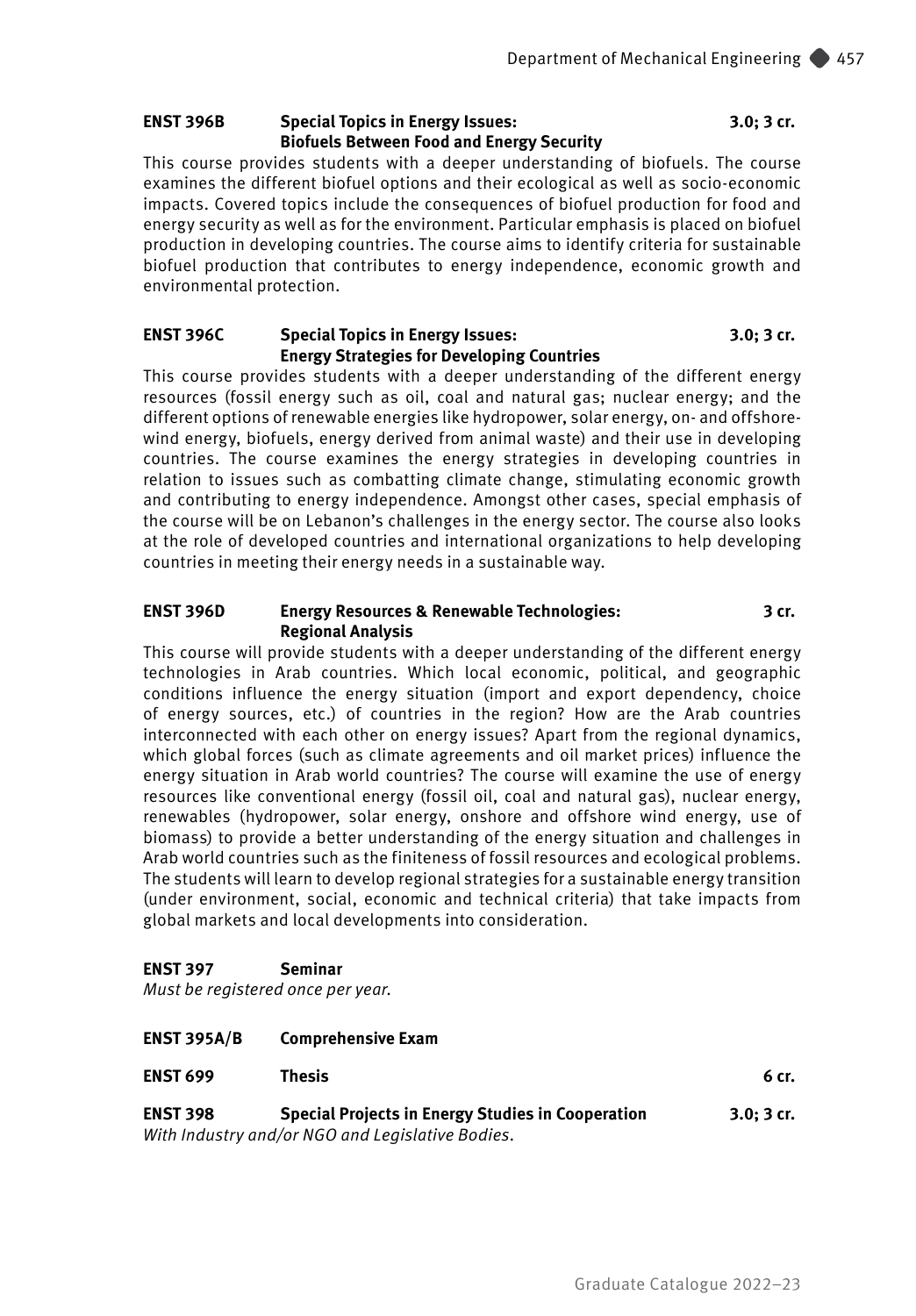# **Online Courses**

# **MECH 671E Renewable Energy Potential, Technology 3 cr. and Utilization in Buildings**

This course has the same catalogue description as the MECH 671 course but follows the online delivery format.

### **MECH 672E Modeling Energy Systems 3 cr.** This course has the same catalogue description as the MECH 672 course but follows the online delivery format.

# **MECH 673E Energy Efficient, High Indoor Air Quality Buildings 3 cr.**

This course has the same catalogue description as the MECH 673 course but follows the online delivery format.

# **MECH 674E Energy Economics and Policy 3 cr.**

This course has the same catalogue description as the MECH 674 course but follows the online delivery format.

# **MECH 677E Refrigeration and Heat Pumps 3 cr.** This course has the same catalogue description as the MECH 677 course but follows the

online delivery format.

## **MECH 680E Innovation and Knowledge Transfer in Renewable 3 cr. and Building Service Systems**

A course designed to help students understand theory and practice for investing in and managing green ventures while exercising corporate social responsibility, sustainability within the organization and in the external environment. The course will develop knowledge and exposure to sustainable business concepts. Students will learn how to initiate, manage and implement a sustainable innovative project by collaboratively working on a venture which will be written up and presented at the end of the semester. The course will cover the management process required to transform an innovative idea into a commercial opportunity or business proposition. It will detail the stages and processes involved in the management and commercialization of intellectual property (IP). Students from all disciplines will be involved in the creation of knowledge in the form of intellectual property. Students will be provided with a fundamental understanding of how to manage the development of IP and transfer this asset to the Knowledge Economy. The module will examine some success stories and the address the requirements to manage and protect intellectual property rights (IPR) in areas such as renewable energy integration in buildings, HVAC applications, and smart building services. The potential routes to commercialization and the following key business feasibility questions will be considered: Can the product be made? Will someone buy it and is it possible to make a profit? This course will provide an essential grounding in matters relating to the exploitation of IP for students interested in both academic and industrial careers.